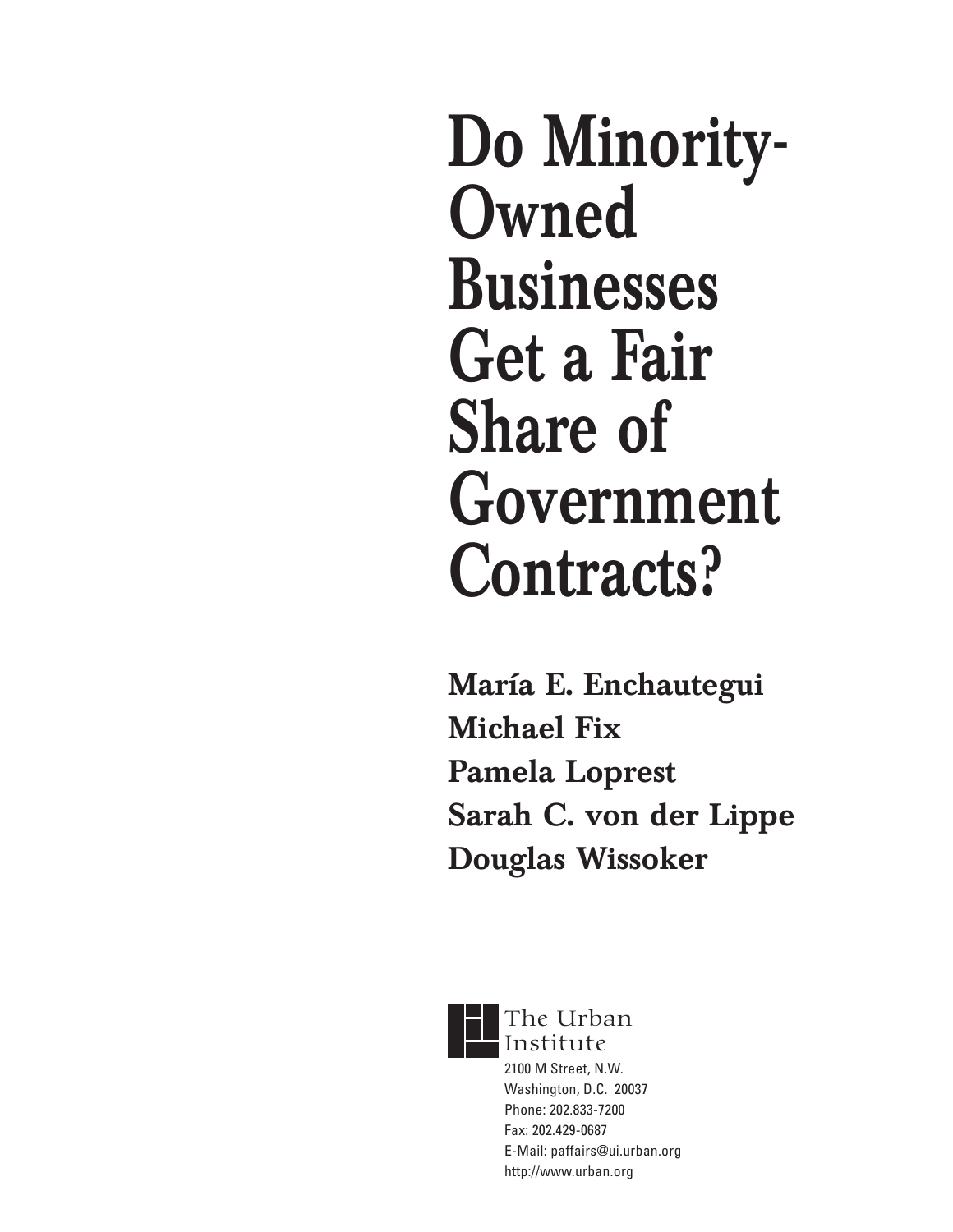Copyright © December 1997. The Urban Institute. All rights reserved. Except for short quotes, no part of this book may be reproduced or utilized in any form or by any means, electronic or mechanical, including photocopying, recording, or by information storage or retrieval system, without written permission from The Urban Institute.

This research was funded by the Rockefeller Foundation and the United States Department of Justice. Any opinions expressed herein are those of the authors and do not necessarily reflect the views of The Urban Institute or its funders.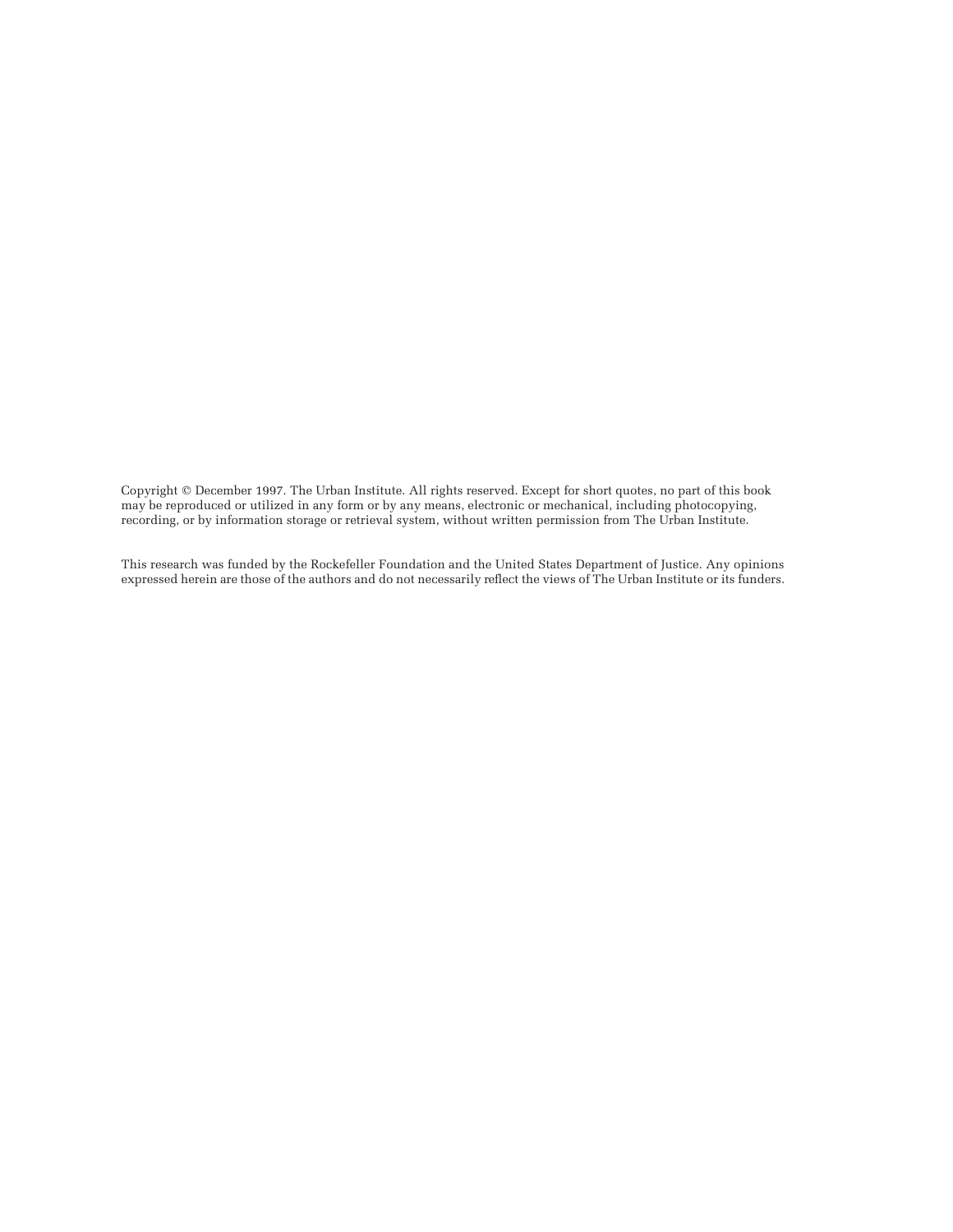# **Acknowledgments**

The research and production of this manuscript were made possible by support from the Rockefeller Foundation and the U.S. Department of Justice. The authors would also like to thank Aaron Sparrow for his excellent research support from the Rockefeller Foundation and the U.S. Department of Justice. The authors would also like to thank Aaron Sparrow for his excellent research assistance and Scott Forrey, Barbara Willis, and this report. The authors, of course, assume full responsibility for its content.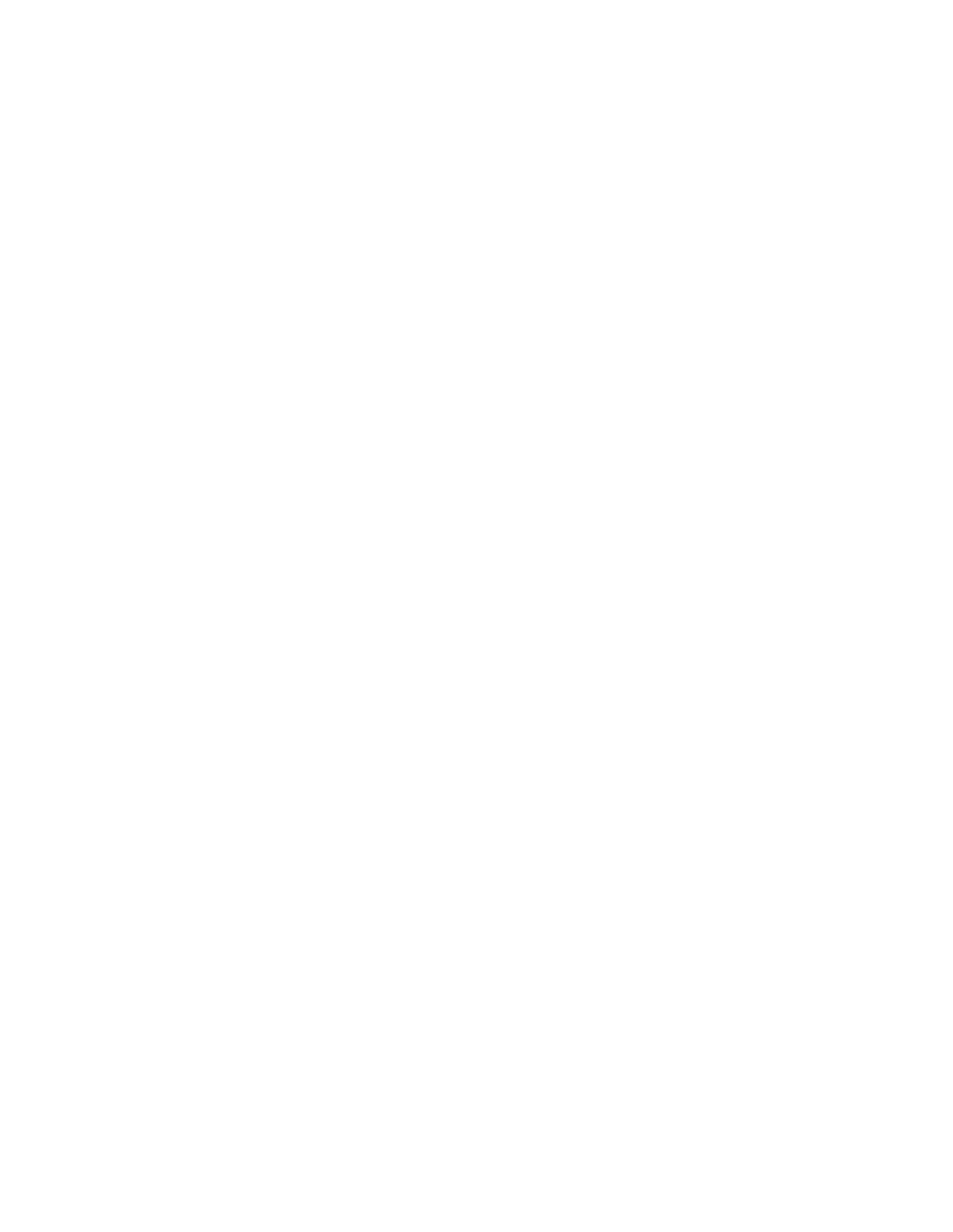# **Contents**

#### Executive Summary vii

- 1. Introduction and Overview 1
- 2. Evidence of Disparity in Government Contracting 9

Analysis of Disparity Studies 9 Study Approach 9 Major Findings 14 Strength of the Results 18

Issues in Interpreting the Findings 25 Assessing the National Representativeness of Our Findings 26 What Is the Relationship Between Disparity and Discrimination? 27 Accounting for Past and Present Discrimination in Business Formation 29

3. Economic and Policy Context 33

Barriers to Formation and Growth of Minority Firms 34 Limited Financial Capital 34 Limited Social Capital 36 Human Capital Deficits 37 Limited Market Access 39 Culture and Preferences 39 Barriers to Utilization in Government Contracting 40

Steps in the Contracting Process 40 Project Design 41 Defining the Scope of Affirmative Action Programs 41 The Bid Solicitation Process 42

The Submission and Evaluation of Bids 42

Execution of the Contract, Monitoring Compliance, and Payment 43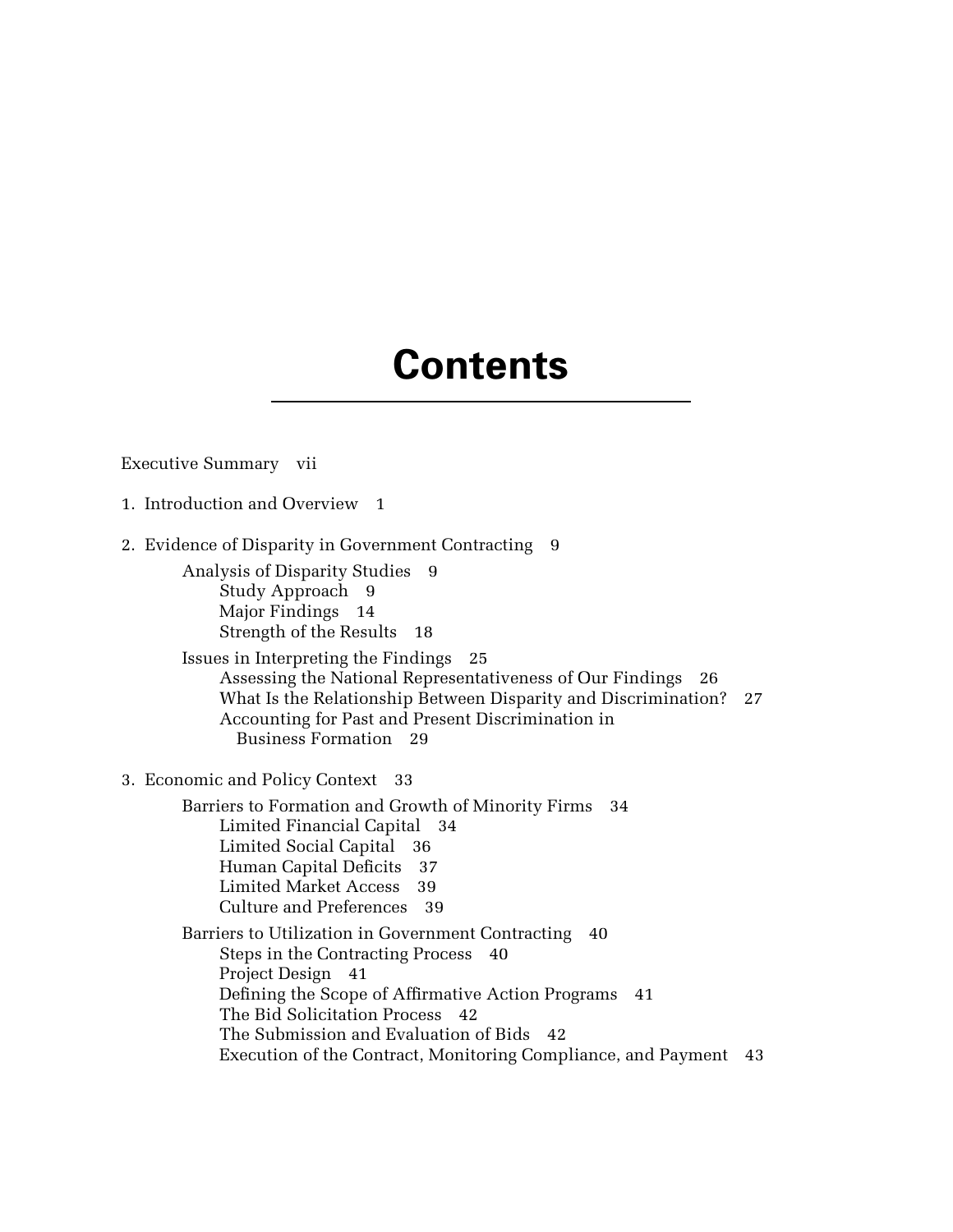Affirmative Action Policies in Contracting: An Overview 44 Goals of Affirmative Action Programs 44 Federal Affirmative Action Policies 45 Proposed Government-Wide Reforms 46 State and Local Affirmative Action Programs in Contracting 47

4. Minorities and Contracting: A Research Agenda 53

5. Conclusions 61

Bibliography 63

Appendix: Study Methods 67

About the Authors 118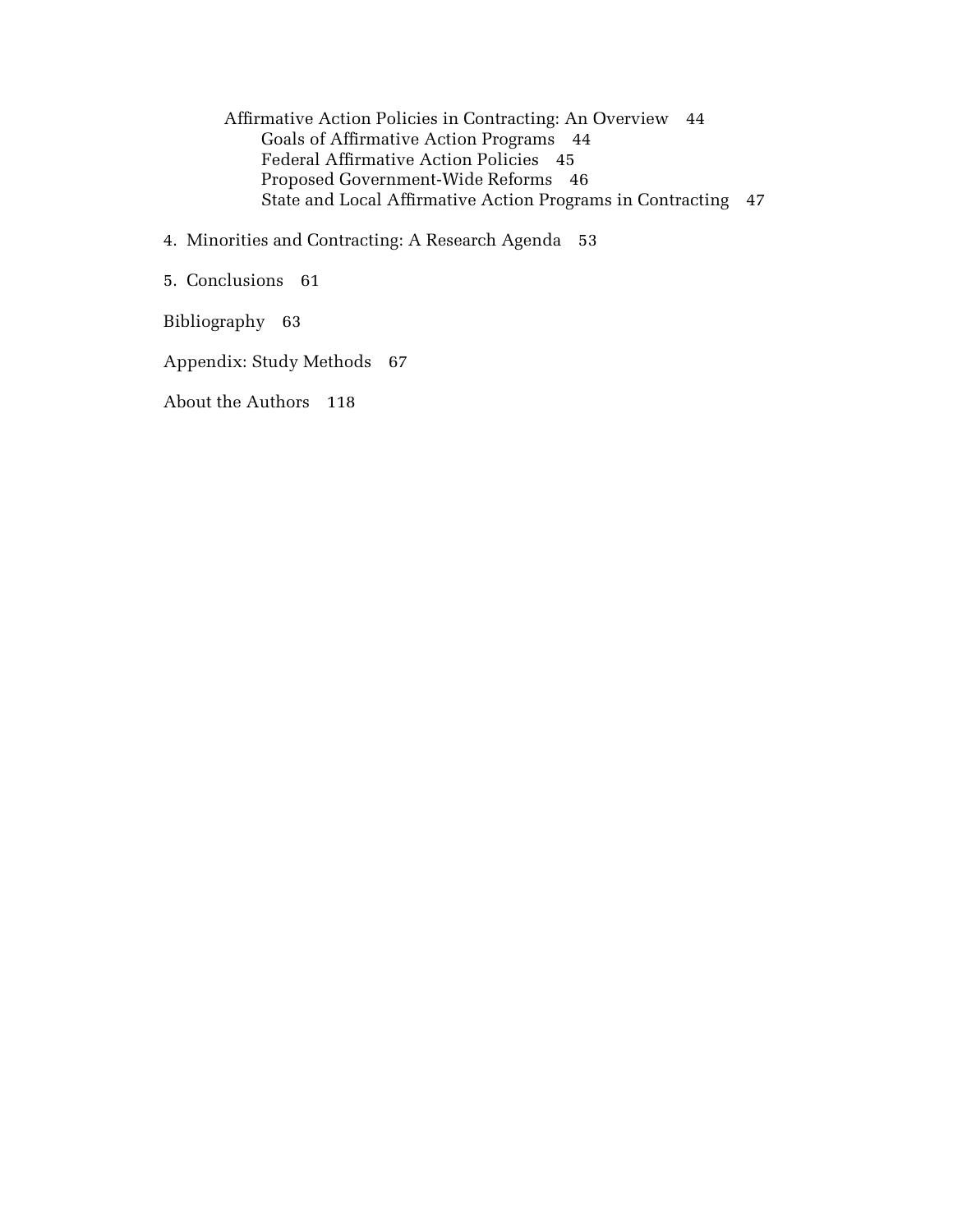# **Executive Summary**

ebates over affirmative action have concentrated on the relative success of minorities in three principal areas: employment, education, and government contracting. Of the three, government contracting is perhaps the least cess of minorities in three principal areas: employment, education, and government contracting. Of the three, government contracting is perhaps the least studied, despite its importance for minority ecoare doing in the area of government contracting, the Urban Institute carried out a study of the extent to which minority-owned firms receive a representative share of *state and local* government contract dollars. The purpose of the study was to provide information bearing on the need for programs that assist minority-owned firms—including affirmative action in procurement.

The Urban Institute analysis reveals *substantial disparities between the share of contract dollars received by minority-owned firms and the share of all firms that they represent. Based on their number, minority-owned firms received only 57 cents for every dollar they would be expected to receive.*

# **The Policy Context**

#### **Importance of Government Contracting**

Procurement—like public employment—provides governments with a potentially powerful tool for promoting minority opportunities and counteracting discrimination. In 1990, procurement at all levels of government represented approximately \$450 billion, or almost 10 percent of GNP. State and local government spending accounted for more than half of all procurement approximately \$250 billion. In a time of government downsizing, the share of total government spending that goes to contracting (versus government employment) is likely to rise. Indeed, in 1995, federal spending on contracting exceeded spending for federal employment.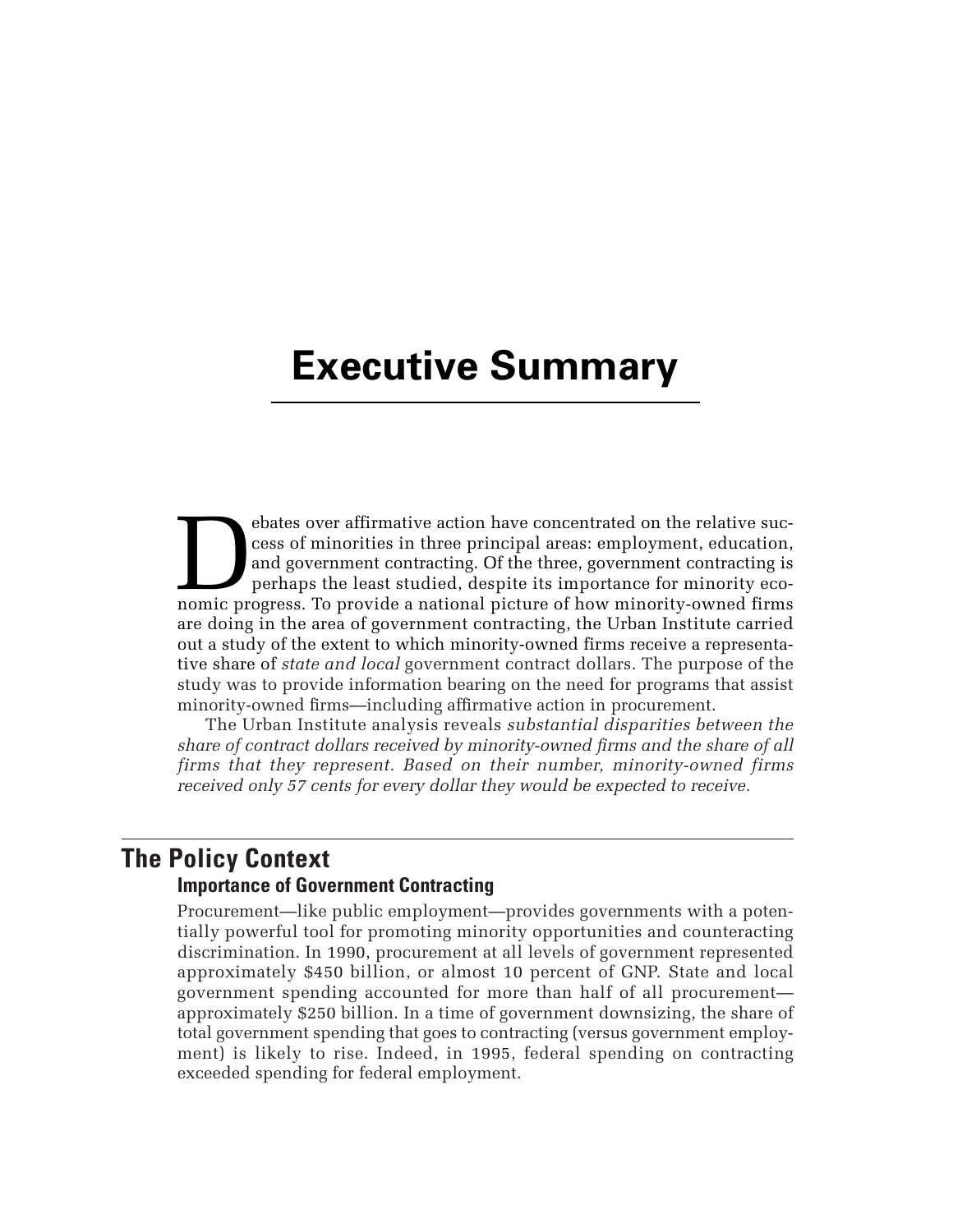# **Barriers Encountered by Minority Firms**

There are two types of barriers faced by minority firms: (1) barriers to firm formation and growth and (2) barriers to participation in the government contracting process itself. It is important to distinguish between the two for policy purposes because policies that may increase the number or size of minority firms may not necessarily increase those firms' participation in the procurement process.

# *Barriers to the formation and growth of minority firms*

In general, minority-owned firms are smaller in size and fewer in number than majority-owned firms. Major barriers to the formation and development of minority-owned businesses include:

- Lack of financial capital: minorities have lower incomes, fewer assets, and diminished access to business loans.
- Lack of social capital: minorities' access to business networks is limited, and their own family networks may be smaller or less valuable than those of their majority counterparts.
- Lower human capital endowments: minorities have less education and professional training, and their access to union and other apprenticeship programs is more limited.
- Minorities' access to lucrative, nonminority consumer markets is comparatively limited, due in part to historical patterns of residential segregation.

Each of these barriers has been produced and perpetuated, at least in part, by discrimination.

# *Barriers to minority participation in the government contracting process*

Minority firms may turn to government contracts to offset some of the limitations imposed by the private market. But barriers embedded in the contracting process itself can impede minority firms from winning government contracts. These barriers include:

- Failure of government to break large contracts down into smaller projects so that minority firms, which tend to be smaller, can compete.
- Extensive granting of waivers from minority subcontracting requirements to majority contractors.
- Ineffective screening for false minority fronts.
- Limited notice of contract competitions.
- Bid shopping on the part of majority prime contractors, who disclose minority firms' subcontracting bids to their majority competitors so they can be underbid.

# **Affirmative Action Policies in Contracting**

Federal, state, and local governments have addressed these barriers with a wide range of affirmative action programs. These programs fall into two broad cate-

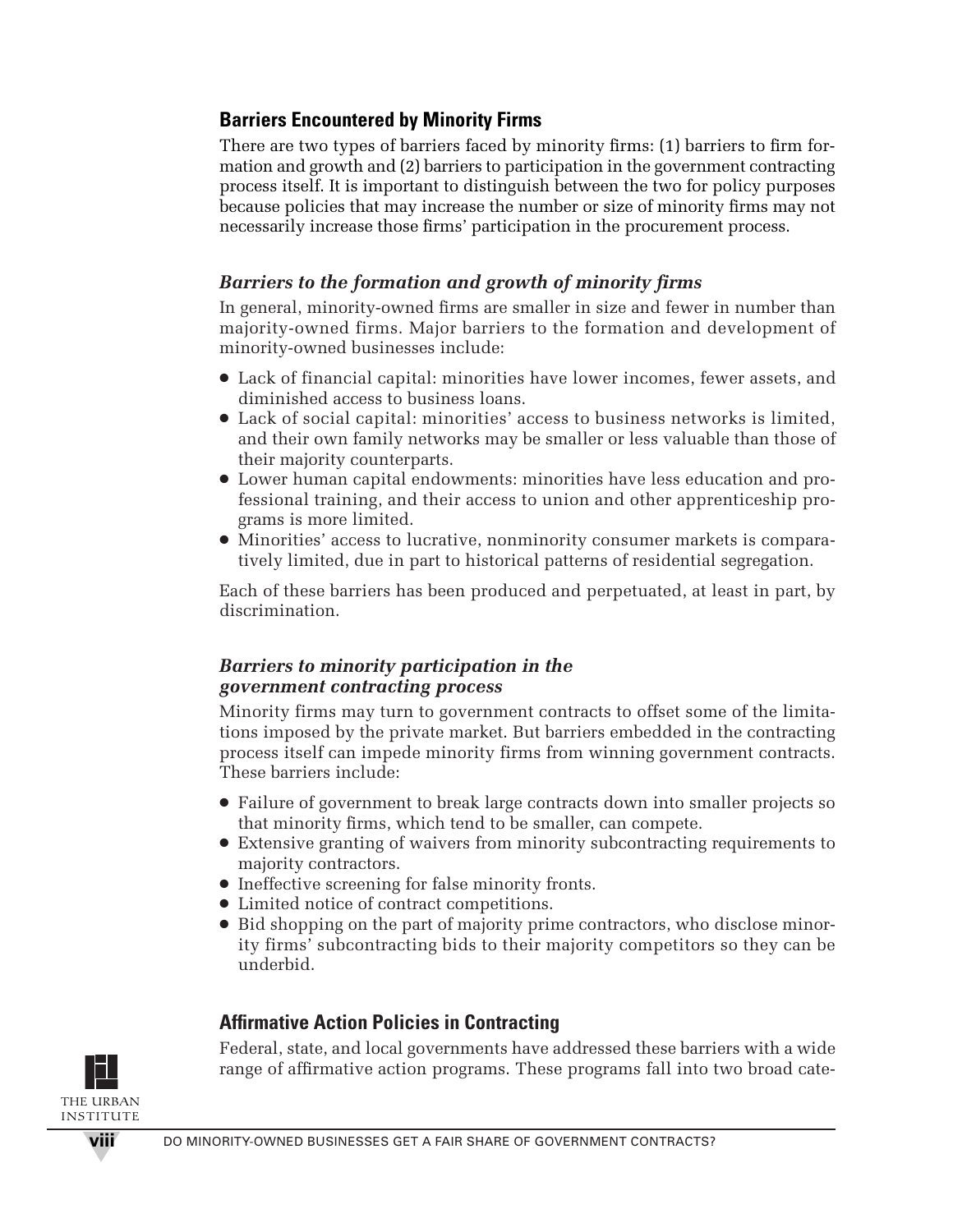gories. One uses race as a factor in the award of contracts. Examples include the use of sole source contracts, set-asides, price or evaluation advantages, and the use of goals for prime or subcontracting. These policies are intended to directly increase the number of contract and subcontract awards received by minority firms.

A second category of procurement-related policies seeks to expand the number of minority-owned firms contracting with government by increasing their financial, social, or human capital. These initiatives are sometimes referred to as affirmative action programs and sometimes as race-neutral policies. The goal is to put minority firms in a better position to compete as either prime contractors or subcontractors. These policies include lending and bonding help, technical assistance programs, expanded notice requirements, and imposing prompt payment directives on government agencies. In general, these policies are intended to enlarge the pool of potential minority bidders for public contracts. They do not, however, directly affect outcomes in the contractor selection process.

Affirmative action programs in contracting have been directed primarily at assisting minority-owned businesses and not, for the most part, at increasing minority employment.

# **Shifting Legal Requirements for Affirmative Action Programs in Contracting**

The future of affirmative action is being defined in large measure by the rulings of the Supreme Court in two cases that deal with government contracting.

In a 1989 case, *City of Richmond v. J. A. Croson Co.,* the Supreme Court held that *state and local* preference programs would be subject to the Court's rigorous "strict scrutiny standard." Under this standard of review, racial classifications must serve a "compelling interest" and be "narrowly tailored" to suit that purpose. It was in response to *Croson* that many state and local governments commissioned the "disparity studies" analyzed by the Urban Institute for this report. The disparity studies document differences between the share of all firms that minorities own and the share of government contracts they receive. In addition, they often document the role that state and local governments and the private sector have played in perpetuating historical patterns of discrimination through their contracting practices.

In June 1995, the Supreme Court decided *Adarand Constructors v. Pena,* apparently making all *federal* race-conscious, affirmative action programs subject to the same strict scrutiny standard announced in *Croson.* The impact of applying strict scrutiny to affirmative action programs is profound: Proponents of race-based policies intended to help minorities must meet the same high standard of proof required for proponents of race-based practices that disadvantage minorities.

# **Method**

This study examines whether there is disparity in the receipt of state and local government contract dollars between minority-owned and majority-owned



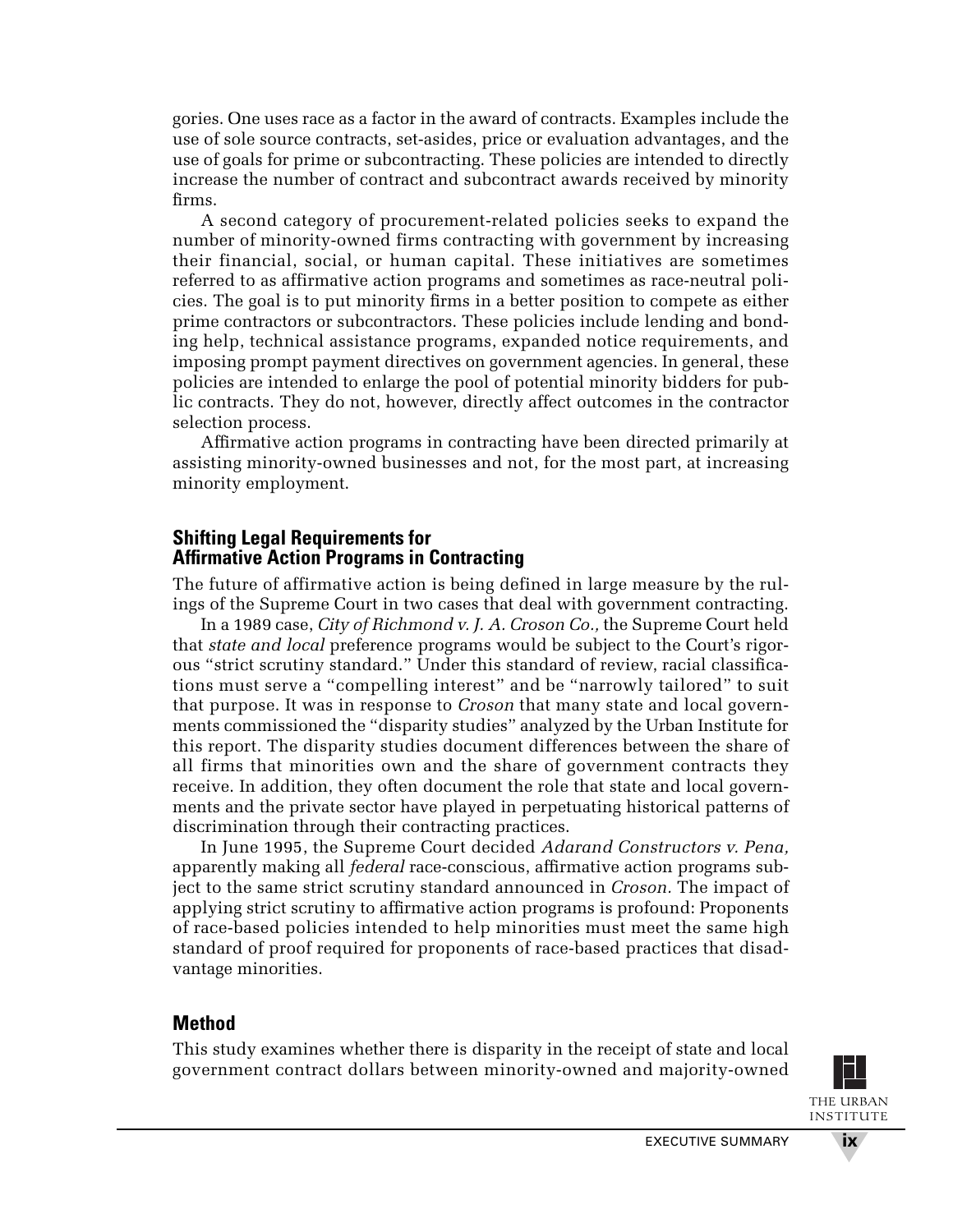businesses. After screening 95 state and local disparity studies for basic levels of consistency and reliability, the Urban Institute researchers combined the results of 58 studies. Aggregating individual study results provides a national picture of disparity in contracting and more reliable estimates than any individual study.

After the Supreme Court decision in the *Croson* case, the percentage of all government contract dollars received by minority-owned businesses was then compared to the percentage of all businesses "ready, willing, and able" to carry out government contracts that are minority-owned. Where these percentages are similar, there is no disparity in government contracting. For example, if 5 percent of all "ready, willing, and able" firms are minority-owned and 5 percent of government contracting dollars are awarded to minority-owned firms, there is no disparity. If only 2 percent of government dollars went to minority-owned firms, there would be a disparity.

#### **Findings**

We find substantial disparity in government contracting. That is, minorityowned businesses receive far fewer government contract dollars than would be expected based on their availability. Minority-owned businesses as a group receive only 57 cents of each dollar they would be expected to receive based on the percentage of all "ready, willing, and able" firms that are minority-owned (figure 1).

Further, there is substantial disparity in government contracting for each minority population group (figure 2). African American-, Latino-, Asian-, Native American-, and women-owned businesses all receive a substantially lower proportion of government contracting dollars than would be expected, given their availability. African American-owned businesses receive only 49 percent of the dollars that would be expected. Latino-, Asian-, and Native American-owned businesses receive 44 percent, 39 percent, and 18 percent, respectively. Womenowned businesses fare especially poorly, receiving only 29 percent of the expected dollars.

Disparity exists in every industry group studied as well. After separating contracts and businesses by broad industry group—construction, goods, professional services, and services other than professional—we find disparity for all minority groups (figure 3). The only exception is in construction subcontracting, where very little disparity is found.

These findings do not differentiate between jurisdictions that had in place state and local affirmative action programs for procurement and those that did not. If these programs are effective, it is expected that disparity levels in jurisdictions with such programs would be lower than in places where no program exists. Therefore, a separate examination was conducted of jurisdictions that had no program in place. This led to an examination of jurisdictions during time periods before a program went into effect and where a goals program was never adopted.

For the purposes of our analysis, a "program" was considered to be in place if there were mandatory or voluntary goals for minority- or women-owned business participation. Because other types of programs, both race-based and non-race-based, can affect disparity ratios and because it is not possible to

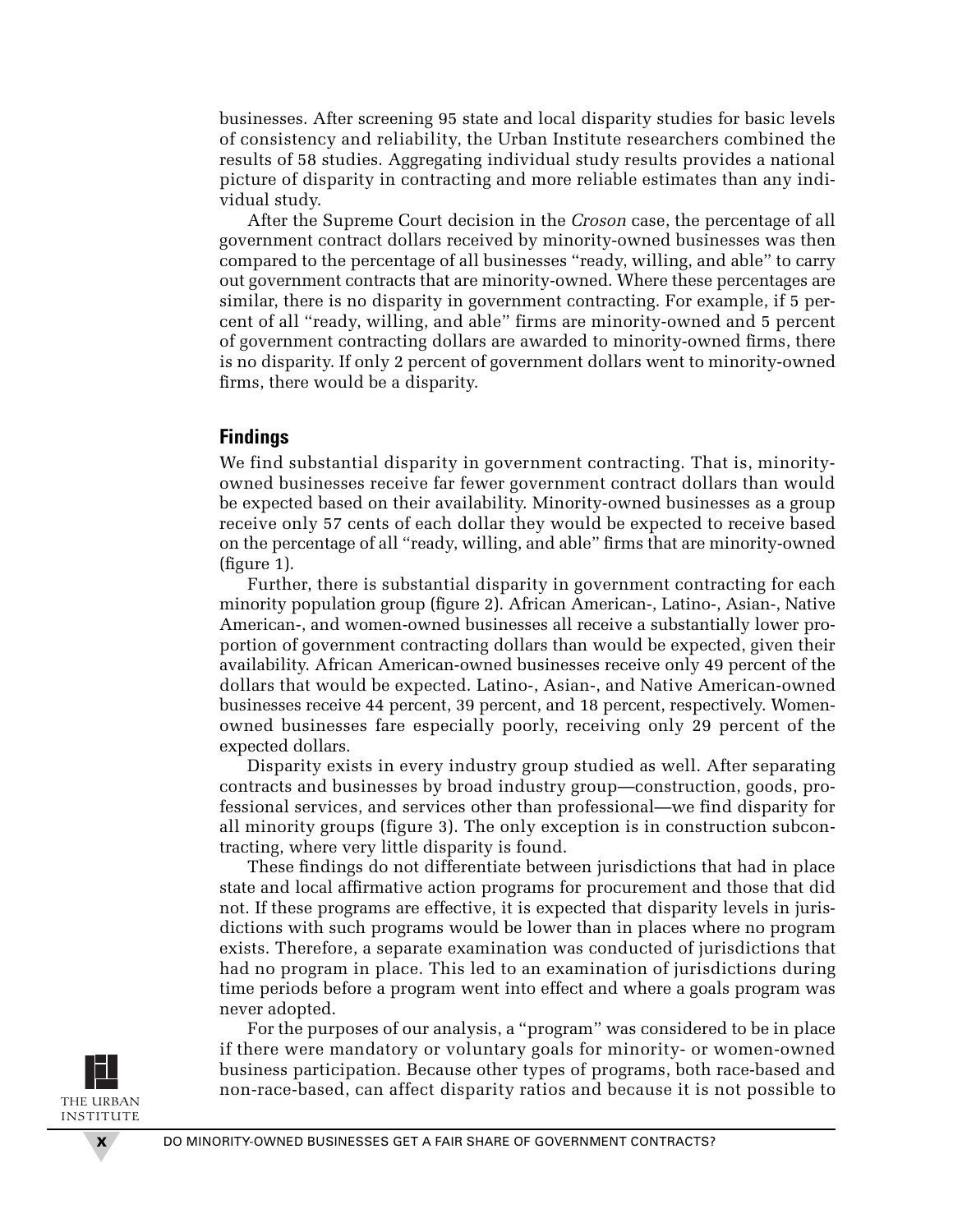

**Figure 1** *Disparity in State and Local Government Contracting for Minority-Owned Businesses*

*Source:* Urban Institute, 1996.





*Notes:* Disparity figures represent the percent of contract dollars awarded to minorities relative to the share of available firms that are minority-owned. A finding of "1.00" would indicate no disparity. *Source:* Urban Institute, 1996.

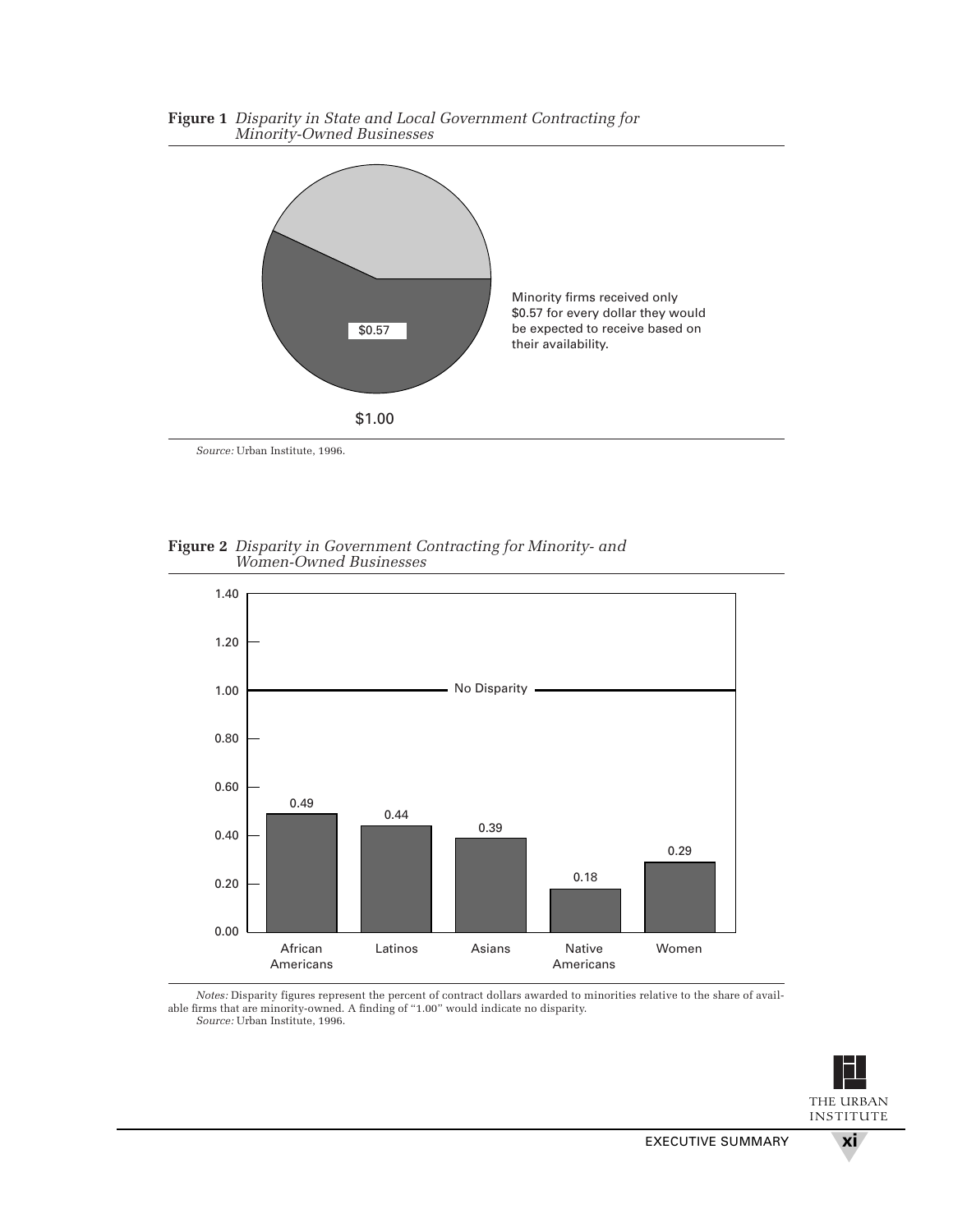

**Figure 3** *Disparity in Government Contracting for Minority-Owned Businesses by Industry*

*Notes:* Disparity figures represent the percent of contract dollars awarded to minorities relative to the share of available firms that are minority-owned. A finding of "1.00" would indicate no disparity. *Source:* Urban Institute, 1996.

determine to what degree goals programs are actually enforced, this is not a perfect measure.

This analysis reveals that disparity is greater in jurisdictions where no goals program is in place. Awards to minority-owned businesses fall from 57 percent of the dollars that would be expected based on availability to 45 percent where no program is in place. While this is not conclusive evidence of what would happen to minority contractors in a particular area if a program were removed, this finding indicates that, overall, affirmative action programs may reduce disparity.

#### **Issues of Interpretation**

#### *How does the quality of disparity studies affect our results?*

Press accounts and court opinions have questioned the quality of individual disparity studies. The methods used by the Urban Institute researchers seek to limit any potential bias and overcome data deficiencies of the underlying studies. They do so in several ways:

First, the findings are based only on the statistical data contained in the disparity studies—data that we use for conducting new quantitative analysis. The results are, thus, less likely to be affected by the bias of the disparity studies' authors. Second, the analysis does not take into account any of the qualita-

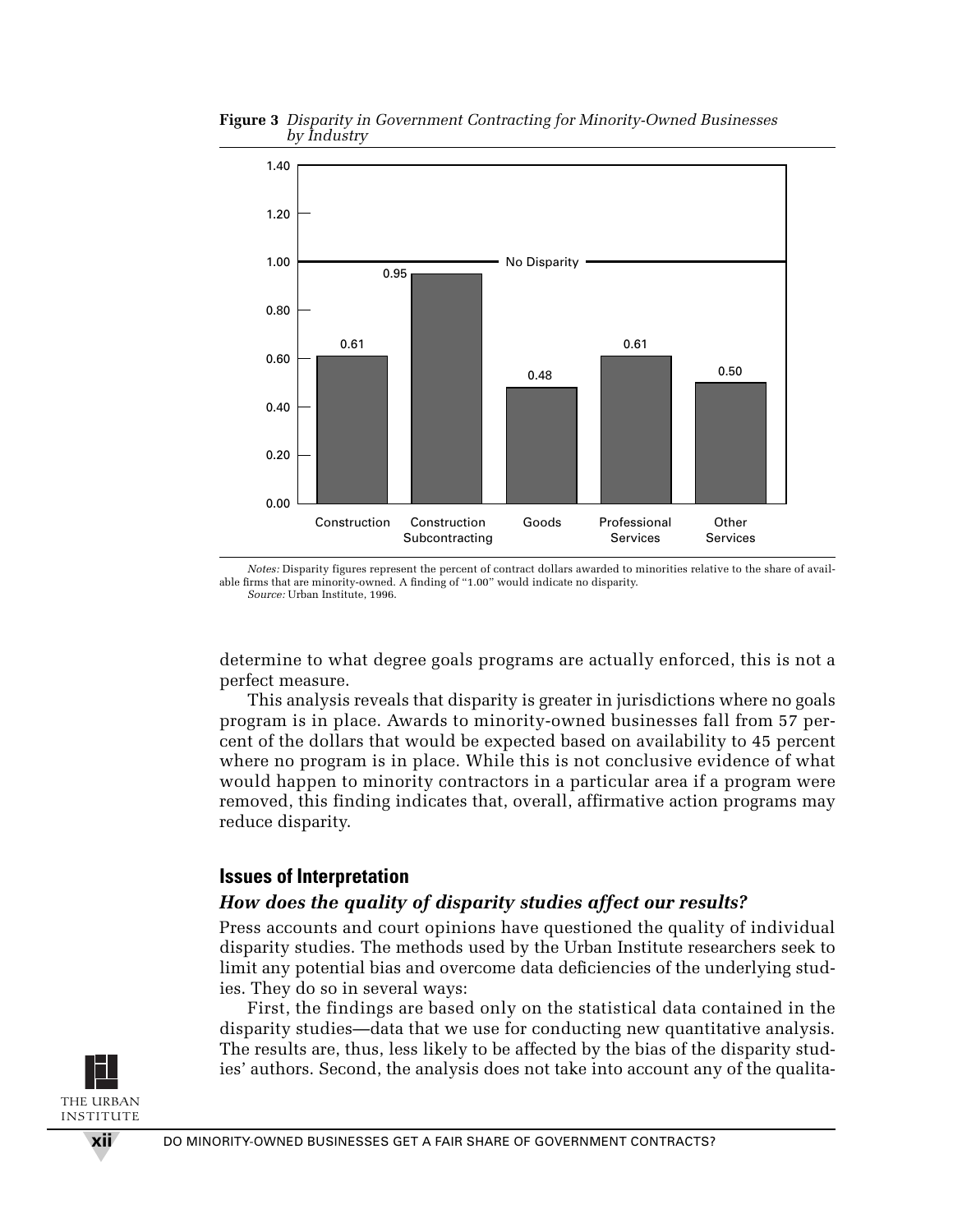tive information, such as hearing testimony and historical analysis, presented in the disparity studies—information that may have led the studies' authors to different conclusions than those warranted by the disparity numbers alone. Third, the methods used by the disparity study authors in their quantitative analyses are remarkably consistent. Although there are differences across studies in the sources of data used and in the definition of available firms, each study reports on the same outcomes (i.e., the percentage of government contract dollars awarded to minority-owned firms compared to the percentage of all available firms that are minority-owned). While this consistency does not ensure against bias, it does make it less likely.

Finally, by aggregating the findings of all the individual disparity studies, stronger estimates of disparity can be derived than from an individual study. An individual study may have data limitations (it may be based on a small number of contracts, for example) that make its results comparatively unreliable. In this case, cumulating findings across many studies increases the accuracy of the results.

### *Are our results nationally representative?*

The findings provide the best evidence to date on the extent to which state and local governments nationwide contract with minority firms. They include data from some of the largest city and state governments in the country. Findings are included from large state governments such as New York and Texas, large cities such as New York, and smaller jurisdictions such as Asheville, North Carolina. The 58 studies analyzed represent jurisdictions in 18 states and the District of Columbia. They include a variety of governmental units including cities, counties, states, and special districts such as schools, transportation agencies, and water resource authorities.

The studies screened were collected as part of the most comprehensive effort yet undertaken to find and analyze all existing disparity studies. The effort, which was carried out by the Department of Justice, employed existing lists of studies, references found in court cases, articles, other disparity studies, and requests to research firms known to have conducted multiple studies. The studies reviewed, however, were not selected to constitute a nationally representative sample. Because Urban Institute researchers reviewed all studies made available by a certain date, there is no reason to believe that the selection process biased the results in any way.

One difficulty in generalizing these findings to all state and local governments is that it is unclear whether disparities found in jurisdictions that commission studies differ from those that do not. Answering this question would require additional data collection in places that did not commission disparity studies.

# *Does disparity result from discrimination?*

The large disparities documented here in government contract awards can result from government or private discrimination or can be the product of minority-owned firms being, on average, less qualified to win government con-



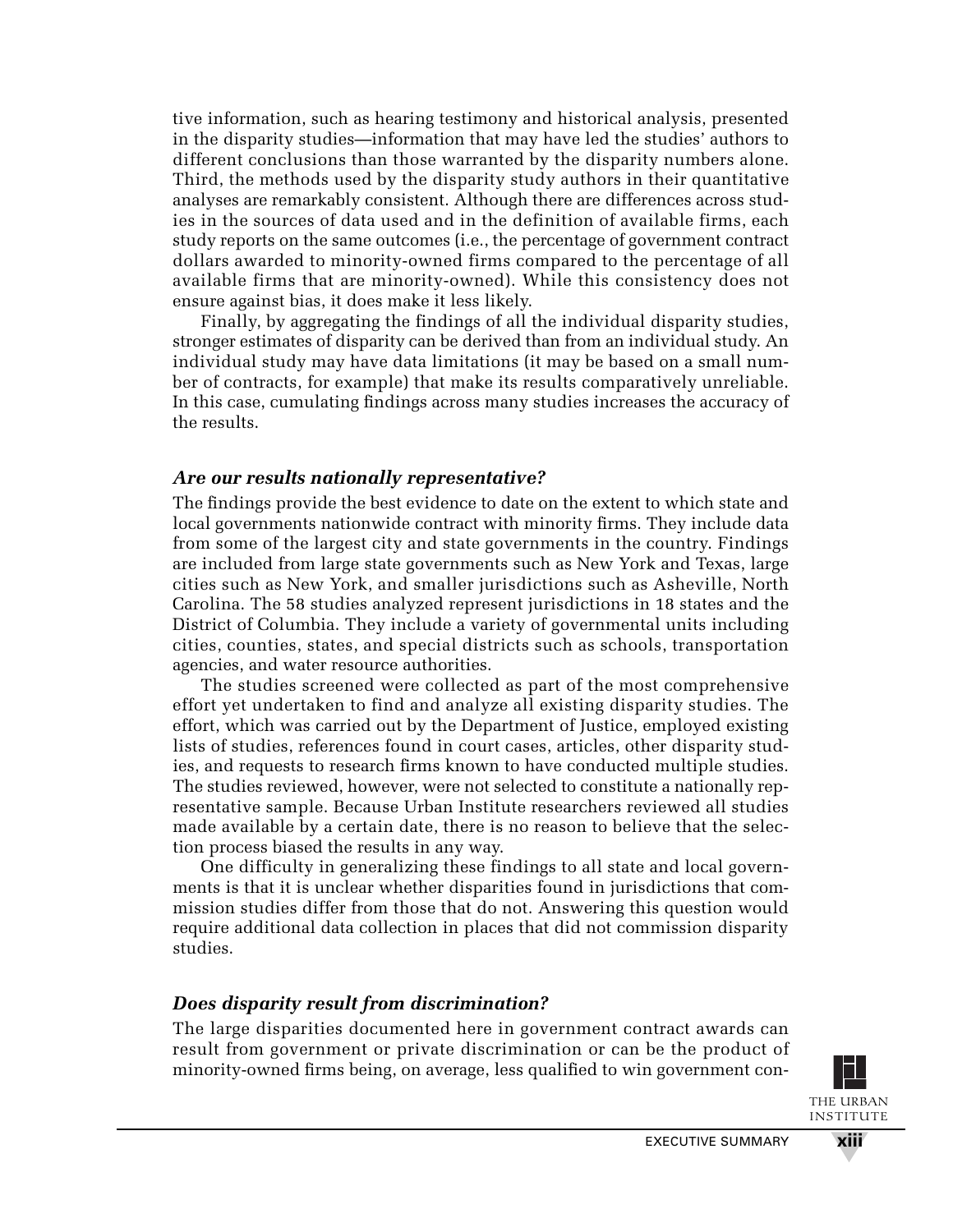tracts than majority-owned firms. In the latter case, being less qualified (e.g., having less experience, fewer employees, or lacking access to bonding) may or may not result from past or present discrimination. Due to data limitations, it is not possible to determine the degree to which the findings of disparity result from discrimination.

The problem of linking disparity to discrimination is one that has been, and is being, grappled with by the courts. In the *Croson* case Justice Sandra Day O'Connor noted that "gross statistical disparities" constitute "prima facie proof of a pattern or practice of discrimination" in the employment context. However, it remains to be seen what the courts will accept as adequate proof of statistical disparities in the procurement context.

#### **Policy Implications**

Several straightforward conclusions flow from the results of the analysis. First and most important, the results indicate that minority firms are less successful than their majority counterparts in obtaining procurement dollars at the state and local government levels. The wide disparities presented here do not necessarily translate into proof of discrimination on the part of state and local governments. At a minimum, these findings suggest that barriers remain to minority firms' participation in the government contracting process.

Second, wide disparities indicate that adoption of affirmative action and other programs designed to assist minority firms has not led to broad displacement of majority firms in the award of government contracts. That is, the results do not support claims of widespread reverse discrimination in contracting at the state and local government levels.

Third, the results indicate that disparities are greater in those areas where no affirmative action program is in place. While a causal relationship between these facts cannot be established on the basis of this examination alone, the results may indicate that affirmative action programs help to reduce disparities.

The lack of knowledge about the effectiveness of affirmative action programs, coupled with the wide disparities documented in this report, suggest that there is not enough empirical evidence to justify the elimination of public policies that promote minority participation in government contracting. Repealing affirmative action policies would limit the tools available to government to rectify these disparities.

Our findings strongly suggest that the knowledge base that informs the use of race-conscious policies in government contracting needs to be expanded. It is particularly important to evaluate the effectiveness of different raceconscious and race-neutral programs that may expand minority participation in procurement. Such evaluations are routinely conducted in other areas of public policy, such as job training. Along similar lines, policymakers need a better, more empirically based understanding of the pervasiveness and relative importance of the barriers that minority firms face. In particular, data are needed to assess the fairness of business lending practices and the success of minority firms as both prime and subcontractors. Data on both winning and losing bids could also help explain the source of the wide disparities documented in this report.

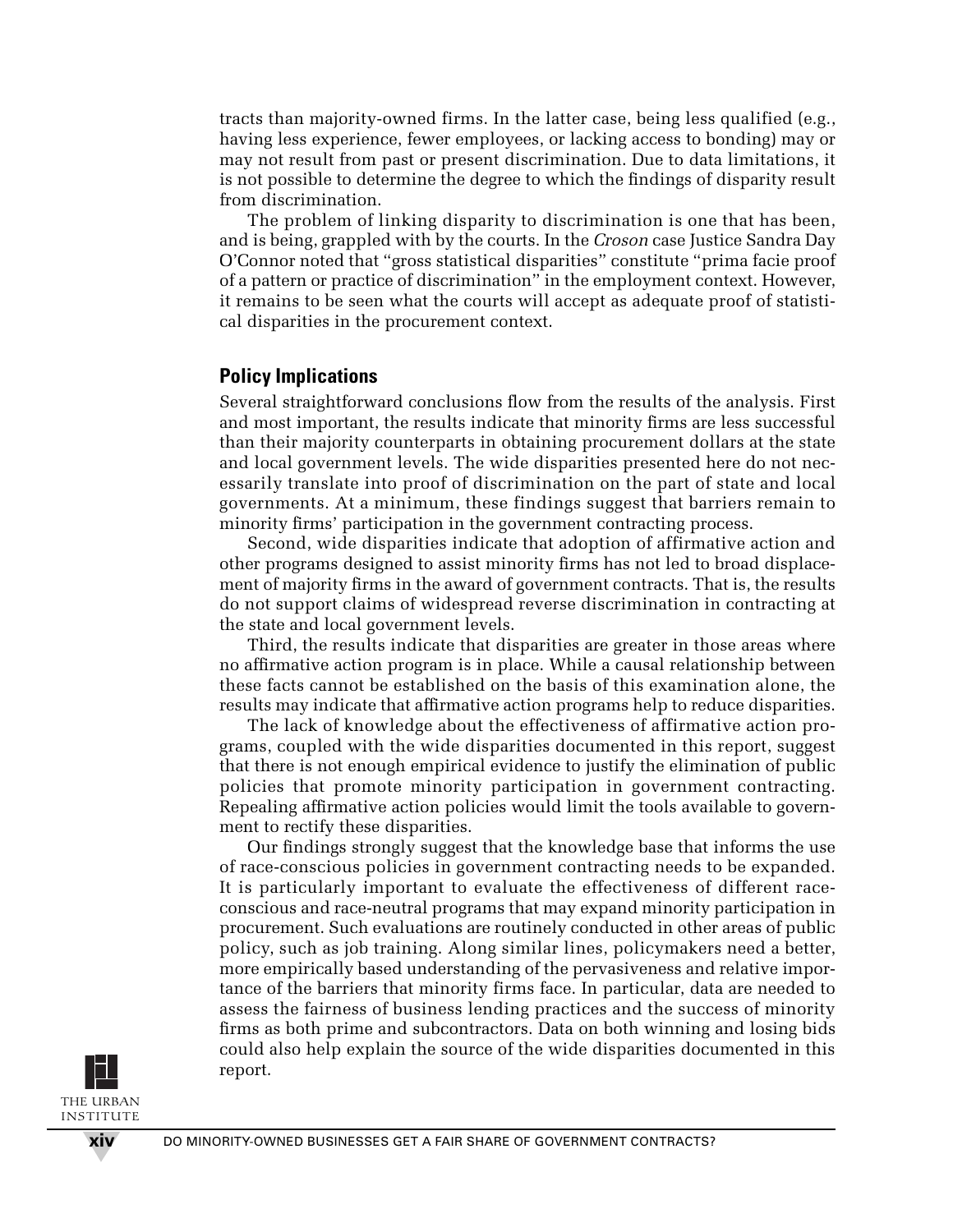# **Chapter 1**

# **Introduction and Overview**

This report explores the comparative success of minority firms in government contracting and the affirmative action programs that govern public procurement. The report focuses on the results of the Urban Institute's review ernment contracting and the affirmative action programs that govern public procurement. The report focuses on the results of the Urban Institute's review of 58 disparity studies conducted after the Supreme In general, these studies sought to measure and describe the extent to which minority firms received contracts from state and local governments.

The studies' quantitative findings, when taken together, shed new light on the use of minority contractors and the need for programs that assist them. In sum, despite the fact that race-based preference programs were, or had been, in place in many of the jurisdictions examined, the analysis reveals that *minority firms were substantially underutilized by state and local governments, receiving only 57 cents for every dollar they would be expected to receive based on their availability.* 

# **Structure of the Report**

The report begins with a brief discussion of recent developments in affirmative action within the courts, the Congress, the executive branch, and the states. We note two divergent trends in policy: one toward affirmative action's reform; the other to its repeal. The next section of the report presents the findings of our analysis of state and local disparity studies as well as a number of the core interpretational issues raised by the results. Having presented the disparity studies' results, we then seek to place the findings in context. To do so, we first provide an overview of the barriers to minority firm formation and development as well as to minority firm participation in the government contracting process. We then sketch the affir-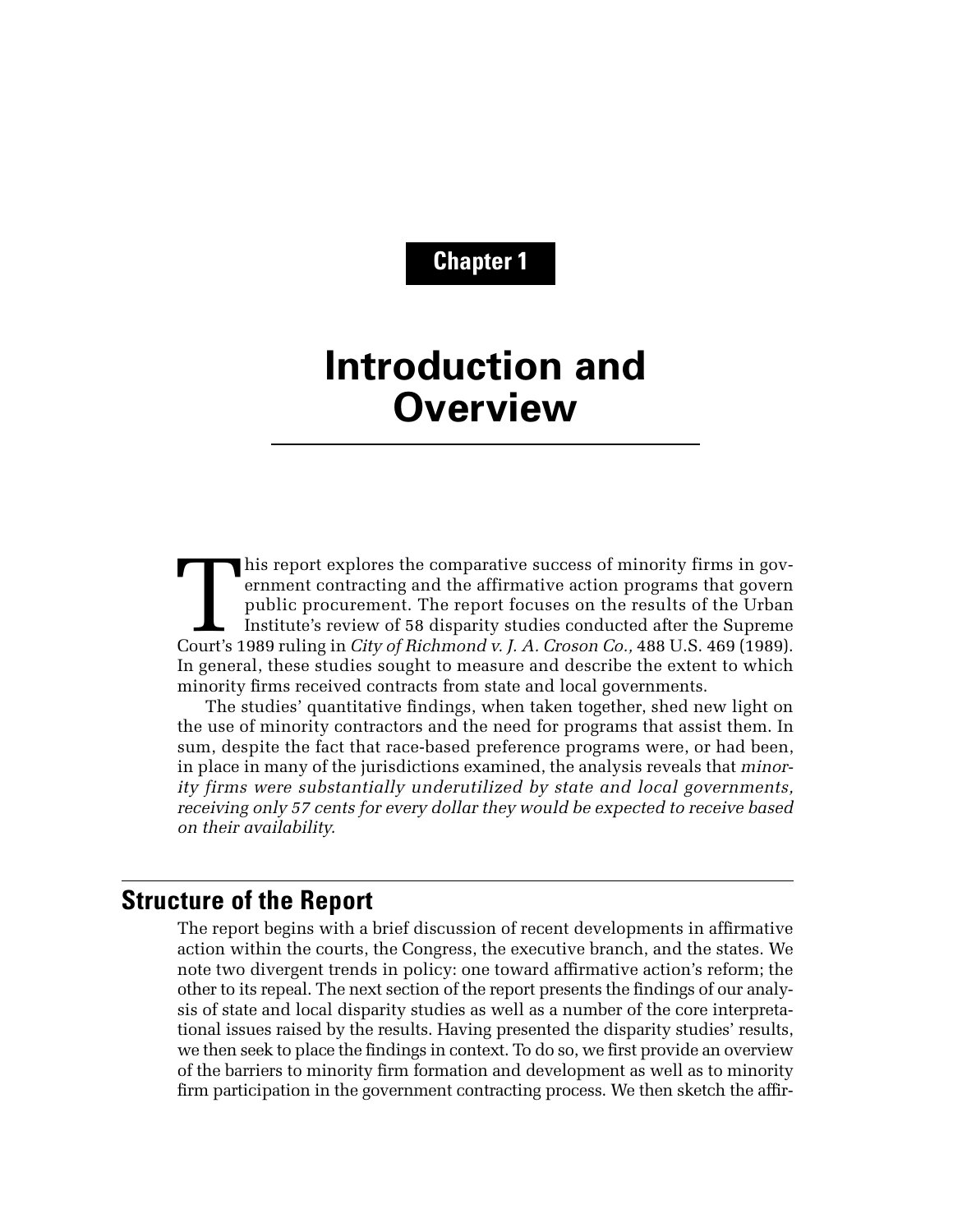mative action and other procurement-related policies that have been instituted, at least in part, to help minority firms overcome these barriers. We conclude with a discussion of the implications of our findings for public policy, specifically efforts to eliminate affirmative action in contracting that do not appear to be empirically grounded. An appendix follows describing our research methods more fully.

We have not focused on women in this report to the same degree as we have racial and ethnic minorities because the recent Supreme Court rulings that have changed the landscape of affirmative action have dealt with race- and not gender-based programs. The evidence presented in the report does, however, clearly indicate that women-owned firms are underutilized by state and local governments.

# **The Policy Environment**

The national debate over affirmative action has concentrated principally on three areas of policy: employment, higher education, and government contracting. Of the three, perhaps the least prominent has been the complex and little-understood area of government contracting. Despite its relative lack of visibility, the scale of public contracting is quite large, making it an important source of economic opportunities for historically disadvantaged populations. The area has also been heavily contested, with legal challenges driving a broad judicial reconsideration of the occasions upon which government can take race explicitly into account.

# *Scale of government contracting*

There are two principal areas of government spending: (1) the direct employment of federal, state, and local government employees; and (2) the purchase of goods and services from private vendors (procurement). In 1990, Harvard scholar Steven Kelman estimated procurement at all levels of government to be approximately \$450 billion, or almost 10 percent of GNP (Kelman 1990). State and local government spending accounted for more than half, or approximately \$250 billion. In a time of government downsizing, the share of total government spending that goes to contracting (versus employment) is likely to rise. Indeed, in 1995, federal spending on contracting exceeded spending for federal employment. Thus, procurement, like public employment, provides governments at all levels with a potentially powerful tool for promoting minority opportunities and counteracting discrimination.

While the overall scale of public spending on contracting is large, the share of total federal contracting dollars that is provided to minority business enterprises through what might be termed affirmative action programs is modest. According to the President's Affirmative Action Report, approximately 6.5 percent of all federal prime contracts were awarded to minority-owned firms in 1994.<sup>1</sup>

# *Limited number of minority-owned firms*

The potential value of using procurement policy to promote minority entrepreneurship is reinforced by the limited number and size of minority firms.

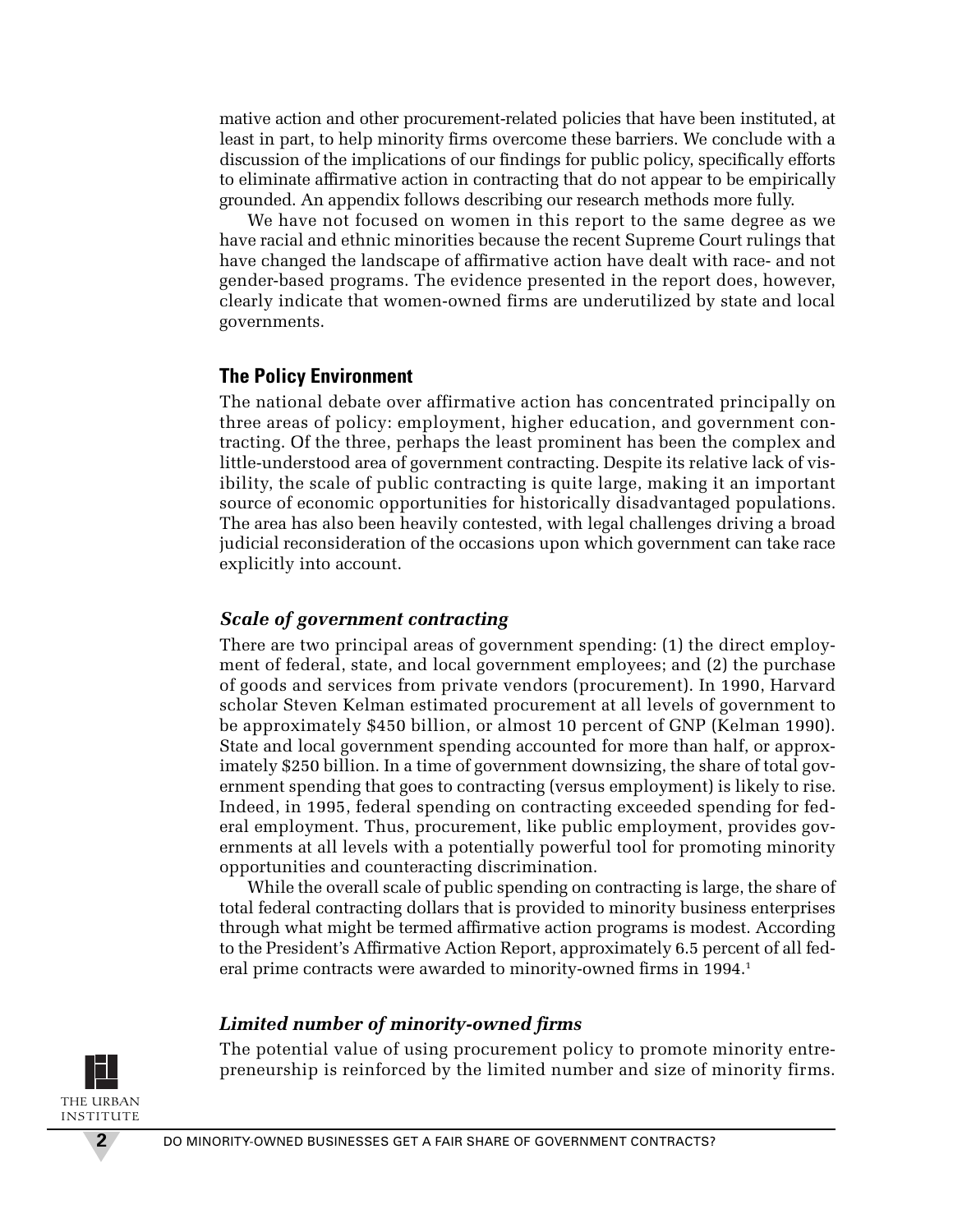| <b>Table 1.1</b> Selected Characteristics of 1992 Businesses by Minority Status of Owner<br>(Includes Only Firms with \$5,000 or More in Receipts in 1992) |                     |         |                    |                     |            |  |  |  |  |
|------------------------------------------------------------------------------------------------------------------------------------------------------------|---------------------|---------|--------------------|---------------------|------------|--|--|--|--|
|                                                                                                                                                            | African<br>American | Latino  | $\textsf{Asian}^1$ | Female <sup>2</sup> | All Firms  |  |  |  |  |
| <b>Percent of Population</b>                                                                                                                               | 11.7%               | 8.8%    | 0.4%               | 51.3%               | 100.0%     |  |  |  |  |
| Number of Firms                                                                                                                                            | 384,190             | 552,482 | 473,945            | 3,578,580           | 12,026,590 |  |  |  |  |
| <b>Percent of Total Firms</b>                                                                                                                              | 3.2%                | 4.6%    | 3.9%               | 29.8%               | 100.0%     |  |  |  |  |
| <b>Percent of Total Receipts</b>                                                                                                                           | 1.0%                | 2.2%    | 3.0%               | 19.2%               | 100.0%     |  |  |  |  |
| Size of Firm by Number<br>of Paid Employees                                                                                                                |                     |         |                    |                     |            |  |  |  |  |
| None                                                                                                                                                       | 83.2%               | 79.2%   | 71.3%              | 77.1%               | 73.9%      |  |  |  |  |
| Less than 5 employees                                                                                                                                      | 13.4%               | 15.2%   | 20.4%              | 15.7%               | 17.9%      |  |  |  |  |
| 5 to 19 employees                                                                                                                                          | 2.7%                | 4.6%    | 6.9%               | 5.6%                | 6.3%       |  |  |  |  |

Total 100.0% 100.0% 100.0% 100.0% 100.0%

*Source:* U.S. Bureau of the Census, 1992 Surveys of Minority- and Women-Owned Business Enterprises.

*Notes:* Firms may be included in more than one minority group. For example, a firm owned by a black Latino person would be included as both a Latino-owned firm and as an African American-owned firm.

20 employees or more 0.6% 1.0% 1.4% 1.5% 1.9%

<sup>1</sup> Firms owned by other minorities (Native Americans, Pacific Islanders, Eskimos and Aleuts) are also included in this category, although the vast majority are Asian-owned.

<sup>2</sup> Includes both minority- and white female-owned firms.

Minority-owned businesses are a smaller percentage of all businesses than the percentage of minorities in the population (see table  $1.1$ ).<sup>2</sup> While African Americans constituted 12 percent of the population in 1992, they owned only 3 percent of U.S. businesses. Similarly, Latinos represented 9 percent of the population, but owned only 5 percent of businesses. Women-owned firms were also underrepresented compared to population share. Asian and "other minority business owners," however, were overrepresented, given their share of the population.

Minority businesses also capture a disproportionately small share of all business receipts. African American firms receive only 1 percent, and Latino firms only 2 percent of all such revenues. The size disadvantage is also reflected in the relative number of firm employees, particularly for African American firms: 83 percent of African American firms have no employees, compared to 74 percent of all firms.

# *Legal challenges to affirmative action in contracting*

Although the programs authorizing affirmative action in federal procurement historically have been rather routinely approved by the Congress, $3$  these contracting programs have been the subject of extensive judicial challenges. Indeed, over the past decade, the two landmark Supreme Court cases that have most restricted the scope of affirmative action have been contracting cases: *City of Richmond v. J. A. Croson Co.,* 488 U.S. 469 (1989) and *Adarand Constructors v. Pena,* 115 S. Ct. 2097 (1995).

In *Croson,* the Court held that *state and local* preference programs would be subject to the Court's rigorous "strict scrutiny standard."4 Under this stan-

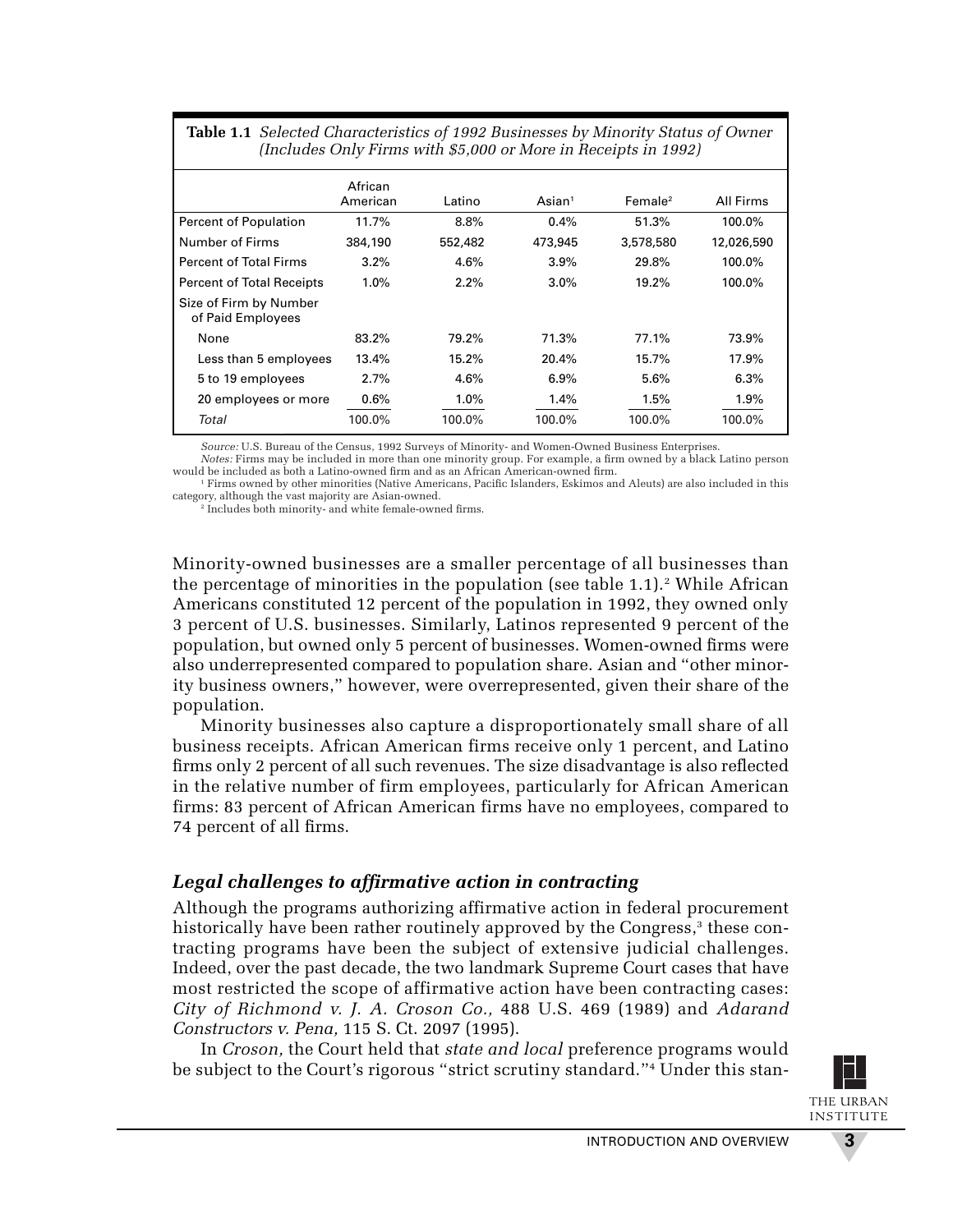dard of review, racial classifications must serve a "compelling interest"<sup>5</sup> and must be "narrowly tailored" to suit that purpose.<sup>6</sup> The compelling need and narrow tailoring requirements impelled many state and local governments to commission what has come to be known as "disparity studies." These studies document, among other things, the disparity between the share of all firms that minorities own and the share of government contracts they receive; the barriers that minority entrepreneurs have encountered in trying to start or expand firms; and, in some instances, the role that state and local governments and the private sector have played in perpetuating historical patterns of discrimination through their contracting practices.7 Most studies contain both statistical and anecdotal data that portray public and private contracting outcomes.

In June 1995, the U.S. Supreme Court handed down its decision in *Adarand Constructors v. Pena,* extending the *Croson* strict scrutiny standard to *federal* affirmative action policy and apparently extending strict scrutiny beyond contracting. Indeed, the U.S. Court of Appeals for the Fifth Circuit, relying heavily on *Adarand,* has recently invalidated race-based admissions policies at the University of Texas Law School in the case of *Hopwood v. State of Texas.*<sup>8</sup>

The upshot of applying strict scrutiny to affirmative action programs, as *Croson* and *Adarand* do, is to force proponents of benign, race-based policies (i.e., compensatory policies that benefit minorities) to meet a much higher burden of proof than was previously the case. Indeed, the evidentiary burden that they must now overcome approximates that imposed on proponents of racebased practices that disadvantage minorities.<sup>9</sup> While Justice O'Connor (the author of both *Croson* and *Adarand)* stated that the decisions do not foreclose the use of racial preferences, the conditions under which affirmative action programs will be found constitutional appear to be limited.

#### *The President's review of affirmative action*

Searching reappraisals of affirmative action have not been limited to the judiciary. Two weeks after the Court announced its ruling in *Adarand,* President Clinton released the results of his yearlong review with his call to "mend, not end" affirmative action. At the same time he issued a directive that federal agencies reevaluate their policies in light of *Adarand.* The review, directed by the Department of Justice, has led to the termination of a major set-aside program within the Department of Defense.<sup>10</sup> It has also led to new, proposed rules that tie the use and sunset (or termination) of affirmative action programs to certain statistical benchmarks that measure the level of minority underrepresentation in contracting within an industry or a region. $11$ 

Neither *Croson* nor *Adarand* directly addressed the standard of judicial review that would be applied to preference programs in contracting that are gender-based. The majority of Appeals Court decisions that have considered the issue have held that gender-based affirmative action should be subjected to a less strict form of scrutiny than race-based classifications.12 As a result, most recently proposed Executive Branch reforms of affirmative action do not directly address women.

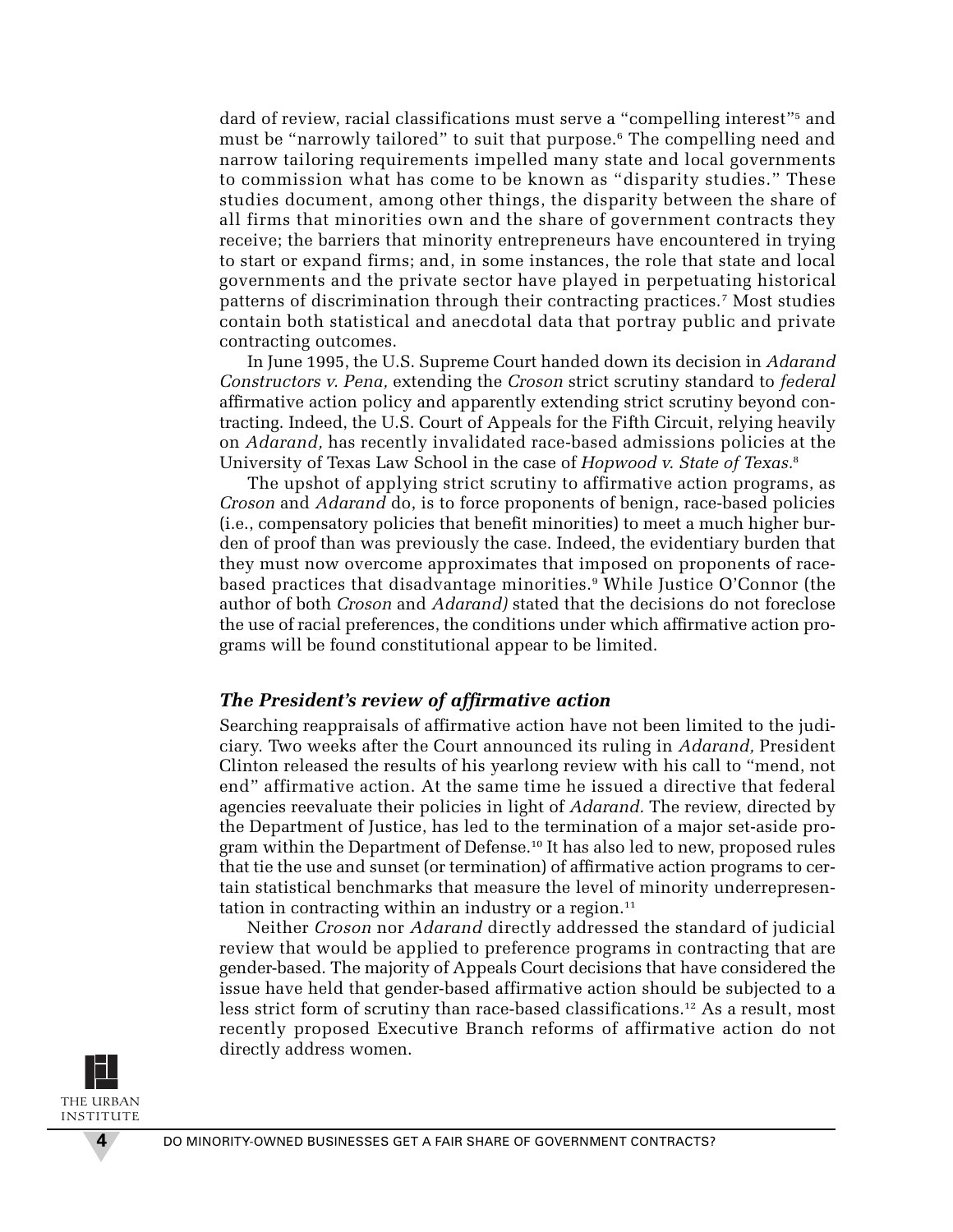# *Congressional challenges to affirmative action*

The recently ended 104th Congress considered two principal legislative vehicles related to affirmative action. The most sweeping of the two bills was known as the Dole/Canady bill, or the Equal Opportunity Act (H.R. 2128). The bill would basically "end, not mend" affirmative action. Dole/Canady would go beyond the limitations imposed by *Adarand,* barring most federal race- and gender-based preferences—even those that respond clearly to identifiable discrimination and are narrowly tailored. (The bill appears to make an exception, however, for outreach and recruitment.) In June 1996 a substitute bill was introduced in the House that would narrow the Dole/Canady bill's broad, government-wide bar to affirmative action to federal contracting and subcontracting, areas where the repeal of federal affirmative action policy would presumably find less political resistance.

The second principal affirmative action bill introduced during the 104th Congress was known as the Meyers bill, or the Entrepreneur Development Program Act of 1996 (H.R. 3994). Among other things, the Meyers bill repeals Section 8(a) of the Small Business Act, the Minority Small Business and Capital Ownership Program, which is intended to provide assistance to firms owned by socially and economically disadvantaged individuals in obtaining federal contracts. In practice, this program has provided assistance predominantly to firms owned by racial minorities. (The Section 8(a) program is discussed in more detail in chapter 3 of this report.) The Meyers bill was much narrower than the Dole/Canady bill. It would repeal the 8(a) program entirely, but unlike the Dole/Canady bill, it would not repeal all federal affirmative action programs.

# *State challenges to affirmative action*

At the state level, the most prominent initiative is the California Civil Rights Initiative (CCRI) or Proposition 209. Proposition 209 eliminates all state and local programs that "grant preferential treatment to any individual or group on the basis of race, sex, color, ethnicity or national origin in the operation of public employment, public education, or public contracting," except where required by federal law. <sup>13</sup> Like the Dole/Canady bill, the initiative eliminates race- or gender-based policies. But unlike Dole/Canady, it could be interpreted to bar outreach and other programs directed toward women and minorities as well as goals and timetables, set-asides, and express quotas.

# **Policy and Analytic Challenges**

The crux of the current debate over affirmative action can be seen in the judicial, administrative, and legislative reforms set out above. Proponents of affirmative action—led by the Clinton administration—would preserve affirmative action policies, tailoring them so that they meet the new strict scrutiny standard of review announced by the Supreme Court. Affirmative action's opponents including the authors of the California Civil Rights Initiative—would terminate all race-conscious policies.

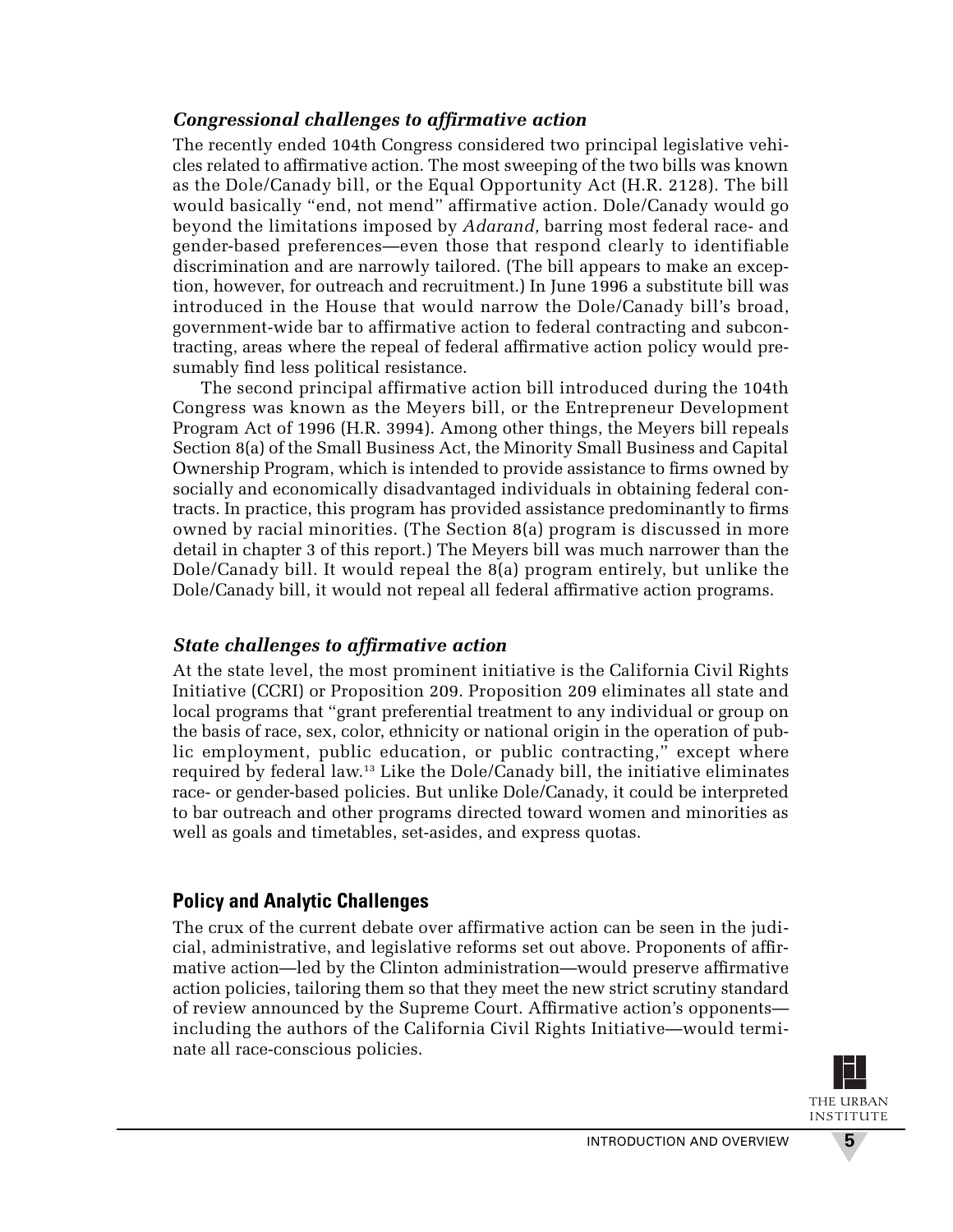The burden that the proponents of affirmative action must carry to demonstrate that race-conscious policies meet the Court's exacting strict scrutiny standard should not be discounted. Among the factors that courts will now consider in weighing race-conscious policies are determining whether:

- policymakers can show with some specificity how current practices and the lingering effects of discrimination have diminished minorities' opportunities (it is not enough to demonstrate general patterns of societal discrimination);
- numerical targets set by government for contracting dollars going to minorityowned firms reflect the availability of minority firms that are "ready, willing, and able";
- equivalently effective, race-neutral alternatives exist to set-asides and other race-based policies;
- guidance has been provided on when preference programs should be terminated; and
- the burdens imposed by race-conscious policies on nonbeneficiaries have been minimized.

Taken together, the analytic challenges presented by these criteria raise concerns that affirmative action's reformers may have to meet evidentiary standards that outstrip the capacity of existing data and research. Such standards would not only undermine the *Adarand* Court's assurance that strict scrutiny need *not* be "strict in theory and fatal in fact," they would effectively repeal affirmative action programs ranging from price preferences to simple outreach. This outcome would not be the product of a political choice that affirmative action is no longer necessary or desirable. Rather, it would be the result of inadequate or unavailable data.

# **Relevance of Findings of State and Local Disparity Studies for Federal Policy**

Our findings of wide disparities between the share minority firms represent of all firms and the proportion of state and local contracts they receive have broad implications for federal policymakers. In the first place, spending by state and local governments makes up a substantial share of GNP, thereby influencing the number and size of minority firms. Second, the literature suggests that the barriers faced by *minority* contractors—problems obtaining bonding and insurance, higher supply prices, and the like—are similar at state, local, and federal levels. Third, many of the goods and services purchased by state and local officials are paid for with a mix of federal and local funds. In these instances, federal procurement rules govern state and local activities, and the performance of state and local government officials is a direct regulatory concern of the federal government. In addition, eliminating discrimination on the part of state and local government officials is clearly a constitutional responsibility of the federal government. Finally, the federal government has a responsibility to police discrimination in the private market as well as the passive participation of state and local governments within those markets.

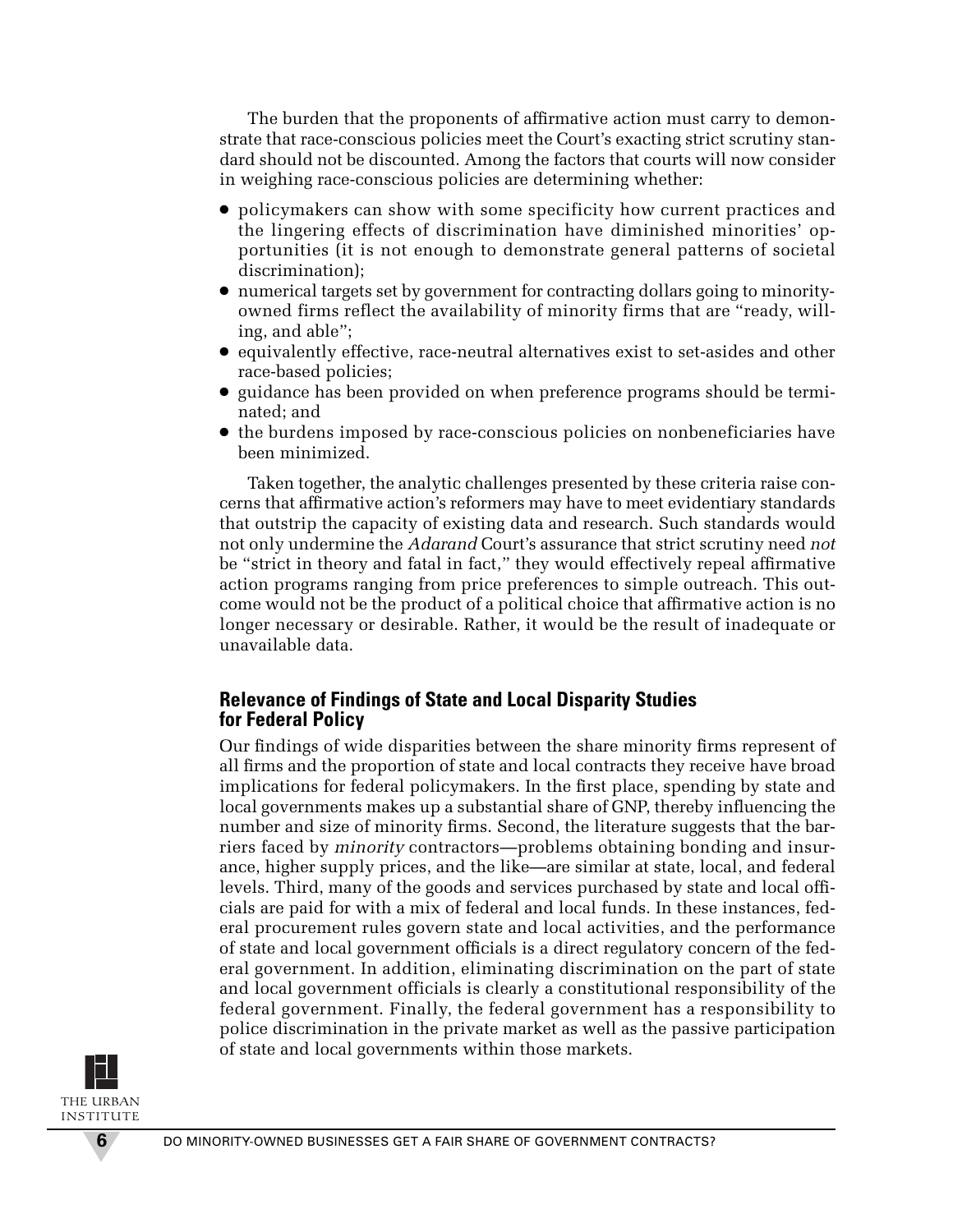#### **Notes**

- 1. *Affirmative Action Review, Report to the President*, The White House, July 19, 1995, at 62(f).
- 2. Figures in Table 1.1 are based on the U.S. Census Bureau's 1992 Survey of Minority-Owned Business Enterprises (SMOBE) and Survey of Women-Owned Business Enterprises (SWOBE). These are surveys of small businesses including owners of sole proprietorships, partnerships, and Subchapter S-corporations that have fewer than 35 shareholders.
- 3. There is an extensive legislative history of congressional approval of programs to aid minority business enterprises. A detailed record is set out at 61 Federal Register at 26042, May 23, 1996.
- 4. The distinction between the limited power of state and local governments to employ racial classifications and the more expansive authority of the federal government to do so was deemed important in *Croson* and in a number of other Supreme Court rulings addressing affirmative action programs. The scope of the federal government's power to utilize raceconscious alternatives or remedies has been substantially narrowed by the Court's recent opinion in *Adarand v. Pena,* however.
- 5. *Croson,* 488 U.S. at 505.
- 6. *Id.* at 508.
- 7. In a sense, then, the focus on disparity as a measure of discrimination is more a response to the Court's edict than a product of academic inquiry into discrimination and its impacts.
- 8. U.S.C.A. Fifth Circuit, No. 94-50569, March 18, 1996.
- 9. In his dissenting opinion in *Adarand,* Justice John Paul Stevens wrote:

The Court . . . assumes that there is no significant difference between a decision by the majority to impose a special burden on the members of a minority race and a decision by the majority to provide a benefit to certain members of that minority notwithstanding its incidental burden on some members of the majority. In my opinion that assumption is untenable. There is no moral or constitutional equivalence between a policy that is designed to perpetuate a caste system and one that seeks to eradicate racial subordination.

- 10. This was a practice known as the "rule of two," which required that whenever a contract officer could identify two or more small disadvantaged businesses that could bid on a project, the contract be set aside for bidding exclusively by minority firms.
- 11. 61 Federal Register at 26045 (1996).
- 12. See, generally, Walter Dellinger, Memorandum to General Counsels, U.S. Department of Justice, Office of Legal Counsel, June 28, 1995, p. 8, *found in* Affirmative Action Review, Report to the President of the United States, July 19, 1995.
- 13. The initiative applies only to the public sector; voluntary affirmative action in the private sector is not considered.

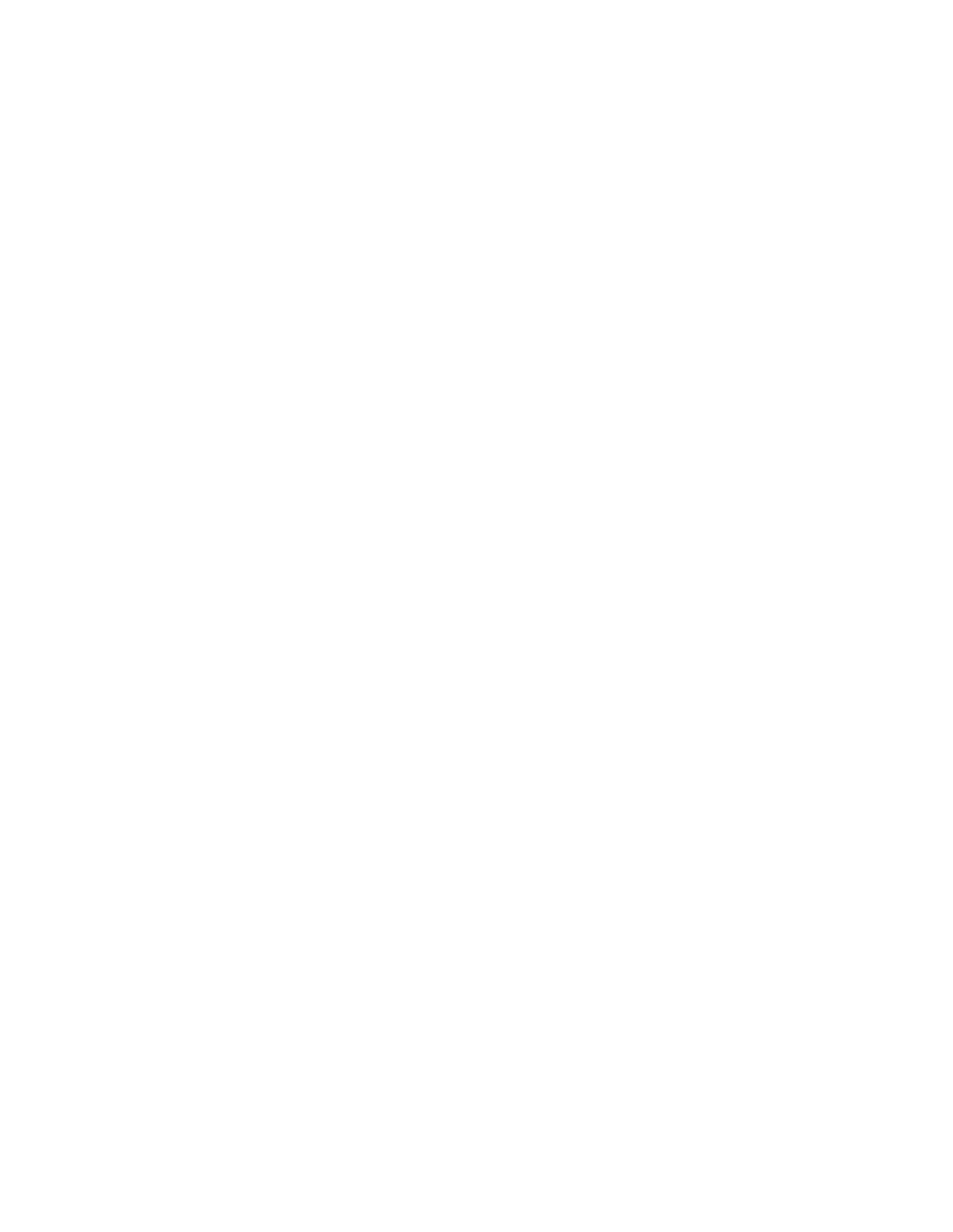# **Chapter 2**

# **Evidence of Disparity in Government Contracting**

# This chapter presents the findings of our analysis of state and local disparity studies as well as a number of the core interpretational issues raised by the results. parity studies as well as a number of the core interpretational issues raised by the results.

# **Analysis of Disparity Studies**

After the Supreme Court's 1989 decision in *Croson,* state and local governments began to commission studies to assess the existence and extent of discrimination in their contracting processes. These studies provide measures of disparity in the use of minority- and women-owned businesses in government procurement. That is, they examine the degree to which the share of contract awards received by minority firms is lower than the proportional representation of minority firms within selected industries. In the analysis presented below, we combine the disparity findings of 58 studies to portray disparities in state and local government contracting across the nation. We conclude that minorityand women-owned businesses are underutilized in government contracting and that the degree of underutilization is substantial. These statistical results hold up when subjected to a variety of sensitivity tests.

#### **Study Approach**

This study is the first to present national data on disparities in government contracting by combining the results of the large number of studies done for state and local governments since the *Croson* decision.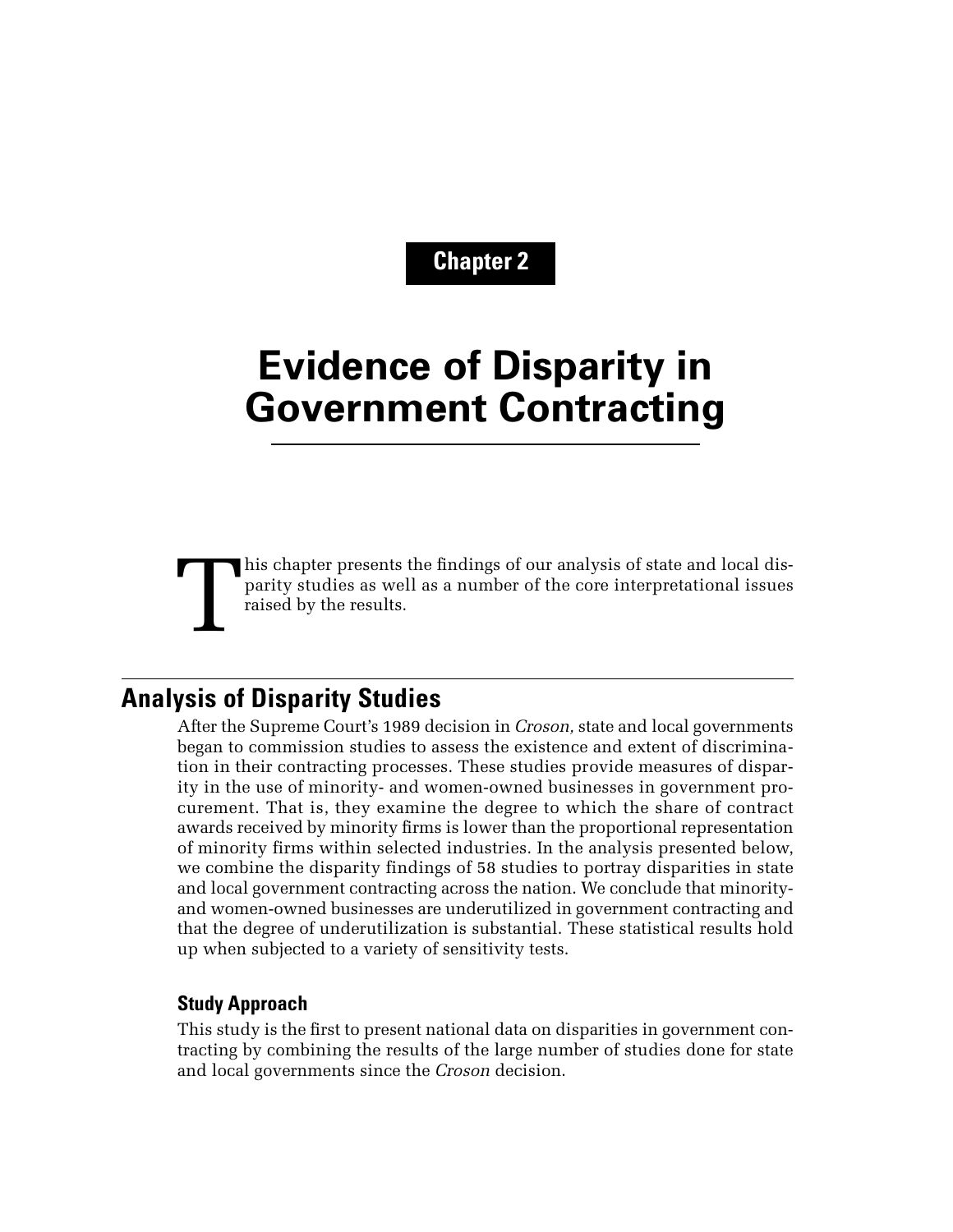Our basic analytic strategy is to aggregate the quantitative evidence on disparity from as many studies as possible to provide a national picture of disparity in state and local contracting. This method seeks to limit any potential bias and overcome data deficiencies of the underlying individual studies in several ways.

First, the findings are based only on the statistical data contained in the studies—data that we use for conducting new quantitative analysis. The results are, thus, less likely to be affected by the bias of the individual authors. Second, the analysis does not take into account any of the qualitative information, such as hearing testimony and historical analysis, presented in the disparity studies—information that may have led their authors to different conclusions than the disparity numbers alone warranted. Third, the methods used by the disparity study authors in their quantitative analyses are remarkably consistent. Although there are differences across studies in the sources of data used and in the definition of available firms, each of the studies reports on the same outcomes (i.e., the percentage of government contract dollars awarded to minorityowned firms compared to the percentage of all available firms that are minorityowned). While this consistency does not ensure against bias, it does make it less likely.

Finally, by aggregating the findings of all the individual disparity studies, deficiencies in the quality of individual studies can be overcome. An individual study may have data limitations (it may be based on a small number of contracts, for example) that make its results comparatively unreliable. In this case, cumulating findings across many studies increases the reliability of the results.

#### *Screening studies*

We used a number of criteria to screen each disparity study before including it in our findings. To be included, a study had to (1) present its findings as disparity ratios or provide the data necessary to calculate disparity ratios; (2) report findings separately by industry categories; (3) report the number of contracts in each industry on which the disparity findings were based or report the statistical significance of each disparity finding; and (4) have more than 80 contracts for all years of the study period combined. These criteria were developed to ensure a basic level of consistency and reliability across studies, enabling us to aggregate findings. In addition to applying these clear-cut criteria, some studies were excluded because they did not indicate exactly how key calculations had been performed or because there were significant inconsistencies throughout the study. Of the 95 studies we reviewed, findings from 58 are included in this analysis.1

This screening process should not be taken to mean that the disparity studies we excluded were the "worst" or that those included were the "best." Disparity studies typically contain much more information than just the numerical figures we use in this analysis. For example, many studies report statistical analyses on business formation, historical analyses of regional discrimination, the results of contractor surveys, or the findings of hearings held on discrimination in contracting. Since we do not use this information in our analysis, we did not evaluate these parts of the studies. Rather, our inclusion

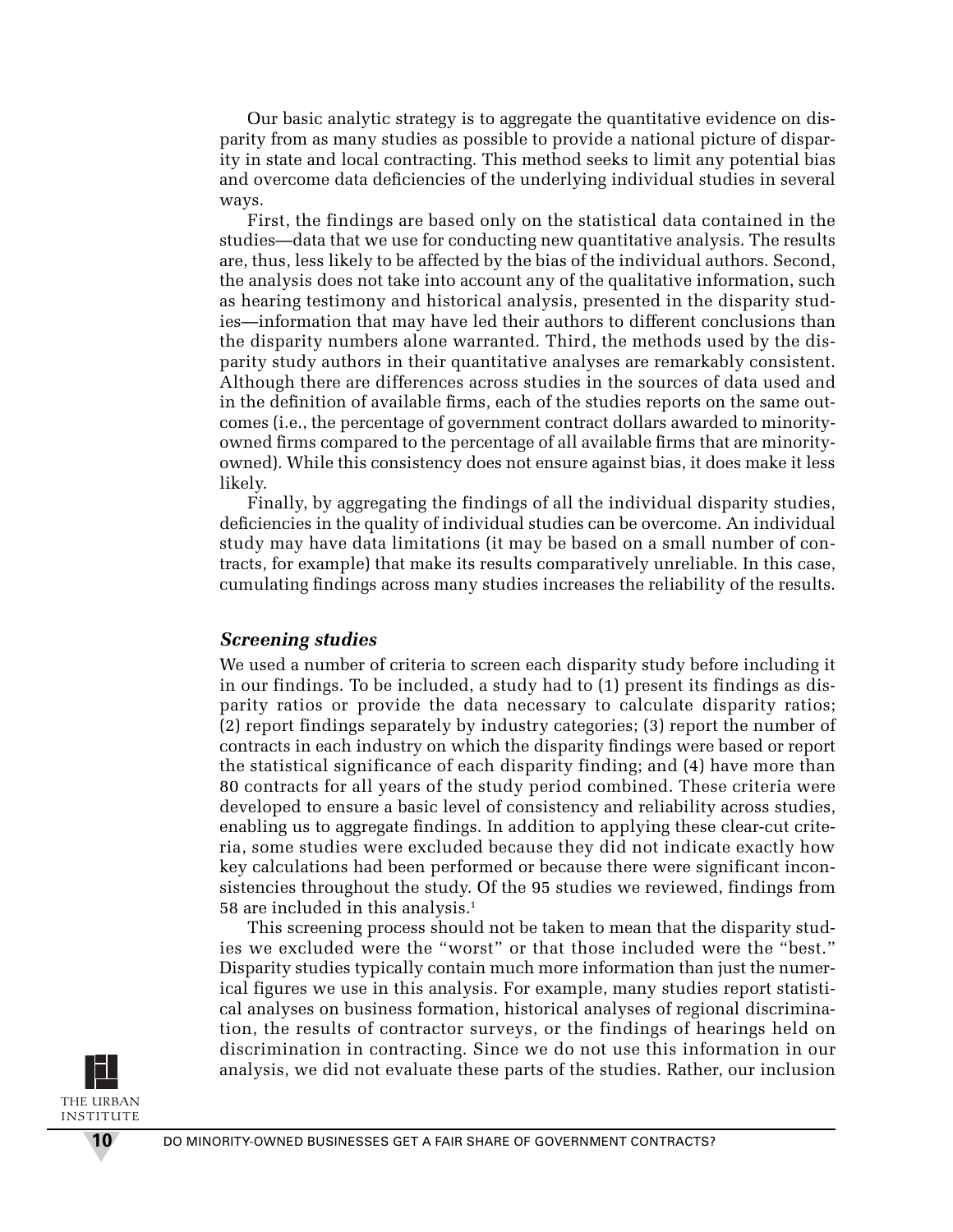or exclusion of studies reflects only our ability to use the numerical disparity findings.

# *Defining disparity*

Nearly all of the post-*Croson* studies focus on the disparity between government utilization of minority-owned businesses (i.e., the extent to which they receive government contracts or subcontracts) and the availability of those businesses to perform government work. *Utilization* is typically measured as the proportion of government contract dollars awarded or paid to minority-owned businesses. *Availability* is the minority-owned share of all firms available to do government work. This definition of the availability of minority- and women-owned businesses can be somewhat ambiguous, as there are several ways to define which firms are available to perform government work. Different studies employ different, and sometimes multiple, measures of availability. As will be discussed below, there is no "best" way to define which firms are available to perform government contracting work, although the choice of measure can affect the findings.

The degree of disparity is often expressed as a ratio of utilization to availability, or the disparity ratio. A disparity ratio equal to one means that minority contractors are used exactly in proportion to their availability for government work, while a disparity ratio less than one means that minority firms are being disproportionately underutilized. A disparity ratio close to zero indicates substantial underutilization. If, for example, 10 percent of the available firms in a selected industry were minority-owned and 10 percent of government contract dollars in that industry were awarded to minority contractors, the disparity ratio would be 1. If the availability of minority-owned firms remains at 10 percent, but only 7 percent of government contract dollars go to minority-owned firms, then the disparity ratio would be less than 1 (0.7), indicating underutilization of minority-owned firms. However, a disparity ratio of 1 does not mean that contract dollars are evenly spread within the group of available majority or minority contractors. It is possible to have a disparity ratio of 1 and have all contract dollars awarded to minority firms going to a single firm.

# *Measuring utilization*

Utilization is measured in several ways in the disparity studies. In some studies utilization is based on the dollar amount of contract awards, while in others utilization is based on the dollars actually paid out. If a project is changed or canceled midstream, the amount of dollars actually paid to the winning firm can be less than the award at contract time. Measures of utilization based on contract award data may overstate dollars going to minority firms if, after a contract is awarded, the prime contractor excludes minority subcontractors from the project. On the other hand, measures based on dollars actually paid out often fail to identify dollars going to minority-owned subcontractors because government payments go to the prime contractor and no record is kept of payments to subcontractors.

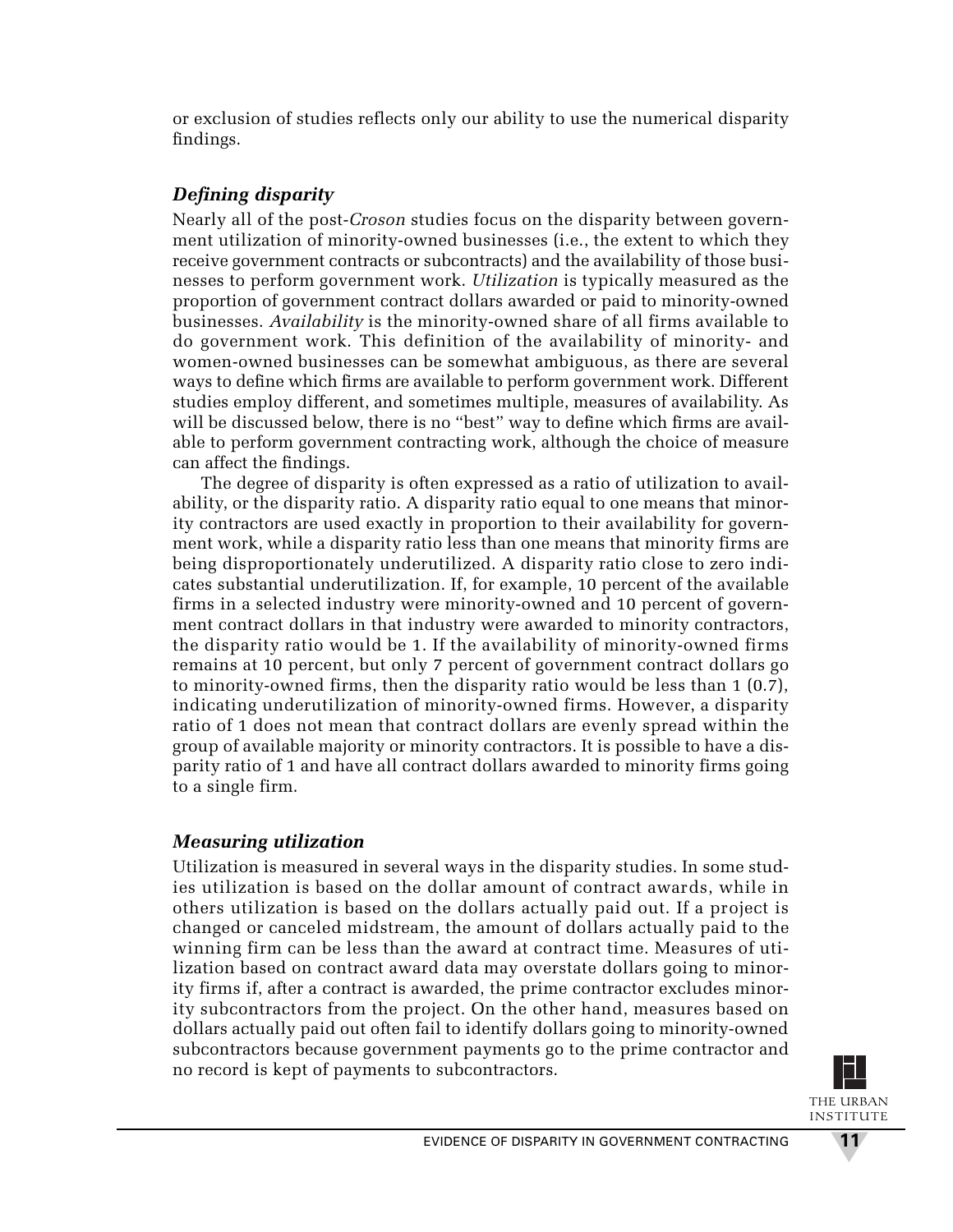Several studies calculate an additional measure of utilization based on the proportion of the total *number of contract awards* that go to minority firms. Because the vast majority of studies measured utilization as a proportion of total *dollars,* we refer to our aggregate results as dollars even though we include all measures of utilization.

### *Measuring availability*

The studies reviewed in this analysis also vary in their approaches to measuring availability. Attempting to follow the *Croson* decision, disparity studies compare the share of contracts awarded to minority-owned firms to the share of minority-owned firms that are "ready, willing, and able" or have the "capacity" to undertake government contracting work. However, different approaches to identifying qualified firms lead to different availability measures and, in turn, different levels of disparity.

The five most common ways of defining available firms in the studies are:

- firms that have previously won government contracts (i.e., those found on vendors lists);
- firms that have bid on government contracts in the past (i.e., those found on bidders lists) or those that appear on registration or mailing lists of businesses wishing to receive notification of government contract competitions;
- firms that have been certified by a government agency as minority- or womenowned businesses, according to the rules of the jurisdiction;
- firms that express interest in performing government contract work in surveys conducted by the authors of disparity studies; and
- $\bullet$  all firms.<sup>2</sup>

These measures reflect different approaches to assessing whether firms have the capacity to conduct government contract work. Including only firms that have previously won government contracts is the narrowest commonly used way of identifying firms that are ready, willing, and able because it assumes firms must have previously worked for the government to be considered capable. Including firms that have bid on contracts, been certified, or appear on registration or mailing lists generates broader measures of availability because they include firms that have expressed an interest in conducting government work, but may or may not have done public sector work in the past. These measures may include firms that are not capable of government work. Finally, the broadest measure of availability attributes to all existing firms the capacity to carry out government work—whether or not they have expressed an interest in government contracting or are qualified to do the work.

Just as these measures differ in the ways they capture firm capacity, they also differ in the extent to which they incorporate the effects of discrimination. There is an apparent tradeoff between accounting for the effects of past and present discrimination and capturing current capacity. There are many stages in the firm formation and procurement process at which discrimination can take place, from deciding to start a business to actually winning a government contract (figure 2.1). The more narrowly a measure screens for capacity, the more prior discrimination it builds in. For example, while firms that appear

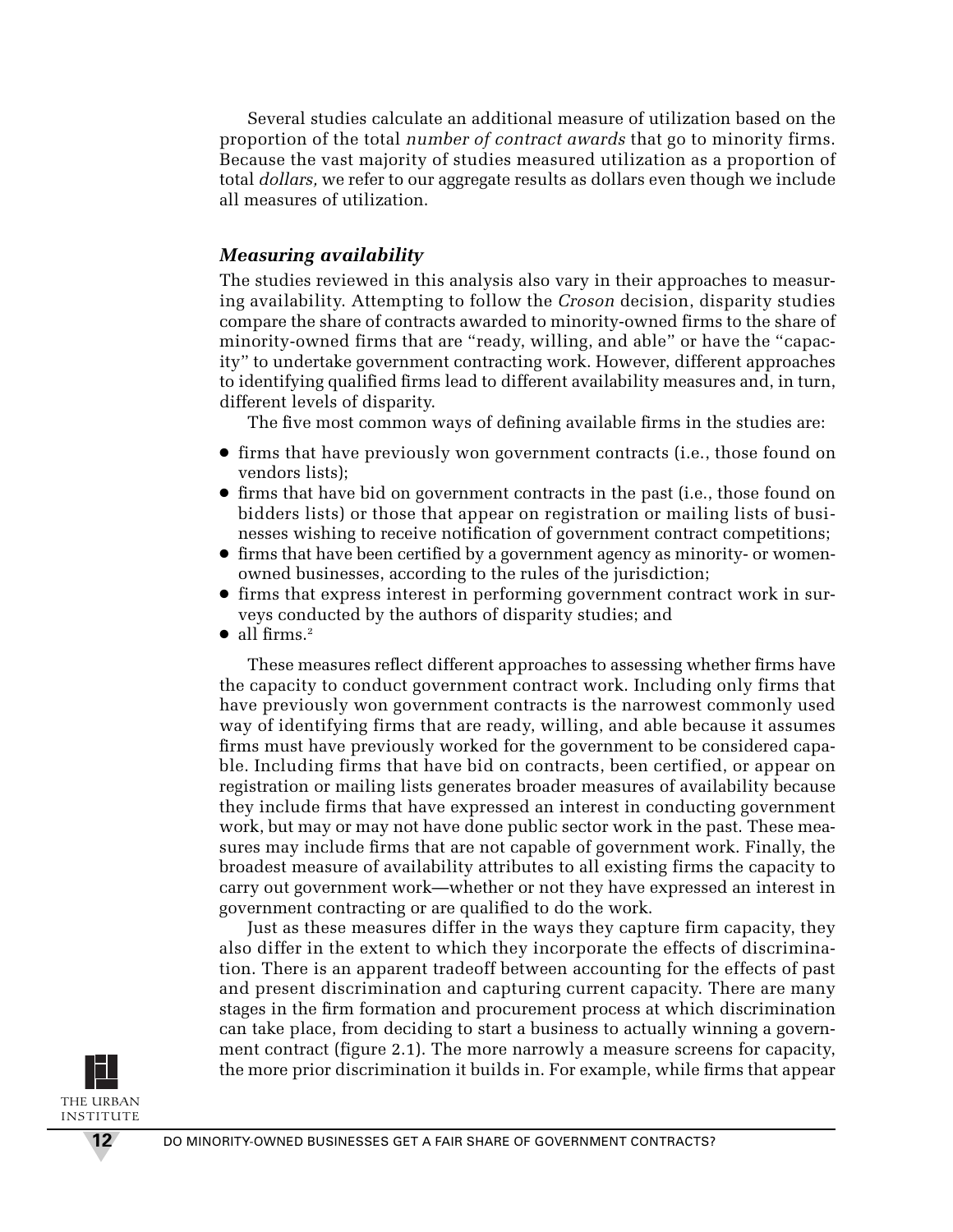

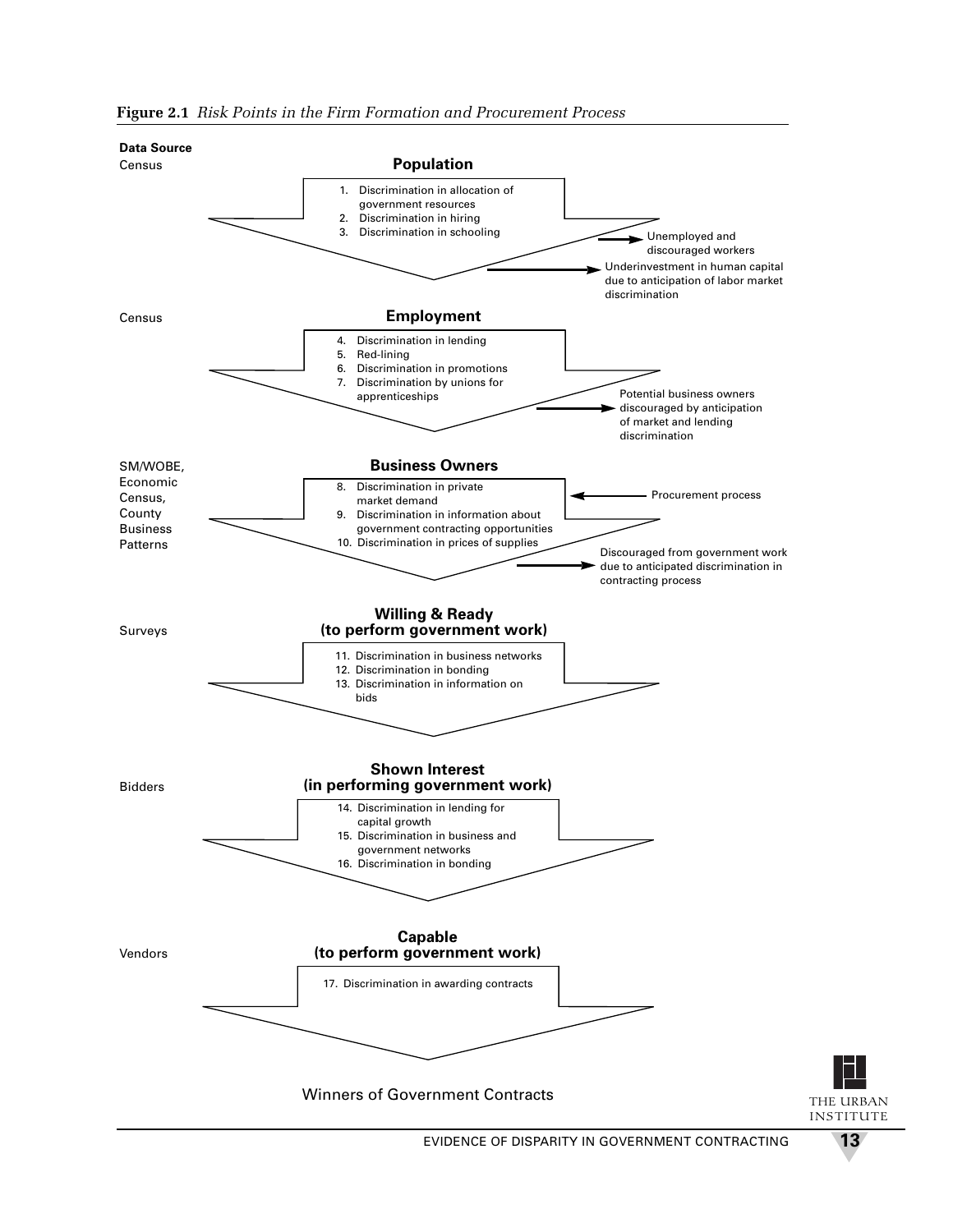on a vendors list are clearly capable of winning government contracts, these measures may be biased by acts of discrimination that have limited the number of minority-owned firms winning contracts or have discouraged firms from bidding on government contracts. As a result, the availability (and the degree of disparity) of qualified minorities may be understated by using the more restrictive vendors lists.

In contrast, broader availability measures that include all minority firms are less likely to build in past and present discrimination on the part of government or the business community. However, these broader availability measures will include an unknown number of firms that may not be ready, willing, and able to obtain government contracts.

However, taking into account the willingness and ability of firms to carry out government contracts does not always lead to lower measures of minority firm availability. If minority contractors perceive the public sector to be less discriminatory than the private market, they may be more inclined toward government contract work than majority firms. In fact, minority-owned firms receive a larger share of their revenues from the public sector than do majority firms (Bates and Williams 1995). When minority firms are heavily reliant on public sector work, availability measures based on expressed interest in government contracting will exceed measures that include all existing firms.

Aside from interest in carrying out government contracts, the individual disparity studies for the most part do not reflect firms' capacity to carry out government work. For example, one possible indicator of ability to conduct government work is firm size. Most of the availability measures used in the disparity studies do not take firm size into account.3 Since minority firms tend to be smaller than majority firms, we might conclude that measures that do not take size into account are likely to overstate minority availability. However, this argument relies on the assumption that size is a good predictor of the capacity to perform government contracting work. It could be argued that this assumption discounts the potential dynamism of firms, many of which can expand or subcontract in order to perform large, complex tasks.

# **Major Findings**

We present our disparity findings for all minority-owned and women-owned businesses in table 2.1 and separately for African American-, Latino-, Asian-, and Native American-owned businesses in table 2.2. Within each group, findings are also presented separately for broad industry categories, including construction, construction subcontracting, goods (or commodities), professional services (such as architecture or engineering), and other (nonprofessional), services such as housekeeping or maintenance. We present results using two different measures: the median disparity ratio for all studies<sup>4</sup> and the percent of studies reporting substantial underutilization defined as a disparity ratio less than 0.8. From our results we draw the following conclusions:

● *African American-, Latino-, Asian-, Native American-, and women-owned businesses are underutilized* (i.e., they receive fewer government contract dollars than expected, given their availability).

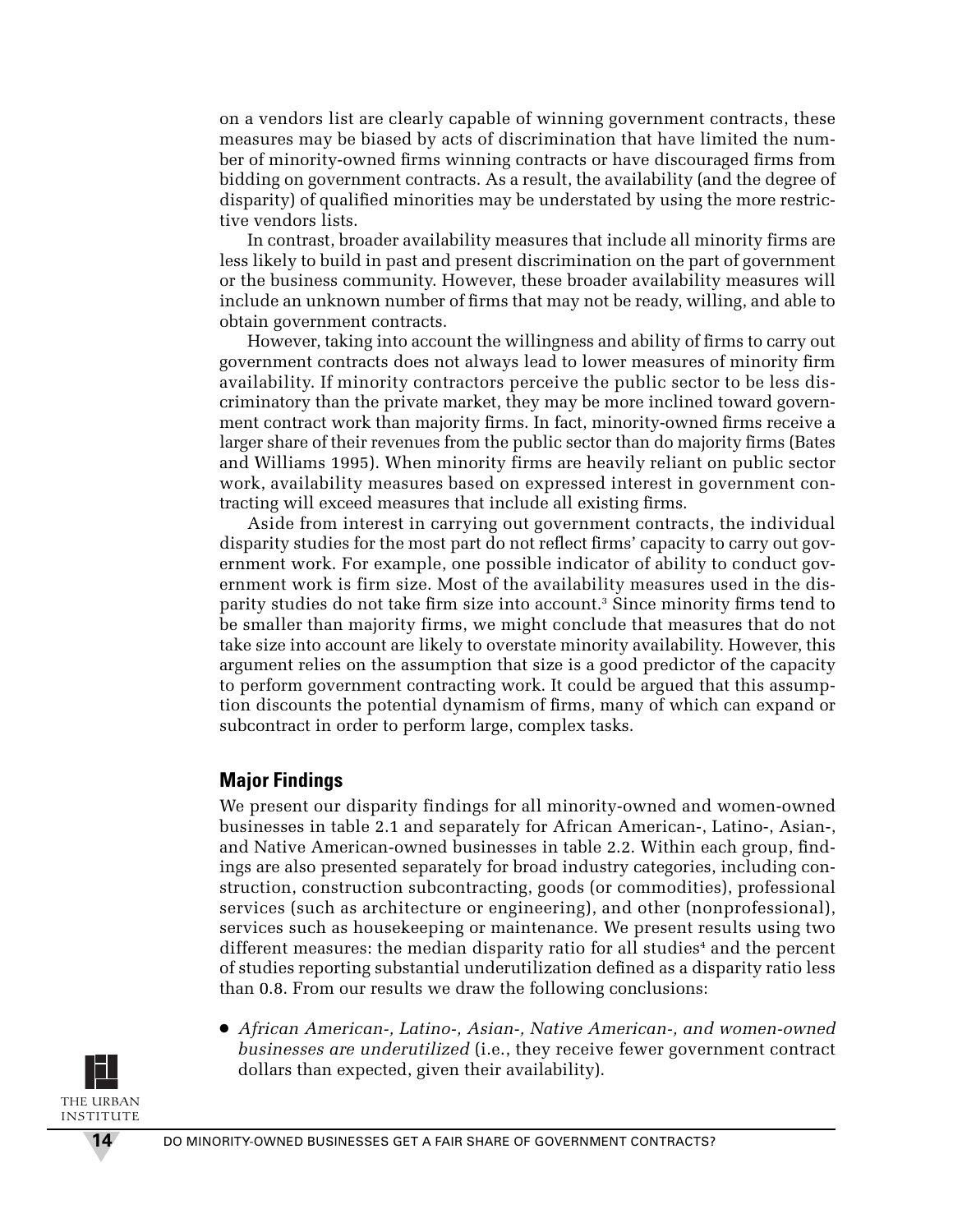| Table 2.1 Medians and Distribution of Disparity Ratios for All Minorities and |
|-------------------------------------------------------------------------------|
| Women by Industry                                                             |

|                                                                                          | Construction            | Construction<br>Subcontract | Goods                  | Professional<br>Services | Other<br><b>Services</b> | Total                    |
|------------------------------------------------------------------------------------------|-------------------------|-----------------------------|------------------------|--------------------------|--------------------------|--------------------------|
| <b>All Minorities</b>                                                                    |                         |                             |                        |                          |                          |                          |
| Median                                                                                   | $0.61 +$                | 0.95                        | $0.48*$                | $0.61 +$                 | $0.50*$                  | $0.57 *$                 |
| Disparity Ratio of:<br>$0.0$ to $0.8$<br>0.8 to 1.2<br>1.2 and over<br>Number of Studies | 59%<br>24%<br>18%<br>51 | 38%<br>46%<br>15%<br>13     | 66%<br>26%<br>9%<br>47 | 63%<br>11%<br>26%<br>35  | 67%<br>7%<br>27%<br>30   | 63%<br>18%<br>18%<br>163 |
| Women                                                                                    |                         |                             |                        |                          |                          |                          |
| Median                                                                                   | $0.48*$                 | 0.77                        | $0.30*$                | $0.17 *$                 | $0.31 *$                 | $0.29*$                  |
| Disparity Ratio of:<br>$0.0$ to $0.8$<br>0.8 to 1.2<br>1.2 and over                      | 81%<br>10%<br>10%       | 54%<br>8%<br>38%            | 89%<br>11%<br>$0\%$    | 95%<br>3%<br>3%          | 82%<br>7%<br>11%         | 87%<br>8%<br>5%          |
| <b>Number of Studies</b>                                                                 | 52                      | 13                          | 47                     | 37                       | 28                       | 164                      |

*Source:* Urban Institute analysis of disparity studies.

*Notes:* To calculate the median, we (1) calculate the average disparity ratio for each study; and (2) take the median of these averages. Median figures for "Total" industries are calculated by taking the median across all studies for all industries. Figures for construction may include dollars paid to both prime and subcontractors. Number of studies for "Total" industries is greater than the number of studies read, because the individual studies include multiple industries. The data on which this table is based are reported in table A.3.

Tests were conducted for two null hypotheses: the median equals 1; and the median equals 0.8. The tests of statistical significance were conducted using a "sign" test. Each test measures the probability that the observed distribution of studies reporting disparity values below 1 (or below 0.8) could occur by chance, if the true median disparity ratio is equal to l (or 0.8).

Cells for which there is less than a 5 percent chance of the observed underutilization occurring by chance *given a true median of either 0.8 or 1.0* are marked with an asterisk, while cells with a less than 5 percent chance of of the observed underutilization *given a true median of 1.0 (but not 0.8)* are marked with a plus sign. A one-tailed test of significance was used.

- *Minority-owned businesses receive 57 cents of every dollar expected to be allocated to them based on firm availability* (i.e., the median disparity ratio for all minority businesses across all industries is  $0.57$ ).<sup>5</sup> This disparity is widespread, with almost two-thirds of all studies finding substantial underutilization of minority-owned businesses.
- *Women-owned businesses receive only 29 cents of every dollar expected to be allocated to them based on firm availability*. This disparity is even more widespread than for minority-owned businesses; 87 percent of all studies find substantial underutilization of women-owned businesses.
- *In each industry category minority-owned and women-owned businesses as a group are underutilized.*
- *All our findings of underutilization are statistically significant with the exception of construction subcontracting and Native Americans in construction.* Statistical significance means that these results are unlikely to be due to chance.<sup>6</sup>

There are some important differences in disparity across industries. We find that:

● *Construction subcontracting has the highest levels of minority- and womenowned business utilization of all industry categories.* This may be due to the

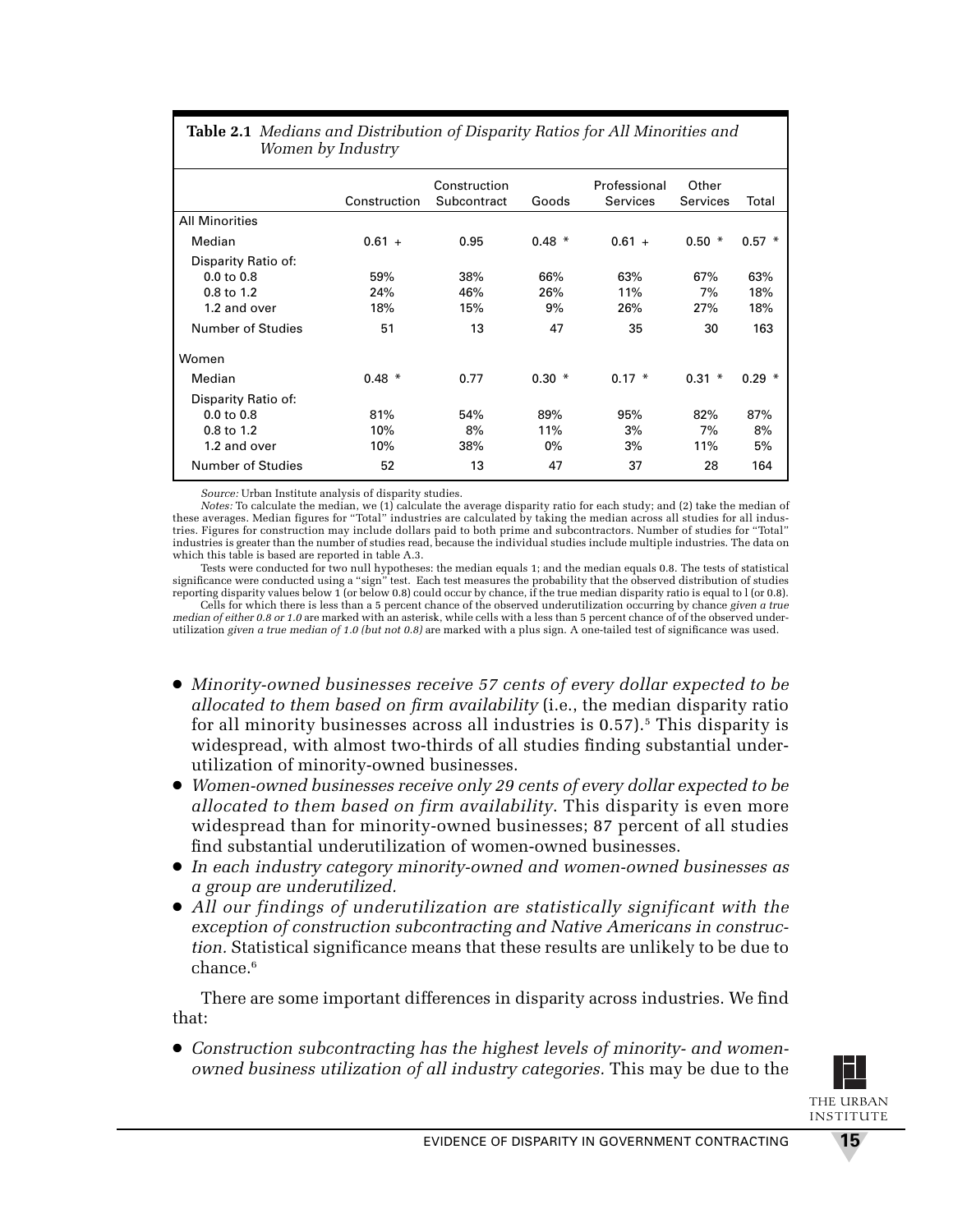| ру шаази у               |              |              |          |                 |          |          |
|--------------------------|--------------|--------------|----------|-----------------|----------|----------|
|                          |              | Construction |          | Professional    | Other    |          |
|                          | Construction | Subcontract  | Goods    | <b>Services</b> | Services | Total    |
| <b>African Americans</b> |              |              |          |                 |          |          |
| Median                   | $0.56*$      | 0.72         | $0.48 +$ | $0.33 +$        | $0.49 +$ | $0.49*$  |
| Disparity Ratio of:      |              |              |          |                 |          |          |
| $0.0$ to $0.8$           | 64%          | 62%          | 59%      | 63%             | 65%      | 63%      |
| 0.8 to 1.2               | 14%          | 31%          | 14%      | 14%             | 15%      | 14%      |
| 1.2 and over             | 22%          | 8%           | 27%      | 23%             | 19%      | 23%      |
| <b>Number of Studies</b> | 50           | 13           | 44       | 35              | 26       | 155      |
| Latinos                  |              |              |          |                 |          |          |
| Median                   | $0.67 +$     | 0.84         | $0.24$ * | $0.60 +$        | $0.26$ * | $0.44*$  |
| Disparity Ratio of:      |              |              |          |                 |          |          |
| $0.0$ to $0.8$           | 59%          | 46%          | 74%      | 65%             | 80%      | 68%      |
| 0.8 to 1.2               | 18%          | 15%          | 10%      | 24%             | 12%      | 16%      |
| 1.2 and over             | 22%          | 38%          | 17%      | 12%             | 8%       | 16%      |
| <b>Number of Studies</b> | 49           | 13           | 42       | 34              | 25       | 150      |
| Asians                   |              |              |          |                 |          |          |
| Median                   | $0.60*$      | 0.90         | $0.20*$  | $0.41 *$        | 0.28     | $0.39*$  |
| Disparity Ratio of:      |              |              |          |                 |          |          |
| $0.0$ to $0.8$           | 63%          | 38%          | 67%      | 71%             | 69%      | 67%      |
| 0.8 to 1.2               | 10%          | 31%          | 10%      | 9%              | 8%       | 9%       |
| 1.2 and over             | 27%          | 31%          | 24%      | 21%             | 23%      | 24%      |
| Number of Studies        | 49           | 13           | 43       | 35              | 26       | 153      |
| <b>Native Americans</b>  |              |              |          |                 |          |          |
| Median                   | 0.72         | 2.28         | $0.18$ * | $0.01$ *        | $0.16*$  | $0.18$ * |
| Disparity Ratio of:      |              |              |          |                 |          |          |
| 0.0 to 0.8               | 55%          | 40%          | 80%      | 80%             | 93%      | 74%      |
| 0.8 to 1.2               | 13%          | $0\%$        | 0%       | 4%              | 0%       | 5%       |
| 1.2 and over             | 32%          | 60%          | 20%      | 16%             | 7%       | 21%      |
| <b>Number of Studies</b> | 31           | 5            | 25       | 25              | 15       | 96       |

**Table 2.2** *Medians and Distribution of Disparity Ratios for Minority Subgroups by Industry*

*Source:* Urban Institute analysis of disparity studies.

*Notes:* To calculate the median, we (1) calculate the average disparity ratio for each study; and (2) take the median of these averages. Median figures for total industries are calculated by taking the median across all studies for all industries. Figures for construction may include dollars paid to both prime and subcontractors. Number of studies for "Total" industries is greater than the number of studies read, because the individual studies include multiple industries. The number of studies differs across minority groups, because not all studies report results for all minority groups. The data on which this table is based are reported in table A.3.

Tests were conducted for two null hypotheses: the median equals 1; and the median equals 0.8. The tests of statistical significance were conducted using a "sign" test. Each test measures the probability that the observed distribution of studies reporting disparity values below 1 (or below 0.8) could occur by chance, if the true median disparity ratio is equal to l (or 0.8).

Cells for which there is a less than 5 percent chance of the observed underutilization occurring by chance *given a true median of either 0.8 or 1.0* are marked with an asterisk, while cells with a less than 5 percent chance of of the observed underutilization *given a true median of 1.0 (but not 0.8)* are marked with a plus sign. A one-tailed test of significance was used.

fact that affirmative action programs in construction often encourage minority participation as subcontractors. These disparity ratios are based on relatively few studies and are only statistically significant for African Americans.

● *For all minority groups combined, the goods and other services industries exhibit the most disparity between utilization and availability.* 

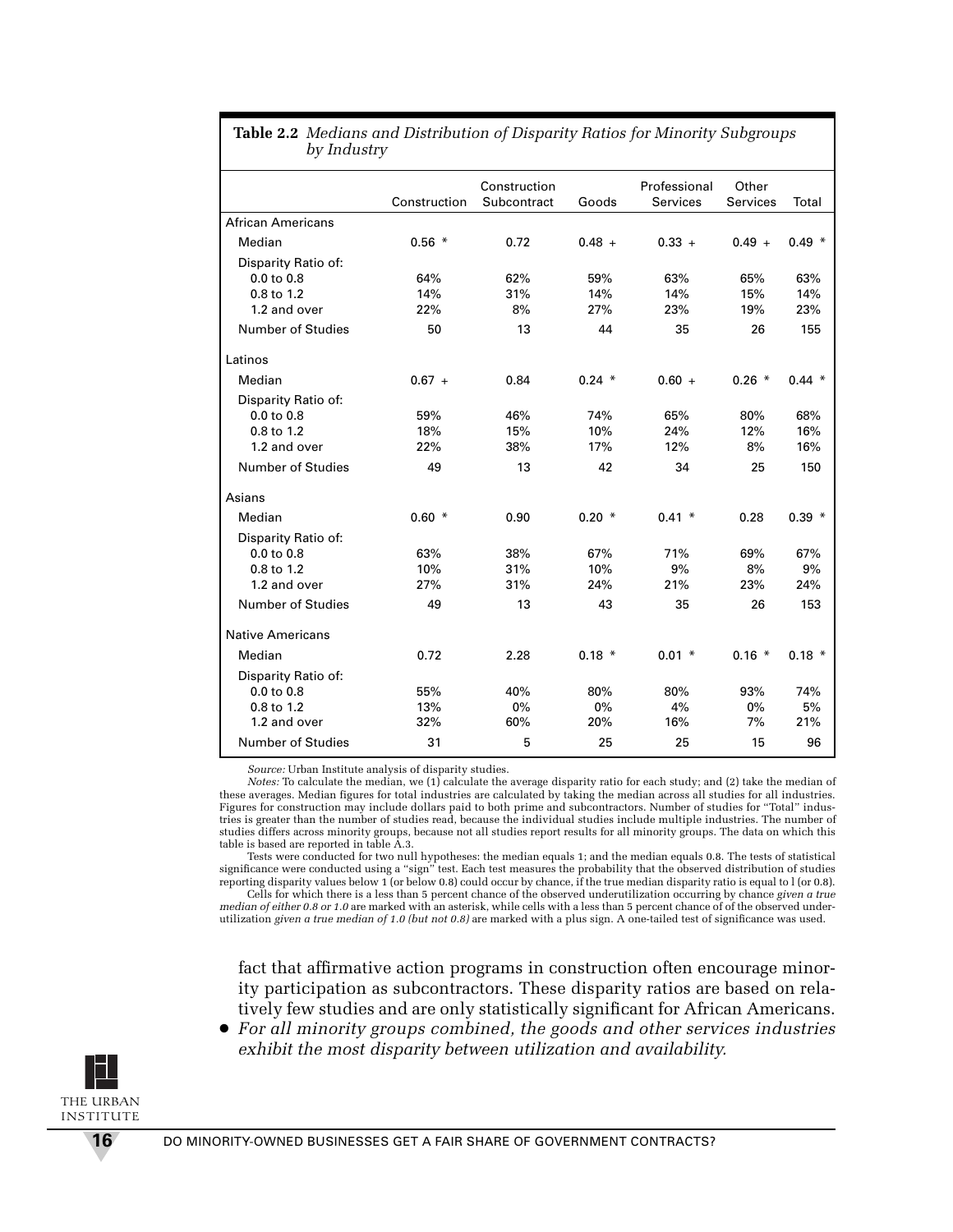● *Of all industry groups, professional services has the widest variance in disparity across minority groups.* Latino-owned businesses have the highest utilization relative to the other minority groups. The disparity ratio for Latino-owned businesses in professional services (0.60) is more than three times the ratio for women-owned businesses (0.17) and almost twice the ratio for African American-owned businesses (0.33).

We also find that the pattern of disparity across industries varies within each racial and ethnic group:

- *African American-owned businesses are most underutilized in the professional services industry category.* Underutilization is also relatively high in the goods and other services industries for these businesses.
- *Latino-owned and Asian-owned businesses*<sup>7</sup> *are most underutilized in the goods and other services industries*. Eighty percent of studies find substantial underutilization of Latino-owned businesses in the other services category. More than two-thirds of studies find substantial underutilization of Asianowned businesses in both the goods and other services industries.
- *Native American-owned firms are extremely underutilized in the goods, professional services, and other services industries.* More than 80 percent of all studies showed underutilization of Native Americans in professional and other services. Native American-owned firms' utilization rates are the lowest of any group in these industries.
- *Women-owned businesses experience the greatest disparity between the percent of contract dollars received and availability.* Underutilization is particularly high in professional services, *where 95 percent of studies show substantial underutilization.*

There are also differences in disparity across geographic regions in the construction industry, as shown in table 2.3. We only calculated regional disparity ratios for the construction industry because there were not enough studies to support a separate regional analysis in the other industries. We find:

- *The Midwest has the lowest levels of disparity for each minority group in construction.* Disparity ratios for the Midwest range from 1.36 for Asian-owned businesses to 0.88 for Native American-owned businesses.
- *The West has the highest levels of disparity in construction for all minority groups except Asians. The South generally has the second highest levels of disparity for minority-owned firms.*
- *Women-owned construction businesses are substantially underutilized in all regions.* Disparity ratios range from 0.41 to 0.69 for women-owned businesses.

Finally, we present the average level of availability as measured in the studies reviewed. The same level of disparity can exist with very different levels of availability. For example, a disparity ratio of 1 can be consistent with the percentage of businesses that are minority-owned being 2 percent or 40 percent. Obviously, to reach a disparity ratio of 1, minority-owned businesses must win more government dollars if availability is 40 percent than if it is 2 percent. We find:

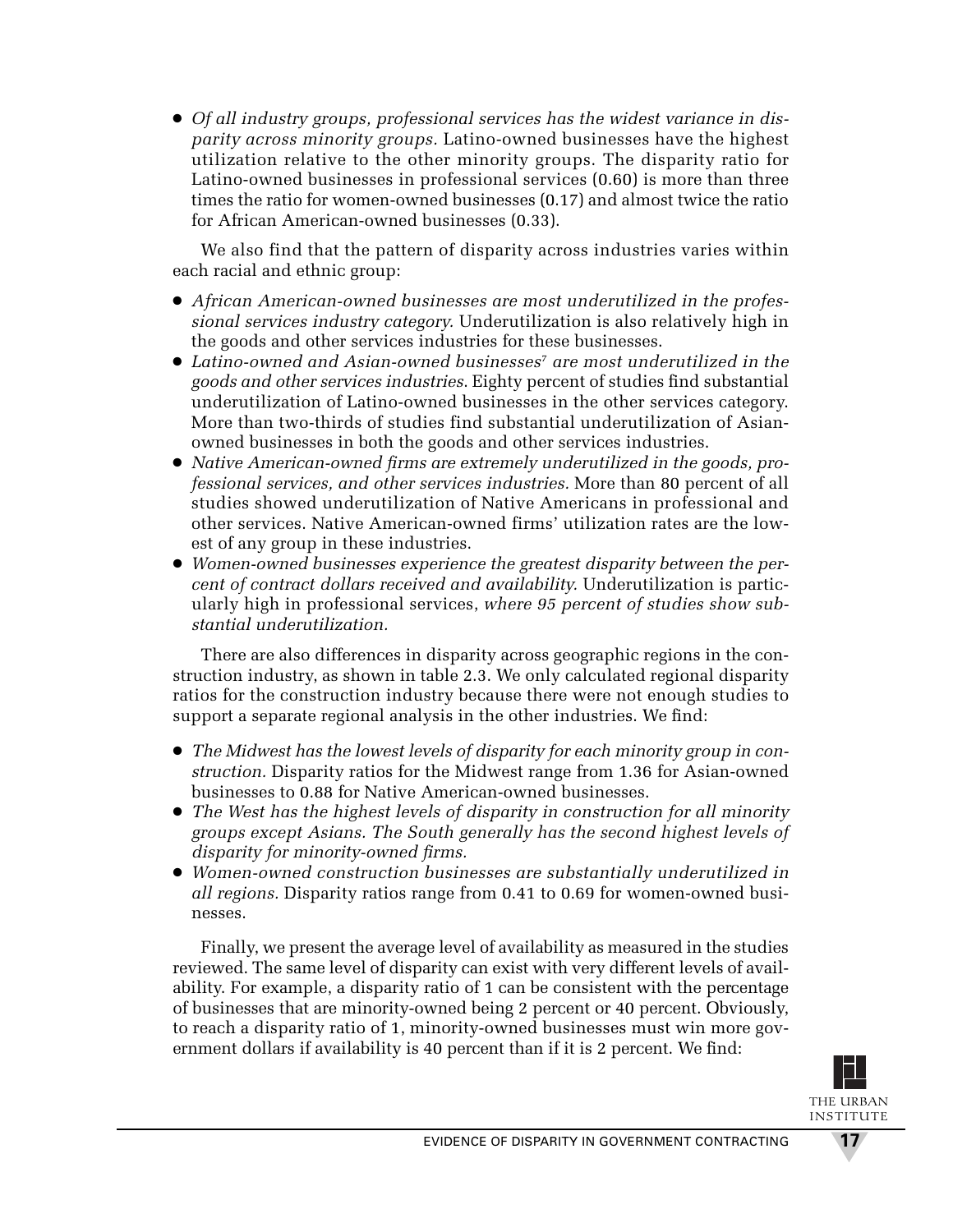| Industry by Region       |      |       |           |                |  |  |  |  |  |
|--------------------------|------|-------|-----------|----------------|--|--|--|--|--|
|                          | West | South | Northeast | Midwest        |  |  |  |  |  |
| <b>African Americans</b> |      |       |           |                |  |  |  |  |  |
| Median                   | 0.28 | 0.60  | 0.53      | 1.01           |  |  |  |  |  |
| <b>Number of Studies</b> | 15   | 19    | 7         | 9              |  |  |  |  |  |
| Latinos                  |      |       |           |                |  |  |  |  |  |
| Median                   | 0.54 | 0.60  | 0.76      | 0.90           |  |  |  |  |  |
| <b>Number of Studies</b> | 15   | 18    | 7         | 9              |  |  |  |  |  |
| Asians                   |      |       |           |                |  |  |  |  |  |
| Median                   | 0.60 | 0.34  | 0.59      | 1.36           |  |  |  |  |  |
| <b>Number of Studies</b> | 15   | 18    | 7         | 9              |  |  |  |  |  |
| <b>Native Americans</b>  |      |       |           |                |  |  |  |  |  |
| Median                   | 0.08 | 0.56  | <b>NA</b> | 0.88           |  |  |  |  |  |
| <b>Number of Studies</b> | 11   | 9     | <b>NA</b> | $\overline{7}$ |  |  |  |  |  |
| <b>All Minorities</b>    |      |       |           |                |  |  |  |  |  |
| Median                   | 0.51 | 0.58  | 0.69      | 1.02           |  |  |  |  |  |
| <b>Number of Studies</b> | 16   | 17    | 8         | 10             |  |  |  |  |  |
| Women                    |      |       |           |                |  |  |  |  |  |
| Median                   | 0.50 | 0.58  | 0.41      | 0.52           |  |  |  |  |  |
| <b>Number of Studies</b> | 16   | 18    | 8         | 10             |  |  |  |  |  |

**Table 2.3** *Median Disparity Ratios for Minorities and Women in the Construction*

*Source:* Urban Institute analysis of disparity studies.

*Notes:* See table 2.1 for explanation of how the medians were calculated.

NA means results for a particular cell were based on less than 5 studies, and therefore not reported.

See table A.1 for full references for the following disparity studies.

Studies for the **West** region include Alameda Co., CA; Albuquerque, NM; Contra Costa Co., CA; Denver Phase II, CO; Denver RTD, CO; Hayward, CA; Las Vegas, NV; Maricopa Co., AZ; New Mexico; Oakland, CA; Phoenix, AZ; Pima Co., AZ; Richmond, CA; Sacramento, CA; San Jose, CA; Tucson, AZ.

Studies for the **South** region include Asheville, NC; Dade Co., FL; Dallas, TX; Dallas/Fort Worth International Airport, TX; District of Columbia; Florida; Fort Worth, TX; Greensboro, NC; Houston, TX; Jacksonville, NC; Jefferson Co., AL; Louisiana; Memphis, TN; New Orleans, LA; Orange Co., FL; St. Petersburg, FL; San Antonio, TX; Tampa, FL; Texas.

Studies for the **Northeast** region include Boston, MA; Massachusetts; New York; New York City, NY; New York City Housing Authority, NY; Port Authority, NY/NJ; S.E. Pennsylvania Transportation, PA; Syracuse, NY.

Studies for the **Midwest** region include Chicago, IL; Cincinnati, OH; Columbus, OH; Dayton, OH; Hennepin Co., MN; Milwaukee, WI; Minneapolis, MN; Ramsey Co., MN; St. Paul, MN; St. Paul School District, MN.

● The median availability for African-American firms is 2.7 percent, for Latino firms is 2.9 percent, for Asian firms is 1.3 percent, for Native American firms is 0.6 percent, and for women-owned firms is 10.5 percent. To place these numbers in context, note that African Americans, Latinos, Asians, and women represent 11.7 percent, 8.8 percent, 0.4 percent, and 51.3 percent of the U.S. population, respectively (table 1.1).

#### **Strength of the Results**

It is important to remember that our results combine findings from studies whose methods differ in many ways: They use different measures of availability and utilization; different years of data are used; and construction and other

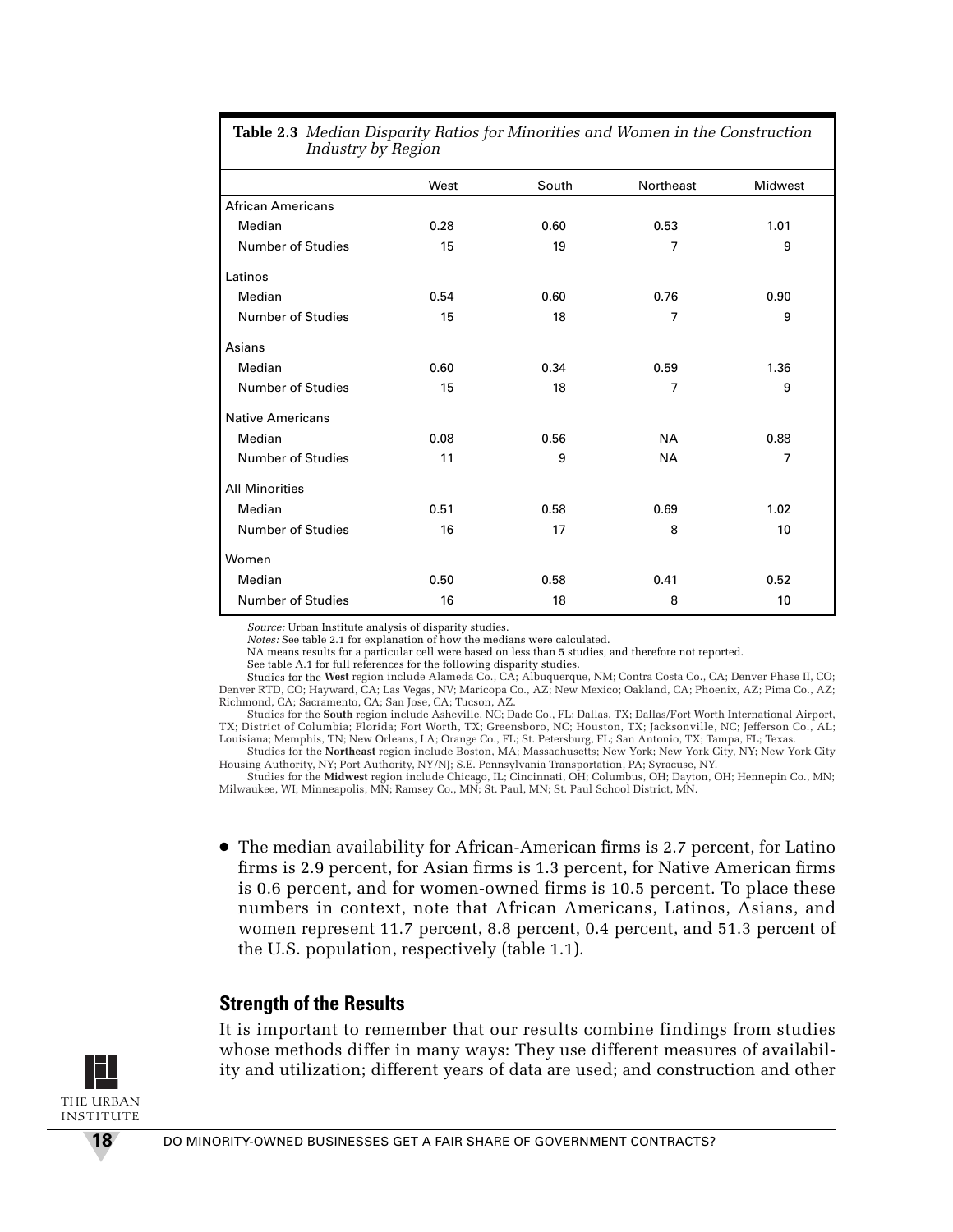contracts funded by the federal government are excluded in some studies and included in others. The data used in our estimates are shown in table A.3.

Nonetheless, we believe that our approach to aggregating the disparity studies provides solid evidence of disparity and that differences across the individual studies do not explain our overall disparity findings. This is because we compared our overall findings to studies whose results were:

- based on large numbers of contracts and/or high levels of minority firm availability;
- based on comparatively restrictive measures of minority firm availability;
- based on disparity jurisdictions that did not have a race-based goals program in place for state or local government contracting; and
- drawn from different study authors.

The consistency of the findings across studies when these alternative measures are examined allows us to be more confident of the correctness of the overall findings. Had the findings of disparity weakened after excluding certain groups of studies (those with few contracts or less restrictive measures of availability) or differed appreciably across study authors, we would be inclined to question them. We discuss below the importance of these sensitivity analyses in supporting our overall findings of disparity.

# *Findings excluding studies with few contracts*

We assume that by aggregating disparity findings across studies, the combined data provide accurate estimates of overall disparity. However, some individual studies are more reliable than others, because they are based on greater amounts of data. By examining only those studies with comparatively large numbers of contracts and high levels of availability, we can test the robustness of our results.<sup>8</sup> When we do so we learn that our findings of disparity do not change substantially—disparities for all minorities fall from 0.57 to 0.51 and for women from 0.29 to 0.26 (see table 2.4). Tests of statistical significance confirmed our results across most industries and populations.

# *Findings by availability measure*

As we discussed earlier, there is no "best" way to define which firms are available to perform government contracting work. We expect, though, that some measures will produce stronger evidence of disparity than others. For example, measures that include all minority-owned firms might lead to findings of greater disparity, because they may overstate the number of firms that are ready, willing, and able. However, if we were to find evidence of disparity when only firms that have won government contracts are included, our results should be taken as relatively strong evidence of minority disadvantage in procurement.

Since our findings combine studies using different measures of availability, we conducted a separate analysis to see whether our results changed when we eliminated those that employed the least restrictive measures of availability. We calculated separately the median disparity ratio for measures of availability that in some way reflect firms that are "ready, willing, and able" (labeled

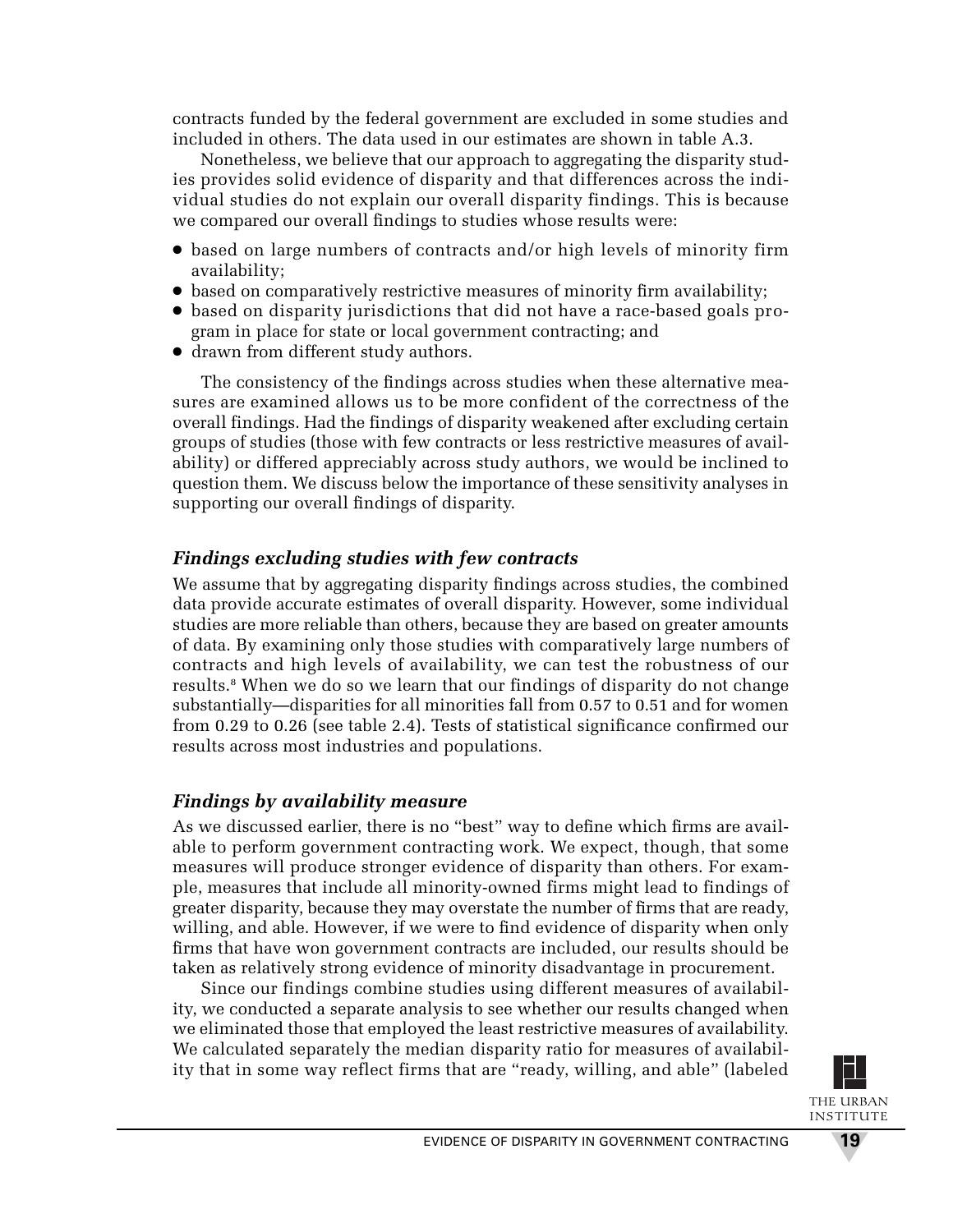#### **Table 2.4** *Median Disparity Ratios for Minorities and Women by Industry, Using Only Results from Studies With Large Numbers of Contracts or High Availability*

|                          | Construction | Construction<br>Subcontract | Goods    | Professional<br><b>Services</b> | Other<br>Services | Total    |
|--------------------------|--------------|-----------------------------|----------|---------------------------------|-------------------|----------|
| <b>African Americans</b> |              |                             |          |                                 |                   |          |
| Median                   | $0.36 +$     | 0.72                        | 0.75     | $0.20*$                         | $0.49*$           | $0.41 *$ |
| Number of Studies        | 20           | 5                           | 28       | 17                              | 16                | 82       |
| Latinos                  |              |                             |          |                                 |                   |          |
| Median                   | $0.68 +$     | 0.99                        | $0.19 *$ | $0.71 +$                        | $0.36*$           | $0.36*$  |
| <b>Number of Studies</b> | 22           | 9                           | 26       | 16                              |                   | 80       |
| Asians                   |              |                             |          |                                 |                   |          |
| Median                   | 0.59         | <b>NA</b>                   | $0.17 *$ | $0.19 *$                        | $0.22*$           | $0.19*$  |
| Number of Studies        | 9            | <b>NA</b>                   | 26       | 18                              | 14                | 68       |
| <b>Native Americans</b>  |              |                             |          |                                 |                   |          |
| Median                   | 0.72         | <b>NA</b>                   | $0.19*$  | 0.09                            | 0.23              | $0.18*$  |
| Number of Studies        | 5            | <b>NA</b>                   | 11       | 6                               | 6                 | 28       |
| <b>All Minorities</b>    |              |                             |          |                                 |                   |          |
| Median                   | $0.56*$      | 0.75                        | $0.47 +$ | $0.52$ *                        | $0.49*$           | $0.51$ * |
| <b>Number of Studies</b> | 40           | 10                          | 40       | 28                              | 28                | 136      |
| Women                    |              |                             |          |                                 |                   |          |
| Median                   | $0.45*$      | 0.54                        | $0.30*$  | $0.16*$                         | $0.27*$           | $0.26*$  |
| <b>Number of Studies</b> | 31           | 9                           | 41       | 31                              | 26                | 129      |

*Source:* Urban Institute analysis of disparity studies.

*Notes:* The results presented in this table are based on a subset of studies with large numbers of contracts or high availability of minority- or women-owned firms. The criteria for including these studies was a combination of the following levels of availability and contracts: (1) 1% availability and 1,175 contracts; (2) 1.25% availability and 940 contracts; (3) 1.5% availability and 783 contracts; (4) 2% availability and 587 contracts; (5) 2.5% availability and 470 contracts; (6) 5% availability and 234 contracts; (7) 10% availability and 116 contracts; (8) 20% availability and 45 contracts. If a study had the appropriate combination of number of contracts and availability, it was included in the analysis. No study with availability of less than 0.5% or number of contracts less than 45 was included. If the number of contracts was not reported, the study was included if availability was greater than 10%. For studies with more than one measure of disparity, this criterion was applied to every measure in the study. If a majority of measures met the criterion, all measures from the study were included.

NA means results for a particular cell were based on fewer than 5 studies, and therefore not reported.

Tests were conducted for two null hypotheses: the median equals 1; and the median equals 0.8. The tests of statistical significance were conducted using a "sign" test. Each test measures the probability that the observed distribution of studies reporting disparity values below  $\frac{1}{1}$  (or below 0.8) could occur by chance, if the true median disparity ratio is equal to 1 (or 0.8).

Cells for which there is less than 5 percent chance of the observed underutilization occurring by chance *given a true median of either 0.8 or 1.0* are marked with an asterisk, while cells with less than a 5 percent chance of the observed underutilization *given a true median of 1.0 (but not 0.8)* are marked with a plus sign. A one-tailed test of significance was used.

RWA in table 2.5) and the median disparity ratio for measures of availability based on all firms (i.e., uses the Census Bureau's SMOBE/SWOBE data).<sup>9</sup>

As indicated in table 2.5, we *generally find higher levels of disparity when including only measures of availability that are limited to ready, willing, and able firms.* The disparity ratio for all minorities across all industries, for example, falls from 0.57 to 0.42 when we exclude measures of availability based on all firms. In fact, disparity ratios based on all firms are generally higher (reflecting less disparity) than those based on more restrictive measures of availabil-

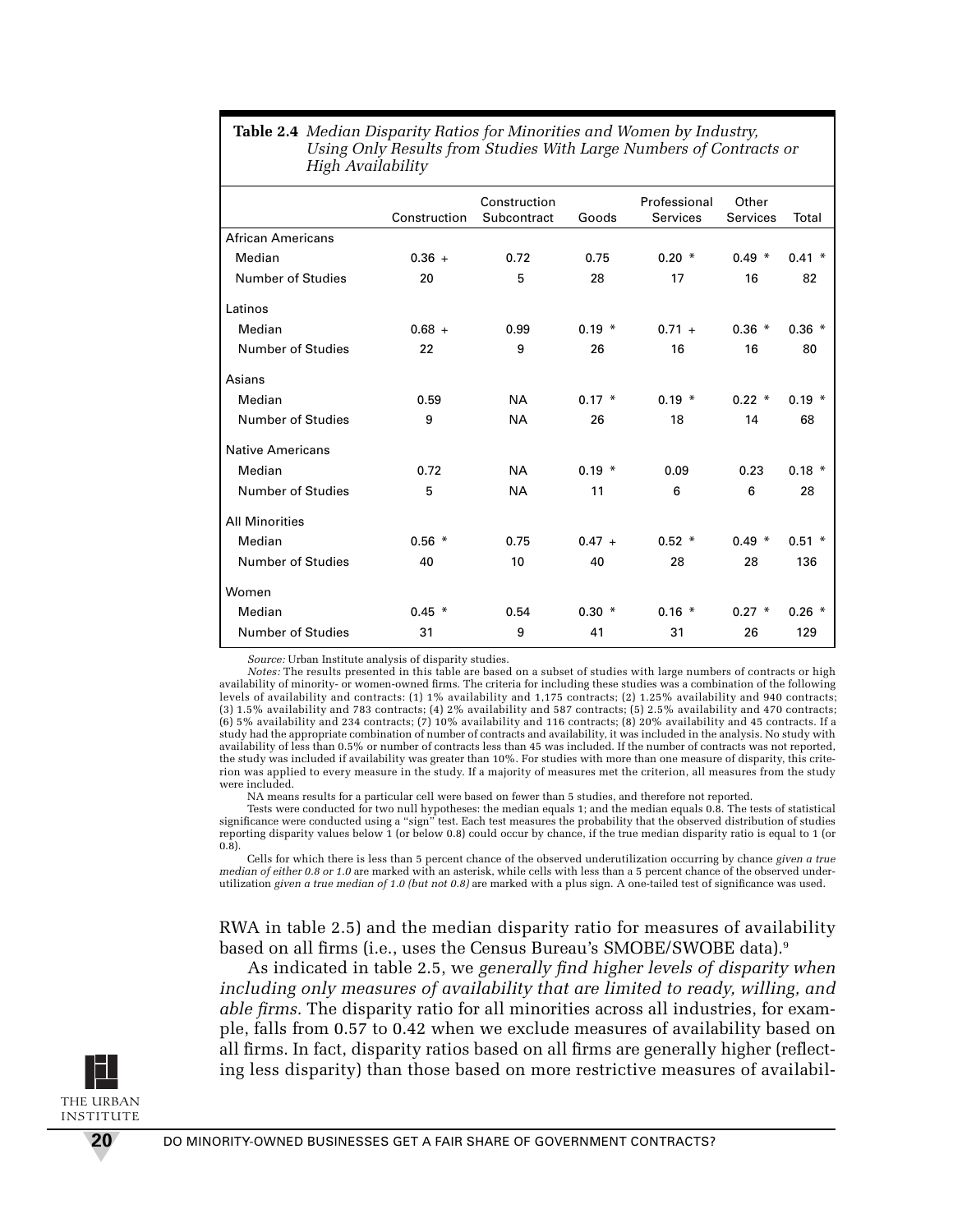|                          | Construction |            | Construction<br>Subcontract |                | Goods        |            | Professional<br>Services |            | Other<br>Services |            | Total        |            |
|--------------------------|--------------|------------|-----------------------------|----------------|--------------|------------|--------------------------|------------|-------------------|------------|--------------|------------|
|                          | All<br>Firms | <b>RWA</b> | All<br>Firms                | <b>RWA</b>     | All<br>Firms | <b>RWA</b> | All<br>Firms             | <b>RWA</b> | All<br>Firms      | <b>RWA</b> | All<br>Firms | <b>RWA</b> |
| <b>African Americans</b> |              |            |                             |                |              |            |                          |            |                   |            |              |            |
| Median                   | 0.83         | 0.52       | 0.85                        | 0.70           | 0.69         | 0.25       | 0.93                     | 0.11       | 0.71              | 0.45       | 0.80         | 0.26       |
| <b>Number of Studies</b> | 28           | 36         | 8                           | $\overline{7}$ | 31           | 26         | 17                       | 24         | 14                | 18         | 90           | 104        |
| Latinos                  |              |            |                             |                |              |            |                          |            |                   |            |              |            |
| Median                   | 0.77         | 0.53       | 0.58                        | 0.99           | 0.32         | 0.19       | 0.45                     | 0.43       | 0.24              | 0.20       | 0.41         | 0.36       |
| <b>Number of Studies</b> | 27           | 36         | 8                           | $\overline{7}$ | 29           | 26         | 17                       | 24         | 13                | 18         | 86           | 104        |
| Asians                   |              |            |                             |                |              |            |                          |            |                   |            |              |            |
| Median                   | 0.86         | 0.46       | 1.01                        | 1.07           | 0.31         | 0.19       | 1.13                     | 0.22       | 0.47              | 0.24       | 0.64         | 0.31       |
| <b>Number of Studies</b> | 26           | 35         | 8                           | $\overline{7}$ | 29           | 26         | 17                       | 24         | 14                | 18         | 86           | 103        |
| <b>Native Americans</b>  |              |            |                             |                |              |            |                          |            |                   |            |              |            |
| Median                   | 2.57         | 0.48       | <b>NA</b>                   | <b>NA</b>      | 2.06         | 0.16       | 0.00                     | 0.00       | <b>NA</b>         | 0.16       | 0.90         | 0.16       |
| <b>Number of Studies</b> | 5            | 30         | <b>NA</b>                   | <b>NA</b>      | 6            | 22         | $\overline{7}$           | 22         | <b>NA</b>         | 15         | 20           | 89         |
| <b>All Minorities</b>    |              |            |                             |                |              |            |                          |            |                   |            |              |            |
| Median                   | 0.99         | 0.56       | 0.97                        | 0.87           | 0.80         | 0.35       | 1.40                     | 0.36       | 0.99              | 0.34       | 0.99         | 0.42       |
| <b>Number of Studies</b> | 28           | 37         | 8                           | $\overline{7}$ | 30           | 31         | 17                       | 25         | 14                | 22         | 89           | 115        |
| Women                    |              |            |                             |                |              |            |                          |            |                   |            |              |            |
| Median                   | 0.59         | 0.43       | 1.12                        | 0.97           | 0.21         | 0.30       | 0.21                     | 0.20       | 0.31              | 0.33       | 0.31         | 0.28       |
| <b>Number of Studies</b> | 28           | 38         | 8                           | 7              | 31           | 30         | 19                       | 25         | 13                | 21         | 91           | 114        |

*Source:* Urban Institute analysis of disparity studies.

*Notes:* Median disparity ratios using measures of availability based on data from the Surveys of Minority- and Women-Owned Business Enterprises are included in the "All Firms" columns. Those based upon all measures of availability that are more reflective of "ready, willing and able" firms are included in the columns headed "RWA." Findings from individual studies may be included in both categories if they employed All Firms and RWA measures of availability.

NA means results for a particular cell were based on less than 5 studies, and therefore not reported.



THE URBAN<br>INSTITUTE INSTITUTE THE URBAN **21**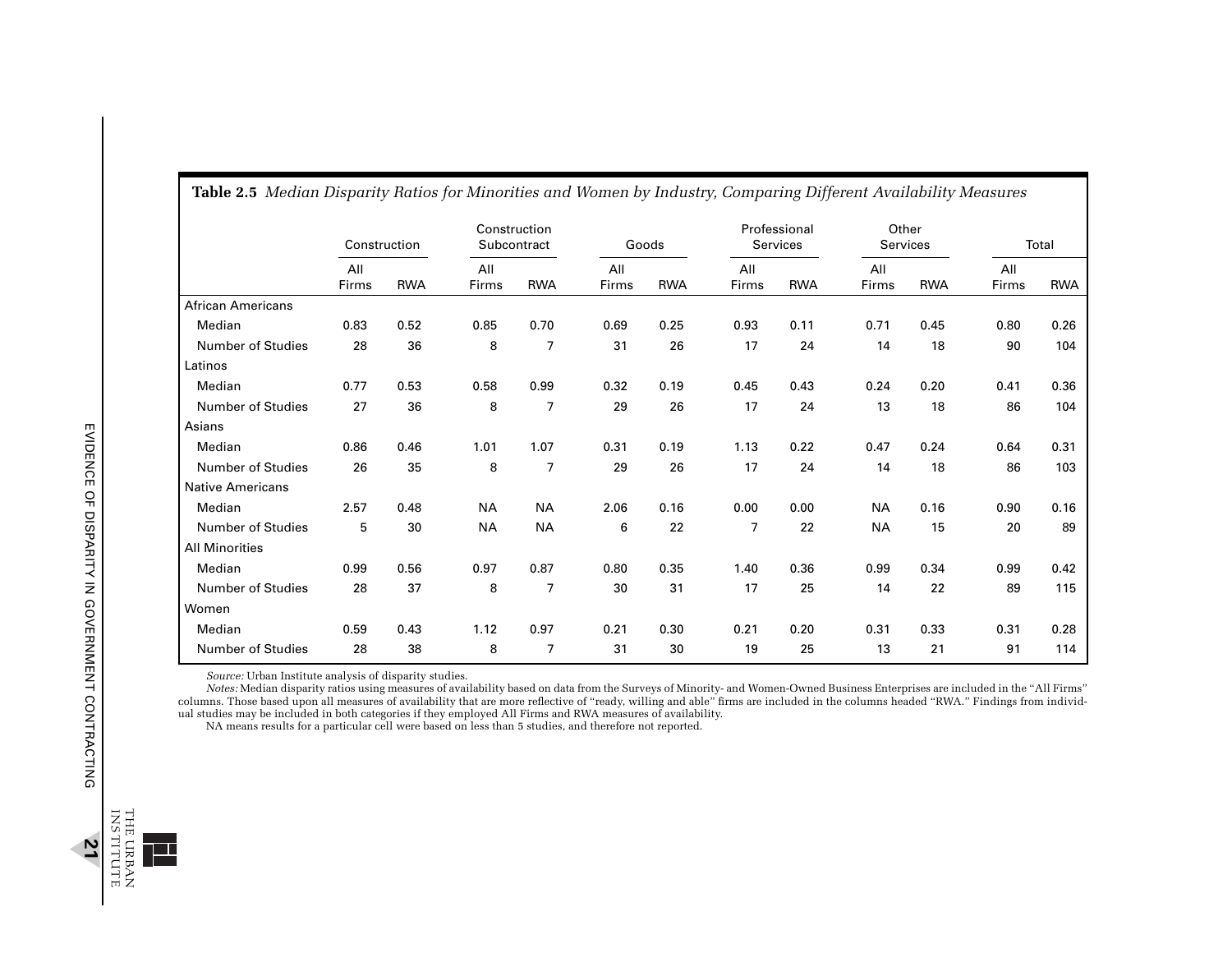ity. There are several possible explanations for this result. First, the differing availability measures may produce varied outcomes because the underlying data represent different time periods. The SMOBE/SWOBE data used by most of the studies are from 1987. These data are older than those used to calculate most other measures of availability and may not capture the growth that has occurred over time in the numbers of minority-owned firms. Second, it is also possible that limitations in the SMOBE/SWOBE data lead to an underestimate of minority firm availability. For example, some disparity studies fail to adjust for the fact that the 1987 SMOBE/SWOBE undercounts Asian- and Latinoowned firms.10

Another possible explanation for the finding of less disparity using measures based on all firms is that minority-owned firms make up a higher *proportion* of firms bidding on, or interested in, government contract work than they represent of all existing firms. As mentioned earlier, a greater percentage of minority-owned firms' revenues come from government sources than do majority-owned firms' revenues. Whether minority firms' reliance on government contracts is due to greater discrimination in the private market, or to the more widespread existence of affirmative action programs in the public sector, it could explain the higher availability of minority-owned firms when using more restrictive measures of availability.

#### *Findings for studies without an affirmative action program in place*

Our overall findings from the disparity studies do not differentiate between jurisdictions that had state and local affirmative action programs for procurement in place and those that did not. If these programs are effective, we would expect that disparity levels in jurisdictions with programs would be lower than places where no program exists. Therefore, we examine separately findings from studies of jurisdictions that had no program in place during the study years.

Defining whether a program is in place is difficult because of the differing types of affirmative action programs that exist. For the purposes of our analysis, we considered a "program" to be in place when a jurisdiction had adopted mandatory or voluntary goals for minority- or women-owned business participation.

There were three separate circumstances in which no program was considered to be in place: (1) jurisdictions during a period of time *before* a program went into effect ("pre"); (2) jurisdictions during a period *after* a program was suspended ("post"); and (3) jurisdictions where no program had ever been introduced ("none").11 Table 2.6 reports the combined results for the "pre" and "none" groups. The "post" group is not included, because these results are more likely to reflect the effects of programs that were recently in place.

Comparing these results to our overall findings in table 2.2 makes clear that *disparity is greater when there are no goals programs in place*. The median disparity ratios are lower—in some cases substantially lower—for 20 out of 24 industry/race groups where no program is in place. For all industries combined, the disparity ratio falls from 0.49 to 0.22 for African Americans and from 0.44 to 0.26 for Latinos when we restrict the sample to disparities calculated "pre" program or in areas without a program. When the results for time periods "post" program are included, we find the same or somewhat lower lev-

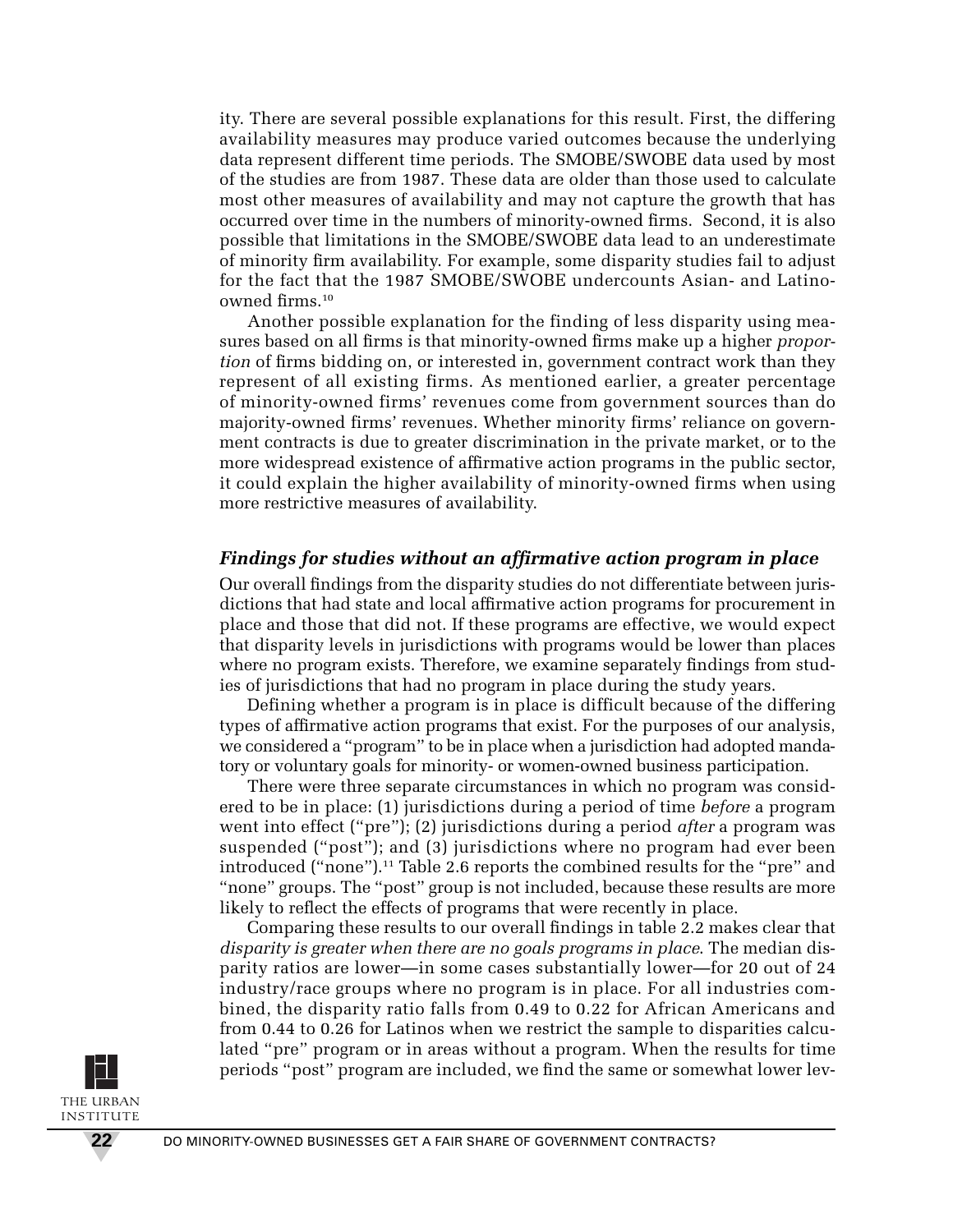| <b>Table 2.6</b> Median Disparity Ratios for Minorities and Women by Industry, Using |
|--------------------------------------------------------------------------------------|
| Results from Areas Without an Affirmative Action Program in Place                    |
| Before or During Study Years                                                         |

|                          | Construction | Construction<br>Subcontract | Goods | Professional<br>Services | Other<br>Services | Total |
|--------------------------|--------------|-----------------------------|-------|--------------------------|-------------------|-------|
| <b>African Americans</b> |              |                             |       |                          |                   |       |
| Median                   | 0.21         | <b>NA</b>                   | 0.24  | 0.11                     | 0.38              | 0.22  |
| Number of Studies        | 14           | <b>NA</b>                   | 12    | 11                       | 8                 | 45    |
| Latinos                  |              |                             |       |                          |                   |       |
| Median                   | 0.27         | <b>NA</b>                   | 0.16  | 0.72                     | 0.24              | 0.26  |
| Number of Studies        | 14           | <b>NA</b>                   | 12    | 11                       | 8                 | 45    |
| Asians                   |              |                             |       |                          |                   |       |
| Median                   | 0.00         | <b>NA</b>                   | 0.16  | 0.19                     | 0.11              | 0.13  |
| <b>Number of Studies</b> | 14           | <b>NA</b>                   | 12    | 11                       | 8                 | 45    |
| <b>Native Americans</b>  |              |                             |       |                          |                   |       |
| Median                   | 0.00         | <b>NA</b>                   | 0.25  | 0.04                     | 0.03              | 0.04  |
| <b>Number of Studies</b> | 9            | <b>NA</b>                   | 8     | $\overline{7}$           | 5                 | 29    |
| <b>All Minorities</b>    |              |                             |       |                          |                   |       |
| Median                   | 0.43         | <b>NA</b>                   | 0.32  | 0.61                     | 0.50              | 0.45  |
| Number of Studies        | 15           | <b>NA</b>                   | 12    | 11                       | 9                 | 47    |
| Women                    |              |                             |       |                          |                   |       |
| Median                   | 0.43         | <b>NA</b>                   | 0.21  | 0.07                     | 0.26              | 0.24  |
| <b>Number of Studies</b> | 15           | <b>NA</b>                   | 13    | 12                       | 9                 | 49    |

*Source:* Urban Institute analysis of disparity studies.

*Notes:* This table is based on findings from areas and time periods where there was no race-based mandatory or voluntary goals program in place at any point up to that time. It does not include findings for time periods after a program had been suspended.

NA means results for a particular cell were based on fewer than 5 studies, and therefore not reported.

els of disparity than we found using only the "pre"/"none" groups (table 2.7). These results, like those in table 2.6, show greater disparity among jurisdictions without programs compared to our overall findings, particularly for construction and construction subcontracting. But as table 2.8 indicates, while there was a clear pattern of greater disparity during periods when no program was in place across almost all groups and industries, the differences were rarely statistically significant.

While this is not conclusive evidence of what would happen to minority contractors in a particular area if a program were removed, it does suggest that, overall, affirmative action programs reduce disparity. However, this finding could also occur if the level of disparity in a jurisdiction were related to the decision to start or eliminate goals programs. For example, governments that adopt affirmative action programs may be less likely to discriminate in the first place and therefore may have lower disparity with or without a program in place than other areas.

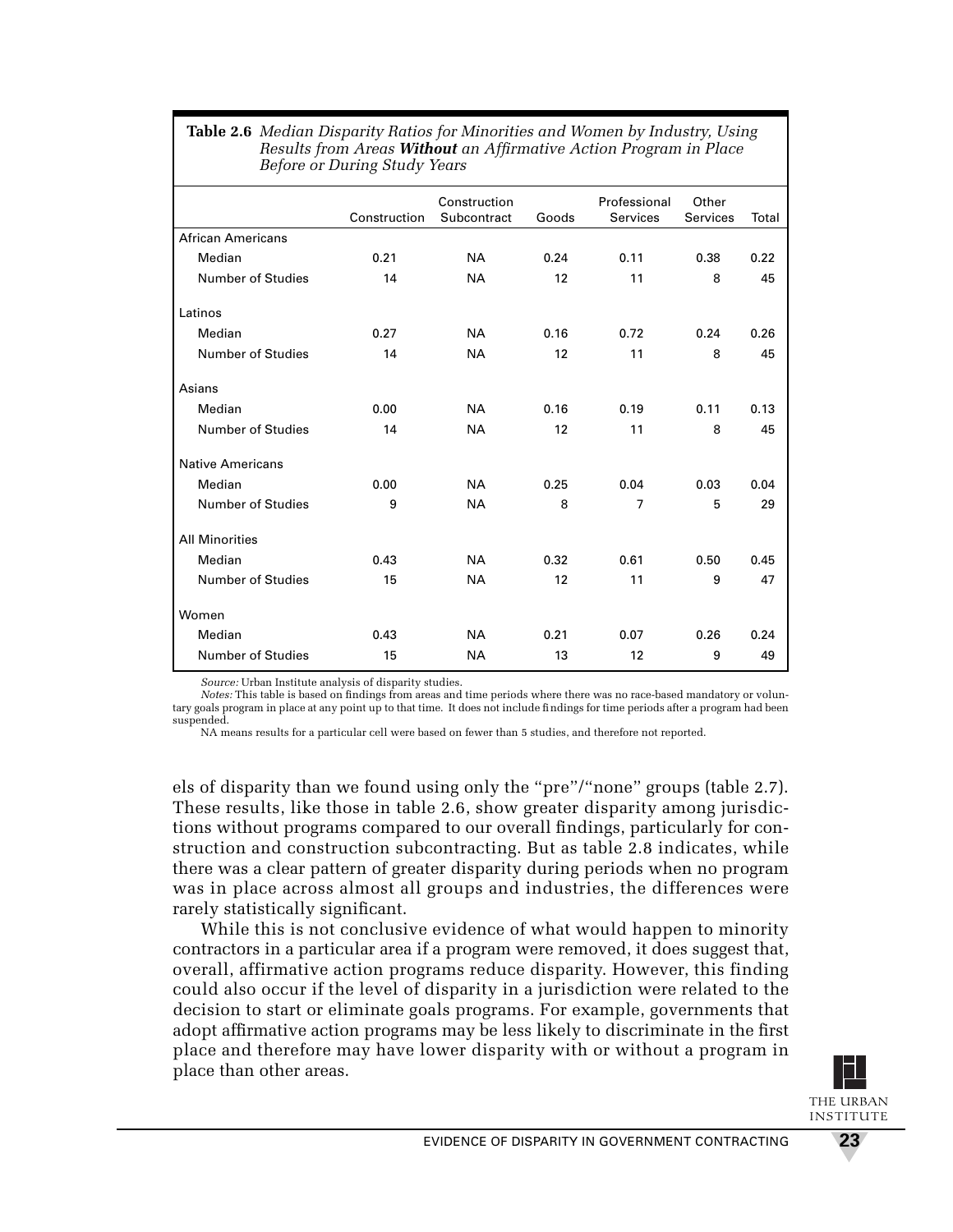| Dunng oluuy Teurs        |              |              |       |              |          |       |  |  |
|--------------------------|--------------|--------------|-------|--------------|----------|-------|--|--|
|                          |              | Construction |       | Professional | Other    |       |  |  |
|                          | Construction | Subcontract  | Goods | Services     | Services | Total |  |  |
| <b>African Americans</b> |              |              |       |              |          |       |  |  |
| Median                   | 0.47         | 0.51         | 0.34  | 0.00         | 0.46     | 0.34  |  |  |
| <b>Number of Studies</b> | 23           | 6            | 20    | 15           | 15       | 73    |  |  |
| Latinos                  |              |              |       |              |          |       |  |  |
| Median                   | 0.42         | 0.75         | 0.20  | 0.74         | 0.16     | 0.27  |  |  |
| <b>Number of Studies</b> | 23           | 6            | 20    | 15           | 15       | 73    |  |  |
| Asians                   |              |              |       |              |          |       |  |  |
| Median                   | 0.28         | 0.70         | 0.16  | 0.19         | 0.20     | 0.19  |  |  |
| <b>Number of Studies</b> | 23           | 6            | 20    | 15           | 15       | 73    |  |  |
| <b>Native Americans</b>  |              |              |       |              |          |       |  |  |
| Median                   | 0.43         | <b>NA</b>    | 0.15  | 0.00         | 0.13     | 0.13  |  |  |
| Number of Studies        | 16           | <b>NA</b>    | 14    | 11           | 11       | 52    |  |  |
| <b>All Minorities</b>    |              |              |       |              |          |       |  |  |
| Median                   | 0.46         | 0.53         | 0.41  | 0.61         | 0.49     | 0.47  |  |  |
| <b>Number of Studies</b> | 24           | 6            | 21    | 15           | 16       | 76    |  |  |
| Women                    |              |              |       |              |          |       |  |  |
| Median                   | 0.43         | 0.78         | 0.21  | 0.12         | 0.23     | 0.25  |  |  |
| <b>Number of Studies</b> | 24           | 6            | 22    | 16           | 16       | 78    |  |  |

**Table 2.7** *Median Disparity Ratios for Minorities and Women by Industry, Using Results from Areas Without an Affirmative Action Program in Place During Study Years*

*Source:* Urban Institute analysis of disparity studies.

*Notes:* This table is based on findings from areas and time periods where there was no race-based mandatory or voluntary goals program in place at that time; results are included for an area for study years after a program had been suspended. NA means results for a particular cell were based on less than 5 studies, and therefore not reported.

#### *Findings across studies by different authors/firms*

There are several private research firms that have carried out multiple disparity studies. It has been asserted that these firms have a greater incentive to find disparity than firms or consultants conducting only one or an occasional study. <sup>12</sup> We examined whether contractors conducting multiple studies are more likely to find disparity than others.

We find that *the research firms that have conducted multiple disparity studies are no more likely to find disparity than other firms or authors*. Table 2.9 arrays studies of the construction industry by contractor and results. Results are presented as the number of studies with disparity ratios less than 0.8, between 0.8 and 1.2, and over 1.2.13 We must be careful in interpreting these numbers because contractors carrying out multiple studies tend to concentrate in certain geographic areas that may have higher or lower levels of disparity. Each major contractor's results are fairly similarly distributed across the three categories of disparity. Moreover, no single contractor consistently finds only substantial underutilization.

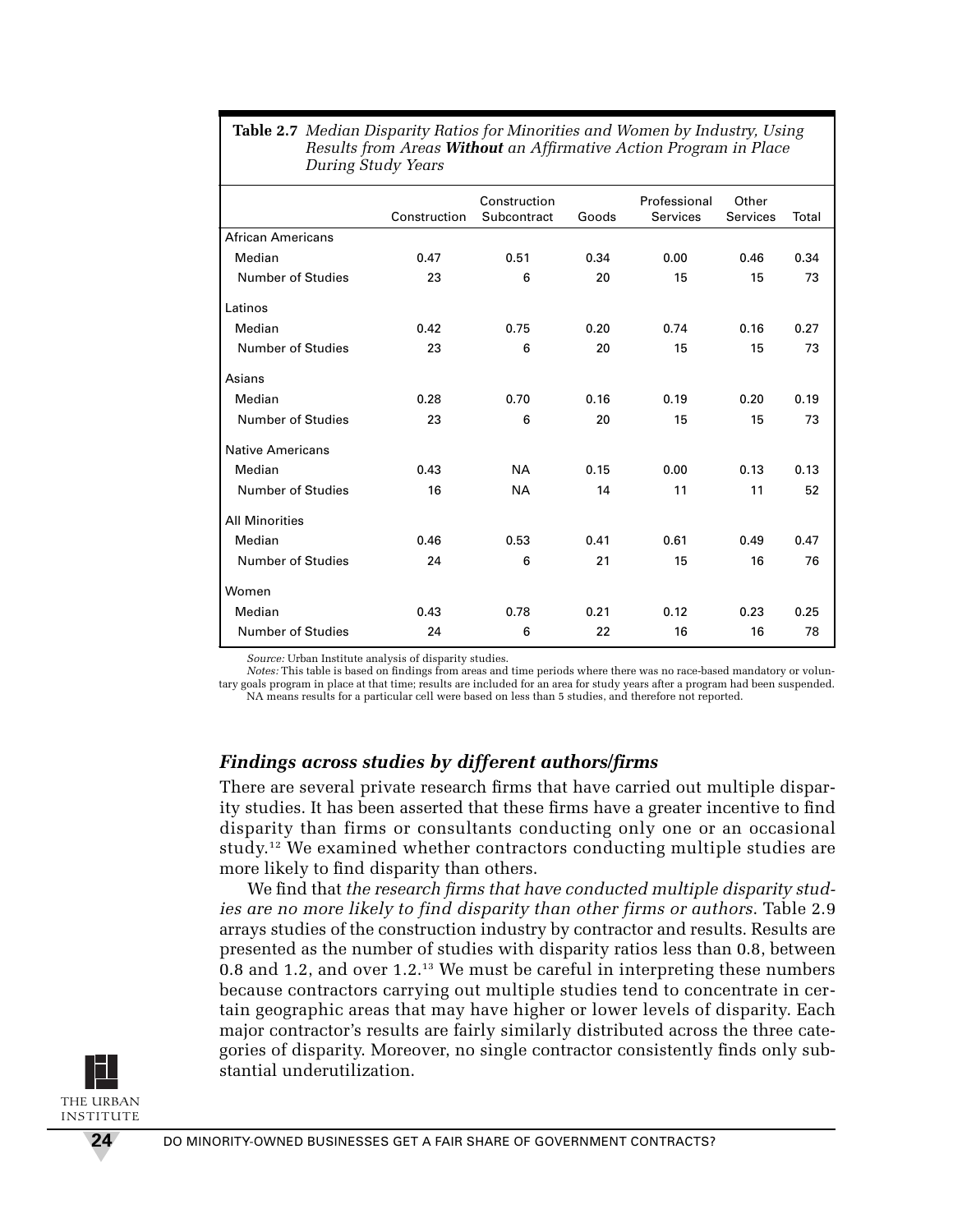#### **Table 2.8** *Median Disparity Ratios for Minorities and Women by Industry, Using Results from Areas With an Affirmative Action Program in Place During Each Study Year*

|                          | Construction | Construction<br>Subcontract | Goods     | Professional<br>Services | Other<br>Services | Total     |
|--------------------------|--------------|-----------------------------|-----------|--------------------------|-------------------|-----------|
| <b>African Americans</b> |              |                             |           |                          |                   |           |
| Median                   | 0.61         | 0.95                        | 0.67      | 0.27                     | 0.49              | $0.51*$   |
| <b>Number of Studies</b> | 37           | 10                          | 30        | 24                       | 17                | 108       |
|                          | $(-0.97)$    | $(-0.92)$                   | $(-1.28)$ | $(-1.53)$                | $(-0.98)$         | $(-2.11)$ |
| Latinos                  |              |                             |           |                          |                   |           |
| Median                   | $0.66*$      | 0.94                        | 0.40      | 0.45                     | 0.29              | $0.48*$   |
| <b>Number of Studies</b> | 35           | 10                          | 27        | 23                       | 15                | 100       |
|                          | $(-1.80)$    | $(-0.92)$                   | $(-0.56)$ | (0.93)                   | $(-1.14)$         | $(-1.72)$ |
| Asians                   |              |                             |           |                          |                   |           |
| Median                   | $0.77*$      | 1.07                        | 0.27      | 0.50                     | 0.39              | $0.50*$   |
| <b>Number of Studies</b> | 35           | 10                          | 28        | 24                       | 16                | 102       |
|                          | $(-1.72)$    | $(-0.49)$                   | $(-0.96)$ | $(-0.87)$                | (0.14)            | $(-1.94)$ |
| <b>Native Americans</b>  |              |                             |           |                          |                   |           |
| Median                   | 0.71         | <b>NA</b>                   | 0.19      | 0.00                     | 0.16              | 0.16      |
| <b>Number of Studies</b> | 21           | <b>NA</b>                   | 15        | 17                       | 8                 | 61        |
|                          | $(-1.33)$    |                             | $(-0.69)$ | (0.00)                   | (0.04)            | $(-0.27)$ |
| <b>All Minorities</b>    |              |                             |           |                          |                   |           |
| Median                   | 0.73         | 1.01                        | 0.70      | 0.57                     | 0.36              | 0.61      |
| <b>Number of Studies</b> | 35           | 10                          | 31        | 23                       | 19                | 108       |
|                          | $(-1.35)$    | $(-1.57)$                   | $(-1.42)$ | (0.01)                   | $(-0.31)$         | $(-1.61)$ |
| Women                    |              |                             |           |                          |                   |           |
| Median                   | 0.45         | 0.99                        | 0.35      | 0.18                     | 0.43              | 0.29      |
| <b>Number of Studies</b> | 36           | 10                          | 31        | 25                       | 17                | 109       |
|                          | (0.17)       | $(-0.27)$                   | $(-0.91)$ | $(-.41)$                 | (0.85)            | $(-0.73)$ |

*Source:* Urban Institute analysis of disparity studies.

*Notes:* This table is based on findings from areas and time periods when there was a race-based mandatory or voluntary goals program in place.

NA means results for a particular cell were based on fewer than 5 studies, and therefore not reported.

The tests of statistical significance compare the median disparity ratios for areas with and without an affirmative action program in place during the study years. The latter medians are reported in table 2.7. These tests were conducted using the Mann-Whitney-Wilcoxon test of the equality of medians from independent samples. Test statistics are reported in parentheses.

Cells for which there is less than a 5 percent chance that the true medians are equal are denoted with an asterisk. One-tailed tests of statistical significance were used.

# **Issues in Interpreting the Findings**

In interpreting the results of our analysis of state and local data on disparity, three possible critiques arise. First, what do disparity ratios drawn from the 58 studies we analyzed tell us about state and local government disparity nationwide? That is to say, how representative are our results? Second, can

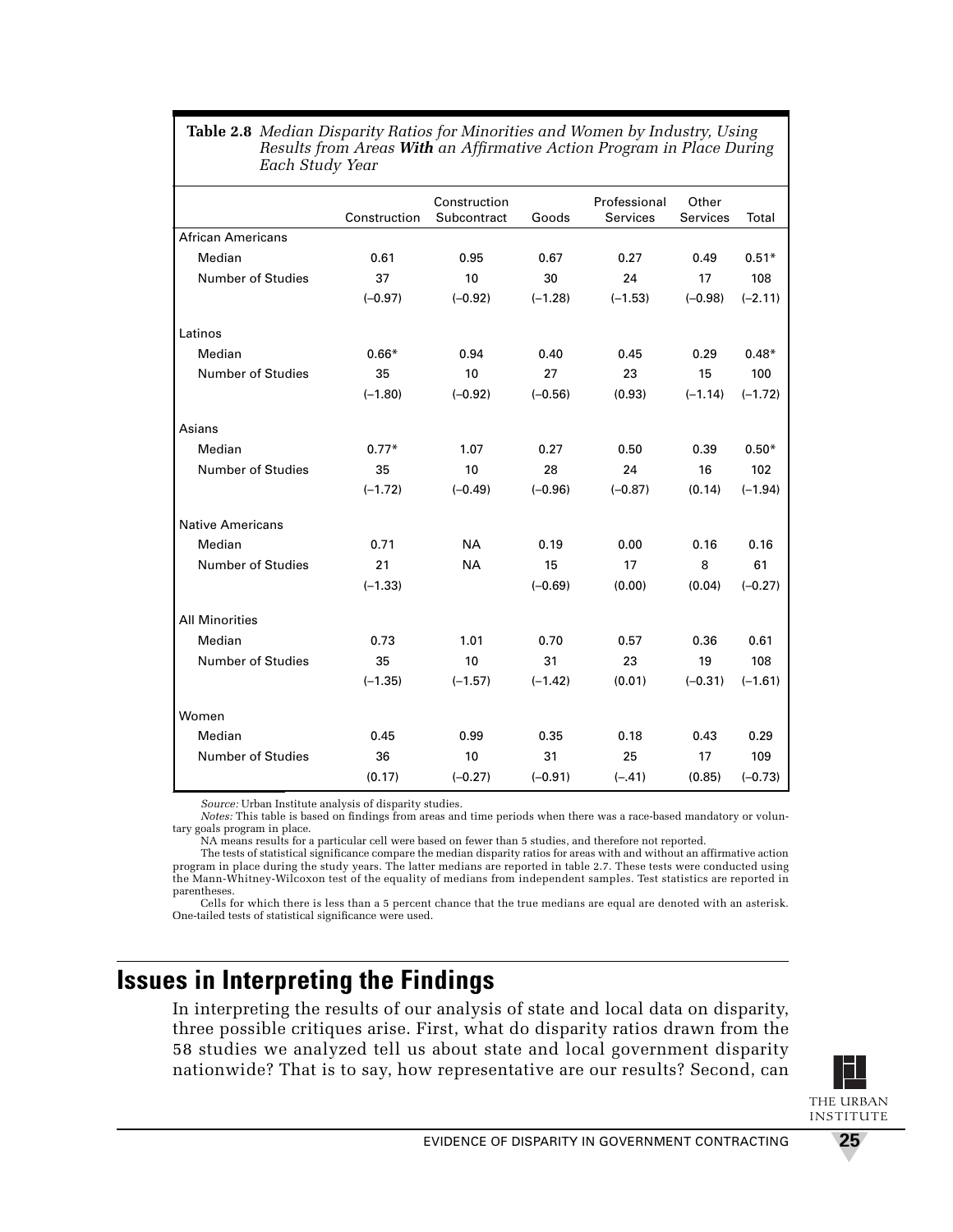|                                |                |                | <b>Number of Studies</b> |                          |
|--------------------------------|----------------|----------------|--------------------------|--------------------------|
|                                | <b>NERA</b>    | <b>BBC</b>     | D.J. Miller              | <b>Other Contractors</b> |
| <b>African Americans</b>       |                |                |                          |                          |
| Disparity Ratio of:            |                |                |                          |                          |
| 0.0 to 0.8                     | 9              | 7              | 8                        | 9                        |
| 0.8 to 1.2                     | $\Omega$       | $\overline{2}$ | 1                        | 3                        |
| 1.2 and over                   | 1              | 5              | 1                        | $\overline{\mathbf{4}}$  |
| <b>Total Number of Studies</b> | 10             | 14             | 10                       | 16                       |
| Latinos                        |                |                |                          |                          |
| Disparity Ratio of:            |                |                |                          |                          |
| $0.0$ to $0.8$                 | 4              | 9              | 5                        | 11                       |
| 0.8 to 1.2                     | 4              | $\overline{2}$ | 3                        | 1                        |
| 1.2 and over                   | $\overline{c}$ | 3              | $\overline{2}$           | 3                        |
| <b>Total Number of Studies</b> | 10             | 14             | 10                       | 15                       |
| Asians                         |                |                |                          |                          |
| Disparity Ratio of:            |                |                |                          |                          |
| 0.0 <sub>to</sub> 0.8          | 6              | 6              | 8                        | 11                       |
| 0.8 to 1.2                     | $\overline{2}$ | $\overline{2}$ | 0                        | 1                        |
| 1.2 and over                   | $\overline{2}$ | 6              | 2                        | 3                        |
| <b>Total Number of Studies</b> | 10             | 14             | 10                       | 15                       |
| <b>Native Americans</b>        |                |                |                          |                          |
| Disparity Ratio of:            |                |                |                          |                          |
| $0.0$ to $0.8$                 | $\overline{2}$ | 9              | 3                        | 4                        |
| $0.8$ to $1.2$                 | $\Omega$       | $\overline{2}$ | 1                        | 1                        |
| 1.2 and over                   | 1              | 3              | 1                        | 5                        |
| <b>Total Number of Studies</b> | 3              | 14             | 5                        | 10                       |
| <b>All Minorities</b>          |                |                |                          |                          |
| Disparity Ratio of:            |                |                |                          |                          |
| $0.0$ to $0.8$                 | 7              | 9              | 4                        | 11                       |
| 0.8 to 1.2                     | 4              | $\overline{2}$ | 4                        | 1                        |
| 1.2 and over                   | 0              | 4              | 1                        | 4                        |
| <b>Total Number of Studies</b> | 11             | 15             | 9                        | 16                       |
| Women                          |                |                |                          |                          |
| Disparity Ratio of:            |                |                |                          |                          |
| 0.0 to 0.8                     | 8              | 14             | 6                        | 14                       |
| 0.8 to 1.2                     | 3              | 0              | $\overline{c}$           | 1                        |
| 1.2 and over                   | 0              | 1              | 2                        | 1                        |
| <b>Total Number of Studies</b> | 11             | 15             | 10                       | 16                       |

**Table 2.9** *Disparity Ratios for Minorities and Women in the Construction Industry, Comparing Distributions of Average Disparity Ratios by Study Author*

*Source:* Urban Institute analysis of disparity studies.

evidence of disparity be interpreted as evidence of discrimination? Finally, do the disparity measures we use capture the effects of past and present discrimination on the number and capacity of minority businesses? We address each separately in this section.

#### **Assessing the National Representativeness of Our Findings**

The findings from the disparity studies provide the best evidence to date on the extent to which state and local governments nationwide contract with minority

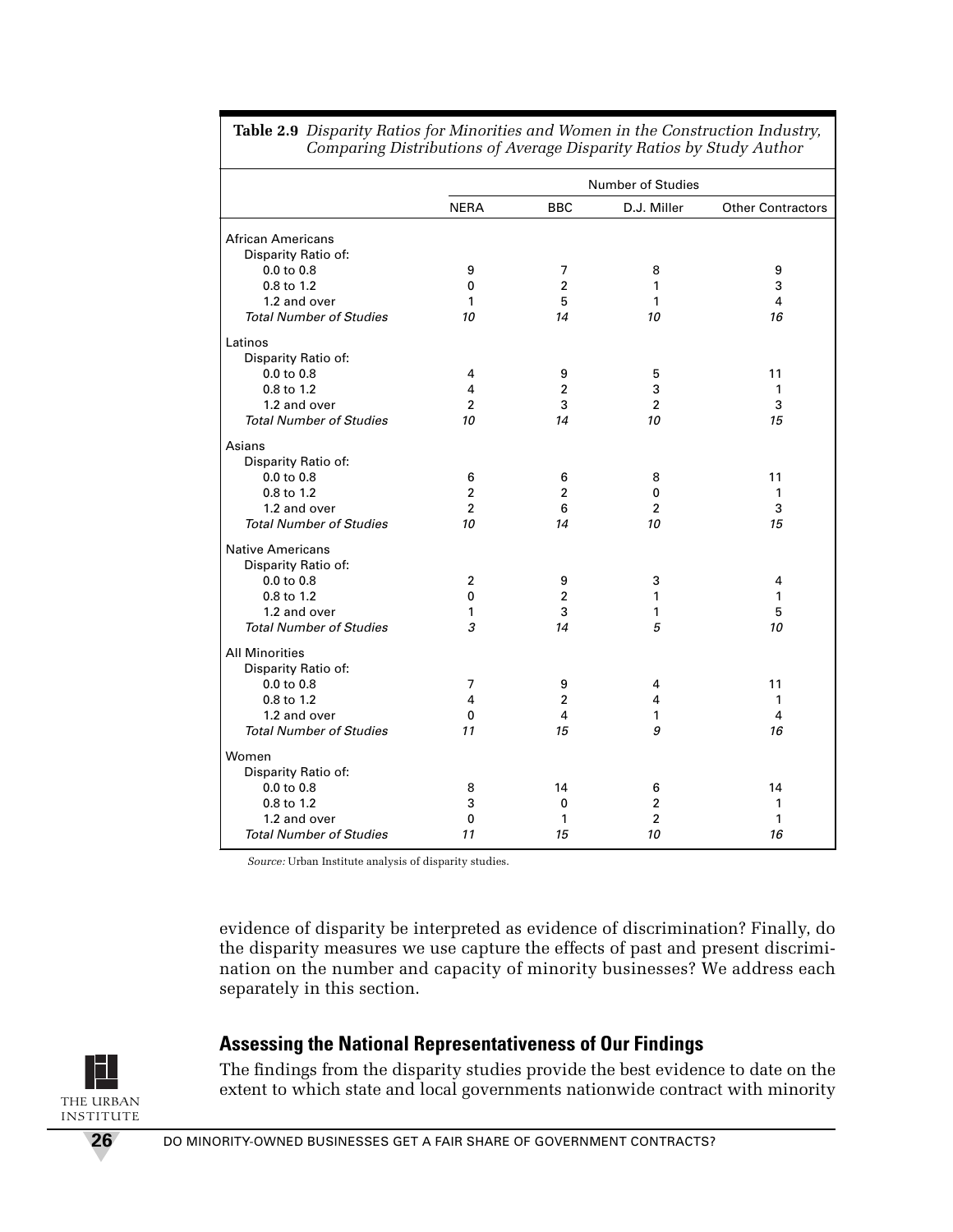firms. The studies we reviewed represent a wide range of governments: large state governments such as New York and Texas, large cities such as New York, and smaller governments such as Asheville, North Carolina. The 58 studies represent findings from 18 states and the District of Columbia as well as a variety of governmental units including cities, counties, states, and special districts such as schools, transportation agencies and water resource authorities.

We performed a sensitivity analysis to see how the results changed when only studies with a large number of contracts are included. When we did so, we found that the disparity ratios of places with large numbers of contracts were quite similar to those with fewer. Since studies that are based on small numbers of contracts often examine small jurisdictions, this at least suggests that disparity levels do not vary widely across governments and agencies that differ in size.

One difficulty in trying to extrapolate from these studies to all state and local governments is that we do not know whether disparities in jurisdictions that commission studies differ from those in jurisdictions that do not. If most studies respond to allegations by civil rights groups or others that minority businesses are not receiving their due share of contracts, the studies may generate unrepresentatively high disparity ratios. On the other hand, if agencies with successful minority contracting programs were more likely to commission studies, the studies we examined could overrepresent places where minority groups receive an unusually high proportion of government contracts. This would mean that disparities nationwide exceed those found in this study. In fact, we have no information on the reasons governmental units commissioned disparity studies.

### **What Is the Relationship Between Disparity and Discrimination?**

The large disparities in government contract awards documented in this report can result from government or private market discrimination or they can be the product of minority-owned firms being, on average, less qualified to win government contracts than majority-owned firms. In the latter case, being less qualified (e.g., having less experience or fewer employees or lacking access to bonding) may or may not result from past or present discrimination.

We are interested in understanding both the extent of discrimination by government in the contracting process itself as well as discrimination in the wider private market that may limit minority-owned firms' ability to compete. Government has a clear responsibility to eliminate direct discrimination in the government contracting process. However, government can also play a role in reducing private market discrimination so that it does not end up passively participating in private market discrimination through its contracting process. Due to data limitations, we are unable to determine the degree to which our findings of disparity represent discrimination, either in the government contracting process or the private market.

Little evidence exists, in general, on the extent to which disparity in government contracting may be due to discrimination by government officials or participants in the private market. However, if we compare the contract awards of *similarly qualified* minority-owned and majority-owned firms, we can be more confident that any resulting disparity in awards is due to current dis-

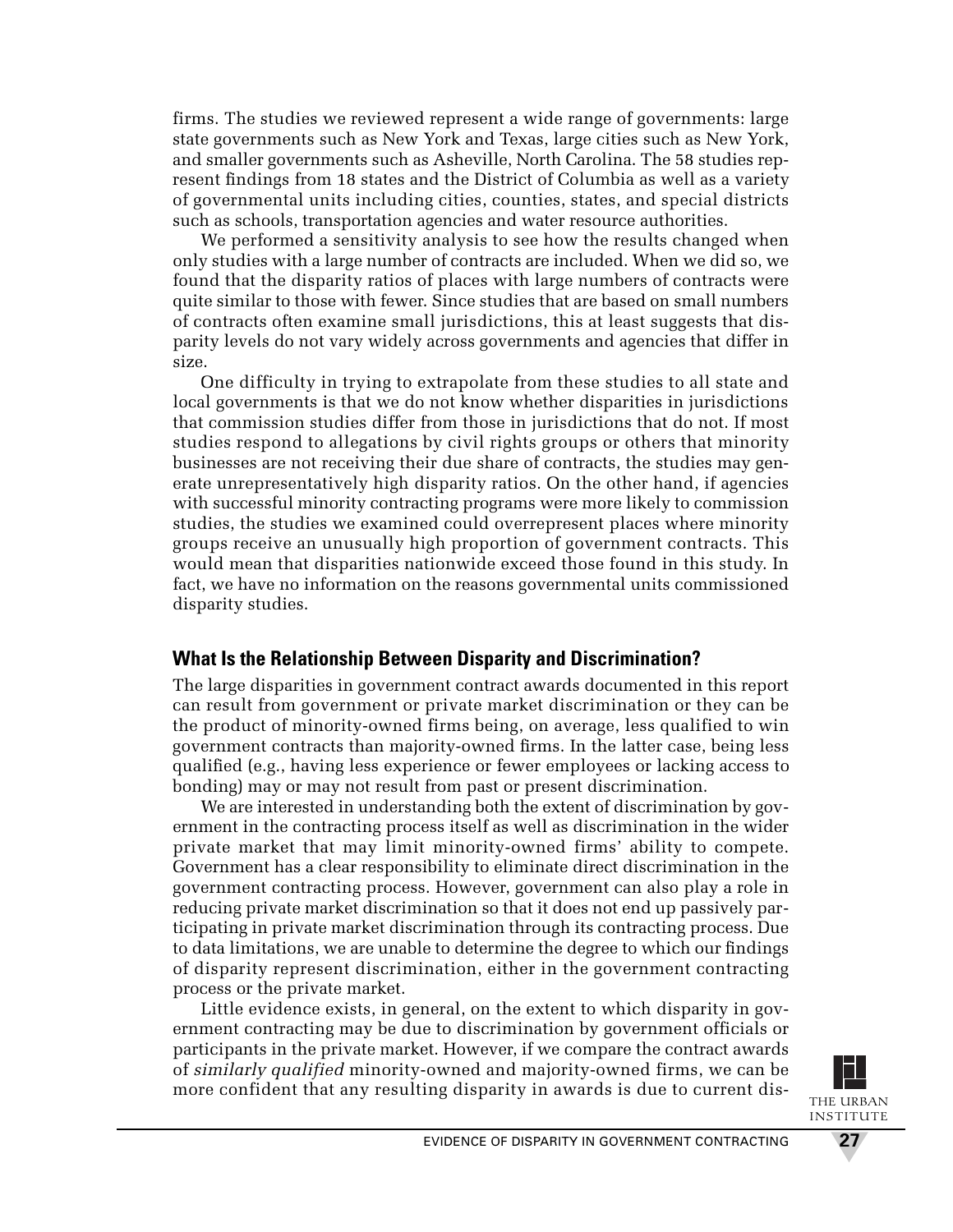crimination in the contract process and not differences in the qualifications of firms. Unfortunately, few of the disparity studies include the necessary data to carry out this comparison. Even if this were possible, there are two difficulties with this comparison.

First, differences in firm qualifications may themselves result from discrimination. We would need, then, to analyze the extent to which the private market practices that determine firm qualifications (bank lending, for example) are themselves discriminatory.

Second, defining which firms are similarly qualified is not straightforward. Some possible indicators of firm capacity include total revenues, number of employees, bonding levels, and experience. Required qualifications may vary by type of contract. For example, firm size may be more important in winning a highway construction contract than a legal services contract.

Our sensitivity analyses represent a step in trying to determine the extent to which disparity is due to discrimination. For instance, when we focus our analysis only on the subset of minority firms that have demonstrated an interest in performing government contract work, we still find strikingly wide disparities. However, because we have not been able to separately examine disparity among firms with equal capacity using the characteristics listed above (i.e., revenues, employees and the like), we do not know the degree to which our findings of disparity represent discrimination.

The problem of determining whether a disparity can be ascribed to discrimination is also an issue that has been considered—and is still under consideration—by the courts. The Supreme Court announced somewhat ambiguous standards to guide the judiciary in examining the question. In the *Croson* case, when Justice O'Connor drew an analogy between discrimination in government contracting and employment discrimination, she wrote:

There is no doubt that "[w]here gross statistical disparities can be shown, they alone in a proper case may constitute prima facie proof of a pattern or practice of discrimination" under Title VII. But it is equally clear that "[w]hen special qualifications are required to fill particular jobs, comparisons to the general population (rather than to the smaller group of individuals who possess the necessary qualifications) may have little probative value."<sup>14</sup>

This analysis, and its explicit analogy to the employment context, suggests that the courts can consider statistical disparities—such as those presented in this report—to be evidence of discrimination in the government contracting context.

However, it also makes clear that some disparities (for example, the difference between the minority population share and the government's utilization of minority firms) do not prove discrimination. Justice O'Connor argued that the correct comparison should be between the number of firms "qualified to undertake prime or subcontracting work in public construction contracts" and the number actually receiving such contracts.<sup>15</sup> However, it remains to be seen what the courts will accept as adequate proof of statistical disparities in the procurement context.

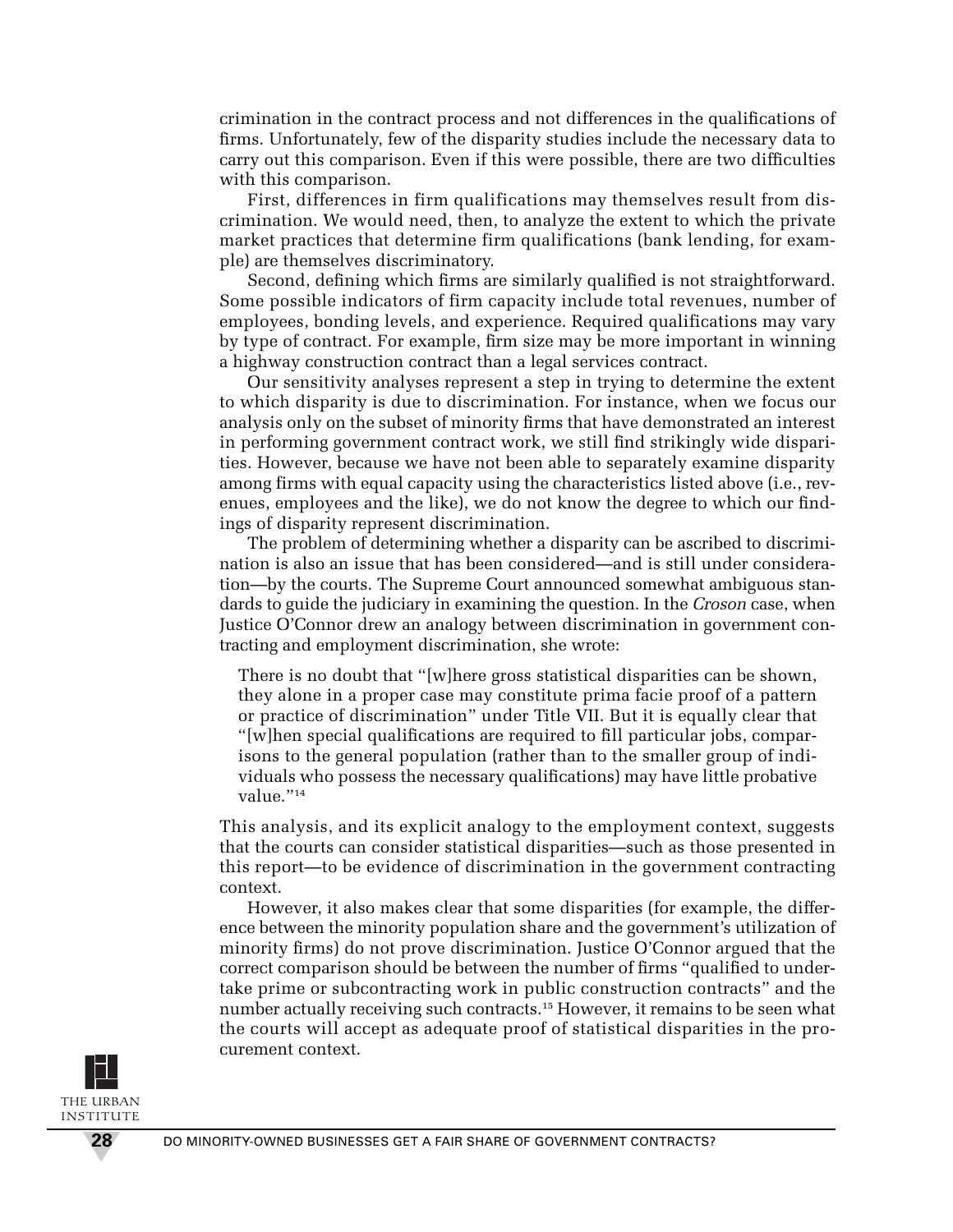#### **Accounting for Past and Present Discrimination in Business Formation**

Discrimination can prevent minorities from becoming business owners and hamper the growth of minority-owned businesses and contribute to their failure. In the absence of discrimination, it is likely there would be more minorityowned firms, and existing firms would have greater capacity and experience. The analytic question raised, then, is do the availability measures we use underestimate the share of firms that *in the absence of discrimination* would be prepared to handle government contracts, including those firms that did not form?

As discussed earlier, the differing availability measures used to calculate disparity ratios are affected by past and present discrimination against minorities. But even the most inclusive of all measures of availability used in the disparity studies do not take into account the fact that many minority firms never form because of discriminatory barriers.

Efforts to estimate what the availability of minority-owned firms would be in the absence of race discrimination have been made. This type of "but-fordiscrimination" analysis is intended to capture past and present discrimination by the private and government sectors.

The traditional approach to this analysis is to compare the probability that similarly situated minority and nonminority individuals are self-employed. "Similarly situated" refers here to having the same level of education, financial resources, or other characteristics. These analyses also focus on differences in rates of start-up and failure, firm size, or other measures of capacity. 16 The difference in these probabilities by race can then be attributed to the effects of discrimination. The usefulness of this measure depends on how well the studies account for critical factors that affect business formation and failure. Generally speaking, the more factors included, the more the remaining differences can be attributed to discrimination.

Results from these analyses suggest that availability measures based exclusively on existing firms understate the availability of minority-owned businesses (Fairlie and Meyer 1994). A study by Bates (1995) on self-employment rates found that African Americans had a 48 percent lower probability of entering self-employment than white Americans, after factoring in a wide range of characteristics that affect self-employment. New York State's 1992 disparity study (see table A.1) indicates that minority availability would be 30 percent higher in construction if minority-owned businesses had formed at rates comparable to those of majority-owned businesses.

Since our analysis of disparity studies finds wide disparities for *existing* minority-owned firms, building in the "but for" or counterfactual for availability would likely lead us to find even greater levels of disparity. However, it is also likely that if there were greater numbers of minority-owned firms "ready, willing, and able" to perform government contracts, the proportion of dollars going to minority-owned firms (their utilization) would change. Thus, it is not clear what the extent of disparity would be in the absence of discrimination. In the final analysis, the principal value of the but-for calculus is as an additional way of assessing the impacts of discrimination on minority-owned firms.

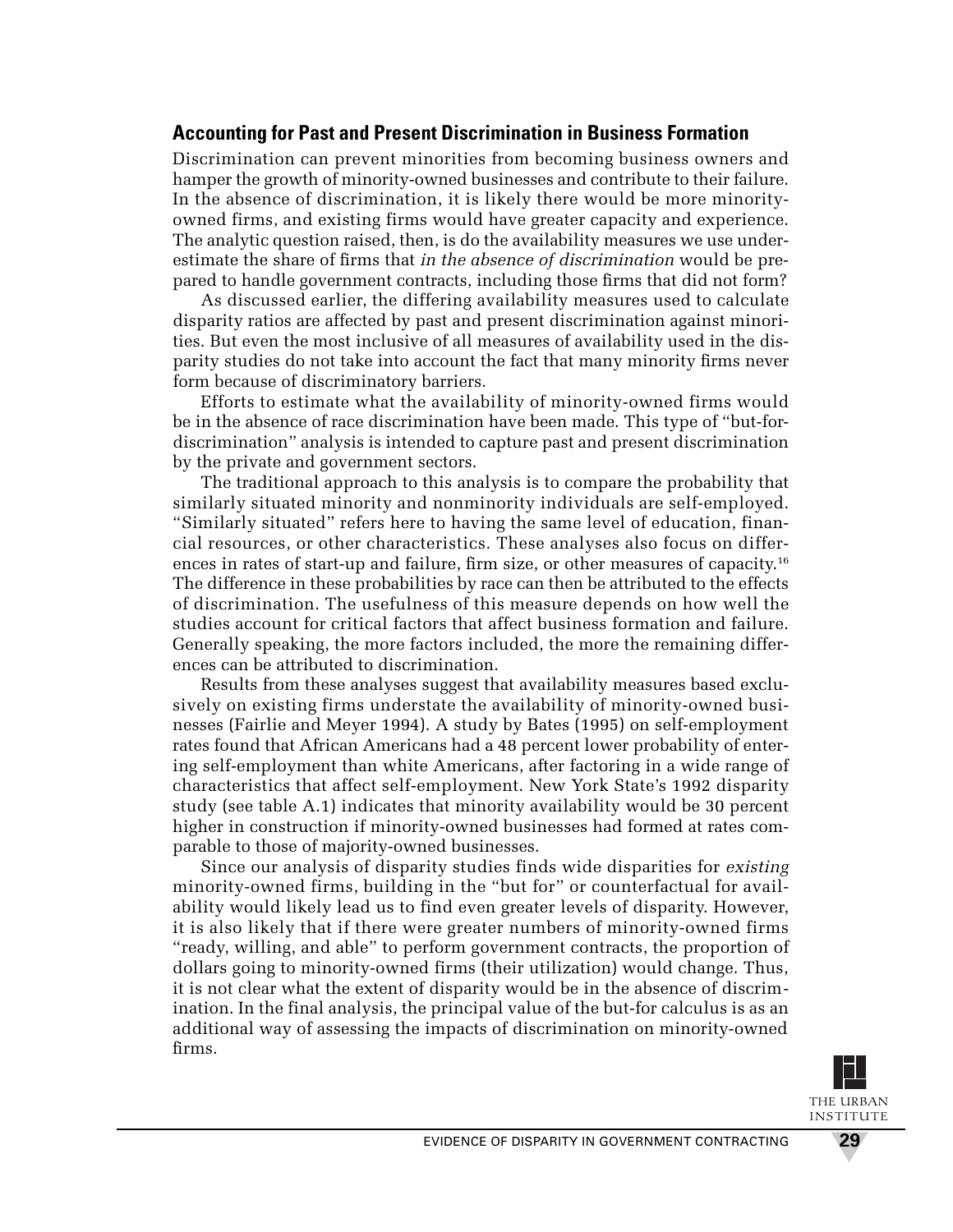#### **Notes**

- 1. The studies reviewed were furnished by the Department of Justice through its efforts to collect all existing state and local contracting disparity studies conducted after the *Croson* decision.
- 2. The main source of data on all firms is the U.S. Census Bureau's Survey of Minority-Owned Business Enterprises and the Survey of Women-Owned Business Enterprises (SMOBE/ SWOBE). Sometimes only the number of firms with paid employees is included. There are additional limitations and issues with the SMOBE/SWOBE data that may end up excluding some existing minority-owned firms. However, these are not related to whether firms are "ready, willing, and able." These data issues are discussed in the appendix.
- 3. The main exception is the occasional exclusion of firms that do not have paid employees.
- 4. To calculate the median, we first calculate the average disparity ratio for each study. We then take the median of these averages.
- 5. The median disparity ratio for the "all minorities" category is for the most part greater than the medians for individual groups. This apparent anomaly is due to the fact that the disparity ratio reported for "all minorities" is the median of all the individual studies' disparity ratios for all minorities, not the average of each minority group's median presented in table 2.1. Further discussion of this point is included in the appendix.
- 6. The tests of statistical significance are conducted using a "sign" test to determine the likelihood that the findings are the result of chance. Each study is considered to be a separate random event (the equivalent of a coin flip) in which the outcome is either above or below a hypothesized median (e.g., 1.0). We then calculate the probability that a finding of underutilization occurs by chance. The calculations are based on the same theory used to determine whether a coin is fair, based on seeing the result of a large number of coin flips.
- 7. Some of the disparity studies group Asian- and Native American-owned businesses together because of their small numbers. We include findings from these studies in the Asian-owned business category, since the availability of Asian-owned firms is far greater than Native American-owned firms. Furthermore, studies for geographic areas where there are greater numbers of Native American businesses for the most part report disparity separately for these two groups.
- 8. For a description of how we defined studies that had large enough numbers of contracts or high enough minority-owned firm availability for inclusion in this subanalysis, see notes to table 2.4.
- 9. We attempted to analyze separately studies that used only bidders or vendors lists, but there was not a sufficient amount of studies to support this analysis.
- 10. Also, it is not clear that a measure based on all existing firms in a given jurisdiction would necessarily be more restrictive than a measure based on a bidders list in a different jurisdiction. Examination of the studies that included multiple measures of availability for the same geographic area, however, showed the same general pattern within studies as these results: Often the measure of availability based on SMOBE/SWOBE showed less availability of minority-owned firms than more restrictive measures. This suggests that differences across jurisdictions are not likely the reason for these results.
- 11. Some studies are included in more than one of these groups, because they report findings for several time periods.
- 12. This assertion assumes that the state and local governments that commissioned disparity studies preferred a finding of disparity, which may not be true.
- 13. There are 17 different authors of the 58 disparity studies reviewed (see table A.1). In addition to BBC, NERA, and D.J. Miller, several other authors conducted multiple studies. However, the number of studies they conducted were few enough that we include them in the category "other contractors."
- 14. *Croson,* 488 U.S. at 501 (internal citations omitted).

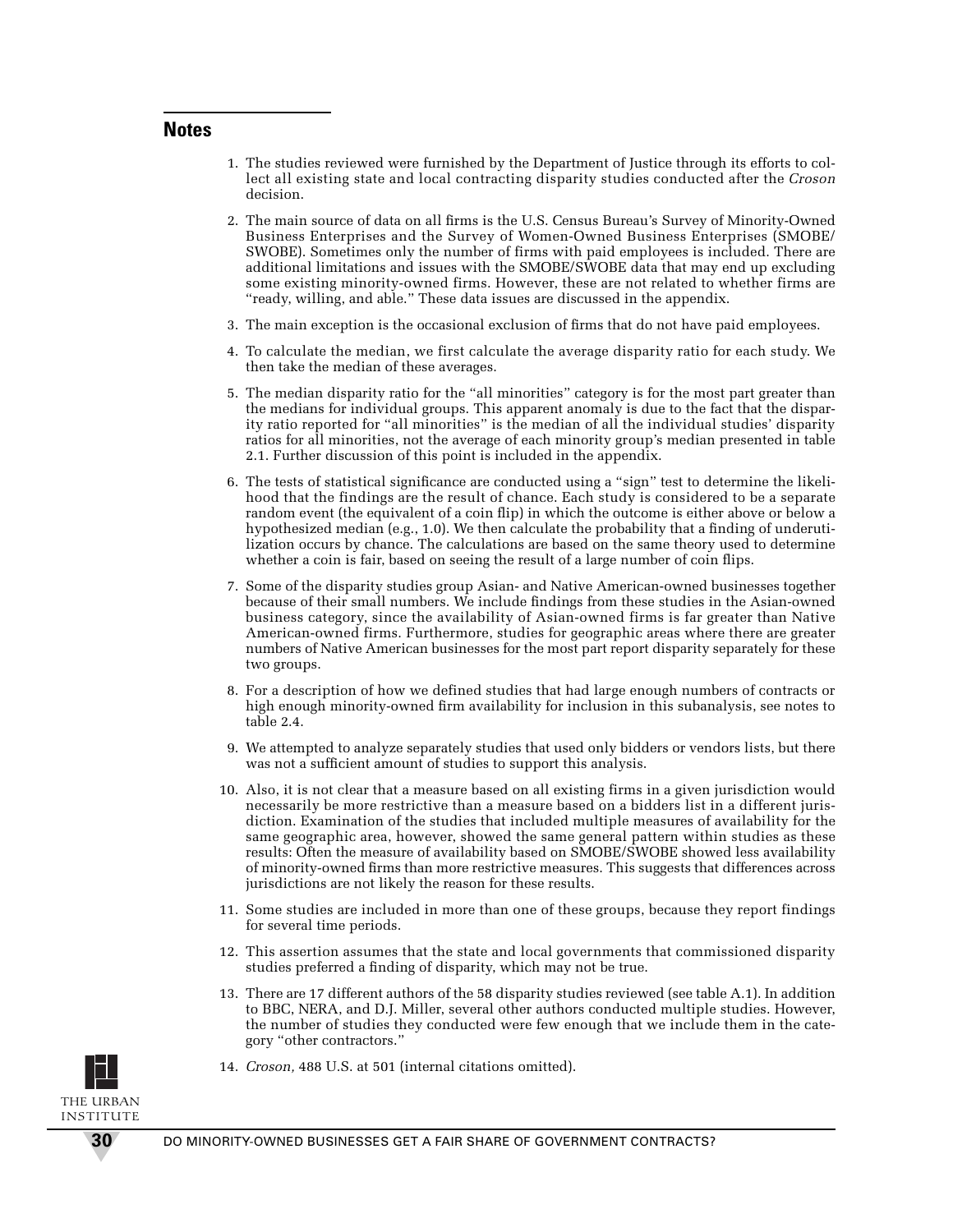- 15. *Id.* at 502.
- 16. There is some tension between adjusting for undercapacity of minority firms due to discrimination using this type of analysis and creating measures of availability that reflect current firm capacity as a way of representing only firms that are "ready, willing, and able." Because minority firms are on average smaller, the first tends to adjust availability upward while the second adjusts it downward.

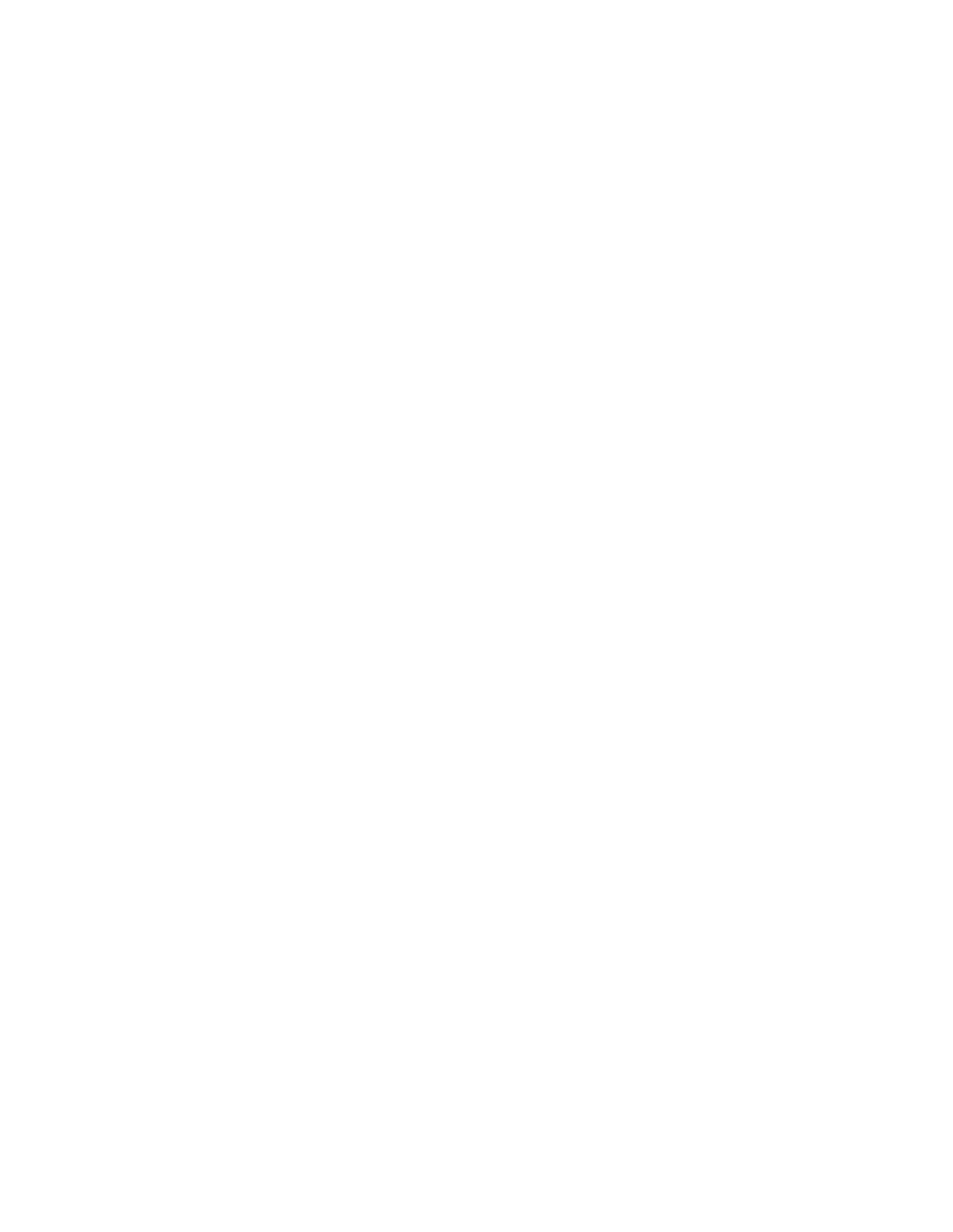# **Chapter 3**

# **Economic and Policy Context**

The measure we use in chapter 1 to assess the relative disadvantage of minority firms in procurement is a disparity ratio. This ratio is defined as the proportion of contracting dollars received by minority firms (utilization) divided by a measure of their relative availability (i.e., the share of all existing firms, or of all firms that are ready, willing, and able that they represent). We demonstrated that state and local governments broadly underutilize minority firms. We also provide data that indicate the low availability and disadvantaged character of minority firms. While minorities account for 21 percent of the population, they own only 12 percent of businesses and receive only 6 percent of all receipts. We also noted that even where no disparity exists, the number and capacity of minority firms can be quite low, with their utilization being commensurately limited.

This chapter places our disparity findings in context. It explores the barriers that prevent minority-owned firms from becoming more numerous, from increasing their capacity, and from obtaining government contracts. The first part of the chapter discusses barriers to the formation and growth of minority firms. The second part describes the contracting process itself and discusses how different steps in the contracting process may prevent the utilization of minority firms. We do not explore barriers to women's business ownership. (Women are excluded from this analysis because recent court challenges to affirmative action address the use of racial- and ethnic-, but not gender-based classifications.1 ) The third section of this chapter provides an overview of affirmative action policies in contracting.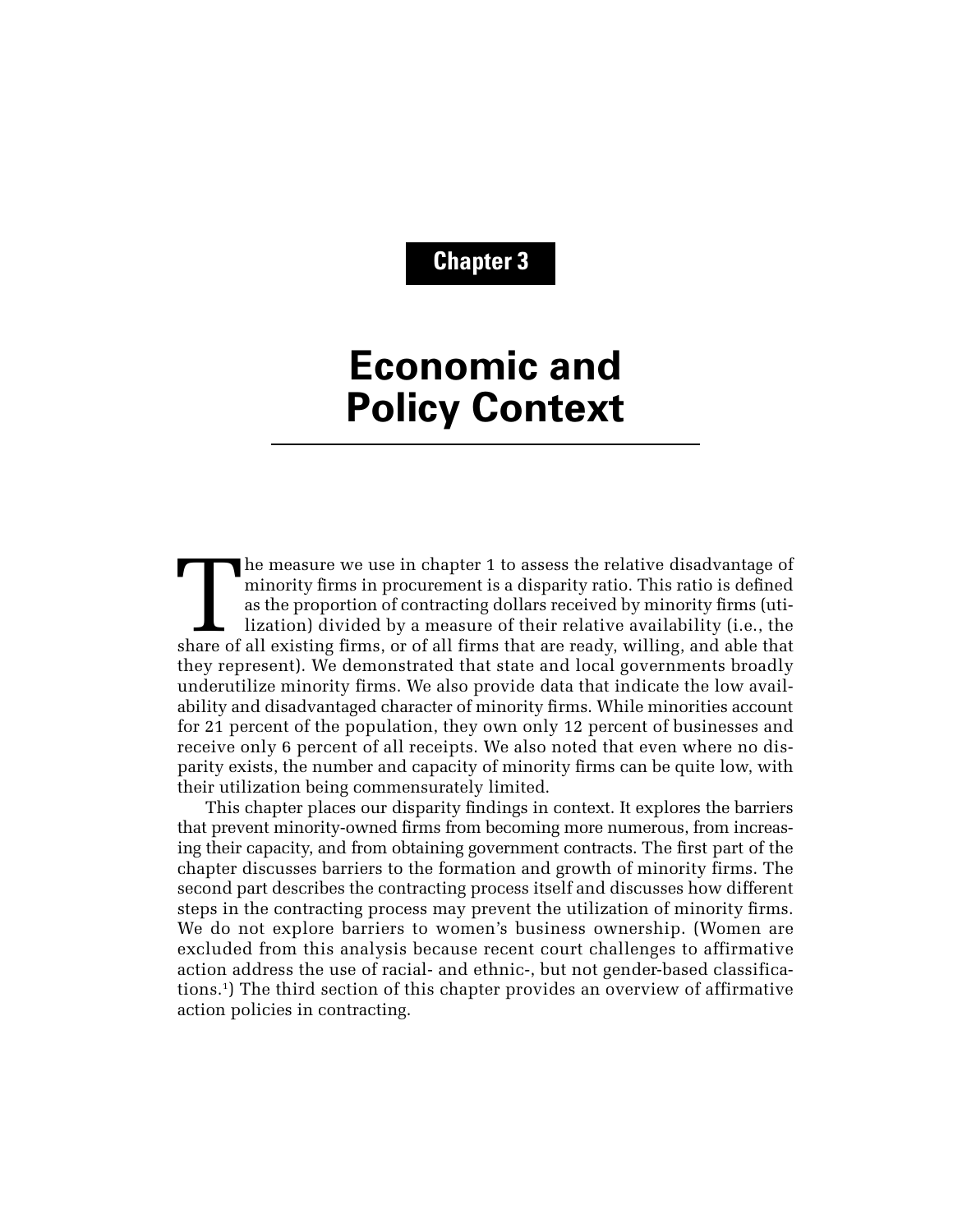# **Barriers to Formation and Growth of Minority Firms**

Research on minority-owned businesses, along with anecdotal and small survey evidence presented in disparity studies, suggests that the major barriers to formation and development of minority businesses are (1) lack of financial capital; (2) lack of social capital (e.g., business networks and familial resources); (3) human capital deficits; and (4) lack of market access. These barriers affect the savings, borrowing, and bonding capacities of minority business owners as well as their ability to penetrate lucrative markets, to develop stable demand, and to obtain business supplies at competitive prices. Alternative explanations for the low levels of minority entrepreneurship have also been advanced. Perhaps the most common is that Latinos' and African Americans' cultures are not conducive to entrepreneurship. But, as discussed later in this chapter, there is little empirical support for this theory.

Each of the four major barriers to firm formation and development noted above could themselves be the result of discrimination. For example, low levels of personal wealth or education among minorities result in part from historical discrimination. Firm owners, customers, bank officials, or government contract officers may value the same financial or social attributes less when they are held by a minority than when they are held by a nonminority. Discrimination that ascribes membership in a minority group with low productivity, achievement, and quality service can also retard minority firm formation and development. These discriminatory barriers and practices not only prevent minorities from achieving their goals of business ownership, but they may also discourage minorities from even attempting to form businesses. Where obstacles to formation are particularly high, more people may decide to enter salaried sectors where discrimination is perceived to be lower, rather than pursuing selfemployment (Boyd 1991).

Our understanding of barriers to business formation is based mostly on research focusing on African Americans. The self-employment experiences of Latinos and Asians have been examined mainly within the context of immigration (Youngert 1995, Kim et al. 1989, Wong 1989, Borjas 1986, Portes and Bach 1985, Min 1984). As a result, we know less about *native-born* Latinos and Asians—populations that are covered by most affirmative action policies.

### **Limited Financial Capital**

It is broadly acknowledged that lack of sufficient income, wealth, and access to financial markets limits the formation of minority firms and restricts their development.

#### *Insufficient income and wealth*

Most business owners start with no capital or use their own savings as start-up capital. More than three-fourths of minority-owned businesses, with the exception of Asian-owned firms, are started without any borrowed capital (table 3.1).<sup>2</sup> The importance of one's own resources in starting a business has broad impli-

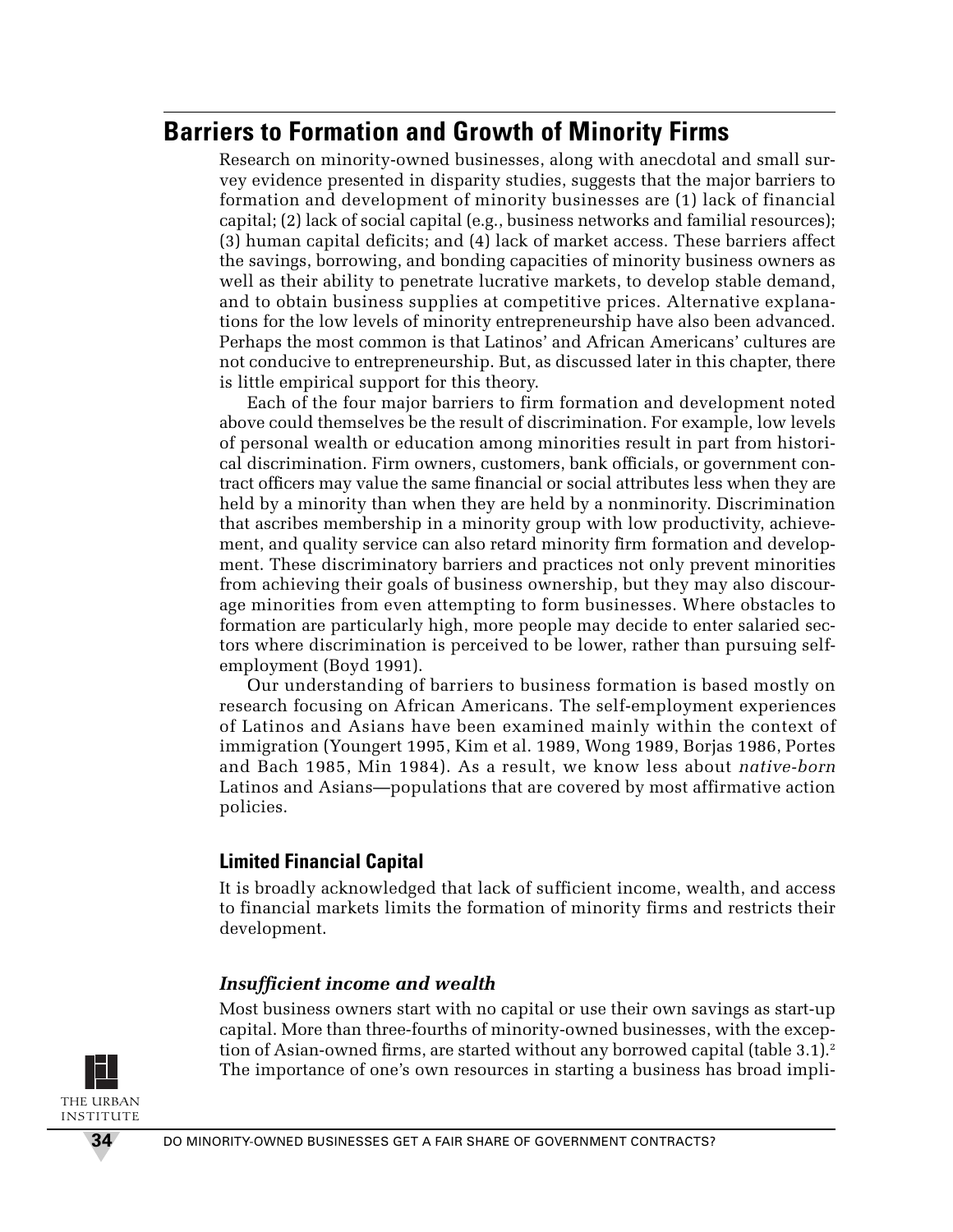| <b>Table 3.1</b> Financial and Social Capital Characteristics of 1987 Business Owners<br>by Minority Status |                     |        |                    |                     |                     |  |  |  |
|-------------------------------------------------------------------------------------------------------------|---------------------|--------|--------------------|---------------------|---------------------|--|--|--|
|                                                                                                             | African<br>American | Latino | $\textsf{Asian}^1$ | Female <sup>2</sup> | Nonminority<br>Male |  |  |  |
| Source of Borrowed Capital <sup>3</sup>                                                                     |                     |        |                    |                     |                     |  |  |  |
| None (no capital or<br>did not borrow)                                                                      | 77.2%               | 75.8%  | 62.6%              | 78.7%               | 70.6%               |  |  |  |
| Family or friends                                                                                           | 7.5%                | 11.3%  | 24.4%              | 7.9%                | 10.4%               |  |  |  |
| Commercial bank loan                                                                                        | 10.5%               | 9.4%   | 13.0%              | 11.2%               | 16.9%               |  |  |  |
| Other                                                                                                       | $9.9\%$             | 8.8%   | 14.4%              | 7.2%                | 8.7%                |  |  |  |
| <b>Family Networks</b>                                                                                      |                     |        |                    |                     |                     |  |  |  |
| Percent who had close<br>relatives who owned a<br>business                                                  | 29.7%               | 32.5%  | 37.6%              | 49.3%               | 50.1%               |  |  |  |
| Percent worked for close<br>relatives who owned<br>a business                                               | 10.8%               | 12.9%  | 14.2%              | 18.1%               | 25.1%               |  |  |  |

# **Table 3.1** *Financial and Social Capital Characteristics of 1987 Business Owners*

Source: U.S. Bureau of the Census, 1987 Economic Censuses, Characteristics of Business Owners. Notes: Percents are based on the number of owners reporting.

<sup>1</sup> Other minorities (Native Americans, Pacific Islanders, Eskimos and Aleuts) are also included in this category, although the vast majority of business owners in this category are Asian.

<sup>2</sup> Includes both minority and white female business owners.

<sup>3</sup> Percents sum to more than 100, because owners can report more than one source of capital.

cations for Latinos and African Americans, given their lower levels of income and wealth.<sup>3</sup>

Roughly one-third of African Americans and over 30 percent of Latinos live below the poverty level. Minorities also have lower median incomes: black and Latino families have 50 percent and 56 percent, respectively, of the median family income of whites.

Minorities also have lower levels of wealth. They are less likely than whites to own homes or cars or to receive income from investments. Households headed by blacks have, on average, just one-quarter of the assets of white households (Blau and Graham 1990, Meyer 1990). Lower levels of wealth also have a direct effect on intergenerational transfers, as fewer minority parents have much financial capital or other assets to leave to their children. Some analysts call into question the importance of wealth on firm formation given the fact that many firms start with no investment at all (Meyer 1990). However, limited wealth is also a barrier to starting larger firms or financing the growth of a firm over time.

Another potential source of start-up capital is borrowing from friends and family. African Americans use these sources of capital less frequently than do others. As indicated in table 3.1, only 7.5 percent of African American business owners relied upon loans from friends and family for start-up capital, compared to 10.4 percent of nonminority male owners. Asian business owners, by contrast, rely far more heavily on family and friends as sources of start-up capital than do nonminority males.

Minorities' low income and wealth is in part the result of discrimination. African Americans, in particular, have been excluded from institutions of

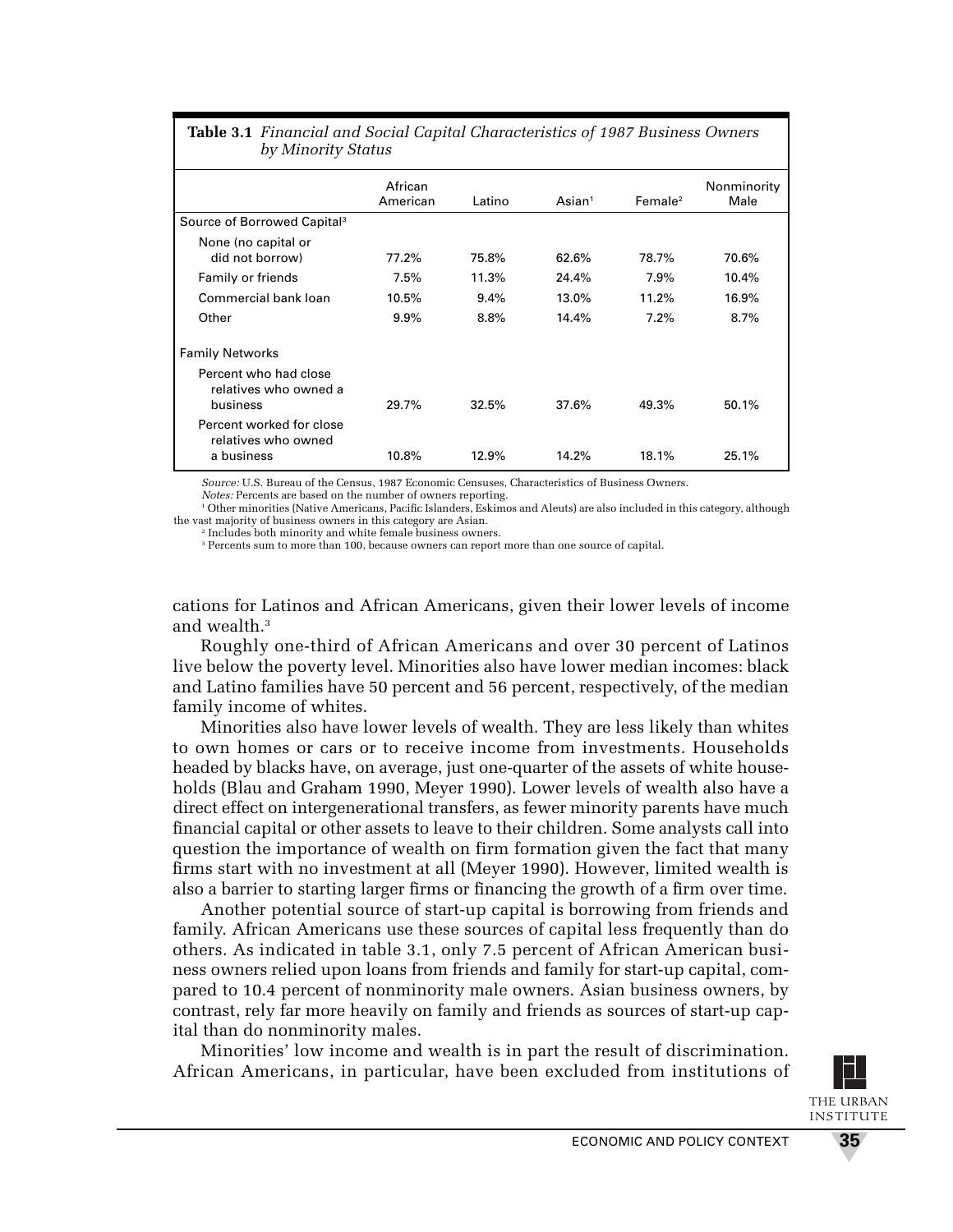higher education, received inferior education (Higgs 1989), been denied employment opportunities (Fix and Struyk 1993), received lower wages (Juhn, Murphy, and Pierce 1991), and been denied mortgages to buy homes (Munnell, Tootell, Browne, and McEneaney 1996). Each of these factors has contributed to the high poverty rates and low wealth of African Americans.

#### *Lack of access to financial markets*

Despite their greater need for private market loans (due to their relatively low incomes and limited wealth), African Americans and Latinos are less likely than whites to borrow from banks when starting or expanding businesses (table 3.1; Bates 1989). Latino business owners are the least likely to borrow from banks (9.4 percent), followed by African Americans (10.5 percent). Loans may be unobtainable for African Americans and other minorities for a number of reasons. Many have no history of borrowing and are unable to demonstrate creditworthiness. In addition, African Americans' low incomes, low home ownership rates, and poorly capitalized firms mean low collateral to back up business loans.

Furthermore, there is evidence that discrimination may be a factor in the limited access of African Americans and Latinos to lending institutions. African Americans with the same level of financial capital as whites receive about a third of the loan dollars when seeking business loans (Bates 1991). Minorities are also less likely to obtain business loans than are white owners with the same borrowing credentials (Colorado Center for Community Development 1996, Grown and Bates 1992, Ando 1988).

#### **Limited Social Capital**

Social capital, that is, networks of business associates, family members, customers, and employees, can also be important in the formation and development of firms (Fratoe 1988). Here again, minorities are at a disadvantage.

#### *Lack of access to business networks*

Business networks, which commonly involve membership in formal trade and business organizations, such as the Rotary Club, or informal relationships with other successful business owners, can provide a business owner with introductions to new clients and suppliers, information on upcoming projects, and information on technical developments and the like. Networks can also serve as sources of capital for business owners in need of cash to develop their businesses (Fratoe 1988). As we will discuss further in the review of the contracting process, networks may also play a role in determining the winners of government contracts.

There is little empirical work on the extent to which minorities' lack of access to business networks is the result of discrimination. However, minorities historically have had less access than nonminorities to unions, particularly construction unions, which are important sources of networking (Hill 1989).<sup>4</sup>

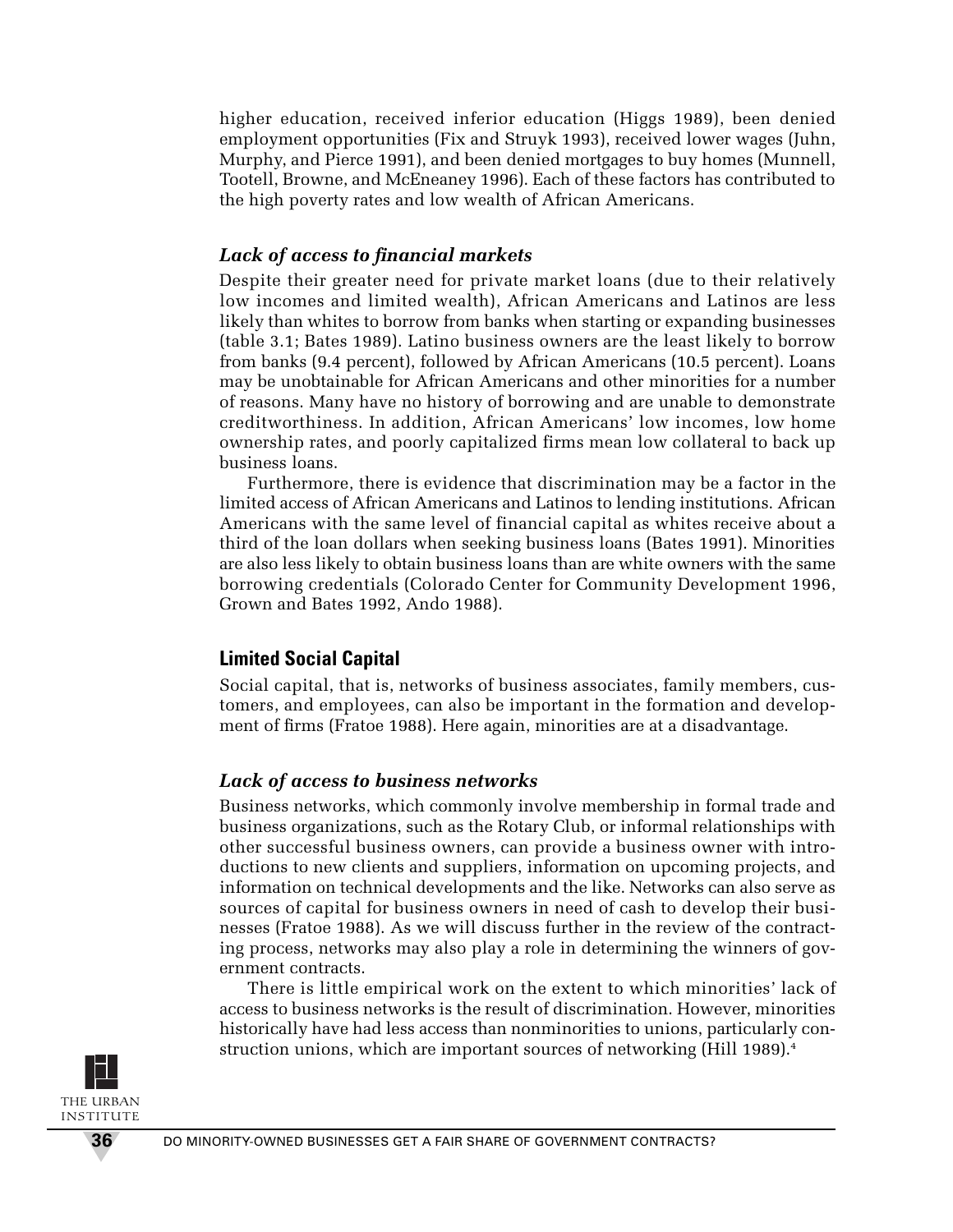Given the usefulness of these networks, their inaccessibility can represent an important, if subtle, barrier to firm formation and development. Exclusion from business networks limits minorities' access to information about opportunities that can result in opening a business and may also preclude minority owners from getting information and guidance about areas where their businesses could expand. Several disparity studies report instances in which notices to bid for public projects were publicized through networks dominated by majority businesses. Minorities' difficulty in penetrating majority-dominated business networks may confine the relationship of minority and nonminority contractors to public projects governed by mandatory set-asides.

### *Family networks*

The family is another important element of social capital that can promote business formation and support business growth. On the one hand, the family is a readily available work force from which the business owner can draw. Spouses and children commonly serve as paid or unpaid labor in family businesses (Sanders and Nee 1996, Fratoe 1988). The family can also be a form of business network. Self-employed parents transfer to their children information about business as well as the business itself. Having a relative who is a business owner is highly correlated with entrepreneurship by other family members. In this regard, African Americans' comparatively low marriage rate and high female headship limit their ability to draw on the family as a source of social capital. Fifty percent of white male business owners had close relatives who owned a business. A quarter worked for close relatives who owned a business (table 3.1). African Americans, in contrast, are the least likely of any group to have close relatives who have owned a business or to have worked for close relatives who are business owners.

### **Human Capital Deficits**

Latinos and African Americans are more likely than white Americans to have low levels of education, little experience as business owners, and low overall work experience. Latinos and African Americans are also less likely to participate in apprenticeship programs or unions (Hill 1989).

#### *Education*

Education fosters business formation and development, as highly educated individuals have specific training that can be easily converted into business ownership (e.g., lawyers, physicians, accountants). In addition, educated individuals may be better equipped to navigate the business formation process, having better knowledge of lending institutions and government requirements.

Latino and African American business owners have the lowest educational levels of all entrepreneurs (table 3.2). Almost one-third of Latino business owners do not have a high school diploma, and less than 30 percent of both Latinos

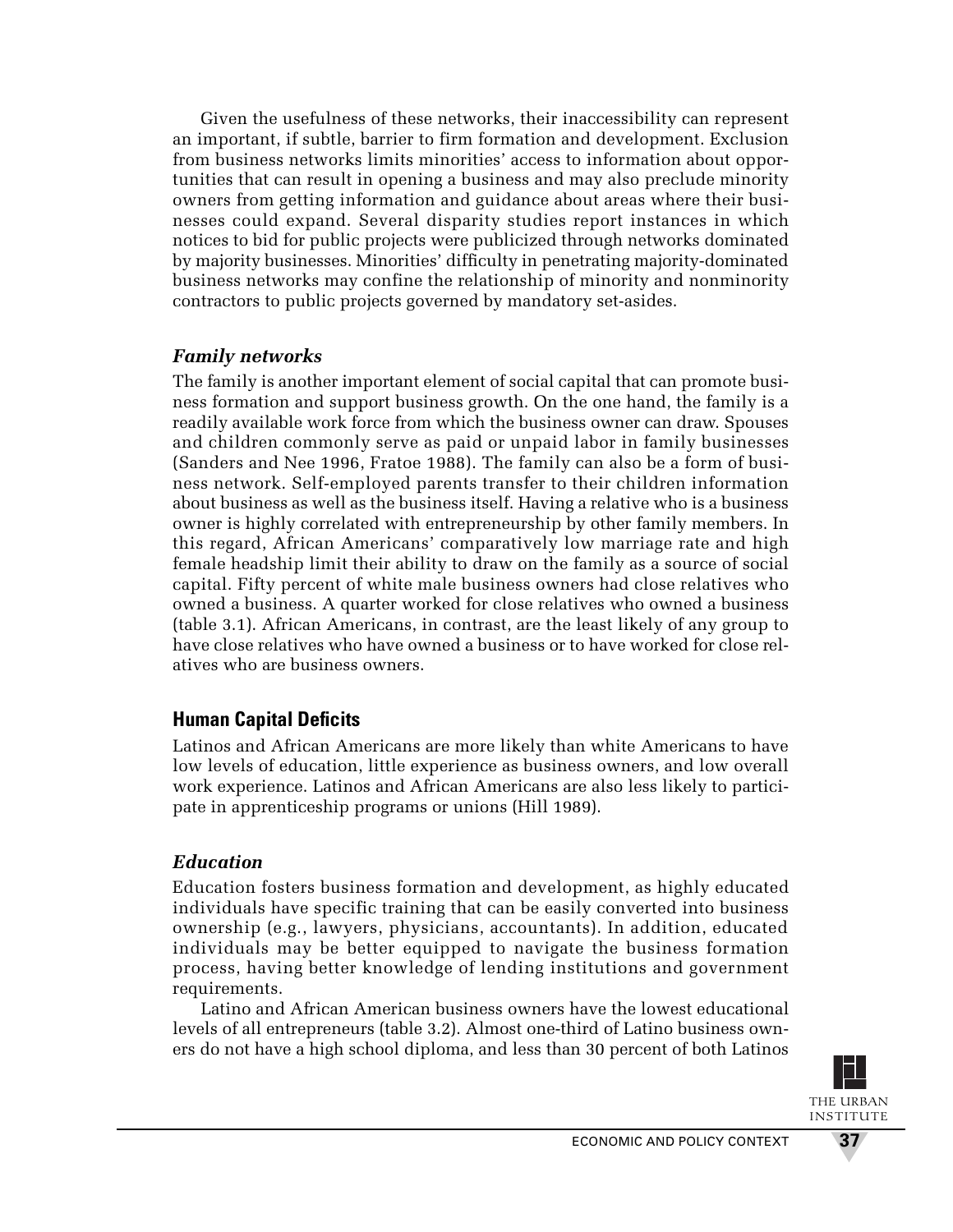| <b>Radio 0.2</b> Trainan Captur Characteristics of 1907 Dashitess Owners by<br><b>Minority Status</b> |                             |                |                          |                             |                             |  |  |
|-------------------------------------------------------------------------------------------------------|-----------------------------|----------------|--------------------------|-----------------------------|-----------------------------|--|--|
|                                                                                                       | African<br>American<br>(% ) | Latino<br>(% ) | $\text{Asian}^1$<br>(% ) | Female <sup>2</sup><br>(% ) | Nonminority<br>Male<br>(% ) |  |  |
| <b>Educational Attainment</b>                                                                         |                             |                |                          |                             |                             |  |  |
| Elementary/some<br>high school                                                                        | 23.1                        | 32.2           | 12.5                     | 9.0                         | 13.2                        |  |  |
| High school degree/<br>some college                                                                   | 48.1                        | 45.0           | 35.1                     | 54.6                        | 49.3                        |  |  |
| College degree or more                                                                                | 28.8                        | 22.6           | 52.3                     | 36.4                        | 37.4                        |  |  |
| Total                                                                                                 | 100.0                       | 100.0          | 100.0                    | 100.0                       | 100.0                       |  |  |
| Self-Employment Experience                                                                            |                             |                |                          |                             |                             |  |  |
| Percent previously owned<br>a business                                                                | 9.8                         | 11.0           | 15.6                     | 13.9                        | 21.7                        |  |  |
| <b>Work Experience</b>                                                                                |                             |                |                          |                             |                             |  |  |
| Less than 2 years                                                                                     | 21.5                        | 27.4           | 31.2                     | 20.7                        | 16.7                        |  |  |
| 2 to 9 years                                                                                          | 27.2                        | 31.7           | 35.7                     | 31.4                        | 28.1                        |  |  |
| 10 to 19 years                                                                                        | 26.6                        | 23.0           | 21.1                     | 27.1                        | 26.5                        |  |  |
| 20 years or more                                                                                      | 24.8                        | 18.0           | 12.0                     | 20.7                        | 28.7                        |  |  |
| Total                                                                                                 | 100.0                       | 100.0          | 100.0                    | 100.0                       | 100.0                       |  |  |

# **Table 3.2** *Human Capital Characteristics of 1987 Business Owners by*

*Source:* U.S. Bureau of the Census, 1987 Economic Censuses, Characteristics of Business Owners.

*Notes: Percents are based on the number of owners reporting.*<br><sup>1</sup> Other minorities (Native Americans, Pacific Islanders, Eskimos and Aleuts) are also included in this category, although the vast majority of business owners in this category are Asian.

<sup>2</sup> Includes both minority and white female business owners.

and African Americans have college degrees. White male and Asian business owners are more likely to be high school and college graduates, with over half of Asian business owners holding at least a college degree. An additional human capital barrier for many Latinos and Asians is an inability to speak English fluently.

Discrimination has also affected the quality and the quantity of minorities' education. Minorities were categorically excluded from many higher education institutions across the South until the late 1960s. Educational segregation and a lack of interest in educating minorities relegated African Americans in the South to lower quality schools. Latinos and African American men also have lower returns to their education than white non-Hispanic men (Reimers 1983).

Lack of educational attainment does not hamper firm formation equally across all industries. In construction, for example, firm formation depends less on educational levels than on prior experience (Bates 1995).

#### *Experience*

Past experience in a related business can be a valuable form of human capital for the potential entrepreneur. It provides hands-on training as well as access to

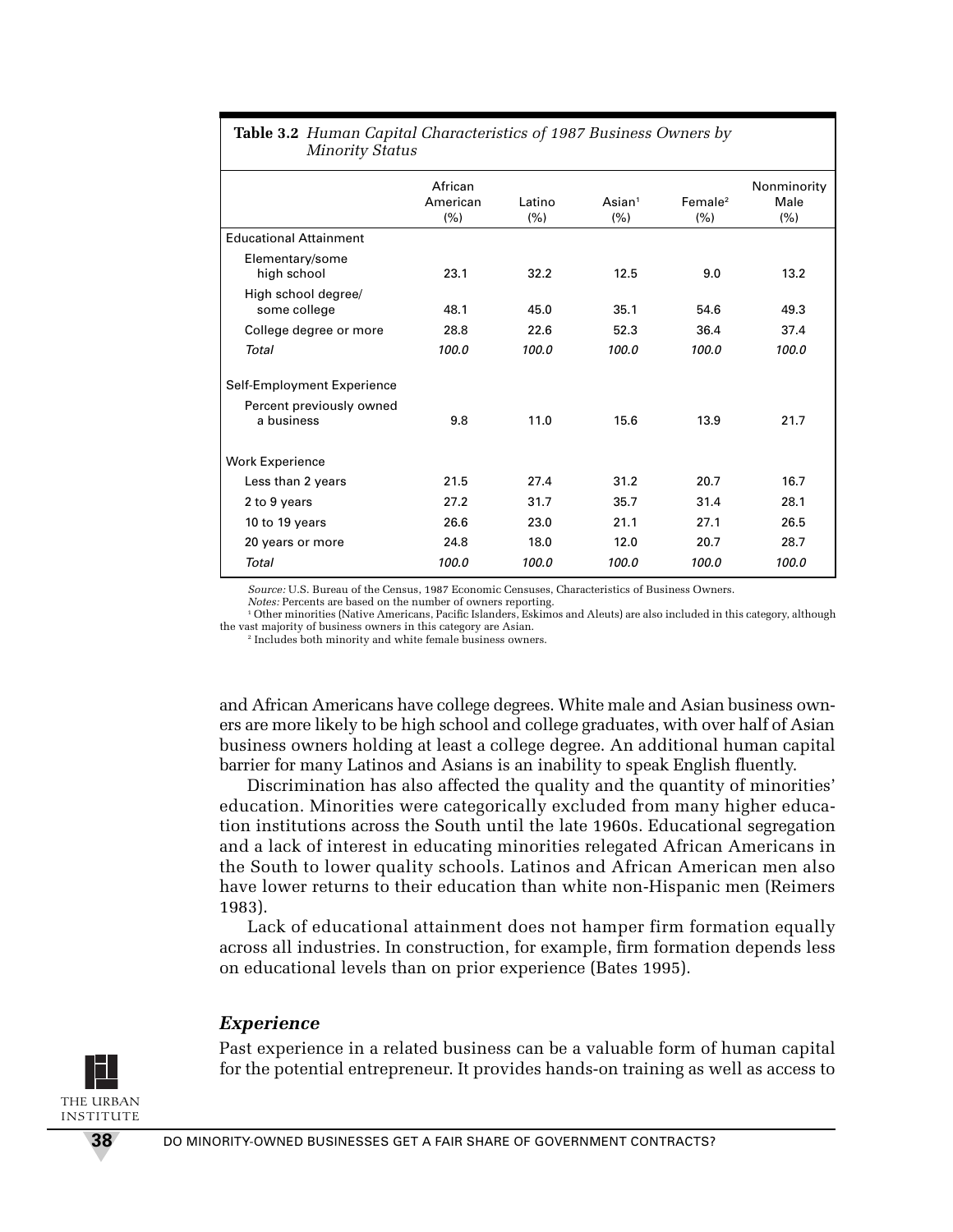business networks that can foster interest in business ownership and can increase the probability of business success. One route to adequate hands-on experience, particularly in the trades, is union membership. However, minorities have historically been denied access to union apprenticeships and membership (Hill 1989; U.S. Federal Register 1996). Prior self-employment also increases the likelihood of success in business. Minority business owners are less likely to have previously owned a business themselves than white business owners (table 3.2). Latino and Asian business owners are also at a disadvantage because they have substantially fewer years of work experience than other business owners, reflecting in many cases their recent immigration. Almost 30 percent of these owners have less than two years' work experience.

Supervisory and managerial experience serves as an entry point to the selfemployment sector and increases the probability of business success (Ando 1988). But minorities have encountered problems in obtaining high-level supervisory and managerial opportunities. Moreover, African American supervisors and managers are about 10 percent more likely than other groups to be in the government sector. If government supervisory and managerial jobs do not provide workers access to business networks, the private market, and industrial expertise, these positions may be less effective than private market positions in promoting self-employment.

## **Limited Market Access**

Lack of access to white consumers with significant wealth and spending power may also inhibit the formation and development of minority-owned businesses. As noted earlier in this chapter, minority customers frequently have lower incomes than white customers. The inability of minority firms to penetrate the white consumer market can be a significant barrier for minority firms in need of revenue. According to Bates (1989), serving a mixed-race clientele reduces the chance of business failure among African Americans.

The problem, however, is that minority firms often have less access to white customers. This constrained access results from two principal sources. The first is discrimination by white consumers. Consumer discrimination means that some white customers are unwilling to patronize black-owned businesses or are only willing to do so if the price charged is less than that charged by a white owner (Meyer 1990). The second reason for lack of access to the white consumer market is racial segregation in housing. Quite apart from any direct discrimination, residential segregation will mean that minority business owners based in minority communities have little contact with white customers.

### **Culture and Preferences**

Differences in culture and preferences for self-employment have been advanced as explanations for the lower self-employment rates of black Americans vis-àvis other ethnic groups (Meyer 1990, Sowell 1983, Chiswick 1983). However, there is little empirical support for this position. Opinion polls indicate that young African Americans are more likely than white Americans to want to form their own businesses (Development Associates 1987). Further, the cultural pref-

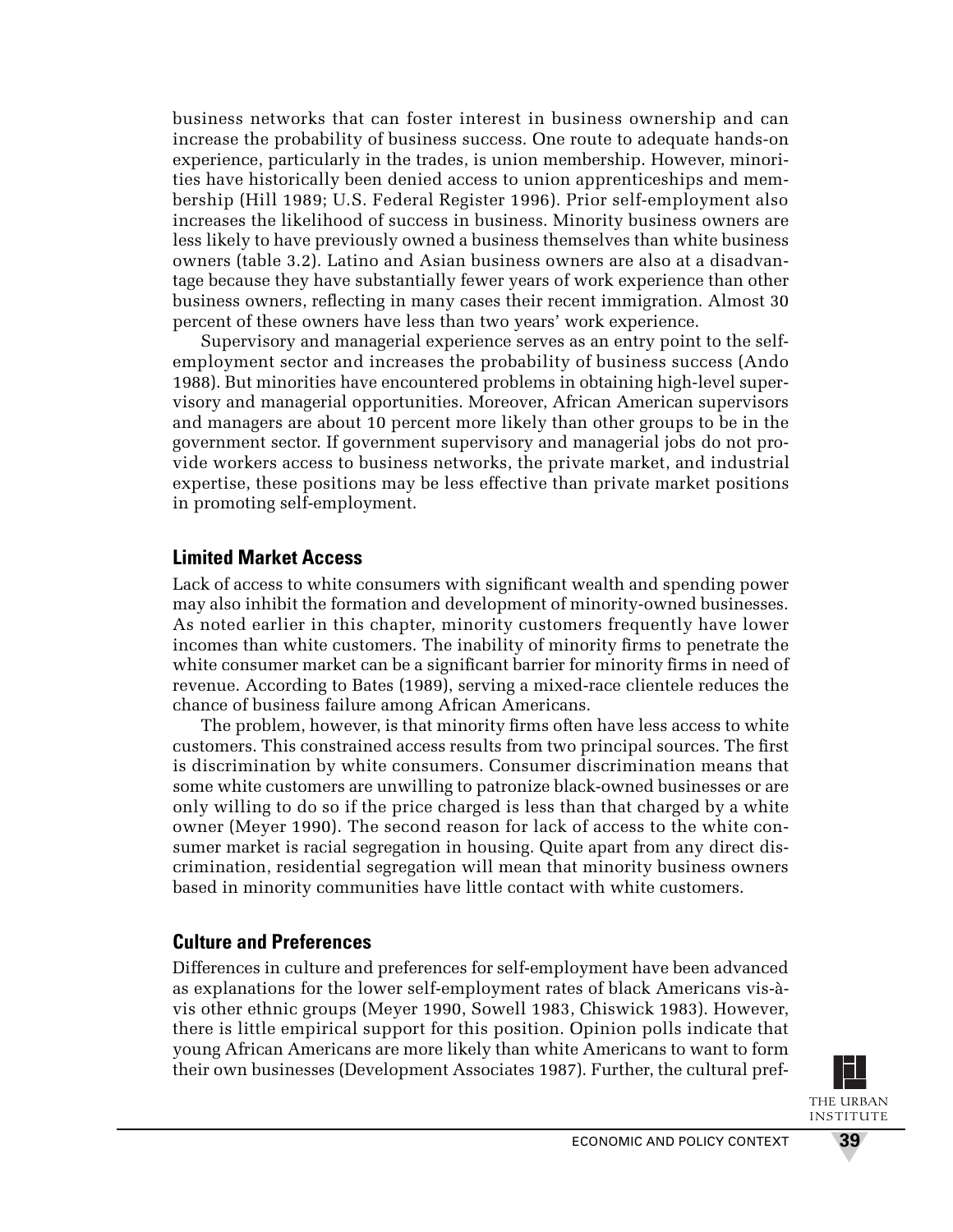erence hypothesis fails to explain the large geographic differences in black firm ownership. Looking only at the states of the South, O'Hare (1990) finds that the number of black businesses per thousand black population ranges from 7 in Alabama to 14 in Virginia. In addition, the hypothesis that differences in culture and taste explain the high self-employment rates of other ethnic groups particularly immigrants—overlooks the contribution of other factors to selfemployment patterns. One such factor is the role of social class in the country of origin (Darity 1989). Studies show that the observed advantage of black immigrants over native blacks disappears when human capital characteristics are controlled for (Borjas and Bronars 1989; Fairlie and Meyer 1994; Butcher 1994).

Finally, it is difficult to measure entrepreneurial culture, because a myriad of self-employment activities escape official statistics. These activities tend to be small or sporadic, and complementary to other sources of income. A study of a "Little Village" in Chicago (Tienda and Raijman 1996) documented the prevalence of this type of self-employment activity among Mexican Americans. Similar patterns have been documented among women receiving public assistance (Edin and Jencks 1992).

# **Barriers to Utilization in Government Contracting**

As we discussed above, the barriers minority firms face to formation and development can be linked to their limited access to financial, social, and human capital and to markets. Minority business owners often turn to government contracts to offset some of the limitations posed by the private market. But the contracting process itself presents barriers that prevent minority businesses from winning government contracts. In this section we present a step-bystep sketch of the practices embedded in the contracting process that reduce minority-owned business participation in procurement.

This discussion, for the most part, draws on anecdotal evidence contained in the disparity studies. We have no way of knowing the frequency with which any of these practices occurs, or the share of minority businesses that confront them. Nonetheless, the practices are cited often enough in disparity studies to suggest that their occurrence cannot be dismissed as isolated incidents.

### **Steps in the Contracting Process**

For the purpose of this analysis we can subdivide the contracting process into five more or less discrete steps:

- specifying the design of a particular project and developing contracting requirements;
- defining the scope of the affirmative action program that will govern a specific project;
- soliciting bids;

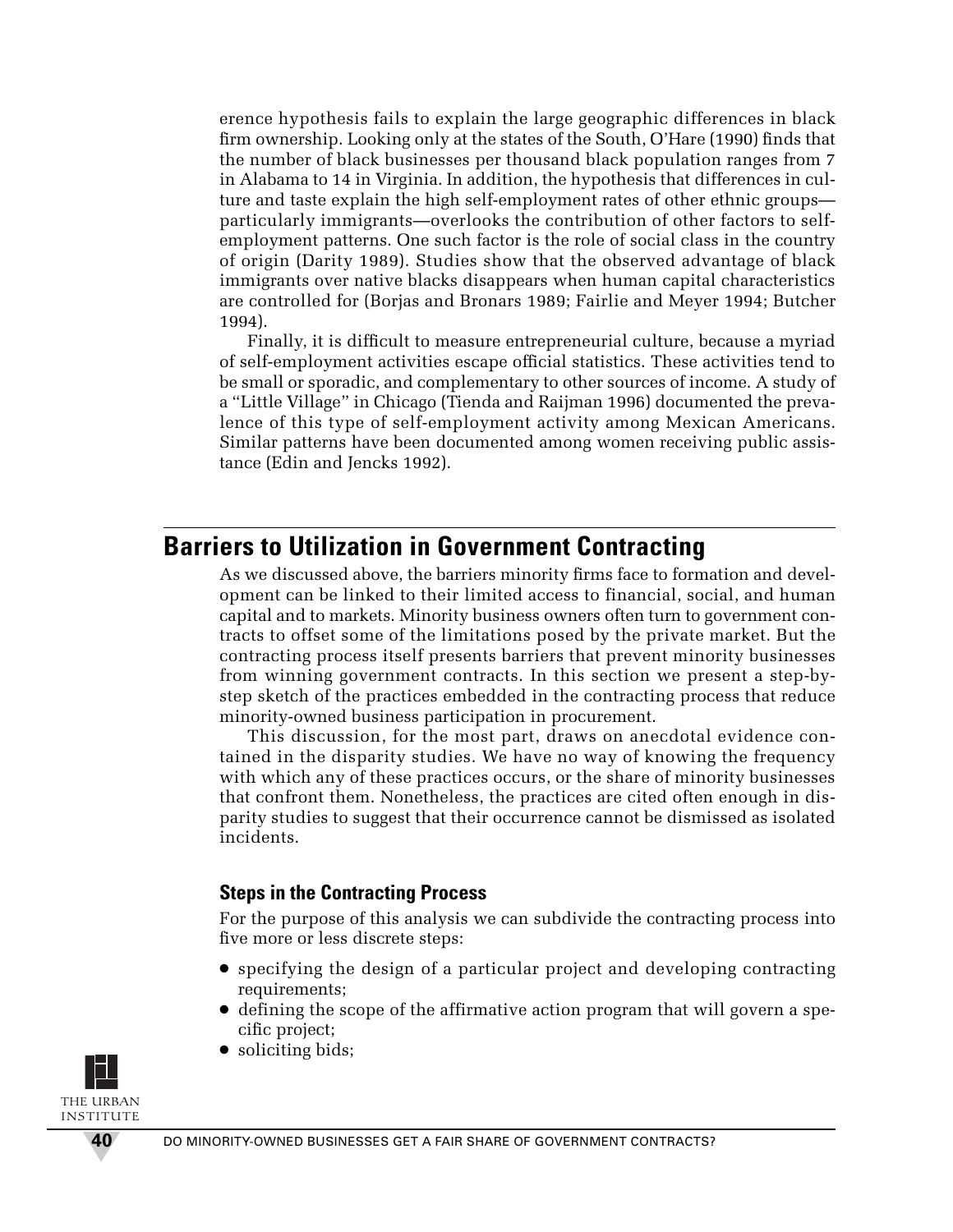- submitting bids and awarding contracts; and
- implementing the contract, monitoring post-award compliance, and paying contractors.

# **Project Design**

Government agencies can exercise substantial discretion in the design of projects and contracts that can either promote or inhibit minority firm participation.

# *Size of contracts*

As we indicate above, minority firms tend to be smaller than majority firms. Hence, large contract size may be an obstacle faced by minority firms in pursuing government contracts. The inability or unwillingness to break contracts down into subtasks can have an intentional or unintentional exclusionary effect.

# *Customizing contracts*

Customizing projects so they are "wired" to a designated contractor freezes out minority competition. In practice, this is often achieved by drafting contract announcements with unnecessarily restrictive specifications or designating some types of contracts as sole source.5 The effects of such tactics are aggravated by minorities' more limited access to networks and government officials in many localities.

# **Defining the Scope of Affirmative Action Programs**

Agencies' and local governments' affirmative action programs can be designed in ways that limit the degree to which they promote minority firm growth and participation in the procurement process.

# *Emphasis on subcontracts*

Because many minority firms are small, one way to increase their utilization is through subcontracts with large nonminority firms. Thus, minority set-asides can be met by encouraging nonminority prime contractors to subcontract to minority-owned firms. While these programs can help small minority firms win awards, they may also lock minority firms into competing as subcontractors. This can limit the experience of minorities in managing and handling large contracts and may promote perceptions that these firms are unable to act as prime contractors. Reliance on subcontracting to meet affirmative action goals is even more problematic given accounts by minority firm owners that they are often relegated to small, low-skilled subcontracting tasks whose only purpose is to meet affirmative action goals.<sup>6</sup>

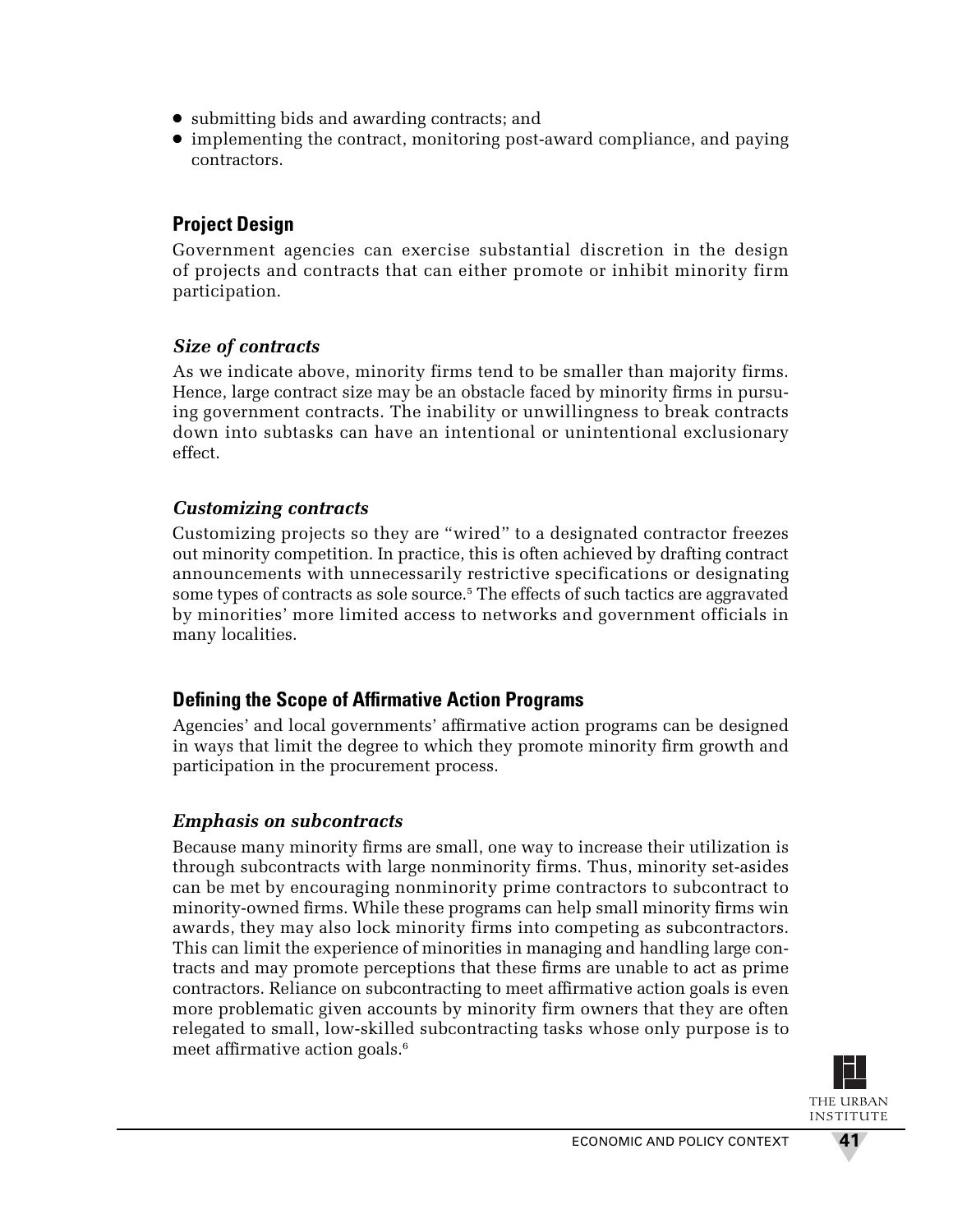## *Liberal grants of waivers*

Contract officials can exercise discretion in authorizing exemptions from minority subcontracting requirements. These waivers can be granted on the basis of the nature of the project<sup>7</sup> or by a judgment that the majority contractor has made "good faith efforts" to comply with affirmative action program rules. The disparity studies document numerous instances in which these exemptions have been abused by majority contractors.<sup>8</sup>

## *Ineffective screening for minority business fronts*

Programs vary in the degree to which they screen and sanction fraudulent claims of minority status. Obviously, programs with a high incidence of fraud provide majority rather than minority contractors with the benefits of affirmative action and erode the legitimacy of the program.<sup>9</sup>

# **The Bid Solicitation Process**

Many disparity studies document the exclusion of minority firms from the bidding process. Exclusionary procedures can take a number of forms, including:

- the use of closed, private calls for bids;
- failure to publish contract notices in minority media;
- failure to notify minority firms of calls for bids;
- providing less complete project information to minority than to white contractors; and
- providing white contractors with project information earlier than their minority counterparts, enabling them to spend more time developing bids.<sup>10</sup>

# **The Submission and Evaluation of Bids**

Minority firms also report a number of obstacles in submitting bids and in having them receive impartial evaluation.

# *Higher supply prices*

Minority business owners report being quoted higher supply prices than their majority competitors. In one study, minorities reported 10 to 20 percent higher supply prices. In another, the quoted price was 40 percent higher. 11 Indeed, in some instances minority firms hire white staff to negotiate prices with suppliers.<sup>12</sup>

# *Bid shopping*

The disparity studies report that some majority prime contractors reveal the bids they have received from minority firms to other majority subcontractors, enabling them to underbid and win the subcontract. One minority owner said the practice was so common that she does not submit subcontract bids until 15 minutes before they are due.<sup>13</sup>

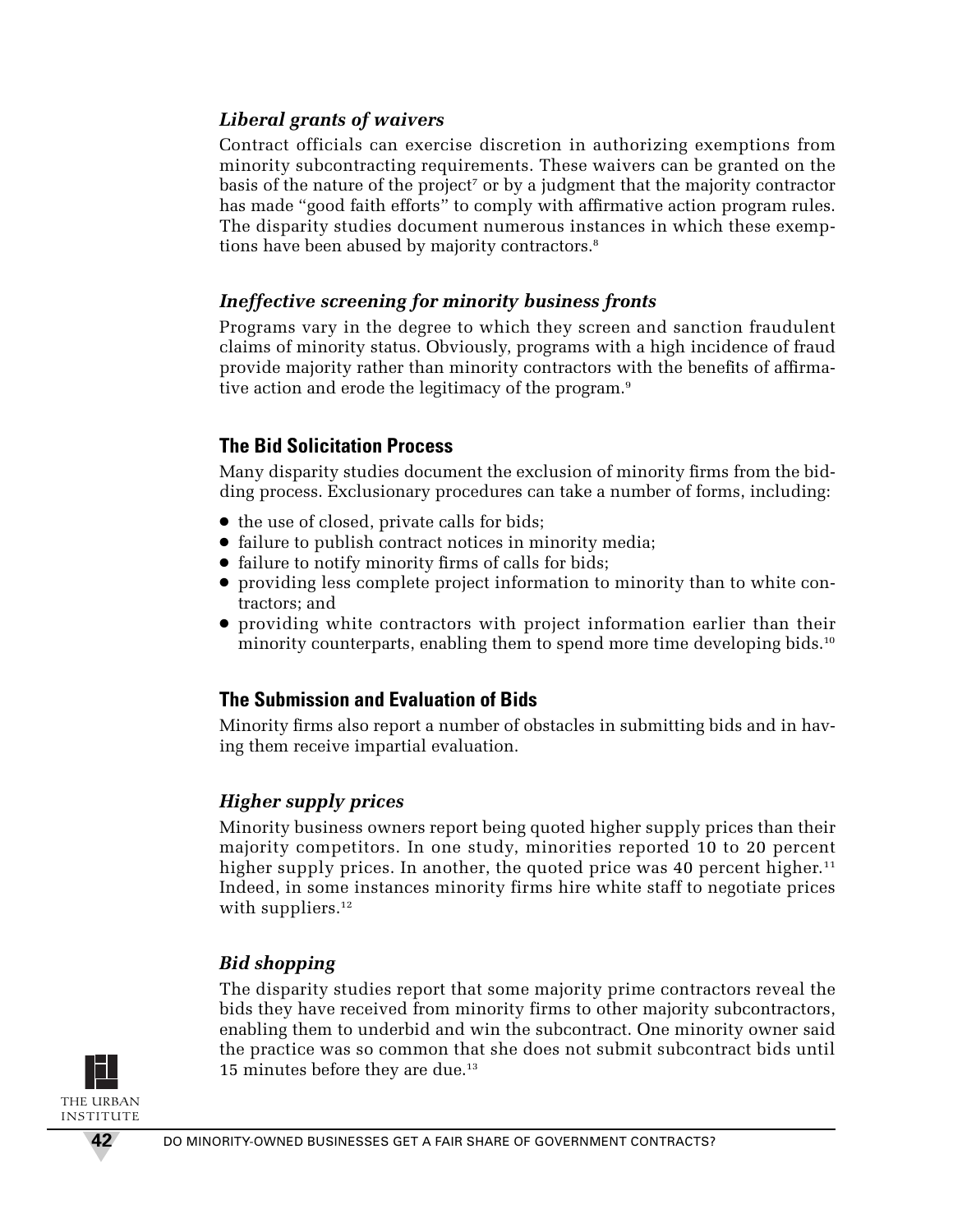### *Subjectivity in awards*

In some types of contracts, procurement awards are not based simply on the bid amount, but on other, more subjective factors (such as the quality of the proposed work or the ability of the contractor to complete the work successfully). When subjective factors play an important role in deciding to whom the contract should be awarded, there is greater room for discrimination.

## *Manipulation of the award process to favor particular contractors*

The award process can be directly manipulated to give a particular contractor, often a nonminority firm, the award. In practice this manipulation often takes the form of rebidding or renegotiating contracts.14 When renegotiation takes place, requirements of the contracts may be loosened, the description of products may change, and the dollar amount of the contract may be revised.

# **Execution of the Contract, Monitoring Compliance, and Payment**

A number of practices occur during the final stages of the contracting process that reduce minority utilization. Some of the most frequently cited include:

# *Contract exclusion*

Minority subcontractors report that they are dropped from contracts after it is awarded or they are simply not called on to perform any work.<sup>15</sup> In other instances, they are included in a contract bid without their knowledge and never receive work.16 Presumably, such practices are more common where there is little monitoring or enforcement on the part of government. Unfortunately, there is very little information on the extent to which state and local government police minority subcontracting agreements.

# *Slow payment*

Since minority firms are smaller, slow payment on the part of government can jeopardize a firm's existence, especially when contract performance requires substantial out-of-pocket expenditures.<sup>17</sup> Late payment by prime contractors poses the same threat.

# *Project sabotage*

Finally, expressions of overt hostility have been experienced by minority contractors. Their tools have been stolen, their work destroyed, and signs have been posted with racial slurs and the like. Other, somewhat less overtly hostile actions include failure on the part of the prime contractor to notify the subcontractor of changes in schedule or location of the work and isolation of minority workers on the job site.<sup>18</sup>

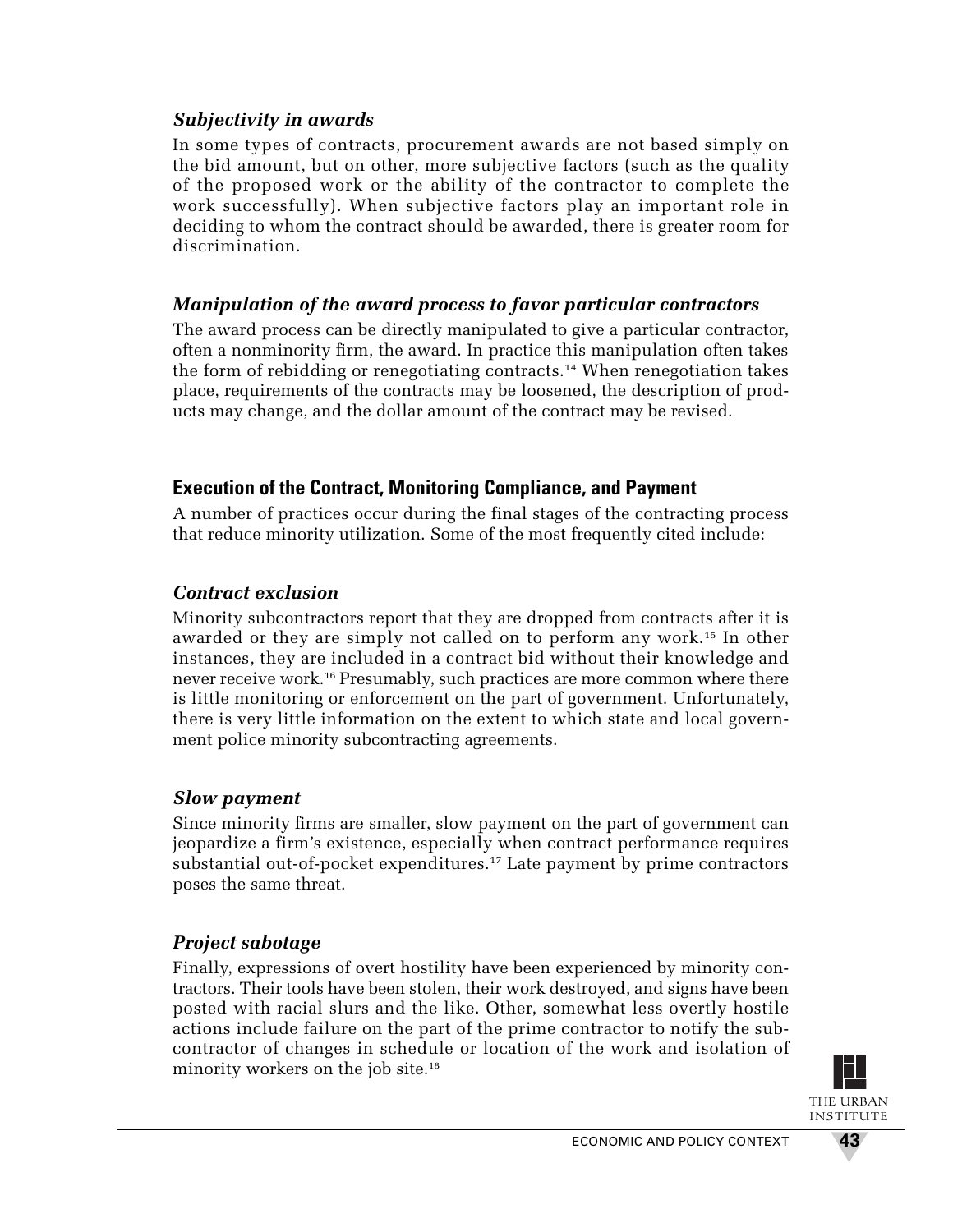# **Affirmative Action Policies in Contracting: An Overview**

Over the past 30 years, governments at the federal, state, and local levels have responded to barriers to minority firm formation, development, and participation in the government contracting process with a wide range of procurementrelated initiatives. In general, these initiatives fall into two broad categories. The first category involves policies that seek to include race as a factor in the award of contracts. These policies include the granting of sole source contracts, set-asides, price or evaluation advantages, and the use of goals for prime or subcontracting. In general, this set of policies is intended to directly increase the number of contract and subcontract awards to minority firms.

A second broad category of policies seeks to expand the number of minority firms contracting with government by increasing their financial, social, or human capital. In so doing, they put minority firms in a better position to compete against majority firms as either prime contractors or subcontractors. They do not, though, address directly the contractor selection process *per se.* These policies include lending and bonding help, technical assistance programs, expanded notice requirements regarding bids, and the imposition of prompt payment directives on government agencies. In general, these policies are intended to increase the size of the pool of potential minority bidders on public contracts.

There are basically three tiers of governmental procurement programs and rules to which affirmative action policies apply. One governs the purchase of goods and services by the *federal* government. Another governs the purchase of goods and services by *state and local* governments using their own funds. And a third—essentially a hybrid—governs *state and local procurement financed with federal funds,* to which special federal rules apply. This type of pass-through regulation is most prominent in the transportation area. Federal contracting and pass-through rules were the subject of the 1995 Supreme Court ruling in *Adarand v. Pena.* State and local contracting was the subject of the *Croson* decision in 1989 and of the many disparity studies that were commissioned in its wake.

#### **Goals of Affirmative Action Programs**

It appears that policies at all levels of government are premised upon a mix of interrelated remedial, social, and economic goals. Perhaps the most frequently articulated rationale for affirmative action in procurement is to compensate for the present effects of past—and, in some instances, current—discrimination.19 Government action has sometimes been the source of that discrimination; sometimes it has been the result of private action. It has been argued that government itself can be a passive participant in private discrimination, principally by contracting with firms that discriminate. In fact, Justice O'Connor's decision in *Croson* identifies the problem of passive participation as a potential justification for affirmative action.<sup>20</sup>

Social goals have also animated affirmative action policies in contracting. In the wake of increasing urban violence in the late 1960s, and the warnings of the Kerner Commission, President Lyndon Johnson directed sole source contracts to minority businesses located in the central cities. President Richard Nixon continued on this course, expanding efforts to direct federal contracts to

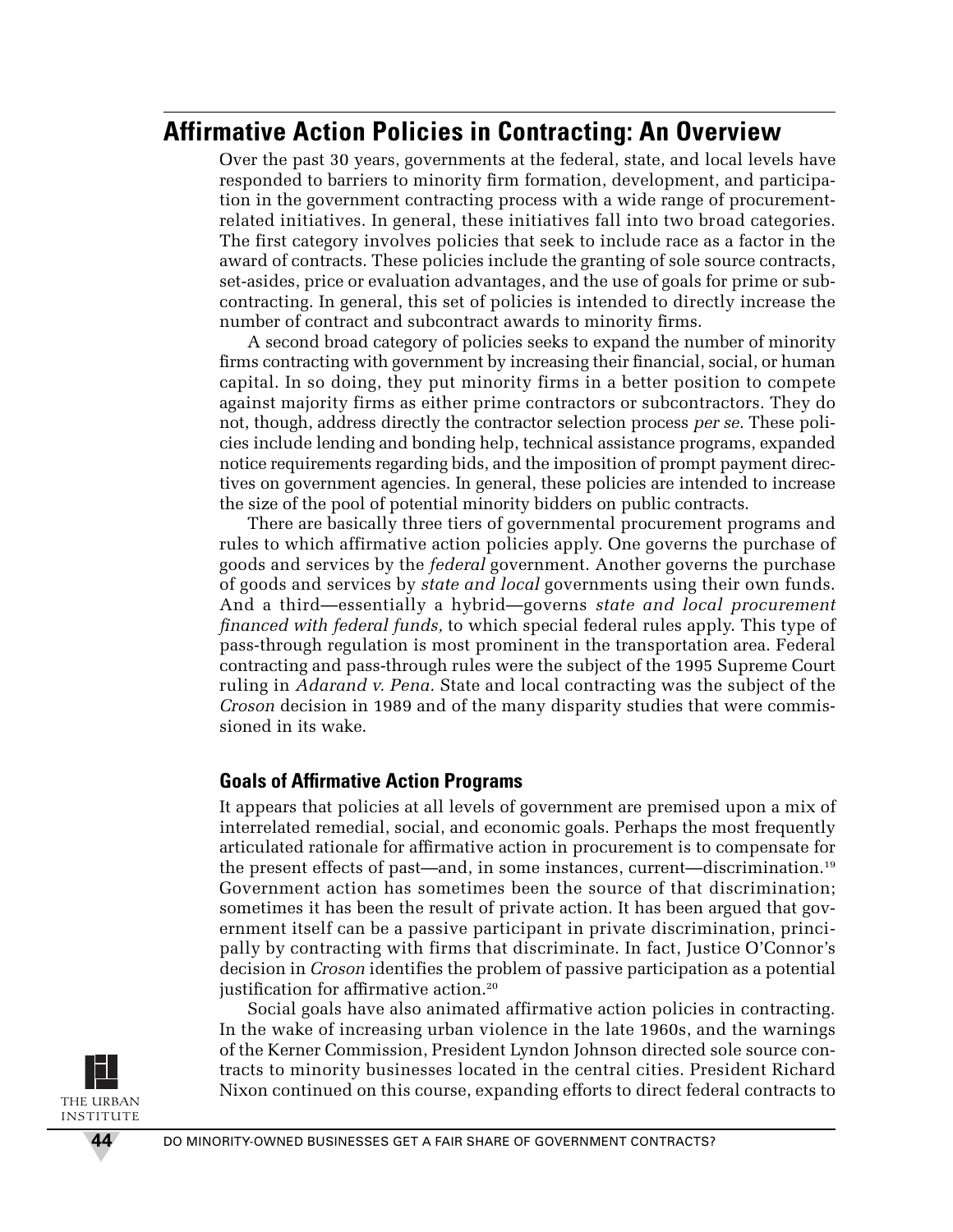minority firms. Ultimately, these early efforts were codified by Congress in the Section 8(a) program and various other programs during the 1970s. But while the goals of promoting economic development in distressed areas and reducing minority unemployment have *not,* for the most part, been central goals of procurement policy, a social welfare (or distributional) orientation has remained. This is evident in the programs' terminology, most notably the fact that federal programs are directed at "economically and socially disadvantaged" firms.

Finally, growth and economic goals are also commonly advanced as rationales for affirmative action programs in contracting. These goals have encompassed expanding the economic growth and industrial capability of the United States (by increasing the number of minority and other small businesses), increasing minority entrepreneurship, expanding the market share of minority firms, and moving minorities into sectors of the economy where they were historically underutilized.<sup>21</sup>

These complex and varied goals exist alongside the primary objectives of procurement policy: to promote cost competition, administrative simplicity and transparency, and, of late, decentralization of authority. 22

#### **Federal Affirmative Action Policies**

Federal affirmative action policies in contracting consist of both governmentwide directives as well as rules that apply to specific agencies. Here again, a distinction should be drawn between policies that influence the contract award decision and those intended to expand the pool of minority firms and bidders.

#### *Government-wide procurement policies*

Perhaps the most prominent affirmative action policy bearing on contract awards is the use of *goals* in awarding contracts to minority-owned business enterprises (MBEs) and women-owned business enterprises (WBEs). Federal law establishes several overall national goals to encourage broader participation in federal procurement: a 20 percent goal for small businesses; a 5 percent goal for small disadvantaged businesses (SDBs); and a 5 percent goal for womenowned firms.23 Individual federal agencies negotiate their own goals annually with the Small Business Administration. The goals are flexible, as they can be waived when minority firms are not available in a specific region or industry. This flexibility may account for the fact that the federal government did not achieve its 5 percent goal for minority contracting until 1993, 15 years after it was introduced.

The federal government employs other government-wide policy tools that influence the award decision and complement these goals. Perhaps the best known is the Section 8(a) (Minority Small Business and Capital Ownership) program, administered by the SBA. Under this program, the SBA itself serves as a prime contractor, negotiating contracts with individual federal agencies to deliver goods and services.<sup>24</sup> The SBA then subcontracts with individual firms that are owned by individuals who are socially and economically disadvantaged.25 These subcontracts are usually let in a sole source, noncompetitive fashion.

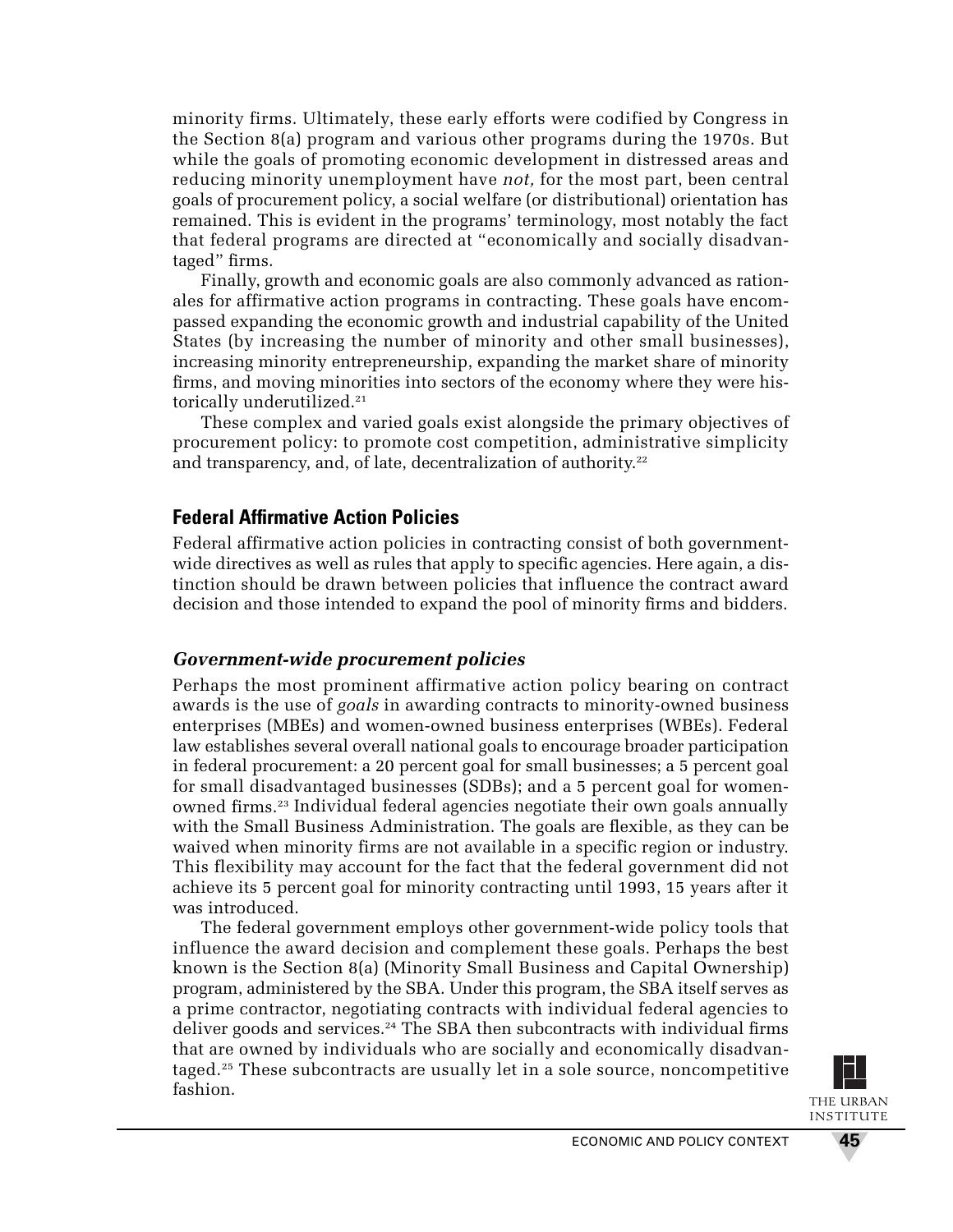Unlike other federal affirmative action programs, the goal of the Section 8(a) program is expressly developmental as it is intended to incubate—and graduate—SDBs. As a result, entry into the program is restricted to firms owned by individuals whose net worth is less than \$250,000. Participation in the program is restricted to nine years, and continuing participation is conditioned on the firm receiving a diminishing share of its total revenues from government contracts. Importantly, the program also incorporates other elements designed to overcome the barriers to minority firm development, including training and consulting.

In the Section 8(a) program, the SBA subcontracts directly with small disadvantaged businesses. Under another government-wide program, the SBA again serving as an intermediary between federal agencies and the private sector—requires private, prime contractors to subcontract, or set aside, a share of their federally funded projects for SDBs. This program (the Section 8(d) program) has a less explicitly developmental rationale as it is geared to more mature contractors. Accordingly, the wealth threshold of firms that participate as subcontractors is higher, there is no durational limit imposed on SDB involvement, and the program does not incorporate other developmental features, like technical assistance, to the same degree.<sup>26</sup>

#### **Proposed Government-wide Reforms**

In May 1997 the Federal Acquisition Regulation Council issued proposed regulations that would broadly reform the use of affirmative action in federal procurement policy. <sup>27</sup> The proposed rule would, in effect, authorize national disparity studies across 80 differing industries. In industries where a disparity is found between the government's utilization of minority firms and the share of minority-owned businesses represented within the sector, the use of price preferences up to 10 percent or evaluation credits would be authorized. (Under bid preferences, the bids of nonminority contractors are inflated by 10 percent, giving minority firms a price advantage. Evaluation credits increase the scores of proposals submitted by prime contractors whose pre-contract bids commit them to subcontracting to minority firms.) In industries where no such disparity is found, the government can make further inquiry to determine the impact of past discrimination on suppressing the growth and formation of minority firms. Reduction or elimination of the price preferences or evaluation credits would then depend on the result of such a "but-for-past-patterns-ofdiscrimination" analysis.

One notable feature of the proposed rules is their reliance on price preferences and evaluation credits rather than set-asides or other forms of sheltered competition. While the former do not restrict competition to minority firms, the latter make race a condition of eligibility for bidding on a government contract.

#### *Agency-specific efforts*

In addition to these government-wide programs, most federal agencies and departments have developed their own affirmative action programs in procurement.<sup>28</sup> The procurement policies at the Department of Defense (which

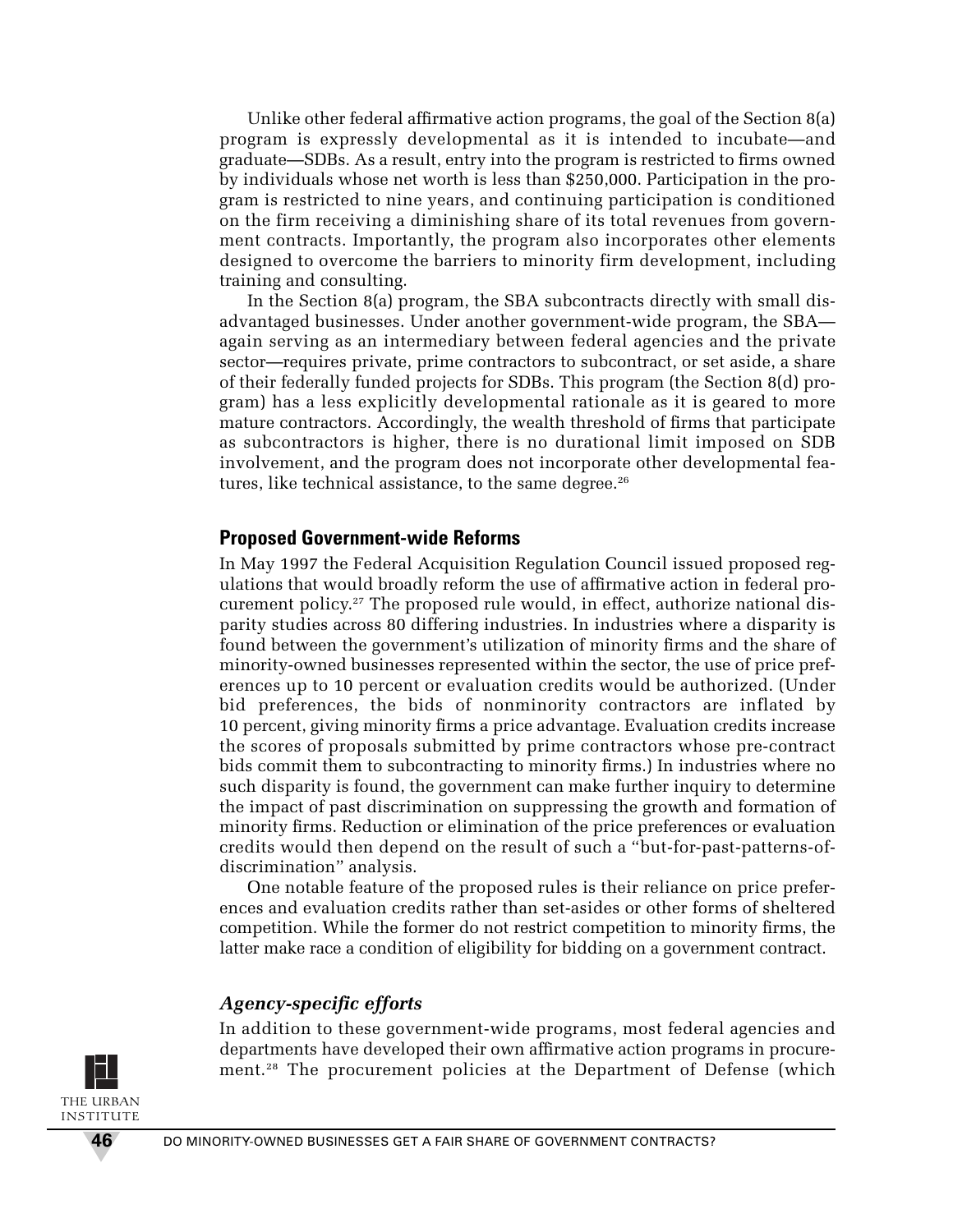accounted for 71 percent of all federal contracting in Fiscal Year 1990) and the Department of Transportation are notable not just for the scale of activity involved but for the tools employed. Both agencies have adopted affirmative action policies that incorporate open competition but provide minority firms with an advantage in the bidding or pricing process.

The Defense Department employs *bid-price preferences,* inflating the bids of nonminority contractors by 10 percent.29 In 1994 the Congress authorized the use of bid-price preferences government-wide with the passage of the Federal Acquisition and Simplification Act (FASA).

Beyond its own participation in Section 8(a) programs and its efforts to meet selected statutory goals for minority contracting, the Department of Transportation has imposed a contracting requirement on its state and local grant recipients, requiring that state and local governments pay a 1.5 to 2 percent premium to contractors who use women and minority contractors and provide them with technical assistance.<sup>30</sup>

#### *Capital and other assistance programs*

These contract-award policies are supplemented by numerous federal programs intended to increase minority firms' financial, social, and human capital. They do so by providing:

- $\bullet$  equity capital;<sup>31</sup>
- $\bullet$  loan guarantees;<sup>32</sup>
- $\bullet$  technical assistance;<sup>33</sup>
- $\bullet$  mentoring;<sup>34</sup> and
- guarantees for surety bonds.35

### **State and Local Affirmative Action Programs in Contracting**

During the 1970s and 1980s many state and local governments adopted affirmative action policies that paralleled those in place at the federal level. The emergence of these programs appears to be less the result of congressional or judicial imperatives than the product of growing political influence among minorities and women within state and municipal legislatures and a growing awareness of inequities in the contracting process.<sup>36</sup> For the most part, the tools employed (goals, set-asides, bid preferences, technical assistance, loan guarantees, etc.) resemble those in place at the federal level, responding as they do to the same barriers to minority firm formation and development.

Many jurisdictions have adopted goals policies. But these policies vary in a number of common ways:

- Some apply government-wide; others to an agency or department; some to a particular industry, such as construction only; others are developed on a contract-by-contract or project basis.
- Some are voluntary, others are mandatory.<sup>37</sup> Goals that are voluntary perform a scorekeeping function; those that are mandatory function as set-asides.

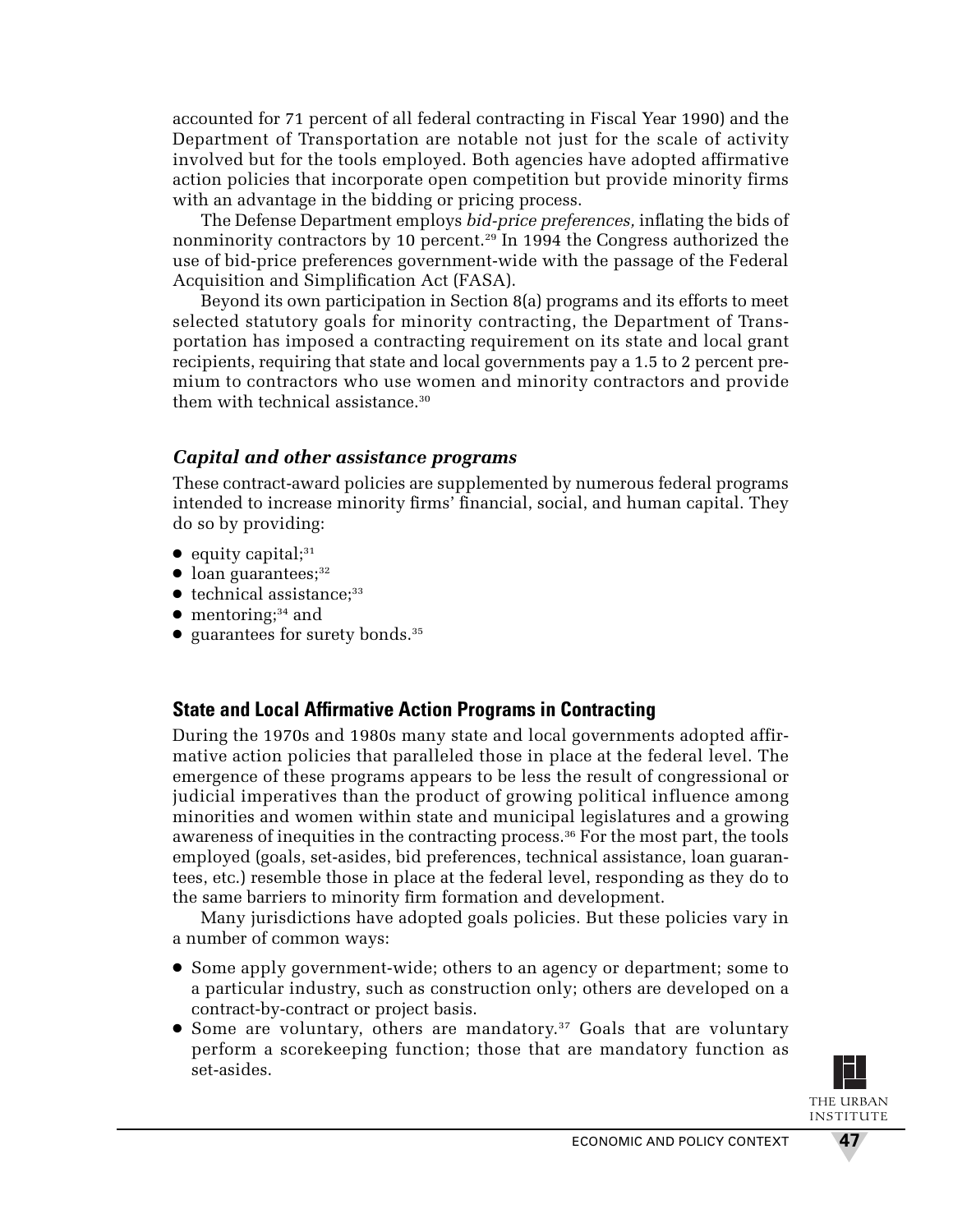- In some cases the goals apply to all minorities viewed collectively; in others they are applied to individual racial/ethnic groups. In some jurisdictions goals apply only to racial or ethnic minorities; in others they extend to women and the disabled.
- In some instances goals go beyond the promotion of minority business development to incorporate employment or community development objectives.

Like the federal government, states and localities have employed tools other than goals that affect contract award outcomes. These include bid preferences (see above); evaluation credits (where the use of minority contractors increases the score a proposal receives); and sheltered competition (contracts for which only minority contractors are allowed to bid).

State and local governments have also enacted a wide range of policies that are intended to redress the financial, social, and human capital needs of minority contractors in ways that do not bear directly on contract awards. In some instances the lending, training, or other programs are directed exclusively to minorities; in other instances they are directed to all small businesses.

In the areas of *financial capital,* the programs that aid minority businesses include lending and venture capital programs as well as loan guarantees; bonding assistance in the form of waivers or bond guarantees; insurance assistance; the imposition of prompt payment requirements on government agencies; and policies that promote breaking large contracts into smaller, discrete projects so MBEs can compete for them.

Policies intended to overcome MBEs' limited *social capital*—that is, their limited mainstream corporate networks—include mandates that information about pending contracting opportunities be widely disseminated in the minority media. They also include requirements that a minimum number of MBE bids be received on specific contracts, a strategy intended to force increased outreach. In addition, policies that require use of minority subcontractors are intended to increase the access of smaller minority firms to private-sector networks as well as to government dollars.

In terms of *human capital,* many state and local governments make available subsidized technical assistance to help MBEs navigate bonding, bidding, and other processes that are part of the procurement process. They may also offer training in bid preparation and other relevant business practices.

#### *Sanctions*

At federal, state, and local levels of government, government officials have available a number of sanctions that can be invoked by government when contractors fail to meet their MBE contracting goals. In order of severity, these include:

- providing written notice;
- withholding payments;
- recovering amounts from the contractor that are equal to the unmet project goal;
- terminating the contract; and
- debarring the contractor.

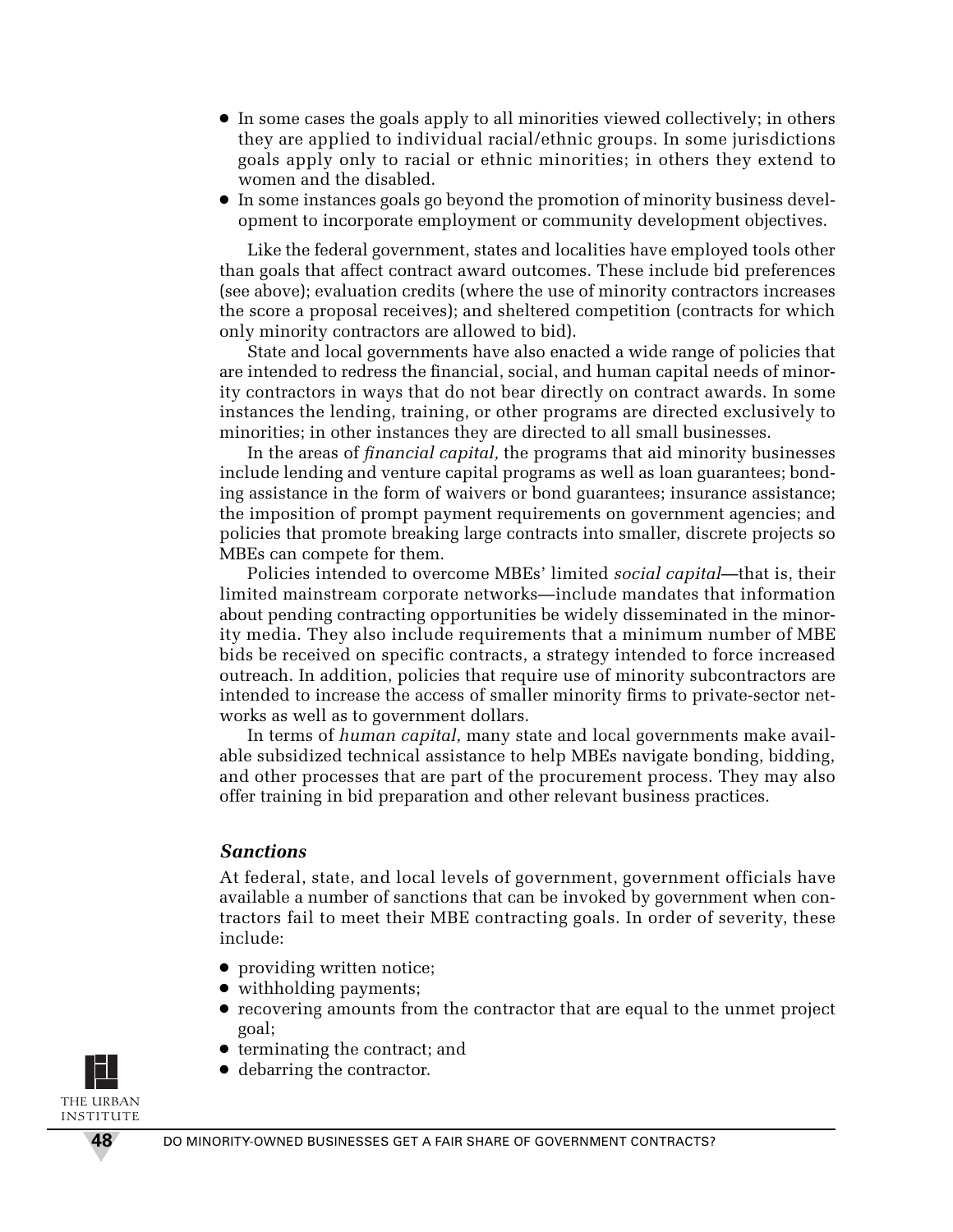Unfortunately, neither the disparity studies nor other sources provide documentation on how frequently or severely these sanctions are invoked. This lack of information may itself suggest that affirmative action programs are not especially vigorously enforced.

#### *Impact of* **Croson**

While we might expect that *Croson* would have changed the character of most state and local affirmative action programs in contracting, that does not appear to be the case. A survey of state minority business enterprise programs conducted by the Council of State Community Development Agencies in 1992 and 1993 found that *Croson* had no effect on 14 of 26 state programs that dealt directly with procurement (i.e., involved goals or policies that directly affect contract awards such as set-asides or price preferences). A small number of jurisdictions (four) shifted from mandatory to voluntary goals; four temporarily suspended their programs; one delayed the promulgation of goals; and two ended their programs. In at least one instance, a state increased its minority contracting goal in the wake of *Croson,* after receiving the results of its disparity study.

#### *Effectiveness of programs in overcoming barriers faced by minority firms*

Ideally, we would conclude this chapter by reviewing the literature that explores the impact of both race-conscious and race-neutral programs in overcoming the barriers described in the first part of this chapter. However, our review of the literature and relevant data has found that it is extremely limited. This suggests to us that deepening our knowledge of the frequency with which minority firms encounter differing obstacles (such as discrimination in receiving business loans), and of the effectiveness of different race-neutral and race-conscious programs, is critical if programs are to be effectively targeted and readily defended. We return to this issue in the chapter that follows.

#### **Notes**

- 1. Readers interested in the business-ownership process of women are referred to "Small Business Success Among Men- and Women-Owned Firms in Rural Areas," Leann Tigges and Gary P. Green, *Rural Sociology* 59 (Summer 1994): 289–310; "Self-Employment and Providing Child Care," Rachel Connelly, *Demography* 29 (February 1992): 17–29; "Winner's Circles: Chicago's Experiment in Low-Income Enterprise," Scott Bailey, *Policy Review* 63 (Winter 1993): 82–85; and "Micro-Enterprise and Women: The Viability of Self-Employment as a Strategy for Alleviating Poverty," Roberta Spalter-Roth, Enrique Soto, and Lily Zandniapour, Institute for Women's Policy Research, November 1994.
- 2. The figures presented in tables 3.1 and 3.2 are drawn from the Census Bureau's 1987 Characteristics of Business Owners (CBO). The data are from a 1991 survey of more than 125,000 business owners whose firms were operational in 1987. Unlike SMOBE/SWOBE, these data represent *owners* rather than firms, so there can be multiple entries per firm. The survey is restricted to owners of small businesses. The "Asian" category also includes Pacific Islanders, Native Americans, and Alaskan Natives. References in the text to Asians refer to this category.



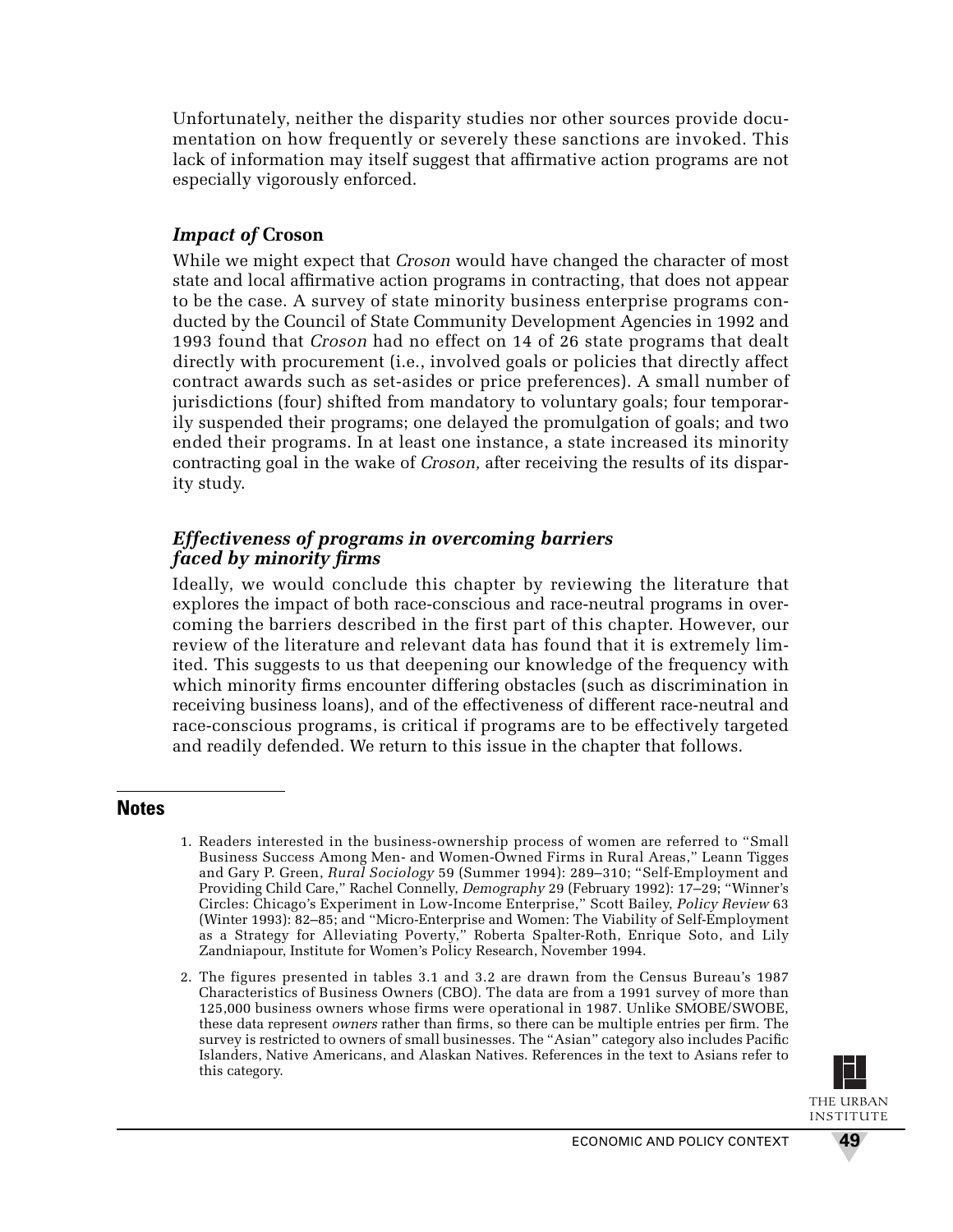- 3. However, Bates (1996) notes that of African American firms started in the previous 10 years with more than \$5,000 in receipts, only 30 percent started with no capital.
- 4. Contemporary evidence about discrimination by unions can be found in 61 Federal Register 26054–26057, May 23, 1996.
- 5. See table A.1 for complete references for the following disparity studies: Tucson, ch. 9, p. 21; Albuquerque, ch. 6, p. 15; and Hennepin County, ch. 6, p. 28.
- 6. See table A.1 for complete references for the following disparity studies: North Carolina Institute of Minority Economic Development, "City of Greensboro Minority and Women Business Enterprise Capacity Study," 1992, p. 14; and BBC, "The City of Tucson Disparity Study," 1994, pp. ix–10.
- 7. For an instance of the degree to which contract dollars are exempted from meeting affirmative action, see the study of the City of Baltimore, pp. 31–36 (see table A.2 for complete reference).
- 8. A document circulated among contractors in Milwaukee, for example, instructed contractors on exploiting the good faith efforts exemption to hiring minority subcontractors. Among other things, the document recommended that prime contractors (1) send certified letters to minority businesses they know have ceased operations or changed addresses; (2) leave messages on minority firms' answering machines but do not return their calls; (3) do not give information about when a bid is due; and (4) do not lend drawings of the project to minority subcontractors. Affirmative Action Consulting Ltd. and Ralph G. Moore and Associates (AAC/RGMA), "M/WBE Disparity Study for the County of Milwaukee, City of Milwaukee, and Milwaukee Public Schools," 1992.
- 9. Instances of fraud related to minority fronts as reported by minority business owners can be found in NERA, "The Utilization of Minority- and Women-Owned Business Enterprises by the Regional Transportation District" (Denver, Colorado), September 1992, p. 14; North Carolina Institute of Minority Economic Development, "City of Greensboro Minority and Women Business Enterprise Capacity Study," 1992, p. 17; and BBC, "The City of Tucson Disparity Study," 1994, pp. ix–17. See table A.1 for complete references for these disparity studies.
- 10. Instances of these practices can be found in BBC, "Disparity Study: City of Albuquerque," December 1995, pp. vi–13; Mason Tillman, "The Maricopa County Minority- and Woman-Owned Business Enterprise Program Study," 1989, p. 84; NERA, "The Utilization of Minorityand Woman-Owned Business Enterprises by Alameda County," June 1992, p. 187; and D.J. Miller, "Memphis/Shelby County Intergovernmental Consortium Disparity Study," October 1994, pp. vii–6-20. See table A.1 for complete references for these disparity studies.
- 11. See, for example, NERA, "The Utilization of Minority- and Woman-Owned Business Enterprises by the City of Hayward," March 1993, p. 23; and D. J. Miller, "Memphis/Shelby County Intergovernmental Consortium Disparity Study," October 1994, pp. vii–10. See table A.1 for complete references for these disparity studies.
- 12. See, for example, MGT of America, "Final Report: City of Tallahassee MBE Disparity Fact-Finding Study," January 1990; and BBC, "The City of Tucson Disparity Study," 1994, pp. ix–24. See tables A.1 and A.2 for complete references for these disparity studies.
- 13. For instances of this practice see Mason Tillman, "The Maricopa County Minority- and Woman-Owned Business Enterprise Program Study," 1989, p. 72; BBC, "Disparity Study: City of Albuquerque," December 1995, pp. vi–14; and Mason Tillman, "City of San Jose Disparity Study: Professional Services and Procurement," April 1995, pp. iii–9. The case of the minority woman who waits until 15 minutes prior to the due time to submit the bid is in Mason Tillman's study of the City of San Jose. See table A.1 for complete references for these disparity studies.
- 14. See, for example, NERA, "The Utilization of Minority- and Women-Owned Business Enterprises by the Regional Transportation District" (Denver, Colorado), September 1992, p. 32; NERA, "The Utilization of Minority- and Woman-Owned Business Enterprises by the City of Hayward," March 1993, pp. v–65; Affirmative Action Consulting Ltd. and Ralph G. Moore and Associates (AAC/RGMA), "M/WBE Disparity Study for the County of Milwaukee, City of Milwaukee, and Milwaukee Public Schools," 1992, p. 7. See table A.1 for complete references for these disparity studies.



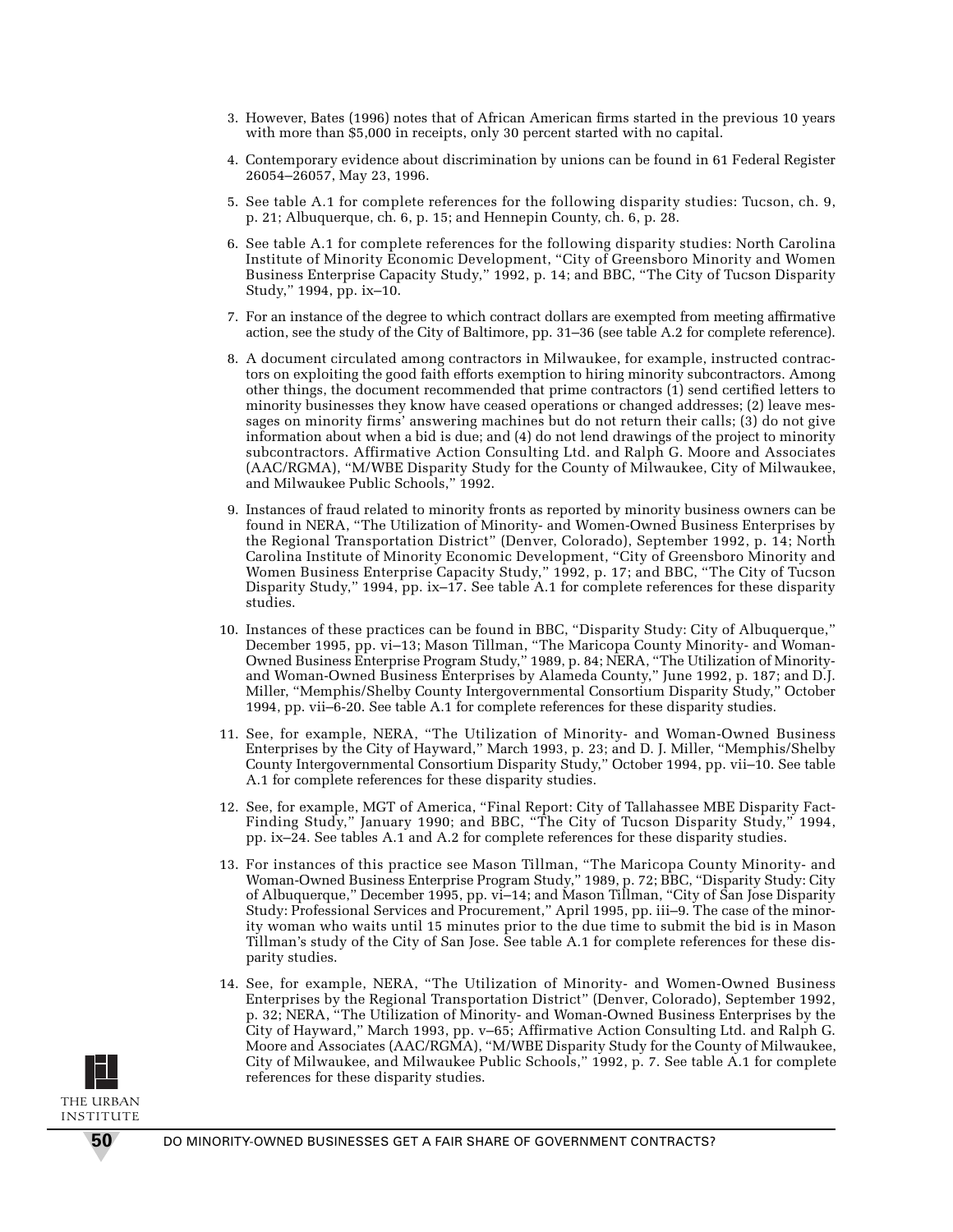- 15. These practices are documented in the following studies: NERA, "The Utilization of Minority- and Women-Owned Business Enterprises by the Regional Transportation District" (Denver, Colorado), September 1992, p. 27; and NERA, "The Utilization of Minority- and Woman-Owned Business Enterprises by Alameda County," June 1992, p. 180. In 14 of the 97 contracts examined in the Alameda study, the minority subcontractor was not used on the project. See table A.1 for complete references for these disparity studies.
- 16. Instances in which the minority subcontractor is not aware of his/her inclusion in a bid are reported in Mason Tillman, "The Maricopa County Minority and Woman-Owned Business Enterprise Program Study," p. 72, and BBC, "The Disparity Study of Women/Minority Business Enterprises: Hennepin County," June 1995, pp. vii–17. See table A.1 for complete references for these disparity studies.
- 17. See the studies BBC, "Disparity Study: City of Albuquerque," December 1995, pp. i–16; Mason Tillman, "City of San Jose Disparity Study: Professional Services and Procurement," April 1995, pp. iii–22; and Mason Tillman, "The Maricopa County Minority- and Woman-Owned Business Enterprise Program Study," p. 79. See table A.1 for complete references for these disparity studies.
- 18. These practices are documented in BBC, "Disparity Study: City of Albuquerque," December 1995, pp. i–27; D.J. Miller, "Memphis/Shelby County Intergovernmental Consortium Disparity Study," October 1994, pp. vii–9; and NERA, "The Utilization of Minority and Woman-Owned Business Enterprises by the City of Hayward," March 1993, pp. vi–23. See table A.1 for complete references for these disparity studies.
- 19. Chief Justice Warren Burger's 1979 decision in *Fullilove v. Klutznick,* upholding a Department of Transportation set-aside program, captures this remedial purpose:

Congress had before it, among other data, evidence of a long history of marked disparity in the percentage of public contracts awarded to small business enterprises. This disparity was considered to result not from any lack of capable or qualified minority businesses, but from the existence and maintenance of barriers to competitive access, which had their roots in racial discrimination, and which continue today, even absent any intentional discrimination or other unlawful conduct. *Fullilove v. Klutznick,* 448 U.S. 448, 478 (1979).

- 20. *Croson,* 488 U.S. at 492.
- 21. See, generally, *The Final Report of the U.S. Commission on Minority Business Development,* 1992.
- 22. See *From Red Tape to Results: Creating a Government that Works Better and Costs Less,* Report of the National Performance Review, September 7, 1993, p. 26.
- 23. See, generally, *Affirmative Action Review, Report to the President,* The White House, July 19, 1995, p. 60.
- 24. The reason for inserting the SBA as the prime contractor is to ensure that neophyte minority firms are not taken advantage of by government contract officers.
- 25. Under the relevant law, the Small Business Administration presumes that Black Americans, Hispanic Americans, Native Americans, and Asian Pacific Americans are socially disadvantaged. This presumptive eligibility does not extend to firms owned by white women. Only firms owned by U.S. citizens are eligible for Section 8(a) program participation. Even firms owned by legal permanent residents are not eligible for the program. 13 CFR §124.105(b).
- 26. Testimony of Philip Lader, Administrator, the Small Business Administration, "The Small Business Administration's §8(a) Minority Business Development Program," Hearing before the Committee on Small Business, U.S. Senate, April 4, 1995, p. 27.
- 27. See, generally, 62 Federal Register 25648–25453, May 9, 1997.
- 28. See Charles Dale, *A Brief Legal Overview of Federal Affirmative Action Statutes and Executive Orders,* American Law Division Memorandum, the Congressional Reference Service, March 8, 1995.
- 29. Citation to §1207 Program.

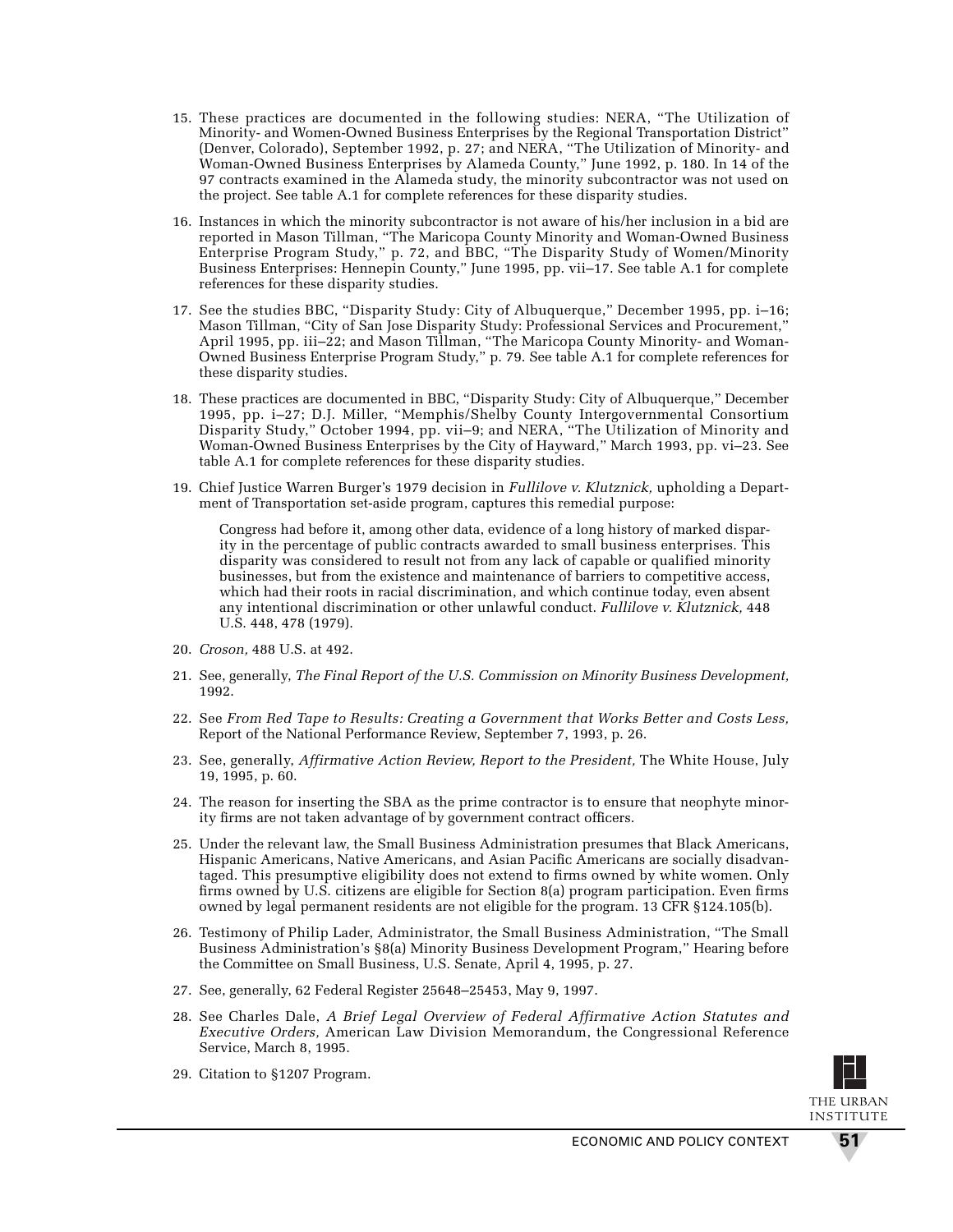- 30. 15 U.S.C. § 644(g).
- 31. Through, for example, the SBA's Small Business Investment Companies.
- 32. *Id.*
- 33. Through, for example, the Commerce Department's Minority Business Development Administration.
- 34. Through mentor-protégé efforts that have been developed by a number of federal agencies.
- 35. Through the SBA's surety bond program.
- 36. Programs in Ohio were spurred by the Black Elected Democrats; in Michigan, by the legislative Black Caucus; and in Illinois, by the Black Caucus of the General Assembly, for example. See, generally, *National Directory of State Minority Business Enterprise Programs,* The Council of State Community Development Agencies, 1993. Interview of William Taylor, attorney, Washington, D.C., June 26, 1996.
- 37. This aspect of the policy is often determined by the way in which the "good faith effort" clause that frequently accompanies the goals is written or whether this clause is enforced.

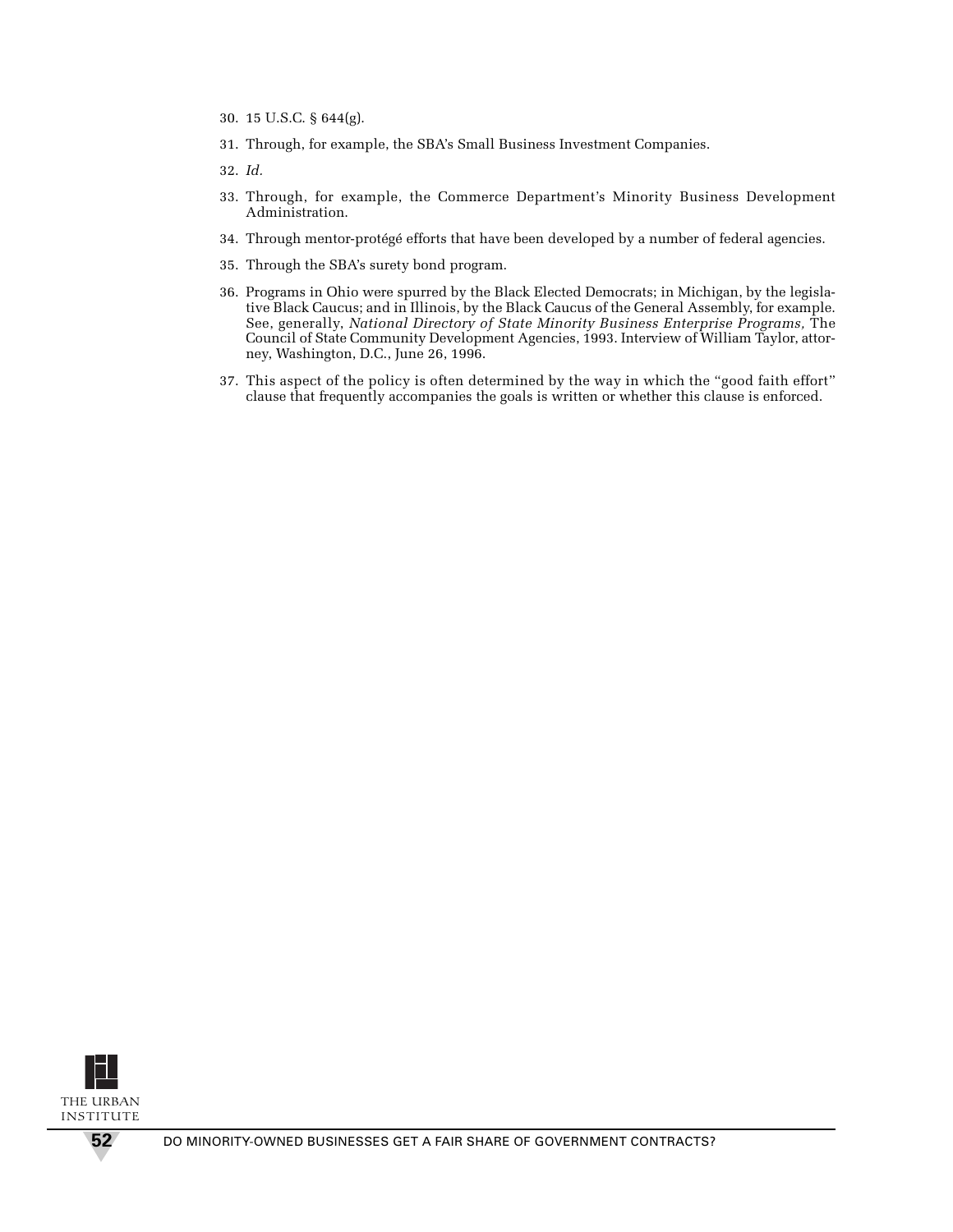**Chapter 4**

# **Minorities and Contracting: A Research Agenda**

I n this study we find that minority firms receive 57 cents for every dollar they would be expected to receive based on their number, in state and local government contracts. These wide disparities exist across all minority groups and industries examined.

While these findings do not tell us the sources of the disparities, or what policies would increase the ability of minority-owned firms to win government contracts, they do call into question current efforts to eliminate affirmative action programs in contracting. At the same time, our limited understanding of the sources of, and remedies for, existing disparities makes clear that new data are needed to design and efficiently target public sector investments, regulations, and antidiscrimination enforcement. Indeed, we are struck by how little national research there is that documents the barriers faced by minority firms and that evaluates the policies designed to eliminate them.

In this chapter we identify some of the research issues that emerge from our meta-analysis of disparity studies. These issues include understanding the sources of disparities, the barriers faced by minority firms, how those barriers have changed over time, and the effectiveness of public policies intended to promote minority business. We propose a research agenda that not only begins to fill these gaps, but can be readily implemented.

#### **I(A) Research Issue: What Are the Sources of Disparity?**

Standing alone, findings of disparity—or differences in the proportions of government contracts received by minority and majority firms—will always be sub-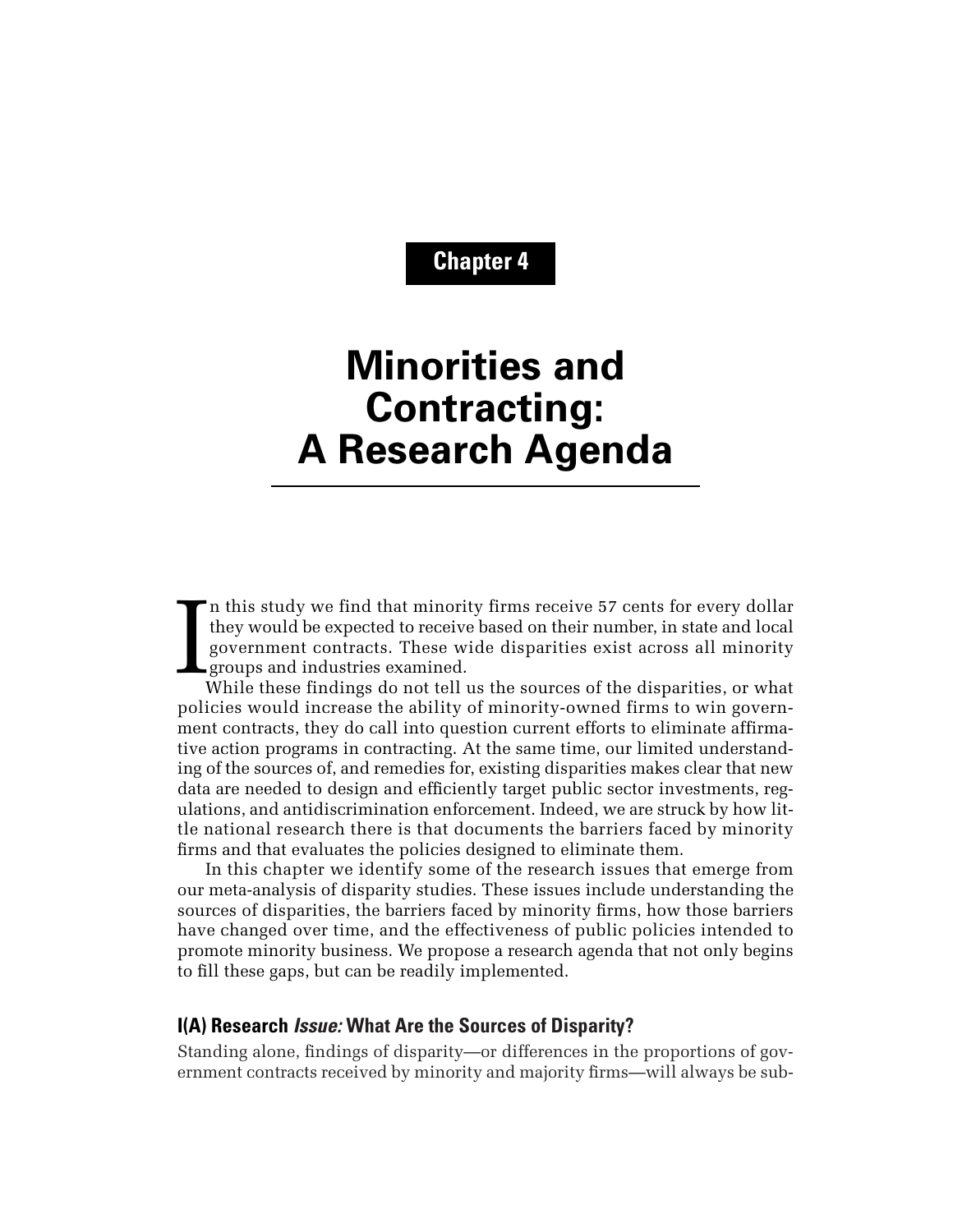ject to differing interpretations and debate. This owes to the fact that, in the absence of further research, the results can be interpreted in two differing ways. On the one hand, findings of wide disparities can be taken as evidence that minority firms are treated unfairly in the private market or in the government contracting process. On the other hand, disparities can be interpreted as a reflection of the diminished size, capacity, and qualifications of minority firms, and not as evidence of *current* unfair practices. This does not rule out the possibility that disparities are the product of unfair *past* practices in the private market or in the government contracting process.

A key research question, then, is whether disparity results from systematic differences in the qualifications of minority and majority firms. If disparities disappear when firms with equivalent qualifications are compared, this could mean that minority firms' failure to win contracts owes to their limited size, expertise, or capitalization. Such a finding could also be viewed as establishing that government procurement practices are fair. But even if we find that there are no disparities among equally qualified firms, the fact that minority firms do less well than majority firms in obtaining government contracts raises other questions regarding (a) the barriers minority firms currently face in the private market; (b) the historical practices that account for their disadvantaged character; and (c) the government interventions that might increase their qualifications.

But what if it turns out that disparities persist when we control for qualifications such as size and experience? This finding would strongly suggest that minority firms are unfairly treated, raising a second set of questions: Are disparities the result of barriers that minority firms face *in the private market:* in access to loans, bonds, or business networks, for example? Or do they result from barriers that minority firms encounter *in the contracting process itself:* from restricted access to information on available contracts, from biased evaluation of bids, from the exclusion of minority firms from contract awards, or from a government's over-reliance on sole source contracts? Are disparities the product of *both* private and public sector actions?

This discussion suggests the importance of distinguishing between private market and governmental sources of barriers that minority firms confront. Policies that address private market barriers will not efficiently reduce disparities that are rooted in governmental practices. At the same time, regulating the government contracting processes will not efficiently eliminate disparities if minority firms typically lose government contracts because they cannot obtain loans, business contacts, or performance bonds in the private sector.

Once we identify the source of disparities (whether they are the product of barriers in the private market or the government contracting process, or both), we then need to identify the barriers that have the largest impacts on minority firm formation and growth. A related policy issue is whether barriers are erected to purposefully discriminate against minorities. That is, are the barriers confronted by minorities the result of neutral practices that have a disproportionate impact on minority firms (e.g., an unwillingness to break large procurement contracts down so that smaller firms can bid on them)? Or are they the result of an intent to exclude minority firms from awards? In the case of the latter, the goals of policymakers might not only be to eliminate barriers, but to sanction and deter illegal behavior.

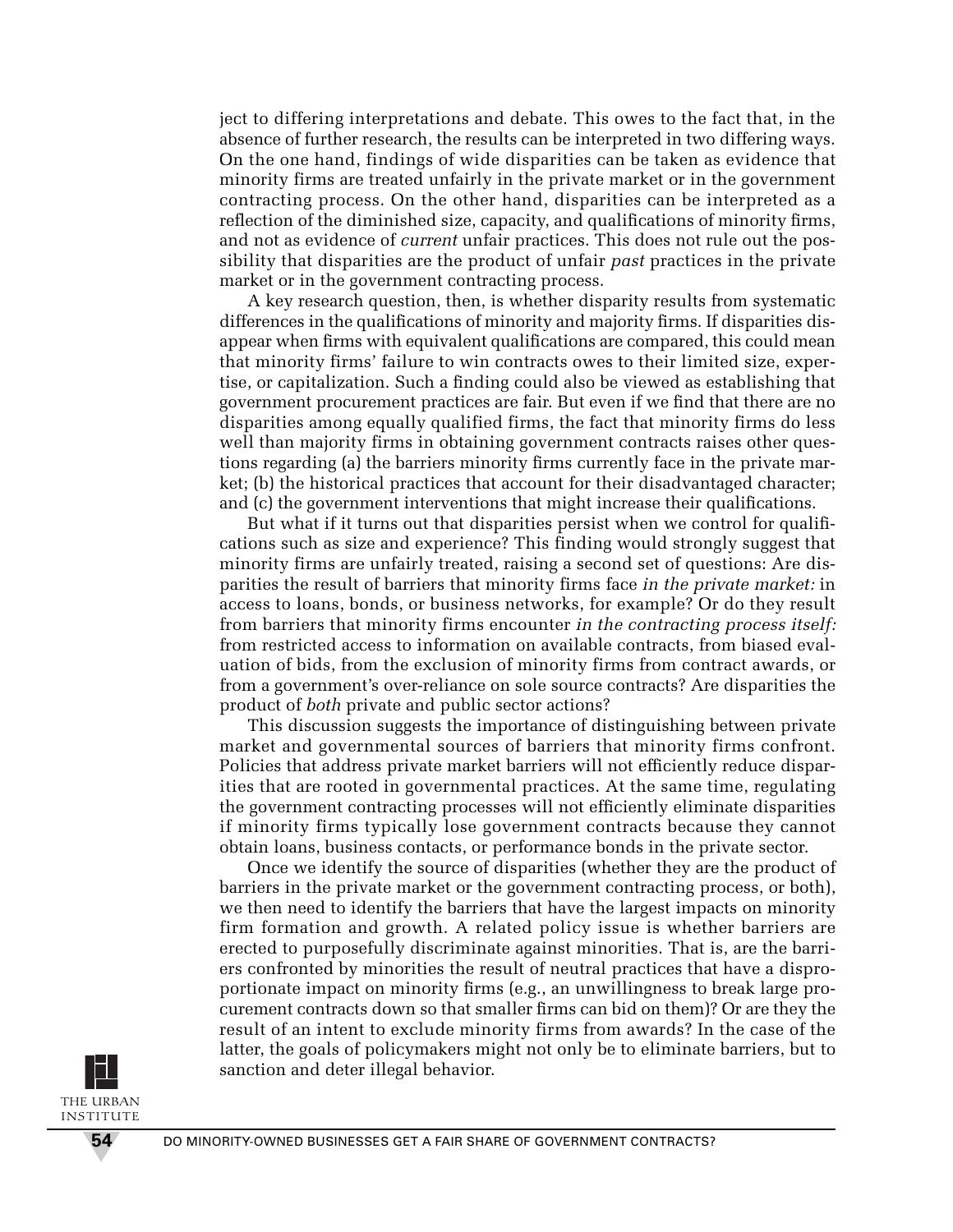# **I(B) Research Approach: What Are the Sources of Disparity?**

## *The role of qualifications in disparity*

To determine whether disparity in government contracting is due to differences in qualifications of minority- and majority-owned firms, disparity ratios for firms of similar size or experience should be developed. If disparity is due to unequal treatment of equals by government or the private market, we expect to see disparity among equally qualified firms.

The use of differing measures of disparity can help us understand whether minority firms are being treated equitably. For instance, the availability of minority firms can be calculated as the share of all workers that are employed by minority-owned businesses rather than the share of all businesses that minority-owned businesses represent. Using this measure one would conclude that minority firms were being treated equitably if the number of dollars received per employee is the same for minority- and majority-owned firms.<sup>1</sup>

The success rates of minority- and majority-owned firms in obtaining government contracts should be compared within a multivariate statistical framework that more completely controls for the qualifications of the firms involved. One source of data for such an analysis is the Census Bureau's Characteristics of Business Owners (CBO) survey, which provides detailed data on firm and owner characteristics. The CBO data can be matched to administrative records of each firm's receipt of federal contracts and, if possible, to data on whether firms had bid for government contracts. The resulting data file would then enable examination of the qualifications of firms bidding on, and receiving, government contracts.

### *What role do barriers play in disparity?*

New data collection efforts will be required to understand how specific barriers disadvantage minority-owned firms in the procurement process. Existing surveys and administrative sources provide few data on the barriers faced by small businesses or on whether firms bid for contract work. The Census Bureau's Characteristics of Business Owners should be augmented by questions on access to lending, bonding, competitive supply prices and other barriers, as well as questions on whether firms have bid for or won government contracts. These data would make possible a comparison of the relative success of minority and majority firms in obtaining government contracts, where the firms appear to have equal access to loans, bonds, and supplies. By calculating disparity ratios for government contracting among firms with comparable access to private sector financing and supplies, one can make a convincing case that this disparity reflects government decisions.

Our understanding of the barriers minority firms face could also be advanced by collecting quantitative data on the bid solicitation process and the outcomes of minority firms. Data could be systematically collected on (a) the share of solicited minority- (and majority-) owned firms that bid; (b) the share of firms making bids that win; and (c) the dollar differences between the winning majority and minority bids.

Finally, detailed case studies of the contracting process can help us understand why minority firms are not winning government contracts. Interviews

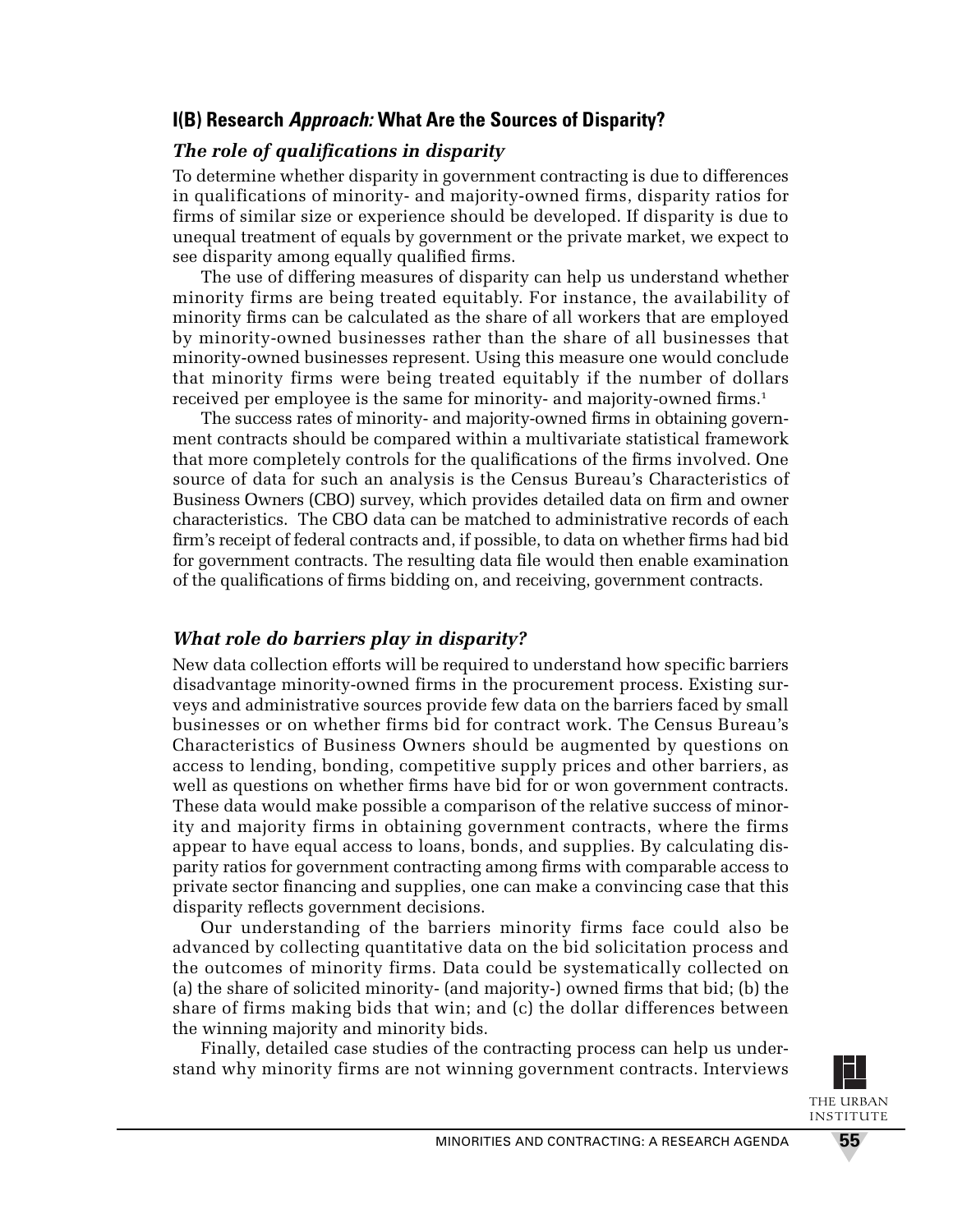could be conducted with procurement officers overseeing contracts that qualified minority firms lost to comparably qualified majority-owned firms. Interviews probing the perceived barriers faced by minority firms could also be conducted with representatives of the firms involved. Qualified minority firms that chose not to bid on government contracts could also be interviewed to learn why they chose not to participate. We assume that interviews with procurement officers and other participants in the contracting process could identify specific contracting practices and requirements that repeatedly work to the disadvantage of minority firms. The identification of such practices and requirements could help target remedial actions.

#### *The contribution of discrimination to the differing barriers faced by minority- and majority-owned firms*

More needs to be known about whether minority-owned firms are discriminated against in trying to obtain loans, bonding, and competitively priced supplies. Anecdotal evidence suggests that a problem exists in each area, but there is little quantitative evidence to describe the prevalence of each problem.

### *Analysis of Community Reinvestment Act data*

Effective studies of discrimination in lending could be modeled on studies in mortgage lending. Since 1990, banks have been required to keep records on mortgage applications, which are then analyzed by government agencies and others to evaluate whether minority and majority loan-seekers are treated equitably. Recent changes in record-keeping requirements for commercial loans under a May 1995 amendment to the Community Reinvestment Act should generate data that will shed light on differential treatment in commercial lending. Under the amendment, large banks are required to make available records on the number and size of commercial loans made by Census tract. Such data would permit us to examine for the first time comparative lending patterns in minority versus majority neighborhoods with similar commercial bases.

### *Paired tests*

Paired testing could be used to measure the role of race in access to loans, bonds, or competitively priced supplies. In these studies, testers who have similar qualifications except for their race would be sent to request a commercial loan or the prices of materials. Differences in success rates or quoted prices would provide credible evidence on race-based differential treatment. Such tests have been used successfully to study applications for employment, for housing, and in pilot studies of home mortgages.

#### **II(A) Research Issue: Have the Barriers Minority Firms Face Declined Over Time?**

Another key policy issue is whether recent cohorts of minority firms are faring better than older firms. If newer minority firms are more qualified than older

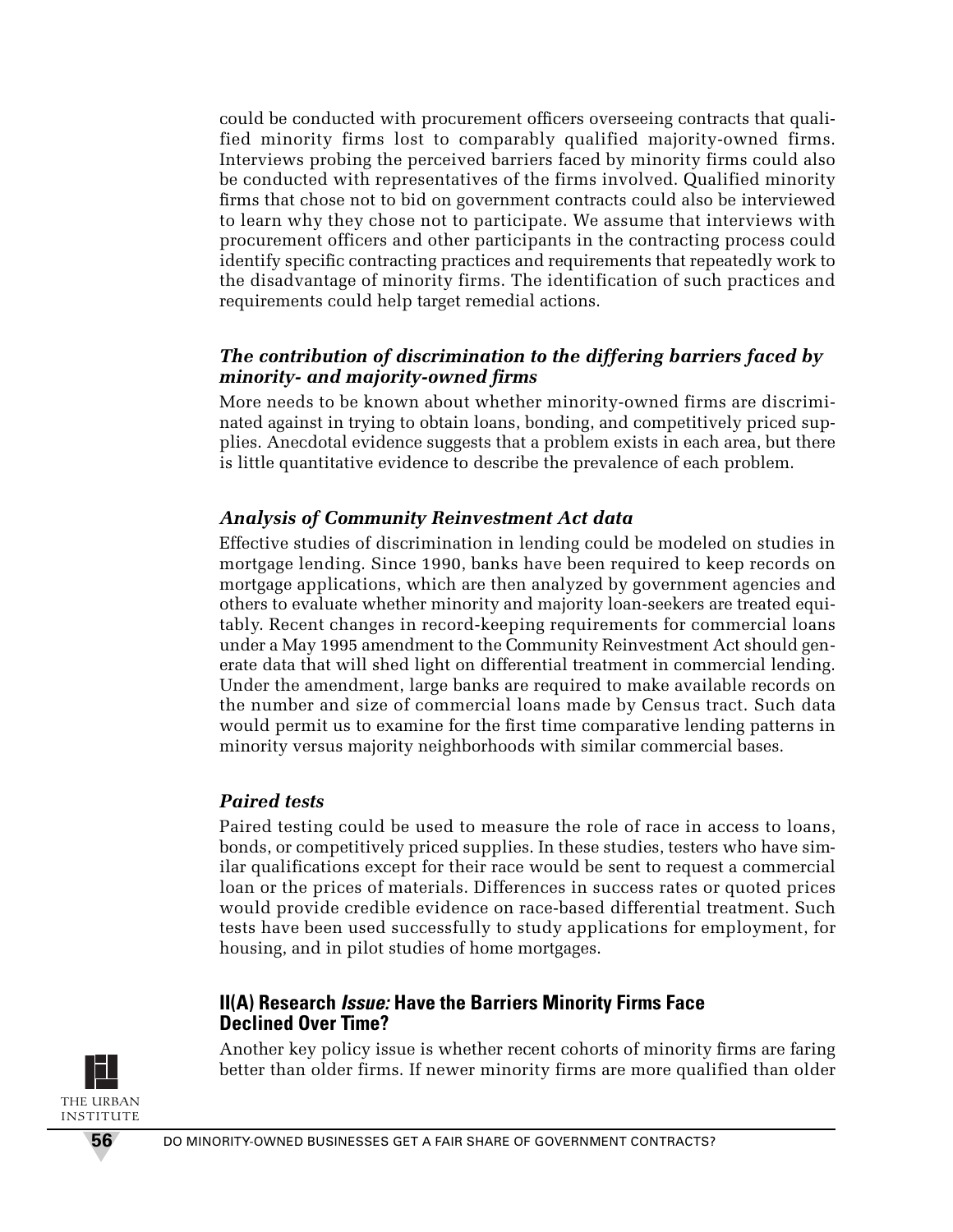firms, what accounts for this change over time: Reduced discrimination in private markets and government contracting? The adoption of government setaside and other affirmative action programs? Increases in human, financial, and social capital among minorities?

An analysis of different cohorts of minority firms would inform whether the disadvantaged status of minority firms owes to current or historical practices. If recent cohorts of minority firms fare as well as their majority counterparts, it would appear that the practices that have led to minority firm disadvantage are largely in the past. As a result, policy interventions could be targeted to older firms, and current government contracting practices could be retained.

### **II(B) Research Approach: Changes in Minority Firms' Qualifications Over Time**

If the treatment of minority firms in the market has improved over time, we should see fewer differences in the qualifications of minority- and majorityowned firms in more recent cohorts of firms. Data on start-up and failure rates of minority versus majority businesses as well as changes in revenues can be obtained by linking data on minority status (from the Survey of Minority-Owned Business Enterprises) with longitudinal data on firm revenues, employment, births, and deaths. Such data are readily available for manufacturing firms; more limited data are available for other industries. By examining these indicators for newer and older cohorts of firms and comparing them to similar cohorts from previous years, we can learn whether new cohorts of minority firms continue to have lower average levels of qualifications.

# **III(A) Research Issue: How Effective Are Different Policy Interventions?**

The disparity studies commissioned by state and local governments have primarily focused on whether local set-aside or other programs satisfy shifting legal requirements and whether affirmative action policies are needed. But these studies rarely address a different, equally fundamental policy question: What policies might reduce disparities the most? One result has been that programs designed to assist minority businesses have not been rigorously evaluated in the same way as other social welfare initiatives such as employment and training programs. Accordingly, we know little about exemplary practices, and have little systematic knowledge about the relative impacts that differing interventions such as set-asides, price preferences, or expanded outreach have had on minority firm formation and growth.

### **III(B) Research Approach: How Effective Are Different Policy Interventions?**

#### *Documentation of existing programs*

State and local government officials could be surveyed to document the programs and policies intended to assist minority-owned businesses and the histories of such programs and policies. These include set-aside programs, lending assistance, bonding waivers for small contracts, technical assistance, and other

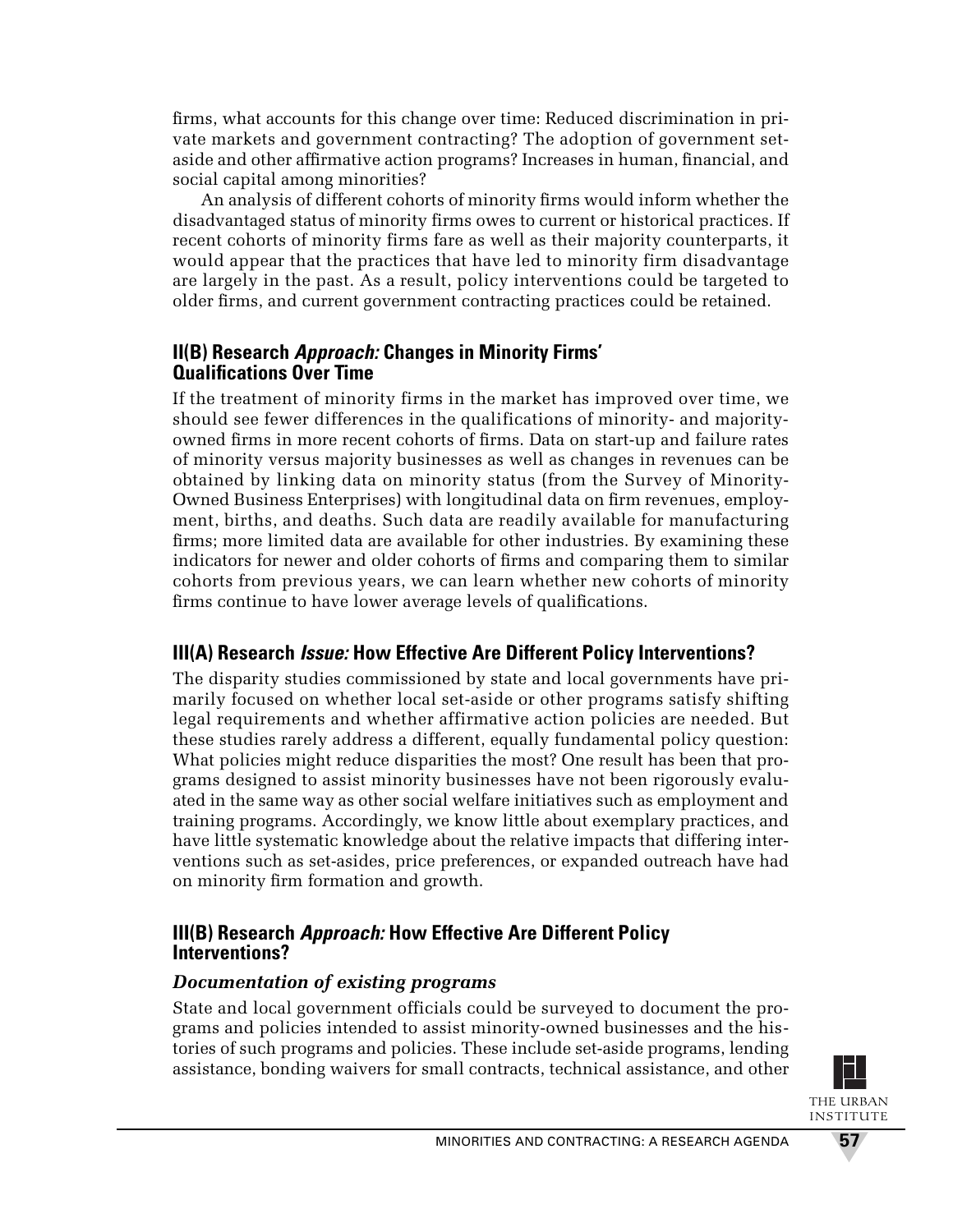programs. The survey should examine the scope and legal authority of differing programs including, for example, their funding, mechanisms for enforcement, and staffing. Such a survey should be administered to state and local governments that do and do not have programs to assist minority-owned businesses.

The survey could focus on the states and 28 large metropolitan areas that were surveyed by Tim Bates and the Council of State Community Development Agencies, and the Joint Center for Political and Economic Studies.2 To date, there has been no follow-up of these data collection efforts. As a result, no systematic description of programs exists in localities other than the 28 metropolitan areas originally studied, and no follow-up tracks how the original programs have changed over time. Such a follow-up effort would enable us to learn how programs have evolved in response to the political and legal challenge to race-based programs and in response to administrators' sense of the programs' effectiveness.

#### *Evaluating program effectiveness*

The above survey data can provide the basis for evaluating the effectiveness of differing minority-business assistance programs. As there is little or no systematic analysis of the effectiveness of minority-business assistance programs and set-asides, even rudimentary research is worthwhile. Results of the survey, in combination with existing data, can begin to address such basic questions as how differing interventions affect minority (and nonminority) business start-up and subsequent success and the relative effectiveness of set-asides and other policies.

The evaluation would compare the success of minority-owned firms in jurisdictions with differing types of minority-assistance programs. For example, one could compare the success of minority firms in areas with set-aside programs to that of firms in areas with no programs at all. The success of firms (i.e., their size, growth, death rates, and receipt of government contracts) would be measured using data on minority- and nonminority-owned businesses from sources such as Characteristics of Business Owners and the Economic Census. Program characteristics would come from the survey and data gathered by Bates and the Joint Center. Regression analysis would be used to determine whether specific programs appear to reduce disadvantage for minority businesses.

Bates and Williams (1993) performed a similar analysis using data from the Bates/Joint Center's survey and the Characteristics of Business Owners survey. That research can be advanced by using longitudinal data on both program and business characteristics and by examining a larger number of metropolitan areas. With longitudinal data, we can directly control for minority firm success prior to program implementation. Increasing the number of jurisdictions will allow more precise estimates than could be obtained in earlier work.

A more rigorous approach to evaluating the effectiveness of programs designed to assist minority-owned business would include random assignment. In random assignment, potential participants are assigned at random to one of two programs. The two programs are alternative policy options that the evaluator wishes to compare. For example, minority-owned businesses might qualify for either a program providing capital, bonding, and other assistance *or* a pro-

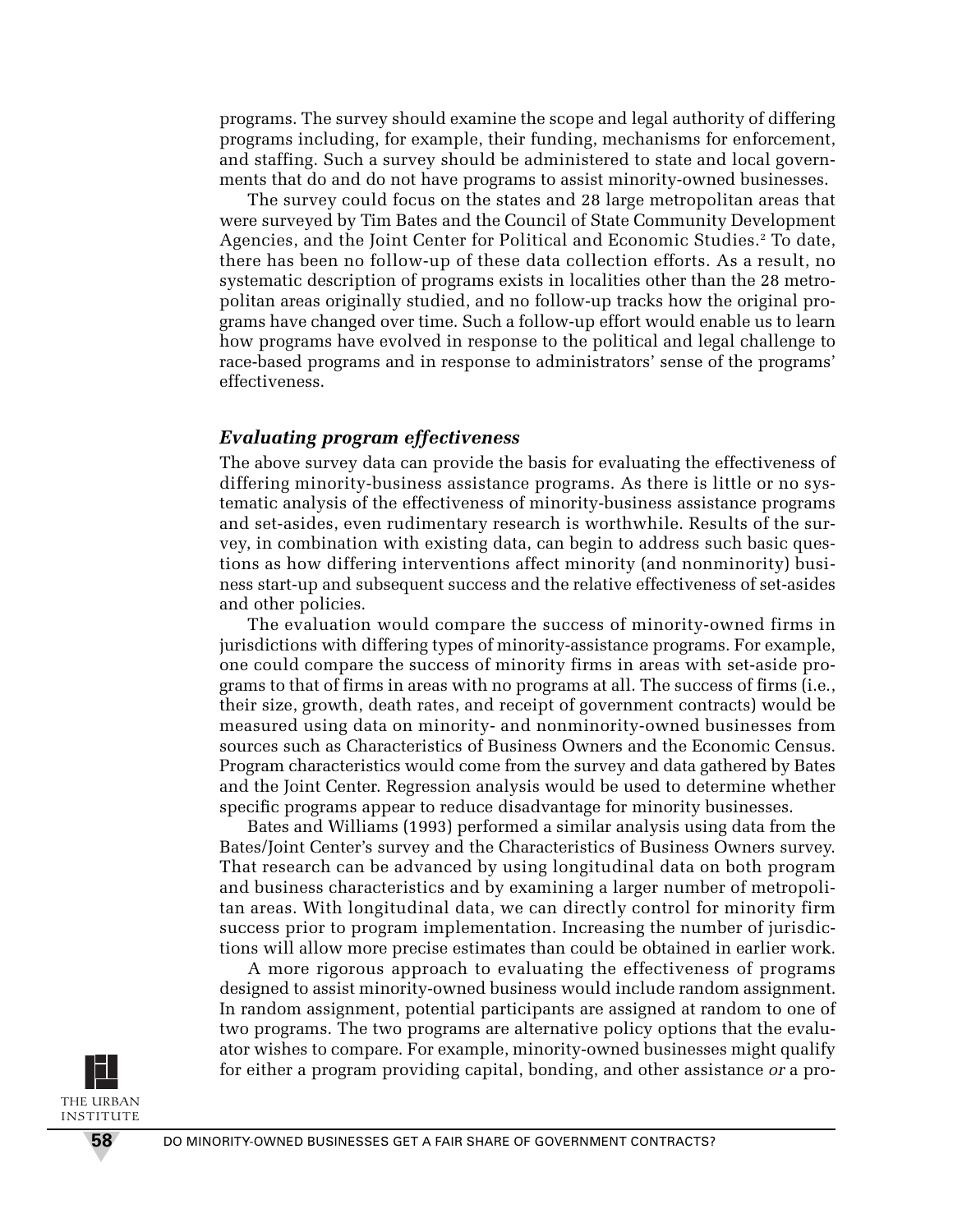gram providing these types of assistance as well as a points advantage when applying for government contracts. The relative effectiveness of the two approaches would be measured as the difference in outcomes for the firms in the two programs and provide a means of assessing whether the points program is narrowly tailored. These sorts of evaluations have been quite influential in affecting welfare policy, and a variant of the model could usefully be applied to minority business development and set-aside programs.

### **Conclusion**

While substantial evidence has been collected over the past decade on disparities in procurement between majority and minority contractors, few data have been systematically collected on the sources of those disparities, how the barriers facing minority firms have changed over time, and the effectiveness of differing policies designed to promote minority businesses. We believe that information on each is needed to pick the right policy tools, to target them, and to justify the choice of any race-conscious measure in the face of a skeptical judiciary and electorate. We believe that the research agenda advanced here goes some distance toward illuminating the sources of disparity and the effectiveness of different policies. Further, most of the proposed research can be accomplished with existing data or limited additional data collection and, as a result, at modest cost.

#### **Notes**

- 1. While measures of availability that account for employment might better reflect capacity than measures based simply on the number of minority firms, they could also bias results more heavily in favor of firms that have historically benefited from discrimination in the public and private sectors.
- 2. See Council of State Community Development Agencies, *National Directory of State Minority Business Enterprise Programs; Report to the U.S. Department of Commerce Minority Business Development Agency*, 1993; and Joint Center for Political and Economic Studies, *Assessment of Minority Business Development Programs, Report to the U.S. Department of Commerce Minority Business Development Agency*, 1994.

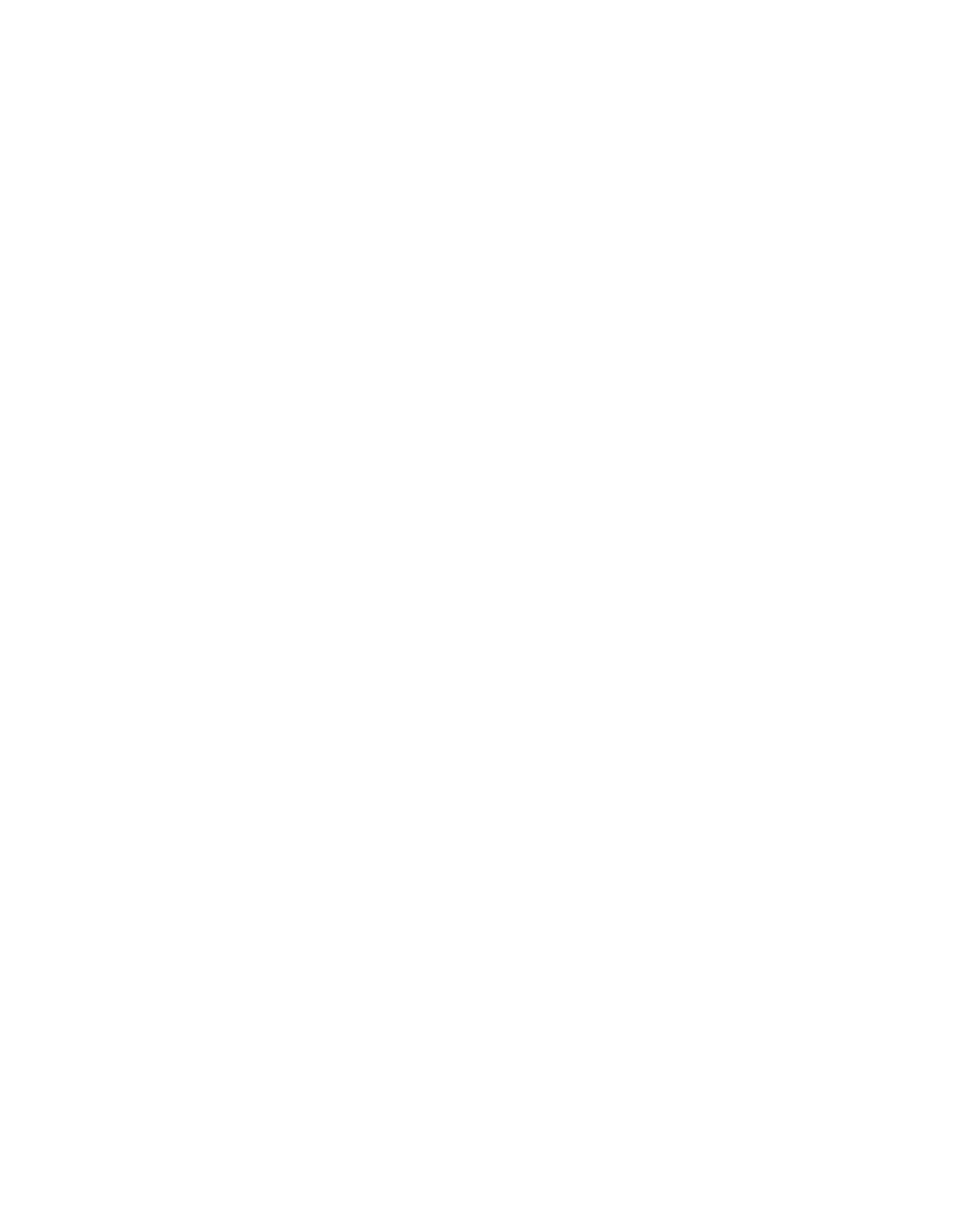## **Chapter 5**

# **Conclusions**

This report documents for the first time clear, nationwide patterns of disparity in minority contracting at the state and local government levels. We found that minority-owned businesses win only 57 cents of every dollar t disparity in minority contracting at the state and local government levels. We found that minority-owned businesses win only 57 cents of every dollar they would be expected to win based on the share of all reported substantial disparity (a disparity ratio below 0.8) in government dollars going to minority-owned businesses. Moreover, these low utilization rates occur despite the limited number (or availability) of minority firms. These pronounced disparities occur across *all* minority groups. They are, however, particularly aggravated among women: women receive 29 cents of every dollar they would be expected to receive based on the share of firms they represent, and 87 percent of jurisdictions report substantial disparities for women-owned firms.

These disparity results are quite robust, holding up when they are subjected to a number of sensitivity tests designed to gauge their accuracy. For example, they stand up when we limit our analysis to studies that only have large numbers of contracts and a large number of available minority contractors (i.e., studies that generate the most reliable results). And they remain valid when we employ only restrictive measures of minority firm availability.

Several straightforward conclusions flow from the results of the analysis. First and most important, the results indicate that minority firms are less successful than their majority counterparts in obtaining procurement dollars at the state and local government levels. The wide disparities presented here do not necessarily translate into proof of discrimination on the part of state and local governments. At a minimum, these findings suggest that barriers to minority firms' participation in the government contracting process remain and that the introduction of race-neutral policies could simply perpetuate current patterns of disparity that are observed in receipt of government contracts.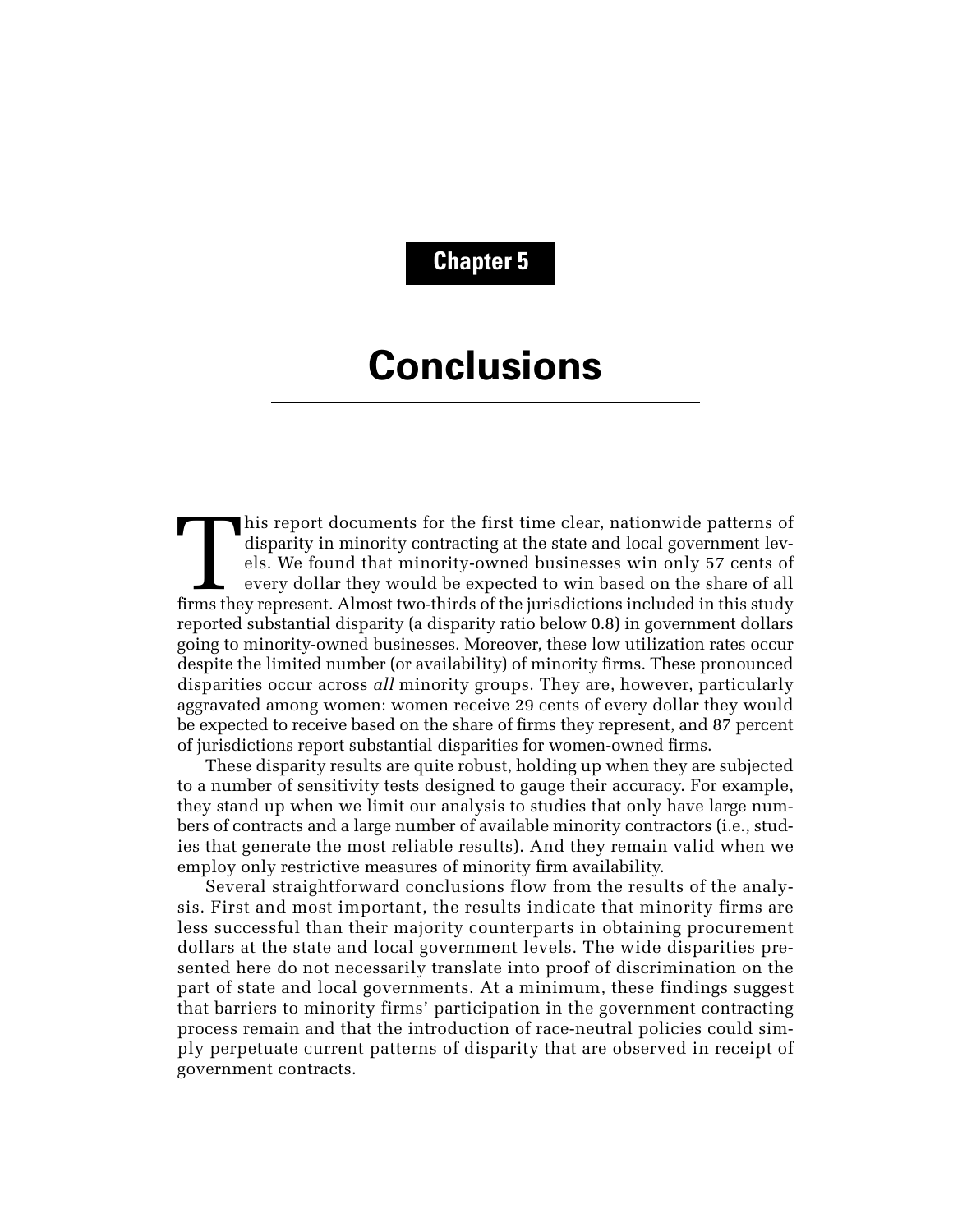Second, wide disparities indicate that adoption of affirmative action and other programs designed to assist minority firms has not led to broad displacement of majority firms in the award of government contracts. That is, the results do not support claims of widespread reverse discrimination in contracting at the state and local government levels.

Third, the results also indicate that disparities are greater in those areas in which there is no affirmative action program in place. While a causal relationship between these facts cannot be established on the basis of this examination alone, the results may indicate that affirmative action programs help to reduce disparities.

The lack of knowledge about the effectiveness of affirmative action programs, coupled with the wide disparities documented in this report, suggest that there is not enough empirical evidence to justify the elimination of public policies that promote minority participation in government contracting. Repealing affirmative action policies would limit the policy tools available to government aimed at rectifying disparities.

Our findings and analysis strongly suggest that the knowledge base in this policy area needs to be deepened. In the first place, the measurement of disparities needs to be improved so we can better distinguish between disparity due to discrimination and due to differences in the qualifications of minorityand majority-owned firms. We need to understand what characteristics identify firms that are qualified to do government work, including the role of firm size and experience.

In addition to distinguishing the sources of disparity, we need a better understanding of the most important and commonly encountered barriers that minority firms confront. To ascertain the pervasiveness and relative importance of these barriers, we need to develop indicators of how minority versus majority firms fare at crucial stages in the contracting process. That is, we need better answers to questions such as: Do comparable minority and majority firms have different access to bonding or business loans? Are minority-owned firms quoted higher prices by suppliers than majority-owned firms? How often are minority versus majority subcontractors cut out of a contract after the prime wins?

The bidding process warrants special consideration. Governments at all levels could easily and systematically collect data on the number of minority and nonminority bid solicitations, the number and type of unsolicited bids received, etc., making it possible to analyze the differences between winning and losing bids. Examination of these data could prove very helpful in understanding why minority firms are losing out in the contracting process. They could also be instrumental in setting price preferences that are fair and effective in industries where minority firms are disadvantaged.

Finally, broadening our understanding of how effective different programs are in objective terms will be crucial to making them work better. A starting point would be to evaluate the effectiveness of current programs for minority business. To date, there has been little systematic evaluation of the ability of set-aside and other minority business programs to meet program goals. Such evaluations are routinely conducted in other policy areas, such as employment and training programs, and they have played a major role in shaping federal policy.

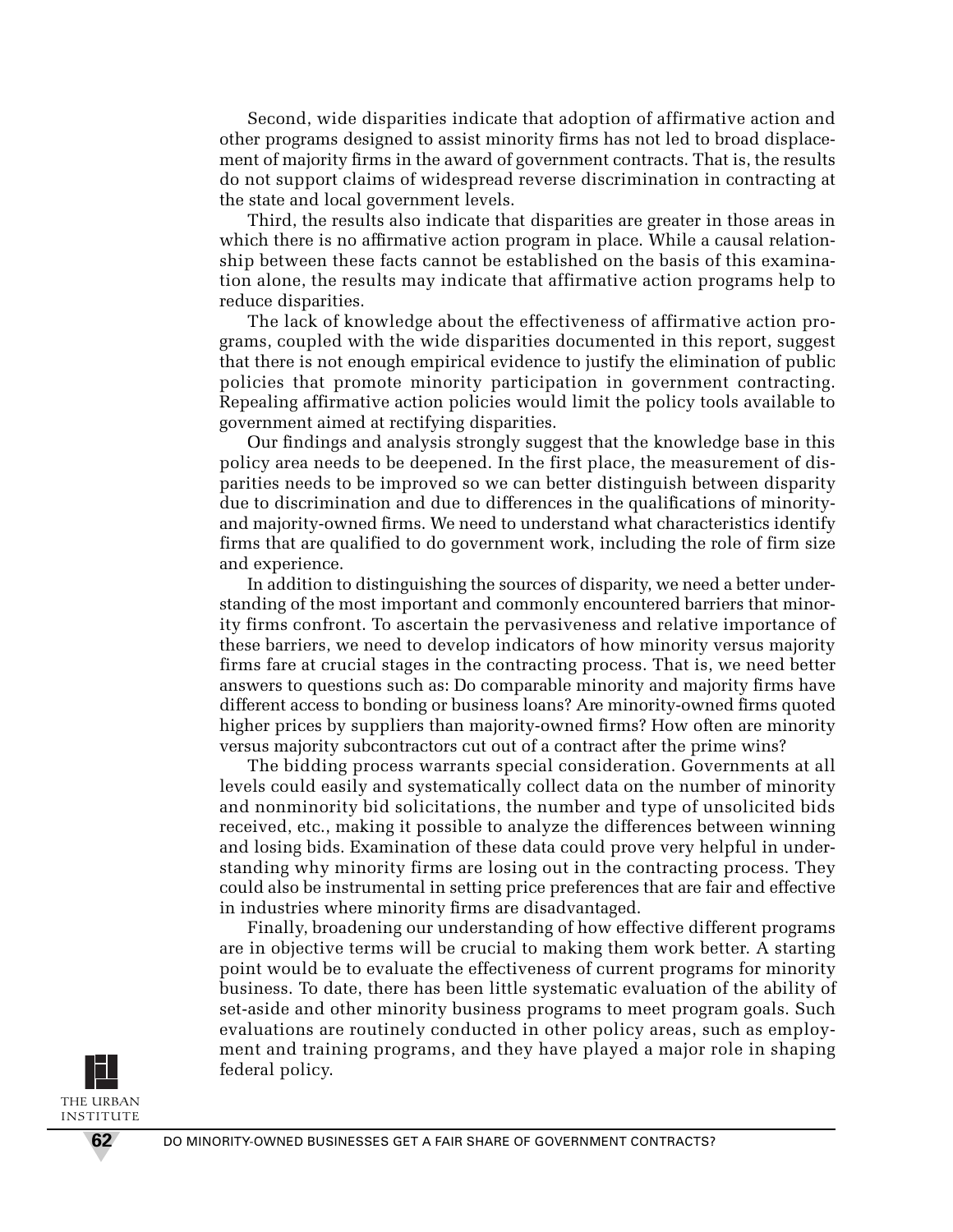# **Bibliography**

- Ando, Faith. 1988. "Capital Issues and the Minority-Owned Business." *Review of Black Political Economy* (Spring): 78–109.
- Bailey, Scott. 1993. "Winners' Circles: Chicago's Experiment in Low-Income Enterprise." *Policy Review* 63 (Winter): 82–85.
- Bates, Timothy. 1989. "The Changing Nature of Minority Business: A Comparative Analysis of Asian, Nonminority and Black-owned Businesses." *The Review of Black Political Economy* (Fall): 25–42.
- Bates, Timothy. 1991. "Commercial Bank Financing of Black and White Small Business Start-ups." *Quarterly Review of Economics and Business* 31(1):
- Bates, Timothy. 1995. "Self-Employment Entry Across Industry Groups." *Journal of Business Venturing* 10:143–56.
- Bates, Timothy. 1996. "The Financial Capital Needs of Black-owned Businesses." *Journal of Developmental Entrepreneurship* 1(1):1–15.
- Bates, Timothy, and Darrell Williams. 1995. "Preferential Procurement Programs and Minority-Owned Businesses." *Journal of Urban Affairs* 17(1):1–17.
- Blau, Francine, and David Graham. 1990. "Black-White Differences in Wealth and Asset Composition." *Quarterly Journal of Economics*: 321–39.
- Borjas, George J. 1986. "The Self-Employment Experience of Immigrants." *Journal of Human Resources* 21(4):485–506.
- Borjas, George J. 1992. "Ethnic Capital and Intergenerational Mobility." *Quarterly Journal of Economics* (February): 123–50.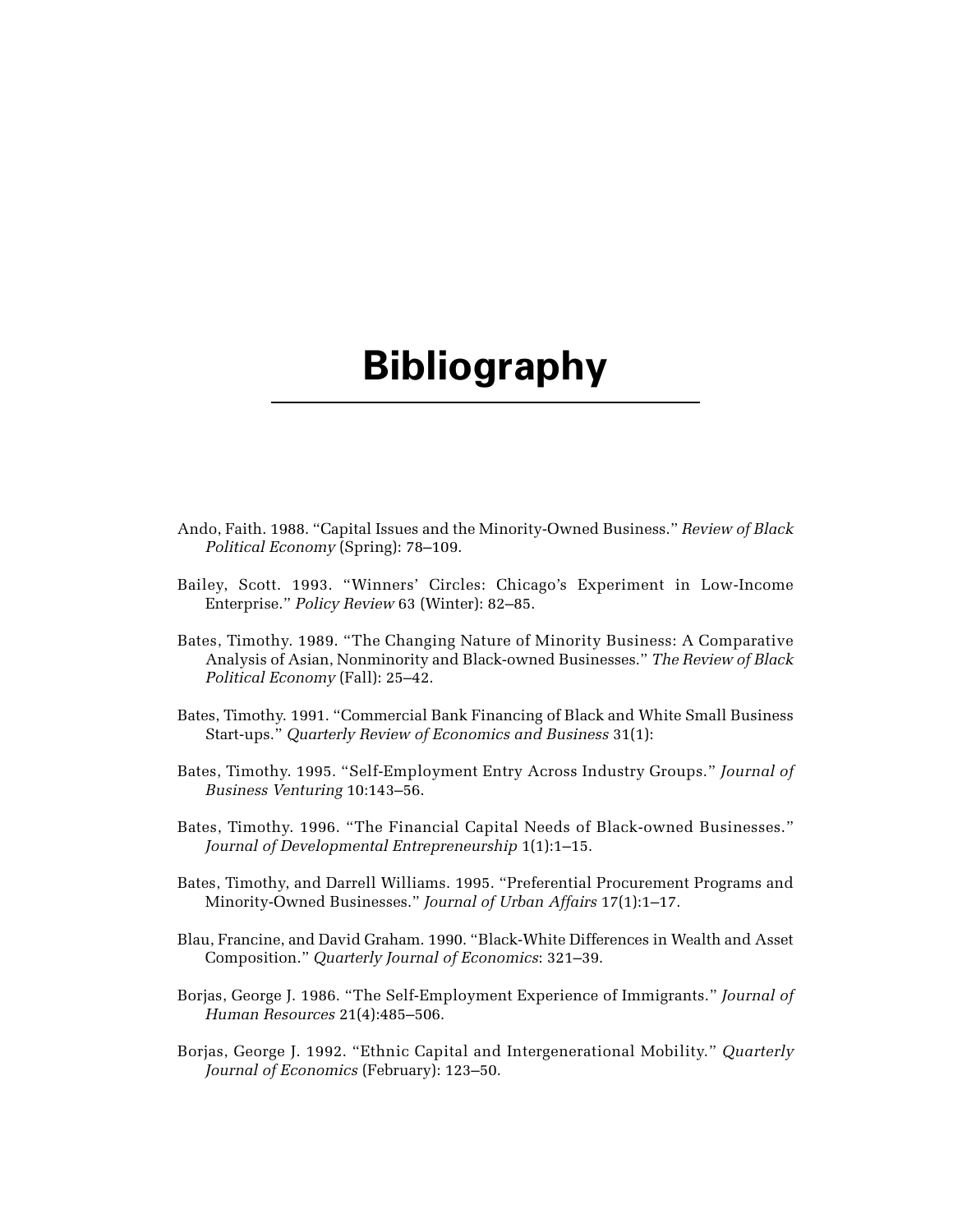- Borjas, George J., and Stephen G. Bronars. 1989. "Consumer Discrimination and Self-Employment." *Journal of Political Economy* 97(3):581–605.
- Boyd, Robert L. 1991. "A Contextual Analysis of Black Self-Employment in Large Metropolitan Areas, 1970–1980." *Social Forces* 70(2):409–29.
- Butcher, Kristin F. 1994. "Black Immigrants in the United States: A Comparison With Native Blacks and Other Immigrants." *Industrial and Labor Relations Review* 47 (2, January): 265–84.
- Chiswick, Barry R. 1983. "The Earnings and Human Capital of American Jews." *Journal of Human Resources* 18 (Summer): 313–36.
- Colorado Center for Community Development, University of Colorado at Denver. 1996. *Survey of Small Business Lending in Denver*.
- Connelly, Rachel. 1992. "Self-Employment and Providing Child Care." *Demography* 29 (February): 17–29.
- Darity, William Jr. 1989. "What's Left of the Economic Theory of Discrimination?" In *The Question of Discrimination: Racial Inequality in the U.S. Labor Market*, edited by Steven Shulman and William Darity Jr. (153–89). Middletown, CT.
- Development Associates Inc. 1987. *Attitudes and Inclinations of Minority Youth Toward Business Ownership*. Washington, D.C.: U.S. Department of Commerce, Minority Business Development Agency.
- Edin, Kathryn, and Christopher Jencks. 1992. "Reforming Welfare." In *Rethinking Social Policy: Race, Poverty, and the Underclass*, edited by Christopher Jencks (204–36). Cambridge, MA: Harvard University Press.
- Evans, David S., and Linda S. Leighton. 1989. "Some Empirical Aspects of Business." *American Economic Review* 79:519–35.
- Fairlie, Robert W., and Bruce D. Meyer. 1994. *The Ethnic and Racial Character of Self-Employment*. National Bureau of Economic Research, Working Paper No. 4791.
- Fix, Michael, and Raymond Struyk, editors. 1993. *Clear and Convincing Evidence: Measurement of Discrimination in America*. Washington, D.C.: The Urban Institute Press.
- Fratoe, Frank A. 1988. "Social Capital of Black Owners." *Review of Black Political Economy* 16 (Spring): 33–50.
- Freeman, Richard B. 1989. *Labor Markets in Action: Essays in Empirical Economics*. Cambridge, MA: Harvard University Press.
- Green, Gary P., Leann M. Tigges, and Irene Browne. 1995. "Social Resources, Job Search, and Poverty in Atlanta." *Research in Community Sociology* 5:161–82.

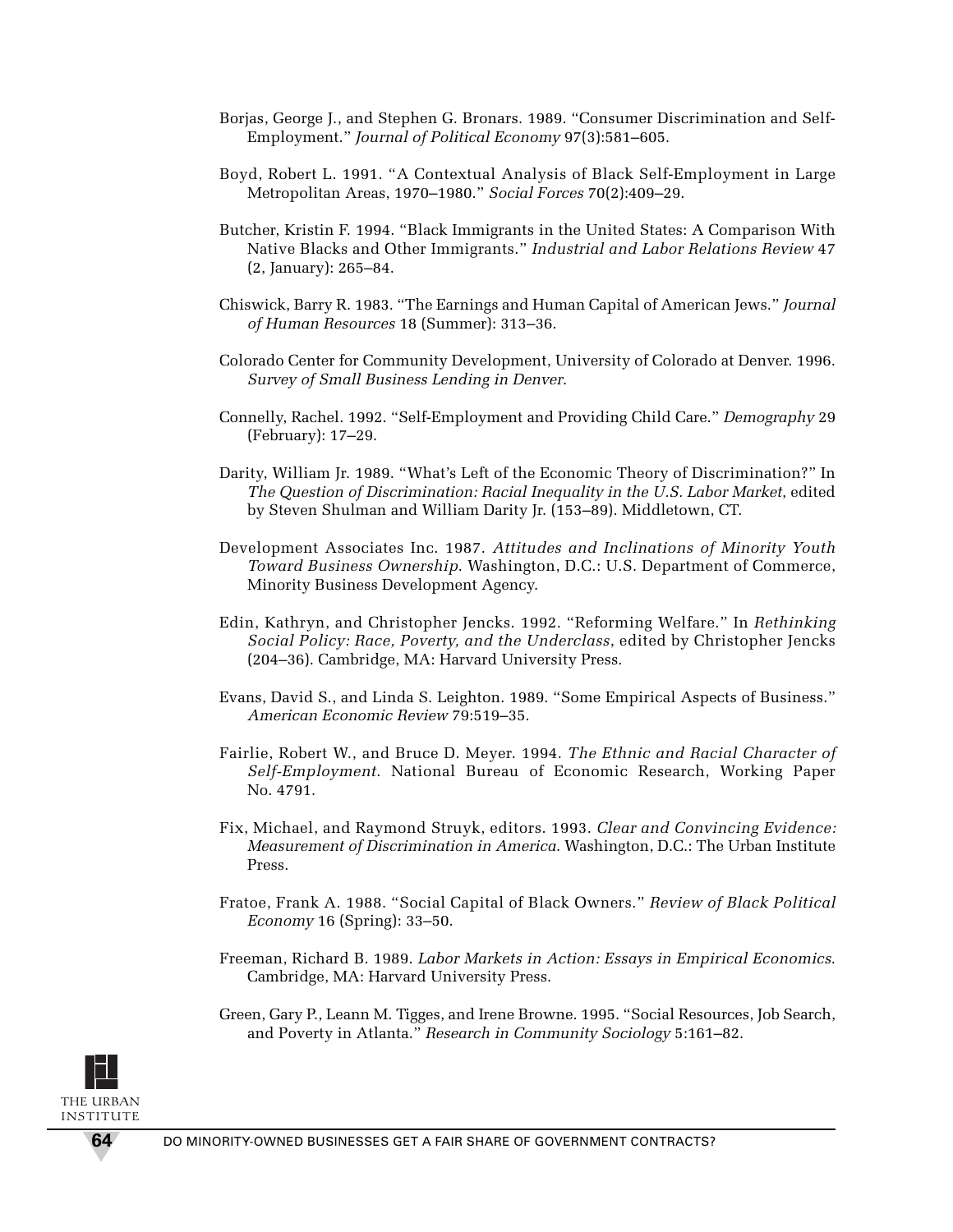- Grown, Caren, and Timothy Bates. 1992. "Commercial Bank Lending Practices and the Development of Black-Owned Construction Companies." *Journal of Urban Affairs* 14(1).
- Higgs, Robert. 1989. "Black Progress and the Persistence of Racial Economic Inequalities, 1865–1940," In *The Question of Discrimination: Racial Inequality in the U.S. Labor Market*, edited by Steven Shulman and William Darity Jr. (9–31). Middletown, CT.
- Hill, Herbert. 1989. "Black Labor and Affirmative Action: An Historical Perspective." In *The Question of Discrimination: Racial Inequality in the U.S. Labor Market*, edited by Steven Shulman and William Darity Jr. (190–267). Middletown, CT.
- Juhn, Chinhui, Kevin M. Murphy, and Brooks Pierce. 1991. "Accounting for the Slowdown in Black-White Wage Convergence." In *Workers and Their Wages: Changing Patterns in the United States*, edited by Marvin Kosters (107–43). Washington, D.C.: American Enterprise Institute.
- Kelman, Steven. 1990. *Procurement and Public Management: The Fear of Discretion and the Quality of Government Performance*. Washington, D.C.: American Enterprise Institute.
- Kim, Kwang Chung, Won Moo Hurh, and Marylin Fernandez. 1989. "Intra–group Differences in Business Participation: Three Asian Immigrant Groups." *International Migration Review* 23(1):73–95.
- Meyer, Bruce D. 1990. "*Why Are There so Few Black Entrepreneurs?*" National Bureau of Economic Research, Working Paper No. 3537.
- Min, P. G. 1984. "From White-Collar Occupations to Small Business: Korean Immigrants' Occupational Adjustment." *Social Science Quarterly* 25 (Summer): 333–52.
- Munnell, Alicia H., Geoffrey M. B. Tootell, Lynn E. Browne, and James McEneaney. 1996. "Mortgage Lending in Boston: Interpreting HMDA Data." *American Economic Review* 86 (1, March): 25–53.
- O'Hare, William P. 1990. "Black Business Ownership in the Rural South." *Review of Black Political Economy* (Winter): 93–104.
- Portes, Alejandro, and R. L. Bach. 1985. *Latin Journey: Cuban and Mexican Immigrants in the United States*. Berkeley, CA: University of California Press.
- Reimers, Cordelia. 1983. "Labor Market Discrimination Against Hispanic and Black Men." *Review of Economic Statistics* 65 (4, November): 570–79.
- Sanders, Jimmy, and Victor Nee. 1996. "Social Capital, Human Capital, and Immigrant Self-Employment." *American Journal of Sociology* 61 (April): 231–49.
- Sowell, Thomas. 1983. *The Economics of Politics and Race: An International Perspective*. New York: Quill.

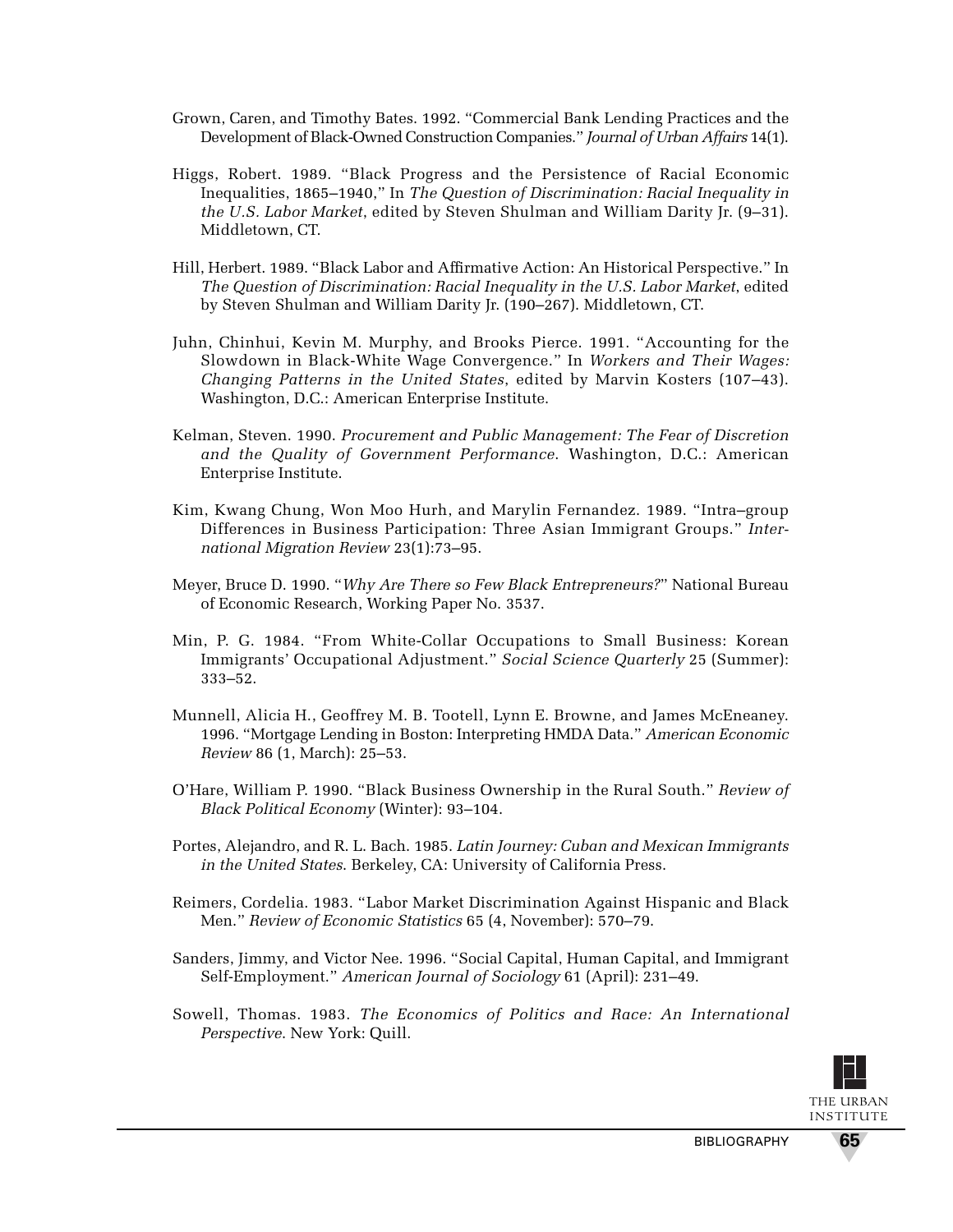- Spalter-Roth, Roberta, Enrique Soto, and Lily Zandniapour. 1994. "Micro-Enterprise and Women: The Viability of Self-Employment as a Strategy for Alleviating Poverty." Institute for Women's Policy Research (November).
- Tienda, Marta, and Rebeca Raijman. 1996. "Forging Mobility in a Low Wage Environment: Mexican Immigrants in Chicago's 'Little Village'." Paper prepared for the Urban Poverty Workshop, Northwestern University and University of Chicago.
- Tigges, Leann, and Gary P. Green. 1994. "Small Business Success Among Men- and Women-Owned Firms in Rural Areas." *Rural Sociology* 59 (Summer): 289–310.
- U.S. Federal Register. 1996. Part VI Department of Justice: Federal Procurement; Proposed Reforms to Affirmative Action; Notice. Vol. 61, No. 101. (May 23): 26042–26063.
- Wilson, K. L., and Alejandro Portes. 1980. "Immigrants' Enclaves: An Analysis of the Labor Market Experience of Cubans in Miami." *American Journal of Sociology* 86: 295–319.
- Wong, Bernard. 1989. "The Chinese: New Immigrants in Chinatown." In *New Immigrants in New York*, edited by Nancy Foner (243–72). New York: Columbia University Press.
- Youngert, Andrew M. 1995. "Testing Hypotheses of Immigrant Self-Employment." *Journal of Human Resources* 30(1):194–204.

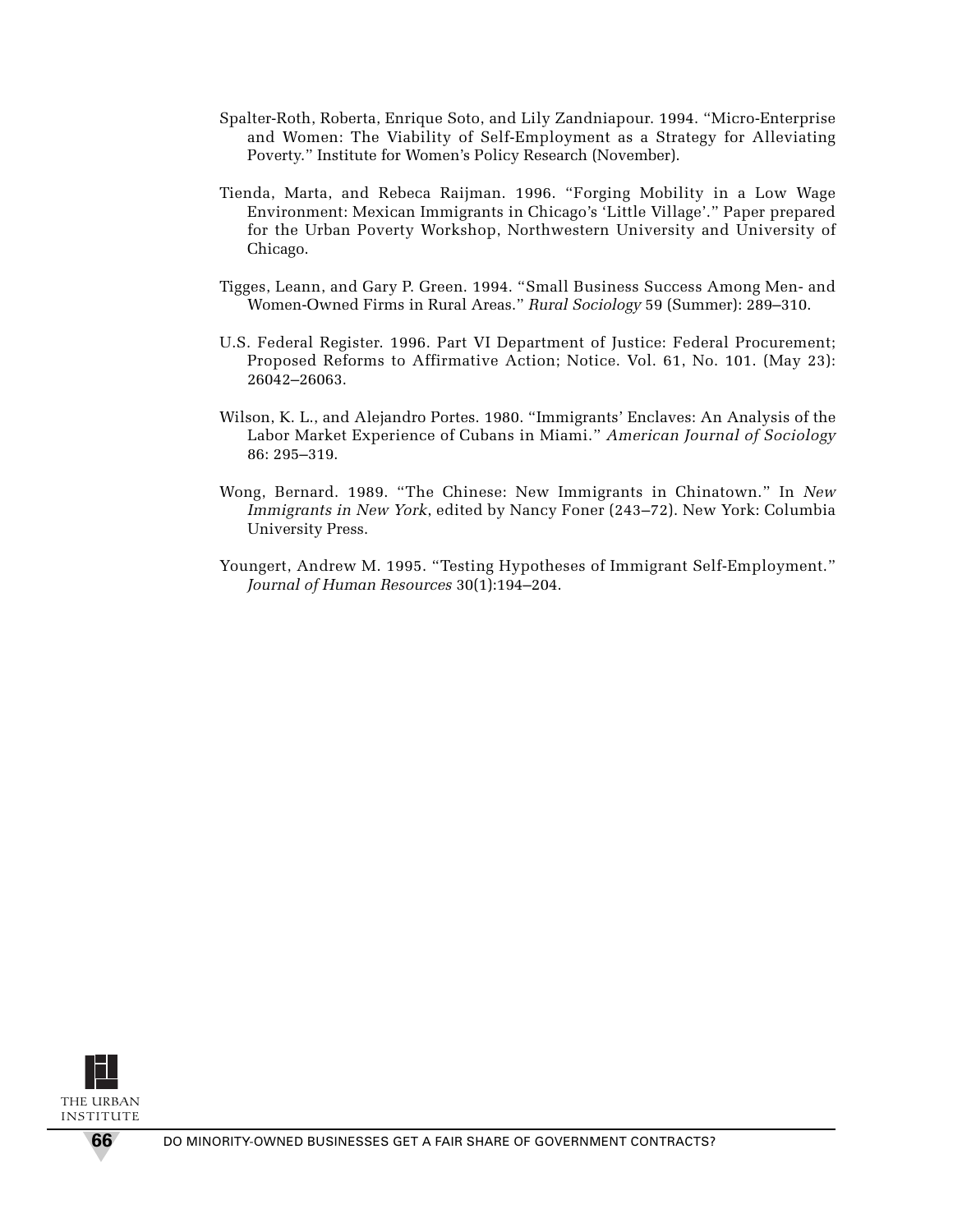# **Appendix: Study Methods**

This appendix discusses several issues related to the methods used in conducting the analysis discussed in chapter 2. Our analysis is based on a review of 95 disparity studies. Disparity ratios from 58 of these studies is conducting the analysis discussed in chapter 2. Our analysis is based on a review of 95 disparity studies. Disparity ratios from 58 of these studies were included in our findings. A complete list of these studies ing disparity studies were reviewed because there is no systematic collection or list of disparity studies undertaken across the country.

#### *Study selection criteria*

To be included in our analysis, a study had to (1) present disparity findings for government contracting (alternatively, it could present the availability and utilization figures necessary to calculate disparity ratios); (2) report findings separately by industry category; (3) report the number of contracts in each industry on which disparity findings were based or report the statistical significance of each disparity finding; and (4) have more than 80 contracts for all years of the study period combined. These criteria were developed to ensure a basic level of consistency and reliability across studies to enable us to aggregate findings. In addition to these clear-cut criteria, some studies were excluded because they did not indicate exactly how key calculations had been performed or because there were significant inconsistencies throughout the study. Of the 95 studies we reviewed, findings from 58 are included in this analysis. A list of the 37 studies that were not included in the analysis and reasons for their exclusion are given in table A.2.1

The actual disparity findings on which our analysis is based are reported in tables A.3a–d. These tables list percentage availability, disparity ratios, and statistical significance for African Americans, Latinos, Asians, Native Americans, all minorities, and women. These tables also include the jurisdic-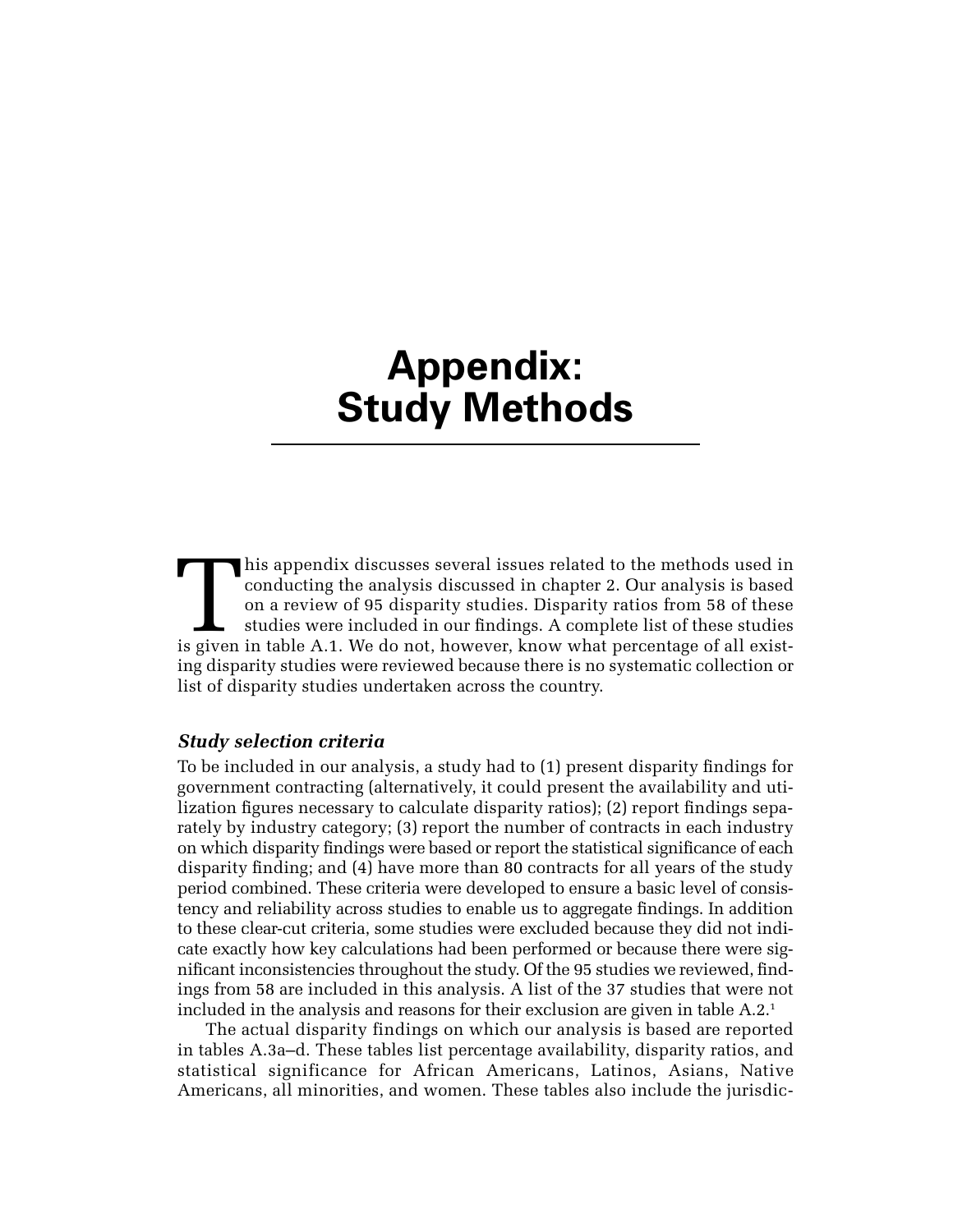tion of the study, the type of availability measure used, the number of contracts included, and the years examined. A separate table is included for several industry categories: construction, goods, professional services, and "other" (i.e., nonprofessional) services. Not all studies report findings for all of these industries or for all groups. In some cases, we had to calculate the disparity ratio (when a study only reports availability and utilization separately) or calculate the inverse of reported ratios (when a study reported the ratio of availability to utilization). When a study only reported data for African Americans, Latinos, and Asians separately, we calculated the disparity ratio for "all minorities."

Many individual study findings in table A.3 are not statistically significant. This means that the study does not have strong evidence of disparity for that particular industry and ethnic group. This could occur either because no disparity exists or because the evidence presented is not very reliable, and therefore we cannot tell whether or not there is a disparity. The studies do not typically provide enough information to distinguish between these two possibilities. If few contracts are examined or if the availability of minorityowned firms is very low, a study typically provided less reliable evidence on the question of disparity. In that case, only if the observed disparity ratio is very far from 1 can we claim that the study shows under- or overutilization. However, combining a large number of individual studies, as our study does, provides stronger evidence than any individual study.

#### *Calculating average disparity ratios for each study*

When studies present several different measures of disparity, we take the mean of these measures to provide one disparity ratio per study for each industry/minority group.

Some disparity studies present disparity measures for several agencies or contracting authorities in the geographic area. For example, a single study done for Jacksonville, Florida, presents separate disparity ratios for the city, the electric authority, the port authority, and the school board. We average all of these measures together to get a better measure of disparity in government contracting for the Jacksonville area. This approach also increases the amount of data on which our disparity ratio is based because the number of contracts for a single agency may be small. In some cases, separate disparity studies were commissioned for different agencies within the same geographic area. For example, separate disparity studies were conducted for the city of Dallas and the Dallas/Fort Worth International Airport. In cases like these, we include a separate average for each study. Aggregating these studies would be problematic because they may use data from different time periods, may use different methods, and are conducted by different authors.

We calculated the average disparity ratio for the construction industry in a slightly different way. The disparity ratio is intended to reflect the share of dollars received by minority- or women-owned businesses as either prime or subcontractors. Some studies allocate all contract dollars awarded to the race/ethnicity of the prime contractor, ignoring payments to subcontractors. For these studies, if separate data on subcontracts are available, we average all of the disparity ratios for prime and subcontractor utilization to calculate the average disparity ratio. If subcontract data are not available, we average the data

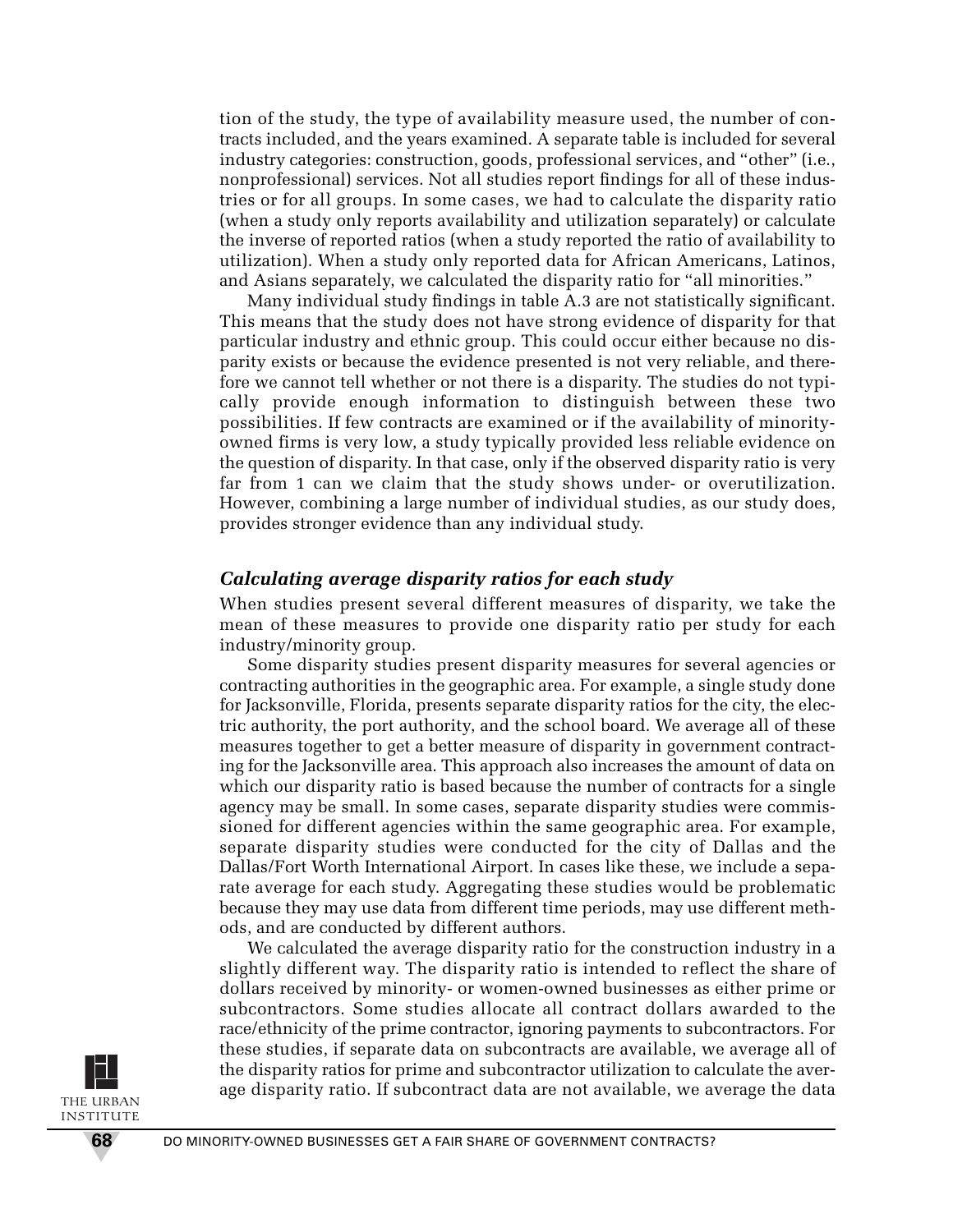for the prime contractors alone. If a study appropriately allocates total dollars awarded to the prime and subcontractors, we use that data to calculate the average disparity ratio for the study.

### *Calculating median disparity ratios*

To obtain the overall disparity ratio for a set of studies, we calculate the median of the average disparity ratios. For example, the disparity ratio for African American-owned businesses in the goods industry is the median of the average disparity for African Americans in goods in each study. We use the median because while the disparity ratio cannot fall below 0, there is no limit to how high it can be. This means that measures of underutilization are limited to a range between 0 and 1, but overutilization is unlimited. This aspect of the disparity ratios means that simple averages can give disproportionate weight to measures of overutilization. For example, if there were five disparity ratios, 0.1, 0.3, 0.5, 0.5, and 17.3, the median disparity is 0.5, but the average disparity is 3.1. This median disparity more accurately reflects the overall disparity for the studies we examine than does the average disparity.

In some cases the median disparity ratio for the "all minorities" category is larger than most or all of the median disparity ratios for the individual minority groups. This is a counterintuitive result, though it is correct. We believe it comes from the presence of outliers—studies in which the disparity ratio is very high (e.g., 10) for individual racial groups—and the fact that these outliers rarely occur for more than one minority group in an individual study. The example following will make clear how this can happen.

Suppose we have two racial groups, A and B, and we analyze three studies. The disparity findings from the studies for the two groups are as follows:

|         | Racial Group |     |
|---------|--------------|-----|
|         | A            | B   |
| Study 1 | 10           | 0.5 |
| Study 2 | 0.5          | 10  |
| Study 3 | 0.8          | 0.8 |
| Median  | 0.8          | 0.8 |

The median for both racial group A and B is 0.8 (because half the studies have values less than or equal to 0.8 and half have values greater than or equal to 0.8). Now, let's suppose that the minority population is made up equally of A's and B's. The overall averages for each study are then

|         | Racial Group |     |                 |
|---------|--------------|-----|-----------------|
|         |              | В   | Overall Average |
| Study 1 | 10           | 0.5 | 5.25            |
| Study 2 | 0.5          | 10  | 5.25            |
| Study 3 | 0.8          | 0.8 | 0.80            |
| Median  | 0.8          | 0.8 | 5.25            |

The overall median of the sample averages is 5.25, which is greater than the median values for either group A or B. Note that 5.25 gives a better sense of



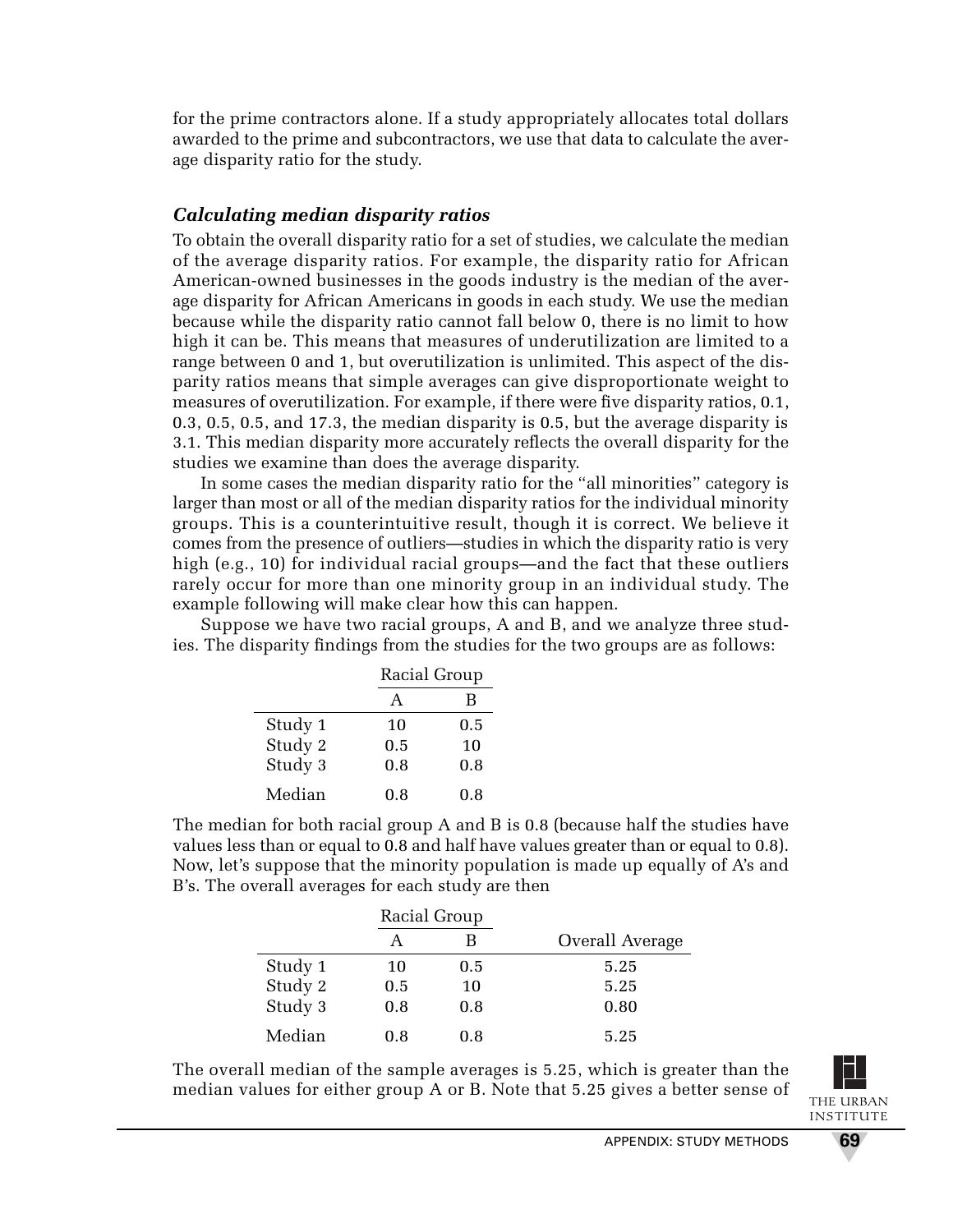the overall average findings than does 0.8 (the average of the outcomes for the two racial groups). Two of the studies show very high disparity ratios, a fact that would be totally lost if we relied on the average of the outcomes for the two racial groups.

#### *Limitations of Census SMOBE/SWOBE data*

Many of the studies make use of data from the U.S. Census Bureau's Survey of Minority-Owned Business Enterprises (SMOBE) and Survey of Women-Owned Business Enterprises (SWOBE). Of the 58 studies included in the analysis above, more than half use data from these surveys (SMOBE/SWOBE) for at least one of their measures of availability. Data from SMOBE/SWOBE are used so frequently in part because they are readily available and in part because they provide an estimate of the minority share of all firms. However, these data have several weaknesses that need to be accounted for by researchers.

First, the data include as small businesses all persons who filed a tax return indicating that they are self-employed. These data are known to overcount the number of very small businesses, since the data include large numbers of persons with small amounts of self-employment income. Many of these small businesses are unlikely to have the capacity to carry out government contracts. Although some disparity studies adjust the data by excluding firms without employees or firms with less than a minimum amount of revenues, in many cases they do not. If MBE's are overrepresented among small firms, and if small firms are unable to carry out government contracts, then studies that do not exclude them will overstate MBE availability.

Second, prior to 1992 both the SMOBE and SWOBE data excluded C-corporations. C-corporations are defined by tax status and include all corporations with more than 35 shareholders and many smaller corporations for whom there is a tax advantage to filing under this status. Roughly half of the studies included in our analysis adjust for the missing C-corporations, so that availability reflects all firms within an industry. Studies that do not adjust for the exclusion of C-corporations are expected to overstate availability, as minorityowned businesses are less likely to be represented among these larger firms. Some recent evidence on this issue comes from a supplement to the 1992 SWOBE, which was intended to measure the availability of C-corporations among women-owned businesses and all businesses. According to this data, women-owned corporations are less likely to be C-corporations than other firms. This suggests that studies using data prior to 1992 that ignored this issue were likely to overstate the availability of women-owned businesses. However, we have no comparable data on minority-owned firms.

A third problem with the SMOBE/SWOBE data is that they undercount Hispanic- and Asian-owned firms to a significant degree. In 1982, for example, approximately one-sixth of Hispanic-owned firms were not counted. The census provides adjustments to correct for this undercount, but these adjustments were applied in only half of the disparity studies included in our analysis. Although the adjustments for undercounts themselves are not very precise, it is clear that the estimated availability of Hispanic- and Asian-owned firms is understated when these adjustments are not made.<sup>2</sup>

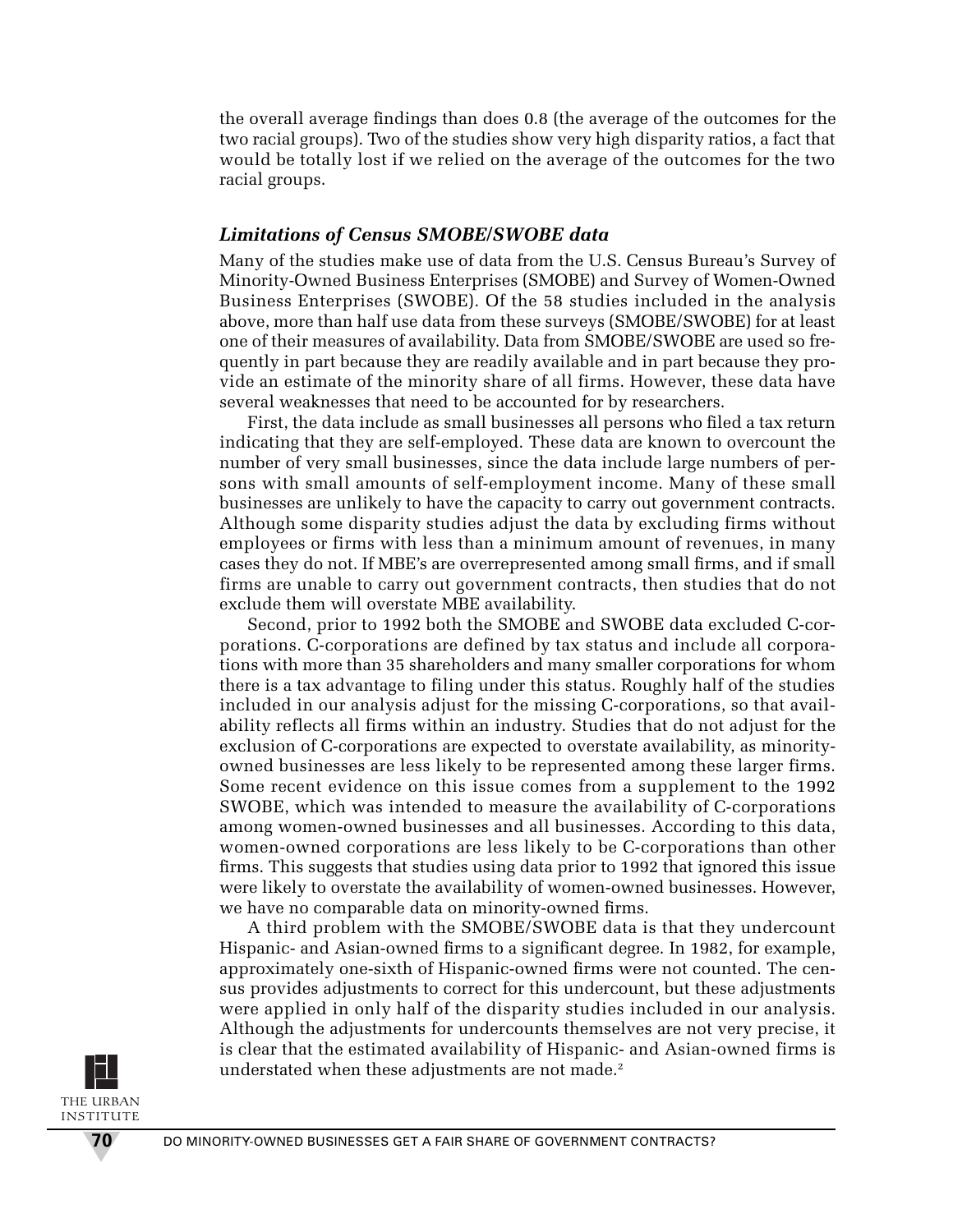Finally, SMOBE/SWOBE are available only every five years and are typically not available until several years after the time of the survey. Therefore, using this data for availability generally meant a difference of at least several years between the date of availability and utilization for these disparity studies. One-third of the studies using SMOBE/SWOBE made some adjustment for this difference, usually by assuming the growth rate of minority-owned firms using data on self-employment and the growth rate between 1982 and 1987. Studies that did not make an adjustment may understate minority business availability, if the number of minority businesses was growing faster than the number of businesses overall. Earlier studies are less likely to adjust for the growth in the number of businesses over time, but this is less of a problem for them since their utilization data is from a time period closer to the 1987 SMOBE/SWOBE availability data.

#### **Notes**

- 1. We are aware of at least an additional 19 disparity studies that were not received in time to be reviewed for this study.
- 2. The undercount was due to the particular method used in SMOBE and SWOBE to identify Hispanic- and Asian-owned firms. A change in methodology in 1992 eliminated this problem for partnerships and S-corporations. Hispanic- and Asian-owned sole proprietorships are still undercounted in the 1992 data.

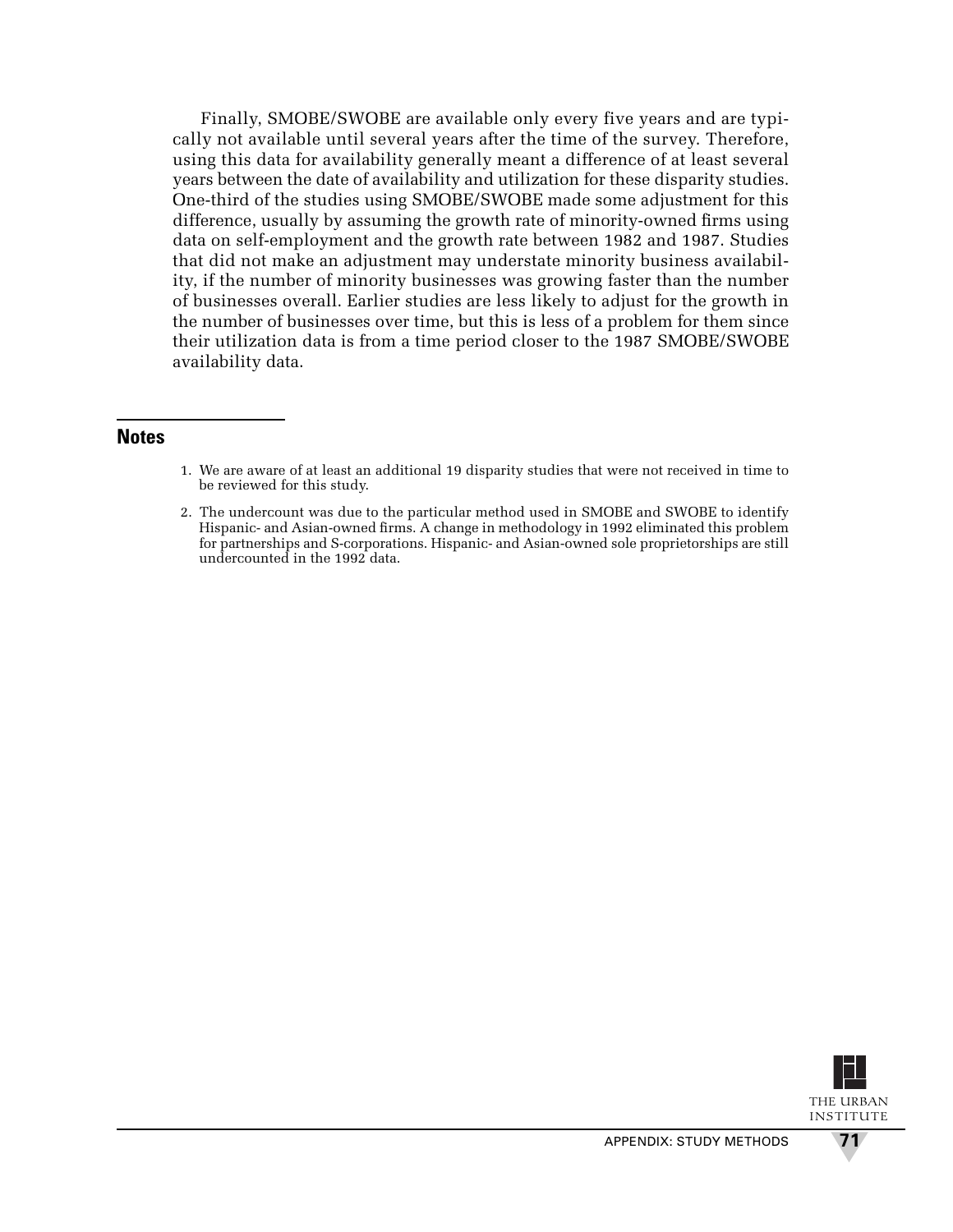#### **Table A.1 Disparity Studies Included in Analysis**

- Alabama, Birmingham-Jefferson County Transit Authority, "Final Report of a Study to Support a Disadvantaged Business Enterprise Set-Aside Program," MGT of America, August 17, 1992.
- Arizona, "Disparity Study: City of Phoenix," BBC, July 1993.
- Arizona, "The City of Tucson Disparity Study," BBC, June 3, 1994.
- Arizona, "Pima County Disparity Study," BBC, June 1994.
- Arizona, "The Maricopa County Minority- and Woman-Owned Business Enterprise Program Study," Mason Tillman (publication date not given report commissioned in September 1989).
- California, "The Utilization of Minority- and Woman-Owned Business Enterprises by Alameda County," NERA, June 1992.
- California, "The Utilization of Minority- and Woman-Owned Business Enterprises by Contra Costa County," NERA, May 1992.
- California, "The Utilization of Minority- and Woman-Owned Business Enterprises by the City of Hayward," NERA, March 1993.
- California, "Sacramento Municipal Utility District: M/WBE Disparity Study," Mason Tillman, October 1992.
- California, "Oakland Unified School District Disparity Study," Mason Tillman, November 1994.
- California, "City of Richmond Disparity Study," Mason Tillman, March 1994.
- California, "City of San Jose Disparity Study: Professional Services and Procurement," Mason Tillman, April 1995.
- California, "MBE/WBE Disparity Study For the City of San Jose" (Construction), BPA Economics, Mason Tillman, and Boasberg and Norton, 1990.
- Colorado, "Denver Disparity Study: Goods, Services and Remodeling" (Phase II of an earlier study), BBC, June 27, 1991.
- Colorado, Denver, "The Utilization of Minority- and Women-Owned Business Enterprises by the Regional Transportation District," NERA, September 14, 1992.
- District of Columbia, "Discrimination Study on Minority Business Enterprises: Final Report," District of Columbia Department of Human Rights and Minority Business Development, A.D. Jackson Consultants, Inc., July 1, 1994.
- Florida, "State of Florida: Minority/Women Business Study," Phases I–II, TEM Associates, Inc., December 1990.

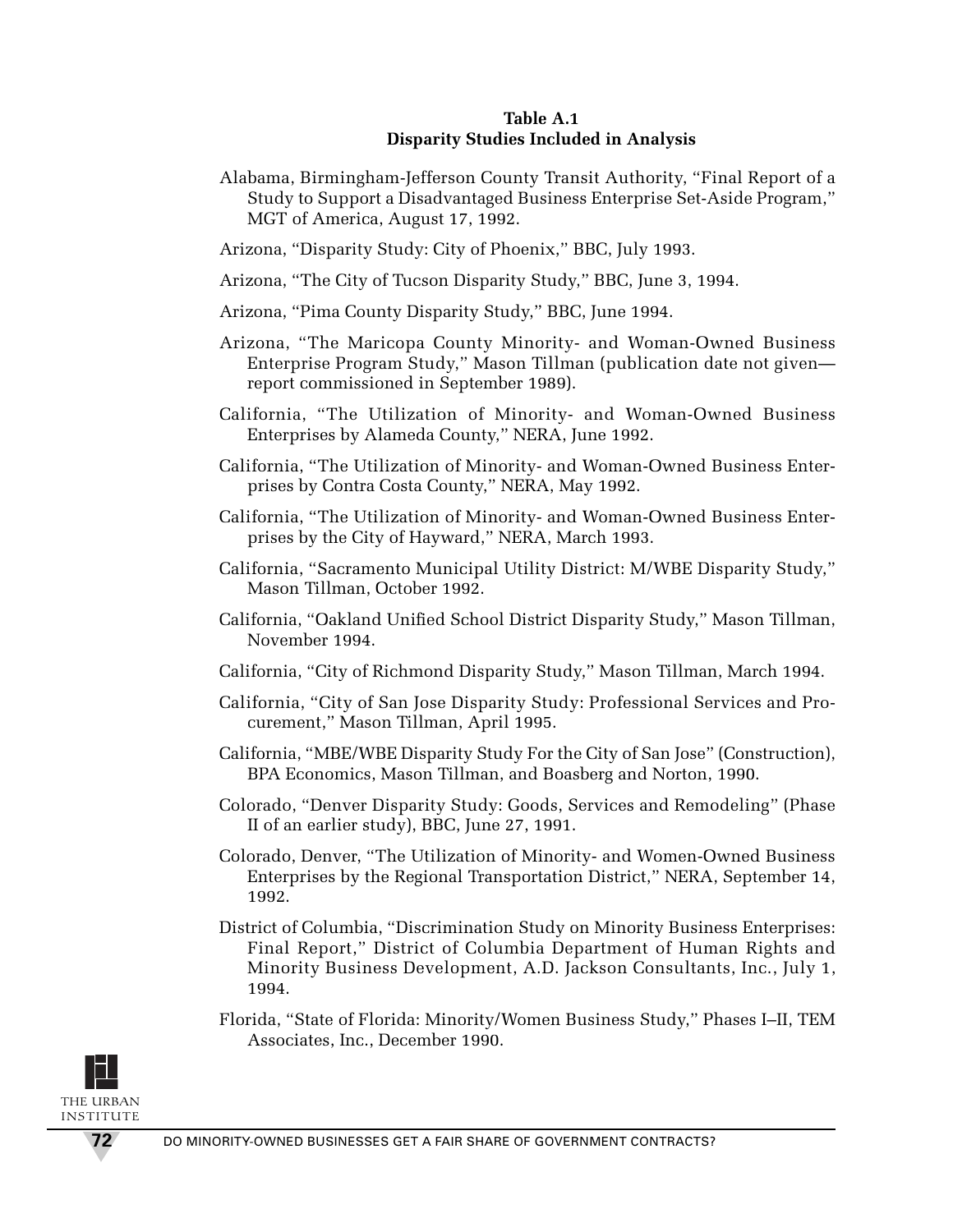- Florida, "A Minority- and Women-Owned Business Discrimination Study," prepared for Metropolitan Dade County, Parts I–IV, MRD Consulting, November 29, 1993.
- Florida, "City of Jacksonville Disparity Study," D.J. Miller, November 1990.
- Florida, "Disparity Study for the Orange County Consortium," D.J. Miller, February 24, 1993.
- Florida, "City of St. Petersburg Disparity Study," D.J. Miller, June 1990.
- Florida, "City of Tampa Disparity Study," D.J. Miller, November 1990.
- Illinois, City of Chicago, "Report of the Blue Ribbon Panel to the Honorable Richard M. Daley, Mayor of the City of Chicago," March 29, 1990.
- Louisiana, "Discrimination in New Orleans: An Analysis of the Effects of Discrimination On Minority and Female Employees and Business Owners," NERA, September 13, 1994.
- Louisiana, "State of Louisiana Disparity Study, Volume II: An Analysis of Disparity and Possible Discrimination in the Louisiana Construction Industry and State Procurement System and its Impact on Minority- and Women-Owned Firms Relative to the Public Works Arena," D.J. Miller & MBELDEF, June 1991.
- Maryland, "The Utilization of Minority-Business Enterprises by the State of Maryland," prepared for the State of Maryland Department of Transportation, NERA, December 6, 1994.
- Maryland, "State of Maryland Minority Business Utilization Study, Final Report," Vols. I & II, A.D. Jackson Consultants, Inc., and Coopers & Lybrand, March 15, 1990.
- Maryland, "An Examination of Prince George's County's Minority Business Program," Parts I–III, February 1991.
- Massachusetts, "Executive Office of Transportation and Construction, Disparity Study, Phase I: Final Report," D.J. Miller, March 16, 1994.
- Massachusetts, "The Utilization of Minority- and Woman-Owned Business Enterprises in the Boston Metropolitan Area," NERA, June 1994.
- Minnesota, "The Disparity Study of Women/Minority Business: City of Minneapolis," BBC, June 1995.
- Minnesota, "The Multi-Jurisdictional Disparity Study of Minority/Women Business Enterprises: City of Saint Paul," BBC, September 1995.
- Minnesota, "The Multi-Jurisdictional Disparity Study of Minority/Women Business Enterprises: Ramsey County," BBC, September 1995.
- Minnesota, "The Disparity Study of Women/Minority Business Enterprises: Hennepin County," BBC, June 1995.

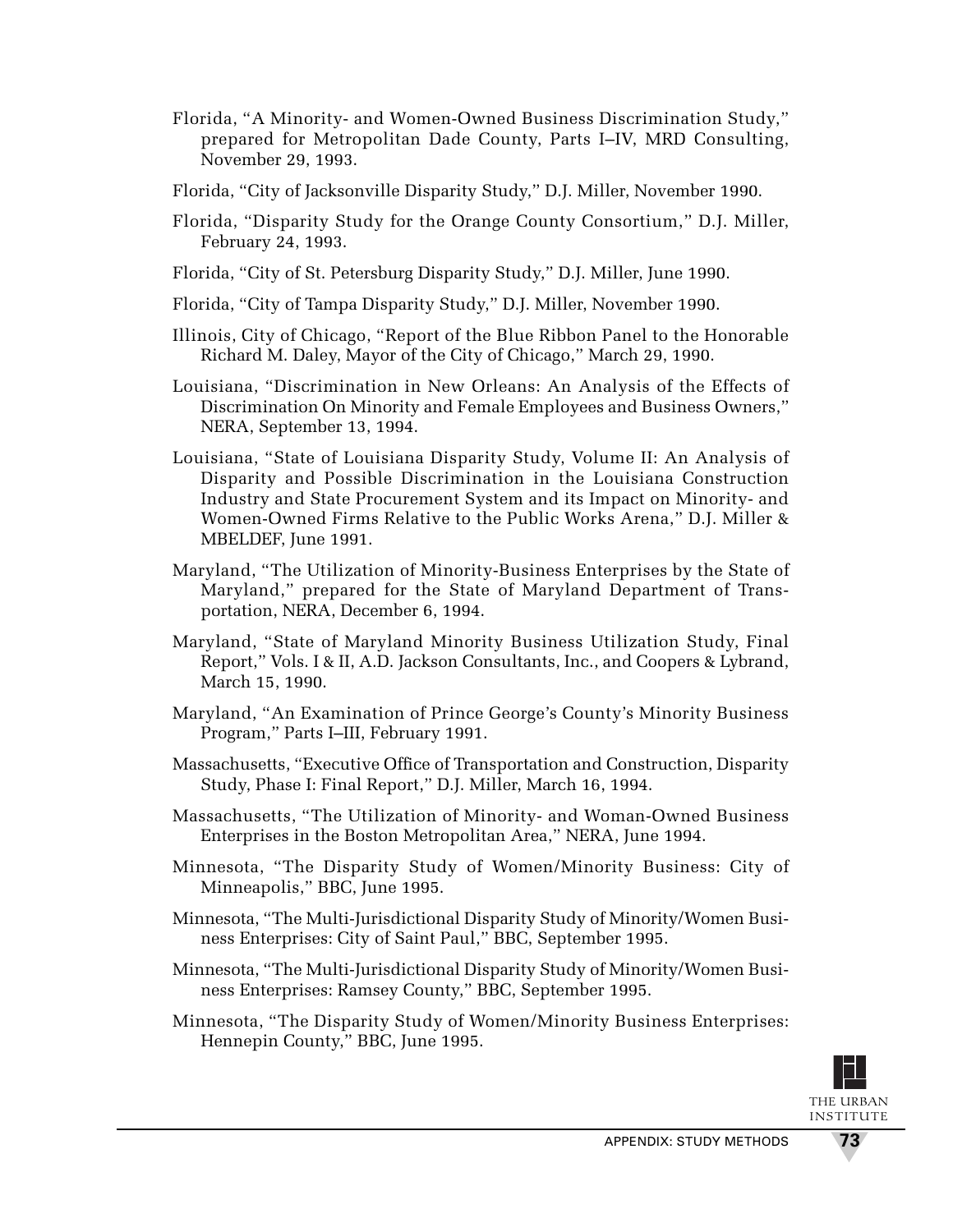- Minnesota, "Multi-Jurisdictional Disparity Study of Minority/Women Business Enterprises: Independent School District No. 625," BBC, September 1995.
- Nevada, "Regional Economic Disparity Study: City of Las Vegas," and Las Vegas Area Local Governments (including: City of Las Vegas, Clark County Department of Aviation, Clark County Department of General Services, Clark County Regional Flood Control District, Clark County Sanitation District, Clark County School District, Housing Authority of the City of Las Vegas, Housing Authority of the County of Clark, Las Vegas–Clark County Library District, Las Vegas Convention and Visitors Authority, Las Vegas Valley Water District, Regional Transportation Commission, University Medical Center, the University of Nevada, Las Vegas, and the Community College of Southern Nevada), BBC, July 1994.

New Mexico, "Disparity Study: City of Albuquerque," BBC, December 1995.

- New Mexico, "New Mexico State Highway & Transportation Department Disparity Study," Vols. I & II, BBC, January 1995.
- New York, "A Study of Disparity and Utilization of Minority- and Women-Owned Businesses by the Port Authority of NY & NJ," Office of Business and Job Opportunity and the Office of Economic Policy Analysis, June 1993.
- New York, "Utilization of Minority- and Woman-Owned Business Enterprises by the New York City Housing Authority," NERA, September 28, 1993.
- New York, "Opportunities Denied! A Study of Racial and Sexual Discrimination Related to Government Contracting in New York State," Executive Summary and Appendices A–E, New York State Division of Minority and Women Development, 1992.
- New York, "The Utilization of Minority- and Women-Owned Business Enterprises by the City of New York," NERA, January 24, 1992.
- New York, "City of Syracuse Report of Local Public Works Contracting," Knowledge Systems & Research, January 1991.
- North Carolina, "City of Greensboro Minority and Women Business Enterprise Capacity Study," and "City of Greensboro Minority and Women Business Enterprise Disparity Study," North Carolina Institute of Minority Economic Development, January/July 1992.
- North Carolina, "Final Report: Minority Business Disparity Study to Support City of Asheville Minority Business Plan," Research and Evaluation Associates and MGT of America, October 29, 1993.
- Ohio, "City of Cincinnati *Croson* Study," Vols. I & II, Institute for Policy Research, University of Cincinnati, April 17, 1992.
- Ohio, City of Columbus, "Predicate Study," BBC and MBELDEF, August 1992; and "City of Columbus Predicate Study Second Supplemental Report: Construction, Goods and Services," BBC, January 1995.

Ohio, "City of Dayton Disparity Study," D.J. Miller, March 1991.

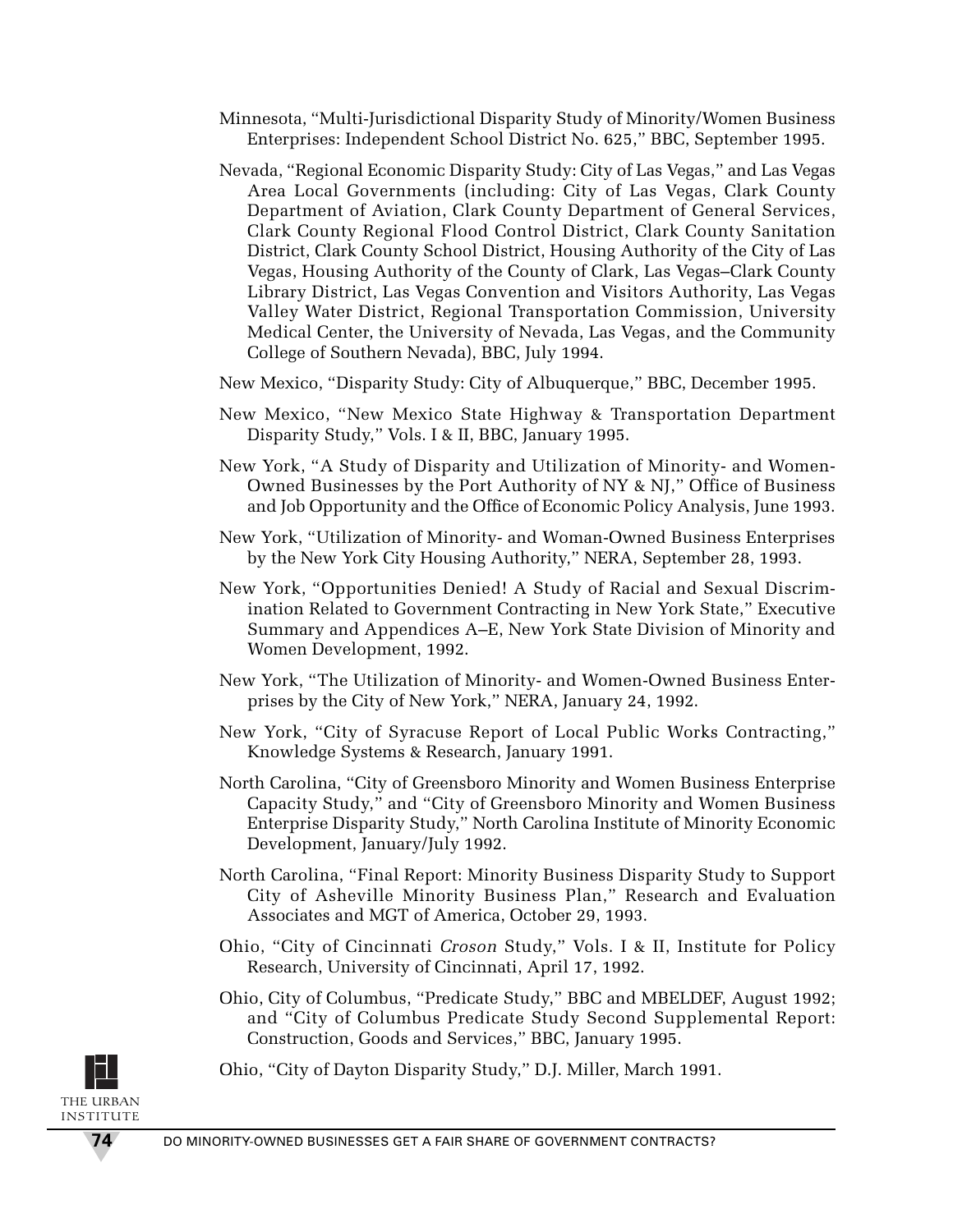- Pennsylvania, "The Utilization of Minority- and Women-Owned Business Enterprises by the Southeastern Pennsylvania Transportation Authority," NERA, September 29, 1993.
- Tennessee, "Memphis/Shelby County Intergovernmental Consortium Disparity Study," D.J. Miller, October 1994.
- Texas, "The State of Texas Disparity Study: A Report to the Texas Legislature as Authorized by H.B. 2626, 73rd Legislature," NERA, December 27, 1994.
- Texas, "Availability/Disparity Study: Forth Worth Transportation Authority," BBC, November 1993.
- Texas, "Availability/Disparity Study: Dallas/Fort Worth International Airport," BBC, November 1993.
- Texas, "Disparity Study: City of Fort Worth," BBC, November 1993.
- Texas, "Disparity Report for Houston City Government," D.J. Miller, November 1994.
- Texas, "Availability and Disparity Study for the City of Dallas," D.J. Miller, February 1995.
- Texas, San Antonio, "The Utilization of Minority- and Women-Owned Business Enterprises in Bexar County," NERA, April 15, 1992.
- Wisconsin, "M/WBE Disparity Study for the County of Milwaukee, City of Milwaukee, and Milwaukee Public Schools," Affirmative Action Consulting Ltd., and Ralph G. Moore and Associates (AAC/RGMA), April 1992.

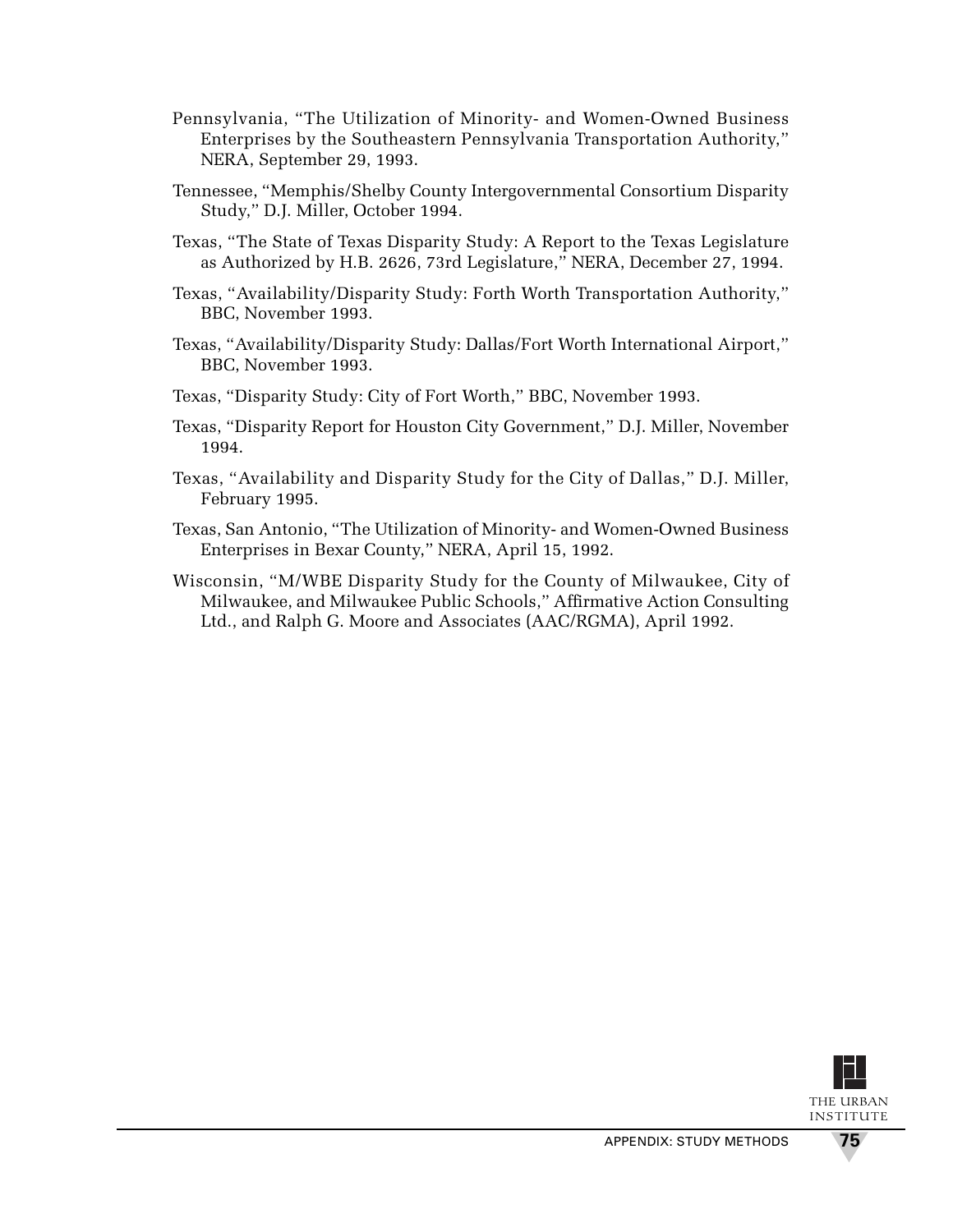#### **Table A.2**

### **Disparity Studies Excluded from Analysis and Reasons for Exclusion**

California, "Alameda County Transportation Authority Disparity Study: Final Report," Mason Tillman, June 1994:

> Utilization data is for Alameda County—not the transportation authority. The utilization data is taken directly from the NERA study on Alameda County, which is included. This study was not included, in order to avoid duplication.

California, "City of Los Angeles, Department of Airports: MBE/WBE Utilization Study," Executive Summary, Mason Tillman, January 1993:

> No calculation of availability is performed. The study demonstrates extremely low levels of utilization which may be useful by themselves or if availability data were compiled.

Colorado, "Denver Disparity Study Phase I: Construction and Professional Design Services," BBC, June 22, 1990:

The study does not test findings for statistical significance and does not provide number of contracts by industry. In addition, it is poorly organized and unclear.

Colorado, "Analysis of Minority- and Women-Owned Businesses in the Denver Metropolitan Area: Goods and Services Marketplace," BBC, 1995:

Study examines disparity in the private sector, not in government contracting.

Colorado, "Analysis of Minority- and Women-Owned Businesses in the Denver Metropolitan Area Construction and Professional Design Marketplace," BBC, 1995: Study examines disparity in the private sector, not in government contracting.

Colorado, Denver, "Potential Annual Goal Setting Methodology for General Services," BBC, 1995:

This is not a disparity study, but a set of recommendations about how Denver should set goals in the General Services area.

Connecticut, "The New Connecticut: Toward Equal Opportunity in State Contracting," Hendersen, Hyman & Howard (date unclear):

> This study does not provide estimates of availability. The study does contain extensive legislative history and ample evidence of a historical trend of non-compliance with legislated set-aside goals.

Connecticut, "Committee Report: Special Committee on Section 12 1/2 Review, New Haven, Board of Aldermen: Minority and Women Participation in the New Haven Construction Industry," with appended report by Jaynes Assoc., May 23, 1990:

> Only scant information is provided on utilization and availability. What information is provided does not necessarily match up in terms of time periods. The study contains an excellent analysis of historical discrimination in the New Haven construction trades.

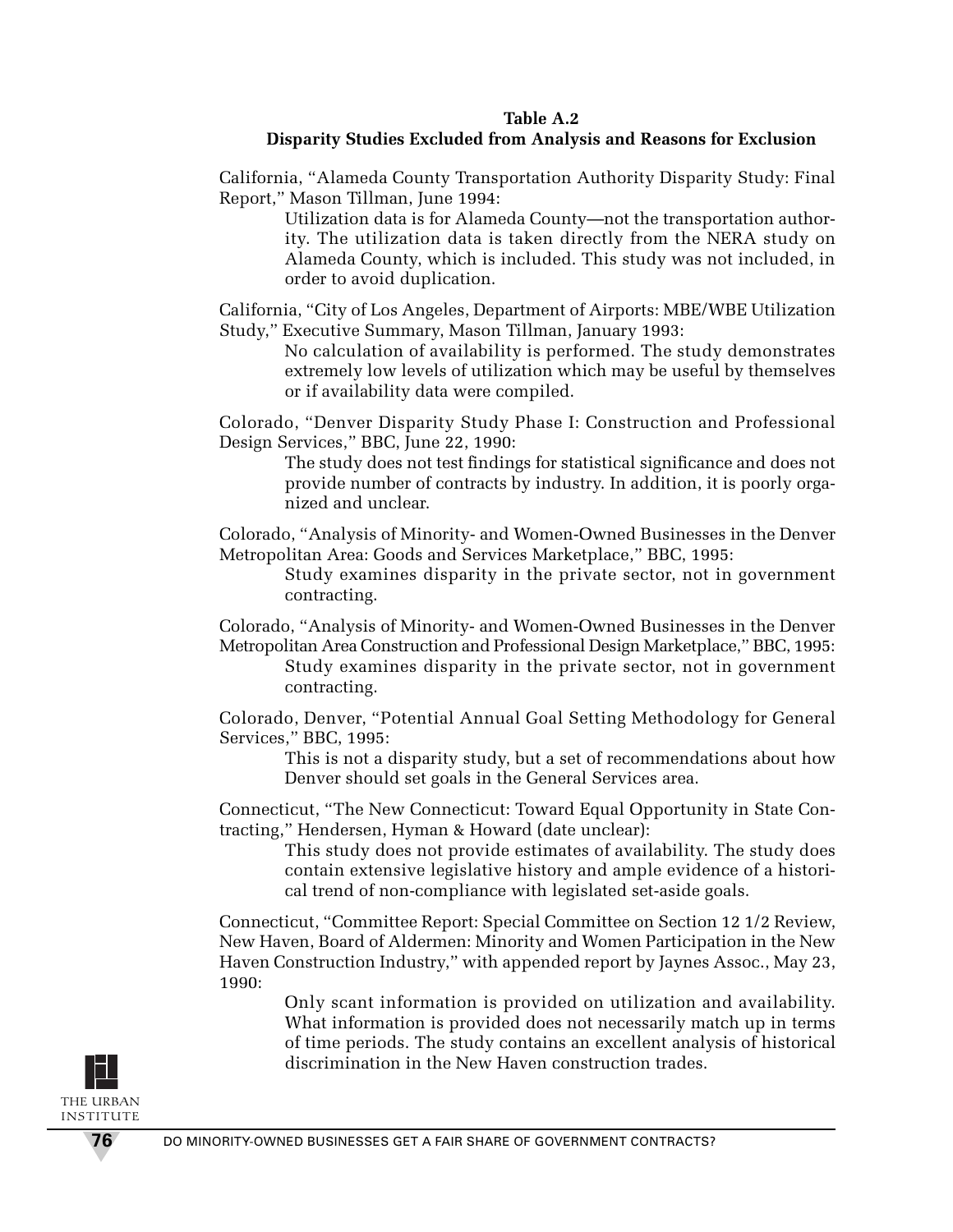District of Columbia, "Availability and Utilization of Minority- and Women-Owned Business Enterprises at the Metropolitan Washington Airports Authority," NERA, February 14, 1990:

The method used to calculate utilization appears to be flawed. Utilization appears to be based on the required goal for each contract rather than an examination of the actual dollars received by minority businesses. It is also unclear how the estimates of the disparities in the number of awards are calculated.

District of Columbia, "The Metropolitan Washington Airports Authority, Local Disadvantaged Business Enterprise (LDBE) Program: An Examination of its Effectiveness in Improving Contract Access for Minority and Women Business Enterprises," MBELDEF, April 22, 1992:

> This is not a disparity study. Instead this document is an attempt by MBELDEF to evaluate the "race-neutral" LDBE program which was put in place after the Metro Airports Authority disbanded its MBE program in the wake of *Croson.* For the most part this study consists of surveys and interviews with MBEs, attempting to determine what changes in access have accompanied changes in the program. The only data provided regard utilization before and after the program was shut off. [The study reports that M/WBE utilization was 33 percent under the previous mandatory preference program and that M/WBE participation fell to 9–15 percent under the new LDBE program.]

District of Columbia, "An Examination of [Washington Suburban Sanitary Commission's] WSSC's Minority Business Program," Summary and Recommendations, Part I: Legal Analysis, MBELDEF, March 1988:

> The key part of this study (Part II) was not received. That section probably contains whatever data analysis was performed by the authors. A review of the executive summary suggests that this report does not appear to calculate availability in a usable way.

Florida, Dade County Public Schools, "Minority Business Enterprises Utilization Study Recommendations and Administrative Responses," Bureau of Management and Accountability Division of Minority Business Enterprises, April 24, 1991:

This study did not include the necessary data for calculating disparity ratios.

Florida, Hillsborough County, "Hillsborough County Disparity Study," D.J. Miller (date unclear; pre-*Croson)*:

> Organization of data in the study makes it impossible to determine number of contracts in each industry category. No disparity ratios are calculated and therefore no standard error tests are conducted. The study pre-dates the Supreme Court's decision in *Croson.*

Florida, "Final Report: City of Tallahassee MBE Disparity Fact-Finding Study," MGT of America, Inc., January 11, 1990:

The study does not test findings for statistical significance and does not provide number of contracts by industry.

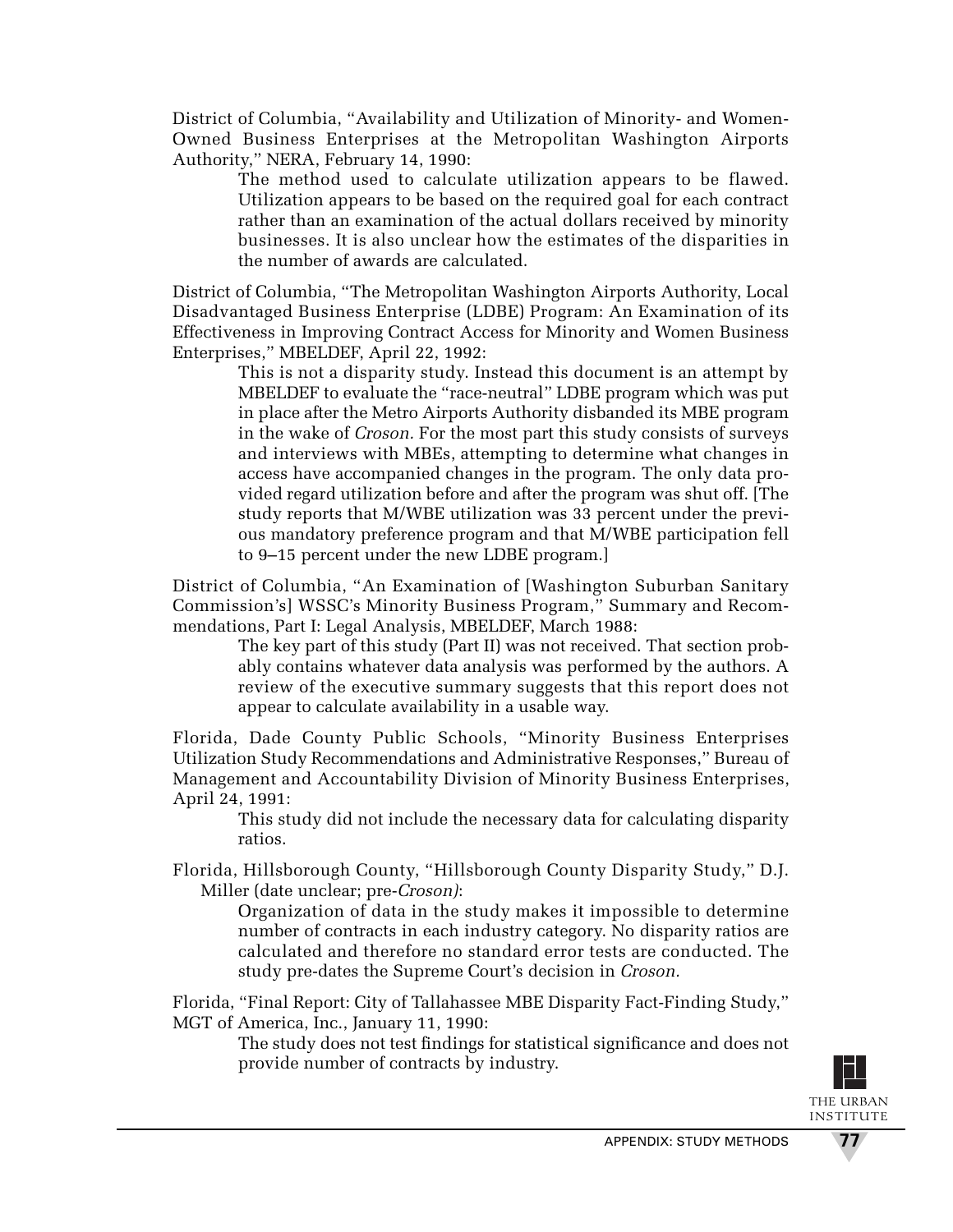Georgia, "Public Policy and Promotion of Minority Economic Development: City of Atlanta and Fulton County, Georgia," Brimmer and Marshall, Vols. I–VIII, June 29, 1990:

> While study provides a huge amount of information, it does not present any appropriately paired data on utilization and availability to calculate disparity in government contracting. In most cases availability and utilization data are not presented by industry or broken down by racial groups or gender. Where such data are presented (e.g., for construction), the availability data is presented for "all minorities" while the utilization data are presented for minorities and women combined, and thus calculation of disparity ratios are not possible. The study focuses on disparity in the private market.

Georgia, "Unequal Access: Minority Contracting and Procurement with the Atlanta Board of Education," Thomas Boston, August 8, 1991:

Study does not calculate statistical significance or report number of contracts by industry. The study shows that 50 percent of the firms listed as minority-owned by the school board are in fact owned by white men. The study also finds that minority-owned businesses that had applied to be included on the list of potential bidders were not included.

Illinois, "Report Concerning Consideration and Adoption of the Revised Remedial Plan for Minority and Women Business Enterprise Economic Participation," Board of Education of the City of Chicago, January 30, 1991:

Study does not calculate statistical significance or report number of contracts by industry.

Illinois, "Predicate Study for the Cook County Minority- and Women-Owned Business Enterprise Program," by Thomas G. Abram and James J. Zuehl, Vedder, Price, Kaufman & Kammholz, September 2, 1993:

Study does not break down disparity results by industry.

Louisiana, "State of Louisiana Disparity Study: Volume I of An Analysis of Disparity and Possible Discrimination in the Louisiana Construction Industry and State Procurement System and Its Impact on Minority- and Women-Owned Firms Relative to the Public Works Arena," LSU and Southern University, April 1990:

> The study does not provide disparity results in a form consistent with the other studies in our analysis. The study provides an interesting regression analysis of disparity, controlling for a number of factors that could affect the award of government contracts including experience, bonding, and revenues.

Louisiana, "An Analysis, Critique and Chronicle of the Audubon Park Commission Minority Business Enterprise Plan," Xavier University of Louisiana (date unclear):

> This study has no availability measurements—it deals exclusively with minority participation. It does include a good deal of anecdotal evidence and an interesting discussion of "fronting" and other plan "management" issues.

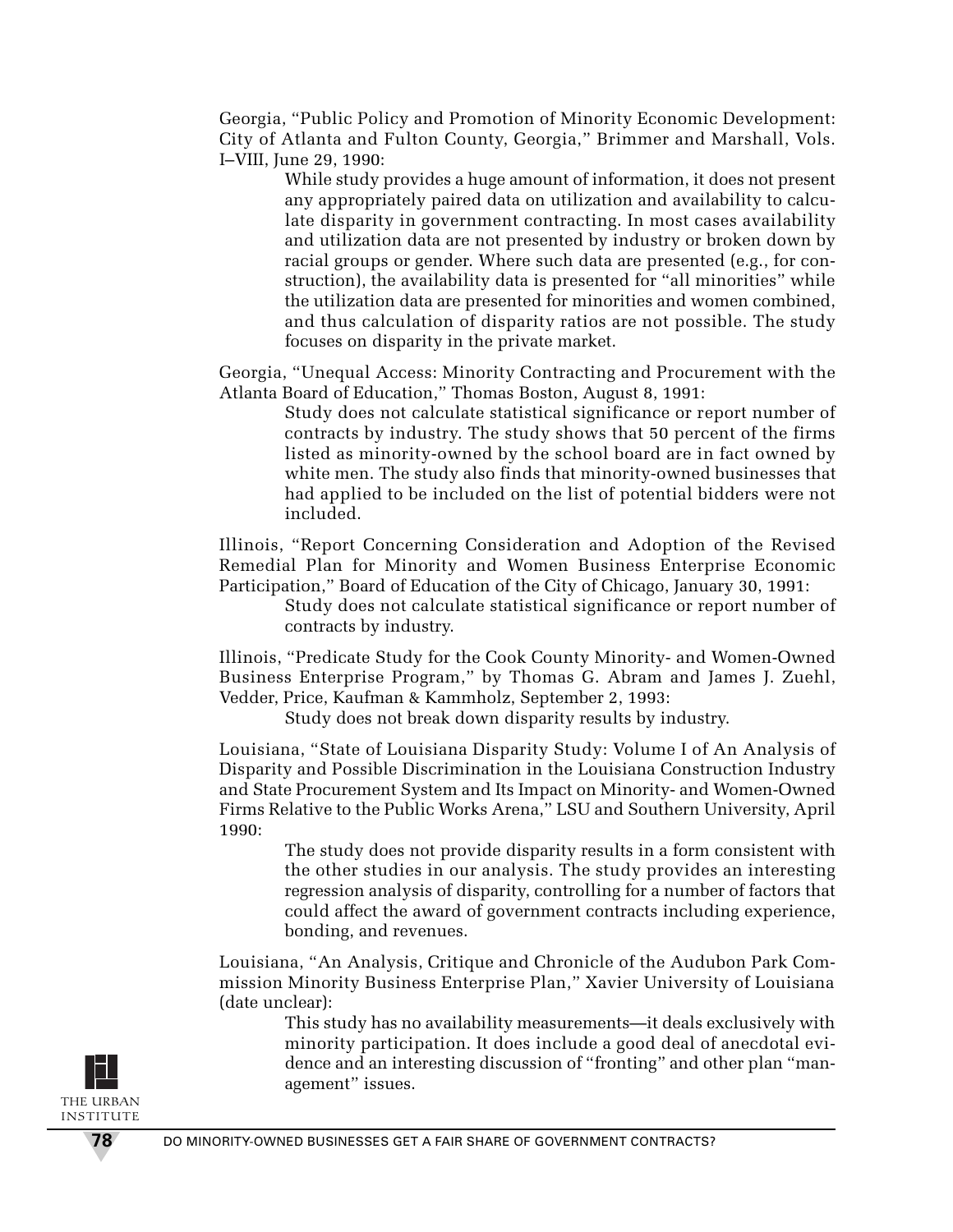Louisiana, "Basic Findings, Conclusions and Recommendations on The Audubon Park Commission Minority Business Enterprise Plan," Xavier University of Louisiana, August 8, 1990:

> This was simply a summary of the above study. Again, no availability measures were included.

Maryland, City of Baltimore, "Notice of Public Comment Period and Assessment of Baltimore City's Minority and Women's Business Enterprise Program in Light of *Croson:* Draft Report," by Michael Millemann and Maxwell Chibundu, Maryland School of Law, November 1989:

> This study provides very sketchy information about availability and (especially) about utilization. It also does not provide either the number of contracts or tests for statistical significance.

Maryland, National Capital Parks and Planning Commission, "Minority, Female, Disabled Business Utilization Study," A.D. Jackson Consultants, Inc. November 4, 1992:

The study does not test findings for statistical significance and does not provide number of contracts by industry.

Massachusetts, "Blueprint of Tasks for Massachusetts MBE/WBE Disparity Studies," Marcus Weiss & Affiliates, and D.J. Miller, July 1990:

This is not a disparity study. Instead it is a strategy for compiling a disparity study.

Massachusetts, Brief of Defendant MBTA in *Perini v. MBTA* (date unclear): This is a legal brief and not a disparity study. Data on government utilization and appropriate measures of availability are extremely sparse.

Massachusetts, "Availability and Utilization of Minority- and Women-Owned Business Enterprises at the Massachusetts Water Resources Authority," NERA, November 21, 1990:

> Availability and utilization measures are not compatible. Specifically, utilization combines construction and architecture/engineering services, while availability is calculated for each industry separately. This makes it impossible to calculate disparity ratios by industry.

Minnesota, "A Study of Discrimination Against Women- and Minority-Owned Businesses and of Other Small-Business Topics," by the Minnesota Department of Administration, Management Analysis Division, January 1990:

Findings reported only for three-digit industry categories.

North Carolina, "A Preliminary Report: An Examination of Marketplace Discrimination in Durham County," MBELDEF, July 1, 1991:

> Preliminary report (not a disparity study) containing no data on utilization or availability.

North Carolina, "State of North Carolina, North Carolina General Assembly: Study of Minority and Women Business Participation in Highway Construction," MGT of America, Inc., January 26, 1993:

The study does not test findings for statistical significance and does not provide number of contracts by industry.

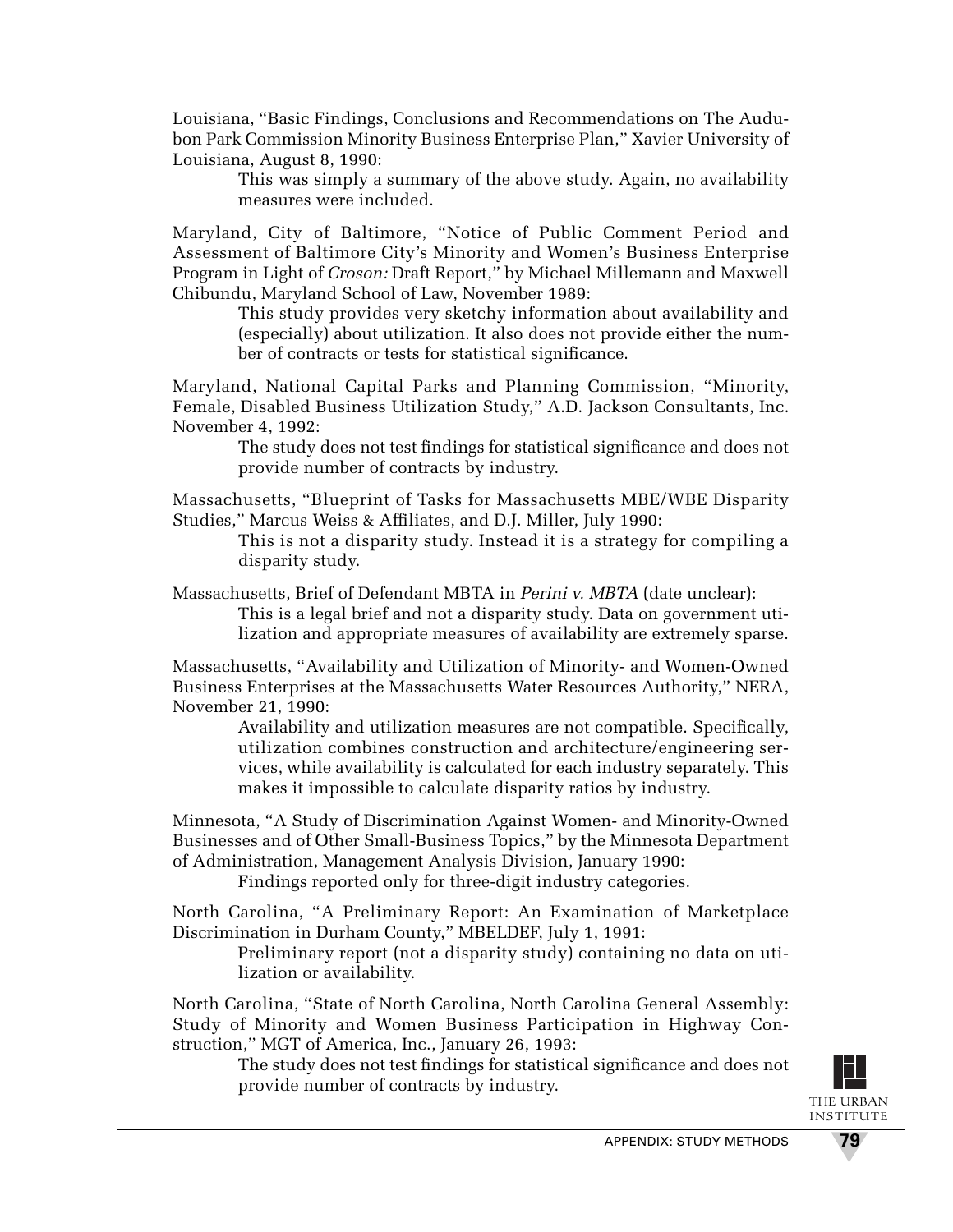Ohio, "City of Columbus, Construction Supplemental Report," BBC, September 1993:

> The information in this study was actually provided in a more detailed form in the Second Supplemental Report, issued in January 1995. Therefore the data from that report were used instead.

Ohio, City of Columbus, "Employment Predicate Study," BBC, August 1992: This study evaluates their program requiring contractors to meet certain minority employment goals. It does not deal with disparity in contract dollars awarded.

South Carolina, State, "Report to the General Assembly: A Limited-Scope Review of the SC Department of Highways and Public Transportation Minority Goals Program," by the South Carolina Legislative Audit Council, May 1991:

The study does not test findings for statistical significance and does not provide number of contracts by industry.

Texas, Tarrant County, "Availability Study," BBC, November 1993: This is not a disparity study. It covers only availability. No data on utilization were provided.

Washington, City of Seattle/Pierce and King Counties, "Study of Minority/ Women Business Participation in Purchasing and Concessions," Washington Consulting Group, July 9, 1990:

> Study does not provide usable availability information. Statistics are provided about the number of minority firms which are available, but no information is provided about the number of all available firms and therefore a ratio cannot be calculated.

Wisconsin, "A Study to Identify Discriminatory Practices in the Milwaukee Construction Marketplace," Consta & Assoc., February 1990:

Study did not include required disparity information. It focused on a historical review of discrimination in the Milwaukee construction marketplace.

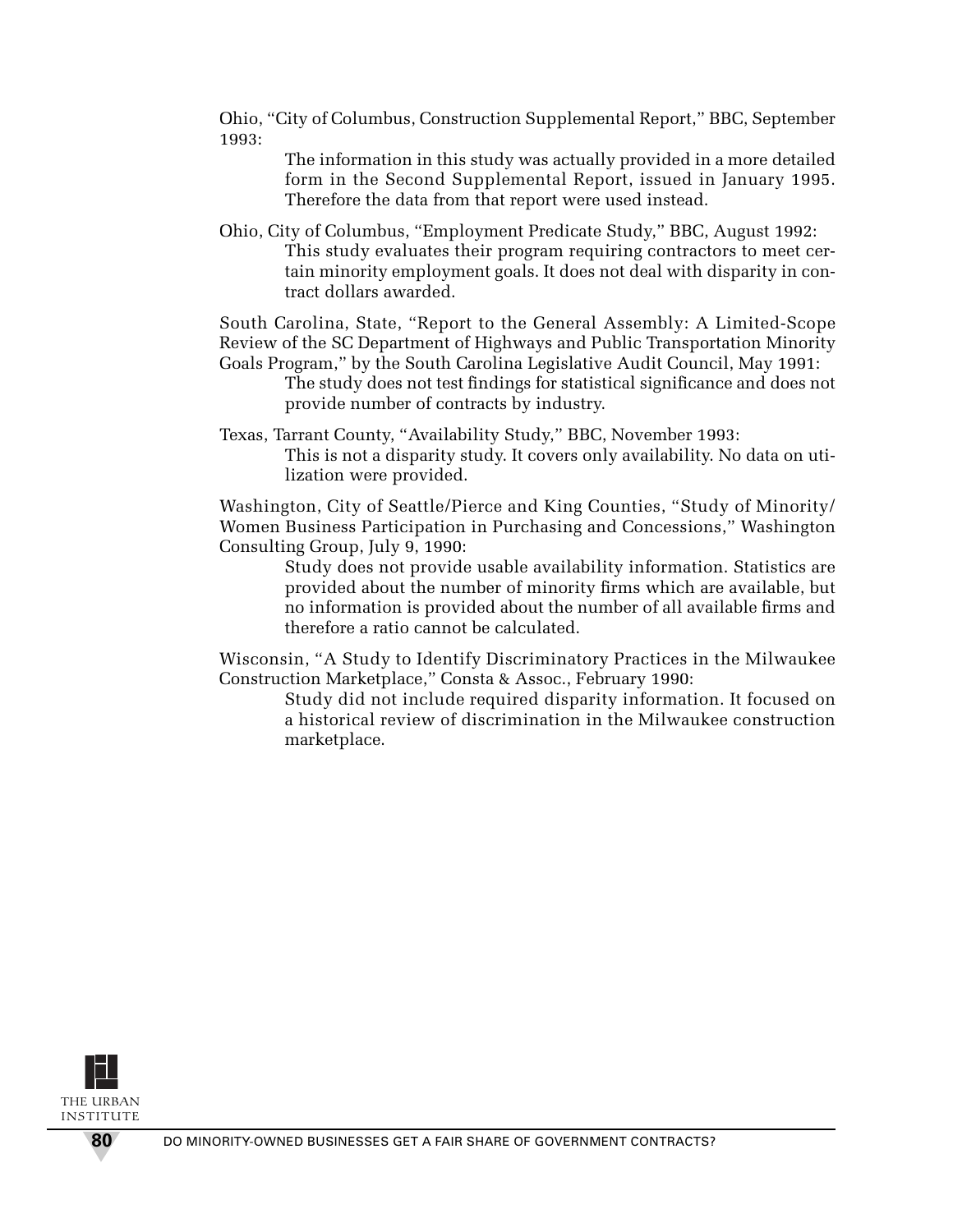|                                         |                     | <b>BACKGROUND</b> |         |              | AFRICAN<br>AMERICANS |               |      | <b>LATINOS</b>        |               |        | <b>ASIANS</b>  |               |              | <b>NATIVE</b><br><b>AMERICANS</b> |               |      | <b>ALL MINORITIES</b> |               |     | <b>WOMEN</b>          |               |
|-----------------------------------------|---------------------|-------------------|---------|--------------|----------------------|---------------|------|-----------------------|---------------|--------|----------------|---------------|--------------|-----------------------------------|---------------|------|-----------------------|---------------|-----|-----------------------|---------------|
|                                         | Source              | # of<br>Contracts | Year    | Avail. Ratio | Disp.                | Stat.<br>Sig. |      | Disp.<br>Avail. Ratio | Stat.<br>Sig. | Avail. | Disp.<br>Ratio | Stat.<br>Sig. | Avail. Ratio | Disp.                             | Stat.<br>Sig. |      | Disp.<br>Avail. Ratio | Stat.<br>Sig. |     | Disp.<br>Avail. Ratio | Stat.<br>Sig. |
| <b>CONSTRUCTION</b>                     |                     |                   |         |              |                      |               |      |                       |               |        |                |               |              |                                   |               |      |                       |               |     |                       |               |
| Alameda County, CA-Large Contract \$    | SM/W0BE             | 66                | 1985-87 | 1.3          | 1.90                 | N.S.          | 3.2  | 1.01                  | N.S.          | 1.5    | 0.00           | N.S.          |              |                                   |               | 6.0  | 0.95                  | - C           | 2.3 | 0.00                  | N.S.          |
| Alameda County, CA-Large Contract #     | SM/W0BE             | 66                | 1985-87 | 1.3          | 2.20                 | N.S.          | 3.4  | 2.20                  | N.S.          | 1.4    | 0.00           | N.S.          |              |                                   |               | 6.1  | 1.70                  | - C           | 2.4 | 0.00                  | N.S.          |
| Alameda County, CA-Large Contract \$    | SM/W0BE             | 18                | 1989-90 | 3.8          | 0.00                 | N.S.          | 6.2  | 0.67                  | N.S.          | 10.5   | 0.02           | N.S.          |              |                                   |               | 20.5 | 0.21                  | C.            | 9.3 | 0.00                  | N.S.          |
| Alameda County, CA-Large Contract #     | SM/WOBE             | 18                | 1989-90 | 3.3          | 0.00                 | N.S.          | 5.7  |                       | 1.90 N.S.     | 6.0    | 0.91           | Under         |              |                                   |               | 15.0 | 1.09 <sub>C</sub>     |               | 7.1 | 0.00                  | N.S.          |
| Alameda County, CA-Small Contract \$    | SM/W0BE             | 62                | 1987-90 | 4.2          | 0.00                 | N.S.          | 6.6  | 0.92                  | N.S.          | 4.0    | 0.02           | N.S.          |              |                                   |               | 14.8 | $0.42\quad C$         |               | 7.0 | 0.95                  | N.S.          |
| Alameda County, CA-Small Contract #     | SM/W0BE             | 62                | 1987-90 | 4.0          | 0.00                 | N.S.          | 6.3  |                       | 0.76 N.S.     | 4.3    | 0.37           | N.S.          |              |                                   |               | 14.6 | 0.44 <sub>C</sub>     |               | 7.7 | 0.62                  | N.S.          |
| Alameda Co., CA-Federal-Lrq Contract \$ | <b>NS</b>           | 10 <sup>10</sup>  | 1985-87 | 1.1          | 0.00                 | N.S.          | 2.8  | 1.80                  | N.S.          | 0.4    | 0.00           | N.S.          |              |                                   |               | 4.2  | 1.19 <sub>C</sub>     |               | 1.6 | 0.00                  | N.S.          |
| Alameda Co., CA-Federal-Lrq Contract #  | <b>NS</b>           | 10                | 1985-87 | 1.1          | 0.00                 | N.S.          | 2.9  | 3.30                  | N.S.          | 0.5    | 0.00           | Under         |              |                                   |               | 4.5  | 2.13 <sub>C</sub>     |               | 1.7 | 0.00                  | N.S.          |
| Alameda Co., CA-Federal-Lrg Contract \$ | <b>NS</b>           | 5                 | 1989-90 | 2.4          | 0.00                 | N.S.          | 4.4  |                       | 0.00 N.S.     | 3.1    | 0.00           | N.S.          |              |                                   |               | 9.9  | 0.00 C                |               | 4.9 | 0.00                  | N.S.          |
| Alameda Co., CA-Federal-Lrg Contract #  | <b>NS</b>           | 5                 | 1989-90 | 2.4          | 0.00                 | N.S.          | 4.4  | 0.00                  | N.S.          | 2.8    | $0.00\,$       | N.S.          |              |                                   |               | 9.6  | 0.00 C                |               | 4.8 | 0.00                  | N.S.          |
| Albuquerque, NM \$                      | SM/W0BE             | 1,116             | 1989-93 | 0.4          | 0.02                 | Under         | 25.6 | 0.44                  | Under         | 0.4    | 1.11           | N.S.          | 0.6          | 1.38                              | N.S.          | 27.0 | 0.46                  | Under         | 5.1 | 0.38                  | Under         |
| Albuquerque, NM \$                      | SM/WOBE-Empl.       | 1.116             | 1989-93 | 0.3          | 0.02                 | N.S.          | 23.6 | 0.48                  | Under         | 0.2    | 1.97           | N.S.          | 0.4          | 2.08                              | Over          | 24.4 | 0.51                  | Under         | 3.5 | 0.56                  | Under         |
| Albuquerque, NM \$                      | Survey-Interest     | 1.116             | 1989-93 | 0.0          | NA                   | <b>NA</b>     | 21.1 | 0.53                  | Under         | 0.4    | 1.01           | N.S.          | 1.7          | 0.44                              | Under         | 23.3 | 0.53                  | Under         | 9.8 | 0.20                  | Under         |
| Albuquerque, NM \$                      | Survey-Attempt      | 1,116             | 1989-93 | 0.0          | NA                   | <b>NA</b>     | 20.9 | 0.54                  | Under         | 0.4    | 1.10           | N.S.          | 1.4          | 0.55                              | N.S.          | 22.7 | 0.55                  | Under         | 9.4 | 0.21                  | Under         |
| Albuquerque, NM \$                      | Registered          | 1,116             | 1989-93 | 1.3          | 0.01                 | Under         | 16.9 | 0.66                  | Under         | 0.6    | 0.78           | N.S.          | 3.5          | 0.22                              | Under         | 22.3 | 0.56                  | Under         | 9.9 | 0.20                  | Under         |
| Albuquerque, NM \$                      | SM/W0BE             | 473               | 1994-95 | 0.4          | 0.57                 | N.S.          | 25.6 | 0.35                  | Under         | 0.4    | 0.01           | N.S.          | 0.6          | 2.72                              | Over          | 27.0 | 0.39                  | Under         | 5.1 | 0.39                  | Under         |
| Albuquerque, NM \$                      | SM/WOBE-Empl.       | 473               | 1994-95 | 0.3          | 0.85                 | N.S.          | 23.6 | 0.38                  | Under         | 0.2    | 0.02           | N.S.          | 0.4          | 4.09                              | Over          | 24.4 | 0.43                  | Under         | 3.5 | 0.58                  | N.S.          |
| Albuquerque, NM \$                      | Survey-Interest     | 473               | 1994-95 | 0.0          | NA.                  | NA            | 21.1 | 0.42                  | Under         | 0.4    | 0.01           | N.S.          | 1.7          | 0.87                              | N.S.          | 23.3 | 0.46                  | Under         | 9.8 | 0.21                  | Under         |
| Albuquerque, NM \$                      | Survey-Attempt      | 473               | 1994-95 | 0.0          | NA.                  | NA            | 20.9 | 0.42                  | Under         | 0.4    | 0.01           | N.S.          | 1.4          | 1.09                              | N.S.          | 22.7 | 0.47                  | Under         | 9.4 | 0.21                  | Under         |
| Albuquerque, NM \$                      | Registered          | 473               | 1994-95 | 1.3          | 0.20                 | N.S.          | 16.9 | 0.53                  | Under         | 0.6    | 0.01           | N.S.          | 3.5          | 0.42                              | Under         | 22.3 | 0.48                  | Under         | 9.9 | 0.20                  | Under         |
| Asheville, NC \$                        | SM/W0BE             | 153               | 1985-92 | 2.3          | 0.15                 | Under         | 0.3  | 0.53                  | N.S.          | 0.2    | 1.52 N.S.      |               |              |                                   |               | 2.8  | $0.28$ $C$            |               | 5.2 | 0.03                  | Under         |
| Boston-Exec Off of Envir Affairs \$     | SM/WOBE-Empl.       | 226               | 1977-81 |              |                      |               |      |                       |               |        |                |               |              |                                   |               | 0.6  | 0.67                  | NC            |     |                       |               |
| <b>Boston-Massport Authority \$</b>     | SM/WOBE-Empl.       | NS.               | 1969-78 |              |                      |               |      |                       |               |        |                |               |              |                                   |               | 0.6  | 0.04                  | NC            | 1.4 | 0.43                  | NC.           |
| Chicago-City \$                         | <b>Bidders list</b> | 197               | 1989    |              |                      |               |      |                       |               |        |                |               |              |                                   |               | 44.5 | 0.24                  | <b>NC</b>     | 6.6 | 0.21 NC               |               |
| Chicago-City \$                         | <b>Bidders list</b> | 197               | 1989    |              |                      |               |      |                       |               |        |                |               |              |                                   |               | 44.5 | 0.64                  | <b>NC</b>     |     |                       |               |
| Chicago-City #                          | <b>Bidders list</b> | 197               | 1989    |              |                      |               |      |                       |               |        |                |               |              |                                   |               | 44.5 | 0.81 NC               |               | 6.6 | 0.70 NC               |               |
| Cincinnati-All Bidders #                | Cert./Registered    | 1058              | 1990-91 | 6.2          | 0.98                 | N.S.          | 0.9  | 4.43                  | Over          | 0.9    | 2.38           | Over          | 0.1          | 0.81                              | N.S.          |      |                       |               |     |                       |               |
| Cincinnati-All Bidders #                | Registered          | 1058              | 1990-91 |              |                      |               |      |                       |               |        |                |               |              |                                   |               | 26.0 | 0.54                  | Under         | 1.3 | 0.07                  | Under         |
| Cincinnati-CMSA#                        | Cert./Registered    | 881               | 1990-91 | 6.4          | 1.04 N.S.            |               | 0.8  | 5.80                  | Over          | 1.0    | 2.39           | Over          | 0.1          | 1.41 N.S.                         |               |      |                       |               |     |                       |               |
| Cincinnati-CMSA #                       | Registered          | 881               | 1990-91 |              |                      |               |      |                       |               |        |                |               |              |                                   |               | 26.2 | 0.56                  | Under         | 1.2 | 0.07                  | Under         |



I

*Continued*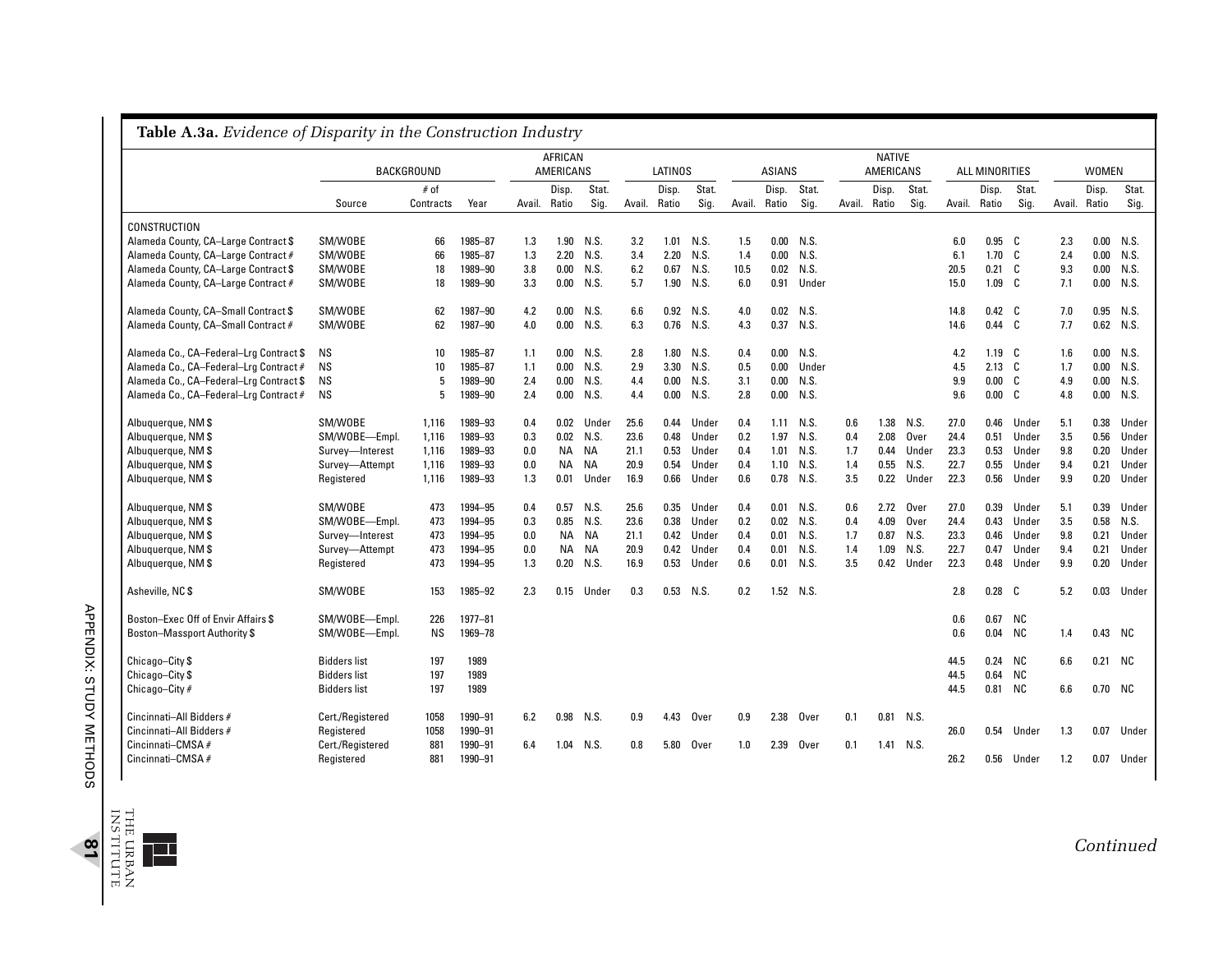| Table A.3a. Evidence of Disparity in the Construction Industry (Continued)                                                                                               |                                                                            |                                 |                                                                  |                                                |                              |                                           |                                        |                                           |                            |                                                        |                              |                               |                             |                            |                |                                                                      |                                     |                                               |                                                           |                                            |                                 |
|--------------------------------------------------------------------------------------------------------------------------------------------------------------------------|----------------------------------------------------------------------------|---------------------------------|------------------------------------------------------------------|------------------------------------------------|------------------------------|-------------------------------------------|----------------------------------------|-------------------------------------------|----------------------------|--------------------------------------------------------|------------------------------|-------------------------------|-----------------------------|----------------------------|----------------|----------------------------------------------------------------------|-------------------------------------|-----------------------------------------------|-----------------------------------------------------------|--------------------------------------------|---------------------------------|
|                                                                                                                                                                          | BACKGROUND                                                                 |                                 |                                                                  |                                                | AMERICANS<br>AFRICAN         |                                           |                                        | <b>LATINOS</b>                            |                            |                                                        | ASIANS                       |                               |                             | AMERICANS<br><b>NATIVE</b> |                |                                                                      | ALL MINORITIES                      |                                               |                                                           | <b>WOMEN</b>                               |                                 |
|                                                                                                                                                                          | Source                                                                     | Contracts<br>$#$ of             | Year                                                             | Avail.                                         | Disp.<br>Ratio               | Stat.<br>Sig.                             | Avail.                                 | Disp.<br>Ratio                            | Stat.<br>.<br>Si           | Avail.                                                 | Ratio<br>Disp.               | Stat.<br>Sig.                 | Avail.                      | Ratio<br>Disp.             | Stat.<br>Sig.  | Avail.                                                               | Disp.<br>Ratio                      | Stat.<br>ຮຶ                                   | Avail.                                                    | Ratio<br>Disp.                             | Stat.<br>Sig.                   |
| Columbus, OH \$<br>Columbus, OH \$                                                                                                                                       | Mailing list<br><b>SM/WOBE</b>                                             | S<br>SN                         | $1990 - 91$<br>1990-91                                           |                                                |                              |                                           |                                        |                                           |                            |                                                        |                              |                               |                             |                            |                | 3.0<br>23.7                                                          | 0.30<br>2.33                        | Under<br>Over                                 | 10.9<br>4.8                                               | 0.52<br>0.52                               | Under<br>Under                  |
| Columbus, OH \$<br>Columbus, OH\$<br>Columbus, OH\$<br>Columbus, OH\$                                                                                                    | SM/WOBE-Empl<br>Survey-Interest<br>Registered<br><b>SM/WOBE</b>            | 155<br>ង ឆ្ន<br>155             | 1991<br>1991<br>1991<br><b>1991</b>                              | $3.8$<br>$2.5$<br>$1.2$<br>2.3                 | 3.79<br>4.08<br>0.83<br>2.47 | <b>Over</b><br>er<br>گ<br>ev<br>م<br>N.S. | جما<br>0.6<br>$\frac{3}{5}$            | 0.48<br>0.59<br>1,31<br>0.67              | sisisisi<br>Sisisisi       | $\circ$<br>$\frac{3}{2}$<br>$\mathbf{c}_3$<br>0.4<br>က | 0.00<br>0.00<br>0.54<br>0.51 | Under<br>Ν.S.<br>si<br>Nisi   | 5.<br>2. J                  | 0.33<br>0.20               | si<br>Si<br>Si | $\begin{array}{c} 3.5 \\ 0.0 \end{array}$<br>4.7<br>$\overline{3}$   | 2.10<br>2.77<br>3.17<br>0.61        | Under<br><b>Over</b><br>ð<br>S<br><b>Over</b> | 4.5<br>5.0<br>11.3<br>6.0                                 | 0.16<br>0.36<br>0.31<br>0.41               | Under<br>Under<br>si<br>Nisi    |
| Columbus, OH\$<br>Columbus, OH\$<br>Columbus, OH\$<br>Columbus, OH\$                                                                                                     | SM/WOBE-Empl.<br>Survey-Interest<br>Registered<br><b>SM/WOBE</b>           | 384<br>384<br>384<br>384        | 1992<br>1992<br><b>1992</b><br>1992                              | $2.5$<br>11.2<br>2.3<br>3.8                    | 0.13<br>0.37<br>0.57<br>0.62 | Under<br>Under<br>N.S.<br>Ν.S.            | 5<br>0.6<br>0.3<br>$\overline{0}$<br>ö | 0.06<br>0.13<br>0.05<br>0.07              | si<br>Sis<br>$rac{2}{5}$   | $\overline{0}$<br>S<br>3.0<br>ö                        | 3.92<br>0.16<br>0.02<br>4.11 | Under<br>Över<br>Over<br>N.S. | 5.<br>3. J                  | 2.38<br>1.45               | si<br>Si       | $\begin{array}{c} 3.5 \\ 16.0 \end{array}$<br>4.7<br>$\overline{31}$ | 0.85<br>0.56<br>0.74<br>0.16        | Under<br>ΝS.<br>s.<br>N<br>s.                 | 4.5<br>5.0<br>$\begin{array}{c} 1.3 \\ 6.0 \end{array}$   | 1.33<br>0.59<br>1.49<br>1.12               | Under<br>Tex<br>O<br>N.S.<br>s. |
| Columbus, OH\$<br>Columbus, OH\$<br>Columbus, OH\$<br>Columbus, OH\$                                                                                                     | SM/WOBE-Empl.<br>Survey-Interest<br>Registered<br>SM/WOBE                  | $\frac{80}{20}$<br>108<br>108   | 1993<br>1993<br>1993<br>1993                                     | 23 85 21<br>23 85 21                           | 0.56<br>0.12<br>0.60<br>0.37 | Under<br>N.S.<br>si<br>Sisi               | 50<br><b>0.6</b><br>$\mathbf{C}$<br>G) | 2.83<br><b>1.28</b><br>1.03<br>1.44       | S.<br>si<br>Nisi<br>s.     | 0.3<br>0.3<br>0.4<br>3.0                               | 5555<br>2222                 |                               | <b>8.5</b><br>0.7           | 0.00<br>0.00               | si<br>Si       | $\begin{array}{c} 3.5 \\ 0.0 \end{array}$<br>47<br>$\overline{31}$   | 0.46<br>0.13<br>0.70<br>0.61        | Under<br>N.S.<br>si<br>Sisi                   | $4.5$<br>5.0<br>$\begin{array}{c} 1.3 \\ 6.0 \end{array}$ | 0.24<br>0.55<br>0.46<br>0.61               | Under<br>N.S.<br>š.<br>s.       |
| Contra Costa Co., CA–Small Contract \$<br>Contra Costa Co., CA–Small Contract #                                                                                          | SM/WOBE-Empl.<br>SM/WOBE-Empl                                              | 1235<br>1235                    | 1987-88<br>1987-88                                               | $\frac{1}{4}$ $\frac{1}{2}$                    | 0.14<br>$\overline{0.11}$    | Under<br>Under                            | 27<br>$\Xi$                            | 0.29<br>0.51                              | Under<br>Under             | 2.3<br>3.5                                             | 0.23<br>0.42                 | Under<br>Under                |                             |                            |                | 7.3                                                                  | ں ں<br>0.22<br>0.41                 |                                               | $4.9$<br>5.2                                              | $\frac{8}{18}$<br>0.29                     | Under<br>Under                  |
| Contra Costa Co., CA-Fed-Lrg Contract \$<br>Contra Costa Co., CA-Fed-Lrg Contract #<br>Contra Costa Co., CA-Nonfed-Lrg Cont \$<br>Contra Costa Co., CA-Nonfed-Lrg Cont # | -Empl.<br>SM/WOBE-Empl.<br>SM/WOBE-Empl.<br>-Empl.<br>SM/WOBE-<br>SM/WOBE- | 48<br>$\frac{8}{4}$<br>76<br>76 | 1989-90<br>1989-90<br>1989-90<br>$1989 - 90$                     | $2.5$<br>$2.4$<br>$\frac{16}{17}$              | 0.00<br>0.00<br>0.00<br>C.OO | Σ.<br>Ν.S.<br>Ν.S.<br>s.                  | 2.9<br>5.2<br>4.6<br>41                | 1.96<br>0.05<br>4.05<br>122               | si<br>Si<br>Si<br>si<br>Si | $5.9$<br>$3.7$<br>$\frac{10}{21}$                      | 1.19<br>0.00<br>0.00<br>1.52 | si<br>Si<br>Si<br>si<br>Si    |                             |                            |                | 13.6<br>5.5<br>8.0<br>10.6                                           | د<br>$1.02$<br>$2.10$<br>$34$ $-12$ |                                               | 5.8<br>$84$<br>7.4<br>$\mathcal{L}$                       | 0.00<br>0.00<br><b>C.O</b><br>0.00         | N.S.<br>s.<br>s.<br>Š           |
| Dade County, FL-Nonprocurement #<br>Dade County, FL-Nonprocurement \$<br>Dade County, FL-Procurement \$<br>Dade County, FL-Procurement #                                 | Registered<br>Registered<br>Registered<br>Registered                       | ន ន<br>$48$<br>48               | $18 - 989 - 91$<br>$1889 - 91$<br>$18 - 989 - 91$<br>$1889 - 91$ | 13.0<br>$\frac{3.0}{2}$<br>$\frac{13.0}{13.0}$ | 4.83<br>0.48<br>2.08<br>0.02 | š<br>$\tilde{z}$<br>$\tilde{z}$<br>š      | 24.0<br>24.0<br>24.0<br>24.0           | 1.48<br>0.21<br>0.53<br>$\overline{0.71}$ | 2222                       | $\frac{10}{10}$<br>$\frac{10}{10}$                     | 0.00<br>0.00<br>0.00<br>0.00 | s a<br>55                     |                             |                            |                | 38.0<br>38.0<br>38.0<br>38.0                                         | $\frac{1.16}{.79}$<br>1.10<br>0.34  |                                               | 3.2<br>9.2<br>$9.2$<br>$9.2$                              | 0.18<br>0.00<br>0.00<br>$\overline{0}$ .11 | 55<br>s s                       |
| Dallas-PMSA\$<br>Dallas-City \$                                                                                                                                          | Vendors list<br>Vendors list                                               | ŠΝ<br>š                         | 1990-93<br>1990-93                                               | 9. 5<br>6. 5                                   | $143$<br>1.60                | Jer<br>Over<br>0 <sub>ver</sub>           | S<br>21<br>$\vec{a}$                   | 2.62<br>2.05                              | 0 <sub>ver</sub><br>Over   | $\frac{8}{14}$                                         | 0.78<br>0.34                 | Under<br>Under                | $\frac{2}{5}$ $\frac{8}{5}$ | 0.75<br>0.36               | Under<br>N.S.  | 14.2<br>13.1                                                         | 1.55<br>1.55                        | <b>Over</b><br>0 <sub>ver</sub>               | $\frac{9}{3}$ $\frac{3}{3}$                               | 2.91<br>1.76                               | 0 ver<br>Over                   |
| Dallas/Fort Worth Airport \$<br>Dallas/Fort Worth Airport \$<br>Dallas/Fort Worth Airport \$                                                                             | Survey-Interest<br>Mailing list<br><b>SM/WOBE</b>                          | S &<br>š                        | 1987<br>1861<br>2861                                             |                                                |                              |                                           |                                        |                                           |                            |                                                        |                              |                               |                             |                            |                | $\mathbb{S}^3$<br>$12.4$<br>$22.5$                                   | 0.08<br>0.06<br>0.03                | š<br>52                                       | 13.8<br>5.4<br>$\overline{5}$                             | <u>ខ្លួ</u><br>0.01<br>0.07                | <b>SAS</b>                      |
| Dallas/Fort Worth Airport \$<br>Dallas/Fort Worth Airport \$<br>Dallas/Fort Worth Airport \$                                                                             | Survey-Interest<br><b>SM/WOBE</b><br>Mailing list                          | 106<br>106<br>106               | $1986 - 87$<br>1986-87<br>$1986 - 87$                            | $1.9$<br>10.6<br>22                            | $2.05$<br>$2.50$<br>0.44     | š<br>$rac{c}{z}$                          | 5.5<br>6.5 N                           | 0.00<br>$\frac{8}{100}$                   | <b>SAS</b>                 | 0.8<br>CO <sub>1</sub>                                 | 0.00<br>0.00<br>0.00         | sas                           |                             | 0.00<br>$\frac{8}{100}$    | s s s          | 83<br>125<br>225                                                     | 0.58<br>0.39<br>0.21                | ssa                                           | $\begin{array}{c} 13.8 \\ 9.1 \end{array}$<br>5.4         | 1.05<br>0.41                               | ssa                             |
|                                                                                                                                                                          |                                                                            |                                 |                                                                  |                                                |                              |                                           |                                        |                                           |                            |                                                        |                              |                               |                             |                            |                |                                                                      |                                     |                                               |                                                           |                                            |                                 |

<u>p</u> THE URBAN INSTITUTE

82 DO MINORITY-OWNED BUSINESSES GET A FAIR SHARE OF GOVERNMENT CONTRACTS?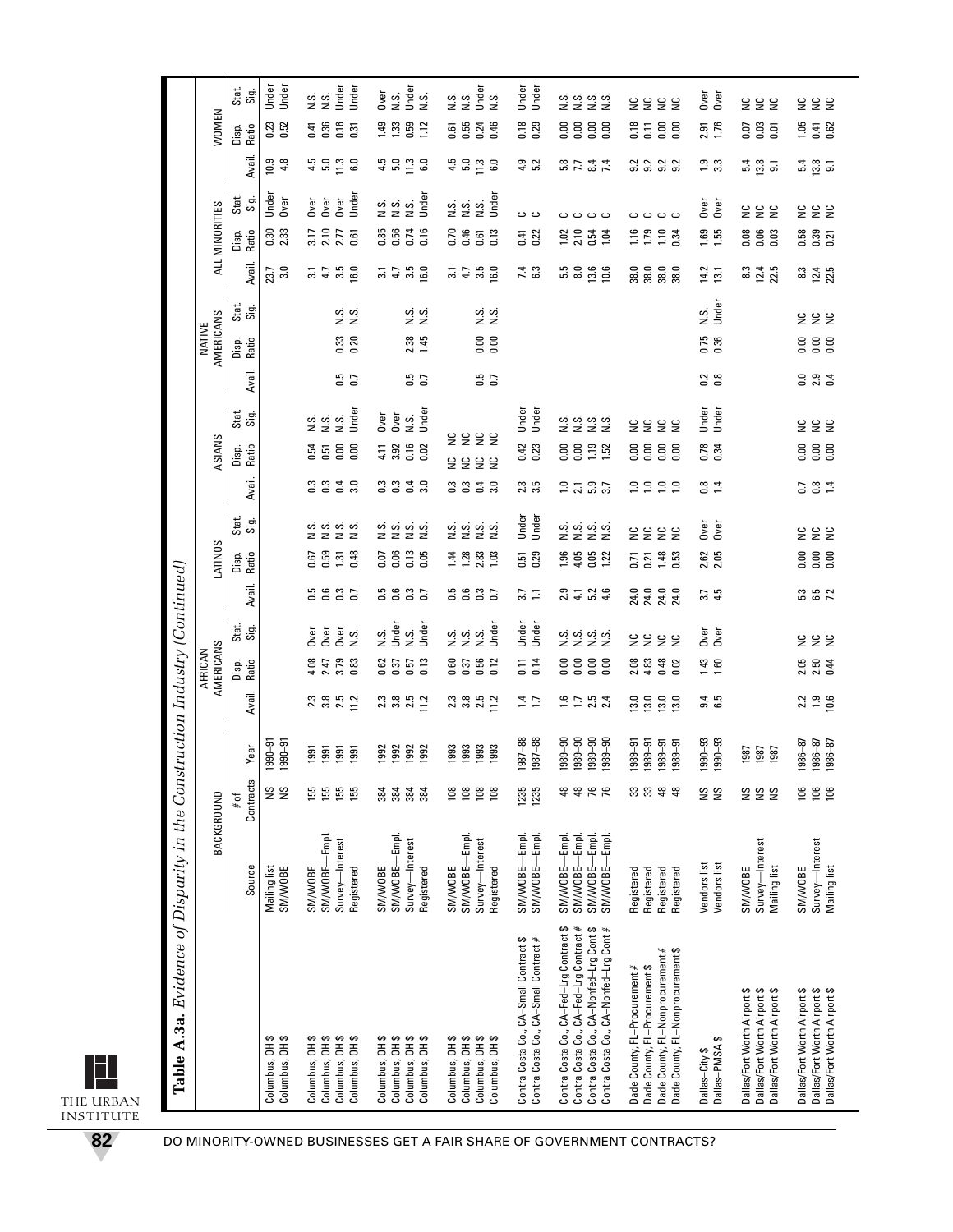| Dallas/Fort Worth Airport \$<br>Dallas/Fort Worth Airport \$<br>Dallas/Fort Worth Airport \$                                                                | Survey-Interest<br>Mailing list<br><b>SM/WOBE</b>                                                                               | 110<br>$\Xi$<br>$\frac{1}{10}$   | $1992 - 93$<br>$1992 - 93$<br>$1992 - 93$                                          | $23 - 96$            | 2.77<br>2.75<br>0.48                                                                | 222                     | 5.5<br>5.5<br>5.7                    | ខ្លួខ្លួ                | 222                                  | 284                                                                   | <b>B</b> B B                     | 222                               | <b>0001</b><br>0010 | 3.82                  | s s s                     | 8.3<br>2.4<br>2.5                              | 222<br>8<br>8<br>8<br>8<br>8<br>8<br>8      |                                     | <b>ដ</b> នី ខ            | 222<br>$142$ 56 85                            |                                   |
|-------------------------------------------------------------------------------------------------------------------------------------------------------------|---------------------------------------------------------------------------------------------------------------------------------|----------------------------------|------------------------------------------------------------------------------------|----------------------|-------------------------------------------------------------------------------------|-------------------------|--------------------------------------|-------------------------|--------------------------------------|-----------------------------------------------------------------------|----------------------------------|-----------------------------------|---------------------|-----------------------|---------------------------|------------------------------------------------|---------------------------------------------|-------------------------------------|--------------------------|-----------------------------------------------|-----------------------------------|
| ↮<br>Dayton, OH \$<br>Dayton, OH \$<br>Dayton, OH \$<br>Dayton, OH \$<br>Dayton, OH                                                                         | Cert./Bidders list<br>Cert./Bidders list<br>Cert./Bidders list<br>Cert./Bidders list<br>Cert./Bidders list                      | 45<br>5880<br>8                  | 1978<br>1981<br>1982<br>1984                                                       | 7.8.861<br>7.8.861   | $\frac{1}{2}$ $\frac{1}{2}$ $\frac{1}{2}$ $\frac{1}{2}$ $\frac{1}{2}$ $\frac{1}{2}$ | sisi<br>Sisipalisi      | 88888                                | 2222                    | ggggg                                | 88888                                                                 | 55500                            | <b>SESSS</b>                      |                     |                       |                           | 22 23 24 25 26 26 27 27                        | cicici și<br>Singui<br>35872                |                                     | 20253                    | ci<br>Sing ci ci ci<br>Sing ci ci ci<br>74588 |                                   |
| Dayton, OH \$<br>Dayton, OH \$<br>Dayton, OH \$<br>Dayton, OH \$<br>↮<br>Dayton, OH \$<br>Dayton, OH                                                        | Cert./Bidders list<br>Cert/Bidders list<br>Cert./Bidders list<br>Cert./Bidders list<br>Cert./Bidders list<br>Cert./Bidders list | 33 7 58 69 79 79                 |                                                                                    | <b>25582</b><br>2522 | <b>PESS</b>                                                                         |                         | 59222                                | 85358<br>85358          | considera<br>Distribution            | 1. 1. 1. 1. 1.                                                        | 83888                            | ខេត្ត<br>កំពូង និង                |                     |                       |                           | 5.388574                                       | 358887                                      | sisisisid<br>Sisisisid<br>Sisisisid | 446454<br>446454         | 5355837                                       | siste<br>Sistema<br>Sistema       |
| Denver Phase II-Remodeling#<br>Denver Phase II-Remodeling \$<br>Denver Phase II-Remodeling#<br>Denver Phase II-Remodeling \$                                | Survey-Interest<br>Survey-Interest<br>Survey-Interest<br>Survey-Interest                                                        | 1786<br>3033<br>3033<br>1786     | 88<br>088<br>088<br>098                                                            |                      |                                                                                     |                         |                                      |                         |                                      |                                                                       |                                  |                                   |                     |                       |                           | 8<br>8<br>8<br>8<br>8<br>8<br>8<br>8<br>8<br>8 | 83 7 8 9<br>0 0 0 0                         | N.S.<br>Under<br>Under<br>Under     | 12 12 12<br>12 12 12 13  | 85<br>155<br>156<br>156                       | der<br>Stade<br>Stade<br>Stade    |
| #<br>↔<br>Denver RTD-Federal<br>Denver RTD-Federal<br>Denver RTD #<br>Denver RTD \$                                                                         | SM/WOBE-Empl<br>SM/WOBE-Empl<br>SM/WOBE-Empl<br>SM/WOBE-Empl                                                                    | នី និ<br>$\pm$ $\pm$             | $\begin{array}{c} 1987 - 91 \\ 1987 - 91 \\ 1987 - 91 \end{array}$<br>1987-91      | 7525                 | <b>N</b><br>0 3 3 4 5<br>0 3 4 4                                                    | sigge                   | $16.7$<br>$16.7$<br>$16.2$<br>$16.2$ | 0.000<br>0.000<br>0.000 | a<br>Trini<br>Trini<br>Trini         | $\frac{8}{1}$ $\frac{8}{1}$ $\frac{8}{1}$ $\frac{8}{1}$ $\frac{8}{1}$ | <b>B</b> 8 8 8<br><b>B</b> 8 8 8 | មិន<br>ការ និង<br>ការ និង         |                     |                       |                           |                                                | <b>0000</b><br><b>88258</b><br>0.825        |                                     | 23.5<br>23.5<br>23.0     | 88358                                         | der<br>Sistes<br>Sistes<br>Sistes |
| District of Columbia \$                                                                                                                                     | SMOBE                                                                                                                           | 158                              | 1989-91                                                                            | 13.4                 | 2.16                                                                                | Over                    | 7.3                                  | 5.40                    | Over                                 | 12.3                                                                  | 0.14                             | Under                             |                     |                       |                           | 33.3                                           | 2.19                                        | <b>Over</b>                         |                          |                                               |                                   |
| Florida-Road/Transportation \$<br>$_{\rm \#}$<br>Florida-Road/Transportation                                                                                | SM/WDBE<br>SM/WDBE                                                                                                              | 3,268<br>3,268                   | 1985-89<br>1985-89                                                                 | $\frac{4}{4}$        | 0.45<br>2.80                                                                        | s.<br>Der               | 3.0                                  | $0.82$<br>1.04          | si<br>Si<br>Si                       | $\overline{5}$ $\overline{5}$                                         | 1.60<br>15.30                    | N.S.<br>Over                      | 55                  | 3.42<br>8.26          | N.S.<br>Over              | $4.6$<br>$4.6$                                 | $rac{3}{2}$<br>0.78                         |                                     | 3.8<br>3.8               | $0.20$<br>$0.68$                              | Under<br>Under                    |
| Fort Worth-City \$<br>Fort Worth-City \$<br>Fort Worth-City \$                                                                                              | Survey-Interest<br>Mailing list<br>SM/WDBE                                                                                      | S S<br>S                         | $\begin{array}{c} 1988 - 93 \\ 86 - 938 \\ 1988 - 93 \\ \end{array}$               | $2.9$<br>$7.9$       | 88<br>1.00<br>1.27                                                                  | 555                     | 5.5<br>5.5                           | 0.45<br>0.55<br>0.45    | 222                                  | <b>585</b>                                                            | <u>ា</u><br>១៩<br>១៩             | 222                               |                     | 10.50<br>0.07<br>0.14 | <b>SSS</b>                | $334$<br>$123$                                 | <b>SSS</b><br>ត្ត <del>ភ</del> ្នួ<br>០ ១ ១ |                                     | 5.3<br>5.8<br>4.7        | 222<br>83<br>0.33<br>0.96                     |                                   |
| Greensboro, NC-MSA \$                                                                                                                                       | SM/WOBE                                                                                                                         | SN                               | 1987                                                                               | 3.4                  | 1.08                                                                                | Ν.S.                    |                                      |                         |                                      |                                                                       |                                  |                                   |                     |                       |                           |                                                |                                             |                                     | $5.3\,$                  | 1.28                                          | ΝŚ.                               |
| Hayward, CA-Small contract \$<br>Hayward, CA-Small contract#                                                                                                | SM/WOBE<br>SM/WOBE                                                                                                              | 316<br>316                       | 1986-92<br>1986-92                                                                 | $\frac{5}{20}$       | <u>ច</u><br>0.30                                                                    | N.S.<br>Under           | $\frac{5.4}{7.7}$                    | $1.40$<br>0.24          | N.S.<br>Under                        | $3.1$<br>4.6                                                          | es<br>Bio                        | N.S.<br>Under                     |                     |                       |                           | $\frac{1.5}{1.4}$                              | ں ں<br>0.89<br>0.19                         |                                     | 7.3<br>8.3               | $1.13$<br>0.41                                | N.S.<br>Under                     |
| Hennepin County, MN-Acct Payable \$<br>မာ မာ မာ<br>Hennepin County, MN-Acct Payable<br>Hennepin County, MN-Acct Payable<br>Hennepin County, MN-Acct Payable | Survey—Attempt<br>Survey—Interest<br>Registered<br>SM/WOBE                                                                      | 7,646<br>7,646<br>7,646<br>7,646 | $\begin{array}{r} 1981 - 86 \\ 1981 - 86 \\ 1981 - 86 \\ 1981 - 86 \\ \end{array}$ | 3553                 | ន្ទីខ្ទីទី                                                                          | under<br>Under<br>Under | 3355                                 |                         | der<br>Derbert<br>Derbert<br>Derbert | 2355                                                                  | 2.67<br>0.35<br>0.06             | ber<br>Britan<br>Britan<br>Britan | 37.9                | 0.69<br>0.48<br>0.28  | breater<br>Under<br>Under | 8 8 8 8<br>8 8 8 9                             | <b>3538</b><br>0028                         | N.S.<br>Under<br>Under              | 514<br>514<br>515<br>515 | <b>DE 2019</b>                                | ber<br>Under<br>Under<br>Under    |
|                                                                                                                                                             |                                                                                                                                 |                                  |                                                                                    |                      |                                                                                     |                         |                                      |                         |                                      |                                                                       |                                  |                                   |                     |                       |                           |                                                |                                             |                                     |                          |                                               |                                   |

THE URBAN INSTITUTE

APPENDIX: STUDY METHODS

Continued *Continued*



L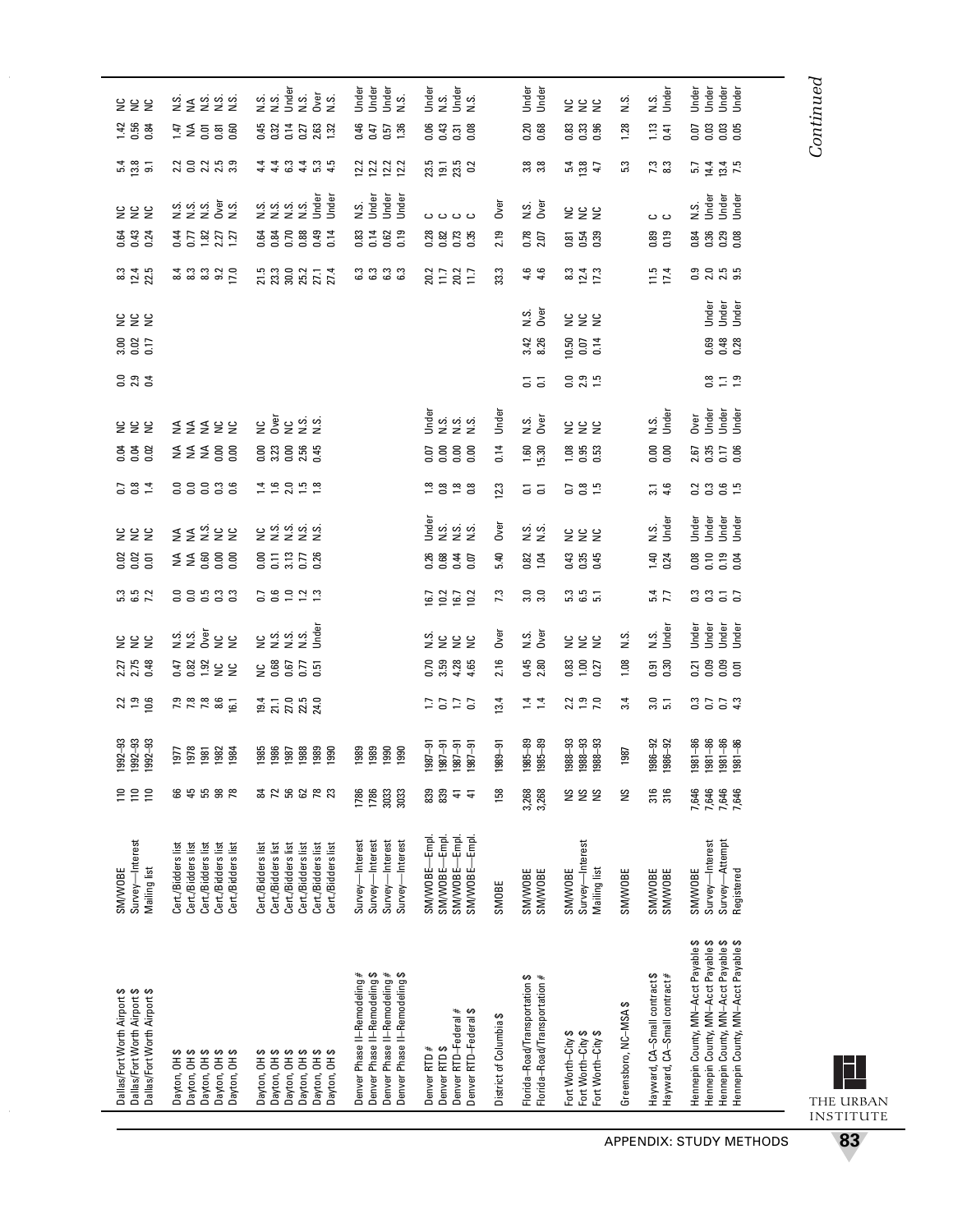|                                                      |                    | BACKGROUND        |            |                   | AMERICANS<br>AFRICAN |              |                  | <b>LATINOS</b>               |                   |                                          | ASIANS                        |               |                         | AMERICANS<br>NATIVE       |                  | ALL MINORITIES |                |                     | WOMEN            |                      |
|------------------------------------------------------|--------------------|-------------------|------------|-------------------|----------------------|--------------|------------------|------------------------------|-------------------|------------------------------------------|-------------------------------|---------------|-------------------------|---------------------------|------------------|----------------|----------------|---------------------|------------------|----------------------|
|                                                      | Source             | Contracts<br># of | Year       | Avail             | Ratio<br>Disp.       | Stat.<br>ះទី | Avail            | Ratio<br>Disp.               | Stat.<br>.<br>Sig | Avail.                                   | Disp.<br>Ratio                | Stat.<br>Sig. | Ratio<br>Disp.<br>Avail | <b>Stat</b><br>Sig.       | Avail.           | Ratio<br>Disp. | Stat.<br>Sig.  | Avail.              | Ratio<br>Disp.   | Stat.<br>Sig.        |
| ↮<br>Hennepin County, MN-Acct Payable                | <b>SM/WOBE</b>     | 3,034             | 1987-93    |                   | 11.14                | <b>Over</b>  |                  |                              | Under             | $\approx$                                | Over<br>24.81                 |               | 10.62<br>$\mathbf{c}$   | <b>Over</b>               |                  |                |                | 57                  |                  | Under                |
| Hennepin County, MN-Acct Payable \$                  | Survey-Interest    | 3,034             | $987 - 93$ | $\frac{3}{5}$     | 4.85                 | Over         | 3<br>0.3         | 8.8<br>0.00                  | Under             | نن<br>6                                  | Over<br>22.37                 |               | $\frac{8}{2}$           | Under<br>0.01             |                  | 4.61<br>e      | Over           | 14.4                | $0.18$<br>0.07   | Under                |
| Hennepin County, MN-Acct Payable \$                  | Survey-Attempt     | 3,034             | $987 - 93$ | $\overline{0}$    | 4.87                 | Over         | $\overline{a}$   | 0.00                         | Under             | 6.6                                      | Over<br>10.53                 |               | $\Box$                  | Under<br>0.01             | 2.               | 3.70<br>E.     | Over           | 13.4                | 0.08             | Under                |
| Hennepin County, MN-Acct Payable \$                  | Registered         | 3,034             | $987 - 93$ | 4.3               | 0.79                 | Under        | $\overline{0}$   | 0.00                         | Under             | $\overline{15}$                          | J<br>Over<br>4.00             |               | $\ddot{ }$ .9           | Under<br>0.00             | 5.6              | 0.97           | N.S.           | 7.5                 | 0.14             | Under                |
| Hennepin County, MN-Primes&Subs \$                   | <b>SM/WOBE</b>     |                   | $990 - 91$ | $\mathbf{C}$      | 18.29                | ð<br>Ö       |                  | 0.00                         |                   |                                          | Over<br>94.71                 |               | 32.06                   | Jer<br>Over               |                  |                |                | 57                  |                  | N.S.                 |
| Hennepin County, MN-Primes&Subs \$                   | Survey-Interest    | ನ ನ               | $990 - 91$ | $\overline{0}$    | 7.97                 | Over         | 3<br>0.3         | sisisisi<br>Sisisisi<br>0.00 |                   | $\mathbf{0}3$                            | Over<br>85.52                 |               | 0.8                     | $\frac{8}{2}$             | 2.0              | 13.93          | Over           | 14.4                | 0.01<br>0.01     | Under                |
| Hennepin County, MN-Primes&Subs \$                   | Survey-Attempt     | . គ គ             | $990 - 91$ | $\overline{0}$    | 8.00                 | Over         | $\overline{a}$   | 0.00                         |                   | $\begin{array}{c} 0.5 \\ -5 \end{array}$ | Over<br>40.24                 |               | $\Box$                  | sisisi<br>Nisi<br>0.00    | 2.5<br>0.5       | 11.16          | Over           | $13.4$<br>7.5       | 0.01             | Under                |
| Hennepin County, MN-Primes&Subs \$                   | Registered         |                   | $990 - 91$ | 4.3               | 1.30                 | N.S.         | $\overline{0}$   | 0.00                         |                   |                                          | Over<br>15.31                 |               | $\frac{5}{2}$           | 0.00                      |                  | 2.94           | Over           |                     | 0.02             | Ν.S.                 |
| Hennepin County, MN-Primes&Subs \$                   | <b>SM/WOBE</b>     | 114               | $992 - 94$ |                   | 9.37                 | Jev<br>D     |                  | 5.50                         | 0ver              |                                          | Over<br>64.23                 |               | 0.9                     | 23.15                     | 57               | 0.83           | Χ.S            |                     |                  |                      |
| Hennepin County, MN-Primes&Subs \$                   | Survey-Interest    | 114               | $992 - 94$ | 3<br>5<br>0<br>7  | 4.08                 | Over         |                  | 6.96                         | 0 <sub>ver</sub>  | 0.3                                      | Over<br>56.98                 |               | $\approx$               | 0.34                      | 2.0              | 10.06          | Over           | 14.4                | 0.33             | Under                |
| Hennepin County, MN-Primes&Subs \$                   | Survey-Attempt     | 114               | $992 - 94$ | $\overline{0}$    | 4.09                 | Over         | 3355             | 13.09                        | Over              | $\begin{array}{c} 0.5 \\ -5 \end{array}$ | Over<br>26.81                 |               | Ξ                       | g<br>2009<br>2019<br>0.24 | $2.5$<br>9.5     | 8.06           | Over           | $13.4$<br>7.5       | 0.35             |                      |
| Hennepin County, MN-Primes&Subs \$                   | Registered         | 114               | $992 - 94$ | 43                | 0.67                 | N.S.         |                  | Ν.S.<br>2.49                 |                   |                                          | Over<br>10.20                 |               | $\frac{5}{2}$           | 0.14                      |                  | 2.12           | Over           |                     | 0.62             | Under<br>N.S.        |
| Houston \$                                           | Cert./Bidders list | 137               | $987 - 93$ | 53                | 0.60                 | Under        | 7.8              | s.u<br>0.96                  |                   | $\ddot{ }$                               | Ν.S.<br>1.82                  |               | $\sim$                  | Ν.S.<br>1.96              | 14.6             | 0.92           | د              | 41                  | 0.95             | Ν.S.                 |
| Cert./Bidders list<br>Jacksonville-City \$           |                    | 1986              | 16.8       | 0.07              | Under                |              |                  | š<br>0.00                    |                   | $\overline{1}$                           | 0.00                          |               |                         |                           | 18.6             | 0.06           |                | 53                  |                  | Under                |
| Cert./Bidders list<br>Jacksonville-City \$           |                    | 1987              | 15.7       | 0.08              | Under                |              | 0.8              | $\tilde{z}$<br>0.00          |                   | $\overline{0}$ .                         | s a<br>0.00                   |               |                         |                           | 17.3             | 0.07           |                | 4.9                 | $0.23$<br>$2.27$ | N.S.                 |
| Cert./Bidders list<br>Jacksonville-City \$           | និន្តនិ            | 1988              | 13.8       | $\frac{10}{0.13}$ | Under                |              | <b>8.6</b>       | $rac{3}{2}$<br>0.01          |                   | $\overline{0.8}$                         | $rac{c}{x}$<br>0.00           |               |                         |                           | 15.2             | 0.09           | <u>ပ ပ ပ ပ</u> | 43                  | 0.16             | Under                |
| Cert./Bidders list<br>Jacksonville-City \$           |                    | 1989              | 13.2       |                   | Jnder                |              |                  | 0.17                         |                   | 0.8                                      | 0.00                          |               |                         |                           | 14.6             | 0.12           |                | $\overline{41}$     | 0.02             | Under                |
| Jacksonville-Electric Authority \$                   | Cert./Bidders list | SN                | 1986       | 28.0              | 0.00                 |              | $\ddot{.}3$      | $\tilde{z}$<br>0.00          |                   | $\ddot{.}6$                              | 0.00                          |               |                         |                           | 30.9             | 0.00           | ں              | $8.8\,$             | 0.01             | Under                |
| Jacksonville-Electric Authority \$                   | Cert./Bidders list | S                 | 1987       | 23.4              | 0.00                 |              | $\Box$           | <b>0.00</b>                  |                   | 14                                       | 0.00                          |               |                         |                           | 25.9             | 0.00           |                | 7.3                 | 0.00             | $\tilde{z}$          |
| Jacksonville-Electric Authority \$                   | Cert./Bidders list | S &               | 1988       | 26.6<br>35.1      | 0.00                 | 222          | $12$             | ggg<br>0.00                  |                   | $1.6$<br>2.0                             | 2222<br>0.00                  |               |                         |                           | 29.4<br>38.7     | 0.00           | <u>ပ</u> ပ ပ   | 8.4                 | 0.93             | ≌ ≋                  |
| Jacksonville-Electric Authority \$                   | Cert./Bidders list |                   | 1989       |                   | 0.00                 |              | $\frac{6}{1}$    | $\frac{8}{2}$                |                   |                                          | 0.00                          |               |                         |                           |                  | $\frac{8}{2}$  |                | 11.0                | $\frac{8}{2}$    |                      |
| Cert./Bidders list<br>Jacksonville-Port Authority \$ |                    |                   | 1986       | 34.8              | 0.00                 | ă            | 12.4             | š<br>0.00                    |                   | Ξ                                        | 1.01                          |               |                         |                           | 48.3             | 0.02           |                | 20.2                |                  |                      |
| Cert./Bidders list<br>Jacksonville-Port Authority \$ |                    |                   | 1987       | 24.4              | 0.08                 | <b>Jnder</b> | 8.7              | <b>0.03</b>                  | Under             | 0.8                                      | 7.14                          |               |                         |                           | 33.9             | 0.23           |                | 14.2                | $\frac{9}{0.29}$ |                      |
| Cert./Bidders list<br>Jacksonville-Port Authority \$ |                    | <b>SSSS</b>       | 1988       | 20.4<br>17.8      | 0.48                 | N.S.         | $7.\overline{3}$ | si<br>Nisi<br>0.59<br>0.59   |                   | $0.7$<br>0.6                             | sisisisi<br>Sisisisi<br>16.67 |               |                         |                           | 28.3<br>24.7     | 0.85<br>0.26   | <u>ပ</u> ပ ပ ပ | $\frac{11.8}{10.3}$ | 0.48             | sisisisi<br>Sisisisi |
| Cert./Bidders list<br>Jacksonville-Port Authority \$ |                    |                   | 1989       |                   | 0.15                 | Jnder        |                  |                              |                   |                                          | 0.00                          |               |                         |                           |                  |                |                |                     | 0.43             |                      |
| Cert./Bidders list<br>Jacksonville-School Board \$   |                    |                   | 1986       | 32.2              | 0.01                 | <b>Under</b> | 1.8              | š<br>0.00                    |                   | 5<br>نہ                                  | s.<br>Si<br>0.58              |               |                         |                           | 36.5             | 0.05           | ت              | 11.5                | 1.61             |                      |
| Cert./Bidders list<br>Jacksonville-School Board \$   |                    | S S               | 1987       | 26.1              | 0.08                 | Jnder        | 1.4              | S.<br>0.91                   |                   |                                          | š<br>0.00                     |               |                         |                           | 29.5             | 0.11           |                | 9.4                 | 2.08             |                      |
| Cert./Bidders list<br>Jacksonville-School Board \$   |                    | ន ន               | 1988       | 16.8<br>26.8      | 0.04                 | Jnder        | 3.5              | ≌ ≋<br>1.05                  |                   | $2.0$<br>$1.3$<br>$2.0$                  | $rac{2}{5}$<br>1.79           |               |                         |                           | 19.0             | 0.21           | - - - -        | 6.0<br>9.6          | 0.70             | sisisi<br>Sisisi     |
| Cert./Bidders list<br>Jacksonville-School Board \$   |                    |                   | 1989       |                   | 0.02                 | Jnder        |                  | 0.00                         |                   |                                          | 0.13                          |               |                         |                           | 30.3             | 0.03           |                |                     | $\overline{0}$ . | Under                |
| Jefferson County, AL#                                | SM/WOBE            | S                 | 1986-90    | 57                | 15.46                | Over         | 0.2              | 0.00                         | Under             | $\overline{a}$                           | Under<br>0.00                 |               |                         |                           | $\overline{6.0}$ | 14.68          | ں              | 6.0                 | 0.00             | Under                |

THE URBAN INSTITUTE

**IL**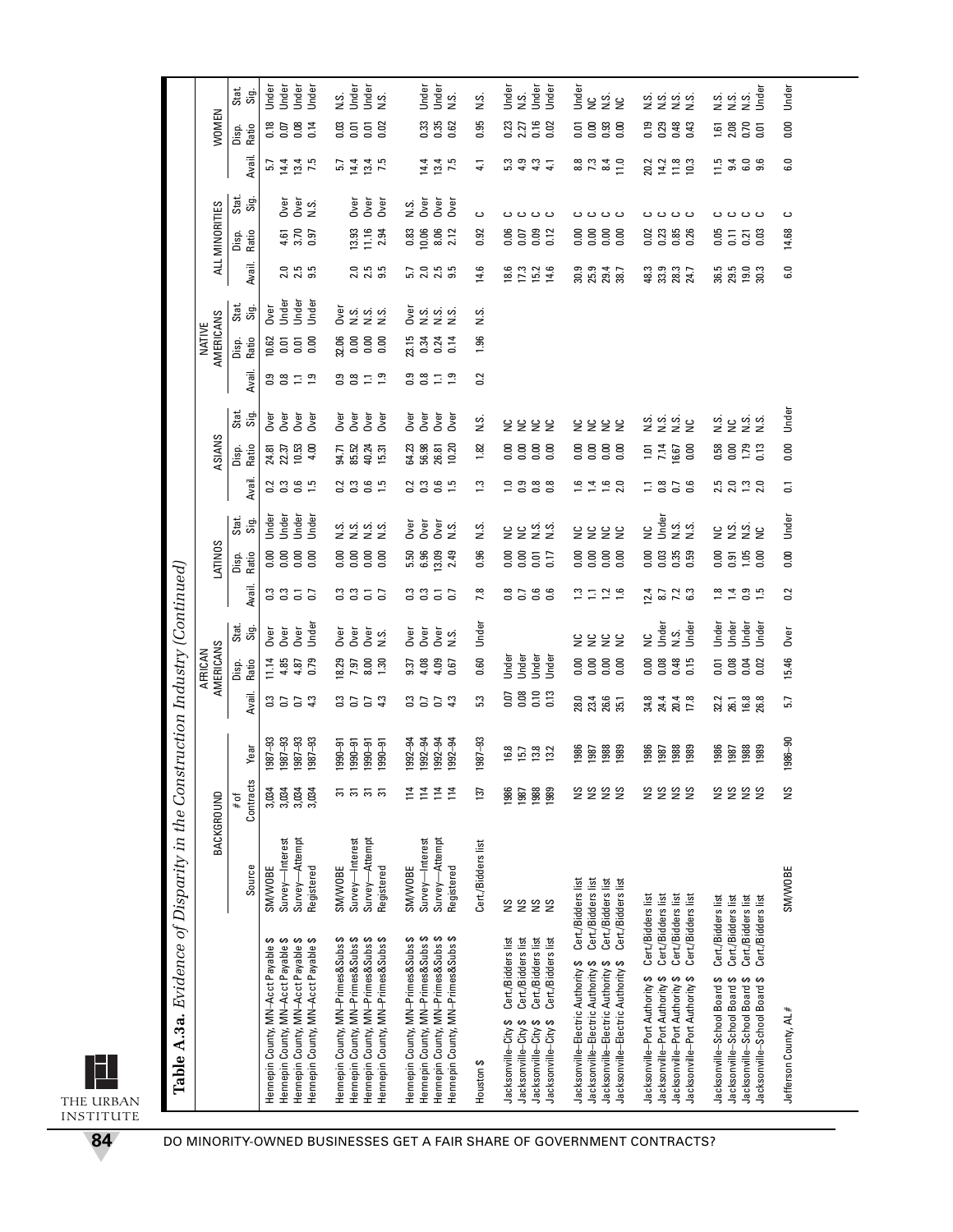|                                                                                    |                                                                                  | Under<br>Under<br>N.S.<br>N.S.                                                   | si<br>Sider<br>Sider<br>Sider                                                                                                | Under<br>Under<br>Under<br>Jnder                                                     | Under<br>Under                                 | Under<br>Under<br>Under<br>Under<br>Under                                                                                                                                                                                                                                                                                   | sisisi<br>Sisisi                                               | sisisi<br>Sisisi                                               | si<br>Sida<br>Sida                                                            |
|------------------------------------------------------------------------------------|----------------------------------------------------------------------------------|----------------------------------------------------------------------------------|------------------------------------------------------------------------------------------------------------------------------|--------------------------------------------------------------------------------------|------------------------------------------------|-----------------------------------------------------------------------------------------------------------------------------------------------------------------------------------------------------------------------------------------------------------------------------------------------------------------------------|----------------------------------------------------------------|----------------------------------------------------------------|-------------------------------------------------------------------------------|
|                                                                                    |                                                                                  | 0.55<br>0.24<br>$0.24$<br>$0.84$                                                 | $0.90$<br>$1.43$<br>$0.93$<br>$0.41$                                                                                         | <b>3852</b><br>0.57                                                                  |                                                | 0.05<br>$\begin{array}{c} 0.71 \\ 0.21 \end{array}$<br>0.06<br>0.11                                                                                                                                                                                                                                                         | ខី ទី <u>ឆ្ន</u>                                               | 888<br>888                                                     | 0.00<br>50.38<br>53.39                                                        |
|                                                                                    |                                                                                  | $4.8$<br>10.8<br>$\overline{3}$                                                  | 4 0 4 5<br>4 0 4 5                                                                                                           |                                                                                      | $\begin{array}{c} 10.3 \\ 10.3 \end{array}$    | 95<br>1515<br>130                                                                                                                                                                                                                                                                                                           | 23<br>23<br>23                                                 | 444<br>444                                                     | $1.6$ $1.6$                                                                   |
|                                                                                    |                                                                                  | Under<br>N.S.<br>si<br>Si<br>Si                                                  | Under<br>Under<br>Under<br>N.S.                                                                                              | <u>ပ ပ ပ ပ</u>                                                                       | Under<br>Under                                 | 00000                                                                                                                                                                                                                                                                                                                       | sisisi<br>Sisisi                                               | Under<br>si<br>Si                                              | si<br>Sida<br>Sida                                                            |
|                                                                                    |                                                                                  | 0.57<br>0.46<br>0.38<br>$\frac{2}{11}$                                           | <b>85582</b><br>0556                                                                                                         | 23 28 29<br>23 29 29                                                                 | 8<br>0.03                                      | ង មន្ត និ និ<br>ភូមិ និ និ និ                                                                                                                                                                                                                                                                                               |                                                                | $0.12$<br>$1.02$<br>$0.17$                                     | 0.80<br>0.80<br>2.70                                                          |
|                                                                                    |                                                                                  |                                                                                  | 6.12<br>6.15<br>6.15                                                                                                         | ន<br><b>និ</b> និ និ និ                                                              | 35.7<br>35.7                                   | 23.2<br>37.2<br>29.0<br>27.7<br>30.6                                                                                                                                                                                                                                                                                        | ភ្នំ គឺ                                                        | 16.9<br>16.9<br>16.9                                           | $\frac{17.0}{17.0}$                                                           |
| sisisi<br>Nisi                                                                     | sisisi<br>Sisisi                                                                 |                                                                                  | Under<br>si<br>Si                                                                                                            | sisisisi<br>Sisisisi                                                                 | sisi<br>Sisi                                   | 8 8 8 8 8 8<br>8 8 8 8 8 8                                                                                                                                                                                                                                                                                                  | sisi<br>Sisisi                                                 | sisisi<br>Sisisi                                               | sisisi<br>Nisi                                                                |
| 0.00<br>0.00<br>$\mathbf{0.00}$                                                    | 0.00                                                                             |                                                                                  | 0.05<br>0.09<br>$\overline{0}$ .                                                                                             | 2888                                                                                 | 8<br>0.02                                      | 88.00<br>$2.78$<br>$1.47$<br>$1.47$                                                                                                                                                                                                                                                                                         | ខី ឆ្នួ<br>ខី ខ្លួ                                             | 888<br>888                                                     | 888<br>000                                                                    |
| 234                                                                                | 2.34                                                                             |                                                                                  | 2.53                                                                                                                         | 25800                                                                                | 5.5<br>5.9                                     | <b>SESSS</b>                                                                                                                                                                                                                                                                                                                | 333                                                            | 223                                                            | $\frac{4}{5}$ $\frac{4}{5}$ $\frac{4}{5}$                                     |
| $\begin{array}{c}\n 25 \\  25 \\  36 \\  47\n \end{array}$                         | 들<br>그 그 그 그<br>그 그 그 그                                                          |                                                                                  | មិន<br>ការស្រុក<br>គ្មួន ក្នុង                                                                                               | si si si si<br>Si Si Si Si                                                           | si<br>Si<br>Si                                 | មិន និង និង<br>កំពុក និង និង                                                                                                                                                                                                                                                                                                | sisisi<br>Sisisi                                               | sisisi<br>Sisisi                                               | sisisi<br>Sisisi                                                              |
| 0.08<br>9.63                                                                       |                                                                                  |                                                                                  | <b>22322</b>                                                                                                                 | <b>B</b><br><b>B</b><br><b>B</b><br><b>B</b><br><b>B</b><br><b>B</b><br><b>B</b>     | 8<br>0.00                                      | 0.52                                                                                                                                                                                                                                                                                                                        | 8 8 8                                                          | 888<br>888                                                     | 888<br>000                                                                    |
| 2333                                                                               | 2992                                                                             |                                                                                  | 2323                                                                                                                         | <u>្អ ូ ូ ូ ូ</u>                                                                    | 8<br>0.8                                       | 238863                                                                                                                                                                                                                                                                                                                      | 333                                                            | $\ddot{u}$ $\ddot{u}$ $\ddot{u}$                               | $\frac{4}{5}$ $\frac{4}{5}$ $\frac{4}{5}$                                     |
| Under<br>N.S.<br>Under<br>N.S.                                                     | Under<br>Under<br>Under<br>s.<br>N                                               |                                                                                  | Under<br>N.S.<br>Under<br>Under                                                                                              | Under<br>sisisi<br>Sisisi                                                            | Under<br>Under                                 | Under<br>Under<br>Under<br>Under<br>Jnder                                                                                                                                                                                                                                                                                   | 552                                                            | sisisi<br>Sisisi                                               | sisisi<br>Sisisi                                                              |
| 88825                                                                              |                                                                                  |                                                                                  | <b>21528</b>                                                                                                                 | <b>0.05</b><br>0.12<br>1.25                                                          | 8 g<br>0.04                                    | $\frac{2}{0.07}$<br>582<br>02                                                                                                                                                                                                                                                                                               | ≨≨≨                                                            | 888<br>888                                                     | $\frac{8}{9}$ $\frac{8}{9}$ $\frac{8}{9}$                                     |
| 31<br>31<br>501<br>51                                                              | 31<br>31<br>501<br>51                                                            |                                                                                  | 3<br>3<br>5<br>4<br>4<br>7<br>4                                                                                              | 22<br>22<br>23<br>23                                                                 | 23.7<br>23.7                                   | <b>4 7 5 9 4 5</b><br>4 7 5 9 4                                                                                                                                                                                                                                                                                             | 888                                                            | 223                                                            | 음 음 음                                                                         |
| $258$<br>$258$<br>$258$                                                            | $\begin{array}{c}\n 25 \\  25 \\  36 \\  47\n \end{array}$                       |                                                                                  | <b>Designa</b><br>Over                                                                                                       | Under<br>Under<br>Under<br><b>Jnder</b>                                              | si<br>Si Si                                    | Under<br>Under<br>Under<br><b>Under</b><br>Jnder                                                                                                                                                                                                                                                                            | sisisi<br>Sisisi                                               | sisisi<br>Sisisi                                               | sisisi<br>Sisisi                                                              |
| 23 35<br>23 35 32                                                                  |                                                                                  |                                                                                  | 25<br>55<br>14<br>25<br>25                                                                                                   | 8855                                                                                 | 8<br>0.00                                      | ន្ល<br>ខ្លួនខ្លួន                                                                                                                                                                                                                                                                                                           | <b>B</b> <del>G</del><br>95<br>95<br>95                        | ភ្នំ ខ្ញុំ ខ្ញុំ                                               | 888<br>000                                                                    |
| $1.4$ 6 $3.2$                                                                      | 1832                                                                             |                                                                                  | 14872                                                                                                                        | 20.5<br>16.4<br>18.2<br>15.8                                                         | 5.6<br>5.0                                     | 15.5<br>24.8<br>19.7<br>18.2<br>20.5                                                                                                                                                                                                                                                                                        | 7.8<br>7.8                                                     | EEE                                                            | $\frac{8}{13}$ $\frac{8}{13}$ $\frac{8}{13}$                                  |
| $\begin{array}{r} 1988 - 92 \\ 1988 - 92 \\ 1988 - 92 \\ 1988 - 92 \\ \end{array}$ | 1993<br>1993<br><b>SE SE</b>                                                     | <b>SE SE SE</b>                                                                  | <b>SSSS</b>                                                                                                                  | 0661<br>0861<br>0861                                                                 | $88 - 89$<br>88-188                            | $\begin{array}{cccc} 5 & 5 & 5 & 5 & 5 \\ 6 & 5 & 5 & 5 & 5 \\ 6 & 5 & 5 & 5 & 5 \\ 6 & 5 & 5 & 5 & 5 \\ 7 & 6 & 5 & 5 & 5 \\ 8 & 5 & 5 & 5 & 5 \\ 9 & 10 & 5 & 5 & 5 \\ 10 & 5 & 5 & 5 & 5 \\ 11 & 5 & 5 & 5 & 5 \\ 12 & 5 & 5 & 5 & 5 \\ 13 & 5 & 5 & 5 & 5 \\ 14 & 5 & 5 & 5 & 5 \\ 15 & 5 & 5 & 5 & 5 \\ 16 & 5 & 5 & $ | <b>ESS</b><br>1992<br>1992                                     | 88 SR 92                                                       | <b>1986</b><br>1981                                                           |
| 142<br>$142$<br>$142$                                                              | <b>38 38 38</b><br>38 38 38                                                      | 2222                                                                             | <b>88888</b>                                                                                                                 | <b>166224</b>                                                                        | 45<br>61                                       | $\frac{25}{25}$ ឆ្កី $\overline{12}$<br>$1126$<br>56                                                                                                                                                                                                                                                                        | <b>222</b>                                                     | ភក្ត<br>ភក្ត                                                   | ន ន ន                                                                         |
| Survey-Interest<br>Mailing list<br><b>SM/WOBE</b><br>License                       | Survey-Interest<br><b>SM/WOBE</b><br>Mailing list<br>License                     | Survey-Interest<br>SM/WOBE<br>Mailing list<br>License                            | Survey-Interest<br>SM/WOBE<br>Mailing list<br>License                                                                        | Cert./Bidders list<br>Cert./Bidders list<br>Cert./Bidders list<br>Cert./Bidders list | Direcs,/Regist.<br>Direcs./Regist.             | Cert./Bidders list<br>Cert./Bidders list<br>Cert./Bidders list<br>Cert./Bidders list<br>Cert./Bidders list                                                                                                                                                                                                                  | Cert,/Bidders list<br>Cert./Bidders list<br>Cert,/Bidders list | Cert./Bidders list<br>Cert./Bidders list<br>Cert./Bidders list | Cert./Bidders list<br>Cert./Bidders list<br>Cert./Bidders list                |
| Las Vegas-City \$<br>↮<br>Las Vegas-City \$<br>Las Vegas-City \$<br>Las Vegas-City | Las Vegas-City \$<br>Las Vegas-City \$<br>Las Vegas-City \$<br>Las Vegas-City \$ | Las Vegas-City \$<br>Las Vegas-City \$<br>Las Vegas-City \$<br>Las Vegas-City \$ | Las Vegas–Local Area Gvts \$<br>Las Vegas–Local Area Gvts \$<br>Las Vegas-Local Area Gvts \$<br>Las Vegas-Local Area Gvts \$ | Louisiana \$<br>Louisiana \$<br>Louisiana \$<br>Louisiana \$                         | Maricopa County, AZ\$<br>Maricopa County, AZ\$ | Massachusetts-Aero Comm \$<br>Massachusetts-Massport \$<br>Massachusetts-Highway \$<br>Massachusetts-MBTA \$<br>Massachusetts-MTA\$                                                                                                                                                                                         | Memphis-Airport \$<br>Memphis-Airport \$<br>Memphis-Airport \$ | Memphis-City \$<br>Memphis-City \$<br>Memphis-City \$          | Memphis-City Schools \$<br>Memphis-City Schools \$<br>Memphis-City Schools \$ |

 $\overline{a}$ 

**Continued** *Continued*

APPENDIX: STUDY METHODS

THE URBAN INSTITUTE **85**

L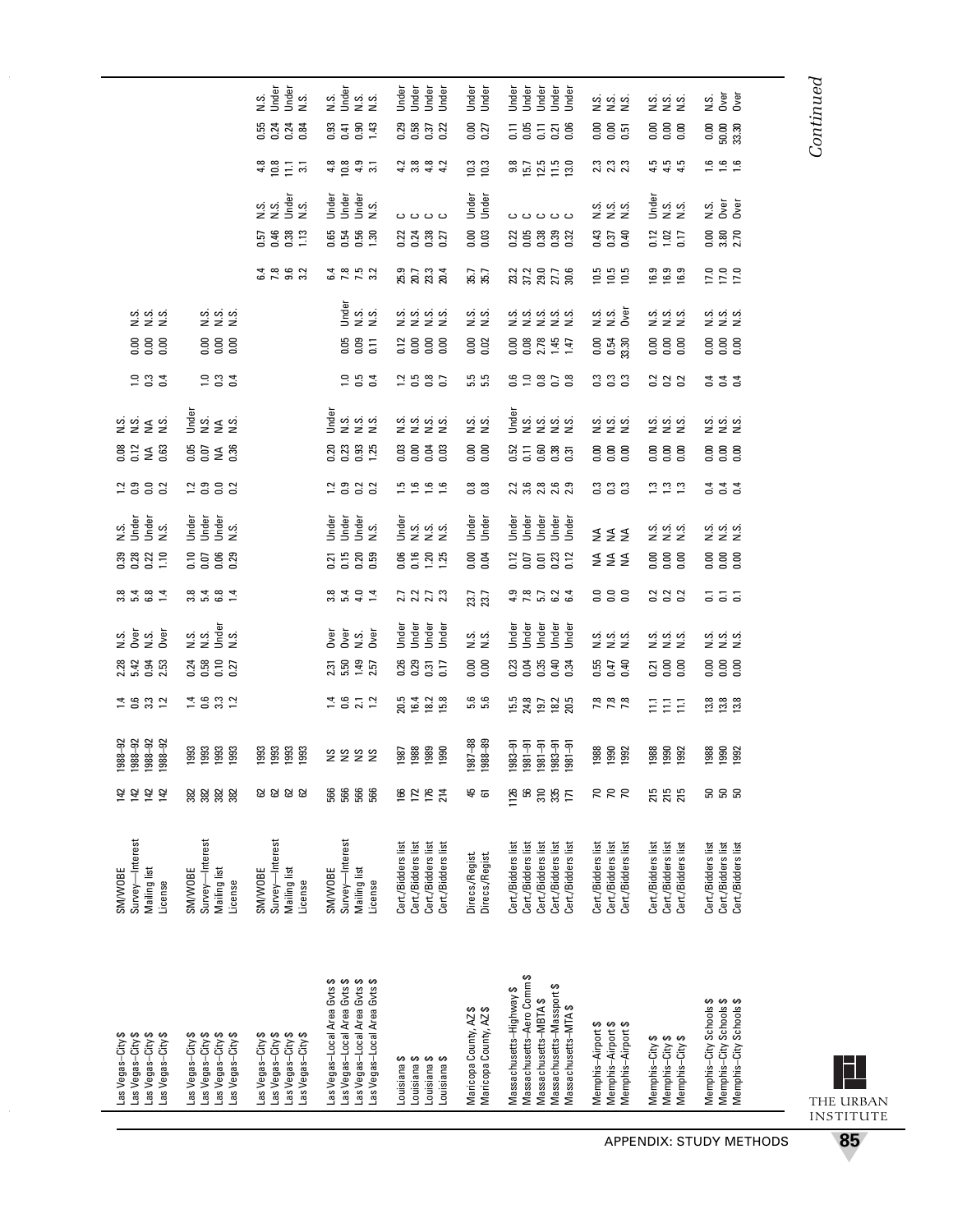|                                                                      |                                          |                                           |                            |                                           | AFRICAN              |                          |                               |                   |                                  |               |                             |                      |                | NATIVE           |                   |                       |                                             |                  |                          |                                      |                |
|----------------------------------------------------------------------|------------------------------------------|-------------------------------------------|----------------------------|-------------------------------------------|----------------------|--------------------------|-------------------------------|-------------------|----------------------------------|---------------|-----------------------------|----------------------|----------------|------------------|-------------------|-----------------------|---------------------------------------------|------------------|--------------------------|--------------------------------------|----------------|
|                                                                      |                                          | BACKGROUND                                |                            |                                           | AMERICANS            |                          |                               | <b>LATINOS</b>    |                                  |               | ASIANS                      |                      |                | AMERICANS        |                   | ALL MINORITIES        |                                             |                  |                          | WOMEN                                |                |
|                                                                      | Source                                   | Contracts<br>$*$ of                       | Year                       | Avail                                     | Ratio<br>Disp.       | Stat.<br>Sig.            | Avail                         | Ratio<br>Disp.    | Stat.<br>.<br>Sig                | Avail.        | Ratio<br>Disp.              | Stat.<br>Sig.        | Avail.         | Ratio<br>Disp.   | Stat<br>.<br>Sig. | Disp.<br>Avail.       | Ratio                                       | Stat.<br>Sig.    | Ratio<br>Disp.<br>Avail. |                                      | Stat.<br>Sig.  |
| Memphis-Gas, Water, Light \$                                         | Cert./Bidders list                       | 46                                        | 1988                       |                                           | 8.00                 |                          |                               | $\frac{8}{1}$     |                                  |               | <b>0.00</b>                 |                      | ö              | 0.00             |                   | 17.6                  | <b>0.00</b>                                 |                  |                          | 8.00                                 |                |
| Memphis-Gas, Water, Light \$<br>Memphis-Gas, Water, Light \$         | Cert./Bidders list<br>Cert./Bidders list | 46                                        | 1990<br>1992               | $\overline{11}$<br>$\overline{11}$        | 0.20<br>្រុ          | sisisi<br>Sisisi         | 333<br>00                     | 11.10<br>0.00     | sisisi<br>Sisisi                 | 555<br>55     | 0.00<br>0.00                | sisisi<br>Sisisi     | 5.5<br>0.5     | 0.36<br>0.02     | sisisi<br>Sisisi  | 17.6                  | 0.55<br>0.36                                | sisisi<br>Sisisi | <u>ង ។ ។</u>             | sisisi<br>Sisisi<br>0.19<br>0.00     |                |
| ↮<br>Memphis-Shelby County                                           | Cert,/Bidders list                       | 136                                       |                            |                                           | 4.50                 |                          |                               |                   |                                  |               |                             |                      |                |                  |                   |                       |                                             | Over             |                          | 0.00                                 |                |
| Memphis-Shelby County \$                                             | Cert./Bidders list                       |                                           |                            | $\frac{1}{2}$ $\frac{1}{2}$ $\frac{1}{2}$ | 0.17                 |                          | 888                           | ≨≨                | <b>SSS</b>                       | 888           | <b>SES</b>                  | ≨≨≨                  | <b>ខខ</b> ទ    | <b>SSS</b>       | <b>JSS</b>        | គ្នុ គ្នួ គ្ន         | 4.50<br>0.21                                | Ν.S.             | 888                      | ≨≨≨                                  |                |
| Memphis-Shelby County \$                                             | Cert./Bidders list                       | $\begin{array}{c} 126 \\ 126 \end{array}$ | 88<br>1990<br>1991         |                                           | 0.01                 | a si si<br>Tangg         |                               | $\frac{4}{2}$     |                                  |               |                             |                      |                |                  |                   |                       | 0.67                                        | Jnder            |                          | $\frac{8}{9}$ $\frac{8}{9}$          |                |
| Milwaukee-City \$                                                    | <b>SM/WOBE</b>                           | 406                                       | 1990                       |                                           | 0.00                 | <b>J</b> nder            | 0.6                           | 0.00              |                                  | 0.4           | 1.13                        |                      |                |                  |                   |                       |                                             |                  | 10.4                     | 0.10                                 | Under          |
|                                                                      | <b>SM/WOBE</b>                           |                                           | 1987                       |                                           | 0.13                 | Under                    | G                             | 0.66              |                                  | 0.4           | 1.19                        |                      |                |                  |                   |                       | $\begin{array}{c} 0.10 \\ 0.31 \end{array}$ |                  |                          | 0.09                                 | Under          |
| Milwaukee-County \$<br>Milwaukee-County \$                           | SM/WOBE<br>SM/WOBE                       | <b>FE &amp; HE</b>                        | 1990                       | 9<br>2 9 9 9<br>2 9 2 9                   | 0.02                 | Jnder<br>N.S.            | 0.6<br>0.6                    | 0.65<br>2.30      | sisisisi<br>Sisisisi             | 0.4           | 0.93<br>0.03                | sisisisi<br>Sisisisi |                |                  |                   | on ciono<br>ciercio   | ០.<br>១<br>០.ខ                              |                  | $\frac{4}{104}$          | $0.07$<br>$0.20$                     | Under<br>N.S.  |
| Milwaukee-Public Schools \$                                          |                                          |                                           | <b>1990</b>                |                                           |                      |                          |                               |                   |                                  |               |                             |                      |                |                  |                   |                       |                                             |                  |                          |                                      |                |
|                                                                      | <b>SM/WOBE</b>                           |                                           | $16 - 066$                 |                                           |                      | Under                    |                               |                   | Jnder                            |               |                             | Under                |                |                  |                   |                       |                                             | Under            |                          |                                      | Jnder          |
| Minneapolis \$<br>Minneapolis \$                                     | SM/WOBE-Empl.                            | <b>169</b>                                | $18 - 066$                 | 33583                                     |                      | Jnder                    | 323                           | 8.80              | <b>Jnder</b>                     | $\frac{2}{5}$ | 8.00                        | Jnder                |                |                  |                   | <b>99984</b><br>09284 | 8<br>0.00                                   | Jnder            | 5.7                      | $0.18$<br>$0.15$                     | Under          |
| Minneapolis \$                                                       | Survey-Interest                          | 169                                       | 1990-91                    |                                           | 0.00                 | Under                    |                               | 0.00              | Under                            | <b>3</b> 8 5  | 0.00                        | Under                | $\frac{8}{10}$ | 0.00             | Jnder             |                       | 0.00                                        | Under            | $14.5$ 3.7               | 0.07                                 | Under          |
| Minneapolis \$                                                       | Survey-Attempt                           | 169                                       | $19 - 060$                 |                                           | 0.00                 | Under                    | $\frac{1}{2}$ 3               | 0.00              | Under                            |               | 0.00                        | Under                | Ξ              | 0.00             | Under<br>Under    |                       | 0.00                                        | Jnder            |                          | 0.08                                 | Under          |
| Minneapolis \$                                                       | Registered                               | 169                                       | $18 - 060$                 |                                           | 0.00                 | <b>Under</b>             |                               | 0.00              | Under                            |               | 0.00                        | <b>Under</b>         | $\mathbf{c}$   | 0.00             |                   |                       | 0.00                                        | <b>Under</b>     |                          | 0.28                                 | <b>Jnder</b>   |
| Minneapolis \$                                                       | SM/WOBE                                  | 2,089                                     | 1992-94                    |                                           |                      |                          |                               |                   | Under                            |               |                             | Over                 |                |                  |                   |                       | 2.82                                        | J<br>Over        | 57                       |                                      | Under          |
| Minneapolis \$                                                       | SM/WOBE--Empl                            | 2,089                                     | 1992-94                    |                                           | 0.44                 | sis<br>NS                | 333                           | $\frac{18}{0.30}$ |                                  |               | 7.97<br>13.58               | Over                 | 3 9 8          |                  |                   |                       | 447                                         | Over             |                          | 0.48<br>0.37                         | Under          |
| Minneapolis \$                                                       | Survey-Interest                          | 2,089                                     | 1992-94                    | 33583                                     | 0.19                 | Under                    |                               | 0.23              | sisisisi<br>Sisisisi             | 25395         | 7.25                        | Over                 |                | $\frac{8}{2}$    | Under             | 2.6<br>2.4            | 1.24                                        | sisisi<br>Sisisi | 14.4                     | 0.19                                 | Under          |
| Minneapolis \$<br>Minneapolis \$                                     | Survey-Attempt                           | 2,089                                     | 1992-94                    |                                           | 0.16                 | Under                    | $\overline{5}$ $\overline{2}$ | 0.43<br>0.28      |                                  |               | $3.41$<br>$2.66$            | Over                 | $\Xi$ $\Xi$    | $\frac{80}{100}$ | Under<br>Under    |                       | 0.94                                        |                  | $13.5$<br>$3.7$          | $0.20$<br>$0.73$                     | Under<br>Under |
|                                                                      | Registered                               | 2,089                                     | 1992-94                    |                                           | 0.14                 | <b>Jnder</b>             |                               |                   |                                  |               |                             | Over                 |                |                  |                   |                       | 1.03                                        |                  |                          |                                      |                |
| Minneapolis-Large Contract \$                                        | <b>SM/WOBE</b>                           | <b>125</b>                                | $1990 - 91$                |                                           | 5.43<br>7.70         | 0 ver                    |                               | 3.36<br>5.63      | x.s<br>Over                      |               | 38.43<br>65.45              | Dver                 | $^{0.9}$       |                  |                   |                       | $13.59$<br>$21.51$                          | Over             | 5. Z<br>7. Z             | <u>្អ ន</u>                          |                |
| Minneapolis-Large Contract \$                                        | SM/WOBE-Empl.                            |                                           | $1990 - 91$                | 33533                                     |                      | <b>Over</b>              | 33353                         |                   |                                  | 25355         |                             | Over                 | 0.6            |                  |                   |                       |                                             | Over             |                          | sisisisi<br>Sisisisi                 |                |
| Minneapolis-Large Contract \$                                        | Survey-Interest                          | 125                                       | $1990 - 91$                |                                           | 2.38                 | sisisi<br>Sisisi         |                               | 4.28              | N.S.<br>Over                     |               | 8.01                        | Over                 | 0.8            | 8.97             | Dver              | 2.6<br>2.4            | 5.94                                        | Over             | 14.4                     | 0.60                                 |                |
| Minneapolis-Large Contract \$<br>Minneapolis-Large Contract \$       | Survey-Attempt                           | 125                                       | $19 - 066$                 |                                           | $\frac{9}{1.79}$     |                          |                               | 8.05              |                                  |               | 3.77                        | over<br>N.S.         | Ξ              | $6.32$<br>21.44  | Over<br>Over      |                       | 4.51                                        | Over             | 13.5                     | 0.64                                 |                |
|                                                                      | Registered                               | 125                                       | $990 - 91$                 |                                           |                      |                          |                               | 5.12              | <b>Over</b>                      |               | 2.95                        |                      | $\mathbf{c}$   |                  |                   |                       | 4.95                                        | Over             |                          | Over<br>2.35                         |                |
| Minneapolis-Large Contract \$                                        | <b>SM/WOBE</b>                           |                                           | $992 - 94$                 |                                           |                      |                          |                               |                   |                                  |               |                             | Over                 |                |                  |                   |                       | 5.75                                        | 0ver             | 57                       |                                      |                |
| Minneapolis-Large Contract \$                                        | SM/WOBE-Empl                             | 249<br>249                                | $1992 - 94$                | 335                                       | 2.82<br>2.82<br>1.83 |                          | 333                           | 합<br>0.06         |                                  |               | 15.95<br>27.17              | Over                 | ី ទី           |                  |                   |                       | 9.10                                        | Over             | 7.2                      | o<br>o<br>o<br>o<br>$1.56$<br>$1.57$ |                |
| Minneapolis-Large Contract \$                                        | Survey-Interest                          | 249                                       | $1992 - 94$                |                                           |                      | s s s s s s<br>s s s s s |                               | 0.05              | si si si si si<br>Si si si si si | <b>SESSS</b>  | 1.32                        | sisisi<br>Sisisi     | 0.8            | 4.40             | Over              |                       | 2.52                                        | Over             | 14.4                     | $2.56$<br>$2.56$                     |                |
| Minneapolis-Large Contract \$<br>Minneapolis-Large Contract \$       | Survey-Attempt                           | 249<br>249                                | $180 - 34$<br>992-94       | <u>ី ខ</u>                                | <u>ត្ត ន</u>         |                          | $\overline{5}$ $\overline{2}$ | <b>es</b> 0.06    |                                  |               | $0.62$<br>0.48              |                      | $\frac{11}{2}$ | $3.10$<br>10.50  | Over<br>Over      | 2.6<br>2.4            | $\frac{5}{2}$ .10                           | Over             | $\frac{13.5}{3.7}$       | $\frac{82}{3.01}$                    |                |
|                                                                      | Registered                               |                                           |                            |                                           |                      |                          |                               |                   |                                  |               |                             |                      |                |                  |                   |                       |                                             | Over             |                          |                                      |                |
| Minneapolis Comm Devel Agency \$                                     | <b>SM/WOBE</b>                           |                                           | $1990 - 91$                |                                           | 88<br>0.00           |                          |                               | 0.00              |                                  |               | 8.00                        |                      | 0.3<br>0.6     |                  |                   |                       | 8.80                                        |                  | 57                       |                                      | N.S.<br>Under  |
| Minneapolis Comm Devel Agency \$                                     | SM/WOBE-Empl                             |                                           | $1990 - 91$                |                                           |                      |                          |                               | <b>0.00</b>       |                                  |               |                             |                      |                |                  |                   |                       |                                             |                  |                          |                                      |                |
| Minneapolis Comm Devel Agency \$<br>Minneapolis Comm Devel Agency \$ | Survey-Interest                          | ន ន ន ន                                   | $1990 - 91$<br>$1990 - 91$ | 3333                                      | $\frac{8}{9}$ 8      | sisisisi<br>Sisisisi     | 3333                          | $\frac{8}{9}$ 8   | sisisisi<br>Sisisisi             | 2235          | $\frac{8}{9}$ $\frac{8}{9}$ | sisisisi<br>Sisisisi | $\frac{8}{10}$ | 8.8<br>0.00      | sisi<br>Zizi      | $2.\overline{8}$      | sisisisi<br>Sisisisi<br>$\frac{8}{100}$     |                  |                          | 8888                                 | Under<br>Under |
|                                                                      | Survey-Attempt                           |                                           |                            |                                           |                      |                          |                               |                   |                                  |               |                             |                      | $\Xi$          |                  |                   |                       |                                             |                  |                          |                                      |                |
|                                                                      |                                          |                                           |                            |                                           |                      |                          |                               |                   |                                  |               |                             |                      |                |                  |                   |                       |                                             |                  |                          |                                      |                |

 $\overline{\phantom{a}}$ THE URBAN INSTITUTE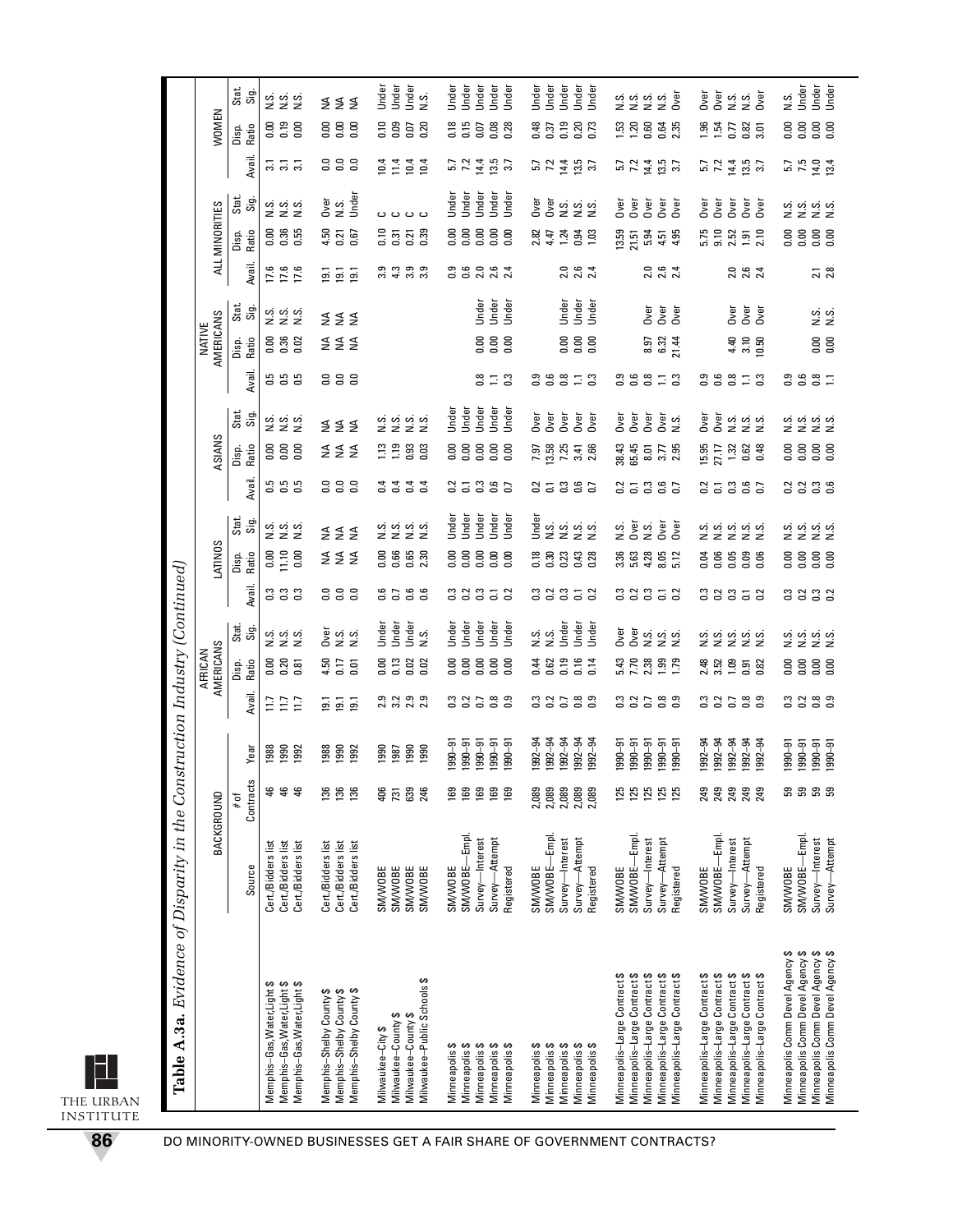| Minneapolis Comm Devel Agency \$<br>Minneapolis Comm Devel Agency \$<br>Minneapolis Comm Devel Agency \$<br>Minneapolis Comm Devel Agency \$                                                                                                                   | SM/WOBE-Empl<br>Survey-Interest<br>Survey-Attempt<br><b>SM/WOBE</b>                                                              | 119<br>119<br>119<br>119              | ಕ್ಷ ಕ್ಷ ಕ್ಷ<br>೧೯೧೬ ಕ್ಷ<br>೧೯೧೨ ಕ್ಷ                                                                      | 3333                   | 8888                               | sisisisi<br>Sisisisi                 | 3333                  | 8888                             | sisisisi<br>Sisisisi          | 2238                          | 5858                       | sisisisi<br>Sisisisi             | <b>8881</b>                               | 8.80                                                  | sis<br>Nisi                                 | $2.\overline{8}$     | 8888                                   | sisisisi<br>Sisisisi   | 5.12<br>5.12<br>5.13<br>5.14         | <b>B</b> 888         | ber<br>Dender<br>Dender              |
|----------------------------------------------------------------------------------------------------------------------------------------------------------------------------------------------------------------------------------------------------------------|----------------------------------------------------------------------------------------------------------------------------------|---------------------------------------|----------------------------------------------------------------------------------------------------------|------------------------|------------------------------------|--------------------------------------|-----------------------|----------------------------------|-------------------------------|-------------------------------|----------------------------|----------------------------------|-------------------------------------------|-------------------------------------------------------|---------------------------------------------|----------------------|----------------------------------------|------------------------|--------------------------------------|----------------------|--------------------------------------|
| New Mexico-Federal \$<br>New Mexico-Federal \$<br>New Mexico-Federal \$                                                                                                                                                                                        | Survey-Interest<br>Survey-Attempt<br><b>SM/WOBE</b>                                                                              | 1630<br>1630<br>1630                  | $190 - 94$<br>1900-94<br>1900-94                                                                         | ននទ                    | 8<br>0.13<br>0.53                  | <b>N.S.</b><br>Under<br>N.S.         | 9.5<br>20.4<br>22.7   | <u>ង</u> ចិន                     | Under<br>Under<br><b>Over</b> | 음 음 <u>근</u>                  | 2.67<br>4.32<br>2.12       | ទី ទី ទី<br>០០០                  | 1.5 22 1.2                                | គ្គ <b>និ</b><br>ខេត្ត                                | N.S.<br>Under<br>N.S.                       | 12.5<br>24.5<br>25.1 | <b>127</b><br>0.62<br>0.60             | Jnder<br>Under<br>Dver | <b>538</b>                           | 0.16<br>0.16<br>0.27 | Under<br>Under                       |
| New Mexico-State \$<br>New Mexico-State \$<br>New Mexico-State \$                                                                                                                                                                                              | Survey-Interest<br>Survey-Attempt<br><b>SM/WDBE</b>                                                                              | 814<br>814<br>814                     | $190 - 94$<br>$+9 - 066$<br>$+9 - 066$                                                                   | 585                    | $183$<br>0.38 $7$                  | sisisi<br>Sisisi                     | <u>ន ច</u><br>20      | $1.16$<br>0.45                   | N.S.<br>Under<br>Under        | <b>3 g 2</b>                  | $2.36$<br>$7.74$           | Dver<br>Over<br>Dver             | $\frac{4}{3}$ $\frac{3}{2}$ $\frac{5}{2}$ |                                                       | <b>N.S.</b><br>Under<br>N.S.                | 10.5<br>23.3<br>24.3 | ិ ឆ្នូ និ                              | N.S.<br>Under<br>Under | 5.7 3.4                              | នី ខ្ញុំ និ          | Under<br>Under<br>Under              |
| New Orleans \$<br>New Orleans \$                                                                                                                                                                                                                               | SM/WOBE-Empl<br>SM/WOBE-Empl                                                                                                     | 342<br>1,285                          | 1986-89<br>1989-92                                                                                       | 10.4                   | $\frac{02}{0.10}$                  | N.S.<br>Under                        | $2.0$<br>$2.2$        | 0.10                             | si<br>Si<br>Si                | 55                            | $1.52$<br>0.14             | s si                             | 12.5                                      | $\frac{23}{20}$                                       | N.S.<br>Under                               | $9.6$<br>16.4        | 0.77                                   | N.S.<br>Under          |                                      |                      |                                      |
| New York City-Large Contracts \$<br>New York City-Large Contracts #<br>New York City \$<br>New York City #                                                                                                                                                     | SM/WOBE-Empl<br>SM/WOBE-Empl<br>SM/WOBE-Empl<br>SM/WOBE-Empl                                                                     | 2868<br>2868<br>2090<br>2090          | $\begin{array}{r} 1989 - 90 \\ - 90 \\ - 989 - 90 \\ 0 \\ 0 \\ - 989 - 90 \\ 0 \\ 0 \\ 0 \\ \end{array}$ | a ra ra ra<br>ca ra ra | $1.16$<br>$1.16$<br>$0.5$<br>$0.5$ | Under<br>Under<br>Under<br>Over      | 23434                 | 85<br>185<br>185                 | Under<br>N.S.<br>Under<br>Σ.  | 8 8 8 8 9<br>8 8 9 8 9        | $14840$<br>0.500           | Under<br>Under<br>Under<br>Under |                                           |                                                       |                                             | 15.85.89             |                                        | 0000                   | <b>230</b><br>230<br>230             | <b><u>Sasa</u></b>   | der<br>Derbert<br>Derbert<br>Derbert |
| NYC Housing-Small Contracts #<br>NYC Housing-Small Contracts \$<br>NYC Housing \$<br>NYC Housing #                                                                                                                                                             | SM/WOBE-Empl<br>SM/WOBE-Empl<br>SM/WOBE-Empl<br>SM/WOBE-Empl                                                                     | 2,540<br>1,640<br>2,540<br><b>GRS</b> | $\begin{array}{r} 1988 - 92 \\ 1988 - 92 \\ 1988 - 92 \\ 1988 - 92 \\ \end{array}$                       | 0 0 1 0<br>0 0 1 0 0   |                                    | der<br>Sistema<br>Sistema<br>Sistema | 5.7<br>5.8 5.4<br>5.7 | <b>BE225</b>                     | si si si si                   | 0 - 0 0<br>0 - 0 0<br>0 - 0 0 | 83<br>03<br>05<br>05<br>07 | <b>Under</b><br>sisisi<br>Sisisi | 5533                                      | <b>SSSS</b>                                           | Jnder<br>Jnder<br>Under<br>ν.s              | 53<br>153<br>167     | <b>1</b><br>1<br>1<br>1<br>1<br>1<br>2 | មិន<br>កូន កិច្ច       | $12.0$<br>$12.0$<br>$12.0$<br>$12.0$ | ន ន ន ន ន            | Under<br>Under<br>Jnder<br>Under     |
| New York State \$                                                                                                                                                                                                                                              | <b>Bidders</b> list                                                                                                              | S                                     | FY90-91                                                                                                  | $6.8\,$                | 0.49                               | Under                                | 3.6                   | 0.46                             | Under                         | $\ddot{ }$ .                  | 0.59                       | Under                            | CO                                        | 2.46                                                  | Over                                        | 13.0                 | 0.61                                   | Under                  | 5 <sub>0</sub>                       | 0.39                 | Under                                |
| Oakland-Schools \$<br>Oakland-Schools \$<br>Oakland-Schools \$                                                                                                                                                                                                 | Survey-Interest<br>Survey-Interest<br>Survey-Interest                                                                            | 4565<br>1904<br>2661                  | $\begin{array}{c} 1991 - 92 \\ 1992 - 93 \\ 1992 - 93 \\ \end{array}$                                    | ទី ទី ទី               | 585<br>0.00                        | Under<br>Under<br>Under              | 80 80 80<br>80 80 80  | ិ ខេ<br>០ ១ ឃុំ<br>០ ១ ឃុំ       | s.<br>23<br>23<br>5           | 444<br>444                    |                            | x.s.<br>N.s.<br>Under            | 888                                       | $\begin{array}{c} 8 & 8 & 8 \\ 6 & 6 & 8 \end{array}$ | sisisi<br>Sisisi                            |                      | <b>ن</b> ن ن<br>8855                   |                        | 323<br>933                           | 5.15<br>0.15<br>0.17 | s<br>2 si<br>2 si                    |
| Orange County, FL \$<br>Orange County, FL \$<br>Orange County, FL \$<br>Orange County, FL \$<br>Orange County, FL \$                                                                                                                                           | Cert./Bidders list<br>Cert./Bidders list<br>Cert./Bidders list<br>Cert./Bidders list<br>Cert./Bidders list                       | <b>35883</b>                          | 88<br>1995<br>1992<br>1988                                                                               | <b>222222</b><br>22222 | 288888                             | sisisisisi<br>Sisisisisi             | ននននន                 | ន្ត<br>និង និង ដូ                | sisisisisi<br>Sisisisisi      | 88888                         | <b>SSSSS</b>               | sisisisisi<br>Sisisisisi         | 88888                                     | 758888                                                | x.s.<br>2. 2. 5<br>2. 5. 5. 5. 5            |                      |                                        |                        | 44444                                |                      | sisisisisi<br>Sisisisisi             |
| Orange County, FL-Aviation Authority \$<br>Orange County, FL-Aviation Authority \$<br>Orange County, FL-Aviation Authority \$<br>Orange County, FL-Aviation Authority \$<br>Orange County, FL-Aviation Authority \$<br>Drange County, FL-Aviation Authority \$ | Cert./Bidders list<br>Cert./Bidders list<br>Cert./Bidders list<br>Cert./Bidders list<br>Cert./Bidders list<br>Cert./Bidders list | ၜ<br>$\overline{5}$ ដ<br>ಕ ಜ          | 87<br>1988<br>1990<br>1991<br>1992                                                                       | ១១១១១១<br>ភគតិនិត      |                                    | sisisisisisi<br>Nisisisisi           | <b><i>LU1111</i></b>  | 3 3 4 5 5 5 5 6<br>3 7 8 5 5 5 6 | s s s s s s s<br>s s s s s s  | 999999                        | <b>e</b> 5 n 8 n 6 9       |                                  | <b>SSSSSS</b>                             | 0.58800                                               | der<br>Sister<br>Sister<br>Sister<br>Sister |                      |                                        |                        | 2020<br>2020                         |                      | sisisisisisi<br>Sisisisisisi         |

L THE URBAN INSTITUTE

APPENDIX: STUDY METHODS

Continued *Continued*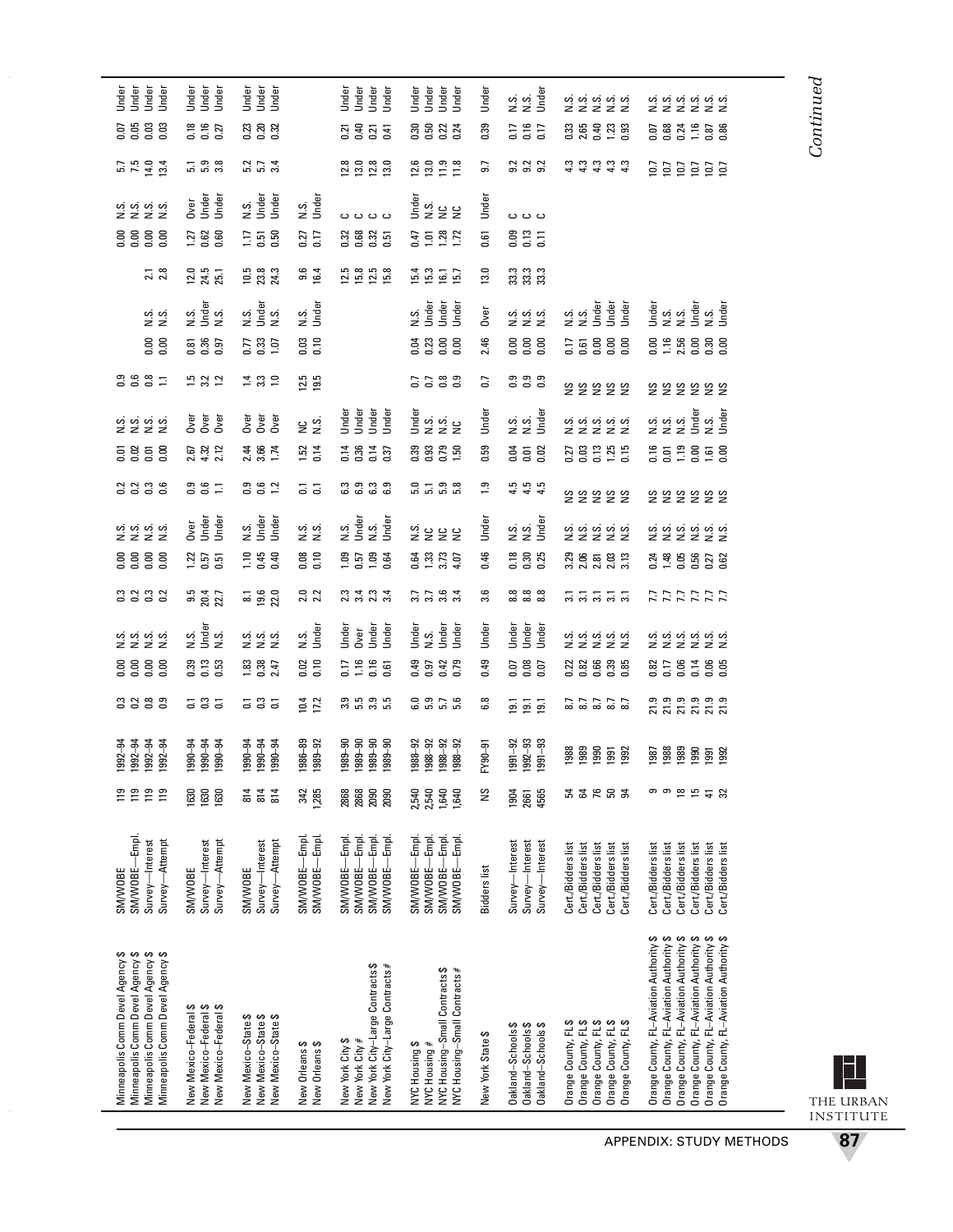|                                              |                      | Stat<br>Sig.      | Under<br>$\frac{2}{5}$ $\frac{2}{5}$                                                                                 | Under<br>$rac{3}{2}$ $rac{3}{2}$                                                                                  | sis<br>Nisi<br>s.<br>N<br>ξ                                                                                                                    | Under<br>Under<br>Under<br>Under                                                                                                           | 2222                                                                                 | 2222                                                                                                                                                                          | Under<br>Jinder<br>Jnder<br>Jnder                                                                                                                  | Under<br>Under<br>Under<br>Under                                                                                                                 |
|----------------------------------------------|----------------------|-------------------|----------------------------------------------------------------------------------------------------------------------|-------------------------------------------------------------------------------------------------------------------|------------------------------------------------------------------------------------------------------------------------------------------------|--------------------------------------------------------------------------------------------------------------------------------------------|--------------------------------------------------------------------------------------|-------------------------------------------------------------------------------------------------------------------------------------------------------------------------------|----------------------------------------------------------------------------------------------------------------------------------------------------|--------------------------------------------------------------------------------------------------------------------------------------------------|
|                                              | WOMEN                | Ratio<br>Disp.    | 0.00<br>6.61<br><b>S</b> .0                                                                                          | 0.00<br>0.09<br>0.00                                                                                              | <u>ក្មី ឆ្ន</u><br>88<br>1.30                                                                                                                  | 0.17<br>0.17<br>$\begin{array}{c} 0.21 \\ 0.39 \end{array}$                                                                                | 2.28<br>$1.27$<br>$2.86$<br>121                                                      |                                                                                                                                                                               | 0.28<br>$\overline{0}$ .11<br>0.12<br>0.20                                                                                                         | ទី<br>ទី ដូ ដូ អូ<br>ទី ទី ទី                                                                                                                    |
|                                              |                      | Avail             | 12.8<br>12.8                                                                                                         | 8<br>8<br>6<br>8<br>8                                                                                             | $_{\rm 8.8}$<br>10.0<br>ഒ<br>57                                                                                                                | 12.4<br>12.6<br>$\frac{2}{5}$ .6                                                                                                           | 9.5<br>$\div$<br>ه.<br>တ                                                             | 2.3<br>2.3<br>2.3                                                                                                                                                             | 14.4<br>13.4<br>57                                                                                                                                 | 13.4<br>14.4<br>5                                                                                                                                |
|                                              |                      | Stat.<br>Sig.     |                                                                                                                      |                                                                                                                   | <b>Jnder</b><br>Under<br>N.S.                                                                                                                  | Under<br>Under<br>Under<br>Under<br>Under<br>Jnder<br>Jnder                                                                                | Under<br>Under<br>Jnder<br>Jnder                                                     | š<br>222<br>ă<br>š                                                                                                                                                            | Jnder<br>Over<br>sisi                                                                                                                              | breate<br>Under<br>Under<br>Under                                                                                                                |
|                                              | ALL MINORITIES       | Ratio<br>Disp.    |                                                                                                                      |                                                                                                                   | 0.16<br>0.90<br>0.38<br>1.66                                                                                                                   | 0.12<br>0.13<br>0.32<br>$\overline{5}$<br>0.32<br>0.01                                                                                     | $0.37$<br>$0.24$<br>0.35<br>0.60                                                     | 83<br>0.38<br>0.9<br>ន<br>ចិន<br>ខេ                                                                                                                                           | 2.73<br>1.09<br>0.90<br>0.49                                                                                                                       | ទី ខ្នង់<br>ខិតខ្នង់<br>$\overline{5}$                                                                                                           |
|                                              |                      | Avail.            |                                                                                                                      |                                                                                                                   | 3. 0. 12<br>3. 0. 12<br>3. 13                                                                                                                  | 5.92.95<br>5.22.95<br>$12.9$<br>$2.0$                                                                                                      | 9. 8<br>5. 8<br>9.5<br>14.5                                                          | 14.0<br>14.0<br>$\frac{18}{11}$<br>64                                                                                                                                         | $2.\overline{8}$<br>4.8<br>$0.9$<br>$2.2$                                                                                                          | 0<br>0 2 3 4<br>0 2 4 4                                                                                                                          |
|                                              |                      | Stat.<br>Sig.     | Under<br>Jnder<br>Jnder                                                                                              | Under<br>Under<br>Jnder                                                                                           |                                                                                                                                                | Jnder<br>Jnder<br>JS S<br>Under<br>NA                                                                                                      | sisisisi<br>Sisisisi                                                                 | 222222                                                                                                                                                                        | Ter<br>Der<br>Dver<br>Dver                                                                                                                         | der<br>Under<br>Under                                                                                                                            |
|                                              | NATIVE<br>AMERICANS  | Ratio<br>Disp.    | 0.00<br>0.00<br>0.00                                                                                                 | 888<br>000                                                                                                        |                                                                                                                                                | 22222<br>22                                                                                                                                | 8888                                                                                 | <b>B</b> a a a a a a a a                                                                                                                                                      | $2.98$<br>$7.91$<br>$2.91$                                                                                                                         | <u>ក្ដុង</u><br>ក្ដុង<br>0.41                                                                                                                    |
|                                              |                      | Avai              | និនន                                                                                                                 | <b>SSS</b>                                                                                                        |                                                                                                                                                | 3 d<br>$\frac{5}{20}$                                                                                                                      | $\mathbf{C}$<br>$\overline{0}$<br>$\overline{0}$                                     | $\overline{0.2}$<br>$\overline{a}$<br>29.5<br>29.5<br>$\overline{0}$                                                                                                          | 0.6<br>Ξ                                                                                                                                           | $\frac{8}{10}$<br>$\overline{a}$ is                                                                                                              |
|                                              |                      | Stat.<br>Sig.     | Under<br>Under<br>Jnder                                                                                              | <b>J</b><br>Dinder<br>Under                                                                                       | Under<br>Σ.<br>s a                                                                                                                             | Under<br>Under<br>Under<br>N.S.<br>¥<br>s.                                                                                                 | der<br>No.s.<br>No.s.                                                                | $\frac{1}{2}$ $\frac{1}{2}$<br>2222                                                                                                                                           | <b>J</b> nder<br>Jnder<br>Over<br>N.S.                                                                                                             | Under<br>Jnder<br><b>Jnder</b><br><b>Over</b>                                                                                                    |
|                                              | ASIANS               | Ratio<br>Disp.    | 0.00<br><b>0.00</b><br>0.00                                                                                          | 8<br>0.00<br>0.00                                                                                                 | <b>C.OD</b><br>$\overline{0}$<br>25.57<br>0.92                                                                                                 | $\leq$<br>0.00<br>0.00<br>$\frac{8}{100}$<br>$\mathbf{5}$                                                                                  | 0.00<br>$\frac{8}{100}$                                                              | <b>0.35</b><br>០.១ ស្<br>0.45<br>$\frac{88}{15}$ ២                                                                                                                            | 7.99<br>0.99<br>0.47<br>0.20                                                                                                                       | 1.88<br>0.31<br>0.016                                                                                                                            |
|                                              |                      | Avail             | <b>SSS</b>                                                                                                           | <b>SSS</b>                                                                                                        | $\overline{0}$<br>$\frac{8}{3}$                                                                                                                | ំ<br>$\approx$<br><b>55</b><br>55<br>$\overline{a}$                                                                                        | 280                                                                                  | 55888<br>2523<br>4.1<br>$\overline{4}$                                                                                                                                        | $\frac{6}{13}$<br>2<br>0.3                                                                                                                         | 2352                                                                                                                                             |
|                                              |                      | Stat.<br>Sig.     | Under<br>Under<br>Under                                                                                              | sisisi<br>Sisisi                                                                                                  | sisisisi<br>Sisisisi                                                                                                                           | Under<br>Jnder<br>Jinder<br><b>Under</b><br><b>Under</b><br>Jnder<br><u>Jnder</u>                                                          | Under<br>Under<br>si<br>Si<br>Si                                                     | 222229                                                                                                                                                                        | Jnder<br>Jnder<br>Jnder<br>Jnder                                                                                                                   | Under<br>Under<br>N.S.<br>Under                                                                                                                  |
|                                              | <b>LATINOS</b>       | Disp.<br>Ratio    | 0.00<br>0.00<br>8.00                                                                                                 | <b>8.80</b><br>0.05                                                                                               | 0.00<br>0.23<br>$\overline{0}$<br>$\mathbf{5}$                                                                                                 | 0.26<br>0.15<br>0.25<br>$\overline{0}$<br>$\overline{a}$<br>0.21                                                                           | 0.28<br>$0.47$<br>$0.70$<br>0.41                                                     | 0.13<br>0.76<br>0.93<br>$\frac{18}{15}$<br>0.10                                                                                                                               | 0.10<br>0.20<br><u>្ញ</u><br>0.08                                                                                                                  |                                                                                                                                                  |
|                                              |                      | Avail             | က<br>െ<br>တ<br>တ                                                                                                     |                                                                                                                   | $\frac{8}{2}$<br>$\frac{8}{2}$                                                                                                                 | $3.5\,$<br><b>es</b><br>$3\frac{4}{9}$<br>$\overline{41}$                                                                                  | 12.4<br>7.4<br>5.0<br>$\frac{4}{3}$                                                  | ဇာ ဇာ<br>ب به<br>ოო<br><u>പ്പ് ക്</u> ക                                                                                                                                       | $\overline{0.3}$<br>្ងឺ<br>$\overline{a}$                                                                                                          | $\frac{1}{2}$ 5<br>3<br>3<br>3                                                                                                                   |
|                                              |                      | Stat.<br>Sig.     | Jnder<br>Jnder<br><b>Jndei</b>                                                                                       | Under<br>si<br>Si<br>Si                                                                                           | Under<br>Under<br>Under<br>ă                                                                                                                   | Under<br>Under<br>Under<br>Under<br>$\frac{0}{2}$<br>N.S.<br>Σ.                                                                            | Under<br>si<br>Si Si<br>Σ.                                                           | $rac{c}{z}$<br>2222                                                                                                                                                           | Under<br><b>J</b> nder<br>Jnder<br>Under                                                                                                           | Jnder<br>Jnder<br>Jnder<br><b>Jnder</b>                                                                                                          |
|                                              | AMERICANS<br>AFRICAN | Ratio<br>Disp.    | 0.00<br>0.00<br><b>0.00</b>                                                                                          | 0.00<br>0.02<br>$\overline{5}$                                                                                    | 1.14<br>0.44<br>$\overline{5}$<br>្ត                                                                                                           | <u>ធ្ងន</u><br>0.05<br>0.00<br>0.00<br>$\overline{a}$                                                                                      | 0.00<br>0.00                                                                         | 1.05<br>$\frac{88}{18}$                                                                                                                                                       | 0.17<br>0.17<br>0.07                                                                                                                               | <b>E</b> 8 8 8<br>0 0 0 0                                                                                                                        |
|                                              |                      | Avail             | 26.2<br>26.28                                                                                                        | 14.0<br>$\frac{14.0}{2}$                                                                                          | 4.0<br>5.8<br>6.5<br>$\overline{31}$                                                                                                           | 2.8<br>0.3<br>35235                                                                                                                        | 0.4<br>$1.2$ 0.2                                                                     | 5.7<br>2.7<br>6.0<br>$\overline{2}$<br>17.0                                                                                                                                   | $\frac{3}{5}$<br>$\overline{0}$<br>$\frac{8}{1}$                                                                                                   | 3.552                                                                                                                                            |
| struction Industry (Continued)               |                      | Year              | 1992<br>1990<br>1991                                                                                                 | $\frac{6}{5}$ $\frac{6}{5}$ $\frac{6}{5}$                                                                         | $188 - 32$<br>$1988 - 380$<br>988-92<br>$988 - 92$                                                                                             | FY87-93<br>FY87-93<br>FY87-93<br>FY87-93<br>FY87-93<br>FY87-93<br>FY87-93                                                                  | 1992-94<br>$992 - 94$<br>$1992 - 94$<br>1992-94                                      | 1990–92<br>1990–92<br>1988-92<br>1988-92<br>1988-92<br>1988-92                                                                                                                | 1985-89<br>1985-89<br>1985–89<br>1985–89                                                                                                           | 1990–94<br>1990–94<br>1990–94<br>1990–94                                                                                                         |
|                                              | BACKGROUND           | Contracts<br># of | <b>223</b>                                                                                                           | 103<br><b>23</b><br>28                                                                                            | <b>8888</b>                                                                                                                                    | 2,302<br>2,302<br>2,302<br>2,302<br>2,302<br>2,302<br>2,302                                                                                | <b>មិ</b> មិ<br><b>ន</b> ន                                                           | $\frac{1}{2}$<br>1,192<br>1,192<br>1,192<br>1,192                                                                                                                             | 4,515<br>4,515<br>4,515<br>4,515                                                                                                                   | 4,733<br>4,733<br>4,733<br>4,733                                                                                                                 |
|                                              |                      | Source            | Cert/Bidders list<br>Cert./Bidders list<br>Cert./Bidders list                                                        | Cert./Bidders list<br>Cert,/Bidders list<br>Cert./Bidders list                                                    | SM/WOBE-Empl<br>SM/WOBE-Empl<br>SM/WOBE-Empl<br>SM/WOBE-Empl                                                                                   | Survey-Interest<br>Survey-Interest<br>Mailing list<br>Mailing list<br>Registered<br>Registered<br><b>SM/WOBE</b>                           | Survey-Interest<br>Mailing list<br><b>SM/WOBE</b><br>License                         | <b>Bid attempts</b><br><b>Bid attempts</b><br><b>Bid attempts</b><br><b>Bid attempts</b><br><b>Bid/Vend</b><br>Bid/Vend                                                       | Survey-Interest<br>Survey-Attempt<br><b>SM/WOBE</b><br>Registered                                                                                  | Survey-Interest<br>Survey-Attempt<br>SM/WOBE<br>Registered                                                                                       |
| Table A.3a. Evidence of Disparity in the Cor |                      |                   | urange Co., FL-Valencia Comm Coll \$<br>Orange Co., FL-Valencia Comm Coll \$<br>Orange Co., FL-Valencia Comm Coll \$ | Orange County, FL-Public Schools \$<br>Orange County, FL-Public Schools \$<br>Orange County, FL-Public Schools \$ | Pennsylvania (SEPTA)-Sml Contr \$<br>Pennsylvania (SEPTA)-Sml Contr #<br>Pennsylvania (SEPTA)-Lrg Contr \$<br>Pennsylvania (SEPTA)-Lrg Contr # | Phoenix-Men and Women \$<br>Phoenix-Women \$<br>Phoenix-Women \$<br>Phoenix-Women \$<br>Phoenix-Men \$<br>Phoenix-Men \$<br>Phoenix-Men \$ | Pima County, AZ \$<br>Pima County, AZ \$<br>Pima County, AZ \$<br>Pima County, AZ \$ | Port Authority NY/NJ-SBE Prog \$<br>Port Authority NY/NJ-SBE Prog #<br>Port Authority NY/NJ \$<br>Port Authority NY/NJ \$<br>Port Authority NY/NJ #<br>Port Authority NY/NJ # | Ramsey County, MN-Acct Payable \$<br>Ramsey County, MN-Acct Payable \$<br>Ramsey County, MN-Acct Payable \$<br>↔<br>Ramsey County, MN-Acct Payable | Ramsey County, MN–Acct Payable \$<br>Ramsey County, MN–Acct Payable \$<br>Ramsey County, MN-Acct Payable \$<br>Ramsey County, MN-Acct Payable \$ |

 $\overline{\phantom{a}}$ THE URBAN INSTITUTE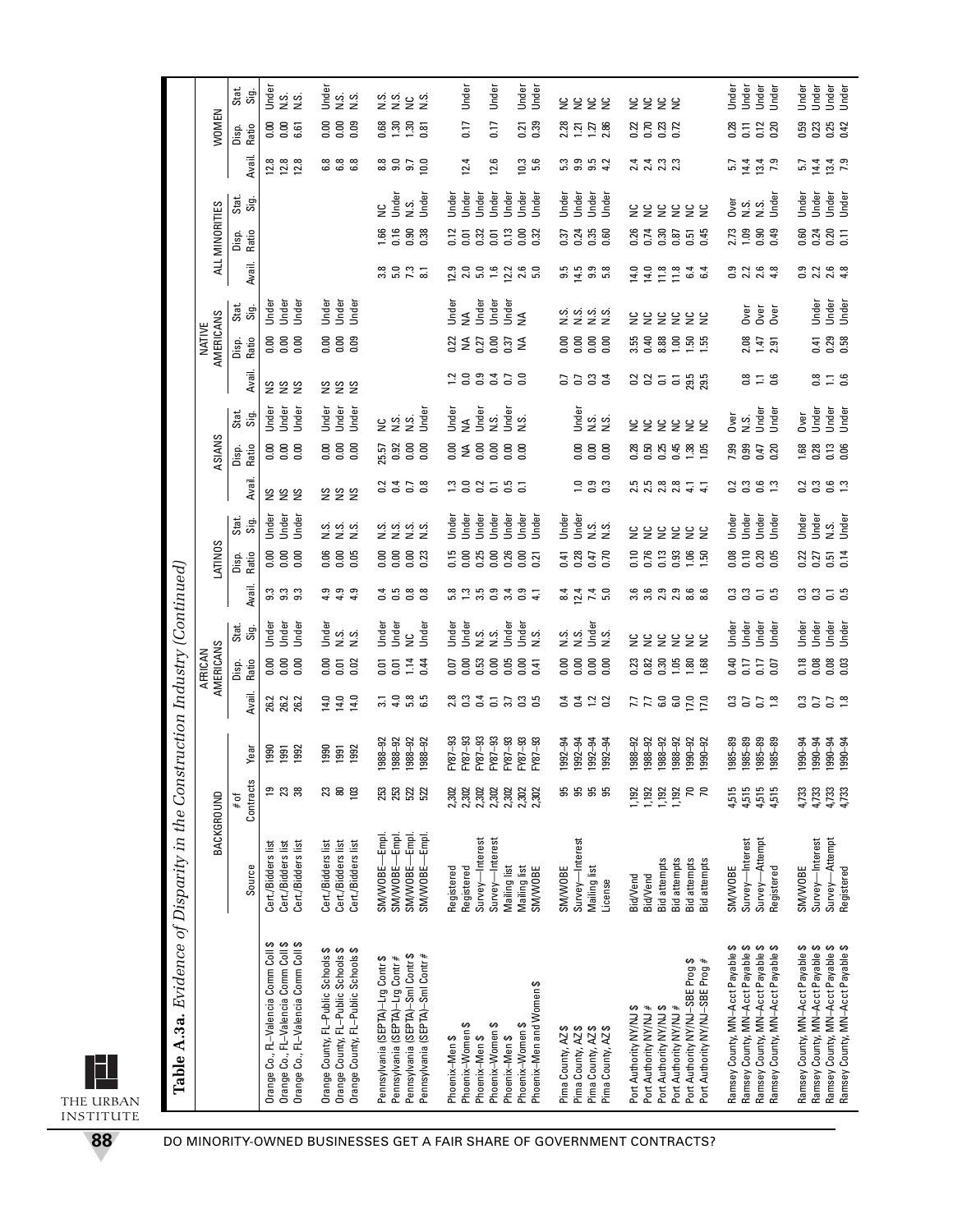L THE URBAN INSTITUTE

**89**

APPENDIX: STUDY METHODS

Continued *Continued*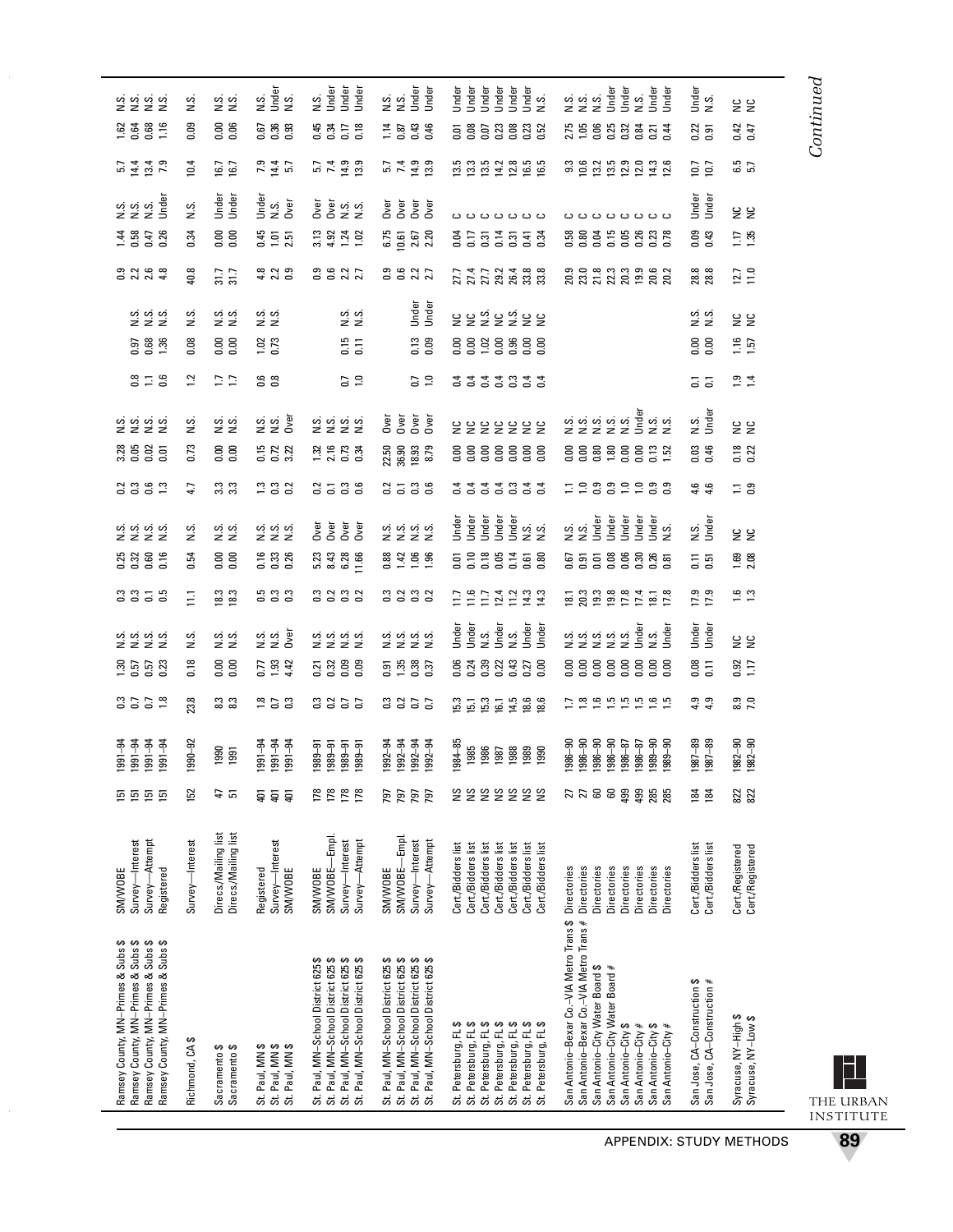| ż<br>0.19<br>0.56<br>0.23<br>0.06<br>0.03<br>1.10<br>0.28<br>0.16<br>1.20<br>0.68<br>0.54<br>0.89<br>0.24<br>0.14<br>0.34<br>0.99<br>0.76<br>0.69<br>8.8<br>0.02<br>0.77<br>0.51<br>0.58<br>1.14<br>0.81<br>0.41<br>0.31<br>0.61<br>Ratio<br>Disp.<br>Avail.<br>$3.6$<br>4.6<br>ത. ശ<br>7.3<br>4.3<br>7.6<br>$4.3$<br>7.6<br>3.6<br>4.6<br>3.<br>5.6<br>73<br>4.3<br>7.6<br>4.3<br>9.9<br>$7.9$<br>4.2<br>4.1<br>7.6<br>5.6<br>10.5<br>$\frac{5.7}{10.5}$<br>53<br>41<br>က် ဟ<br>Under<br>Under<br>Under<br>Stat.<br>Sig.<br>Ν.S.<br>Ν.S.<br>s.<br>$rac{3}{2}$<br>ں ں<br>ں ں<br>ں ں<br>ں ں<br>ں ں<br>ပ ပ<br>ں ں<br>ပ ပ<br>ں ں<br>ں ں<br>1.79<br>0.79<br>0.88<br>0.35<br>1.28<br>1.15<br>0.33<br>2.18<br>0.96<br>2.38<br>1.63<br>0.64<br>0.80<br>0.32<br>0.16<br>Ratio<br>1.14<br>0.34<br>0.80<br>0.18<br>0.96<br>2.07<br>1.08<br>1.76<br>0.51<br>0.91<br>0.21<br>0.21<br>$\overline{0.71}$<br>Disp.<br>Avail.<br>7.6<br>16.4<br>7.7<br>7.4<br>9.7<br>25.5<br>$_{\rm 8.3}$<br>25.5<br>$_{\rm 8.3}$<br>9.9<br>23.8<br>9.5<br>14.5<br>20.7<br>$\approx$<br>7.6<br>16.4<br>$\mathbb{S}^3$<br>20.8<br>10.3<br>24.0<br>58<br>17.4<br>9.7<br>10.7<br>20.7<br>77<br>20.7<br>Stat.<br>Sig.<br>sisisi<br>Sisisi<br>Ratio<br>0.39<br>0.59<br>0.36<br>Disp.<br>Avail<br>0.9<br>$\overline{a}$<br>G<br>Under<br>Under<br>Under<br>Under<br>Under<br>Stat.<br>Sig.<br>Ν.S.<br>N.S.<br>Ν.S.<br>N.S.<br>si<br>Nisi<br>N.S.<br>si<br>NSI<br>si<br>NSI<br>N.S.<br>N.S.<br>S.N<br>Ν.S.<br>s.<br>N<br>si<br>Na<br>is.<br>$rac{3}{2}$<br>s.<br>s.n<br>0.06<br>0.19<br>0.00<br>0.00<br>0.16<br>0.00<br>0.00<br>0.46<br>0.20<br>0.00<br>0.00<br>0.48<br>0.26<br>Ratio<br>0.00<br>$\overline{a}$<br>0.00<br>0.00<br>0.66<br>0.40<br>0.00<br>0.37<br>0.17<br>$\overline{0}$ .11<br>0.23<br>0.93<br>0.31<br>0.31<br>131<br>Disp.<br>Avail.<br>6.6<br>G<br>ၜ<br>$\Xi$<br>$\overline{0}$<br>1.6<br>50<br>ំ<br>0.6<br>1.6<br>5.9<br>0.9<br>5.9<br>0.9<br>$\mathbf{C}$<br>$\overline{1.0}$<br>$\Box$<br>$\overline{1.0}$<br>0.2<br>$\overline{10}$<br>$\frac{2}{5}$ $\frac{2}{5}$<br>$\overline{C}$<br>$\overline{c}$<br>$\overline{21}$<br>$\overline{21}$<br>$\Xi$<br>Ξ<br>ö<br>0<br>Under<br>Under<br>Under<br>Stat.<br>္တင္ဘ<br>Dver<br>Over<br>si<br>Nisi<br>sisi<br>Zizi<br>N.S.<br>ΝŚ.<br>si<br>Nisi<br>Ν.S.<br>Σ.<br>S.<br>s.<br>s.<br>si<br>Na<br>si<br>Si<br>S.<br>ΝS.<br>Ν.S.<br>Ν.S.<br>$rac{3}{2}$ $rac{3}{2}$<br>1.85<br>1.15<br>0.75<br>2.38<br>1.03<br>3.03<br>1.10<br>1.59<br>0.68<br>1.85<br>2.78<br>1.19<br>1.28<br>2.63<br>0.95<br>0.43<br>Ratio<br>0.60<br>0.64<br>3.57<br>0.24<br>0.17<br>1.23<br>0.22<br>1.13<br>1.92<br>2.17<br>0.17<br>$\overline{0}$<br>Disp.<br>Avail.<br>2.9<br>6.7<br>2.8<br>6.2<br>4.0<br>11.2<br>11.0<br>2.8<br>2.9<br>6.7<br>11.0<br>6.2<br>4.0<br>11.2<br>11.0<br>20.3<br>5.0<br>$\overline{41}$<br>11.0<br>82<br>8.4<br>20.5<br>12.4<br>$\frac{1}{4}$<br>$\frac{1}{4}$<br>$\frac{1}{4}$<br>8.4<br>77<br>Under<br>Under<br>Under<br>Under<br>Under<br>Stat.<br>ຮູ້<br>Över<br>N.S.<br>N.S.<br>s.<br>Ν.S.<br>si<br>Nisi<br>si<br>Si<br>Si<br>Ν.S.<br>si<br>Sisi<br>si<br>Si<br>Si<br>si<br>Sisi<br>s.<br>si<br>Na<br>Ν.S.<br>is.<br>si<br>Na<br>0.12<br>0.80<br>0.34<br>0.93<br>2.08<br>0.90<br>1.69<br>0.66<br>0.74<br>0.50<br>0.03<br>Ratio<br>1.64<br>1.54<br>0.17<br>0.17<br>0.40<br>0.19<br>0.07<br>$\overline{0}$ .11<br>0.23<br>0.38<br>1.06<br>Disp.<br>0.67<br>$\overline{0}$<br>0.31<br>0.21<br>0.01<br><b>0.61</b><br>Avail.<br>$4.\overline{3}$<br>9.6<br>$\frac{8}{8}$ $\frac{1}{8}$<br>5.0<br>12.7<br>3.7<br>8.8<br>$3.7$ 8.8<br>$3.8\,$<br>9.6<br>$3.7$<br>$8.8$<br>$1.5$<br>2.5<br>$1.6$<br>2.5<br>0.3<br>0.2<br>4.2<br>$5.0\,$<br>$3.7$ 8.8<br>$\frac{4}{9}$ d<br>12.7<br>$\overline{8}$<br>$9/91 - 8/93$<br>$9/91 - 8/93$<br>$9/88 - 8/91$<br>$16/8 - 8/8$<br>1991-94<br>$1991 - 94$<br>1991-94<br>$1991 - 94$<br>Year<br>1988<br>1989<br>1989<br>1990<br>1990<br>1986<br>1986<br>1988<br>1988<br>1986<br>1986<br>1988<br>1989<br>1990<br>1990<br>1987<br>1987<br>1987<br>1987<br>1989<br>Contracts<br><b>PR</b><br><b>88</b><br>22<br><b>78</b><br><b>SSSS</b><br>4 A<br>8 සි<br>ಜ ಜ<br>ಡ ಡ<br>ສ ສ<br>ត ត<br>ន្ត ន្ត ន្ត<br>$#$ of<br>SM/WOBE-Empl<br>SM/WOBE-Empl<br>SM/WOBE-Empl<br>SM/WOBE--Empl<br>Survey-Interest<br>Cert./Bidders list<br>Cert./Bidders list<br>Cert./Bidders list<br>Cert./Bidders list<br>Cert./Bidders list<br>Cert./Bidders list<br>Cert./Bidders list<br>Cert./Bidders list<br>Cert./Registered<br>Cert./Bidders list<br>Cert./Bidders list<br>Cert./Registered<br>Cert./Registered<br>Cert./Registered<br>Cert./Registered<br>Cert./Registered<br>Cert./Registered<br>Cert./Registered<br>Cert./Registered<br>Cert./Registered<br>Source<br>Mailing list<br><b>SM/WDBE</b><br>License<br>Tampa–Excluding EPA \$<br>Tampa–Excluding EPA \$<br>Tampa-Excluding EPA \$<br>Tampa-Excluding EPA \$<br>Tampa-Excluding EPA \$<br>Tampa-Excluding EPA \$<br>Tampa-Excluding EPA \$<br>Tampa-Excluding EPA \$<br>Tampa-Excluding EPA \$<br>Tampa-Excluding EPA \$<br>Tucson \$<br>Tucson \$<br>Tucson \$<br>Tucson \$<br>Tampa \$<br>Tampa \$<br>Tampa\$<br>Tampa \$<br>Tampa \$<br>Tampa \$<br>Tampa \$<br>Tampa\$<br>Tampa\$<br>Tampa\$<br>Texas \$<br>Texas $#$<br>Texas \$<br>Texas $#$ |  | BACKGROUND |  | AMERICANS<br>AFRICAN |  | <b>LATINOS</b> |  | ASIANS |  | AMERICANS<br><b>NATIVE</b> |  | ALL MINORITIES |  | WOMEN |                                |
|------------------------------------------------------------------------------------------------------------------------------------------------------------------------------------------------------------------------------------------------------------------------------------------------------------------------------------------------------------------------------------------------------------------------------------------------------------------------------------------------------------------------------------------------------------------------------------------------------------------------------------------------------------------------------------------------------------------------------------------------------------------------------------------------------------------------------------------------------------------------------------------------------------------------------------------------------------------------------------------------------------------------------------------------------------------------------------------------------------------------------------------------------------------------------------------------------------------------------------------------------------------------------------------------------------------------------------------------------------------------------------------------------------------------------------------------------------------------------------------------------------------------------------------------------------------------------------------------------------------------------------------------------------------------------------------------------------------------------------------------------------------------------------------------------------------------------------------------------------------------------------------------------------------------------------------------------------------------------------------------------------------------------------------------------------------------------------------------------------------------------------------------------------------------------------------------------------------------------------------------------------------------------------------------------------------------------------------------------------------------------------------------------------------------------------------------------------------------------------------------------------------------------------------------------------------------------------------------------------------------------------------------------------------------------------------------------------------------------------------------------------------------------------------------------------------------------------------------------------------------------------------------------------------------------------------------------------------------------------------------------------------------------------------------------------------------------------------------------------------------------------------------------------------------------------------------------------------------------------------------------------------------------------------------------------------------------------------------------------------------------------------------------------------------------------------------------------------------------------------------------------------------------------------------------------------------------------------------------------------------------------------------------------------------------------------------------------------------------------------------------------------------------------------------------------------------------------------------------------------------------------------------------------------------------------------------------------------------------------------------------------------------------------------------------------------------------------------------------------------------------------------------------------------------------------------------------------------------------------------------------------------------------------------------------------------------------------------------------------------------------------------------------------------------------------------------------------------------------------------------------------------------------------------------------------------------------------------------------------------------------------------------------------------------------------------------------------------------------------------------------------------------------------------------------------------------------------------------------------------------------------------------------------------------------------------------------------------------------------------------------------------------------------------------------------------------------------------------------------------------------------------------------------------------------------------------------------------------------------------------------|--|------------|--|----------------------|--|----------------|--|--------|--|----------------------------|--|----------------|--|-------|--------------------------------|
| sisi<br>Zizi<br>si<br>Nisi                                                                                                                                                                                                                                                                                                                                                                                                                                                                                                                                                                                                                                                                                                                                                                                                                                                                                                                                                                                                                                                                                                                                                                                                                                                                                                                                                                                                                                                                                                                                                                                                                                                                                                                                                                                                                                                                                                                                                                                                                                                                                                                                                                                                                                                                                                                                                                                                                                                                                                                                                                                                                                                                                                                                                                                                                                                                                                                                                                                                                                                                                                                                                                                                                                                                                                                                                                                                                                                                                                                                                                                                                                                                                                                                                                                                                                                                                                                                                                                                                                                                                                                                                                                                                                                                                                                                                                                                                                                                                                                                                                                                                                                                                                                                                                                                                                                                                                                                                                                                                                                                                                                                                                                                                           |  |            |  |                      |  |                |  |        |  |                            |  |                |  |       | Stat.<br>Sig.                  |
|                                                                                                                                                                                                                                                                                                                                                                                                                                                                                                                                                                                                                                                                                                                                                                                                                                                                                                                                                                                                                                                                                                                                                                                                                                                                                                                                                                                                                                                                                                                                                                                                                                                                                                                                                                                                                                                                                                                                                                                                                                                                                                                                                                                                                                                                                                                                                                                                                                                                                                                                                                                                                                                                                                                                                                                                                                                                                                                                                                                                                                                                                                                                                                                                                                                                                                                                                                                                                                                                                                                                                                                                                                                                                                                                                                                                                                                                                                                                                                                                                                                                                                                                                                                                                                                                                                                                                                                                                                                                                                                                                                                                                                                                                                                                                                                                                                                                                                                                                                                                                                                                                                                                                                                                                                                      |  |            |  |                      |  |                |  |        |  |                            |  |                |  |       |                                |
|                                                                                                                                                                                                                                                                                                                                                                                                                                                                                                                                                                                                                                                                                                                                                                                                                                                                                                                                                                                                                                                                                                                                                                                                                                                                                                                                                                                                                                                                                                                                                                                                                                                                                                                                                                                                                                                                                                                                                                                                                                                                                                                                                                                                                                                                                                                                                                                                                                                                                                                                                                                                                                                                                                                                                                                                                                                                                                                                                                                                                                                                                                                                                                                                                                                                                                                                                                                                                                                                                                                                                                                                                                                                                                                                                                                                                                                                                                                                                                                                                                                                                                                                                                                                                                                                                                                                                                                                                                                                                                                                                                                                                                                                                                                                                                                                                                                                                                                                                                                                                                                                                                                                                                                                                                                      |  |            |  |                      |  |                |  |        |  |                            |  |                |  |       |                                |
| ui                                                                                                                                                                                                                                                                                                                                                                                                                                                                                                                                                                                                                                                                                                                                                                                                                                                                                                                                                                                                                                                                                                                                                                                                                                                                                                                                                                                                                                                                                                                                                                                                                                                                                                                                                                                                                                                                                                                                                                                                                                                                                                                                                                                                                                                                                                                                                                                                                                                                                                                                                                                                                                                                                                                                                                                                                                                                                                                                                                                                                                                                                                                                                                                                                                                                                                                                                                                                                                                                                                                                                                                                                                                                                                                                                                                                                                                                                                                                                                                                                                                                                                                                                                                                                                                                                                                                                                                                                                                                                                                                                                                                                                                                                                                                                                                                                                                                                                                                                                                                                                                                                                                                                                                                                                                   |  |            |  |                      |  |                |  |        |  |                            |  |                |  |       | si<br>Si<br>Si                 |
| si<br>Si<br>si<br>Si<br>Si<br>si<br>Si                                                                                                                                                                                                                                                                                                                                                                                                                                                                                                                                                                                                                                                                                                                                                                                                                                                                                                                                                                                                                                                                                                                                                                                                                                                                                                                                                                                                                                                                                                                                                                                                                                                                                                                                                                                                                                                                                                                                                                                                                                                                                                                                                                                                                                                                                                                                                                                                                                                                                                                                                                                                                                                                                                                                                                                                                                                                                                                                                                                                                                                                                                                                                                                                                                                                                                                                                                                                                                                                                                                                                                                                                                                                                                                                                                                                                                                                                                                                                                                                                                                                                                                                                                                                                                                                                                                                                                                                                                                                                                                                                                                                                                                                                                                                                                                                                                                                                                                                                                                                                                                                                                                                                                                                               |  |            |  |                      |  |                |  |        |  |                            |  |                |  |       | si<br>Si<br>Si                 |
|                                                                                                                                                                                                                                                                                                                                                                                                                                                                                                                                                                                                                                                                                                                                                                                                                                                                                                                                                                                                                                                                                                                                                                                                                                                                                                                                                                                                                                                                                                                                                                                                                                                                                                                                                                                                                                                                                                                                                                                                                                                                                                                                                                                                                                                                                                                                                                                                                                                                                                                                                                                                                                                                                                                                                                                                                                                                                                                                                                                                                                                                                                                                                                                                                                                                                                                                                                                                                                                                                                                                                                                                                                                                                                                                                                                                                                                                                                                                                                                                                                                                                                                                                                                                                                                                                                                                                                                                                                                                                                                                                                                                                                                                                                                                                                                                                                                                                                                                                                                                                                                                                                                                                                                                                                                      |  |            |  |                      |  |                |  |        |  |                            |  |                |  |       | Under<br>N.S.                  |
|                                                                                                                                                                                                                                                                                                                                                                                                                                                                                                                                                                                                                                                                                                                                                                                                                                                                                                                                                                                                                                                                                                                                                                                                                                                                                                                                                                                                                                                                                                                                                                                                                                                                                                                                                                                                                                                                                                                                                                                                                                                                                                                                                                                                                                                                                                                                                                                                                                                                                                                                                                                                                                                                                                                                                                                                                                                                                                                                                                                                                                                                                                                                                                                                                                                                                                                                                                                                                                                                                                                                                                                                                                                                                                                                                                                                                                                                                                                                                                                                                                                                                                                                                                                                                                                                                                                                                                                                                                                                                                                                                                                                                                                                                                                                                                                                                                                                                                                                                                                                                                                                                                                                                                                                                                                      |  |            |  |                      |  |                |  |        |  |                            |  |                |  |       | sisi<br>Sisi                   |
|                                                                                                                                                                                                                                                                                                                                                                                                                                                                                                                                                                                                                                                                                                                                                                                                                                                                                                                                                                                                                                                                                                                                                                                                                                                                                                                                                                                                                                                                                                                                                                                                                                                                                                                                                                                                                                                                                                                                                                                                                                                                                                                                                                                                                                                                                                                                                                                                                                                                                                                                                                                                                                                                                                                                                                                                                                                                                                                                                                                                                                                                                                                                                                                                                                                                                                                                                                                                                                                                                                                                                                                                                                                                                                                                                                                                                                                                                                                                                                                                                                                                                                                                                                                                                                                                                                                                                                                                                                                                                                                                                                                                                                                                                                                                                                                                                                                                                                                                                                                                                                                                                                                                                                                                                                                      |  |            |  |                      |  |                |  |        |  |                            |  |                |  |       | N.S.<br>š                      |
|                                                                                                                                                                                                                                                                                                                                                                                                                                                                                                                                                                                                                                                                                                                                                                                                                                                                                                                                                                                                                                                                                                                                                                                                                                                                                                                                                                                                                                                                                                                                                                                                                                                                                                                                                                                                                                                                                                                                                                                                                                                                                                                                                                                                                                                                                                                                                                                                                                                                                                                                                                                                                                                                                                                                                                                                                                                                                                                                                                                                                                                                                                                                                                                                                                                                                                                                                                                                                                                                                                                                                                                                                                                                                                                                                                                                                                                                                                                                                                                                                                                                                                                                                                                                                                                                                                                                                                                                                                                                                                                                                                                                                                                                                                                                                                                                                                                                                                                                                                                                                                                                                                                                                                                                                                                      |  |            |  |                      |  |                |  |        |  |                            |  |                |  |       |                                |
|                                                                                                                                                                                                                                                                                                                                                                                                                                                                                                                                                                                                                                                                                                                                                                                                                                                                                                                                                                                                                                                                                                                                                                                                                                                                                                                                                                                                                                                                                                                                                                                                                                                                                                                                                                                                                                                                                                                                                                                                                                                                                                                                                                                                                                                                                                                                                                                                                                                                                                                                                                                                                                                                                                                                                                                                                                                                                                                                                                                                                                                                                                                                                                                                                                                                                                                                                                                                                                                                                                                                                                                                                                                                                                                                                                                                                                                                                                                                                                                                                                                                                                                                                                                                                                                                                                                                                                                                                                                                                                                                                                                                                                                                                                                                                                                                                                                                                                                                                                                                                                                                                                                                                                                                                                                      |  |            |  |                      |  |                |  |        |  |                            |  |                |  |       |                                |
|                                                                                                                                                                                                                                                                                                                                                                                                                                                                                                                                                                                                                                                                                                                                                                                                                                                                                                                                                                                                                                                                                                                                                                                                                                                                                                                                                                                                                                                                                                                                                                                                                                                                                                                                                                                                                                                                                                                                                                                                                                                                                                                                                                                                                                                                                                                                                                                                                                                                                                                                                                                                                                                                                                                                                                                                                                                                                                                                                                                                                                                                                                                                                                                                                                                                                                                                                                                                                                                                                                                                                                                                                                                                                                                                                                                                                                                                                                                                                                                                                                                                                                                                                                                                                                                                                                                                                                                                                                                                                                                                                                                                                                                                                                                                                                                                                                                                                                                                                                                                                                                                                                                                                                                                                                                      |  |            |  |                      |  |                |  |        |  |                            |  |                |  |       |                                |
|                                                                                                                                                                                                                                                                                                                                                                                                                                                                                                                                                                                                                                                                                                                                                                                                                                                                                                                                                                                                                                                                                                                                                                                                                                                                                                                                                                                                                                                                                                                                                                                                                                                                                                                                                                                                                                                                                                                                                                                                                                                                                                                                                                                                                                                                                                                                                                                                                                                                                                                                                                                                                                                                                                                                                                                                                                                                                                                                                                                                                                                                                                                                                                                                                                                                                                                                                                                                                                                                                                                                                                                                                                                                                                                                                                                                                                                                                                                                                                                                                                                                                                                                                                                                                                                                                                                                                                                                                                                                                                                                                                                                                                                                                                                                                                                                                                                                                                                                                                                                                                                                                                                                                                                                                                                      |  |            |  |                      |  |                |  |        |  |                            |  |                |  |       | Under<br>Under<br>N.S.<br>Ν.S. |
|                                                                                                                                                                                                                                                                                                                                                                                                                                                                                                                                                                                                                                                                                                                                                                                                                                                                                                                                                                                                                                                                                                                                                                                                                                                                                                                                                                                                                                                                                                                                                                                                                                                                                                                                                                                                                                                                                                                                                                                                                                                                                                                                                                                                                                                                                                                                                                                                                                                                                                                                                                                                                                                                                                                                                                                                                                                                                                                                                                                                                                                                                                                                                                                                                                                                                                                                                                                                                                                                                                                                                                                                                                                                                                                                                                                                                                                                                                                                                                                                                                                                                                                                                                                                                                                                                                                                                                                                                                                                                                                                                                                                                                                                                                                                                                                                                                                                                                                                                                                                                                                                                                                                                                                                                                                      |  |            |  |                      |  |                |  |        |  |                            |  |                |  |       | s.<br>$rac{3}{2}$ $rac{3}{2}$  |

L THE URBAN INSTITUTE

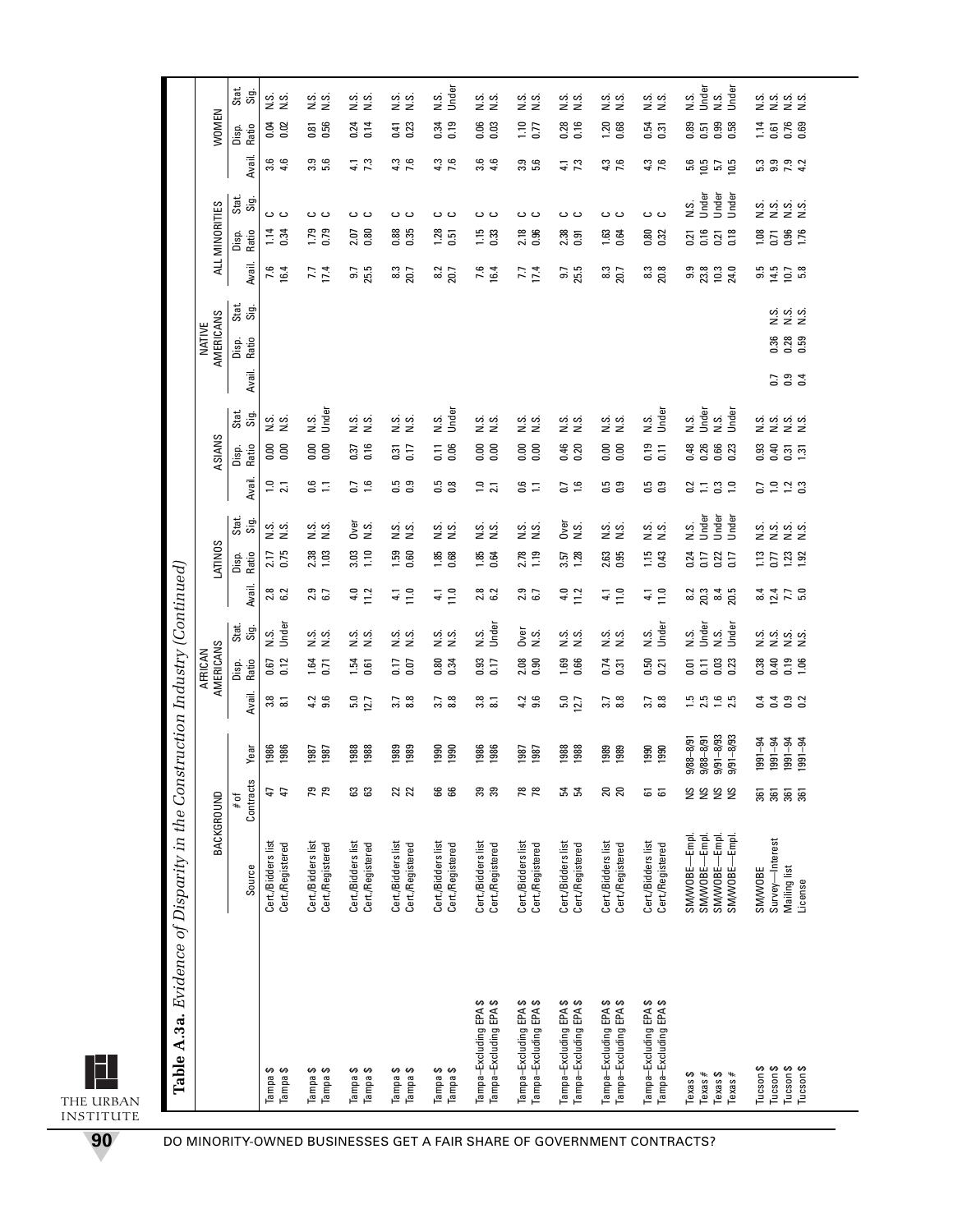| Alameda County, CA-Large Contract \$<br>Alameda County, CA-Large Contract #<br>Alameda County, CA-Large Contract \$<br>Alameda County, CA-Large Contract #               | <b>SSS</b><br>S                                                          | <b>ត</b> ត ឌ ឌ                 | $1985 - 87$<br>$06 - 6861$<br>$1989 - 300$<br>$186 - 87$ | <b>1922</b><br>1924                     | 0.8<br>0.4<br>0.80<br>$\mathbf{5}$          | sisisisi<br>Sisisisi             | $47800$<br>$7400$                    |                                                 | sisisisi<br>Sisisisi            | 2 4 5 5<br>2 4 5 5 5                                                                                                          | 788001                               | sisisisi<br>Sisisisi             |                         |                      |                      | <b>9.32</b><br>9.52<br>တ          | <u>ပ ပ ပ ပ</u><br>15<br>25<br>25<br>25<br>28          |                                 | 3.9<br>$4.0$<br>8.7<br>9.2                                                     | 358028                         | sisisisi<br>Sisisisi            |
|--------------------------------------------------------------------------------------------------------------------------------------------------------------------------|--------------------------------------------------------------------------|--------------------------------|----------------------------------------------------------|-----------------------------------------|---------------------------------------------|----------------------------------|--------------------------------------|-------------------------------------------------|---------------------------------|-------------------------------------------------------------------------------------------------------------------------------|--------------------------------------|----------------------------------|-------------------------|----------------------|----------------------|-----------------------------------|-------------------------------------------------------|---------------------------------|--------------------------------------------------------------------------------|--------------------------------|---------------------------------|
| Alameda Co., CA-Federal-Lrg Contract \$<br>Alameda Co., CA-Federal-Lrg Contract #<br>Alameda Co., CA-Federal-Lrg Contract \$<br>Alameda Co., CA-Federal-Lrg Contract #   | ន៍ និ<br>S S                                                             | <b>28</b><br>$\infty$ $\infty$ | $1985 - 87$<br>$08 - 9881$<br>$08 - 3881$<br>1985-87     | $29.47$<br>$79.47$                      | 68880                                       | sisisisi<br>Sisisisi             | 5.754<br>5.458                       | 78888                                           | sisisisi<br>Sisisisi            | $2.5$ $\frac{3}{10}$ $\frac{3}{10}$ $\frac{5}{10}$                                                                            | $0.75$<br>$1.49$<br>$0.91$<br>$1.18$ | sisisisi<br>Sisisisi             |                         |                      |                      | ង = ដូ ដូ<br>ទី = ដូ ដូ           | <u>ပ ပ ပ ပ</u><br>1.588                               |                                 | 4322<br>4322                                                                   | $7.86$<br>$4.56$<br>$1.8$      | sisisisi<br>Sisisisi            |
| Contra Costa County, CA-Federal \$<br>Contra Costa County, CA-Federal \$<br>Contra Costa County, CA-Federal #<br>Contra Costa County, CA-Federal #                       | SM/WOBE-Empl<br>SM/WOBE-Empl<br>SM/WOBE-Empl<br>SM/WOBE-Empl             | ឌ ឌ ឌ ឌ                        | $1985 - 87$<br>$08 - 9881$<br>$08 - 3881$<br>$1985 - 87$ | $1.8$<br>$- 0.6$<br>$- 0.7$             |                                             | sisisisi<br>Sisisisi             | 4445<br>4445                         | 202023                                          | a a a a<br>S S S S              |                                                                                                                               | 25.88                                | sisisisi<br>Sisisisi             |                         |                      |                      | ব: ০<br>$\frac{13}{13.2}$<br>∞ံ∞  | <b>cccc</b>                                           |                                 | 44780                                                                          | 187<br>1978<br>1978            | sisisisi<br>Sisisisi            |
| ↮<br>$\#$<br>↮<br>Contra Costa County, CA-Nonfederal #<br>Contra Costa County, CA-Nonfederal<br>Contra Costa County, CA-Nonfederal<br>Contra Costa County, CA-Nonfederal | .<br>Empl.<br>SM/WOBE-Empl<br>SM/WOBE-Empl<br>SM/WOBE-Empl<br>$SM/WOBE-$ | គ្ន ឌន<br>ੋੜ                   | $1985 - 87$<br>1989–90<br>1989–90<br>1985-87             | 7.533                                   |                                             | sisisisi<br>Sisisisi             | 4.6<br>$\frac{1}{4}$ 6 $\frac{1}{4}$ | 27728                                           | sisisisi<br>Sisisisi            | 2.1.5.6<br>2.1.5.4                                                                                                            | 3.8<br>2.8<br>0.75                   | sisisisi<br>Sisisisi             |                         |                      |                      | $8737$<br>$4737$                  | <u>ပ</u> ပ ပ ပ<br>ទី ដូ ឆ្លូ <u>ន</u><br>ខុ ដូ ឆ្លូ ន |                                 | 4.6<br>$409$<br>$809$                                                          | <b>ARBE</b>                    | sisisisi<br>Sisisisi            |
| Denver RTD-Construction Supplies #<br>Denver RTD-Construction Supplies \$<br>Denver RTD #<br>Denver RTD \$                                                               | -Empl.<br>SM/WOBE-Empl<br>SM/WOBE-Empl<br>SM/WOBE-Empl<br>SM/WOBE-       | 125<br>E 88                    | $187 - 91$<br>1987–91<br>1987–91<br>1987-91              | 1523                                    | 8888<br>0888                                | sisisisi<br>Sisisisi             | $10.3$<br>$0.3$<br>$1.2$<br>16.7     | <u>ទ្ធ ន្ទ</u><br>ទី ទី ទី ១                    | si<br>Si Si Si Si               | $\frac{8}{1}$ $\frac{8}{1}$ $\frac{8}{1}$ $\frac{8}{1}$ $\frac{8}{1}$ $\frac{8}{1}$ $\frac{8}{1}$ $\frac{8}{1}$ $\frac{8}{1}$ | $1.57$<br>$2.58$<br>$0.6$            | ខ្ពុ ខ្ពុ ខ្ពុ<br>ខ្ពុ ខ្ពុ ខ្ពុ |                         |                      |                      | $20.2$<br>$1.7$<br>$0.8$<br>$2.5$ | <u>ပ ပ ပ ပ</u><br>658800                              |                                 | 23 1<br>23 4 10 2<br>24 10 2                                                   | <b>SE 88</b><br>SE 88          | a<br>sistes<br>sistes<br>sistes |
| Florida Road/Transportation \$<br>Florida Road/Transportation #                                                                                                          | <b>SM/WOBE</b><br><b>SM/WOBE</b>                                         | 7,450<br>7,450                 | $1985 - 89$<br>1985-89                                   | 6.3<br>6.3                              | $\begin{array}{c} 1.52 \\ 1.52 \end{array}$ | x.s<br>Over                      | $\frac{1}{6}$ $\frac{1}{16}$         | 0.50<br>0.50                                    | Under<br>Under                  | $\frac{2}{10}$                                                                                                                | $\frac{5}{0.67}$                     | Under<br>Ν.S.                    | 3<br>0.3                | 14.86<br>13.32       | Over<br><b>Over</b>  | 23.5<br>23.5                      | $\frac{5}{0}$ 86                                      | Under<br>Ν.S.                   | 13.9                                                                           | $0.42$<br>1.11                 | Under<br>Over                   |
| Las Vegas-Local Area Gvts \$<br>Las Vegas-Local Area Gvts \$<br>Las Vegas-Local Area Gvts \$<br>Las Vegas-Local Area Gvts \$                                             | Survey-Interest<br>Mailing list<br>SM/WOBE<br>License                    | 527<br>52<br>25                | 3999                                                     | $1.4$ 8 $\frac{1}{2}$ 8 $\frac{1}{2}$ 7 | 8888                                        | Under<br>N.S.<br>Under<br>Jinder |                                      | 8<br>0.23<br>0.5<br>0.9<br>1.09                 | Under<br>Jnder<br>Under<br>N.S. | 2952                                                                                                                          | $0.49$<br>$2.30$<br>$0.38$<br>$0.42$ | sisisisi<br>Sisisisi             | 253                     | 0.09<br>0.12<br>0.21 | der<br>Sisi<br>Sisi  | 628<br>6282                       | និង<br>ទី និង ខិ                                      | Under<br>Under<br>Under<br>N.S. | $\begin{array}{c} 4.8 \\ 4.8 \\ \underline{\phantom{0}} \\ 2.1 \\ \end{array}$ | $1.67$<br>0.74<br>0.72<br>2.58 | Under<br>Under<br>Over<br>Over  |
| ↮<br>New Mexico-Federal \$<br>New Mexico-Federal \$<br>New Mexico-Federal                                                                                                | Survey—Interest<br>Survey-Attempt<br>SM/WOBE                             | 1427<br>1427<br>1427           | 1990-94<br>1990-94<br>1990-94                            | 333                                     |                                             | sisisi<br>Sisisi                 | 21.0<br>27.1<br>28.3                 | $\frac{2}{1}$ is $\frac{1}{1}$ is $\frac{1}{1}$ | Der<br>Over<br>Over             | <b>ESS</b>                                                                                                                    | 7.98<br>27.62<br>28.62               | Dver<br>Deer<br>Over             | $1.8$<br>$2.5$<br>$2.7$ | 2.47<br>1.72<br>1.59 | Over<br>Over<br>Dver | 3<br>3 3 5<br>3 5                 | $2.37$<br>$1.82$<br>$1.82$                            | ā<br>Babā                       | $4.4$ 6.7<br>6.7                                                               | $1.02$<br>0.63<br>0.70         | N.S.<br>Under<br><b>Jnder</b>   |
| New Mexico-Federal #<br>#<br>$^{\ast}$<br>New Mexico-Federal<br>New Mexico-Federal                                                                                       | Survey-Interest<br>Survey-Attempt<br>SM/WOBE                             | 1427<br>1427<br>1427           | $190 - 94$<br>1990-94<br>1990-94                         | 333                                     | 0.22<br>$\overline{0.17}$                   | Under<br>si<br>Si<br>Si          | 21.0<br>27.1<br>28.3                 | $2,19$<br>$1,76$<br>$1,63$                      | Over<br>Deer<br>Over            | $\Xi$ $\Xi$ $\Xi$                                                                                                             | 3.60<br>$12.45$<br>12.90             | Der<br>Der<br>Over               | $1.8$<br>$2.5$<br>$2.7$ | 3.86<br>2.79<br>2.49 | Over<br>Over<br>Dver | 3<br>3 3 5<br>3 5                 | $2, 38$<br>$7, 80$<br>$1, 80$                         | Deer<br>Over<br>Dver            | $4.6$<br>7.4<br>6.7                                                            | 2.16<br>$1.34$<br>$1.49$       | Over<br>Over<br>Over            |
| New Mexico-State \$<br>New Mexico-State \$<br>New Mexico-State \$                                                                                                        | Survey-Interest<br>Survey-Attempt<br><b>SM/WOBE</b>                      | នី នី នី                       | $190 - 94$<br>$1900 - 94$<br>$40 - 961$                  | 333                                     | 121<br>221<br>23                            | si<br>Sida<br>Sida               | 21.0<br>27.1<br>28.3                 | 12<br>10<br>10                                  | gian<br>Sizizi                  | <b>ESS</b>                                                                                                                    | 10.13<br>35.63<br>36.32              | ទី ទី ទី<br>០០០                  | $18$<br>$2.5$<br>$2.7$  | ន ម<br>2. អ<br>2. អ  | Dver<br>Deer<br>Over | 3<br>3 3 5<br>3 5 5               | <u>ន</u><br>អូ ឆ្នេ ឌ្ម                               | a<br>B<br>B<br>B<br>B<br>B      | $4.6$<br>7.4<br>6.7                                                            | $1.25$<br>0.86<br>0.86         | sisisi<br>Sisisi                |
|                                                                                                                                                                          |                                                                          |                                |                                                          |                                         |                                             |                                  |                                      |                                                 |                                 |                                                                                                                               |                                      |                                  |                         |                      |                      |                                   |                                                       |                                 |                                                                                |                                |                                 |

**SUBCONTRACTORS ONLY**

SUBCONTRACTORS ONLY

THE URBAN INSTITUTE

**91**

APPENDIX: STUDY METHODS



Continued *Continued*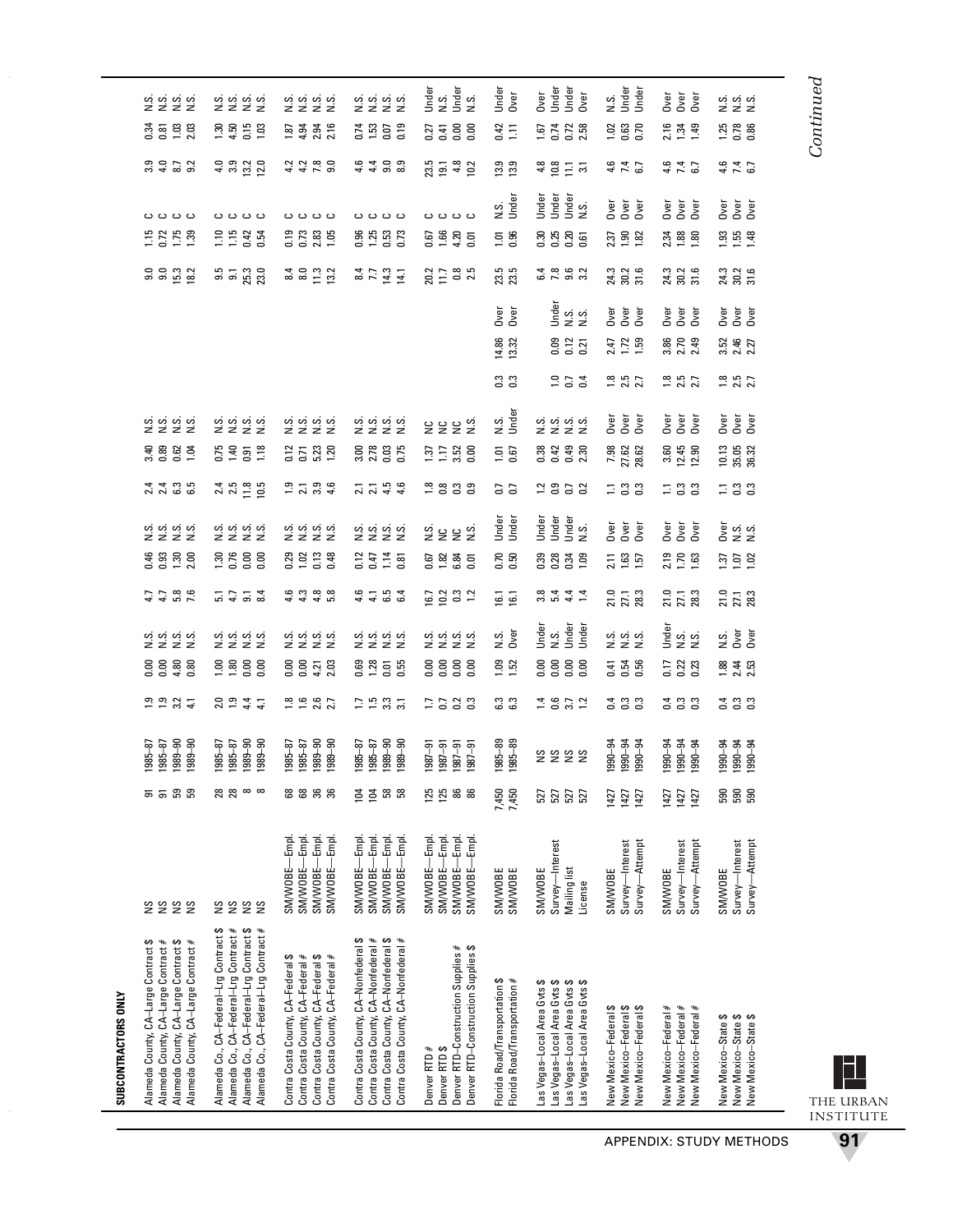|                                                     | Stat.<br>Sig.     | Over<br>sisi<br>Nisi                                                 | Under          | Under<br>Under                      | Under<br>N.S.                    | š                       | Under<br>Under<br>Under<br>Under                                                       | Under<br>N.S.                                               | sisi<br>Nisi                           | sisi<br>Sisi                           | Under                                  | Ν.S.                                   | sisi<br>Sisi                           | Under<br>Ν.S.                                    |
|-----------------------------------------------------|-------------------|----------------------------------------------------------------------|----------------|-------------------------------------|----------------------------------|-------------------------|----------------------------------------------------------------------------------------|-------------------------------------------------------------|----------------------------------------|----------------------------------------|----------------------------------------|----------------------------------------|----------------------------------------|--------------------------------------------------|
| WOMEN                                               | Ratio<br>Disp.    | 0.92<br>1.01<br>L 1                                                  | 0.29           | 0.45<br>0.40                        | ០.54<br>០.54                     | 0.33                    | 0.18<br>0.06<br>0.52<br>$\overline{0}$ .11                                             | 1.90<br>1.02                                                | 0.04<br>0.03                           | 0.96<br>0.76                           | 0.32                                   | 0.14                                   | 0.39<br>0.22                           | 0.34<br>0.47                                     |
|                                                     | Avail.            | 74<br>6.7<br>ڝ<br>4                                                  | 15.1           | 12.8<br>13.0                        | 12.4<br>11.7                     | 2.4                     | 14.3<br>12.9<br>12.0<br>12.6                                                           | 10.7<br><u>ron</u>                                          | 3.6<br>4.6                             | ن ق<br>⇉<br>က                          | 4.5                                    | 7.3                                    | $4.3$<br>7.6                           | 4.3<br>$\overline{3.1}$                          |
|                                                     | Stat.<br>Sig.     | Over<br><b>Over</b><br><b>Over</b>                                   | Under          | ں ں                                 | si<br>NS                         | š                       | د<br>ပ ပ<br>$\epsilon$                                                                 | Under<br>N.S.                                               | ت<br>د                                 | ں ں                                    | ں ں                                    | ں ں                                    | ں ں                                    | ပ ပ                                              |
| ALL MINORITIES                                      | Ratio<br>Disp.    | 1.70<br>1.62<br>2.11                                                 | 0.10           | 0.59<br>0.70                        | 1.04<br>0.87                     | 0.48                    | 0.59<br>0.75<br>0.31<br>0.50                                                           | 0.75<br>0.98                                                | 0.85<br>0.40                           | 1.75<br>0.74                           | 0.79<br>2.07                           | 0.84<br>0.73                           | 0.87<br>0.35                           | 0.63<br>0.29                                     |
|                                                     | Avail.            | 3<br>3 3 5<br>3 5                                                    | 21.8           | 12.5<br>15.9                        | 14.4<br>16.1                     | 14.0                    | 20.6<br>20.3<br>19.9<br>20.2                                                           | 28.8<br>28.8                                                | 7.6<br>16.4                            | 17.4<br>77                             | $9.7$<br>$25.5$                        | $\mathbbm{3}$<br>20.7                  | $82$<br>20.7                           | 7.6<br>16.4                                      |
|                                                     | Stat.<br>Sig.     | J<br>Over<br>sisi<br>Nisi                                            |                |                                     | Under<br>N.S.                    | š                       |                                                                                        | <b>Over</b><br>N.S.                                         |                                        |                                        |                                        |                                        |                                        |                                                  |
| AMERICANS<br><b>NATIVE</b>                          | Ratio<br>Disp.    | 1.18<br>1.28<br>1.83                                                 |                |                                     | 0.00<br>0.00                     | 0.30                    |                                                                                        | 4.70<br>1.30                                                |                                        |                                        |                                        |                                        |                                        |                                                  |
|                                                     | Avail.            | $2.5$<br>$2.7$<br>$\frac{8}{10}$                                     |                |                                     | $\overline{0}$<br>$\overline{c}$ | 0.2                     |                                                                                        | $\overline{a}$<br>5                                         |                                        |                                        |                                        |                                        |                                        |                                                  |
|                                                     | Stat.<br>Sig.     | <b>Over</b><br><b>Over</b><br><b>Over</b>                            | Σ.             | Under<br>Under                      | si<br>Sisi                       | ں<br>ح                  | Under<br>Under<br>si<br>N<br>N.S.                                                      | Over<br>N.S.                                                | si<br>Si<br>Si                         | Under<br>N.S.                          | sisi<br>Sisi                           | sisi<br>Nisi                           | N.S.<br>Under                          | si<br>Nisi                                       |
| <b>ASIANS</b>                                       | Ratio<br>Disp.    | 11.15<br>10.76<br>3.11                                               | 0.00           | 0.34<br>0.34                        | 0.66<br>0.88                     | 0.25                    | 0.13<br>0.00<br>0.30<br>0.00                                                           | 1.02<br>1.30                                                | 0.00<br>0.00                           | 0.00<br>0.00                           | 0.16<br>0.37                           | 0.31<br>0.17                           | 0.06<br>0.11                           | 8.00                                             |
|                                                     | Avail             | $\mathbf{C}$<br>$\mathbf{c}^3$                                       | 0.5            | نت نب<br>نت<br>نت                   | 4.3<br>4.9                       | 2.5                     | ු<br>$\mathbf{c}$<br>$\overline{10}$<br>$\overline{1.0}$                               | 4.6                                                         | $1.0$<br>2.1                           | 90<br>Ξ                                | $\frac{6}{1}$<br>CO                    | S.O<br>$\mathbf{c}_3$                  | <b>5.8</b>                             | $1.0$<br>2.1                                     |
|                                                     | Stat.<br>Sig.     | <b>Over</b><br>Over<br>J<br>Over                                     | Ν.S.           | si<br>Sisi                          | N.S.<br>ئ                        | š                       | Under<br>Under<br>si<br>Si<br>Si                                                       | si<br>Si<br>Si                                              | si<br>Nisi                             | sisi<br>Nisi                           | Over<br>Σ.N                            | N.S.<br>s.                             | sisi<br>Nisi                           | $\frac{3}{2}$ $\frac{3}{2}$                      |
| <b>LATINOS</b>                                      | Ratio<br>Disp.    | 1.63<br>2.10<br>1.57                                                 | 0.00           | 1.18<br>1.30                        | 1.85<br>0.89                     | 0.85                    | 0.83<br>0.34<br>0.55<br>0.66                                                           | 0.88<br>1.10                                                | 1.82<br>0.83                           | 2.27<br>0.99                           | 3.03<br>1.09                           | 1.52<br>1.30                           | 0.38<br>1.02                           | $1.20$<br>0.55                                   |
|                                                     | Avail             | 28.3<br>21.0<br>27.1                                                 | 3.8            | 2.3<br>2.5                          | 3.3<br>4.0                       | 3.7                     | 17.8<br>17.4<br>17.8<br>18.1                                                           | 17.9<br>17.9                                                | 2.8<br>62                              | 2.9<br>6.7                             | 4.0<br>11.2                            | 11.0<br>$\frac{4}{1}$                  | 11.0<br>$\overline{41}$                | 2.8<br>6.2                                       |
|                                                     | Stat.<br>.g       | 2.N<br>s.<br>ی<br>ا                                                  | Under          | si<br>Sisi                          | $\frac{0}{2}$ $\frac{0}{2}$      | š                       | Under<br>N.S.<br><b>Si</b><br>23                                                       | Under<br>Under                                              | Under<br>Ν.S.                          | sisi<br>Sisi                           | sisi<br>Sisi                           | sisi<br>Nisi                           | sisi<br>Nisi                           | Under<br>N.S.                                    |
| AMERICANS<br>AFRICAN                                | Ratio<br>Disp.    | $\ddot{a}$<br>1.62<br>1.68                                           | 0.13           | 0.67<br>$\overline{0}$              | 0.95<br>1.00                     | 0.38                    | 0.18<br>0.12<br>0.32<br>0.02                                                           | $\frac{1}{2}$<br>0.41                                       | 0.36<br>0.17                           | 1.64<br>0.66                           | 1.54<br>0.61                           | 0.17<br>0.07                           | 0.34                                   | $0.37$<br>0.17                                   |
|                                                     | Avail.            | $\mathbf{C}$<br>نى<br>4<br>0<br>ö                                    | 17.5           | 3.5<br>5.5                          | 6.0<br>G.5                       | 7.7                     | <b>is is is</b>                                                                        | $\frac{9}{4}$ $\frac{9}{4}$                                 | $3.8\,$<br>$\overline{\infty}$         | $4.2$ 9.6                              | 5.0<br>12.7                            | 8.8<br>57                              | $3.\overline{3}$<br>$8.\overline{8}$   | $\frac{3}{8}$ $\frac{1}{8}$                      |
| struction Industry (Continued)                      | Year              | 1990-94<br>$1990 - 94$<br>$1990 - 94$                                | 1989-92        | 1989-90<br>1989-90                  | 1988-92<br>1988-92               | 1988-92                 | 1989-90<br>1986-87<br>1986-87<br>1989-90                                               | 1987-89<br>1987-89                                          | 1986<br>1986                           | 1861<br>2861                           | 1988<br>1988                           | 1989<br>1989                           | 1990<br>990                            | 1986<br>1986                                     |
|                                                     | Contracts<br># of | នី នី នី                                                             | S              | 197<br>797                          | 769<br>769                       | S                       | 412<br>412<br>761<br>761                                                               | <u>ទី ទី</u>                                                | ೫ ೫                                    | <b>PR</b>                              | <b>33</b>                              | 22                                     | 8<br>8<br>8                            | គ គ                                              |
| BACKGROUND                                          | Source            | Survey-Attempt<br>Survey-Interest<br><b>SM/WDBE</b>                  | SM/WOBE-Empl   | Survey<br>Survey                    | SM/WOBE-Empl<br>SM/WOBE-Empl     | <b>Bidders</b> list     | Directories<br>Directories<br><b>Directories</b><br><b>Directories</b>                 | <b>Bidders</b> list<br><b>Bidders</b> list                  | Cert./Bidders list<br>Cert./Registered | Cert,/Bidders list<br>Cert./Registered | Cert./Bidders list<br>Cert./Registered | Cert./Bidders list<br>Cert./Registered | Cert./Bidders list<br>Cert./Registered | Cert./Bidders list<br>Cert./Registered           |
| <b>Table A.3a.</b> Evidence of Disparity in the Con |                   | #<br>#<br>New Mexico-State #<br>New Mexico-State<br>New Mexico-State | New Orleans \$ | New York City \$<br>New York City # | NYC Housing \$<br>NYC Housing #  | Port Authority NY/NJ \$ | San Antonio-City \$<br>San Antonio-City #<br>San Antonio-City \$<br>San Antonio-City # | San Jose, CA-Construction \$<br>San Jose, CA-Construction # | Tampa \$<br>Tampa \$                   | Tampa \$<br>Tampa \$                   | Tampa \$<br>Tampa \$                   | Tampa\$<br>Tampa \$                    | Tampa \$<br>Tampa \$                   | Tampa–Excluding EPA \$<br>Tampa–Excluding EPA \$ |

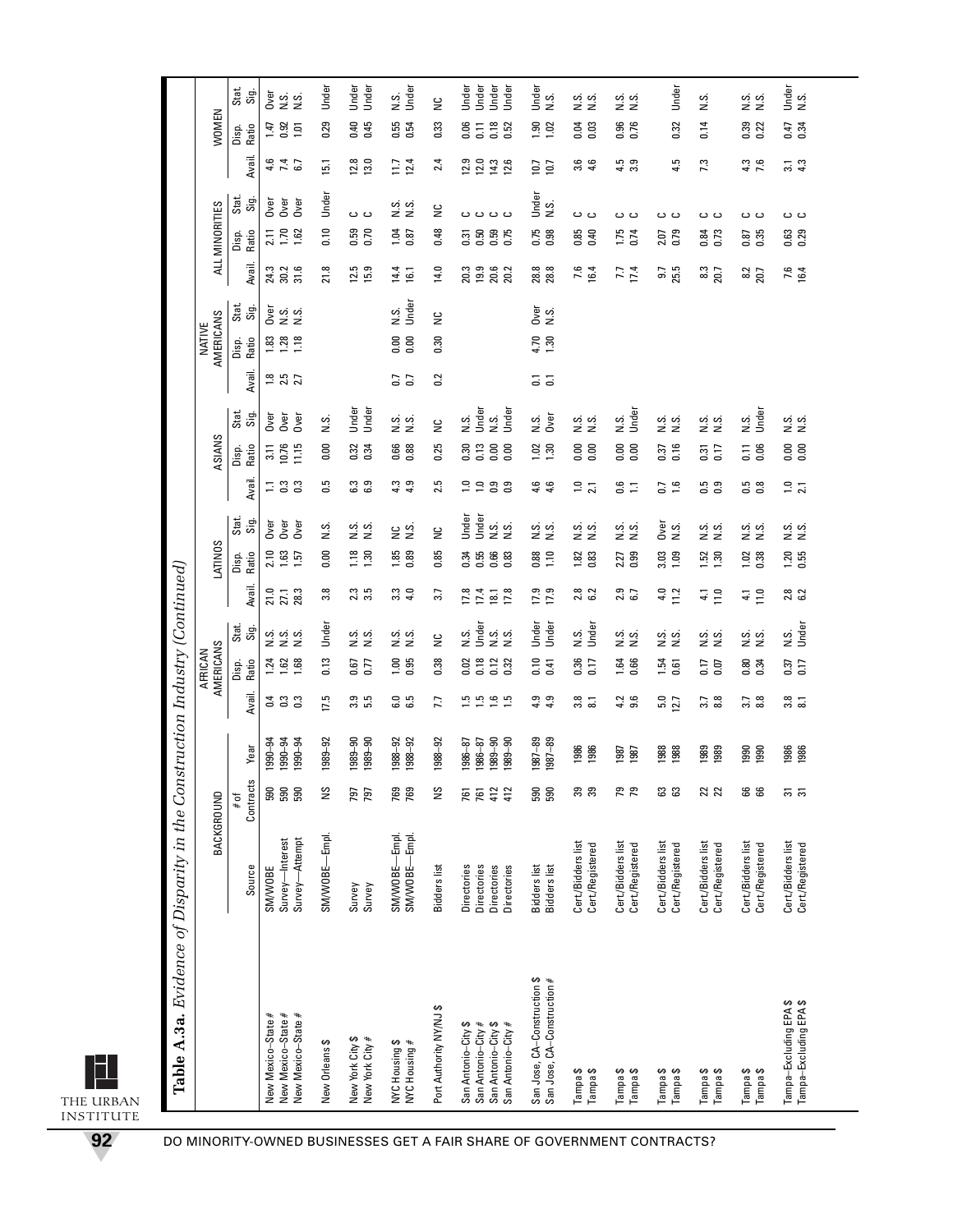| Tampa-Excluding EPA \$                                                                                                                                                                             | Cert./Bidders list |         | 1987           | $4.2$ 9.6                            |                      |                        | $2.9$<br>$6.7$     |                           |                             | $\frac{6}{11}$    | 88<br>0.00                  |                      | <b>7.7</b><br>17.4           |                                            | ں ں                                                                                                                                                                                                                                                                                                                                                                                                                                      |            |                             |                    |
|----------------------------------------------------------------------------------------------------------------------------------------------------------------------------------------------------|--------------------|---------|----------------|--------------------------------------|----------------------|------------------------|--------------------|---------------------------|-----------------------------|-------------------|-----------------------------|----------------------|------------------------------|--------------------------------------------|------------------------------------------------------------------------------------------------------------------------------------------------------------------------------------------------------------------------------------------------------------------------------------------------------------------------------------------------------------------------------------------------------------------------------------------|------------|-----------------------------|--------------------|
| Tampa-Excluding EPA \$                                                                                                                                                                             | Cert./Registered   |         | <b>1987</b>    |                                      | $2.04$<br>0.90       | sisi<br>Sisi           |                    | 2.63<br>1.12              | es<br>Sis                   |                   |                             | sisi<br>Sisi         |                              | $\begin{array}{c} 2.8 \\ 0.93 \end{array}$ |                                                                                                                                                                                                                                                                                                                                                                                                                                          | 4.5        | 0.06                        | s.<br>N            |
| Tampa-Excluding EPA \$                                                                                                                                                                             | Cert./Bidders list |         | 1988           |                                      |                      |                        |                    |                           |                             |                   |                             |                      |                              |                                            |                                                                                                                                                                                                                                                                                                                                                                                                                                          | 4.6        | 0.04                        | Ν.S.               |
| Tampa-Excluding EPA \$                                                                                                                                                                             | Cert./Registered   |         | 1988           | 5.0<br>12.7                          | 1.66<br>0.66         | si<br>22               | $\frac{4.0}{11.2}$ | 3.57<br>1.27              | e<br>S si                   | $\frac{1.6}{1.6}$ | 0.46<br>0.20                | sisi<br>Sisi         | $9.7$<br>25.5                | ក្តុ<br>កូន<br><b>០</b> .១                 | ں ں                                                                                                                                                                                                                                                                                                                                                                                                                                      |            |                             |                    |
| Tampa-Excluding EPA \$                                                                                                                                                                             | Cert./Bidders list | ສ       | $\frac{98}{2}$ | $3.\overline{3}$<br>$8.\overline{8}$ | 0.31                 | si<br>Si<br>Si         | $\frac{4.1}{11.0}$ | 2.50<br>0.93              | si<br>Si Si                 | 5.9<br>0.9        | 8<br>0.00                   | sisi<br>Sisi         | 8.3<br>20.7                  |                                            | ں ں                                                                                                                                                                                                                                                                                                                                                                                                                                      | თ.<br>თ. ნ | $\frac{3}{5}$ $\frac{5}{5}$ | si<br>Si<br>Si     |
| Tampa-Excluding EPA \$                                                                                                                                                                             | Cert./Registered   |         | 1989           |                                      |                      |                        |                    |                           |                             |                   |                             |                      |                              | 1.57<br>0.62                               |                                                                                                                                                                                                                                                                                                                                                                                                                                          |            |                             |                    |
| Tampa-Excluding EPA \$                                                                                                                                                                             | Cert./Bidders list |         | 990            |                                      |                      |                        |                    | <u>ចិ ភ្ន</u>             | si<br>Si Si                 | 5.9<br>0.9        |                             | si<br>Si<br>Si       | $8.3$<br>20.8                | <u>ត</u><br>១.21                           | ں ں                                                                                                                                                                                                                                                                                                                                                                                                                                      | 4.5        |                             |                    |
| Tampa-Excluding EPA \$                                                                                                                                                                             | Cert./Registered   |         | $\frac{99}{2}$ | $3.\overline{3}$<br>$8.\overline{8}$ | 0.50<br>0.21         | N.S.<br>Under          | $\frac{4.1}{11.0}$ |                           |                             |                   | $\frac{9}{0.11}$            |                      |                              |                                            |                                                                                                                                                                                                                                                                                                                                                                                                                                          |            | 0.38<br>0.28                | sisi<br>Nisi       |
| Texas-DOT\$                                                                                                                                                                                        | SM/WOBE-Empl       | ર્      | $16/8 - 8/6$   |                                      |                      |                        |                    |                           |                             |                   |                             |                      |                              |                                            |                                                                                                                                                                                                                                                                                                                                                                                                                                          |            |                             |                    |
| Texas-DOT $#$                                                                                                                                                                                      | SM/WOBE-Empl       |         | $9/88 - 8/91$  |                                      |                      |                        |                    |                           |                             |                   |                             |                      |                              |                                            |                                                                                                                                                                                                                                                                                                                                                                                                                                          |            |                             |                    |
| Texas-DOT \$                                                                                                                                                                                       | SM/WOBE-Empl       |         | $9/91 - 8/93$  | 2. 2. 4<br>2. 2. 4<br>2. 6           | <b>1623</b><br>02358 | si<br>Sidisi<br>Sidisi | 74<br>183<br>15.1  | <b>33</b><br>0.31<br>0.31 | N.S.<br>Under<br>U.S. Under | 5333              | $2.158$<br>$1.36$<br>$1.36$ | sisisisi<br>Sisisisi | 20.1<br>21.2<br>19.5<br>18.5 | 5358                                       | $\begin{array}{c}\n 1.5 \\  \times 5 \\  \hline\n 1.6 \\  \hline\n 1.6 \\  \hline\n 1.6 \\  \hline\n 1.6 \\  \hline\n 1.6 \\  \hline\n 1.6 \\  \hline\n 1.6 \\  \hline\n 1.6 \\  \hline\n 1.6 \\  \hline\n 1.6 \\  \hline\n 1.6 \\  \hline\n 1.6 \\  \hline\n 1.6 \\  \hline\n 1.6 \\  \hline\n 1.6 \\  \hline\n 1.6 \\  \hline\n 1.6 \\  \hline\n 1.6 \\  \hline\n 1.6 \\  \hline\n 1.6 \\  \hline\n 1.6 \\  \hline\n 1.6 \\  \hline\n$ |            | 1.69<br>2.1.69<br>2.1.9     | si<br>Sida<br>Sida |
| Texas-DOT $#$                                                                                                                                                                                      | SM/WOBE-Empl.      | S       | $9/91 - 8/93$  |                                      |                      |                        |                    |                           |                             |                   |                             |                      |                              |                                            |                                                                                                                                                                                                                                                                                                                                                                                                                                          |            |                             |                    |
| Texas-5 agencies #                                                                                                                                                                                 | SM/WOBE-Empl.      | $-2300$ | $16/8 - 8/6$   | $\frac{15}{4}$                       | <u>ក្នុ</u><br>ខ្លួ  | Under<br>Under         | $0.7$<br>$0.9$     | 0.37<br>0.37              | Under<br>Under              | 0.8<br>0.8        | 0.37<br>1.21                | sisi<br>Sisi         | $13.0$<br>$12.1$             | $0.27$<br>$0.42$                           | Under<br>Under                                                                                                                                                                                                                                                                                                                                                                                                                           | 7.5<br>7.5 | 0.59<br>0.67                | Under<br>Under     |
| Texas-5 agencies #                                                                                                                                                                                 | SM/WOBE-Empl.      | $-1500$ | $9/91 - 8/93$  |                                      |                      |                        |                    |                           |                             |                   |                             |                      |                              |                                            |                                                                                                                                                                                                                                                                                                                                                                                                                                          |            |                             |                    |
|                                                                                                                                                                                                    |                    |         |                |                                      |                      |                        |                    |                           |                             |                   |                             |                      |                              |                                            |                                                                                                                                                                                                                                                                                                                                                                                                                                          |            |                             |                    |
| Notes: Unless otherwise indicated "Women" includes minority women and "All Minorities" does not include white women A "\$" after the during anne indicates distantiv refers to the dollar value of |                    |         |                |                                      |                      |                        |                    |                           |                             |                   |                             |                      |                              |                                            |                                                                                                                                                                                                                                                                                                                                                                                                                                          |            |                             |                    |

*Notes:* Unless otherwise matcated, "Women" mcludes minority women and "All Minorities" does not include winte women. A "\$" atter the study name indicates disparity reters to the oular value of contact and with one of cont *Notes:* Unless otherwise indicated, "Women" includes minority women and "All Minorities" does not include white women. A "\$" after the study name indicates disparity refers to the dollar value of contracts awarded; a "#" indicates disparity refers to the number of contracts awarded. "Under", and "N.S." in the "Stat Sig." column indicates statistically significant underutilization, statistically significant overutilization, and not significantly different from one, respectively. NC stands for stands in study. C stands for availability and disparity ratio calculated by authors. "NA" stands for no availability, therefore cannot calculate disparity ratio. A blank indicates study did not report this figure.

The availability measure "SM/WOBE"—Empl only includes firms with paid employees. See also study–specific notes at end of table.



 $\overline{\phantom{a}}$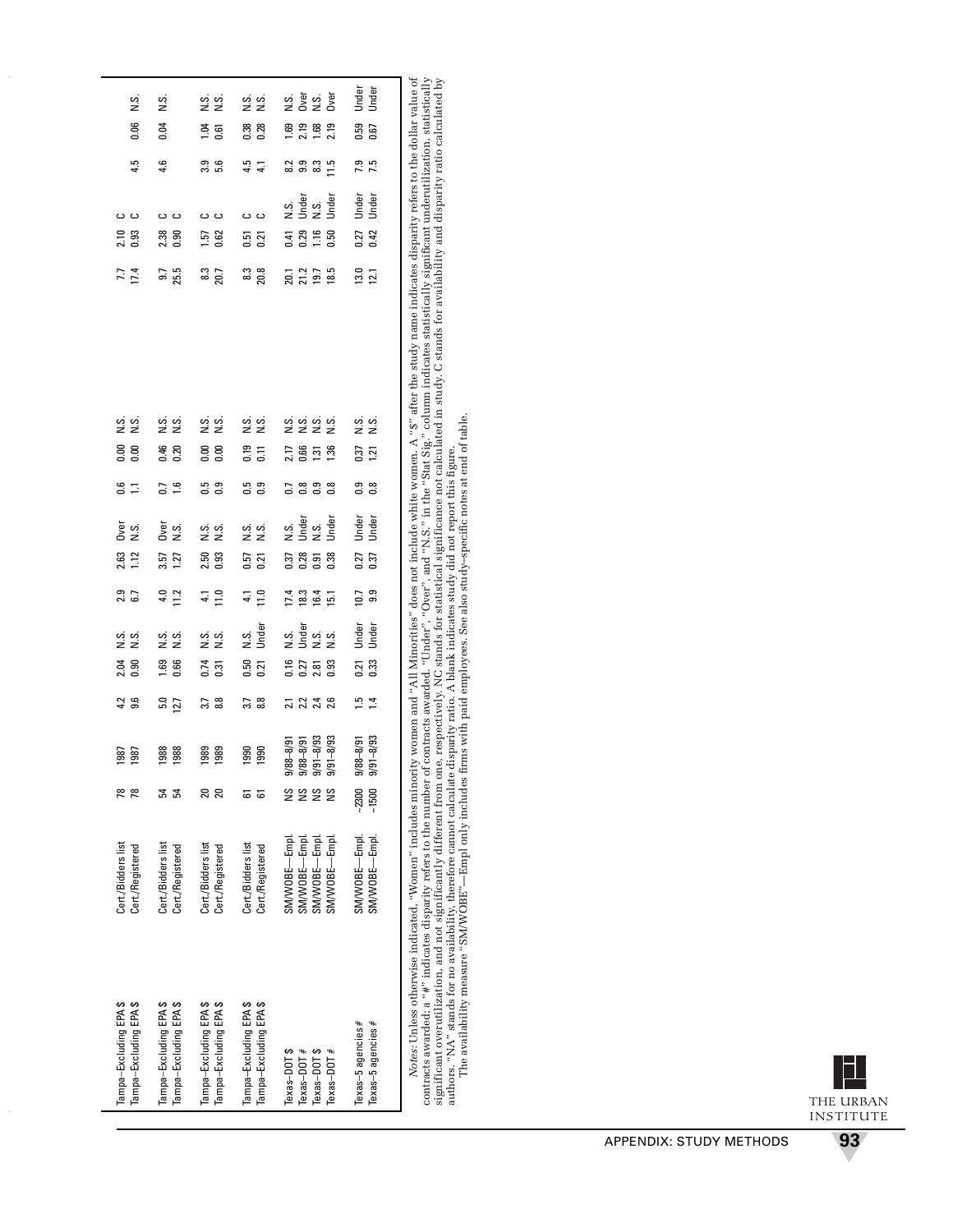| Under<br>Over<br>N.S.<br>N.S.<br>S S<br>0.29<br>0.29<br>0.22<br>0.20<br>1.19<br>0.26<br>0.30<br>0.39<br>0.62<br>1.20<br>0.57<br>0.80<br>0.26<br>$\frac{3}{2}$<br>0.98<br>0.29<br>0.37<br>1.24<br>0.27<br>0.13<br>1.15<br>0.81<br>0.41<br>0.24<br>0.22<br>0.30<br>Ratio<br>Disp.<br>Avail.<br>3.<br>3.<br>3.<br>$13.5$<br>$3.2$<br>13.4<br>14.8<br>10.3<br>$13.5$<br>$3.2$<br>13.4<br>9.6<br>5.3<br>5.3<br>1.6<br>$\frac{8}{16}$<br>$6.3$<br>$4.5$<br><b>9.5</b><br>14.8<br>10.3<br>15.9<br>13.8<br>C3<br>Ξ<br>G.7<br>డ<br>Under<br>Under<br>Under<br>Under<br><b>J</b> nder<br>Under<br><b>Under</b><br>Under<br>Under<br><b>J</b> nder<br><b>J</b> nder<br><b>Jnder</b><br><b>Jnder</b><br>Under<br>Jnder<br>Over<br>Stat.<br>Over<br><b>Over</b><br>Sig.<br>š<br>š<br>ں<br>ں ں<br>ပ ပ<br>ں ں<br>0.76<br>0.50<br>0.68<br>4.05<br>0.68<br>1.86<br>0.47<br>0.54<br>$0.59$<br>$1.74$<br>0.44<br>0.56<br>0.09<br>0.84<br>0.17<br>0.20<br>Ratio<br>0.63<br>0.60<br>1.01<br>0.54<br>0.42<br>$\begin{array}{c} 2 \\ 0.90 \end{array}$<br>0.65<br>0.27<br>0.27<br>0.17<br>Disp.<br>Avail.<br>4.8<br>19.0<br>16.5<br>4.8<br>19.0<br>14.0<br>14.8<br>14.0<br>16.5<br>14.8<br>3.0<br>21.5<br>21.5<br>$\overline{8.0}$<br>10.0<br>8.7<br>2.8<br>2.8<br>0.3<br>1.8<br>$\frac{10.6}{8.3}$<br>$\frac{101}{101}$<br>$7.2$<br>5.7<br>Under<br><b>J</b> nder<br>Under<br>Under<br><b>Jnder</b><br>Over<br>Over<br>Over<br>Stat.<br>Over<br><b>Over</b><br><b>Over</b><br><b>Over</b><br>Sig.<br>er<br>ک<br>N.S.<br>10.83<br>0.00<br>0.00<br>1.14<br>1.83<br>1.65<br>18.18<br>0.62<br>0.73<br>0.40<br>8.63<br>Ratio<br>11.70<br>1.17<br>Disp.<br>jo:<br>See Asian<br>See Asian<br>Avail.<br>$0.5\,$<br>1.5<br>$\overline{1.0}$<br>2.8<br>$\frac{0}{1}$<br>$\frac{5}{2}$<br>2.8<br>$\overline{a}$<br>$\overline{a}$<br>$\Xi$<br>$\overline{a}$<br>$\overline{a}$<br>$\overline{a}$<br>Under<br>Under<br><b>Jnder</b><br>Under<br>Under<br>Under<br>N.S.<br>Under<br>Jnder<br>Jinder<br><b>Jnder</b><br>Jnder<br><b>Jnder</b><br><b>J</b> nder<br><b>Jnder</b><br>Under<br>Under<br>Under<br><b>Under</b><br>Under<br>Stat.<br>Over<br><b>Over</b><br>$\overline{\text{Sig}}$<br>$\sum_{i=1}^{n}$<br>0.00<br>9.40<br>0.05<br>0.06<br>0.03<br>0.06<br>0.05<br>0.05<br>0.05<br>8.42<br>0.05<br>Ratio<br>0.47<br>0.04<br>0.52<br>0.52<br>0.04<br>0.02<br>₹<br>0.03<br>0.02<br>0.41<br>0.26<br>Disp.<br>Avail.<br>8.3<br>7.5<br>0.9<br>0.8<br>$\overline{1.0}$<br>$\mathbf{c}$<br>0.8<br>1.2<br>$\overline{1.0}$<br>$\mathbf{0}3$<br>$\overline{0.2}$<br>$\mathbf{C}$<br>$\overline{0}$<br><b>8.6</b><br>$5.8$<br>4.2<br>64<br>$\overline{a}$<br>$\overline{a}$<br>$\overline{12}$<br>8.7<br>G<br>Under<br>Under<br><b>Jnder</b><br>Under<br>Under<br>Jnder<br><b>J</b> nder<br>Jnder<br>Jnder<br><b>J</b> nder<br><b>Jnder</b><br>Under<br>Stat.<br>Over<br>Over<br>Sig.<br><b>Over</b><br>Over<br>Over<br>Je<br>S<br>N.S.<br>N.S.<br>N.S.<br>$\leq$<br>Σ.<br>0.00<br>3.26<br>$0.23$<br>$0.06$<br>0.46<br>0.36<br>3.55<br>1.59<br>0.59<br>1.48<br>0.41<br>0.73<br>0.41<br>0.64<br>3.41<br>0.76<br>0.36<br>Ratio<br>0.52<br>1.31<br>₹<br>0.08<br>0.11<br>0.47<br>Disp.<br>Avail.<br>4.6<br>16.5<br>$14.6$<br>9.3<br>4.6<br>16.5<br>$\ddot{ }$<br>1.4<br>11.5<br>$\frac{5}{11}$<br>14.6<br>33<br>$\sim$<br>$\approx$<br>3<br>co<br>$\overline{a}$<br><b>SO</b><br>$\overline{a}$<br>0.11 Under<br>$0.05$ Under<br>0.19 Under<br>0.05 Under<br>Under<br>0.76 Under<br>Under<br>Stat.<br>Over<br>Over<br>Sig.<br>Over<br>7.25 Over<br>Over<br><b>Over</b><br>0 <sub>ver</sub><br>Jever<br>S.<br>25<br>$\tilde{z}$<br>ΟÜ<br>NA NA<br>NA NA<br>NA NA<br>NA NA<br>1.95<br>2.10<br>2.40<br>1.80<br>1.46<br>0.42<br>2.51<br>0.16<br>1.44<br>6.44<br>Ratio<br>1.90<br>4.98<br>Disp.<br>Avail.<br>$\overline{0}$ .<br>$\overline{0}$ .<br>$\begin{smallmatrix} 5 & 0 \\ 0 & 0 \end{smallmatrix}$<br>$\overline{0.5}$<br>1.3<br>$0.8$<br>1.2<br>$\overline{a}$<br>$\overline{a}$<br>$\overline{0}$<br>$\mathbf{r}$<br>2.5<br>$\frac{8}{10}$<br><b>354</b><br>555<br>ំ<br>$\Xi$<br>ΓJ<br>1994-95<br>1994-95<br>1987-90<br>1989-93<br>1989-93<br>989-93<br>1989-93<br>$994 - 95$<br>1994-95<br>1994-95<br>1987-90<br>1989-93<br>1988-92<br>$1991 - 93$<br>1987-88<br>1987-88<br>$1989 - 90$<br>$-90$<br>$1991 - 93$<br>$1991 - 93$<br>$1991 - 93$<br>$19 - 060$<br>$1990 - 91$<br>$18 - 066$<br>$1983 - 91$<br>$1990 - 91$<br>1983-91<br>1989<br>1989<br>Year<br>Contracts<br>7076<br>12619<br>12619<br>8243<br>S S<br>7076<br>8070<br>8070<br>115,487<br>115,487<br>37,092<br>37,092<br>37,092<br>37,092<br>1,264<br>1,264<br>8243<br>10550<br>115,487<br>115,487<br>37,092<br>1,438<br>10550<br>10550<br>22,531<br>22,531<br>10550<br>115,487<br># of<br>SM/WOBE-Empl<br>SM/WOBE-Empl<br>SM/WOBE-Empl<br>SM/WOBE-Empl<br>SM/WOBE-Empl<br>SM/WOBE-Empl<br>SM/WOBE-Empl<br>Survey-Attempt<br>Survey-Attempt<br>Survey-Interest<br>Survey-Interest<br>Survey—Interest<br>Cert./Registered<br>Cert/Registered<br>Registered<br><b>SM/WOBE</b><br>SM/WOBE<br>Registered<br><b>Bidders</b> list<br>Bidders list<br>Mailing list<br><b>SM/WOBE</b><br>Registered<br>Source<br>SM/WOBE<br>Registered<br>SM/WOBE<br><b>SM/WDBE</b><br><b>SM/WOBE</b><br>Registered<br>Contra Costa County, CA \$<br>Contra Costa County, CA #<br>Contra Costa County, CA \$<br>Contra Costa County, CA #<br>$\#$<br>Cincinnati-All Bidders #<br>Cincinnati-All Bidders<br>Alameda County, CA \$<br>Alameda County, CA #<br>Albuquerque, NM \$<br>Albuquerque, NM \$<br>Albuquerque, NM \$<br>Albuquerque, NM \$<br>Albuquerque, NM \$<br>Albuquerque, NM \$<br>Albuquerque, NM \$<br>Albuquerque, NM \$<br>Albuquerque, NM \$<br>Albuquerque, NM \$<br>Cincinnati-CMSA #<br>Cincinnati-CMSA #<br>Columbus, OH \$<br>Columbus, OH \$<br>Columbus, OH \$<br>Columbus, OH \$<br>Columbus, OH \$<br>Columbus, OH \$<br>Asheville, NC \$<br>Chicago-City \$<br>Chicago-City $#$<br>GOODS |  | BACKGROUND |  | AMERICANS<br>AFRICAN |  | <b>LATINOS</b> |  | ASIANS |  | AMERICANS<br><b>NATIVE</b> | ALL MINORITIES |  | WOMEN |                                                        |
|-------------------------------------------------------------------------------------------------------------------------------------------------------------------------------------------------------------------------------------------------------------------------------------------------------------------------------------------------------------------------------------------------------------------------------------------------------------------------------------------------------------------------------------------------------------------------------------------------------------------------------------------------------------------------------------------------------------------------------------------------------------------------------------------------------------------------------------------------------------------------------------------------------------------------------------------------------------------------------------------------------------------------------------------------------------------------------------------------------------------------------------------------------------------------------------------------------------------------------------------------------------------------------------------------------------------------------------------------------------------------------------------------------------------------------------------------------------------------------------------------------------------------------------------------------------------------------------------------------------------------------------------------------------------------------------------------------------------------------------------------------------------------------------------------------------------------------------------------------------------------------------------------------------------------------------------------------------------------------------------------------------------------------------------------------------------------------------------------------------------------------------------------------------------------------------------------------------------------------------------------------------------------------------------------------------------------------------------------------------------------------------------------------------------------------------------------------------------------------------------------------------------------------------------------------------------------------------------------------------------------------------------------------------------------------------------------------------------------------------------------------------------------------------------------------------------------------------------------------------------------------------------------------------------------------------------------------------------------------------------------------------------------------------------------------------------------------------------------------------------------------------------------------------------------------------------------------------------------------------------------------------------------------------------------------------------------------------------------------------------------------------------------------------------------------------------------------------------------------------------------------------------------------------------------------------------------------------------------------------------------------------------------------------------------------------------------------------------------------------------------------------------------------------------------------------------------------------------------------------------------------------------------------------------------------------------------------------------------------------------------------------------------------------------------------------------------------------------------------------------------------------------------------------------------------------------------------------------------------------------------------------------------------------------------------------------------------------------------------------------------------------------------------------------------------------------------------------------------------------------------------------------------------------------------------------------------------------------------------------------------------------------------------------------------------------------------------------------------------------------------------------------------------------------------------------------------------------------------------------------------------------------------------------------------------------------------------------------------------------------------------------------------------------------------------------------------------------------------------------------------------------------------------------------------------------------------------------------------------------------------------------------------------------------------------------------------------------------------------------------------------------------------------------------------------------------------------------------------------------------------------------------------------------------------------------------------------------------------------------------------------------------------------------------------------------------------------------------------------------------------------------------------------------------------------------------------------------------------------------------------------------------------------------------------|--|------------|--|----------------------|--|----------------|--|--------|--|----------------------------|----------------|--|-------|--------------------------------------------------------|
|                                                                                                                                                                                                                                                                                                                                                                                                                                                                                                                                                                                                                                                                                                                                                                                                                                                                                                                                                                                                                                                                                                                                                                                                                                                                                                                                                                                                                                                                                                                                                                                                                                                                                                                                                                                                                                                                                                                                                                                                                                                                                                                                                                                                                                                                                                                                                                                                                                                                                                                                                                                                                                                                                                                                                                                                                                                                                                                                                                                                                                                                                                                                                                                                                                                                                                                                                                                                                                                                                                                                                                                                                                                                                                                                                                                                                                                                                                                                                                                                                                                                                                                                                                                                                                                                                                                                                                                                                                                                                                                                                                                                                                                                                                                                                                                                                                                                                                                                                                                                                                                                                                                                                                                                                                                                                                                                                                                                                                                                                                                                                                                                                                                                                                                                                                                                                                                                                                                         |  |            |  |                      |  |                |  |        |  |                            |                |  |       | Stat.<br>Sig.                                          |
|                                                                                                                                                                                                                                                                                                                                                                                                                                                                                                                                                                                                                                                                                                                                                                                                                                                                                                                                                                                                                                                                                                                                                                                                                                                                                                                                                                                                                                                                                                                                                                                                                                                                                                                                                                                                                                                                                                                                                                                                                                                                                                                                                                                                                                                                                                                                                                                                                                                                                                                                                                                                                                                                                                                                                                                                                                                                                                                                                                                                                                                                                                                                                                                                                                                                                                                                                                                                                                                                                                                                                                                                                                                                                                                                                                                                                                                                                                                                                                                                                                                                                                                                                                                                                                                                                                                                                                                                                                                                                                                                                                                                                                                                                                                                                                                                                                                                                                                                                                                                                                                                                                                                                                                                                                                                                                                                                                                                                                                                                                                                                                                                                                                                                                                                                                                                                                                                                                                         |  |            |  |                      |  |                |  |        |  |                            |                |  |       | <b>J</b> nder                                          |
|                                                                                                                                                                                                                                                                                                                                                                                                                                                                                                                                                                                                                                                                                                                                                                                                                                                                                                                                                                                                                                                                                                                                                                                                                                                                                                                                                                                                                                                                                                                                                                                                                                                                                                                                                                                                                                                                                                                                                                                                                                                                                                                                                                                                                                                                                                                                                                                                                                                                                                                                                                                                                                                                                                                                                                                                                                                                                                                                                                                                                                                                                                                                                                                                                                                                                                                                                                                                                                                                                                                                                                                                                                                                                                                                                                                                                                                                                                                                                                                                                                                                                                                                                                                                                                                                                                                                                                                                                                                                                                                                                                                                                                                                                                                                                                                                                                                                                                                                                                                                                                                                                                                                                                                                                                                                                                                                                                                                                                                                                                                                                                                                                                                                                                                                                                                                                                                                                                                         |  |            |  |                      |  |                |  |        |  |                            |                |  |       | Under<br>Under<br>Under<br>Under<br>Over               |
|                                                                                                                                                                                                                                                                                                                                                                                                                                                                                                                                                                                                                                                                                                                                                                                                                                                                                                                                                                                                                                                                                                                                                                                                                                                                                                                                                                                                                                                                                                                                                                                                                                                                                                                                                                                                                                                                                                                                                                                                                                                                                                                                                                                                                                                                                                                                                                                                                                                                                                                                                                                                                                                                                                                                                                                                                                                                                                                                                                                                                                                                                                                                                                                                                                                                                                                                                                                                                                                                                                                                                                                                                                                                                                                                                                                                                                                                                                                                                                                                                                                                                                                                                                                                                                                                                                                                                                                                                                                                                                                                                                                                                                                                                                                                                                                                                                                                                                                                                                                                                                                                                                                                                                                                                                                                                                                                                                                                                                                                                                                                                                                                                                                                                                                                                                                                                                                                                                                         |  |            |  |                      |  |                |  |        |  |                            |                |  |       | Under<br>Under<br>Under<br><b>Under</b><br><b>Over</b> |
|                                                                                                                                                                                                                                                                                                                                                                                                                                                                                                                                                                                                                                                                                                                                                                                                                                                                                                                                                                                                                                                                                                                                                                                                                                                                                                                                                                                                                                                                                                                                                                                                                                                                                                                                                                                                                                                                                                                                                                                                                                                                                                                                                                                                                                                                                                                                                                                                                                                                                                                                                                                                                                                                                                                                                                                                                                                                                                                                                                                                                                                                                                                                                                                                                                                                                                                                                                                                                                                                                                                                                                                                                                                                                                                                                                                                                                                                                                                                                                                                                                                                                                                                                                                                                                                                                                                                                                                                                                                                                                                                                                                                                                                                                                                                                                                                                                                                                                                                                                                                                                                                                                                                                                                                                                                                                                                                                                                                                                                                                                                                                                                                                                                                                                                                                                                                                                                                                                                         |  |            |  |                      |  |                |  |        |  |                            |                |  |       | Under                                                  |
|                                                                                                                                                                                                                                                                                                                                                                                                                                                                                                                                                                                                                                                                                                                                                                                                                                                                                                                                                                                                                                                                                                                                                                                                                                                                                                                                                                                                                                                                                                                                                                                                                                                                                                                                                                                                                                                                                                                                                                                                                                                                                                                                                                                                                                                                                                                                                                                                                                                                                                                                                                                                                                                                                                                                                                                                                                                                                                                                                                                                                                                                                                                                                                                                                                                                                                                                                                                                                                                                                                                                                                                                                                                                                                                                                                                                                                                                                                                                                                                                                                                                                                                                                                                                                                                                                                                                                                                                                                                                                                                                                                                                                                                                                                                                                                                                                                                                                                                                                                                                                                                                                                                                                                                                                                                                                                                                                                                                                                                                                                                                                                                                                                                                                                                                                                                                                                                                                                                         |  |            |  |                      |  |                |  |        |  |                            |                |  |       |                                                        |
|                                                                                                                                                                                                                                                                                                                                                                                                                                                                                                                                                                                                                                                                                                                                                                                                                                                                                                                                                                                                                                                                                                                                                                                                                                                                                                                                                                                                                                                                                                                                                                                                                                                                                                                                                                                                                                                                                                                                                                                                                                                                                                                                                                                                                                                                                                                                                                                                                                                                                                                                                                                                                                                                                                                                                                                                                                                                                                                                                                                                                                                                                                                                                                                                                                                                                                                                                                                                                                                                                                                                                                                                                                                                                                                                                                                                                                                                                                                                                                                                                                                                                                                                                                                                                                                                                                                                                                                                                                                                                                                                                                                                                                                                                                                                                                                                                                                                                                                                                                                                                                                                                                                                                                                                                                                                                                                                                                                                                                                                                                                                                                                                                                                                                                                                                                                                                                                                                                                         |  |            |  |                      |  |                |  |        |  |                            |                |  |       | Under                                                  |
|                                                                                                                                                                                                                                                                                                                                                                                                                                                                                                                                                                                                                                                                                                                                                                                                                                                                                                                                                                                                                                                                                                                                                                                                                                                                                                                                                                                                                                                                                                                                                                                                                                                                                                                                                                                                                                                                                                                                                                                                                                                                                                                                                                                                                                                                                                                                                                                                                                                                                                                                                                                                                                                                                                                                                                                                                                                                                                                                                                                                                                                                                                                                                                                                                                                                                                                                                                                                                                                                                                                                                                                                                                                                                                                                                                                                                                                                                                                                                                                                                                                                                                                                                                                                                                                                                                                                                                                                                                                                                                                                                                                                                                                                                                                                                                                                                                                                                                                                                                                                                                                                                                                                                                                                                                                                                                                                                                                                                                                                                                                                                                                                                                                                                                                                                                                                                                                                                                                         |  |            |  |                      |  |                |  |        |  |                            |                |  |       | Under<br>Under                                         |
|                                                                                                                                                                                                                                                                                                                                                                                                                                                                                                                                                                                                                                                                                                                                                                                                                                                                                                                                                                                                                                                                                                                                                                                                                                                                                                                                                                                                                                                                                                                                                                                                                                                                                                                                                                                                                                                                                                                                                                                                                                                                                                                                                                                                                                                                                                                                                                                                                                                                                                                                                                                                                                                                                                                                                                                                                                                                                                                                                                                                                                                                                                                                                                                                                                                                                                                                                                                                                                                                                                                                                                                                                                                                                                                                                                                                                                                                                                                                                                                                                                                                                                                                                                                                                                                                                                                                                                                                                                                                                                                                                                                                                                                                                                                                                                                                                                                                                                                                                                                                                                                                                                                                                                                                                                                                                                                                                                                                                                                                                                                                                                                                                                                                                                                                                                                                                                                                                                                         |  |            |  |                      |  |                |  |        |  |                            |                |  |       | Under<br>Under<br>Under                                |
|                                                                                                                                                                                                                                                                                                                                                                                                                                                                                                                                                                                                                                                                                                                                                                                                                                                                                                                                                                                                                                                                                                                                                                                                                                                                                                                                                                                                                                                                                                                                                                                                                                                                                                                                                                                                                                                                                                                                                                                                                                                                                                                                                                                                                                                                                                                                                                                                                                                                                                                                                                                                                                                                                                                                                                                                                                                                                                                                                                                                                                                                                                                                                                                                                                                                                                                                                                                                                                                                                                                                                                                                                                                                                                                                                                                                                                                                                                                                                                                                                                                                                                                                                                                                                                                                                                                                                                                                                                                                                                                                                                                                                                                                                                                                                                                                                                                                                                                                                                                                                                                                                                                                                                                                                                                                                                                                                                                                                                                                                                                                                                                                                                                                                                                                                                                                                                                                                                                         |  |            |  |                      |  |                |  |        |  |                            |                |  |       | Under<br>Under<br>Under                                |

 $\overline{\phantom{a}}$ THE URBAN INSTITUTE

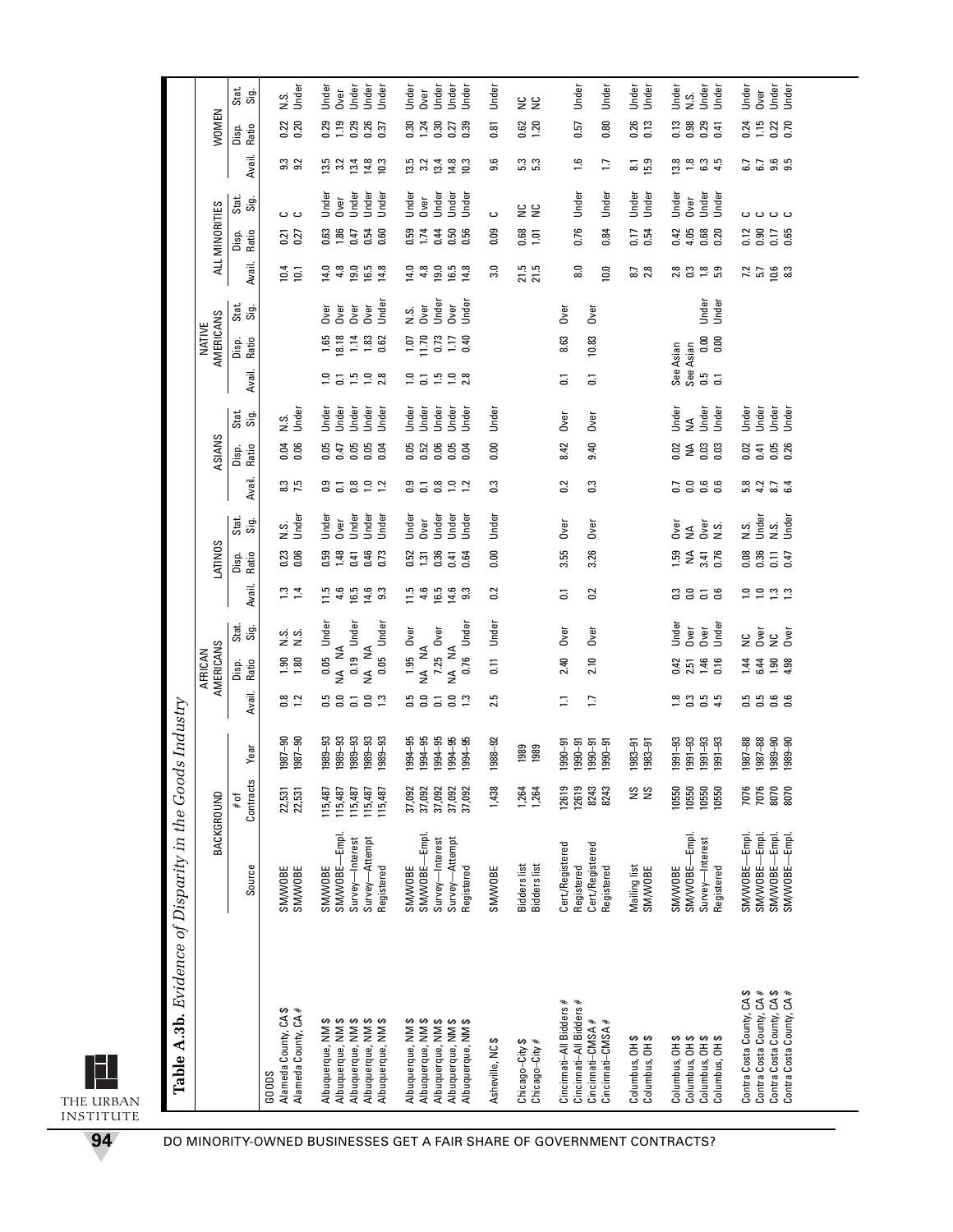| S S                                                             | Under<br>Over                                | <b>SSS</b>                                                                                                                                                                                                                                                                                                    | <b>SSS</b>                                                                                   | Under<br>Under<br>Under<br>Under<br>Under<br>Under<br>Jnder                                                                                            | Under<br>Under<br>Under<br>Under                                                   |                                                                                |                         | <b>SSS</b>                                                     | <b>SSS</b>                                                     | Under<br>Under<br>Under<br>Under<br>$\frac{0}{2}$ $\frac{0}{2}$                                                                                                                           |
|-----------------------------------------------------------------|----------------------------------------------|---------------------------------------------------------------------------------------------------------------------------------------------------------------------------------------------------------------------------------------------------------------------------------------------------------------|----------------------------------------------------------------------------------------------|--------------------------------------------------------------------------------------------------------------------------------------------------------|------------------------------------------------------------------------------------|--------------------------------------------------------------------------------|-------------------------|----------------------------------------------------------------|----------------------------------------------------------------|-------------------------------------------------------------------------------------------------------------------------------------------------------------------------------------------|
| <b>ទី</b><br>១.ទី                                               | <u>ត្ត</u><br>1.05                           | 0.19<br>$0.18$<br>$0.24$                                                                                                                                                                                                                                                                                      | 0.19<br>$0.17$<br>$0.23$                                                                     | 0.19<br>$\frac{17}{0.25}$<br>0.22<br>0.17<br>0.17<br>0.12                                                                                              | <b>88888</b>                                                                       |                                                                                |                         | ន្ធ ឌូ<br>ទី ទី ទី                                             | <u>ក្ខី ខ្ញុំ</u><br>ក្នុង                                     | <b>ី</b> 2<br>១ 2 2<br>0.28<br>0.86<br>Ξ                                                                                                                                                  |
| $\frac{11.0}{11.0}$                                             | $2.\overline{6}$<br>$2.\overline{4}$         | 15.6<br>$16.9$<br>$12.7$                                                                                                                                                                                                                                                                                      | $16.9$<br>$21.5$<br>$15.6$                                                                   | 0 2 3 4 4 4<br>4 4 4 4 4<br>4.5<br>12.2                                                                                                                | <b>185</b><br>185<br>185<br>185                                                    |                                                                                |                         | 16.9<br>12.7<br>2.2                                            | $16.9$<br>$2.7$<br>$2.2$                                       | 16.9<br>16.9<br>12.7<br>$\begin{array}{c} 3.2 \\ 3.2 \end{array}$                                                                                                                         |
| ں ں                                                             | ں ں                                          | <b>SSS</b>                                                                                                                                                                                                                                                                                                    | S S<br>š                                                                                     | Under<br>Under<br>Under<br>Under<br>Under<br>Jnder<br>Under                                                                                            | J <sub>ndel</sub><br>sisisi<br>Sisisi                                              | Under<br>N.S.<br>Under<br>N.S.                                                 |                         | s s s                                                          | <b>SSS</b>                                                     |                                                                                                                                                                                           |
| 0.30<br>0.30                                                    | $\frac{17}{20}$                              | 0.18<br>$\frac{14}{1.34}$                                                                                                                                                                                                                                                                                     | $2.02$<br>$0.60$<br>0.32                                                                     | 0.19<br>0.16<br>0.24<br>$\begin{array}{c} 0.11 \\ 0.21 \end{array}$<br>$\overline{0}$ .11<br>0.13                                                      | 158<br>082<br>122                                                                  | 0.64<br>0.83<br>$0.15$<br>$0.20$                                               |                         | ន្ទ ឌ<br>ខ ខ ឌ                                                 | 5<br>3<br>5<br>5<br>5<br>5                                     |                                                                                                                                                                                           |
| 20.8<br>20.8                                                    | $6.7$<br>$5.2$                               | $3.6$<br>12.0<br>2.7                                                                                                                                                                                                                                                                                          | $3.6$<br>$12.0$<br>$22.7$                                                                    | $11.8$<br>12.9<br>14.2<br>15.8<br>16.9<br>16.5                                                                                                         | 3<br>6<br>6<br>6<br>6<br>6<br>6<br>6                                               | $4.3$ $4.3$ $4.5$                                                              |                         | 3.0<br>2.0<br>3.2                                              | $3.50$<br>$2.32$                                               |                                                                                                                                                                                           |
|                                                                 | Under<br>Over                                | <b>SSS</b>                                                                                                                                                                                                                                                                                                    | <b>SSS</b>                                                                                   |                                                                                                                                                        |                                                                                    | <u>ပ ပ ပ ပ</u>                                                                 | s.                      | <b>SSS</b>                                                     | <b>SSS</b>                                                     |                                                                                                                                                                                           |
|                                                                 | $\begin{array}{c} 10.02 \\ 0.93 \end{array}$ | 0.46<br><u>ទេ និ</u><br>០.51                                                                                                                                                                                                                                                                                  | $4.50$<br>0.15<br>0.13                                                                       |                                                                                                                                                        |                                                                                    | <b>8524</b><br>0524<br>09                                                      | 157                     | 0.024<br>1.67                                                  | ន្លួ ខ្លួ                                                      |                                                                                                                                                                                           |
|                                                                 | $\frac{0}{2}$                                | $\frac{1}{2}$ $\frac{3}{2}$<br>2.1                                                                                                                                                                                                                                                                            | $\frac{1}{2}$ $\frac{9}{2}$ $\frac{1}{2}$                                                    |                                                                                                                                                        |                                                                                    | 85885                                                                          | 18.6                    | $\frac{9}{2}$ $\frac{4}{9}$<br>$\overline{\omega}$             | 5.23                                                           |                                                                                                                                                                                           |
| S S                                                             | Under<br>Under                               | <b>SSS</b>                                                                                                                                                                                                                                                                                                    | SSS                                                                                          |                                                                                                                                                        |                                                                                    | sisisisisi<br>Sisisisisi                                                       | Under                   | s s s                                                          | <b>SSS</b>                                                     |                                                                                                                                                                                           |
| $\begin{array}{c} 1.55 \\ 0.91 \end{array}$                     | 0.78                                         | $\begin{array}{c} 0.13 \\ 0.05 \end{array}$<br>0.07                                                                                                                                                                                                                                                           | 85 H B<br>0.19                                                                               |                                                                                                                                                        |                                                                                    | <b>88 35 86</b>                                                                | 0.02                    | 588<br>00                                                      | 588<br>000                                                     |                                                                                                                                                                                           |
| コロ                                                              | <b>9.8</b>                                   | $74.2$<br>$4.2$                                                                                                                                                                                                                                                                                               | $\frac{1}{4} \frac{4}{3}$                                                                    |                                                                                                                                                        |                                                                                    | <b>3333</b>                                                                    | 127                     | 74.3                                                           | $\frac{1}{4}$ 3                                                |                                                                                                                                                                                           |
| S S                                                             | Under<br>0 <sub>ver</sub>                    | <b>SSS</b>                                                                                                                                                                                                                                                                                                    | <b>SSS</b>                                                                                   |                                                                                                                                                        |                                                                                    | $\frac{a}{5}$ $\sim$ $\sim$<br>$\sim$                                          | S.                      | s s s                                                          | <b>SSS</b>                                                     |                                                                                                                                                                                           |
| $0.53$<br>$0.12$                                                | $1.63$<br>0.80                               | 0.12<br>០.21<br>០.21                                                                                                                                                                                                                                                                                          |                                                                                              |                                                                                                                                                        |                                                                                    | 5.8<br>0.83<br>0.48                                                            | 1.00                    | $0.14$<br>$0.62$<br>0.57                                       | ន ខ<br>ខី ខី ខ្ពី                                              |                                                                                                                                                                                           |
| $\begin{array}{c} 13.3 \\ 13.3 \end{array}$                     | $\begin{array}{c} 1.5 \\ -3. \end{array}$    | 8338                                                                                                                                                                                                                                                                                                          | 8<br>0 3 9<br>0 9 9                                                                          |                                                                                                                                                        |                                                                                    | 3232                                                                           | 1.4                     | 8338                                                           | 8338                                                           |                                                                                                                                                                                           |
| ≌ a                                                             | <b>Jnder</b><br>Over                         | <b>SSS</b>                                                                                                                                                                                                                                                                                                    | <b>SSS</b>                                                                                   |                                                                                                                                                        |                                                                                    | s.<br>$\sim$ $\sim$ $\sim$                                                     | s.n                     | s s s                                                          | s s s                                                          | Under<br>Under<br>Under<br>Under<br>Under<br>Jer<br>Over                                                                                                                                  |
| $0.75$<br>$0.56$                                                | $\frac{5}{1.70}$                             | $\begin{array}{c} 2.15 \\ 0.93 \end{array}$<br>0.18                                                                                                                                                                                                                                                           | $3.92$<br>1.70<br>0.32                                                                       |                                                                                                                                                        |                                                                                    | $\frac{1}{9}$ , $\frac{3}{9}$<br>5<br>5<br>5<br>17<br>5.13                     | 5.96                    | 0.11<br>0.08<br>0.08                                           | 8<br>0.8<br>0.1                                                | 145<br>0.63<br>145<br>0.18<br>$0.64$<br>$0.27$                                                                                                                                            |
| 64                                                              | $4.3$<br>$2.9$                               | $\frac{3}{2}$ $\frac{1}{2}$<br>11.3                                                                                                                                                                                                                                                                           | $\frac{3}{2}$ 7<br>$\frac{13}{2}$                                                            |                                                                                                                                                        |                                                                                    | 2323                                                                           | 45                      | <b>352</b>                                                     | <b>352</b>                                                     | 35 00 12<br>36 12 13<br>$\frac{6}{8}$ 0                                                                                                                                                   |
| 1989-91<br>1989-91                                              | 1990-93<br>1990-93                           | $\begin{array}{l} 4.986 \\ 1.80 \\ 2.90 \\ 1.80 \\ 2.90 \\ 2.90 \\ 2.90 \\ 2.90 \\ 2.90 \\ 2.90 \\ 2.90 \\ 2.90 \\ 2.90 \\ 2.90 \\ 2.90 \\ 2.90 \\ 2.90 \\ 2.90 \\ 2.90 \\ 2.90 \\ 2.90 \\ 2.90 \\ 2.90 \\ 2.90 \\ 2.90 \\ 2.90 \\ 2.90 \\ 2.90 \\ 2.90 \\ 2.90 \\ 2.90 \\ 2.90 \\ 2.90 \\ 2.90 \\ 2.90 \\ 2$ | $1992 - 93$<br>$1992 - 93$<br>$1992 - 93$                                                    | 1984<br>1985<br>0661<br>8861<br>8861<br>1986                                                                                                           | 88<br>08<br>08<br>08<br>08<br>1989                                                 | $1987 - 91$<br>1987–91<br>1987–91<br>$16 - 286$                                | $989 - 91$              | 1986<br>1986<br>1986                                           | $1992 - 93$<br>1992–93<br>1992–93                              | အို အို အို<br>5 5 5 5<br>$91 - 93$<br>$91 - 93$<br>$91 - 93$                                                                                                                             |
| $\frac{2}{3}$                                                   | S S                                          | 2,869<br>2,869<br>2,869                                                                                                                                                                                                                                                                                       | 2,414<br>2,414<br>2,414                                                                      | 8888888                                                                                                                                                | 4631<br>3031<br>3031<br>4631                                                       | 25,455<br>138<br>138<br>25,455                                                 | 415                     | 3,416<br>3,416<br>3,416                                        | 554<br>5555<br>5354                                            | 88<br>-- 88<br>-- 768<br>-- 769<br>1,169<br>1,169                                                                                                                                         |
| Registered<br>Registered                                        | Vendors list<br>Vendors list                 | Survey-Interest<br><b>SM/WOBE</b><br>Mailing list                                                                                                                                                                                                                                                             | Survey-Interest<br>Mailing list<br><b>SM/WOBE</b>                                            | Cert./Bidders list<br>Cert./Bidders list<br>Cert./Bidders list<br>Cert./Bidders list<br>Cert./Bidders list<br>Cert./Bidders list<br>Cert./Bidders list | Survey—Interest<br>-Interest<br>Survey-Interest<br>-Interest<br>Survey-<br>Survey- | SM/WOBE-Empl<br>SM/WOBE-Empl<br>-Empl.<br>SM/WOBE-Empl<br>SM/WOBE-             | SMOBE                   | Survey-Interest<br><b>SM/WDBE</b><br>Mailing list              | Survey-Interest<br><b>SM/WOBE</b><br>Mailing list              | Survey-Interest<br>Survey-Interest<br>Mailing list<br>SM/WOBE<br><b>SM/WOBE</b><br>Mailing list                                                                                           |
| Dade County, FL-Procurement \$<br>Dade County, FL-Procurement # | Dallas-PMSA\$<br>Dallas-City \$              | Dallas/Fort Worth Airport \$<br>Dallas/Fort Worth Airport \$<br>Dallas/Fort Worth Airport \$                                                                                                                                                                                                                  | Dallas/Fort Worth Airport \$<br>Dallas/Fort Worth Airport \$<br>Dallas/Fort Worth Airport \$ | Dayton, OH \$<br>Dayton, OH \$<br>Dayton, OH \$<br>Dayton, OH \$<br>Dayton, OH \$<br>Dayton, OH \$<br>Dayton, OH \$                                    | Denver Phase II \$<br>Denver Phase II #<br>Denver Phase II \$<br>Denver Phase II # | Denver RTD-Federal #<br>Denver RTD-Federal \$<br>Denver RTD \$<br>Denver RTD # | District of Columbia \$ | Fort Worth-City \$<br>Fort Worth-City \$<br>Fort Worth-City \$ | Fort Worth-City \$<br>Fort Worth-City \$<br>Fort Worth-City \$ | Fort Worth-Transportation \$<br>Fort Worth-Transportation #<br>Fort Worth-Transportation \$<br>Fort Worth-Transportation #<br>Fort Worth-Transportation \$<br>Fort Worth-Transportation # |

APPENDIX: STUDY METHODS

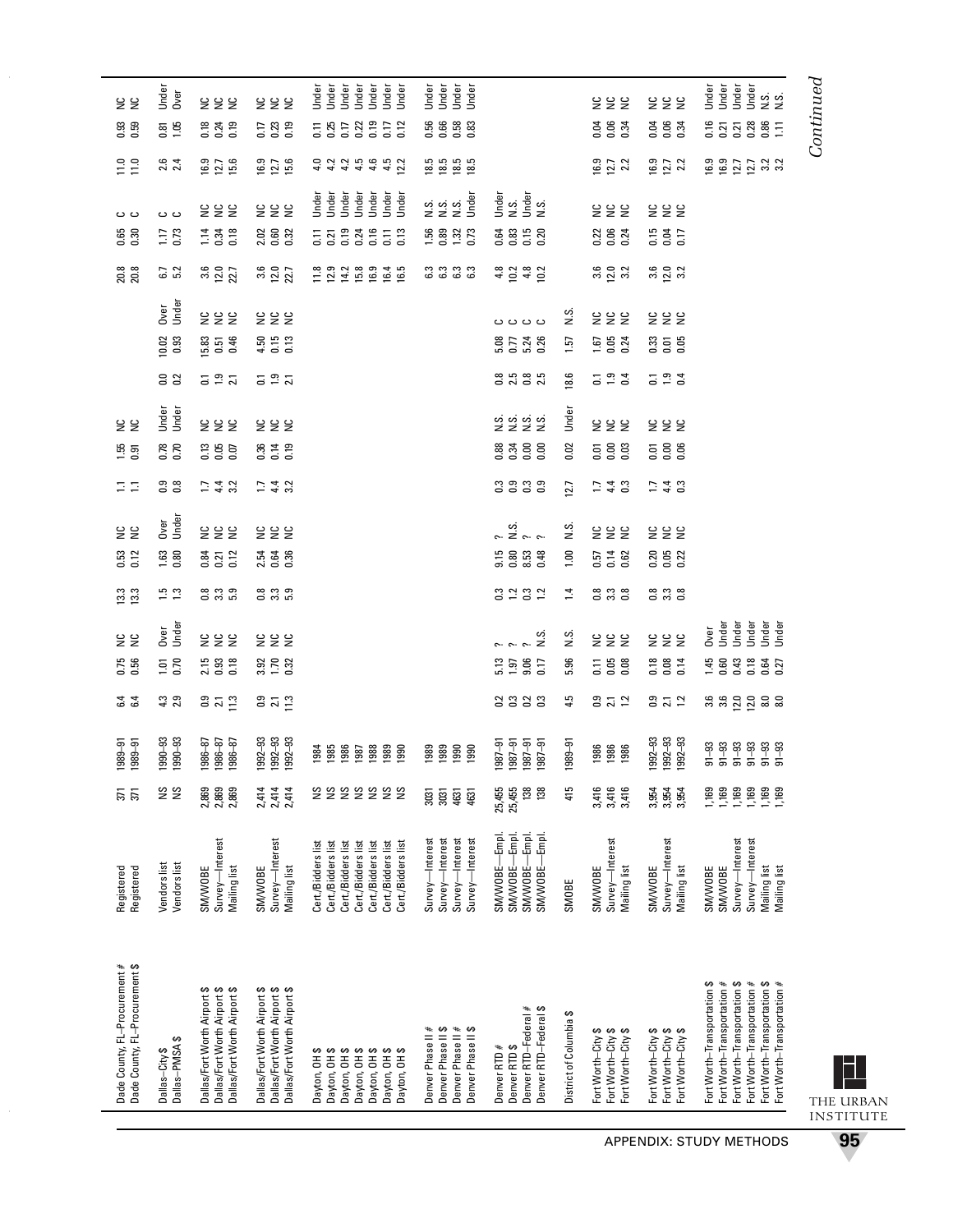|                                                                     | Stat.<br>Sig.     | Under                 | Under<br>Under<br>Under<br>Ν.S.                              | Under<br>Under<br>Under<br>Under                                                                                                                         | Under<br>Under<br>Under<br>Under                                                                                                                               | Under<br><b>Over</b>                                               | Under<br>Under<br>Under<br>Under                                                             | N.S.                               | Under<br>Under                                                  | Over<br>Over<br>Jex<br>0<br>Over                                                                                             | Under                  | Under<br>Under<br>N.S.                                      |
|---------------------------------------------------------------------|-------------------|-----------------------|--------------------------------------------------------------|----------------------------------------------------------------------------------------------------------------------------------------------------------|----------------------------------------------------------------------------------------------------------------------------------------------------------------|--------------------------------------------------------------------|----------------------------------------------------------------------------------------------|------------------------------------|-----------------------------------------------------------------|------------------------------------------------------------------------------------------------------------------------------|------------------------|-------------------------------------------------------------|
| WOMEN                                                               | Ratio<br>Disp.    | 0.18                  | 0.16<br>0.36<br>0.17<br>0.33                                 | 0.06<br>0.06<br>0.13<br>0.04                                                                                                                             | 0.16<br>0.16<br>0.11<br>0.37                                                                                                                                   | 0.18<br>0.17                                                       | 0.06<br>0.03<br>0.05<br>0.02                                                                 | 0.62                               | 0.14<br>0.27                                                    | 2.86<br>2.22<br>2.38<br>3.57                                                                                                 | 0.03                   | 0.10<br>$\frac{13}{0.37}$                                   |
|                                                                     | Avail.            | 42.7                  | $10.3$<br>$12.9$<br>7.3<br>9.2                               | 4.5<br>10.5<br>15.9<br>10.7                                                                                                                              | 15.9<br>$10.5$<br>4.5<br>10.7                                                                                                                                  | $\frac{23}{11}$                                                    | 8888                                                                                         | $_{0.8}^\circ$                     | <b>2.0</b><br>NS                                                | $\begin{smallmatrix} 8 & 8 \\ 0 & 8 \end{smallmatrix}$<br>$\begin{smallmatrix} 8 \\ 0.8 \end{smallmatrix}$                   | 29.8                   | 18.2<br>$14.2$<br>5.1                                       |
|                                                                     | Stat.<br>Sig.     |                       | ల<br>د                                                       | Under<br>Under<br>Under<br>Under                                                                                                                         | Over<br>Over<br>0ver<br>ΣŐ                                                                                                                                     | ں ں                                                                | د<br>ں ں                                                                                     | ت                                  | د                                                               | ပ ပ<br>ں ں                                                                                                                   | $\tilde{z}$            | <b>Over</b><br>N.S.<br>Over                                 |
| ALL MINORITIES                                                      | Ratio<br>Disp.    |                       | 0.13<br>0.08<br>0.02                                         | 0.08<br>0.19<br>0.08<br>0.08                                                                                                                             | 1.16<br>2.76<br>1.10<br>1.17                                                                                                                                   | 0.68<br>0.72                                                       | 0.69<br>0.46<br>0.12<br>0.71                                                                 | 0.09                               | 0.16                                                            | 1.45<br>2.45<br>0.22<br>1.44                                                                                                 | 0.01                   | 1.99<br>$1.14$<br>3.24                                      |
|                                                                     | Avail.            |                       | 14.4<br>10.6<br>17.2<br>12.1                                 | $\ddot{5}$<br>3.6<br>$3.\overline{7}$<br>$3.\overline{8}$                                                                                                | $\frac{5}{1}$<br>3.6<br>$\begin{array}{c} 3.7 \\ 3.8 \end{array}$                                                                                              | 7.0                                                                | ភ្នំភ្នំភ្ន                                                                                  | $\overline{1.5}$                   | 27                                                              | <u>ក្នុ ក្នុ ក្នុ</u>                                                                                                        | $^{\rm 63}$            | 4.9<br>8.6<br>3.0                                           |
|                                                                     | Stat<br>Sig.      |                       |                                                              | Under<br>Under<br>Under                                                                                                                                  | Under<br>Under<br>Under                                                                                                                                        | <b>Over</b><br>Š.                                                  |                                                                                              |                                    |                                                                 |                                                                                                                              |                        | sisi<br>Nisi                                                |
| AMERICANS<br><b>NATIVE</b>                                          | Ratio<br>Disp.    |                       |                                                              | 0.02<br>0.02<br>0.02                                                                                                                                     | 0.35<br>0.41<br>0.31                                                                                                                                           | 5.00<br>1.25                                                       |                                                                                              |                                    |                                                                 |                                                                                                                              |                        | $\frac{0.21}{0.87}$                                         |
|                                                                     | Avail.            |                       |                                                              | 0.5<br>٩<br>0.4<br>c                                                                                                                                     | ော ထ<br>0.4<br>$\mathbf{c}$<br>$\mathbf{c}$                                                                                                                    | <b>3</b> 8                                                         |                                                                                              |                                    |                                                                 |                                                                                                                              |                        | $\frac{2}{13}$                                              |
|                                                                     | Stat.<br>Sig.     |                       | Jnder<br><b>Jnder</b><br><b>J</b> nder<br>Jnder              | Under<br>Under<br>Under<br>Under                                                                                                                         | Over<br>0 <sub>ver</sub><br>Over<br>Over                                                                                                                       | Under<br>Under                                                     | Under<br>Under<br>Under<br>Under                                                             | N.S.                               | Under<br>N.S.                                                   | Over<br>Over<br>Over<br><b>Over</b>                                                                                          | Under                  | sis<br>Siste<br>Siste                                       |
| ASIANS                                                              | Ratio<br>Disp.    |                       | 0.02<br>0.02<br>0.01<br>0.01                                 | 0.13<br>0.30<br>0.12<br>0.23                                                                                                                             | 5.82<br>2.44<br>4.64<br>2.61                                                                                                                                   | $0.51$<br>$0.24$                                                   | 0.03<br>0.05<br>0.03<br>0.04                                                                 | 0.07                               | 0.00<br>0.00                                                    | 5.00<br>50.00<br>12.50<br>100.00                                                                                             | 0.00                   | 3.28<br>1.25<br>$\overline{3.11}$                           |
|                                                                     | Avail.            |                       | 11.3<br>33<br>9.5                                            | 1.6<br>$1.5$ 8.8<br>$\overline{0}$                                                                                                                       | $\begin{array}{c} 1.5 \\ 0.8 \end{array}$<br>1.6<br>$\overline{0}$                                                                                             | 14<br>$\overline{14}$                                              | $\mathsf{C}^0$<br><b>ូ</b> ខ<br>$\mathbf{0.0}$                                               | $\mathbf{S}$                       | <sup>0.0</sup><br>ខ                                             | $\overline{0}$<br>co<br>3<br>$\overline{0.0}$                                                                                | $\frac{8}{10}$         | <b>998</b>                                                  |
|                                                                     | Stat.<br>.<br>Sig |                       | Under<br>Jnder<br>N.S.<br>s.<br>N                            | Under<br>Under<br>Under<br>Under                                                                                                                         | Under<br>Under<br>Under<br>Under                                                                                                                               | Under<br>Under                                                     | Under<br>Under<br>Under<br>Under                                                             | Ν.S.                               | Under<br>N.S.                                                   | Under<br>Ν.S.<br><b>N.S.</b><br>N.S.                                                                                         | Under                  | 0 ver<br>N.S.<br>Over                                       |
| <b>LATINOS</b>                                                      | Ratio<br>Disp.    |                       | 0.08<br>0.10<br>0.13<br>$\overline{C}$                       | 0.00<br>0.00<br>0.01<br>0.01                                                                                                                             | 0.02<br>0.02<br><b>0.03</b><br>0.04                                                                                                                            | <b>33</b><br>0.31                                                  | 0.06<br>0.18<br>0.08<br>0.36                                                                 | 0.18                               | $0.22$<br>$0.09$                                                | 0.08<br>0.58<br>3.13<br>0.67                                                                                                 | 0.00                   | $\frac{17}{387}$<br>3.17                                    |
|                                                                     | Avail.            |                       | $\begin{array}{c} 12 \\ 12 \\ 15 \end{array}$<br>نى          | 0.5<br>ာ<br>0.4<br>ö                                                                                                                                     | 0.5<br>0.4<br>ၜ<br>ö                                                                                                                                           | 47<br>47                                                           | 0.2<br>$\overline{0}$<br>$\frac{2}{5}$ $\frac{2}{5}$                                         | $\approx$                          | $\frac{5}{80}$                                                  | $\approx$<br>$\mathbf{C}$<br>$\frac{2}{5}$ $\frac{2}{5}$                                                                     | $\overline{a}$         | 2.5<br>4.9                                                  |
|                                                                     | Stat.<br>Sig.     | Under                 | Under<br>N.S.<br>Ν.S.<br>s.n                                 | <b>Under</b><br>Under<br>Under<br>Under                                                                                                                  | Under<br>Under<br>Under<br>Under                                                                                                                               | Over<br><b>Over</b>                                                | Under<br>Under<br>Under<br>Under                                                             | Under                              | Under<br>Under                                                  | Under<br>Under<br>Under<br>N.S.                                                                                              | Under                  | sisisi<br>Sisisi                                            |
| AMERICANS<br>AFRICAN                                                | Ratio<br>Disp.    | 0.69                  | 0.18<br>0.13<br>0.30<br>0.57                                 | 0.06<br>0.03<br>$\overline{0.11}$<br>0.07                                                                                                                | 0.09<br>0.10<br>0.17<br>0.04                                                                                                                                   | 2.63<br>3.57                                                       | 0.78<br>0.53<br>0.78<br>0.13                                                                 | 0.08                               | 0.14<br>$\overline{0}$ .11                                      | 0.13<br>0.45<br>0.94<br>0.47                                                                                                 | 0.02                   | 0.00<br>0.00<br>0.00                                        |
|                                                                     | Avail.            | 4.5                   | $\overline{1}$ .0<br>$\frac{12}{14}$<br>Ξ                    | cu,<br>$\frac{8}{10}$<br>0.8<br>ö                                                                                                                        | 0.5<br>0.8<br>0.8                                                                                                                                              | <b>83</b><br>0.9                                                   | ភ្នង ភ                                                                                       | $\frac{3}{2}$                      | 29                                                              | ឆ្នួ ឆ្ន<br>$\frac{13}{13}$                                                                                                  | 6.0                    | $\overline{0}$<br>$\frac{5}{2.8}$                           |
|                                                                     | Year              | 1987                  | 1986-89<br>1986-89<br>1990–92<br>1990–92                     | 1981-86<br>1981-86<br>1981-86<br>1981-86                                                                                                                 | 1987-93<br>1987-93<br>1987-93<br>1987-93                                                                                                                       | 1989-93<br>1989-93                                                 | 1986<br>1988<br>1989<br>1987                                                                 | 1988                               | 1989<br>1990                                                    | 1986<br>1987<br>1988<br>1989                                                                                                 | 1986-90                | 1988-92<br>1988-92<br>1988-92                               |
| BACKGROUND                                                          | Contracts<br># of | SN                    | 2,575<br>1,486<br>2,575<br>1,486                             | 8,836<br>8,836<br>8,836<br>8,836                                                                                                                         | 6,407<br>6,407<br>6,407<br>6,407                                                                                                                               | S S                                                                | <b>SSSS</b>                                                                                  | S                                  | S S                                                             | S.N<br>$\frac{2}{5}$<br>S                                                                                                    | S                      | 139<br>139<br>139                                           |
|                                                                     | Source            | <b>SM/WOBE</b>        | SM/WOBE<br>SM/WOBE<br><b>SM/WOBE</b><br><b>SM/WOBE</b>       | Survey-Interest<br>Survey-Attempt<br><b>SM/WOBE</b><br>Registered                                                                                        | Survey-Interest<br>Survey-Attempt<br><b>SM/WOBE</b><br>Registered                                                                                              | SM/WOBE<br>SM/WOBE                                                 | Cert./Bidders list<br>Cert./Bidders list<br>Cert./Bidders list<br>Cert./Bidders list         | Cert./Bidders list                 | Cert./Bidders list<br>Cert./Bidders list                        | Cert./Bidders list<br>Cert./Bidders list<br>Cert./Bidders list<br>Cert./Bidders list                                         | <b>SM/WDBE</b>         | Survey-Interest<br><b>SM/WOBE</b><br>Mailing list           |
| Table A.3b. Evidence of Disparity in the Goods Industry (Continued) |                   | Greensboro, NC-MSA \$ | Hayward, CAS<br>Hayward, CAS<br>Hayward, CA#<br>Hayward, CA# | Hennepin County, MN-Acct Payable \$<br>Hennepin County, MN-Acct Payable \$<br>Hennepin County, MN-Acct Payable \$<br>Hennepin County, MN-Acct Payable \$ | Hennepin County, MN-Acct Payable \$<br>↮<br>↔<br>↮<br>Hennepin County, MN-Acct Payable<br>Hennepin County, MN-Acct Payable<br>Hennepin County, MN-Acct Payable | Houston-Large Purchase Orders \$<br>Houston-All Purchase Orders \$ | Jacksonville-City \$<br>Jacksonville-City \$<br>Jacksonville-City \$<br>Jacksonville-City \$ | Jacksonville-Electric Authority \$ | ocksonville-Port Authority \$<br>Jacksonville-Port Authority \$ | Jacksonville-School Board \$<br>Jacksonville-School Board \$<br>Jacksonville-School Board \$<br>Jacksonville-School Board \$ | Jefferson County, AL # | Las Vegas-City \$<br>Las Vegas-City \$<br>Las Vegas-City \$ |

 $\overline{\mathbb{I}}$ THE URBAN INSTITUTE

**96** DO MINORITY-OWNED BUSINESSES GET A FAIR SHARE OF GOVERNMENT CONTRACTS?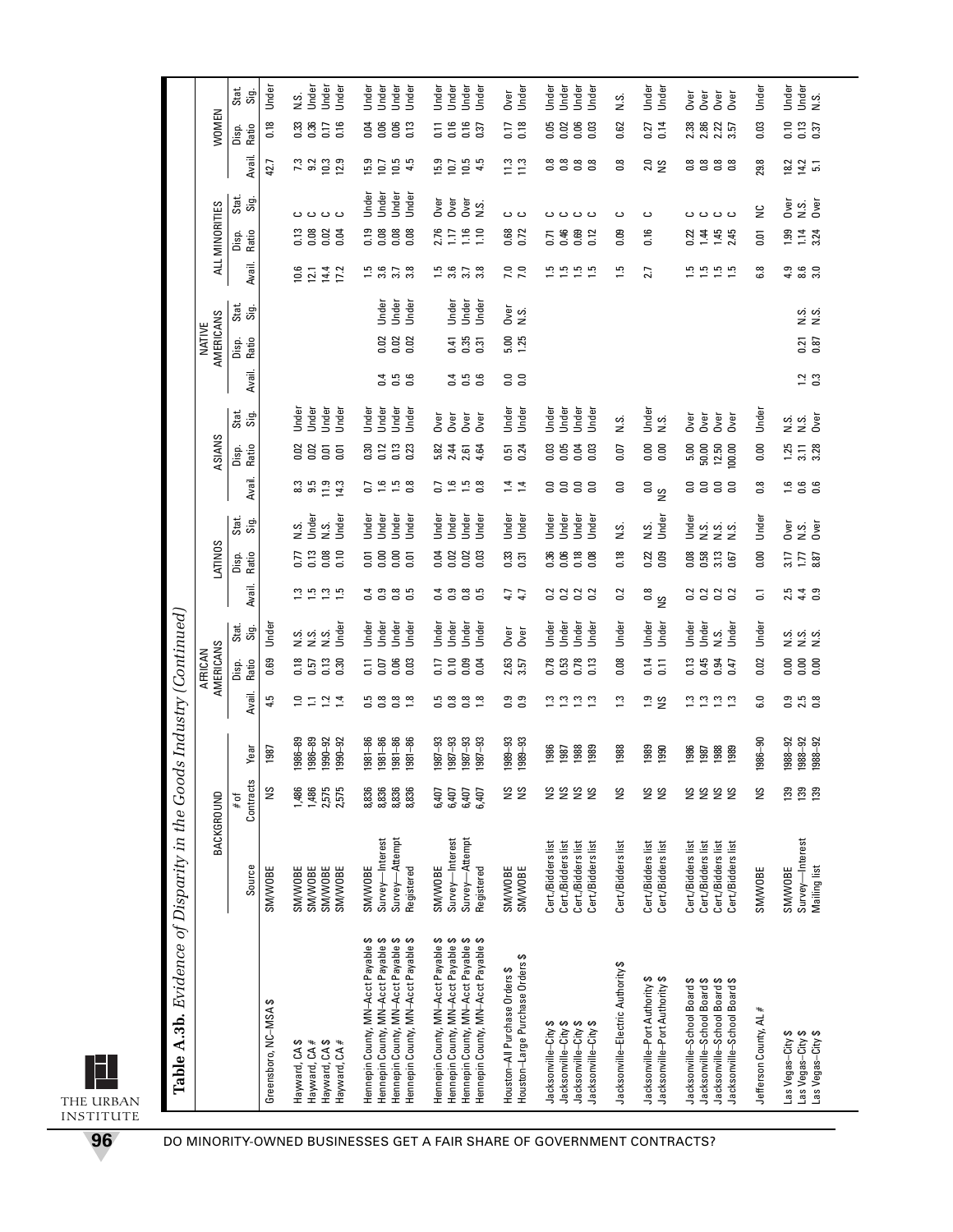| Under<br>Under<br>N.S.                                        | Under<br>Under<br>Under                                                                      | Under<br>Under<br>Under                                                                      | si<br>Si<br>Si                                  | S S                                                           | Under<br>$\begin{array}{c}\n\frac{1}{2} & \frac{1}{2} & \frac{1}{2} \\ \frac{1}{2} & \frac{1}{2} & \frac{1}{2}\n\end{array}$ | sisisi<br>Sisisi                                               | មិន និង<br>ក្នុង និង                                           | sisisi<br>Sisisi                                                                             | ≨≨≨                                                                              | N.S.<br>Under<br>Under                                                                                            | Under<br>Under<br>Under<br>Under<br>Under                                                         |
|---------------------------------------------------------------|----------------------------------------------------------------------------------------------|----------------------------------------------------------------------------------------------|-------------------------------------------------|---------------------------------------------------------------|------------------------------------------------------------------------------------------------------------------------------|----------------------------------------------------------------|----------------------------------------------------------------|----------------------------------------------------------------------------------------------|----------------------------------------------------------------------------------|-------------------------------------------------------------------------------------------------------------------|---------------------------------------------------------------------------------------------------|
| ក្នុ ង<br><b>ខ</b> ំ ទី                                       | 0.39<br>$\begin{array}{c} 0.13 \\ 0.16 \end{array}$                                          | 0.14<br>0.18<br>0.42                                                                         | $\overline{0}$<br>$\overline{5}$                | $0.19$<br>$0.16$                                              | $0.47$<br>$0.32$<br>0.02<br><b>0.06</b>                                                                                      | 0.00<br><b>C.OO</b><br>0.00                                    | 0.00<br>0.00<br>0.00                                           | 888<br>888                                                                                   | <b>SES</b>                                                                       | 0.00<br>0.04<br>0.17                                                                                              | ខ្លួ = ខ្ញុំ ខ្ញុំ<br>ខ្ញុំ = ខ្ញុំ ខ្ញុំ                                                         |
| $18.2$<br>$14.2$<br>$5.1$                                     | $18.2$<br>$14.2$<br>ය                                                                        | $18.2$<br>14.2<br>G.O                                                                        | $\begin{array}{c} 10.3 \\ 10.3 \end{array}$     | 5.7                                                           |                                                                                                                              | $\begin{array}{c} 10.8 \\ 10.8 \end{array}$<br>10.8            | 23.7<br>23.7<br>23.7                                           | 23.7<br>23.7<br>23.7                                                                         | 888                                                                              | 6<br>88 88 98                                                                                                     |                                                                                                   |
| Under<br>Under<br>N.S.                                        | Under<br>Under                                                                               | Under<br>Under<br>Under                                                                      | sisi<br>Nisi                                    | Ξ                                                             | cia<br>2200                                                                                                                  | sisisi<br>Sisisi                                               | មិន និង<br>ក្នុង និង                                           | Under<br>Under<br>s.<br>N                                                                    | N.S.<br>Under<br>Under                                                           | N.S.<br>Under<br>Under                                                                                            | Under<br>N.S.<br>Under<br>Jnder<br>Under                                                          |
| <b>P. 8 5 5</b><br>0 5 5 9                                    |                                                                                              | 0.39<br>0.750                                                                                | 0.03<br>0.07                                    | 0.27                                                          | ិ<br>បី<br>ភូមិ<br>ក្នុង<br>1.04                                                                                             | 888<br>888                                                     | 888<br>000                                                     | ខ្លី ម៉ូ អ៊ូ<br>ខ្លី ម៉ូ                                                                     | 8 ชี 8<br>0 0 0                                                                  | 858<br>858                                                                                                        | 1853<br>0.35                                                                                      |
| 4.9<br>8.0<br>3.0                                             |                                                                                              | 4.9<br>8.6                                                                                   | 16.7<br>16.7                                    | 7.5                                                           | $3.5\,$<br>47                                                                                                                | 37 37 37<br>27 37 38                                           | 60.2<br>60.2<br>60.2                                           | 60.2<br>60.2<br>60.2                                                                         | 18.2<br>18.2<br>18.2                                                             | 6<br>88 88<br>88 98                                                                                               | 1.5 8 9 7<br>1.5 8 9 7<br>1.5 8 9 7                                                               |
| Under<br>N.S.                                                 | Under<br>Under                                                                               | Under<br>Under                                                                               | si<br>Si<br>Si                                  | š                                                             | si<br>Si<br>Si                                                                                                               | <b>ZZZ</b>                                                     | sisisi<br>Sisisi                                               | sisisi<br>Sisisi                                                                             | <b>ZZZ</b>                                                                       | ≨≨≨                                                                                                               | Under<br>Under<br><b>J</b> nder                                                                   |
| <b>83</b><br>1.38                                             | 0.14<br>0.04                                                                                 | 0.13<br>0.04                                                                                 | $\overline{0.00}$<br>0.00                       | 0.29                                                          | 0.02<br>C.OO                                                                                                                 | ≨≨≨                                                            | 8 8<br>0.00<br>$\overline{5}$                                  | 888<br>000                                                                                   | ≨≨≨                                                                              | ≨ ≨ ≨                                                                                                             | 0.21<br>$\overline{5}$                                                                            |
| $\frac{2}{13}$                                                | $1.2$ 0.4                                                                                    | $\frac{2}{1}$ $\frac{4}{1}$                                                                  | $\frac{2}{12}$                                  | 7.0                                                           | 5.0<br>0.0                                                                                                                   | 888                                                            | 222                                                            | 222                                                                                          | 888                                                                              | 888                                                                                                               | <b>353</b>                                                                                        |
| Dver<br>s.<br>Se                                              | Under<br><b>Over</b><br>Over                                                                 | Under<br>si si                                                                               | si<br>Si<br>Si                                  | S S                                                           | si<br>Si<br>si<br>Si                                                                                                         | sisisi<br>Sisisi                                               | sisisi<br>Sisisi                                               | sisisi<br>Sisisi                                                                             | <b>SSS</b>                                                                       | N.S.<br>Under<br>Jnder                                                                                            | Under<br><b>J</b> nder<br>Under<br>ber<br>Under                                                   |
| 12<br>23<br>23                                                | $0.53$<br>1.41<br>$\overline{141}$                                                           | 0.96<br>0.96<br>0.37                                                                         | 0.37<br>0.00                                    | 8.00                                                          | 0.78<br>$2.17$<br>0.34<br>50.00                                                                                              | 0.00<br>0.00<br>0.00                                           | 8.00<br>0.00                                                   | 83<br>0.33<br>0.41                                                                           | ≸ ≨ ≨                                                                            | 888<br>000                                                                                                        | <b>88558</b>                                                                                      |
| 1660                                                          | 1660                                                                                         | 1660                                                                                         | $\frac{10}{10}$                                 | $\frac{1}{2}$ 6                                               | <b>1558</b>                                                                                                                  | 222                                                            | 23<br>23<br>23                                                 | 23<br>23<br>23                                                                               | 888                                                                              | 4 4 4<br>ന ന ന                                                                                                    | 53555                                                                                             |
| Under<br>Under<br>N.S.                                        | Under<br>N.S.<br>Under                                                                       | Under<br>Under<br>Under                                                                      | si<br>Si<br>Si                                  |                                                               | Under<br>N.S.<br>si<br>Si                                                                                                    | sisisi<br>Sisisi                                               | sisisi<br>Sisisi                                               | sisisi<br>Sisisi                                                                             | <b>SSS</b>                                                                       | sisisi<br>Sisisi                                                                                                  | Under<br>Under<br>Under<br>Under<br>Jnder                                                         |
| ន្ទី <u>ខ្ញ</u><br>ខ្ញុំ ខ្ញុំ                                | 1.05<br>0.56<br>0.31                                                                         | 0.24<br>0.13<br>0.45                                                                         | $\frac{5}{0.10}$                                |                                                               | $\frac{5}{2}$ $\frac{2}{2}$ $\frac{2}{2}$ $\frac{2}{2}$<br>$\overline{0}$                                                    | 0.00<br>0.00<br>$\overline{0}$                                 | 8<br>0.00<br>0.00                                              | 888<br>888                                                                                   | ≨≨≨                                                                              | 8.80<br>0.00                                                                                                      | 888<br>000<br>$\frac{8}{100}$                                                                     |
| 2140<br>2140                                                  | 214 13<br>214 13                                                                             | 2.4 m<br>2.4 m                                                                               | 3.2 <sub>0</sub>                                |                                                               | 5525                                                                                                                         | <b>222</b>                                                     | $1.6$ $1.6$                                                    | $1.6$ $1.6$                                                                                  | 888                                                                              | コココ                                                                                                               | 35885                                                                                             |
| N.S.<br>Under<br>N.S.                                         | Under<br>Under<br>Jnder                                                                      | Jnder<br>Under<br>Under                                                                      | si<br>Si<br>Si                                  | S S                                                           | Under<br>si<br>Sisi<br>ξ                                                                                                     | sisisi<br>Sisisi                                               | Under<br>sisi<br>Sisi                                          | sisisi<br>Sisisi                                                                             | Under<br>si<br>Si<br>Si                                                          | x.s.<br>Under<br>Jnder                                                                                            | os os os os<br>N N N N N N                                                                        |
| <b>is 2</b><br>is 2                                           | 0.18<br>0.21                                                                                 | <u>ក្ខខ្លួ</u>                                                                               | 8<br>0.03                                       | 0.70                                                          |                                                                                                                              | 8.88<br>0.98                                                   | <b>P.</b> 8<br>0<br>0<br>0<br>0<br>0                           | <u>ក្ខ</u> ្លួន<br>ខ្លួន                                                                     | ខ្លួ ឌូ<br><b>ខ</b> ្ញុំ ខ្ញុំ                                                   | 8 = 8<br>0 = 8                                                                                                    | $\begin{array}{cccccc}\n3 & 8 & 8 & 5 & 8 \\ - & 8 & 8 & 5 & 8 \\ - & 8 & 8 & 5 & 8\n\end{array}$ |
| <b>9558</b>                                                   | <b>9.500</b><br>0.51 0                                                                       | <b>9.500</b><br>0.51 0                                                                       | 5.3<br>5.3                                      | $\frac{0}{10}$                                                | 2235                                                                                                                         | 24.1<br>24.1                                                   | 29.6<br>29.6<br>29.6                                           | 29.6<br>29.6<br>29.6                                                                         | 18.2<br>18.2<br>18.2                                                             |                                                                                                                   | 53885                                                                                             |
| <b>SE SE SE</b>                                               | $388 - 92$<br>$-986 - 92$<br>$-986 - 92$                                                     | $990 - 93$<br>$990 - 93$<br>$990 - 93$                                                       | $80 - 88$<br>$-88 - 88$                         | 985-89<br>985-89                                              | FY91-93<br>FY92-93<br>$16 - 186$<br>$-81$                                                                                    | 1988<br>es is                                                  | 88<br>08<br>08<br>08<br>08                                     |                                                                                              | 1990<br>1992                                                                     | 88<br>1992<br>1992                                                                                                | ត ត ត ត<br>១ ទី ទី ទី<br>ទី ទី ទី ទី ទី                                                           |
| គ្គ<br>ភី ឆ្កួ ឆ្កួ                                           | 5,683<br>5,683<br>5,683                                                                      | 23,983<br>23,983<br>23,983                                                                   | 8,048<br>8,281                                  | 241                                                           | S S<br>773<br>287                                                                                                            | <b>35 88</b>                                                   | $\frac{22}{182}$<br>183                                        | <u>ನ ನ ನ</u>                                                                                 | 147<br>147<br>$\overline{47}$                                                    | <b>ಜ ಜ ಜ</b>                                                                                                      | <b>315</b><br>315<br>$\frac{15}{315}$                                                             |
| Survey-Interest<br>Mailing list<br>SM/WOBE                    | Survey-Interest<br>Mailing list<br><b>SM/WOBE</b>                                            | Survey-Interest<br>Mailing list<br><b>SM/WOBE</b>                                            | Direcs./Regist.<br>Direcs./Regist.              | SM/WOBE<br>SM/WOBE                                            | -Empl.<br>.<br>Empl.<br>SM/WOBE-<br>SM/WOBE-<br>SM/WOBE<br>SM/WOBE                                                           | Cert./Bidders list<br>Cert./Bidders list<br>Cert./Bidders list | Cert./Bidders list<br>Cert./Bidders list<br>Cert./Bidders list | Cert./Bidders list<br>Cert./Bidders list<br>Cert./Bidders list                               | Cert./Bidders list<br>Cert/Bidders list<br>Cert./Bidders list                    | Cert./Bidders list<br>Cert/Bidders list<br>Cert./Bidders list                                                     | -Empl.<br>Survey-Interest<br>Survey-Attempt<br>SM/WOBE-<br>Registered<br><b>SM/WOBE</b>           |
| ↮<br>Las Vegas-City \$<br>Las Vegas-City \$<br>Las Vegas-City | Las Vegas-Local Area Gvts \$<br>Las Vegas-Local Area Gvts \$<br>Las Vegas-Local Area Gvts \$ | Las Vegas-Local Area Gvts \$<br>Las Vegas-Local Area Gvts \$<br>Las Vegas-Local Area Gvts \$ | Maricopa County, AZ \$<br>Maricopa County, AZ\$ | Maryland–Primes&Subs \$<br>Maryland & Environs–Primes&Subs \$ | ↮<br>Maryland D0T–Primes only \$<br>Maryland D0T–Primes and subs :<br>Massachusetts-MBTA \$<br>Massachusetts-MTA\$           | Memphis-Airport \$<br>Memphis-Airport \$<br>Memphis-Airport \$ | Memphis-City \$<br>Memphis-City \$<br>Memphis-City \$          | Memphis-Gas, Water, Light \$<br>Memphis-Gas, Water, Light \$<br>Memphis-Gas, Water, Light \$ | Memphis-Shelby County \$<br>Memphis-Shelby County \$<br>Memphis-Shelby County \$ | Memphis-Transportation Authority \$<br>Memphis-Transportation Authority \$<br>Memphis-Transportation Authority \$ | Minneapolis \$<br>Minneapolis \$<br>Minneapolis \$<br>Minneapolis \$<br>Minneapolis \$            |

APPENDIX: STUDY METHODS



**97**

Continued *Continued*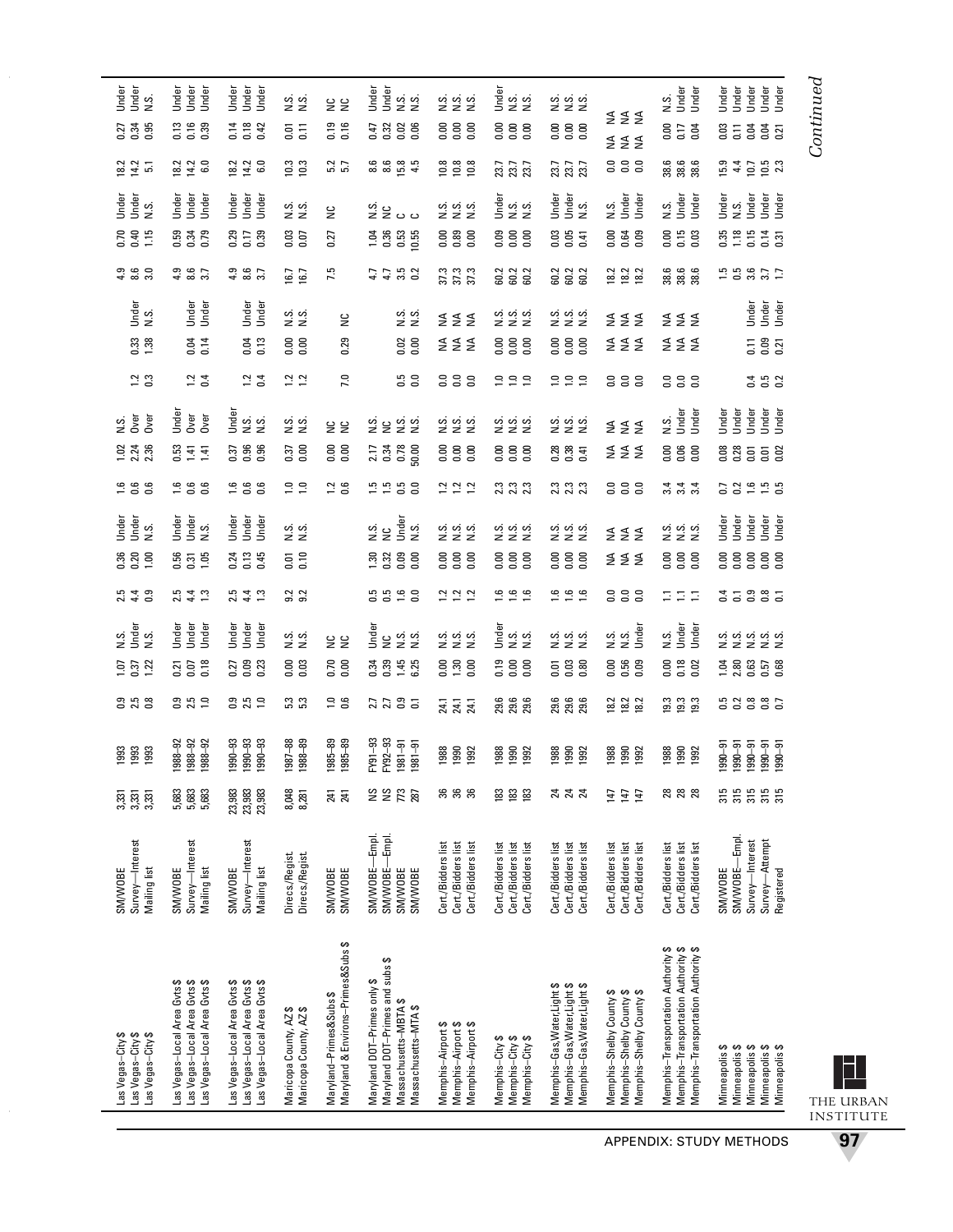|                                                     |                      | Stat.<br>Sig.     | Under<br>Under<br>Under                            | Under<br>Σ.                               | sisisisi<br>Sisisisi                                                                                                                         | Under<br>Under<br>Under<br>Under                                                                                                             | š                                | Under<br>Under                      | Under<br>Under<br>Under<br>Under                                                                   | Under               | Under<br>Under<br>Under                                      | sisisi<br>Sisisi                                                     | Under<br>N.S.<br>Under                                                                                            |
|-----------------------------------------------------|----------------------|-------------------|----------------------------------------------------|-------------------------------------------|----------------------------------------------------------------------------------------------------------------------------------------------|----------------------------------------------------------------------------------------------------------------------------------------------|----------------------------------|-------------------------------------|----------------------------------------------------------------------------------------------------|---------------------|--------------------------------------------------------------|----------------------------------------------------------------------|-------------------------------------------------------------------------------------------------------------------|
|                                                     | WOMEN                | Ratio<br>Disp.    | 0.45<br>0.18<br>0.12                               | 0.19<br>0.87                              | 0.00<br>0.00                                                                                                                                 | 0.00<br>0.00<br>$\frac{8}{2}$<br>0.00                                                                                                        | 1.23                             | 0.34<br>0.72                        | 0.18<br>0.68<br>0.45<br>0.66                                                                       | 0.10                | 0.38<br>0.32<br>0.22                                         | 0.02<br>0.04<br>0.01                                                 | 0.17<br>0.00                                                                                                      |
|                                                     |                      | Avail.            | 4.4<br>10.7<br>ட்                                  | 10.5<br>2.3                               | 15.9<br>12.5<br>4.5                                                                                                                          | 15.9<br>4.5<br>12.4<br>12.5                                                                                                                  | $7.3$<br>10.3                    | 12.8<br>12.9                        | 14.3<br>14.3<br>12.0<br>127                                                                        | 14.3                | 12.6<br>12.6                                                 | នី នី នី                                                             | នី នី នី                                                                                                          |
|                                                     |                      | Stat.<br>Sig.     | <b>Under</b><br>Under<br>N.S.                      | <b>J</b> nder<br><b>Jnder</b>             | si<br>Si Si<br>sisi<br>Nisi                                                                                                                  | Under<br>Under<br>N.S.<br>s.                                                                                                                 | N.S.<br>š                        | ں ں                                 | Under<br>N.S.<br>S F                                                                               | Under               | ں ں ں                                                        |                                                                      |                                                                                                                   |
|                                                     | ALL MINORITIES       | Disp.<br>Ratio    | 0.10<br>$0.24$<br>$0.83$                           | 0.10<br>0.22                              | $\frac{8}{100}$<br>0.00<br>$\overline{0}$ .00                                                                                                | 0.09<br>0.26<br>0.86<br>0.09                                                                                                                 | 2.94<br>0.76                     | 1.35                                | 0.65<br>0.93<br>113<br>1.26                                                                        | 0.14                | 0.08<br>0.10<br>$\overline{5}$                               |                                                                      |                                                                                                                   |
|                                                     |                      | Avail.            | $\frac{15}{2}$<br>3.6                              | 3.7<br>$\Box$                             | 1566<br>1564                                                                                                                                 | $\overline{1.5}$<br>0.5<br>$4.6$<br>$4.6$                                                                                                    | 3.8<br>3.3                       | $\mathsf{6.0}$<br>ာ<br>ம்           | 10.4<br>$\mathbf{6.9}$<br><b>9.5</b><br>8.8                                                        | 11.0                | 45.5<br>45.5<br>45.5                                         |                                                                      |                                                                                                                   |
|                                                     |                      | Stat.<br>Sig.     | Under                                              | Under<br>Under                            | si<br>Nisi                                                                                                                                   | si<br>Sisi                                                                                                                                   |                                  |                                     |                                                                                                    | Under               | Under<br><b>Under</b><br>Under                               | sisisi<br>Sisisi                                                     | Under<br>Under<br><b>Jnder</b>                                                                                    |
|                                                     | AMERICANS<br>NATIVE  | Ratio<br>Disp.    | $\overline{0}$ .11                                 | 0.09<br>0.21                              | 0.00<br>0.00                                                                                                                                 | 0.28<br>0.24                                                                                                                                 |                                  |                                     |                                                                                                    | 0.01                | 0.00<br>0.00<br>0.00                                         | $0.19$<br>$0.14$<br>0.27                                             | 0.00<br>$\begin{array}{c} 0.00 \\ 0.00 \end{array}$                                                               |
|                                                     |                      | Avail.            | 0.4                                                | 0.5<br>$\overline{0}$                     | $\frac{8}{5}$<br>CO                                                                                                                          | $\frac{8}{1}$<br>$\overline{0}$                                                                                                              |                                  |                                     |                                                                                                    | G                   | 21<br>21<br>21                                               | ន៍ និ                                                                | ន៍ និ                                                                                                             |
|                                                     |                      | Stat.<br>Sig.     | <b>J</b> nder<br>Under<br>N.S.                     | <b>J</b> nder<br><b>J</b> nder            | sisisisi<br>Sisisisi                                                                                                                         | Under<br>Under<br>si<br>Sisi                                                                                                                 | sis<br>Na                        | Under<br>Under                      | Under<br>Under<br>Under<br><b>Under</b>                                                            | Under               | Under<br>Under<br>Under                                      | sisisi<br>Sisisi                                                     | Under<br>Under<br>Under                                                                                           |
|                                                     | ASIANS               | Ratio<br>Disp.    | 1.14<br>0.12<br>0.34                               | 0.13<br>0.36                              | 8.00<br>0.00<br>0.00                                                                                                                         | 0.26<br>0.00<br>0.00<br>0.87                                                                                                                 | 0.05<br>0.14                     | 0.65<br>0.90                        | 0.74<br>0.33<br>0.72<br>0.63                                                                       | 0.16                | 0.13<br>0.28<br>0.23                                         | 0.19<br>0.27<br>0.27                                                 | 0.00<br>0.00<br>0.00                                                                                              |
|                                                     |                      | Avail.            | $\frac{6}{1}$<br>$\sim$<br>CO <sub>1</sub>         | $\begin{array}{c} 1.5 \\ 0.5 \end{array}$ | 0.3<br>0.3<br>2.3<br>$\overline{0}$                                                                                                          | 0.2<br>2.3<br>2.3<br>$\overline{0}$                                                                                                          | $\frac{2}{1}$ $\frac{9}{1}$      | $3.8\,$<br>$\infty$<br>က            | 3244<br>324                                                                                        | 23                  | 12.9<br>12.9<br>12.9                                         | និន្ត                                                                | និនន                                                                                                              |
|                                                     |                      | Stat.<br>Sig.     | Under<br>Under<br>ΣŐ                               | Under<br><b>J</b> nder                    | sisisisi<br>Sisisisi                                                                                                                         | ΝS.<br>sisisi<br>Nisi                                                                                                                        | si<br>Na                         | Over<br>N.S.                        | Under<br>N.S.<br>a a                                                                               | Under               | Under<br>Under<br>Under                                      | sisisi<br>Sisisi                                                     | Under<br>Under<br>Under                                                                                           |
|                                                     | <b>LATINOS</b>       | Ratio<br>Disp.    | 0.04<br>0.46<br>0.09                               | 0.04<br>0.28                              | 0.00<br>0.00<br>0.00<br>0.00                                                                                                                 | 0.00<br>0.00<br>0.00<br>0.00                                                                                                                 | 0.09<br>0.00                     | 0.55<br>1.80                        | 0.86<br>2.10<br>0.72<br>1.94                                                                       | 0.23                | 0.06<br>0.08<br>$\overline{0}$ .11                           | 0.13<br>0.09<br>0.13                                                 | 0.00<br>0.00<br>0.00                                                                                              |
|                                                     |                      | Avail             | $\overline{0.9}$<br>$\overline{a}$<br>0            | 0.8<br>$\overline{a}$                     | $\frac{0.8}{0.8}$<br>$\overline{0.4}$<br>$\overline{a}$                                                                                      | $\overline{1.0}$<br>$\frac{8}{10}$<br>$\overline{a}$<br>$\overline{a}$                                                                       | 0.8                              | $\frac{15}{13}$                     | $1.6$<br>2.5<br>2.2<br>21                                                                          | 27                  | $84$<br>$84$<br>8.4                                          | 23<br>23<br>23                                                       | $2.\overline{3}$<br>2.3                                                                                           |
|                                                     |                      | Stat.<br>Sig.     | Under<br><b>Under</b><br>N.S.                      | Under<br><b>Jnder</b>                     | si<br>Si Si<br>si<br>Si                                                                                                                      | sisisisi<br>Sisisisi                                                                                                                         | S S                              | Over<br>Over                        | si<br>≌ ≌<br>S 5                                                                                   | Under               | Under<br>Under<br>Under                                      | sisisi<br>Sisisi                                                     | Under<br>Under<br>Under                                                                                           |
|                                                     | AMERICANS<br>AFRICAN | Disp.<br>Ratio    | 0.13<br>$0.22$<br>$0.59$                           | 0.12<br>0.14                              | 0.00<br>$\frac{8}{100}$<br>0.00                                                                                                              | 0.25<br>0.70<br>0.17<br>0.15                                                                                                                 | 9.85<br>2.32                     | 4.00<br>2.80                        | 14.39<br>0.48<br>34                                                                                | 0.10                | 0.04<br>0.04<br>0.04                                         | 0.38<br>0.23<br>0.38                                                 | 0.00<br>0.00<br>0.00                                                                                              |
|                                                     |                      | Avail.            | 533                                                | 0.8<br>$\overline{0}$                     | 5278<br>o                                                                                                                                    | 5.0<br>0.2<br>$\overline{0}$<br>$\frac{8}{10}$                                                                                               | $\mathbf{c}$<br>$\overline{1}$   | 0.8<br>CO                           | 3.3<br>$2.4$<br>1.9                                                                                | 53                  | 22.2<br>22.2<br>22                                           | <u>ជ ដ ដ</u>                                                         | <b>222</b>                                                                                                        |
| ds Industry (Continued)                             |                      |                   |                                                    |                                           |                                                                                                                                              |                                                                                                                                              |                                  |                                     |                                                                                                    |                     |                                                              |                                                                      |                                                                                                                   |
|                                                     |                      | Year              | 1992-94<br>1992-94<br>1992-94                      | 1992-94<br>1992-94                        | $1990 - 91$<br>$1990 - 91$<br>$1990 - 91$<br>$1990 - 91$                                                                                     | 1992-94<br>1992-94<br>1992-94<br>1992-94                                                                                                     | 1986-89<br>1989-92               | 1989-90<br>1989-90                  | 1988-92<br>1988-92<br>1988-92<br>1988-92                                                           | FY90-91             | 1992-93<br>$1991 - 93$<br>$1991 - 92$                        | 1990<br>1992<br>1991                                                 | <b>SE 55 25</b>                                                                                                   |
|                                                     | BACKGROUND           | Conrtacts<br># of | 7,635<br>7,635<br>7,635                            | 7,635<br>7,635                            | $\overline{\phantom{a}}$<br>$\overline{ }$                                                                                                   | 253<br>253<br>253<br>253                                                                                                                     | 3,178<br>14,428                  | 2868<br>2868                        | 22,713<br>22,713<br>75,230<br>75,230                                                               | SN                  | 9984<br>8077<br>18061                                        | គ ឌ ឝ                                                                | $= 8.8$                                                                                                           |
|                                                     |                      | Source            | SM/WOBE-Empl<br>Survey-Interest<br><b>SM/WDBE</b>  | Survey-Attempt<br>Registered              | SM/WOBE-Empl<br>Survey-Attempt<br>Survey-Interest<br><b>SM/WOBE</b>                                                                          | SM/WOBE-Empl<br>Survey-Attempt<br>Survey-Interest<br>SM/WOBE                                                                                 | SM/WOBE-Empl<br>SM/WOBE-Empl     | SM/WOBE-Empl<br>SM/WOBE-Empl        | SM/WOBE-Empl<br>SM/WOBE-Empl<br>SM/WOBE-Empl<br>SM/WOBE-Empl                                       | <b>Bidders</b> list | Survey-Interest<br>Survey-Interest<br>Survey-Interest        | SM/WOBE<br>SM/WOBE<br>SM/WOBE                                        | SM/WDBE<br><b>SM/WDBE</b><br><b>SM/WDBE</b>                                                                       |
| <b>Table A.3b.</b> Evidence of Disparity in the Goo |                      |                   | Minneapolis \$<br>Minneapolis \$<br>Minneapolis \$ | Minneapolis \$<br>Minneapolis \$          | Minneapolis Comm Devel Agency \$<br>Minneapolis Comm Devel Agency \$<br>Minneapolis Comm Devel Agency \$<br>Minneapolis Comm Devel Agency \$ | Minneapolis Comm Devel Agency \$<br>Minneapolis Comm Devel Agency \$<br>Minneapolis Comm Devel Agency \$<br>Minneapolis Comm Devel Agency \$ | New Orleans \$<br>New Orleans \$ | New York City \$<br>New York City # | NYC Housing-Small Purchases \$<br>NYC Housing-Small Purchases #<br>NYC Housing \$<br>NYC Housing # | New York State \$   | Oakland-Schools \$<br>Oakland-Schools\$<br>Oakland-Schools\$ | Drange County, FL \$<br>Orange County, FL \$<br>Orange County, FL \$ | Orange County, FL-Public Schools \$<br>Orange County, FL-Public Schools \$<br>Orange County, FL-Public Schools \$ |

 $\overline{\phantom{a}}$ THE URBAN INSTITUTE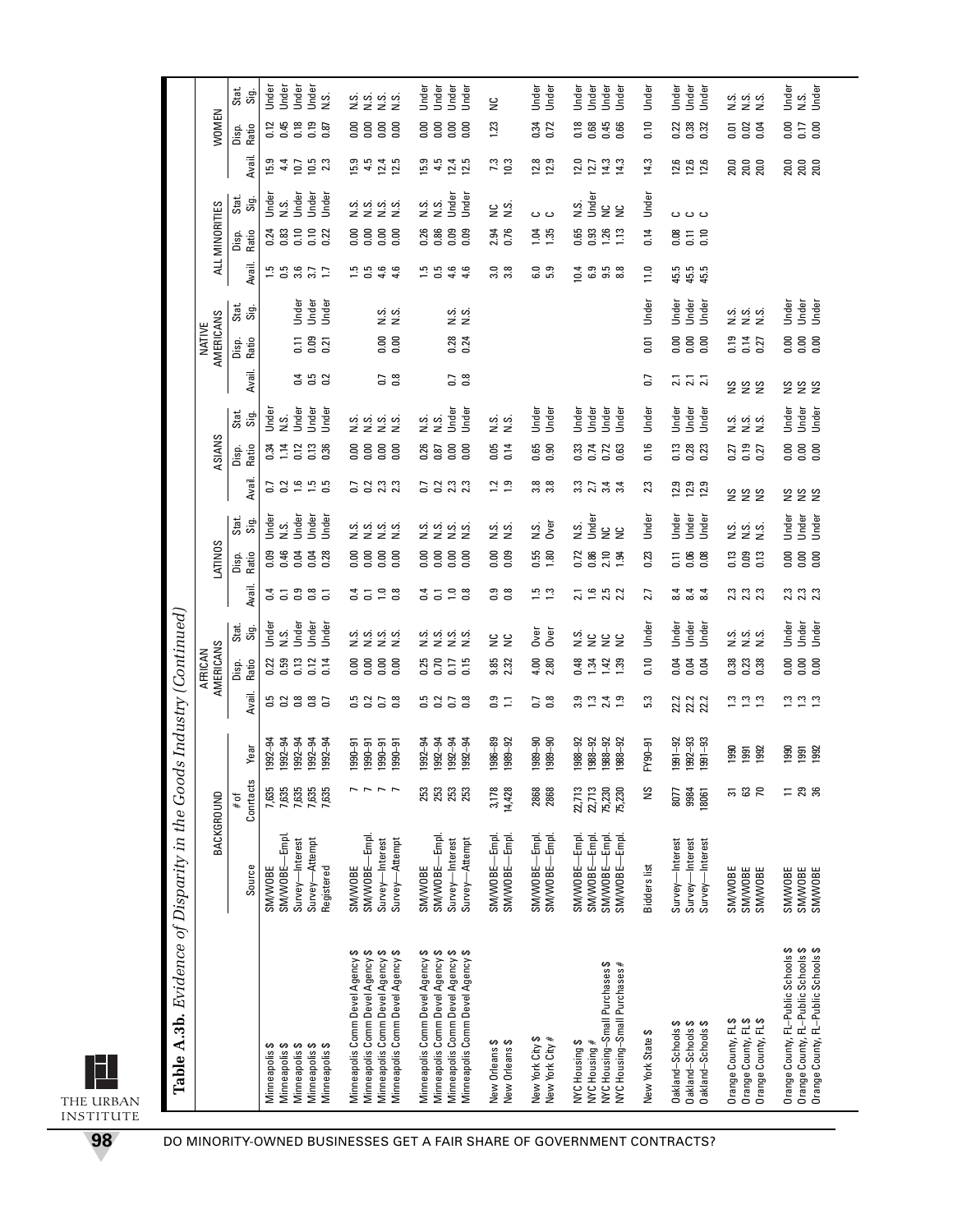| Orange Co., FL-Valencia Comm Coll \$<br>Orange Co., FL-Valencia Comm Coll \$<br>Orange Co., FL-Valencia Comm Coll \$                           | <b>SM/WDBE</b><br><b>SM/WOBE</b><br><b>SM/WDBE</b>                                                               | 888                                                                          | <b>SE SE SE</b>                                                                                                                                                                                                                                                                   | ឆ ឆ ឆ              | 888                                                           | dhë<br>N.S.<br>Unë                                                                                                                                                 | 23<br>23<br>23                                          | $\frac{8}{5}$ $\frac{5}{5}$ $\frac{8}{5}$ | under<br>N.S.<br>Under                                                                                                                                  | sss                                       | $\frac{8}{5}$ $\frac{8}{5}$ $\frac{8}{5}$                             | Jnder<br>Jnder<br>Jnder                                       | ggg                              |                          | <b>J</b><br>Dinder<br>Under                           |                                           |                                                                                 | <u>ខ្លួន</u><br>ខ្លួន       |                                                                | 5.88                    | N.S.<br>Under<br>??                |
|------------------------------------------------------------------------------------------------------------------------------------------------|------------------------------------------------------------------------------------------------------------------|------------------------------------------------------------------------------|-----------------------------------------------------------------------------------------------------------------------------------------------------------------------------------------------------------------------------------------------------------------------------------|--------------------|---------------------------------------------------------------|--------------------------------------------------------------------------------------------------------------------------------------------------------------------|---------------------------------------------------------|-------------------------------------------|---------------------------------------------------------------------------------------------------------------------------------------------------------|-------------------------------------------|-----------------------------------------------------------------------|---------------------------------------------------------------|----------------------------------|--------------------------|-------------------------------------------------------|-------------------------------------------|---------------------------------------------------------------------------------|-----------------------------|----------------------------------------------------------------|-------------------------|------------------------------------|
| Pennsylvania (SEPTA)-Sml Contr \$<br>Pennsylvania (SEPTA)-Sml Contr #<br>Pennsylvania (SEPTA)-Lrg Contr \$<br>Pennsylvania (SEPTA)-Lrg Contr#  | SM/WOBE-Empl<br>SM/WOBE-Empl<br>SM/WOBE-Empl<br>SM/WOBE-Empl                                                     | 1883<br>1883<br>68530<br>68530                                               | $\begin{array}{l} 92 \\ 86 \\ 88 \\ 88 \\ 88 \\ 88 \\ 98 \\ 98 \\ 98 \\ 98 \\ 98 \\ \end{array}$                                                                                                                                                                                  | 8588               | 28252                                                         | e si e a<br>E si e a                                                                                                                                               | 2323                                                    | 8 3 8 5<br>1 8 9 5                        | sisi<br>Sisipilisid<br>Sisipilisid                                                                                                                      | 5588                                      | <b>ESS</b>                                                            |                                                               |                                  |                          |                                                       | <b>1918</b>                               | u si si si<br>Si si si si<br>1.8882                                             | 8505                        |                                                                | 23.58                   |                                    |
| Phoenix-Men and Women \$<br>↮<br>↮<br>Phoenix-Women \$<br>Phoenix-Women<br>Phoenix-Women<br>Phoenix-Men \$<br>Phoenix-Men \$<br>Phoenix-Men \$ | Survey-Interest<br>Survey-Interest<br>Mailing list<br>Mailing list<br>Registered<br>Registered<br><b>SM/WDBE</b> | 40,959<br>40,959<br>40,959<br>40,959<br>40,959<br>40,959<br>40,959           | $\begin{array}{l} \text{FF} \text{87--93} \\ \text{FF} \text{87--93} \\ \text{FF} \text{87--93} \\ \text{FF} \text{87--93} \\ \text{FF} \text{87--93} \\ \text{FF} \text{87--93} \\ \text{FF} \text{87--93} \\ \text{FF} \text{87--93} \\ \text{FF} \text{87--93} \\ \end{array}$ | essess             | 758882888                                                     | der de de desenvoltes<br>Listes de desenvoltes<br>Listes de desenvoltes de la propieta<br>Listes de de la propieta de la propieta de la propieta de la propieta de | a greede                                                | 27.28888288                               | dhere<br>Dhere dhere<br>Dhere dhere<br>Dhere dhere<br>Dhere dhere dhere dhere dhere dhere dhere dhere dhere dhere dhere dhe dhere dhere dhere dhere dhe | 552335                                    | 89.28882                                                              | dei<br>N.S. de de de la S.<br>De de de S.<br>De S. S.<br>N.S. | 588885                           | <b>8888888</b>           | der<br>Danger<br>Danger<br>Danger<br>Danger<br>Danger | 3.02399753                                | de te de la de<br>La de la de la de la<br>La de la de la de la                  | 5.6<br>14.4<br>6.6<br>I 7.9 | 0.15<br>0.32<br>0.38                                           | Under<br>Jnder<br>Jnder | Under                              |
| Prince George's County, MD \$<br>Pima County, AZ \$<br>Pima County, AZ \$<br>Pima County, AZ \$                                                | Survey-Interest<br>Mailing list<br><b>SM/WOBE</b><br>Survey                                                      | 3,856<br>3,856<br>3,856<br>12200                                             | FY90-93<br>FY90-93<br>FY90-93                                                                                                                                                                                                                                                     | 3.500              | ន្ទ = ខ្ញ<br><b>o</b> = ខ                                     | N.S.<br>Under<br>Under                                                                                                                                             | 3<br>6 5 3<br>6 2                                       | 27.58                                     | der<br>Juder<br>Juder                                                                                                                                   | $\frac{0}{1}$ $\frac{0}{0}$ $\frac{0}{0}$ | 380.58                                                                | ander<br>En Engel<br>En Engel                                 | $0.5$<br>0.4                     | ន.<br>១.ខ<br>០.ខ         | us.<br>N.S.                                           | F894                                      | der<br>Under<br>Under<br><b>15</b><br>0.13<br>0.28                              | $15.2$ 6.3                  | $\frac{5}{9}$ $\frac{4}{9}$ $\frac{8}{9}$                      |                         | Jnder<br>Jnder<br>N.S.             |
| Prince George's County, MD #<br>Ramsey County, MN \$<br>Ramsey County, MN \$<br>Ramsey County, MN \$<br>Ramsey County, MN \$                   | Survey-Interest<br>Survey-Attempt<br>Registered<br><b>SM/WDBE</b><br>Survey                                      | $\begin{array}{c} 11,526 \\ 11,526 \\ 11,526 \end{array}$<br>12200<br>11,526 | $\begin{array}{r} 1985 - 89 \\ 1985 - 89 \\ 1985 - 89 \\ 1985 - 89 \\ \end{array}$<br>1988<br>1988                                                                                                                                                                                | 5 2 3 4<br>5 3 5 5 | 1.548047                                                      | a<br>Sisis<br>Sisis<br>Sisis                                                                                                                                       | $\frac{4}{9}$ $\frac{8}{9}$ $\frac{8}{9}$ $\frac{6}{9}$ | 8338                                      | ata<br>Ender<br>Ender                                                                                                                                   | 5 ≌ ≌ 2                                   | 0.448                                                                 | N.S.<br>Jnder<br>Jnder                                        | d 5<br>0 0 0                     | <b>b</b> 8<br>B 8<br>B 8 | ਮਰੇ ਦੂ<br>ਮਾਰੀ<br>ਮੁਲਾ                                | នី ខ្ល                                    | N.S.<br>Under<br>Under<br>پ يا<br>0.28<br><b>គ.</b> និង<br>ទី ខ្ញុំ ខ្ញុំ ខ្ញុំ |                             |                                                                | 3882                    | der<br>Jader<br>Joder<br>Joder     |
| Ramsey County, MN \$<br>Ramsey County, MN \$<br>Ramsey County, MN \$<br>Ramsey County, MN \$                                                   | Survey-Interest<br>Survey-Attempt<br>Registered<br><b>SM/WOBE</b>                                                | 13,674<br>13,674<br>13,674<br>13,674                                         | 1990–94<br>1990–94<br>1990–94<br>1990–94                                                                                                                                                                                                                                          | 5285               | 45 82 52<br>0 0 0 0 0                                         | Jnder<br>Jnder<br>Jnder                                                                                                                                            | d 8 8 6<br>d 8 8 6                                      | 1.2855                                    | N.S.<br>Under<br>Under                                                                                                                                  | <b>5 9 9 9</b>                            | 3.448                                                                 | v.s.<br>Under<br>Under                                        | <b>4 5 8</b><br>0 8 0            | ទី ទី ទី                 | nder<br>En der<br>En Else                             | 1. 9. 0. 0.<br>1. 9. 0. 0.<br>1. 9. 0. 0. | nder<br>Johann<br>Johann<br>Johann                                              |                             | 0.05<br>0.07<br>0.07                                           |                         | Under<br>Under<br>Under            |
| Richmond, CA\$<br>Sacramento \$<br>Sacramento \$                                                                                               | Direcs,/Mailing list<br>Direcs./Mailing list<br>Survey-Interest                                                  | 5874<br>7634<br>1681                                                         | 1990-92<br>1990<br>1991                                                                                                                                                                                                                                                           | 7.9<br>2.6<br>2.6  | $\begin{array}{c} 0.02 \\ 0.10 \end{array}$<br>$\overline{5}$ | Under<br>Under<br>Σ.                                                                                                                                               | 84<br><u>ត</u> ឆ                                        | 0.02<br>5.00                              | Under<br>Under<br>Under                                                                                                                                 | 4.8<br>11                                 | 0.17<br>0.07                                                          | Under<br>Under<br>Under                                       | $\frac{3}{2}$<br>$\frac{4}{9}$ 4 | 0.00<br>171<br>171       | ΝS.<br>sisi                                           | 24.8<br>$\frac{0}{4}$ 0                   | Under<br>Jnder<br>Jnder<br>0.35<br>$0.14$<br>$0.14$                             | 6.9<br>$\frac{0.9}{8.9}$    | 0.03<br>0.26                                                   |                         | <b>Under</b><br>Under<br>Under     |
| St. Paul, MN \$<br>St. Paul, MN \$<br>St. Paul, MN \$                                                                                          | Survey-Interest<br>Registered<br>SM/WDBE                                                                         | 22,272<br>22,272<br>22,272                                                   | $1990 - 94$<br>1990–94<br>1990–94                                                                                                                                                                                                                                                 | <b>1555</b>        | 0.16<br>0.32<br>0.52                                          | Under<br>Under<br>Under                                                                                                                                            | <b>993</b>                                              | 22<br>23<br>23<br>23                      | Under<br>Under<br>Under                                                                                                                                 | 2.50                                      | $\frac{2}{3}$ $\frac{8}{3}$ $\frac{5}{1}$                             | Under<br>Under<br>N.S.                                        | 0.4                              | $\frac{15}{23}$          | Under<br>Under                                        | 23<br>23 15<br>23 15                      | Under<br>Under<br>Under<br>125<br>127<br>1.70                                   | ි<br>10.6                   | $\frac{18}{212}$<br>0.31                                       |                         | under<br>Under<br>Under            |
| St. Paul, MN-School Dist. 625 \$<br>St. Paul, MN-School Dist. 625 \$<br>St. Paul, MN-School Dist. 625 \$<br>St. Paul, MN-School Dist. 625 \$   | SM/WOBE-Empl<br>Survey-Interest<br>Survey-Attempt<br>SM/WOBE                                                     | 10901<br>10901<br>10901<br>10901                                             | 988 – 91<br>1988 – 91<br>1988 – 91<br>1988 – 91<br>1988 – 91                                                                                                                                                                                                                      | 5388               | <b>962589</b><br>0.2559                                       | N.S.<br>Over<br>Jnder<br>Jnder                                                                                                                                     | 3538                                                    | 00<br>000<br>000<br>000                   | der<br>Derbert<br>Derbert<br>Derbert                                                                                                                    | 5355                                      | $\frac{5}{6}$ $\frac{3}{6}$ $\frac{8}{6}$ $\frac{8}{6}$ $\frac{8}{6}$ |                                                               | 0.5                              | $\frac{12}{0.10}$        | Under<br>Under                                        |                                           | bur<br>Burder<br>Burder<br>$1.8$<br>$4.5$ $4.4$<br>$5.45$                       | 54004                       | $\frac{1}{10}$ $\frac{10}{10}$ $\frac{10}{10}$ $\frac{10}{10}$ |                         | de a<br>Britan<br>Britan<br>Britan |

L THE URBAN INSTITUTE

Continued *Continued*

**99**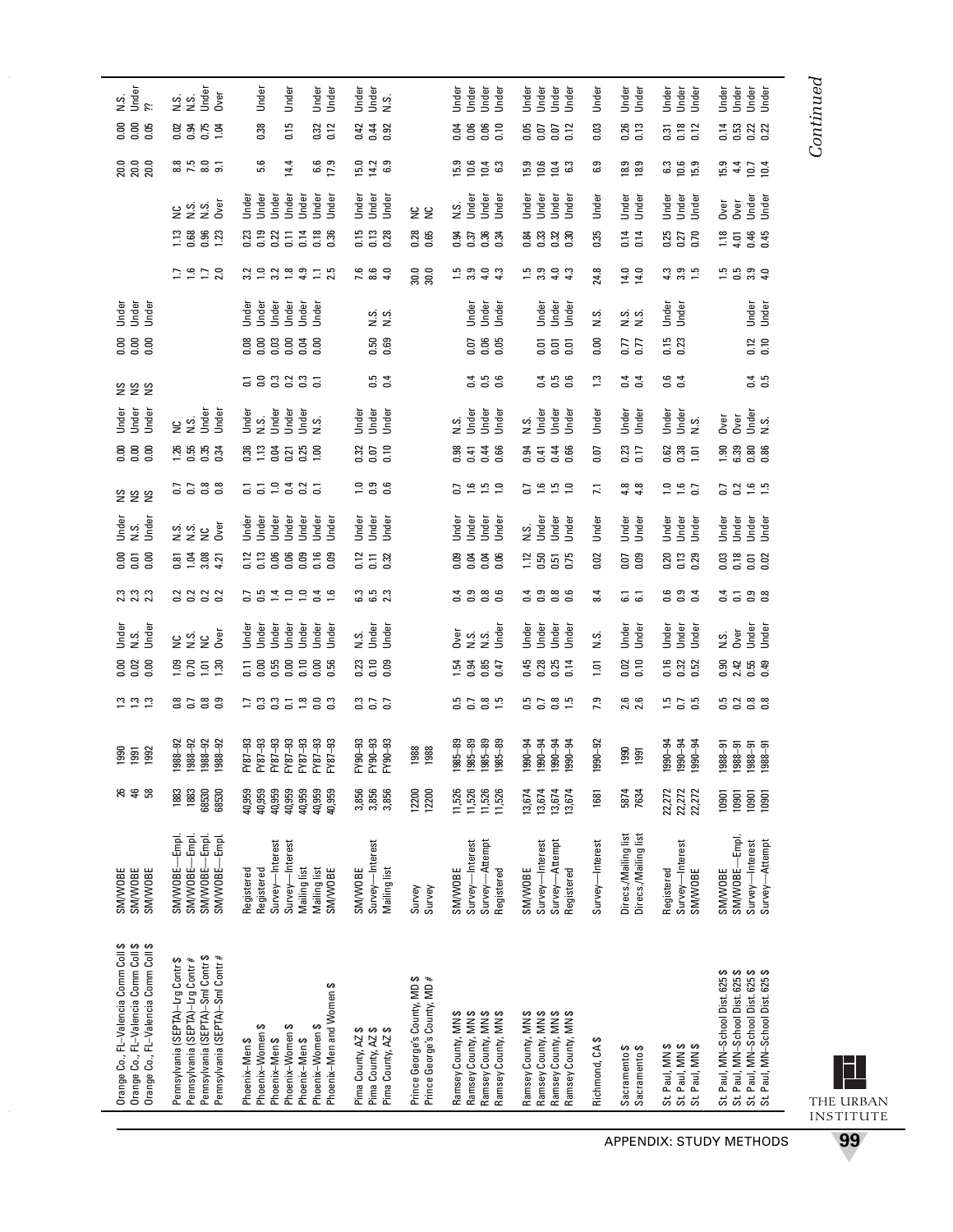|                                                                      |                                          | BACKGROUND          |                    |                                         | AMERICANS<br>AFRICAN |                       |                                    | <b>LATINOS</b>         |                      |                             | ASIANS         |                           |                  | AMERICANS<br><b>NATIVE</b> |                  |                      | ALL MINORITIES |                       |                 | WOMEN              |                        |
|----------------------------------------------------------------------|------------------------------------------|---------------------|--------------------|-----------------------------------------|----------------------|-----------------------|------------------------------------|------------------------|----------------------|-----------------------------|----------------|---------------------------|------------------|----------------------------|------------------|----------------------|----------------|-----------------------|-----------------|--------------------|------------------------|
|                                                                      | Source                                   | Contracts<br>$#$ of | Year               | Avail.                                  | Ratio<br>Disp.       | Stat.<br>Sig.         | Avail.                             | Ratio<br>Disp.         | Stat.<br>Sig.        | Avail.                      | Ratio<br>Disp. | Stat.<br>Sig.             | Avail            | Ratio<br>Disp.             | Stat<br>.<br>Sig | Avail.               | Ratio<br>Disp. | Stat.<br>នី           | Avail.          | Ratio<br>Disp.     | Stat.<br>Sig.          |
| St. Paul, MN-School Dist. 625 \$<br>St. Paul, MN-School Dist. 625    | SM/WOBE-Empl<br><b>SM/WOBE</b>           | 13007<br>13007      | 1992-94<br>1992-94 | $\begin{array}{c} 5 \\ 0.2 \end{array}$ | 0.49<br>1.32         | <b>J</b> nder<br>N.S. | $\overline{0.4}$<br>$\overline{a}$ | 0.19<br>$\overline{5}$ | <b>Jnder</b><br>v.S. | $\sim$<br>2                 | 3.07<br>0.91   | <b>Dver</b><br>s.<br>N.S. |                  |                            |                  | ្ជ                   | 2.16<br>0.63   | <b>J</b> nder<br>Över | 5.3<br>4.4      | 0.15<br>0.54       | Under<br><b>J</b> nder |
| St. Paul, MN-School Dist. 625 \$<br>St. Paul, MN-School Dist. 625 \$ | Survey-Interest                          | 13007               | $1992 - 94$        | 0.8                                     | 0.30                 | Under                 | $\overline{0.9}$                   | 0.09                   | <b>J</b> nder        | 1.5                         | 0.39           | <b>Jnder</b>              | $\overline{0.4}$ | 0.03                       | Under            | 3.9                  | 0.25           | Under                 | $\overline{10}$ | 0.22               | Under                  |
|                                                                      | Survey-Attempt                           | 13007               | 1992-94            | 0.8                                     | 0.27                 | Under                 | 0.8                                | 0.09                   | Jinder               |                             | 0.42           | <b>J</b> nder             | ្ជ               | 0.02                       | Under            | 4.0                  | 0.24           | Under                 | 10.4            | 0.23               | <b>Jnder</b>           |
| San Antonio-Bexar Co.-VIA Metro Trans \$ Directories                 |                                          | 21,269              | 1986-90            | 1.4                                     | 0.23                 | χġ.                   | 14.2                               | 0.37                   | Jnder                | $\mathbf{c}$                | 0.53           | N.S.                      |                  |                            |                  | 16.5                 | 0.37           |                       | 12.9            | 0.46               | Jnder                  |
| San Antonio-Bexar Co.-VIA Metro Trans # Directories                  |                                          | 21,269              | 1986-90            | 0.9                                     | 1.24                 | 0ver                  | 14.4                               | 0.66                   | Jnder                | $\overline{1}$ .0           | 0.54           | Under                     |                  |                            |                  | 16.3                 | 0.69           | د                     | 12.1            | 0.77               | <b>Under</b>           |
| San Antonio-City Water Board \$                                      | Directories                              | 349                 | 1986-90            | $\overline{0}$ .                        | 3.21                 | si si                 | 13.4                               | 0.47                   | $\frac{0}{2}$        | $\frac{8}{10}$              | 0.18           | N.S.                      |                  |                            |                  | 51                   | 0.62           | 0000                  | 12.9            | 0.34               | Under                  |
| San Antonio-City Water Board #<br>San Antonio-City \$                | <b>Directories</b><br><b>Directories</b> | 349<br>13,026       | 1986-90<br>1986-87 | $\overline{1.0}$<br>1.0                 | 5.26<br>0.84         | Over                  | 13.9<br>16.1                       | 0.49<br>0.60           | <b>J</b> nder<br>s.  | $\overline{0}$ .<br>0.9     | 1.29<br>1.34   | N.S.<br>N.S.              |                  |                            |                  | 15.8<br>18.0         | 0.65<br>0.80   |                       | 11.5<br>34      | 0.72<br>1.21       | sis<br>NS              |
| San Antonio-City #                                                   | <b>Directories</b>                       | 13,026              | 1986-87            | $\Xi$                                   | 0.22                 | Under                 | 14.6                               | 122                    | Dver                 | $\overline{1.0}$            | 0.73           | Under                     |                  |                            |                  | 16.6                 | 1.13           |                       | 12.2            | 113                | <b>Over</b>            |
| San Antonio-City \$                                                  | Directories                              | 11,508              | 1989-90            | Ξ                                       | 0.30                 | N.S.                  | 16.1                               | 1.82                   | <b>Over</b>          | Ξ                           | 0.55           | ΝŚ.                       |                  |                            |                  | 18.3                 | 1.66           | ں                     | 59              | 1.18               | ΝS.                    |
| San Antonio-City #                                                   | Directories                              | 11,508              | 1989-90            | ≘                                       | 147                  | Dver                  | 14.2                               | $\overline{21}$        | <b>Dver</b>          | $\overline{10}$             | 0.52           | <b>Under</b>              |                  |                            |                  | 62                   | 1.18           | $\mathbf{C}$          | $\frac{9}{2}$   | 107                | J<br>Sver              |
| San Jose, CA-Procurement & Prof Serv \$                              | Survey-Interest                          | 1387                | 1990-93            | 6.2                                     | 0.06                 | Under                 | 10.5                               | 0.13                   | Under                | 12.2                        | 0.15           | Under                     | <b>G.5</b>       | 0.65                       | s.<br>N          | 29.4                 | 0.13           | د                     | 13.7            | 0.45               | Under                  |
|                                                                      | Cert./Bidders list                       | 12,507              | 1988               | 3.7                                     | $\overline{0.11}$    | Under                 | 3.9                                | 0.03                   | Under                | Ξ                           | 0.00           | Under                     |                  |                            |                  | $_{\rm 8.8}^{\rm 8}$ | 0.06           | ပ ပ                   | 12.4            | 0.05               | Under                  |
| Tampa \$<br>Tampa \$                                                 | Cert./Registered                         | 12,507              | 1988               |                                         | 0.24                 | Under                 | Ξ                                  | 0.10                   | Under                | 3                           | 0.00           | Under                     |                  |                            |                  | $\overline{31}$      | 0.17           |                       | $\ddot{ }$      | 0.49               | <b>Under</b>           |
|                                                                      | Cert./Bidders list                       | 12,984              | 1989               | $3.3\,$                                 | 0.08                 | Under                 | $\overline{41}$                    | 0.03                   | Under                | $\ddot{ }$                  | 0.02           | Under                     |                  |                            |                  | 8.6                  | 0.05           | ں                     | 12.5            | 0.04               | Under                  |
| Tampa \$<br>Tampa \$                                                 | Cert./Registered                         | 12,984              | 1989               | $\overline{10}$                         | 0.26                 | Under                 | $\ddot{ }$                         | $\overline{0}$ .11     | Under                | $\mathbb{S}$                | 0.07           | Under                     |                  |                            |                  | 2.6                  | 0.16           | $\mathbf{C}$          | $\ddot{5}$      | 0.36               | Under                  |
|                                                                      | Cert./Bidders list                       | 9,138               | 1990               | 33                                      | 0.04                 | Under                 | $\frac{1}{4}$                      | 0.03                   | Under                | 압                           | 0.00           | Under                     |                  |                            |                  |                      |                |                       | 45.5            | 0.01               | Under                  |
| Tampa \$<br>Tampa \$                                                 | Cert./Registered                         | 9,138               | 1990               | $\overline{10}$                         | 0.14                 | Under                 | $\ddot{ }$                         | $\overline{0}$ .11     | Under                | 울                           | 0.00           | Under                     |                  |                            |                  |                      |                |                       | 55              | $\overline{0}$ .11 | Under                  |
| Texas\$                                                              | SM/WOBE-Empl                             | SN                  | $9/88 - 8/91$      | $\overline{0.8}$                        | 0.88                 | Ν.S.                  | 2.9                                | 0.62                   | Under                | $\mathbf{r}$                | 0.51           | s.<br>N                   |                  |                            |                  | 4.9                  | 0.64           | Under                 | 7.5             | 0.63               | Under                  |
| Texas $#$                                                            | SM/WOBE-Empl                             | <b>SSS</b>          | $9/88 - 8/91$      | Ξ                                       | 0.36                 | Under                 | 53                                 | 0.45                   | Under                | $\frac{3}{2}$ $\frac{1}{2}$ | 0.39           | Under                     |                  |                            |                  | 7.6                  | 0.43           | Under                 | 10.3            | 0.55               | Under                  |
| Texas\$                                                              | SM/WOBE-Empl                             |                     | $9/91 - 8/93$      | $\overline{0.8}$                        | 0.33                 | Under                 | $\overline{31}$                    | 0.56                   | Under                |                             | 1.75           | N.S.                      |                  |                            |                  |                      | 0.79           | N.S.                  | 7.6             | 0.78               | Under                  |
| Texas $#$                                                            | SM/WOBE-Empl                             |                     | $9/91 - 8/93$      | Ξ                                       | 0.44                 | Under                 | 5.8                                | 0.46                   | Under                | $\overline{14}$             | 0.53           | Under                     |                  |                            |                  | 33                   | 0.47           | Under                 | 10.8            | 0.57               | <b>Under</b>           |
| Tucson \$                                                            | <b>SM/WDBE</b>                           | 2160                | 1991-94            |                                         | 0.53                 | Ν.S.                  | $\mathbb{S}3$                      | 0.09                   | Under                | $\overline{1.0}$            | 0.16           | Ν.S.                      |                  |                            |                  | 7.6                  | 0.12           | Under                 | 15.0            | 0.26               | Under                  |
| Tucson \$<br>Tucson \$                                               | Survey-Interest                          | 2160                | 1991-94            | 355                                     | 0.24                 | Under                 | <b>6.5</b><br>3.0                  | 0.08                   | Under                | <b>0.9</b><br>0.9           | 0.07           | N.S.                      | 0.5<br>0.7       | 0.20                       | s.<br>N          | 8.<br>5.3            | 0.10           | Under                 | 14.2            | 0.54<br>0.54       | Under                  |
|                                                                      | Mailing list                             | 2160                | 1991-94            |                                         | 0.25                 | N.S.                  |                                    | 0.18                   | Jinder               |                             | 0.06           | Under                     |                  | 0.15                       | Under            |                      | 0.17           | Under                 | $\tilde{z}$     |                    | Under                  |

significant overutilization, and not significantly different from one, respectively. NC stands for statistical significance not calculated in study. C stands for availability and disparity ratio calculated by significant overutilization, and not significantly different from one, respectively. NC stands for statistical significance not calculated in study. C stands<br>authors. NA stands for no availability, therefore cannot calcula The availability measure "SM/WOBE—Empl" only includes firms with paid employees. See also study-specific notes at end of table." authors. NA stands for no availability, therefore cannot calculate disparity ratio. A blank indicates study did not report this figure.

THE URBAN **INSTITUTE** 

 $\overline{\phantom{a}}$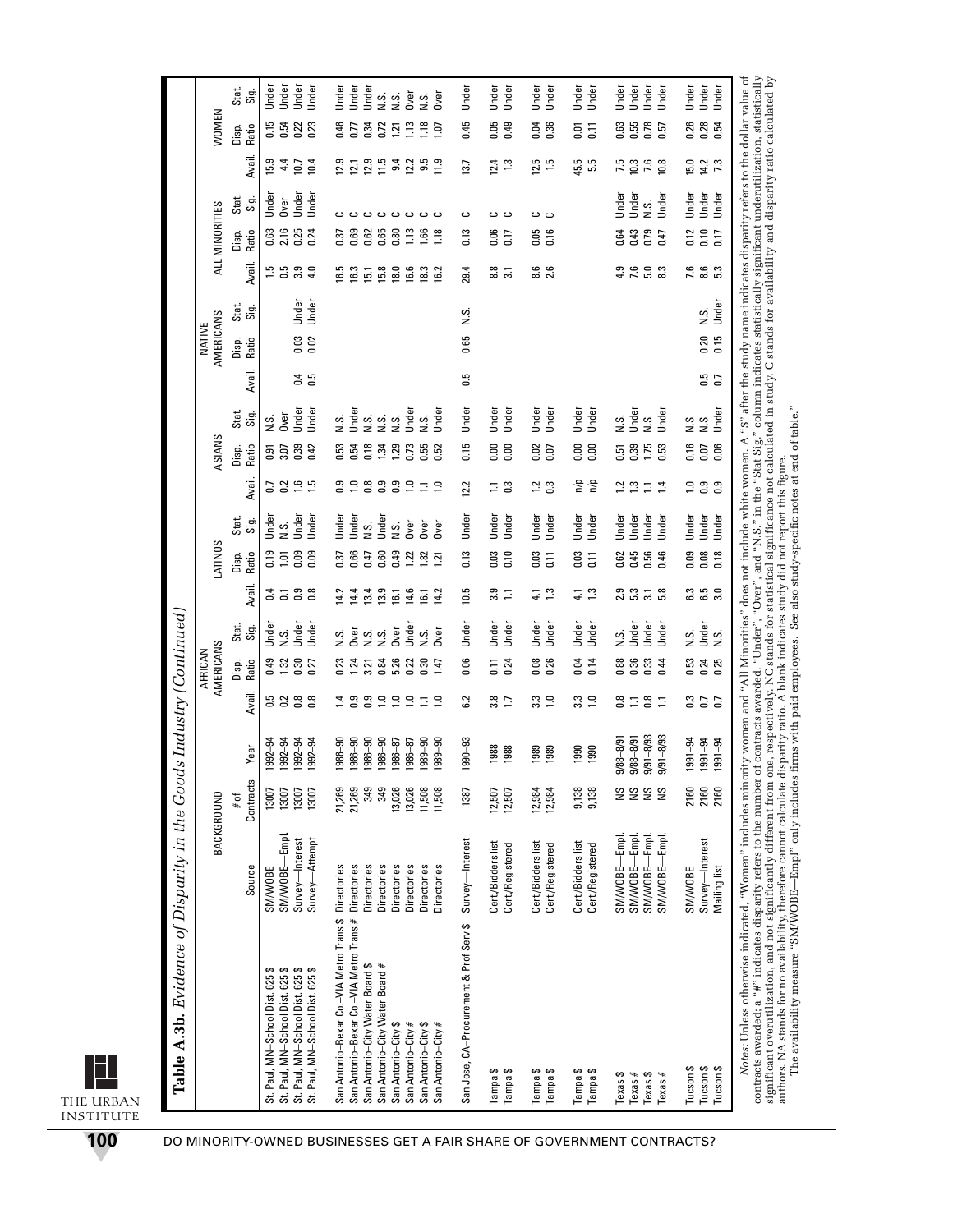|                                                                             |                         | <b>BACKGROUND</b>   |                    |            | <b>AFRICAN</b><br><b>AMERICANS</b> |               |            | LATINOS        |               |              | <b>ASIANS</b>  |               |        | <b>NATIVE</b><br>AMERICANS |               |              | <b>ALL MINORITIES</b>    |               |              | <b>WOMEN</b>   |                   |
|-----------------------------------------------------------------------------|-------------------------|---------------------|--------------------|------------|------------------------------------|---------------|------------|----------------|---------------|--------------|----------------|---------------|--------|----------------------------|---------------|--------------|--------------------------|---------------|--------------|----------------|-------------------|
|                                                                             | Source                  | # of<br>Contractors | Year               | Avail.     | Disp.<br>Ratio                     | Stat.<br>Sig. | Avail.     | Disp.<br>Ratio | Stat.<br>Sig. | Avail.       | Disp.<br>Ratio | Stat.<br>Sig. | Avail. | Disp.<br>Ratio             | Stat.<br>Sig. |              | Disp.<br>Avail. Ratio    | Stat.<br>Sig. | Avail.       | Disp.<br>Ratio | Stat.<br>Sig.     |
| PROFESSIONAL SERVICES                                                       |                         |                     |                    |            |                                    |               |            |                |               |              |                |               |        |                            |               |              |                          |               |              |                |                   |
| Alameda County, CA-Large Contract \$<br>Alameda County, CA-Large Contract # | SM/W0BE<br>SM/WOBE      | 426<br>426          | 1987-90<br>1987-90 | 4.5<br>4.3 | 2.70<br>1.10                       | N.S.<br>N.S.  | 2.3<br>2.4 | 0.51<br>0.88   | N.S.<br>N.S.  | 5.6<br>6.3   | 0.73<br>0.67   | N.S.<br>N.S.  |        |                            |               | 12.4<br>13.0 | 1.40 $\degree$ C<br>0.85 | C             | 21.3<br>19.3 | 1.71           | 0.79 N.S.<br>N.S. |
|                                                                             |                         |                     |                    |            |                                    |               |            |                |               |              |                |               |        |                            |               |              |                          |               |              |                |                   |
| Alameda County, CA-Small Contract \$<br>Alameda County, CA-Small Contract # | SM/WOBE<br>SM/W0BE      | 10.685<br>10,685    | 1987-90<br>1987-90 | 4.4<br>5.6 | 1.20<br>1.00                       | N.S.<br>N.S   | 2.9<br>5.4 | 0.29<br>0.13   | N.S.<br>Under | 10.7<br>13.1 | 0.11<br>0.13   | N.S.<br>Under |        |                            |               | 18.0<br>24.1 | 0.41<br>0.33             | - C<br>C      | 27.1<br>22.7 | 0.30<br>0.24   | N.S.<br>Under     |
|                                                                             |                         |                     |                    |            |                                    |               |            |                |               |              |                |               |        |                            |               |              |                          |               |              |                |                   |
| Albuquerque, NM-Prof Design \$                                              | SM/W0BE                 | 1.182               | 1989-93            | 0.0        | NA.                                | ΝA            | 5.1        | 3.25           | Over          | 0.4          | 0.91           | N.S.          | 0.8    | 0.00                       | Under         | 6.3          | 2.70                     | Over          | 4.3          | 0.43           | Under             |
| Albuquerque, NM-Prof Design \$                                              | Survey-Interest         | 1.182               | 1989-93            | 0.0        | <b>NA</b>                          | <b>NA</b>     | 10.7       | 1.54           | Over          | 1.3          | 0.27           | Under         | 6.0    | 0.00                       | Under         | 18.1         | 0.94                     | N.S.          | 6.7          | 0.28           | Under             |
| Albuquerque, NM-Prof Design \$                                              | Survey-Attempt          | 1.182               | 1989-93            | 0.0        | <b>NA</b>                          | <b>NA</b>     | 9.5        | 1.75           | Over          | 2.1          | 0.17           | Under         | 3.2    | 0.00                       | Under         | 14.7         | 1.15                     | Over          | 6.3          | 0.29           | Under             |
| Albuquerque, NM-Prof Design \$                                              | Registered              | 1.182               | 1989-93            | 2.5        | 0.00                               | Under         | 16.6       | 1.00           | N.S.          | 2.1          | 0.17           | Under         | 3.4    | 0.00                       | Under         | 24.5         | 0.69                     | Under         | 13.6         | 0.14           | Under             |
| Albuquerque, NM-Prof Design \$                                              | <b>CIP Bidders list</b> | 1.182               | 1989-93            | 0.0        | <b>NA</b>                          | <b>NA</b>     | 12.2       | 1.36           | Over          | 2.2          | 0.17           | Under         | 1.4    | 0.00                       | Under         | 15.8         | 1.07                     | N.S.          | 7.2          | 0.26           | Under             |
| Albuquerque, NM-Prof Design \$                                              | <b>Case Study</b>       | 1.182               | 1989-93            | 0.0        | <b>NA</b>                          | <b>NA</b>     | 12.9       | 1.28           | Over          | 1.8          | 0.20           | Under         | 0.2    | 0.00                       | N.S.          | 14.9         | 1.14                     | Over          | 3.9          | 0.47           | Under             |
| Albuquerque, NM-Prof Design \$                                              | SM/W0BE                 | 197                 | 1994-95            | 0.0        | <b>NA</b>                          | <b>NA</b>     | 5.1        | 2.27           | Over          | 0.4          | 8.18           | Over          | 0.8    | 0.00                       | N.S.          | 6.3          | 2.35                     | Over          | 4.3          | 0.43           | N.S.              |
| Albuquerque, NM-Prof Design \$                                              | Survey-Interest         | 197                 | 1994-95            | 0.0        | <b>NA</b>                          | <b>NA</b>     | 10.7       | 1.08           | N.S.          | 1.3          | 2.39           | Over          | 6.0    | 0.00                       | Under         | 18.1         | 0.81                     | N.S.          | 6.7          | 0.28           | Under             |
| Albuquerque, NM-Prof Design \$                                              | Survey-Attempt          | 197                 | 1994-95            | 0.0        | <b>NA</b>                          | <b>NA</b>     | 9.5        | 1.22           | N.S.          | 2.1          | 1.52           | N.S.          | 3.2    | 0.00                       | Under         | 14.7         | 1.00                     | N.S.          | 6.3          | 0.29           | Under             |
| Albuquerque, NM-Prof Design \$                                              | Registered              | 197                 | 1994-95            | 2.5        | 0.00                               | Under         | 16.6       | 0.70           | N.S.          | 2.1          | 1.53           | N.S.          | 3.4    | 0.00                       | Under         | 24.5         | 0.60                     | Under         | 13.6         | 0.14           | Under             |
| Albuquerque, NM-Prof Design \$                                              | <b>CIP Bidders list</b> | 197                 | 1994-95            | 0.0        | <b>NA</b>                          | <b>NA</b>     | 12.2       | 0.94           | N.S.          | 2.2          | 1.49           | N.S.          | 1.4    | 0.00                       | N.S.          | 15.8         | 0.93                     | N.S.          | 7.2          | 0.26           | Under             |
| Albuquerque, NM-Prof Design \$                                              | <b>Case Study</b>       | 197                 | 1994-95            | 0.0        | <b>NA</b>                          | <b>NA</b>     | 12.9       | 0.89           | N.S.          | 1.8          | 1.82           | N.S.          | 0.2    | 0.00                       | N.S.          | 14.9         | 0.99                     | N.S.          | 3.9          | 0.47           | N.S.              |
| Albuquerque, NM-Other Prof Service \$                                       | SM/W0BE                 | 909                 | 1989-93            | 0.3        | 0.98                               | N.S.          | 4.9        | 0.03           | Under         | 0.2          | 0.00           | N.S.          | 0.3    | 0.00                       | N.S.          | 5.6          | 0.07                     | Under         | 6.5          | 0.25           | Under             |
| Albuquerque, NM-Other Prof Service \$                                       | Survey-Interest         | 909                 | 1989-93            | 1.1        | 0.22                               | Under         | 14.5       | 0.01           | Under         | 1.4          | 0.00           | Under         | 1.1    | 0.00                       | Under         | 18.2         | 0.02                     | Under         | 15.1         | 0.11           | Under             |
| Albuquerque, NM-Other Prof Service \$                                       | Survey-Attempt          | 909                 | 1989-93            | 0.0        | ΝA                                 | <b>NA</b>     | 12.6       | 0.01           | Under         | 1.5          | 0.00           | Under         | 0.7    | 0.00                       | Under         | 14.8         | 0.03                     | Under         | 19.3         | 0.08           | Under             |
| Albuquerque, NM-Other Prof Service \$                                       | Registered              | 909                 | 1989-93            | 2.6        | 0.10                               | Under         | 8.2        | 0.02           | Under         | 1.6          | 0.00           | Under         | 1.8    | 0.00                       | Under         | 14.3         | 0.03                     | Under         | 12.4         | 0.13           | Under             |
| Albuquerque, NM-Other Prof Service \$                                       | SM/WOBE                 | 339                 | 1994-95            | 0.3        | 0.00                               | N.S.          | 4.9        | 0.11           | Under         | 0.2          | 0.15           | N.S.          | 0.3    | 0.00                       | N.S.          | 5.6          | 0.10                     | Under         | 6.5          | 0.72           | N.S.              |
|                                                                             |                         | 339                 | 1994-95            | 1.1        | 0.00                               | Under         | 14.5       | 0.04           | Under         | 1.4          | 0.02           | Under         | 1.1    | 0.00                       | Under         |              | 0.03                     | Under         | 15.1         |                | Under             |
| Albuquerque, NM-Other Prof Service \$                                       | Survey-Interest         |                     |                    |            |                                    |               |            |                |               |              |                |               |        |                            |               | 18.2         |                          |               |              | 0.31           |                   |
| Albuquerque, NM-Other Prof Service \$                                       | Survey-Attempt          | 339                 | 1994-95            | 0.0        | ΝA                                 | <b>NA</b>     | 12.6       | 0.04           | Under         | 1.5          | 0.02           | Under         | 0.7    | 0.00                       | N.S.          | 14.8         | 0.04                     | Under         | 19.3         | 0.24           | Under             |
| Albuquerque, NM-Other Prof Service \$                                       | Registered              | 339                 | 1994-95            | 2.6        | 0.00                               | Under         | 8.2        | 0.07           | Under         | 1.6          | 0.02           | Under         | 1.8    | 0.00                       | Under         | 14.3         | 0.04                     | Under         | 12.4         | 0.37           | Under             |
| Cincinnati-All Bidders #                                                    | Cert./Registered        | 1245                | 1990-91            | 5.7        | 0.21                               | Under         | 2.1        | 0.11           | Under         | 1.0          | 0.57           | N.S.          | 0.5    | 0.00                       | N.S.          |              |                          |               |              |                |                   |
| Cincinnati-All Bidders #                                                    | Registered              | 1245                | 1990-91            |            |                                    |               |            |                |               |              |                |               |        |                            |               | 31.5         | 0.15                     | Under         | 6.7          | 0.08           | Under             |
| Cincinnati-CMSA#                                                            | Cert./Registered        | 1205                | 1990-91            | 6.1        | 0.20                               | Under         | 2.2        | 0.11           | Under         | 0.9          | 0.63           | N.S.          | 0.6    | 0.00                       | N.S.          |              |                          |               |              |                |                   |
| Cincinnati-CMSA #                                                           | Registered              | 1205                | 1990-91            |            |                                    |               |            |                |               |              |                |               |        |                            |               | 31.9         | 0.15                     | Under         | 7.2          | 0.08           | Under             |

APPENDIX: STUDY METHODS APPENDIX: STUDY METHODS

*Continued*

INSTITUTE THE URBAN **101**<br> **1011115**<br> **10111115**<br> **101** 

 $\blacksquare$ 

 $\mathbf{I}$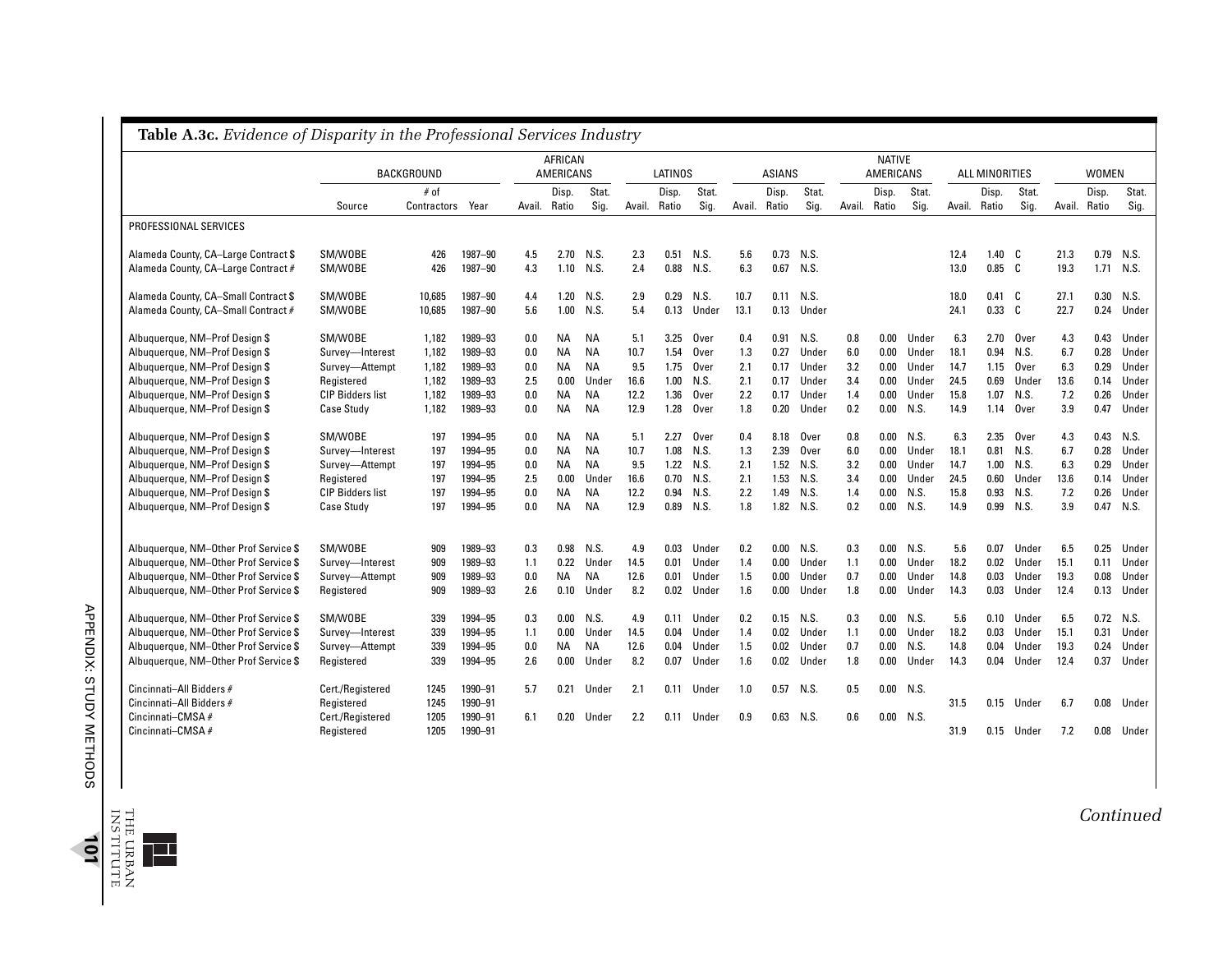| Table A.3c. Evidence of Disparity in the Prof                                                                                                                                                         |                                                                                                         |                              | essional Services Industry (Continued)                         |                                                  |                                             |                                            |                                                    |                                                                            |                                              |                                               |                                           |                                            |                                      |                               |                                 |                                               |                                                                 |                                                     |                                                    |                                                  |                                                |
|-------------------------------------------------------------------------------------------------------------------------------------------------------------------------------------------------------|---------------------------------------------------------------------------------------------------------|------------------------------|----------------------------------------------------------------|--------------------------------------------------|---------------------------------------------|--------------------------------------------|----------------------------------------------------|----------------------------------------------------------------------------|----------------------------------------------|-----------------------------------------------|-------------------------------------------|--------------------------------------------|--------------------------------------|-------------------------------|---------------------------------|-----------------------------------------------|-----------------------------------------------------------------|-----------------------------------------------------|----------------------------------------------------|--------------------------------------------------|------------------------------------------------|
|                                                                                                                                                                                                       |                                                                                                         | BACKGROUND                   |                                                                |                                                  | AMERICANS<br>AFRICAN                        |                                            |                                                    | <b>LATINOS</b>                                                             |                                              |                                               | <b>ASIANS</b>                             |                                            |                                      | AMERICANS<br><b>NATIVE</b>    |                                 |                                               | ALL MINORITIES                                                  |                                                     |                                                    | WOMEN                                            |                                                |
|                                                                                                                                                                                                       | Source                                                                                                  | Contracts<br># of            | Year                                                           | Avail                                            | Ratio<br>Disp.                              | Stat.<br>Sig.                              | Avail                                              | Disp.<br>Ratio                                                             | Stat.<br>Sig.                                | Avail.                                        | Ratio<br>Disp.                            | <b>Stat</b><br>$\overline{\text{sig}}$     | Avail.                               | Ratio<br>Disp.                | Stat.<br>Sig.                   | Avail.                                        | Ratio<br>Disp.                                                  | Stat.<br>Sig.                                       | Avail                                              | Ratio<br>Disp.                                   | Stat.<br>Sig.                                  |
| Contra Costa County, CA #<br>↮<br>Contra Costa County, CA \$<br>Contra Costa County, CA #<br>Contra Costa County, CA                                                                                  | SM/WOBE-Empl<br>SM/WOBE-Empl<br>SM/WOBE-Empl<br>SM/WOBE-Empl                                            | 6769<br>2166<br>6769<br>2166 | 1987-89<br>1989-90<br>1989-90<br>1987-89                       | 3.9<br>G.3<br>37                                 | 0.43<br>0.04<br>0.11<br>0.22                | Under<br>Under<br>Under<br>N.S.            | 6.2<br>5.2<br>4.6                                  | 0.15<br>0.07<br>0.20<br>0.07                                               | Under<br>Under<br>Under<br>N.S.              | 7.9<br>11.8<br>11.1                           | 0.09<br>0.29<br>$\overline{0.11}$<br>0.11 | Under<br>Under<br>Under<br>N.S.            |                                      |                               |                                 | $17.1$<br>$23.0$<br>16.0                      | ပ ပ<br>د<br>د<br>$0.17$<br>0.09<br>0.15<br>0.21                 |                                                     | 23<br>23 23 23<br>23 23 24                         | 0.18<br>0.28<br>0.24<br>0.21                     | Under<br>Under<br>Under<br>Under               |
| Dallas-PMSA-Other Prof Service \$<br>Dallas-City-Other Prof Service \$<br>Dallas-PMSA-Arch & Eng \$<br>Dallas-City-Arch & Eng \$                                                                      | Vendors list<br>Vendors list<br>Vendors list<br>Vendors list                                            | S S<br>S &                   | 1990–93<br>1990–93<br>$1990 - 93$<br>$1990 - 93$               | 6.5<br>6.0<br>$7.8$<br>8.0                       | 0.35<br>$1.05$<br>0.22<br>0.81              | Under<br>Under<br>Under<br><b>Over</b>     | 6.9<br>6.2<br>3.4                                  | 2.76<br>1.35<br>1.76<br>101                                                | Over<br>Over<br>Dver<br><b>Dver</b>          | $\frac{3}{2}$ $\frac{3}{2}$<br>$33 \over 2.3$ | 0.73<br>0.87<br>0.26<br>0.39              | Under<br>Under<br>Under<br>Under           | 0.2<br>3<br>3<br>3<br>$\overline{0}$ | NA NA<br>0.69<br>0.01<br>2.47 | Under<br>Under<br><b>Over</b>   | 16.3<br>16.4<br>11.9<br>14.3                  | $\frac{2}{1.35}$<br>$\begin{array}{c} 1.73 \\ 0.61 \end{array}$ |                                                     | 8.8<br>6.7<br>6.0                                  | 0.19<br>0.29<br>0.44                             | Under<br>Under<br><b>Under</b><br>Under        |
| Dallas/Fort Worth Airport \$<br>Dallas/Fort Worth Airport \$                                                                                                                                          | SM/WOBE<br><b>SM/WDBE</b>                                                                               | S &                          | 1988-92<br>1987                                                |                                                  |                                             |                                            |                                                    |                                                                            |                                              |                                               |                                           |                                            |                                      |                               |                                 | $\begin{array}{c} 9.3 \\ 20.5 \end{array}$    | $1.97$<br>$1.63$                                                | S S                                                 | 11.2                                               | 0.00                                             | š                                              |
| Denver RTD-Federal #<br>Denver RTD-Federal \$<br>Denver RTD \$<br>Denver RTD #                                                                                                                        | SM/WOBE-Empl<br>SM/WOBE-Empl<br>SM/WOBE-Empl<br>SM/WOBE-Empl                                            | 49<br>2282<br>ఞ<br>282       | $1987 - 91$<br>$1987 - 91$<br>1987-91<br>1987-91               | 28000000000                                      | <b>ខេត្ត</b><br>ខេត្ត                       | Under<br>sisisisi<br>Sisisi                | 44.5<br>2.5                                        | <b>96</b><br>086<br>096<br>096                                             | sisisisi<br>Sisisisi                         | $2.3$<br>$4.0$<br>$2.2$                       | 23<br>23<br>25<br>23<br>23                | Under                                      |                                      |                               |                                 | $\frac{12}{6}$<br>$11.2$ 6.3                  | ں ں<br>$9.79$ $-2.5$                                            |                                                     | ពួន ពួន<br>អ្នកនិ                                  | 0.38<br>0.03<br>0.17                             | Under<br>Under<br>N.S.<br>N.S.                 |
| Florida-Road/Transportation-Primes \$<br>Florida-Road/Transportation-Primes#<br>Florida-Road/Transportation-Subs \$<br>Florida-Road/Transportation-Subs #<br>Fort Worth-City \$<br>Fort Worth-City \$ | Survey-Interest<br>Mailing list<br><b>SM/WOBE</b><br><b>SM/WOBE</b><br><b>SM/WOBE</b><br><b>SM/WOBE</b> | 298<br><b>RESE</b><br>1,022  | 1985-89<br>1985-89<br>1985-89<br>1985-89<br>1988-93<br>1988-93 | $\frac{4}{1}$ $\frac{4}{1}$<br>$1402$<br>$-1602$ | 0.14<br>8.80<br>0.09<br>$\frac{8}{0.91}$    | Under<br>Under<br>N.S.<br>si<br>Si<br>N.S. | 3.0<br>3.0<br>$2.\overline{3}$<br>$2.\overline{2}$ | $\begin{array}{c} 0.25 \\ 0.29 \end{array}$<br>113<br>2.11<br>2.69<br>1.64 | Under<br>a<br>Sisi<br>Sisi<br>Over<br>ں<br>ح | 2565672                                       |                                           | Under<br>Under<br>Under<br>Over<br>s.<br>¥ | $\overline{0}$<br>88822              | 1.91<br>8888<br>0000          | ូ<br>ខេ<br>sisisisi<br>Sisisisi | 3.3<br>8.9<br>12.1<br>12.1<br>$\frac{21}{21}$ | 0.358<br>$\frac{110}{0.77}$<br>$\overline{0}$ . $\overline{17}$ | Under<br>Under<br>Under<br><b>Over</b><br>Ν.S.<br>¥ | 25.2<br>25.2<br>25.2<br>25.2<br>$11.2$<br>4.7      | 0.00<br>0.00<br>0.00<br>$0.10$<br>$0.24$<br>0.00 | Under<br>Under<br>Under<br>Under<br>Under<br>¥ |
| Fort Worth-Transportation \$<br>Fort Worth-Transportation #<br>Fort Worth-Transportation \$<br>Fort Worth-Transportation #<br>Fort Worth-Transportation                                               | Survey-Interest<br>Survey-Interest<br>Mailing list<br>Mailing list                                      | ទី ទី<br>ទី ទី               | $1991 - 93$<br>1991-93<br>1991-93<br>$1991 - 93$               |                                                  |                                             |                                            |                                                    |                                                                            |                                              |                                               |                                           |                                            |                                      |                               |                                 | គ្នា<br>គួរ<br><sub>គួ</sub> គួ គួ            | 0.00<br>0.07<br>0.17                                            | Under<br>Under<br>si<br>Si<br>Si                    | $24$<br>$24$<br>$\overline{10}$<br>$\overline{10}$ | 0.64<br>2.72<br>2.83<br>0.61                     | Under<br>Under<br>si<br>Si<br>Si               |
| Greensboro, NC-MSA \$                                                                                                                                                                                 | <b>SM/WOBE</b>                                                                                          | S                            | 1987                                                           | 6.8                                              | 2.30                                        | <b>Over</b>                                |                                                    |                                                                            |                                              |                                               |                                           |                                            |                                      |                               |                                 |                                               |                                                                 |                                                     | 25.7                                               | 0.16                                             | Under                                          |
| Hayward, CA \$<br>Hayward, CA #                                                                                                                                                                       | <b>SM/WOBE</b><br><b>SM/WOBE</b>                                                                        | 3,939<br>3,939               | 1986-92<br>1986-92                                             | 3.8                                              | 0.12<br>0.57                                | Under<br>si<br>N                           | 5.9<br>4<br>∞                                      | 0.01<br>0.02                                                               | Under<br>N.S.                                | 12.5<br>15.4                                  | 0.21<br>0.06                              | Under<br>Under                             |                                      |                               |                                 | 21.8<br>29.6                                  | ں ں<br>$\begin{array}{c} 0.21 \\ 0.06 \end{array}$              |                                                     | 17.5<br>26.7                                       | 0.05<br><u>០.ប</u>                               | Under<br>Under                                 |
| Hennepin County, MN-Acct Payable \$<br>Hennepin County, MN-Acct Payable \$                                                                                                                            | Survey-Interest<br>Survey-Attempt                                                                       | 1,332                        | $1981 - 86$<br>1981-86                                         | $1.6$<br>2.1                                     | 8<br>0.00                                   | Under<br>Under                             | 0.4<br>C.                                          | 0.00<br>0.00                                                               | Under<br>Under                               | $\mathbf{0}.\mathbf{9}$<br>$\Xi$              | 0.00<br>$\overline{a}$                    | Under<br>Under                             | $\Xi$<br>$\overline{a}$              | 0.00<br>0.00                  | Under<br>Under                  | 4.0<br>4.6                                    | 8.00<br>0.00                                                    | Under<br>Under                                      | 15.3<br>16.1                                       | 0.06<br>0.06                                     | Under<br>Under                                 |
| Hennepin County, MN-Acct Payable \$<br>Hennepin County, MN-Acct Payable \$                                                                                                                            | Survey-Attempt<br>Survey-Interest                                                                       | 1,425<br>1,425               | 1987-93<br>1987-93                                             | $1.6$<br>2.1                                     | $\begin{array}{c} 0.12 \\ 0.09 \end{array}$ | Under<br>Under                             | 0.7                                                | $0.26$<br>$0.16$                                                           | Under<br>N.S.                                | $\frac{9}{11}$                                | $0.18$<br>$0.15$                          | Under<br>Under                             | $\frac{10}{10}$                      | 0.03<br>0.03                  | Under<br>Under                  | 4.6                                           | 0.12<br>$\overline{0}$ .                                        | Under<br>Under                                      | $15.3$<br>16.1                                     | 88<br>0.08                                       | Under<br>Under                                 |
|                                                                                                                                                                                                       |                                                                                                         |                              |                                                                |                                                  |                                             |                                            |                                                    |                                                                            |                                              |                                               |                                           |                                            |                                      |                               |                                 |                                               |                                                                 |                                                     |                                                    |                                                  |                                                |

THE URBAN INSTITUTE

 $\overline{\mathbf{L}}$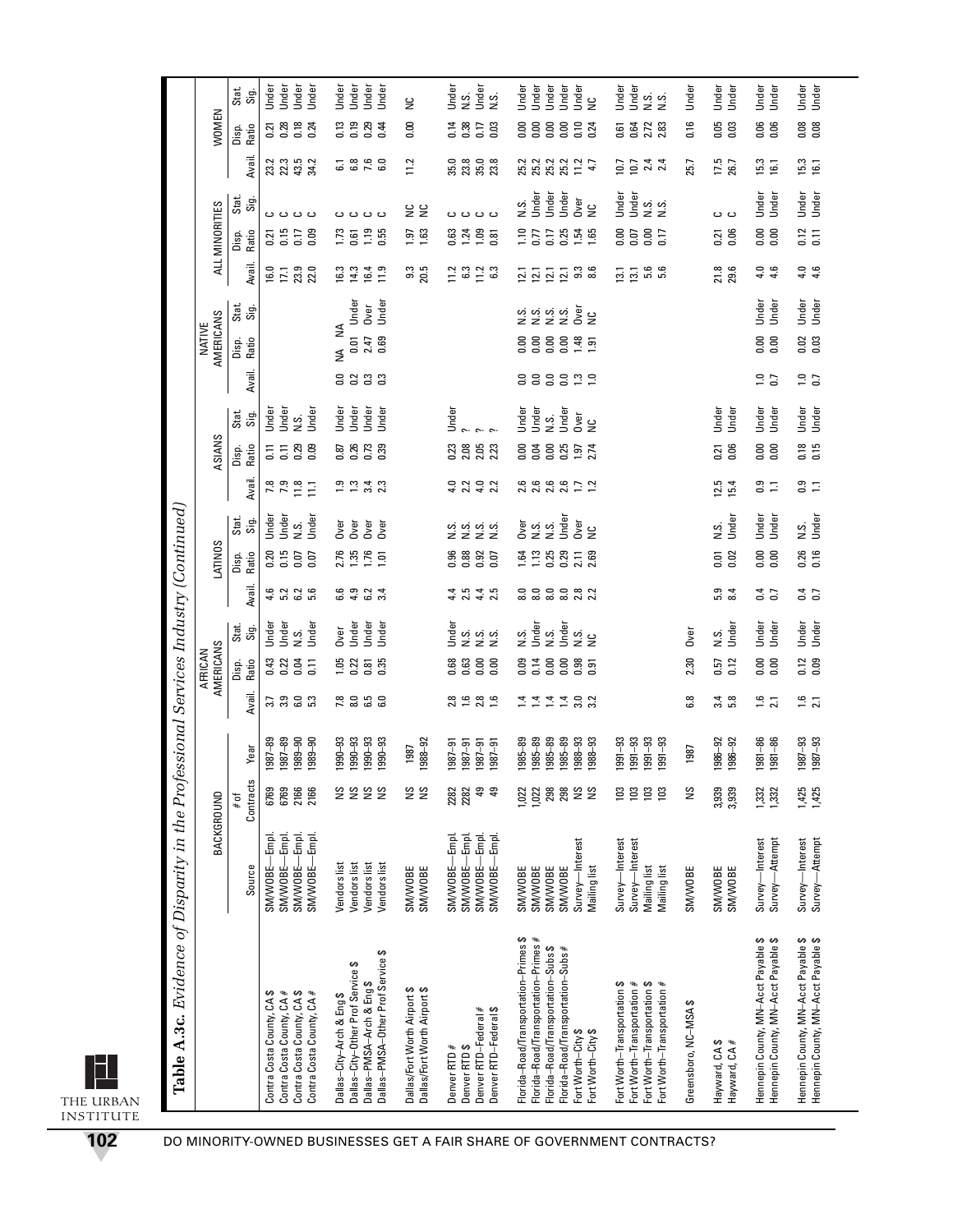| N.S.<br>Under                                          | ត គី គី គី<br>កិច្ច                                                                          | S S<br>52                                                                                                                                            |                                                                                                                                      | 2222                                                                                                                         | Under                     | Jhder<br>N.S.                             | Jnder<br>Jnder                         | Jnder<br>Jnder                                               | Under<br>Under                                               | Jnder<br>N.S.                                    | si<br>Si                                                 |                                                                                                                              |
|--------------------------------------------------------|----------------------------------------------------------------------------------------------|------------------------------------------------------------------------------------------------------------------------------------------------------|--------------------------------------------------------------------------------------------------------------------------------------|------------------------------------------------------------------------------------------------------------------------------|---------------------------|-------------------------------------------|----------------------------------------|--------------------------------------------------------------|--------------------------------------------------------------|--------------------------------------------------|----------------------------------------------------------|------------------------------------------------------------------------------------------------------------------------------|
| 8.34<br>0.34                                           | 8888                                                                                         | 8888                                                                                                                                                 | 8858                                                                                                                                 | 8888                                                                                                                         | 0.16                      | $\frac{11}{0.32}$                         | $0.17$<br>0.49                         | 0.14                                                         | $\frac{11}{0.27}$                                            | 8<br>0.00                                        | 0.35                                                     | <b>SSSS</b>                                                                                                                  |
| $3.\overline{6}$<br>16.3                               | $\frac{1}{2}$ $\frac{1}{2}$ $\frac{1}{2}$ $\frac{1}{2}$                                      | いいいい                                                                                                                                                 | ្អ<br>ភាគនិង<br>ភា                                                                                                                   | 2232<br>23323                                                                                                                | 32.8                      | $3.\overline{9}$<br>10.7                  | $10.7$<br>3.9                          | $10.7$<br>4.1                                                | $10.7$<br>4.1                                                | $\frac{4}{13.4}$                                 | 9. 0                                                     | នី នី ឆ្នួ នី                                                                                                                |
| ں ں                                                    | Under<br>Under<br>N.S.<br>Jnder                                                              | 2222                                                                                                                                                 | Ne<br>State<br>State<br>State                                                                                                        | sisis<br>Sisisi<br>Sisisisi                                                                                                  | š                         | Under<br>N.S.                             | Under<br>N.S.                          | Jnder<br>Jnder                                               | Under<br>Under                                               | si<br>Sis                                        | si<br>Si                                                 | <u>ပ</u> ပ ပ ပ                                                                                                               |
| $\begin{array}{c}\n 1.98 \\  -3.8\n \end{array}$       | 5527<br>5595                                                                                 | 8888                                                                                                                                                 | 8888                                                                                                                                 | 23 5 6 5<br>23 5 6 5                                                                                                         | 2.62                      | 0.56                                      | 0.68<br>0.92                           | 0.41                                                         | 0.48                                                         | $0.58$<br>0.41                                   | 1.85                                                     | $0.84$ $-0.08$                                                                                                               |
| 24.7<br>17.4                                           | <b>2252</b>                                                                                  | <b>SSSS</b>                                                                                                                                          | 44.7<br>63.7<br>56.7                                                                                                                 | 3333                                                                                                                         | 7.3                       | 5.6<br>5.1                                | 7.6<br>5.6                             | 7.6<br>7.6                                                   | 7.6                                                          | 27.9<br>27.9                                     | 5.9<br>5.9                                               | 22022                                                                                                                        |
| N.S.<br>Over                                           |                                                                                              |                                                                                                                                                      |                                                                                                                                      |                                                                                                                              |                           | si<br>Si<br>Si                            | Over<br>Over                           | si<br>Si<br>Si                                               | N.S.<br>Under                                                | si<br>Sis                                        |                                                          | sisisisi<br>Sisisisi                                                                                                         |
| 0.96<br>3.03                                           |                                                                                              |                                                                                                                                                      |                                                                                                                                      |                                                                                                                              |                           | $2.36$<br>$1.92$                          | 7.37<br>6.00                           | $0.65$<br>0.41                                               | 0.82<br>0.52                                                 |                                                  |                                                          | 8888                                                                                                                         |
| $\overline{a}$ = $\overline{a}$                        |                                                                                              |                                                                                                                                                      |                                                                                                                                      |                                                                                                                              |                           | 5.6<br>0.6                                | 5.<br>0.6                              | 5.<br>0.8                                                    | $\begin{array}{c} 5 \\ 0.8 \end{array}$                      | 4.7                                              |                                                          | 3333                                                                                                                         |
| Under<br>Under                                         | si<br>Si                                                                                     | S S<br>52                                                                                                                                            | si<br>Si<br>S 5                                                                                                                      | si si si si                                                                                                                  | Under                     | Jnder<br>N.S.                             | Under<br>N.S.                          | Under<br>Under                                               | Under<br>N.S.                                                | si<br>Sis                                        | si<br>Si                                                 | sisisisi<br>Sisisisi                                                                                                         |
| $0.72$<br>$0.51$                                       | 8858                                                                                         | 8888                                                                                                                                                 | 8888                                                                                                                                 |                                                                                                                              | 0.00                      | 8.8<br>0.00                               | 0.18                                   | $\frac{13}{0.37}$                                            | $0.46$<br>1.31                                               | 0.50                                             | $1.36$<br>$2.18$                                         | <b>B</b><br><b>B</b><br><b>B</b><br><b>B</b><br><b>B</b><br><b>B</b><br><b>B</b>                                             |
| $10.8$<br>4.5                                          | 25555<br>2555                                                                                | 25 12 12<br>25 12 12                                                                                                                                 | 21<br>31<br>31<br>21                                                                                                                 | 400000                                                                                                                       | $\mathbf{c}$              | $2.5$<br>0.5                              | $2.5$<br>0.5                           | 2.8                                                          | 2.8                                                          | 10.6                                             | 2.3<br>2.3                                               | compo<br>compo                                                                                                               |
| Over<br>Under                                          | sisisisi<br>Sisisisi                                                                         | 2222                                                                                                                                                 | s s s sig                                                                                                                            | sisisisi<br>Sisisisisi                                                                                                       | Under                     | si<br>Si<br>Si                            | Jnder<br>N.S.                          | si<br>Sisi                                                   | Under<br>Under                                               | si<br>Sis                                        | si<br>Si                                                 | sisisisi<br>Sisisisi                                                                                                         |
| $1.25$<br>0.40                                         | <b>P.</b> 8 8 5<br>0 8 8 7                                                                   | 8888                                                                                                                                                 | 8888                                                                                                                                 | 88 18 18 19<br>0 10 10 10                                                                                                    | 0.00                      | $\begin{array}{c} 53 \\ 1.30 \end{array}$ | 0.28                                   | 0.78                                                         | 0.69<br>0.69                                                 | $1.23$<br>0.60                                   | $\frac{27}{1.85}$                                        | e e e e<br>e e e e                                                                                                           |
| 3.4                                                    | 23323                                                                                        | 23323                                                                                                                                                | 9: 2: 9: 9:<br>12: 7: 9: 9:<br>12: 7: 9:                                                                                             |                                                                                                                              | $\overline{5}$            | $\frac{1}{2}$ $\frac{1}{2}$               | $\frac{13}{13}$                        | $3.1$<br>$2.7$                                               | $\frac{3}{2}$                                                | 83<br>83                                         | $\frac{10}{10}$                                          | 5525                                                                                                                         |
| Over<br>Over                                           | Under<br>s s s s                                                                             | 2222                                                                                                                                                 | g si si g<br>E E E E                                                                                                                 | c vi vi vi<br>Z Z Z Z                                                                                                        | Over                      | si<br>Zi<br>Zi                            | Jnder<br>Jnder                         | Jnder<br>Jnder                                               | Under<br>Under                                               | si<br>Sisi                                       | si<br>Si                                                 | as si<br>Si si si<br>Ν.S.                                                                                                    |
| $\frac{1}{6}$ 57                                       | <b>B</b> B B #                                                                               | <b>B</b> B B B                                                                                                                                       | 8888                                                                                                                                 | 8 8 8 5<br>8 8 8 5                                                                                                           | 1.40                      | 8<br>0.00                                 | ន<br>ខ.ខ                               | 8.8<br>0.00                                                  | $\frac{11}{110}$                                             | 8<br>0.00                                        | $\begin{array}{c} 0.31 \\ 1.55 \end{array}$              |                                                                                                                              |
| $4.7$<br>8.5                                           | a a a a<br>a a a a                                                                           | 9 9 9 9 9<br>4 4 4 4                                                                                                                                 | $3.74$ $-3.5$                                                                                                                        | 55555<br>5555                                                                                                                | 6.0                       | ه به<br>1 =                               | $\frac{16}{10}$                        | $1.6$<br>2.3                                                 | $1.6$<br>2.3                                                 | 3.6<br>3.9                                       | 0<br>2.6                                                 | 2282                                                                                                                         |
| 1986-93<br>1986-93                                     | 88<br>188<br>188<br>188                                                                      | 88<br>188<br>188<br>198                                                                                                                              | 88<br>186<br>188<br>198                                                                                                              | <b>1989</b><br>1986<br>1987                                                                                                  | 1986-90                   | 1988-92<br>1988-92                        | 1993<br>1993                           | $1988 - 92$<br>1988-92                                       | $1990 - 93$<br>$1990 - 93$                                   | $1987 - 88$<br>1988–89                           | FY91-93<br>FY92-93                                       | $1981 - 91$<br>$1983 - 91$<br>$1983 - 91$<br>$1981 - 91$                                                                     |
| S<br>186                                               | S S<br>S S                                                                                   | S &<br>ន ន                                                                                                                                           | S &<br>ន ន                                                                                                                           | S a<br>S<br>S                                                                                                                | S                         | 167<br>167                                | ន្ល ន្ល                                | 1,268                                                        | 3,248<br>3,248                                               | ន គ                                              | S S                                                      | おびほぷ                                                                                                                         |
| Cert./Bidders list<br><b>SM/WOBE</b>                   | Cert./Bidders list<br>Cert./Bidders list<br>Cert./Bidders list<br>Cert./Bidders list         | Cert./Bidders list<br>Cert./Bidders list<br>Cert./Bidders list<br>Cert./Bidders list                                                                 | Cert./Bidders list<br>Cert./Bidders list<br>Cert./Bidders list<br>Cert./Bidders list                                                 | Cert./Bidders list<br>Cert./Bidders list<br>Cert./Bidders list<br>Cert./Bidders list                                         | <b>SM/WDBE</b>            | Survey-Interest<br>Mailing list           | Survey-Interest<br>Mailing list        | Survey-Interest<br>Mailing list                              | Survey-Interest<br>Mailing list                              | Direcs./Regist.<br>Direcs./Regist.               | Self-employed<br>Self-employed                           | Cert./Bidders list<br>SM/WOBE<br>SM/WOBE<br>SM/WOBE                                                                          |
| Houston-Other Prof Service \$<br>Houston-Arch & Eng \$ | Jacksonville-City \$<br>Jacksonville-City \$<br>Jacksonville-City \$<br>Jacksonville-City \$ | Jacksonville-Electric Authority \$<br>Jacksonville–Electric Authority \$<br>Jacksonville–Electric Authority \$<br>Jacksonville-Electric Authority \$ | Jacksonville-Port Authority \$<br>Jacksonville-Port Authority \$<br>Jacksonville-Port Authority \$<br>Jacksonville-Port Authority \$ | Jacksonville-School Board \$<br>Jacksonville-School Board \$<br>Jacksonville-School Board \$<br>Jacksonville-School Board \$ | #<br>Jefferson County, AL | Las Vegas-City \$<br>Las Vegas-City \$    | Las Vegas-City \$<br>Las Vegas-City \$ | Las Vegas-Local Area Gvts \$<br>Las Vegas-Local Area Gvts \$ | Las Vegas-Local Area Gvts \$<br>Las Vegas-Local Area Gvts \$ | Maricopa County, AZ \$<br>Maricopa County, AZ \$ | Maryland DOT–Arch & Eng \$<br>Maryland DOT–Arch & Eng \$ | Massachusetts-MassHighway A&E \$<br>Massachusetts-Mass Aero Comm. \$<br>Massachusetts-MassHighway \$<br>Massachusetts-EOTC\$ |



Continued *Continued*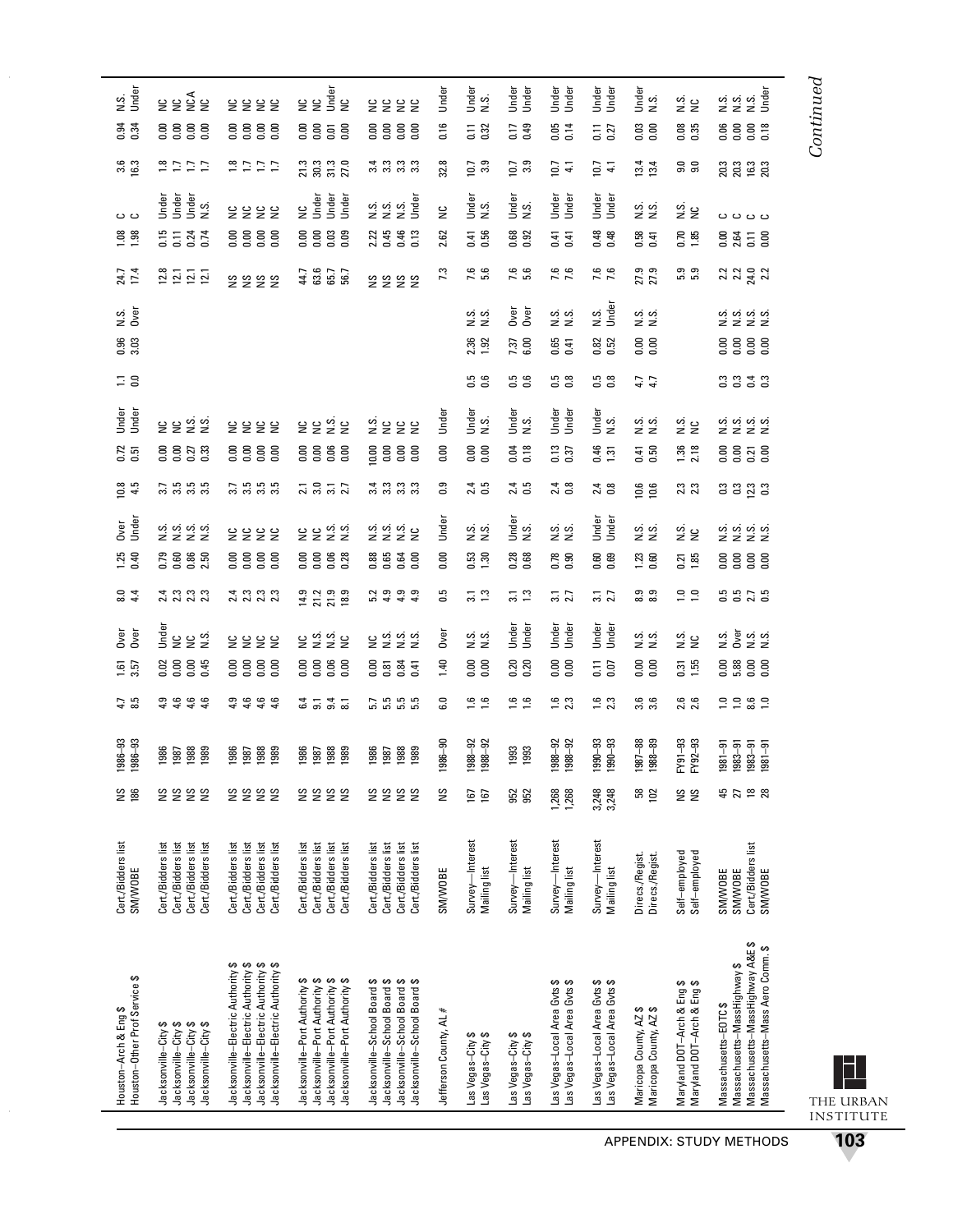|                                                                      |                                          | BACKGROUND               |                                           |                         | AMERICANS<br>AFRICAN |                      |                  | <b>LATINOS</b>   |                  |                             | <b>ASIANS</b>      |                  |                   | AMERICANS<br><b>NATIVE</b> |                          |                   | ALL MINORITIES                |                      |                 | WOMEN                          |                  |
|----------------------------------------------------------------------|------------------------------------------|--------------------------|-------------------------------------------|-------------------------|----------------------|----------------------|------------------|------------------|------------------|-----------------------------|--------------------|------------------|-------------------|----------------------------|--------------------------|-------------------|-------------------------------|----------------------|-----------------|--------------------------------|------------------|
|                                                                      |                                          |                          |                                           |                         |                      |                      |                  |                  |                  |                             |                    |                  |                   |                            |                          |                   |                               |                      |                 |                                |                  |
|                                                                      | Source                                   | Contract:<br>$#$ of      | Year                                      | Avail.                  | Ratio<br>Disp.       | Stat.<br>Sig.        | Avail            | Disp.<br>Ratio   | នី ទី            | Avail.                      | Ratio<br>Disp.     | Stat.<br>Šġ.     | Avail.            | Ratio<br>Disp.             | Stat.<br>.gs             | Avail.            | Disp.<br>Ratio                | ទី<br>ទី             | Avail           | Disp.<br>Ratio                 | Stat.<br>Sig.    |
| Massachusetts-MBTA \$                                                | <b>SMOBE/WOBE</b>                        | සි                       | $1981 - 91$                               |                         |                      | <b>Over</b>          |                  | 0.82             |                  |                             |                    |                  |                   |                            |                          |                   |                               |                      | 14.7            | 0.09                           | Under            |
| ω<br>Massachusetts-MBTA, A&E                                         | Certif. & Bidders                        | 116                      | $1981 - 91$                               |                         | $4.35$<br>0.55       | s.                   | 2.7              | 0.42             |                  |                             | 0.67<br>0.27       | N.S.<br>Under    | $\frac{1}{2}$ 0.4 | 8.00                       |                          | $4.3$<br>24.0     |                               | ں ں                  | 16.3            | 0.19                           | Under            |
| Massachusetts-Massport \$                                            | <b>SMOBE/WOBE</b>                        | ទ្រ                      | $1981 - 91$                               |                         | 14.29                | N.S.                 | $\overline{0.4}$ | 0.00             | sisisi<br>Sisisi | 0.3<br>0.2<br>0.3           | $\overline{0}$ .11 |                  | $\mathbb{S}$      | 0.00                       |                          | $\overline{1}$    | <u>គ្រី</u><br>ខេត្ត<br>ខេត្ត | د                    | 13.4            | 0.27                           | N.S.             |
| Massachusetts-Massport A&E \$                                        | Certif. & Bidders                        | 139                      | 1983-91                                   | 15.88.815<br>15.88.915  | 0.11                 | Under                | 2.7              | 0.00             | Under            | 12.3                        | 0.17               | N.S.<br>Under    | 0.4               |                            | s s s s s s<br>s s s s s | 24.0              | 0.13                          | ပ ပ                  |                 | 0.60                           | Under            |
| Massachusetts-MTA \$                                                 | SMOBE/WOBE                               | 35                       | $1981 - 91$                               |                         | 0.00                 | N.S.                 |                  | 0.00             | Ν.S.             |                             | 0.00               | N.S.             | $\overline{0}$    | 8.00                       |                          | 4.3               | 0.00                          |                      | $16.3$<br>14.7  | 0.00                           | s.<br>N          |
| Memphis-Airport \$                                                   | Cert./Bidders list                       | 147                      | 1988                                      |                         | 4.50                 | <b>Over</b>          |                  | 0.00             |                  |                             | 0.00               |                  |                   |                            |                          |                   | 1.80                          |                      |                 | 0.00                           |                  |
|                                                                      |                                          |                          |                                           |                         |                      |                      |                  |                  |                  |                             |                    |                  |                   |                            |                          |                   |                               | si<br>Sisi           |                 |                                |                  |
| Memphis-Airport \$<br>Memphis-Airport \$                             | Cert./Bidders list<br>Cert./Bidders list | 147<br>147               | 1992<br>1990                              | $4.2$<br>$4.4$<br>$4.3$ | 0.13<br>9.10         | Over<br>N.S.         | 555<br>55        |                  | sisisi<br>Sisisi | <u>ង ។ ។</u>                | 0.00<br>0.00       | sisisi<br>ZZZ    | 888               | ≨ ≨ ≨                      | <b>SES</b>               |                   | 0.33<br>3.70                  | 0ver                 | 26<br>26<br>28  | 0.00<br>$\overline{0}$ .11     | sisisi<br>ZZZ    |
|                                                                      |                                          |                          |                                           |                         |                      |                      |                  |                  |                  |                             |                    |                  |                   |                            |                          |                   |                               |                      |                 |                                |                  |
| Memphis-City \$                                                      | Cert./Bidders list                       | 189                      | 1988                                      | $\Xi$                   | 0.21                 | S.N                  | 222              | 0.00             | sisisi<br>Sisisi | $\frac{3}{2}$               | 0.00               | sisisi<br>Sisisi | 222               | 0.00                       | sisisi<br>ZZZ            | 17.7              | 0.12                          | Under                | 4 4 4<br>4 4 4  | 0.00                           | sisisi<br>Sisisi |
| Memphis-City\$<br>Memphis-City\$                                     | Cert./Bidders list                       | 189                      | 1990                                      | Ξ                       | 0.00                 | si<br>Si             |                  | 0.00             |                  | $\frac{2}{1}$ $\frac{3}{2}$ | 0.00               |                  |                   | 0.00                       |                          | 17.7              | 1.02                          | si<br>Si<br>Si       |                 | 0.00                           |                  |
|                                                                      | Cert./Bidders list                       | 189                      | 1992                                      | Ξ                       | 0.00                 |                      |                  | 0.00             |                  |                             | 0.00               |                  |                   | 0.00                       |                          | 17.7              | 0.17                          |                      |                 | 0.00                           |                  |
| Memphis-City Schools \$                                              | Cert./Bidders list                       |                          | 1988                                      | Ξ                       | 0.00                 |                      |                  | 0.10             |                  | $\mathbf{r}$                | 0.01               |                  | $\mathbf{S}$      |                            |                          |                   | 0.01                          |                      | 4.3             | 0.02                           |                  |
| Memphis-City Schools \$                                              | Cert./Bidders list                       |                          | 1990                                      | Ξ                       | G.OT                 |                      |                  | 0.17             |                  |                             | 0.01               |                  | $\overline{0}$ .  |                            |                          |                   | G.OT                          |                      | 4.3             | 0.02                           |                  |
|                                                                      |                                          | <b>888</b>               |                                           |                         |                      | sisisi<br>Sisisi     | 223              |                  | sisisi<br>ZZZ    | $\frac{12}{12}$             |                    | sisisi<br>Sisisi |                   | <b>SES</b>                 | ≨ ≨ ≨                    | $17.3$<br>$17.3$  |                               | sisisi<br>Sisisi     |                 |                                | sisisi<br>Sisisi |
| Memphis-City Schools \$                                              | Cert./Bidders list                       |                          | 1992                                      | Ξ                       | 0.01                 |                      |                  | 0.10             |                  |                             | 0.02               |                  | co                |                            |                          |                   | 0.02                          |                      | 4.3             | 0.06                           |                  |
| Memphis-Gas, Water, Light \$                                         | Cert./Bidders list                       |                          | 988                                       | 10.9                    | 0.00                 | N.S.                 | $\mathbf{C}$     | 0.00             |                  |                             | 0.55               |                  | $\mathbb{S}^3$    | 0.00                       |                          | 19.8              | 0.05                          |                      | <b>G.O</b>      | 0.00                           |                  |
|                                                                      | Cert./Bidders list                       |                          | 1990                                      |                         | 3.20                 | <b>Over</b>          |                  | 0.00             |                  |                             | 0.00               |                  |                   | 0.00                       |                          |                   | 1.70                          |                      |                 |                                |                  |
| Memphis-Gas,Water,Light \$<br>Memphis-Gas,Water,Light \$             |                                          | ដ ដ ដ                    |                                           | $\frac{0.9}{0.9}$       |                      |                      | <b>33</b>        |                  | sisisi<br>Nisi   | <b>은 은 은</b>                |                    | sisisi<br>ZZZ    | <u>ួ</u><br>ខ     |                            | sisisi<br>Sisisi         | 19.8              |                               | sisisi<br>Sisisi     | 6.0             |                                | sisisi<br>ZZZ    |
|                                                                      | Cert./Bidders list                       |                          | 992                                       |                         | 0.92                 | N.S.                 |                  | 0.00             |                  |                             | 0.00               |                  |                   | 0.00                       |                          |                   | 0.51                          |                      |                 |                                |                  |
| Memphis-Shelby County \$                                             | Cert./Bidders list                       |                          | 1988                                      |                         | <b>1.20</b>          |                      | $\overline{0}$   |                  | ₹                | $\mathbf{S}$                | ₹                  |                  | $\mathbf{S}$      |                            |                          |                   | 122                           |                      | $\overline{0}$  | $\mathop{\mathsf{S}}\nolimits$ |                  |
| Memphis-Shelby County \$                                             | Cert./Bidders list                       |                          | 1990                                      |                         | 1.20                 |                      | $\overline{0}$   | ≨≨               |                  | 0.0                         | $\lessgtr$         |                  | $\mathbf{S}$      |                            |                          |                   | 1.60                          |                      | $\overline{0}$  |                                |                  |
| Memphis-Shelby County \$                                             | Cert./Bidders list                       | <u>ន</u> ្ត<br>ខ្លួ ខ្លួ | 1992                                      | នួនន                    | 1.40                 | sisisi<br>Sisisi     | co               | ₹                | $rac{4}{5}$      | co                          | ₹                  | 552              | co                | ≨≨≨                        | <b>SES</b>               | <b>ង ង ង</b>      | 2.10                          | sisisi<br>Sisisi     | S.              | ≨≨≨<br>$rac{4}{5}$             |                  |
| Memphis-Shelby County Schools \$                                     | Cert./Bidders list                       |                          |                                           | Ξ                       | 0.00                 |                      |                  | 8                |                  |                             | 0.00               |                  |                   |                            |                          |                   | <b>C.O</b>                    |                      |                 |                                |                  |
|                                                                      | Cert./Bidders list                       |                          | <b>1990</b>                               | Ξ                       | 0.00                 |                      |                  | 0.00             |                  |                             | 0.00               |                  |                   |                            |                          |                   | 0.79                          |                      |                 | 8.8<br>0.00                    |                  |
| Memphis-Shelby County Schools \$<br>Memphis-Shelby County Schools \$ | Cert./Bidders list                       | ត ត ត                    | 1992                                      | Ξ                       | 0.00                 | sisisi<br>Sisisi     | 223              | 0.00             | sisisi<br>Sisisi | 12<br>12<br>12              | 0.00               | sisisi<br>Sisisi | 888               | ≨≨≨                        | <b>SSS</b>               | $\frac{173}{173}$ | 0.00                          | sisisi<br>Sisisi     | 444<br>444      | 0.00                           | sisisi<br>Nisi   |
| Memphis-Transportation Authority \$                                  | Cert,/Bidders list                       | 45                       | 1988                                      | 19.2                    | 0.00                 |                      | $\mathbf{c}$     | ₹                |                  | جما<br>ທ່                   | 0.00               |                  | $\mathbf{c}$      |                            |                          |                   | 0.00                          |                      | 82              | 0.00                           |                  |
| Memphis-Transportation Authority \$                                  | Cert./Bidders list                       |                          | 1990                                      |                         | 0.00                 |                      | $\mathbf{c}$     |                  |                  |                             | 0.00               |                  | $\mathbf{c}$      |                            |                          | 33.0<br>33.0      | 0.00                          |                      |                 | 0.00                           |                  |
| Memphis-Transportation Authority \$                                  | Cert./Bidders list                       | 45                       | 1992                                      | 19.2                    | 0.00                 | sisisi<br>Sisisi     | co               | ิ ≸ี             | <b>SSS</b>       | 5.5<br>5.5                  | 0.00               | sisisi<br>Sisisi | co                | ≨≨≨                        | <b>SES</b>               | 33.0              | 0.16                          | sisisi<br>Sisisi     | $8.2$<br>$8.2$  | 0.65                           | sisisi<br>Nisi   |
| Minneapolis \$                                                       | <b>SM/WOBE</b>                           |                          | $990 - 91$                                | $\mathbf{C}$            | 11.25                |                      | 5                | 5.59             | <b>Over</b>      | 2                           | 0.00               | Under            |                   |                            |                          | 0.4               | 8.13                          |                      | 5.4             | 0.70                           | Ν.S.             |
| Minneapolis \$                                                       | Survey-Interest                          |                          |                                           | 1.6                     | 1.88                 |                      | 0.4              | 1.02             | Over             | 0.9                         | 0.00               | Under            | $\Xi$             | 0.00                       | Under                    | 4.0               | 0.88                          |                      |                 |                                | Under            |
| Minneapolis \$                                                       | Survey-Attempt                           | スススス                     | $1990 - 91$<br>$1990 - 91$<br>$1990 - 91$ |                         |                      | sisisisi<br>Sisisisi |                  |                  | Under            |                             | 0.00               | Under            |                   |                            |                          |                   | $\overline{0.77}$             | sisisisi<br>Sisisisi | $15.7$<br>$6.0$ | 538<br>0.82                    | Under            |
|                                                                      |                                          |                          |                                           | $\frac{2.1}{1.5}$       | $1.45$<br>$2.01$     |                      | 0.4              | $0.64$<br>$1.18$ |                  | コロ                          | 0.00               |                  | $0.7$<br>0.4      |                            | Under<br>Under           | $4.6$<br>3.4      | 1.03                          |                      |                 |                                | s.<br>N          |
| Minneapolis \$                                                       | Registered                               |                          |                                           |                         |                      |                      |                  |                  | Dver             |                             |                    | <b>J</b> nder    |                   |                            |                          |                   |                               |                      |                 |                                |                  |

Ľ THE URBAN INSTITUTE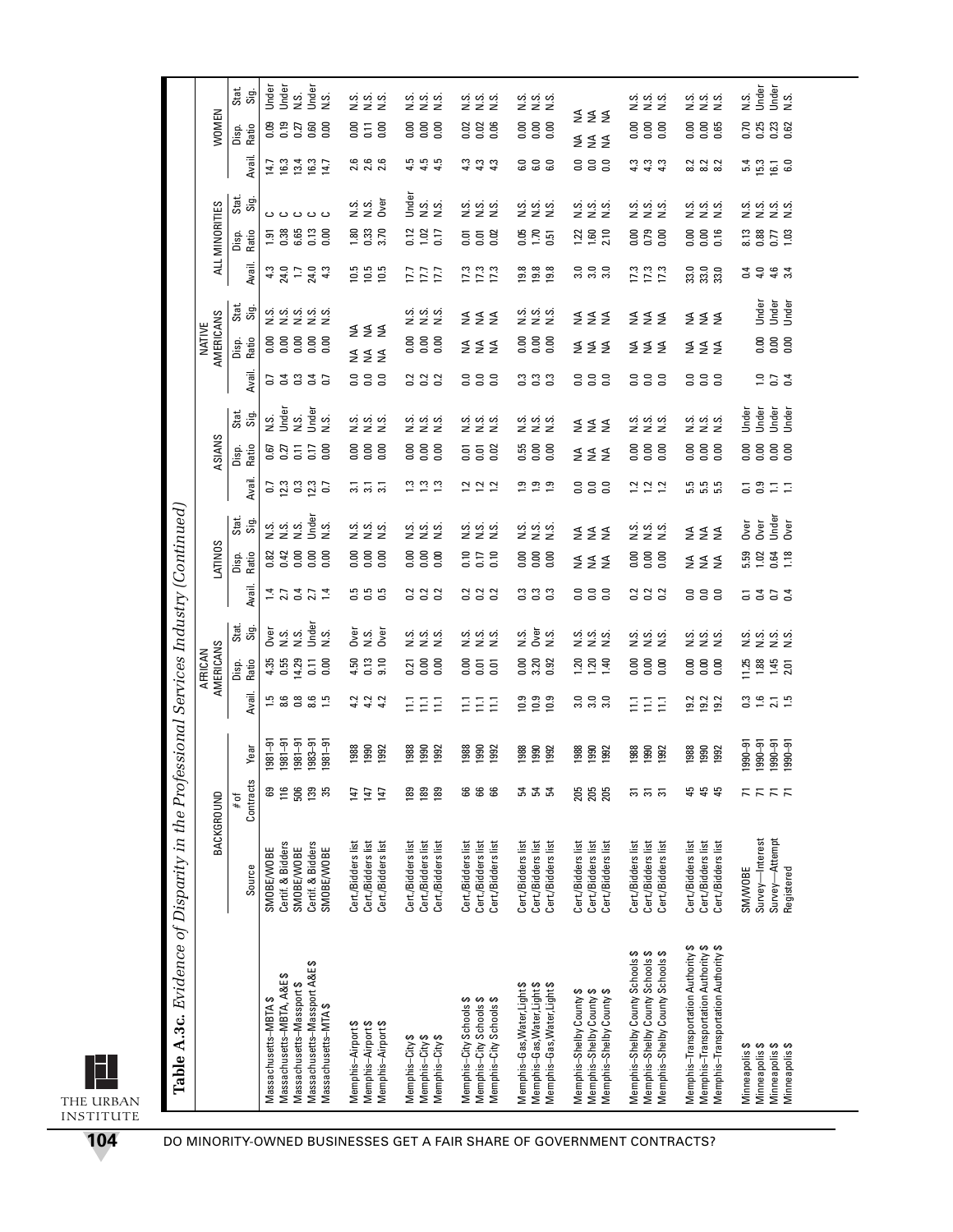| Minneapolis \$<br>Minneapolis \$<br>Minneapolis \$<br>Minneapolis \$                                                                                                                                                             | Survey-Interest<br>Survey-Attempt<br><b>SM/WDBE</b><br>Registered                              | 1,230<br>1,230<br>1,230<br>230                     | 34<br>362 - 34<br>362 - 362<br>363 - 362                                                                                                                                                                                                                                   | <b>3.55</b><br>2.55 |                                                                                                 | ber<br>Dinger<br>Dinger<br>Dinger                           | 5353                                      | 8<br>8<br>8<br>8<br>8<br>8<br>8<br>8 |                                                            | 5855               | <b>ESSE</b><br>DESSE                                            | N.S.<br>Jndej<br>Jndej<br>Jndej              | 253                   | <b>g</b> a a                    | Jnder<br>Under<br>N.S.          | 0 4 4 9<br>0 4 4 9                   |                                                          | over<br>Dinger<br>Dinger<br>Dinger        | ង ជួ ភូ<br>ឆ្នាំ ភូមិ ខ្លួ                | <b>88288</b>                                                          | ber<br>Dinger<br>Dinger<br>Dinger |
|----------------------------------------------------------------------------------------------------------------------------------------------------------------------------------------------------------------------------------|------------------------------------------------------------------------------------------------|----------------------------------------------------|----------------------------------------------------------------------------------------------------------------------------------------------------------------------------------------------------------------------------------------------------------------------------|---------------------|-------------------------------------------------------------------------------------------------|-------------------------------------------------------------|-------------------------------------------|--------------------------------------|------------------------------------------------------------|--------------------|-----------------------------------------------------------------|----------------------------------------------|-----------------------|---------------------------------|---------------------------------|--------------------------------------|----------------------------------------------------------|-------------------------------------------|-------------------------------------------|-----------------------------------------------------------------------|-----------------------------------|
| Minneapolis Comm Devel Agency \$<br>Minneapolis Comm Devel Agency \$<br>Minneapolis Comm Devel Agency \$<br>Minneapolis Comm Devel Agency                                                                                        | Survey-Interest<br>Survey-Attempt<br><b>SM/WDBE</b><br>Registered                              | <b>ះ</b> ៖ ៖ ៖                                     | $\begin{array}{r} 1990 - 91 \\ 1990 - 91 \\ 1990 - 91 \\ 1990 - 91 \\ 1990 - 91 \\ \end{array}$                                                                                                                                                                            | 3 9 5 8             | 8888                                                                                            | sisisi<br>Sisisi                                            | 5355                                      | 8888                                 | sisisisi<br>Sisisisi                                       | 5373               | $\frac{25}{25}$ $\frac{25}{25}$ $\frac{25}{25}$ $\frac{25}{25}$ | ansias<br>Saisias                            | $\frac{10}{10}$       | $\frac{10}{15}$                 | si<br>Si<br>Si                  | <b>4 9 9 7<br/>0 4 4 7</b>           | sisisisi<br>Sisisisi<br><b>ភ្លុង</b> ភ្លុង<br>ស្ថិត ភ្លុ |                                           | 53<br>535<br>59                           | ច្នុំ គ្រូ<br>ក្នុង គ្រូ                                              | sisisisisi<br>Sisisisisi          |
| Minneapolis Comm Devel Agency \$<br>Minneapolis Comm Devel Agency \$<br>Minneapolis Comm Devel Agency \$<br>Minneapolis Comm Devel Agency \$                                                                                     | Survey-Interest<br>Survey-Attempt<br>Registered<br><b>SM/WOBE</b>                              | 297<br>297<br><b>297</b>                           | $1992 - 94$<br>1992-94<br>$1992 - 94$<br>1992-94                                                                                                                                                                                                                           | 3 5 5 9<br>0 7 7 9  | $rac{8}{6}$ $rac{8}{6}$ $rac{8}{6}$ $rac{4}{6}$                                                 | x.s.<br>2.5 am<br>2.5 am                                    | 5358                                      |                                      | sisisisid<br>Sisisid                                       | 5 3 5 5<br>5 3 5 5 | 183<br>0.00<br>0.00                                             | sisis<br>Sisisi<br>Sisisisi                  | 253                   | $rac{8}{5}$ $rac{8}{5}$         | $222$<br>$222$                  | <b>4 9 9 7</b><br>0 <del>4</del> 4 0 | ន ខ ខ ខ<br>ខ ខ ខ ខ                                       | N.S.<br>Under<br>Under                    |                                           | 8 8 8 8 8                                                             | s.<br>255%<br>2552                |
| New Mexico \$<br>New Mexico \$<br>New Mexico \$                                                                                                                                                                                  | Survey-Attempt<br>Survey-Interest<br>SM/WOBE                                                   | 23<br>23                                           | $188 - 94$ $188 - 94$ $188 - 94$                                                                                                                                                                                                                                           | <b>3</b> នី ង       | NA NA<br>0.00 U<br>0.00 U                                                                       | Under<br>Under                                              | 5.2<br>5.2<br>5.2                         | $188$<br>0.43                        | ber<br>S 5 5<br>S 5 5                                      | $3.99$<br>$-2.9$   | 25.74<br>4.47<br>3.71                                           | Der<br>Over<br>Over                          | 0 4 2<br>0 3 2        | 888<br>000                      | N.S.<br>Under<br>Under          | 5.2<br>28.2<br>26.2                  | ន្ត<br>និង<br>១. និ                                      | Over<br>Under<br>Under                    | a a a<br>4 c c                            |                                                                       | ar<br>Sinder<br>Sinder            |
| NYC Housing \$<br>NYC Housing #                                                                                                                                                                                                  | SM/WOBE--Empl.<br>SM/WOBE-Empl                                                                 | 1,051<br>1,051                                     | $1988 - 92$<br>1988-92                                                                                                                                                                                                                                                     | $1.9$<br>3.0        | $2.55$<br>0.70                                                                                  | si<br>Si<br>Si                                              | $\frac{1}{1}$ . 5                         | $2.73$<br>$0.97$                     | š š                                                        | $2.\overline{8}$   | $1.36$<br>1.47                                                  | a<br>S                                       | $\frac{1}{2}$ 0.2     | 34.17<br>5.28                   | a a                             | $6.0$<br>7.1                         | S S<br>$2.64$<br>$1.17$                                  |                                           | $\frac{17.2}{14.8}$                       | 0.48<br>0.25                                                          | N.S.<br>Under                     |
| Oakland-Schools \$<br>Oakland-Schools \$<br>Oakland-Schools \$                                                                                                                                                                   | Survey-Interest<br>Survey-Interest<br>Survey-Interest                                          | 1205<br>1355<br>2560                               | $\begin{array}{c} 1991 - 92 \\ 1992 - 93 \\ 1991 - 93 \end{array}$                                                                                                                                                                                                         | 3<br>33<br>33<br>33 | 5<br>0.07<br>0.09                                                                               | dreig<br>Under<br>Under                                     | 74<br>74<br>74                            | 0.ទ<br>០.ក<br>០.ក                    | $\frac{1}{8}$ $\frac{1}{8}$ $\frac{1}{8}$<br>sisisi<br>ZZZ |                    | 8<br>0.07<br>0.13                                               | der<br>Lister<br>Lister                      | 5<br>5<br>5<br>5<br>5 | 888<br>000                      | 3 3 3<br>2 2 2                  | ធ<br>ធំ ធំ ធំ                        | <b>000</b><br>$0.78$<br>$0.13$<br>$0.18$                 |                                           | $\frac{1}{2}$ $\frac{1}{2}$ $\frac{1}{2}$ | 888                                                                   | under<br>Under<br>Under           |
| Orange County, FL \$<br>Orange County, FL \$<br>Orange County, FL \$                                                                                                                                                             | SM/WOBE<br>SM/WOBE<br>SM/WOBE                                                                  | ន ន<br>15                                          | <b>1997</b><br>1992<br>1992                                                                                                                                                                                                                                                | 33 33<br>33 33      | 0.42<br>2.30<br>4.12                                                                            | sisisi<br>Sisisi                                            | 7.74                                      | 55<br>25                             | sisisi<br>Sisisi                                           | 252                |                                                                 | N.S.<br>N.S.<br>Under                        | ន<br>ខេ<br>ខ          | 8<br>8<br>8<br>8<br>8<br>8<br>8 | Under<br>N.S.<br>Under          |                                      |                                                          |                                           | 56 15 15<br>16 16 16<br>16 16             | 0.043<br>0.13                                                         | sisisi<br>Nisi                    |
| Orange County, FL-Public Schools \$<br>Orange County, FL-Public Schools \$<br>Orange County, FL-Public Schools \$                                                                                                                | SM/WDBE<br>SM/WOBE<br>SM/WDBE                                                                  | ഥ ഇ∞                                               |                                                                                                                                                                                                                                                                            | 33<br>333           | 888<br>000                                                                                      | ber<br>Under<br>Under                                       | $\frac{1}{4}$ $\frac{1}{4}$ $\frac{1}{4}$ | 0.8<br>0.8<br>0.00                   | នី<br>និង<br>Under<br>N.S.<br>Under                        |                    | 5<br>8<br>8<br>8<br>8<br>8                                      | N.S.<br>Under<br>Under                       | ggg                   | 0.00<br>7<br>0.00               | bnder<br>Under<br>Under         |                                      |                                                          |                                           | 56 15 15<br>16 16 16<br>16 16             | $\frac{1}{2}$ $\frac{1}{2}$ $\frac{1}{2}$ $\frac{1}{2}$ $\frac{1}{2}$ | N.S.<br>Drug<br>N.S.              |
| ↮<br>Phoenix-Arch & Eng-Women<br>Phoenix-Arch & Eng-Men \$<br>Phoenix-Arch & Eng-Men \$                                                                                                                                          | Registered<br>Registered                                                                       | 1,348<br>1,348<br>1,348                            |                                                                                                                                                                                                                                                                            |                     |                                                                                                 |                                                             |                                           |                                      |                                                            |                    |                                                                 |                                              |                       |                                 |                                 |                                      |                                                          |                                           | 15.0                                      | 0.04                                                                  | Under                             |
| ↮<br>Phoenix-Arch & Eng-Women \$<br>Phoenix-Arch & Eng-Women<br>Phoenix-Arch & Eng-Men \$                                                                                                                                        | Survey-Interest<br>Survey—Interest<br>Mailing list<br>Mailing list                             | 1,348<br>1,348<br>1,348                            | $\begin{array}{l} 58-28\\ 8-28\\ 8-28\\ 8-28\\ 8-28\\ 8-28\\ 8-28\\ 8-28\\ 8-28\\ 8-28\\ 8-28\\ 8-28\\ 8-28\\ 8-28\\ 8-28\\ 8-28\\ 8-28\\ 8-28\\ 8-28\\ 8-28\\ 8-28\\ 8-28\\ 8-28\\ 8-28\\ 8-28\\ 8-28\\ 8-28\\ 8-28\\ 8-28\\ 8-28\\ 8-28\\ 8-28\\ 8-28\\ 8-28\\ 8-28\\ 8$ | <b>2358228</b>      | 53<br>5373<br>558<br>55                                                                         | Deler<br>Dider<br>Dider<br>Dider<br>Dider<br>Dider<br>Dider | 523333                                    | 1588255                              | dhe<br>Under<br>Under<br>Under<br>Under                    | 292958             | ន្លឹង ខ្លួង ខ្លួ                                                | <b>DAR SERVER</b><br>Particles<br>Dar Server | 282888                | <b>334555</b><br>235555         | der<br>こうしょう<br>こういう            |                                      |                                                          | under<br>Under<br>Under<br>Under<br>Under | 6.4<br>12.0                               | 0.10<br>0.05                                                          | Under<br>Under                    |
| Phoenix-Other Prof Service-Women \$<br>Phoenix-Other Prof Service-Women \$<br>Phoenix-Other Prof Service-Women \$<br>Phoenix-Other Prof Service-Men \$<br>Phoenix-Other Prof Service-Men \$<br>Phoenix-Other Prof Service-Men \$ | Survey-Interest<br>Survey-Interest<br>Mailing list<br>Mailing list<br>Registered<br>Registered | 3,573<br>3,573<br>3,573<br>3,573<br>3,573<br>3,573 | PY87-93<br>PY87-93<br>PY87-93<br>PY87-93<br>PY87-93<br>PY87-93                                                                                                                                                                                                             | <b>3352888</b>      | $\frac{25}{25}$ $\frac{25}{25}$ $\frac{25}{25}$ $\frac{25}{25}$ $\frac{25}{25}$ $\frac{25}{25}$ | Under<br>Under<br>Over<br>Under<br>Under                    | 252572                                    | <b>ភ្នំ ខ្លួ</b> ខ្លួ ខ្លួ ខ្លួ      | Under<br>Under<br>Under<br>Under<br>Under                  | # \$ \$ \$ 5 5     |                                                                 | Jnde je<br>Jnde je<br>Jnde je<br>JNA         | 333888                | 88248                           | J<br>J J J J X X<br>J J J X X X | 0<br>0 8 8 9 0 0 0<br>0 0 0 0 0      | <b>83 8 8 8 5 5</b>                                      |                                           | 11.4<br>227<br>12.6                       | 0.05<br>0.10<br>0.09                                                  | Under<br>Under<br>Under           |

THE URBAN INSTITUTE

APPENDIX: STUDY METHODS

## Continued *Continued*

**105**

L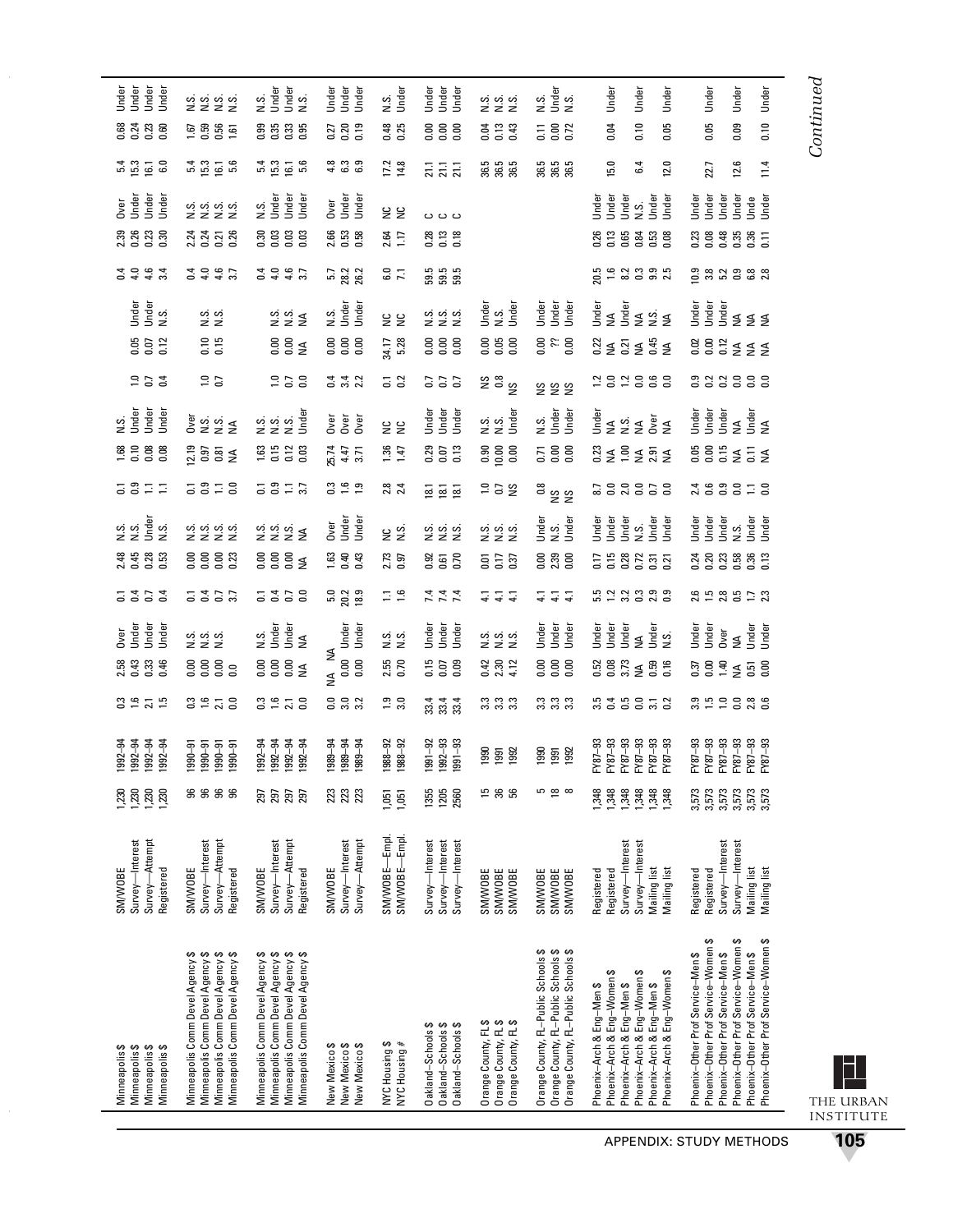|                                                                                     | WOMEN                | Stat.<br>Sig.<br>Ratio<br>Disp. | Under<br>Under<br>0.23<br>0.18           | Under<br>Under<br>N.S.<br>1.15<br>0.40<br>0.42                       | Under<br>Under<br><b>Jnder</b><br>0.12<br>0.13<br>0.34               | Under<br>N.S.<br>0.21<br>0.21                                  | <b>Under</b><br>Over<br>Over<br>si<br>Sis<br>1.18<br>0.00<br>0.00<br>0.44<br>1.24             | Under<br>Under<br><b>Jnder</b><br>0.10<br>0.03<br>0.03                                                   | Under<br>Under<br>Under<br>0.02<br>0.01<br>0.01                                                          | Under<br>0.00                           | Under<br>Under<br>0.00<br>0.00         | si<br>N<br>N<br>N<br>0.06<br>0.04      | Under<br>Under<br>0.08<br>0.08         |
|-------------------------------------------------------------------------------------|----------------------|---------------------------------|------------------------------------------|----------------------------------------------------------------------|----------------------------------------------------------------------|----------------------------------------------------------------|-----------------------------------------------------------------------------------------------|----------------------------------------------------------------------------------------------------------|----------------------------------------------------------------------------------------------------------|-----------------------------------------|----------------------------------------|----------------------------------------|----------------------------------------|
|                                                                                     |                      | Avail                           | 12.8<br>10.0                             | 15.3<br>57<br>16.1                                                   | 15.3<br>57<br>16.1                                                   | 18.0<br>23.4                                                   | $15.3$<br>$5.4$<br>15.2<br>15.2<br>57                                                         | 5.4<br>15.3<br>16.1                                                                                      | 5.4<br>15.3<br>16.0                                                                                      | 20.9                                    | $\frac{6}{1.8}$                        | 5.6<br>41                              | 5.5<br>4.5                             |
|                                                                                     |                      | Stat.<br>Sig.                   | Under<br>Under                           | Under<br><b>Under</b><br>Jnder                                       | Under<br>Under<br><b>Jnder</b>                                       | Under<br>Under                                                 | <b>J</b> nder<br>Under<br>Under<br>Over<br>N.S.                                               | Under<br>ΝS.<br>N.S.                                                                                     | Under<br>Under<br>Ν.S.                                                                                   | د                                       | ں ں                                    | ں ں                                    | ں ں                                    |
|                                                                                     | ALL MINORITIES       | Ratio<br>Disp.<br>Avail         | 0.46<br>0.76<br><u>ය ය</u><br>െ<br>ம்    | 0.00<br>8.8<br>0.00<br>4.0<br>4.0<br>4.6                             | 0.16<br>0.16<br>0.14<br>4.0<br>4.6<br>$-4.0$                         | 0.17<br>0.00<br>53.0<br>61.7                                   | 0.00<br>0.00<br>0.34<br>0.34<br>3.17<br>4.0<br>4.0<br>$\overline{a}$<br>32.1<br>32.1          | 0.26<br>0.23<br>2.41<br>$\overline{0.4}$<br>4.0<br>4.6                                                   | 0.39<br>0.04<br>0.04<br>4.0<br>4.6<br>3                                                                  | 0.03<br>47.6                            | 147<br>221<br>5.8                      | 0.39<br>0.24<br>7.4<br><u>ລ</u>        | $0.75$<br>0.40<br>$\frac{8.1}{15.0}$   |
|                                                                                     |                      | Stat<br>.g                      | Under<br>Under                           | Under<br>Under<br>N.S.                                               | Under<br>Under<br>Under                                              | ΝS.<br>S.                                                      | Under<br>sis<br>Nisi<br>S.N                                                                   |                                                                                                          |                                                                                                          |                                         |                                        |                                        |                                        |
|                                                                                     | AMERICANS<br>NATIVE  | Ratio<br>Disp.                  | 0.08<br>0.20                             | 0.02<br>0.02<br>5.01                                                 | 0.00<br>0.00<br>0.00                                                 | 0.00<br>0.00                                                   | 0.00<br>0.00<br>0.67<br>1.21                                                                  | si<br>Si<br>0.00<br>0.00                                                                                 | si<br>Si<br>Si<br>0.00<br>0.00                                                                           | Ν.S.<br>0.00                            |                                        |                                        |                                        |
|                                                                                     |                      | Avail                           | $\overline{0.4}$<br>თ<br>ö               | 6.6<br>$\Xi$<br>$\overline{5}$                                       | <b>9.0</b><br>$\overline{1.0}$<br>$\overline{0}$                     | $\frac{5}{1.3}$                                                | $\mathbf{0}.\mathbf{9}$<br>$\overline{0.9}$<br>0.6<br>$\overline{10}$                         | $\frac{1}{0}$ .                                                                                          | $\frac{0}{10}$                                                                                           | $\frac{8}{1}$                           |                                        |                                        |                                        |
|                                                                                     |                      | Stat.<br>ی.<br>ာ                | Under<br>Under                           | Under<br>Under<br>Under                                              | Under<br>Under<br>Under                                              | Under<br>N.S.                                                  | Under<br>Under<br>Över<br>s.<br>s.                                                            | N.S.<br>si<br>Sisi                                                                                       | $\frac{2}{5}$ $\frac{2}{5}$<br>S<br>z                                                                    | Under                                   | Under<br>N.S.                          | sisi<br>Nisi                           | Under<br>N.S.                          |
|                                                                                     | ASIANS               | Ratio<br>Disp.                  | 0.20<br>0.17                             | 0.00<br>0.00<br>0.00                                                 | 0.00<br>0.00<br>0.00                                                 | 0.13<br>0.00                                                   | 0.00<br>0.24<br>0.00<br>5.55<br>0.61                                                          | 0.00<br>0.00<br>0.00                                                                                     | 0.00<br>0.00<br>0.00                                                                                     | 0.01                                    | 0.00<br>0.00                           | មិ ទី<br><b>១</b>                      | 8.00<br>0.00                           |
|                                                                                     |                      | Avail                           | 2.3<br>1.9                               | $\mathbf{c}$<br>2.3<br>Ξ                                             | $\overline{0}$ .<br>2.3<br>Ξ                                         | 25.5<br>15.9                                                   | 14.3<br>14.3<br>2.3<br>$\mathbf{c}$<br>ā                                                      | $\mathbf{c}_3$<br>$\Xi$<br>ទ                                                                             | $\mathbf{0}.\mathbf{9}$<br>Ξ<br>ទ                                                                        | 20.3                                    | $\frac{2}{2}$ $\frac{8}{2}$            | $\frac{23}{24}$                        | $1.8$<br>3.7                           |
|                                                                                     |                      | Stat.<br>Sig.                   | Under<br>Ν.S.                            | Under<br>s.<br>N<br>N.S.                                             | ဟံ ဟ<br>ပေ<br>z<br>z<br>z                                            | si<br>Sisi                                                     | <b>Under</b><br>Under<br>N.S.<br>s.<br>Ν.S.                                                   | S.N<br>si<br>Si                                                                                          | S<br>si<br>Si<br>Si<br>z                                                                                 | Under                                   | Over<br>0 ver                          | Under<br>Σ.N                           | si<br>Si<br>Si                         |
|                                                                                     | LATINOS              | Ratio<br>Disp.                  | 0.46<br>0.98                             | 0.00<br>0.00<br><b>S.O</b>                                           | $1.46$<br>0.92<br>2.27                                               | 0.24<br>0.00                                                   | 0.08<br>0.05<br>0.28<br>0.00<br>0.00                                                          | 0.00<br>0.00<br>0.00                                                                                     | 0.00<br>0.00<br>0.00                                                                                     | 0.09                                    | 4.00<br>2.44                           | 0.44<br>0.22                           | $1.69$<br>0.98                         |
|                                                                                     |                      | Avail.                          | $6.0$<br>2.8                             | $\mathbf{c}_3$<br>0.4<br>$\overline{0}$                              | $\mathbf{c}^3$<br>0.4<br>$\overline{0}$                              | $8.0\,$<br>9.7                                                 | $\overline{0.3}$<br>$\overline{a}$<br>$\overline{z}$<br>$\overline{z}$<br>$\overline{a}$      | $\overline{0.4}$<br>G<br>ដ                                                                               | $rac{4}{5}$<br>ដ                                                                                         | 11.0                                    | 53<br>3.2                              | $\overline{41}$<br>្ល                  | 3.5<br>6.0                             |
|                                                                                     |                      | Stat.<br>Sig.                   | S S                                      | Under<br>Under<br>s.                                                 | Under<br>Under<br><b>Jnder</b>                                       | Under<br>N.S.                                                  | Under<br>Under<br><b>Jnder</b><br>si<br>Si                                                    | sisisi<br>Sisisi                                                                                         | sisisi<br>Sisisi                                                                                         | Under                                   | si<br>Si<br>Si                         | sisi<br>Nisi                           | Under<br>Under                         |
|                                                                                     | AMERICANS<br>AFRICAN | Ratio<br>Disp.                  | 2.98<br>1.70                             | 0.00<br>8.0<br>e.o<br>$\frac{6}{1}$<br>0.6                           | 0.00<br>0.00<br>0.00<br>$\frac{6}{1}$<br>0.6                         | 0.21<br>0.01                                                   | 0.16<br>0.06<br>0.00<br>0.33<br>0.00<br>9.8<br>9.8<br>0.6<br>1.6<br>3                         | 0.00<br>0.00<br>0.00<br>$\mathbf{c}$<br>$1.6$<br>2.1                                                     | 0.00<br>0.00<br>$\frac{8}{2}$<br>3<br>$\frac{6}{16}$                                                     | 0.04                                    | 0.00<br>0.00<br>$\ddot{ }$             | 0.50<br>0.30<br>2.0<br>9.6             | 0.03<br>0.03<br>2.8<br>5.3             |
|                                                                                     |                      | Avail                           | 0.7                                      | $\overline{21}$                                                      | $\overline{21}$                                                      | 19.0<br>34.7                                                   |                                                                                               |                                                                                                          | $\overline{z}$                                                                                           | 14.6                                    | 3                                      |                                        |                                        |
|                                                                                     |                      | Year                            | FY90-93<br>FY90-93                       | 1985–89<br>1985–89<br>1985-89                                        | 1990-94<br>1990-94<br>1990-94                                        | 1990-92<br>1990-92                                             | 1990-94<br>1990-94<br>1990-94<br>1990<br>1991                                                 | 1988-91<br>1988-91<br>$16 - 886$                                                                         | 1992-94<br>$1992 - 94$<br>1992-94                                                                        | $1990 - 93$                             | 1986<br>1986                           | 1987<br>1987                           | 1988<br>1988                           |
|                                                                                     | BACKGROUND           | Contracts<br># of               | 2,779<br>2,779                           | នី នី នី                                                             | <b>Band</b>                                                          | 210<br>150                                                     | <b>32</b><br>4,717<br>4,717<br>4,717                                                          | 170<br>170<br>170                                                                                        | $\frac{3}{4}$<br>146<br>146                                                                              | 780                                     | 213<br>213                             | $\frac{170}{170}$                      | <b>158</b>                             |
|                                                                                     |                      | Source                          | Survey-Interest<br>Mailing list          | Survey-Attempt<br>Survey-Interest<br>Registered                      | Survey-Attempt<br>Survey-Interest<br>Registered                      | Survey-Interest<br>Survey-Interest                             | Direcs./Mailing list<br>Direcs./Mailing list<br>SM/WOBE-Empl<br>Survey-Interest<br>Registered | SM/WOBE-Empl<br>Survey-Attempt<br>Survey-Interest                                                        | SM/WOBE-Empl<br>Survey-Interest<br>Survey-Attempt                                                        | Survey-Interest                         | Cert./Bidders list<br>Cert./Registered | Cert./Bidders list<br>Cert./Registered | Cert./Bidders list<br>Cert./Registered |
| Table A.3c. Evidence of Disparity in the Professional Services Industry (Continued) |                      |                                 | Pima County, AZ \$<br>Pima County, AZ \$ | Ramsey County, MN \$<br>Ramsey County, MN \$<br>Ramsey County, MN \$ | Ramsey County, MN \$<br>Ramsey County, MN \$<br>Ramsey County, MN \$ | Richmond, CA-Other Prof Serv \$<br>Richmond, CA-Engineering \$ | St. Paul, MN \$<br>St. Paul, MN \$<br>St. Paul, MN \$<br>Sacramento \$<br>Sacramento \$       | St. Paul, MN-School Dist. 625 \$<br>St. Paul, MN-School Dist. 625 \$<br>St. Paul, MN-School Dist. 625 \$ | St. Paul, MN-School Dist. 625 \$<br>St. Paul, MN-School Dist. 625 \$<br>St. Paul, MN-School Dist. 625 \$ | San Jose, CA-Procurement & Prof Serv \$ | Tampa-A&E\$<br>Tampa-A&E\$             | Tampa-A&E\$<br>Tampa-A&E\$             | Tampa-A&E \$<br>Tampa-A&E \$           |

<u>p</u> THE URBAN INSTITUTE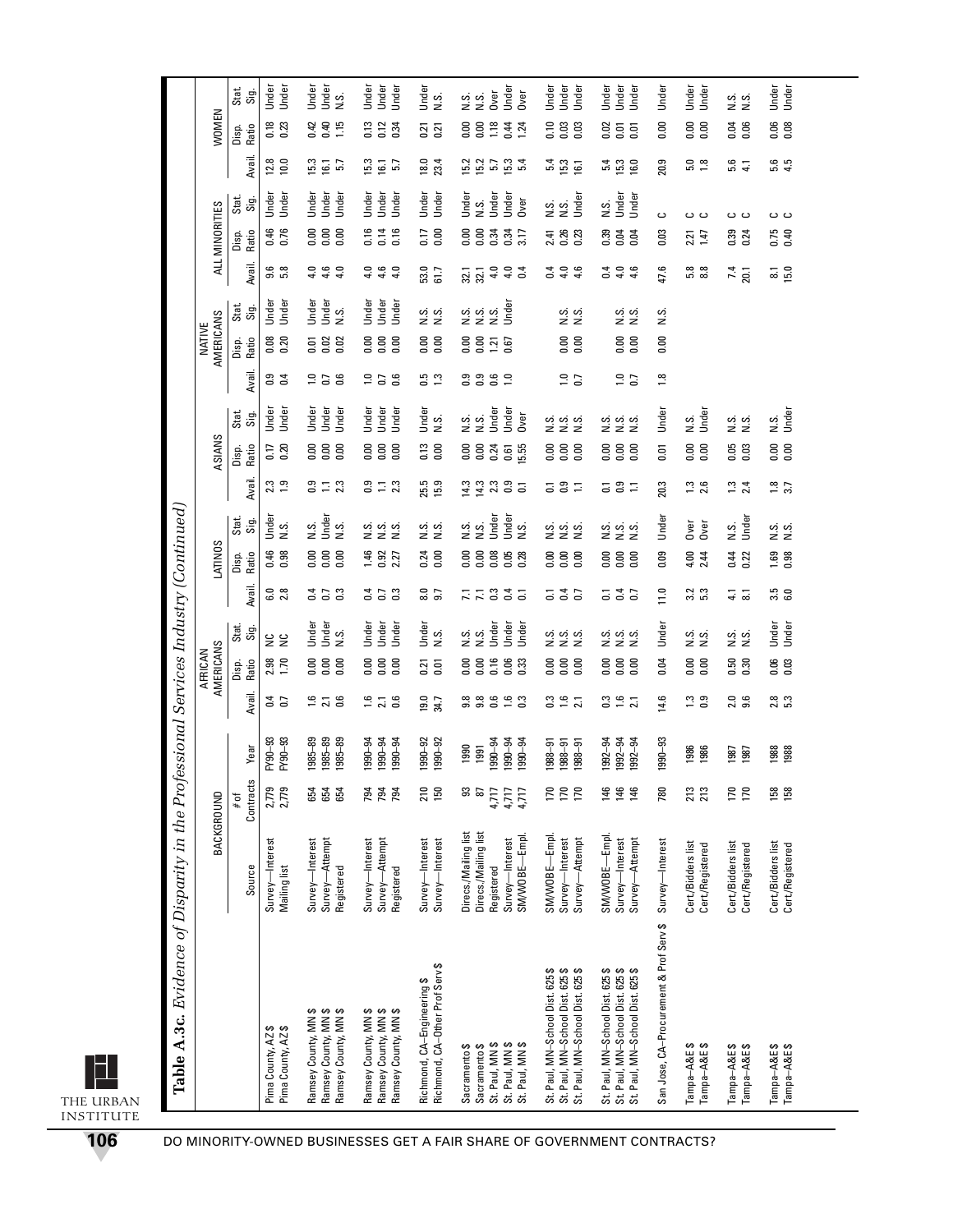| Tampa-A&E\$<br>Tampa-A&E \$                                    | Cert./Bidders list<br>Cert./Registered                       | 156<br>157          | 88<br>1989                                                                                                                                  | $\frac{18}{23}$                                                            | 8<br>8<br>0<br>0     | si<br>Si<br>Si                       | 3.8<br>7.0                     | $2.56$                         | over<br>N.S.                   | 2.5<br>6.3     | 8<br>8<br>0<br>0   | Under<br>N.S.                   |           |                             | ន<br>ខេ<br>ខេ                                                  |                     | <br>28<br> 28<br> 25                     | 5.5<br>5.5                            | ខ្លួ ខ្លួ                                   | Under<br>Under                            |
|----------------------------------------------------------------|--------------------------------------------------------------|---------------------|---------------------------------------------------------------------------------------------------------------------------------------------|----------------------------------------------------------------------------|----------------------|--------------------------------------|--------------------------------|--------------------------------|--------------------------------|----------------|--------------------|---------------------------------|-----------|-----------------------------|----------------------------------------------------------------|---------------------|------------------------------------------|---------------------------------------|---------------------------------------------|-------------------------------------------|
| Texas $#$<br>Texas \$<br>Texas $#$<br>Texas \$                 | SM/WOBE-Empl<br>SM/WOBE-Empl<br>SM/WOBE-Empl<br>SM/WOBE-Empl | SN<br>S<br>Sa<br>SN | $9/91 - 8/93$<br>$9/91 - 8/93$<br>$9/88 - 8/91$<br>$9/88 - 8/91$                                                                            | $\overline{a}$ $\overline{a}$ $\overline{a}$ $\overline{a}$ $\overline{a}$ | 0.47<br>0.45<br>0.41 | x.s.<br>Drag<br>Drag<br>Drag<br>Drag | ន <b>ន ភ</b> ក្នុ<br>ឆ ចំ ភ ចំ | ង ន ឌ<br>តំ ន ឌី ឌី<br>តំ ន ឌី | N.S.<br>Under<br>N.S.<br>Under | 184955         | 57<br>1575<br>1025 | N.S.<br>Under<br>Under<br>Under |           |                             | $\frac{22}{10}$ $\frac{12}{10}$ $\frac{4}{10}$ $\frac{12}{10}$ |                     | N.S.<br>Under<br>Under<br>Under<br>Under | $1.526$<br>$1.61$<br>$2.83$<br>$2.83$ | 28800                                       | Under<br>Under<br>Under<br>Under<br>Under |
| Tucson \$<br>Tucson \$                                         | Survey-Interest<br><b>Mailing list</b>                       | <b>386</b><br>1386  | $1991 - 94$<br>1991-94                                                                                                                      | $\frac{4}{10}$                                                             | 1.38<br>0.57         | si<br>Si<br>Si                       | 6.0<br>5.4                     | $-1.09$                        | si<br>2.3                      | $2.3$<br>$2.4$ | 0.10<br>0.10       | Under<br>Under                  | 8.<br>0.7 | Under<br>Under<br>ខ្លួ ខ្លួ | 9. 4<br>9. 4                                                   | $\frac{0.70}{0.72}$ |                                          |                                       | $\begin{array}{c} 0.19 \\ 0.29 \end{array}$ |                                           |
| $M$ otec: "In less otherwise in dicated $M$ omen" includes min |                                                              |                     | or ty woman and "All Minorities" does not include white women A "\$" after the study name indicates disnarity refers to the dollar value of |                                                                            |                      |                                      |                                |                                |                                |                |                    |                                 |           |                             |                                                                |                     |                                          |                                       |                                             |                                           |

*Notes:* "Unless otherwise indicated, "Women" includes minority women and "All Minorities" does not include white women. A "\$" after the study name indicates disparity refers to the dollar value of<br>contracts awarded; a "#" *Notes:* "Unless otherwise indicated, "Women" includes minority women and "All Minorities" does not include white women. A "\$" after the study name indicates disparity refers to the dollar value of contracts awarded; a "#" indicates disparity refers to the number of contracts awarded. "Under", and "N.S." in the "Stat Sig." column indicates statistically significant underutilization, statistically significant overutilization, and not significantly different from one, respectively. "NC" stands for statistical significance not calculated in study. C stands for availability and disparity ratio calculated by authors. NA stands for no availability, therefore cannot calculate disparity ratio. A blank indicates study did not report this figure.

The availability measure "SM/WOBE—Empl" only includes firms with paid employees. See also study-specific notes at end of table.

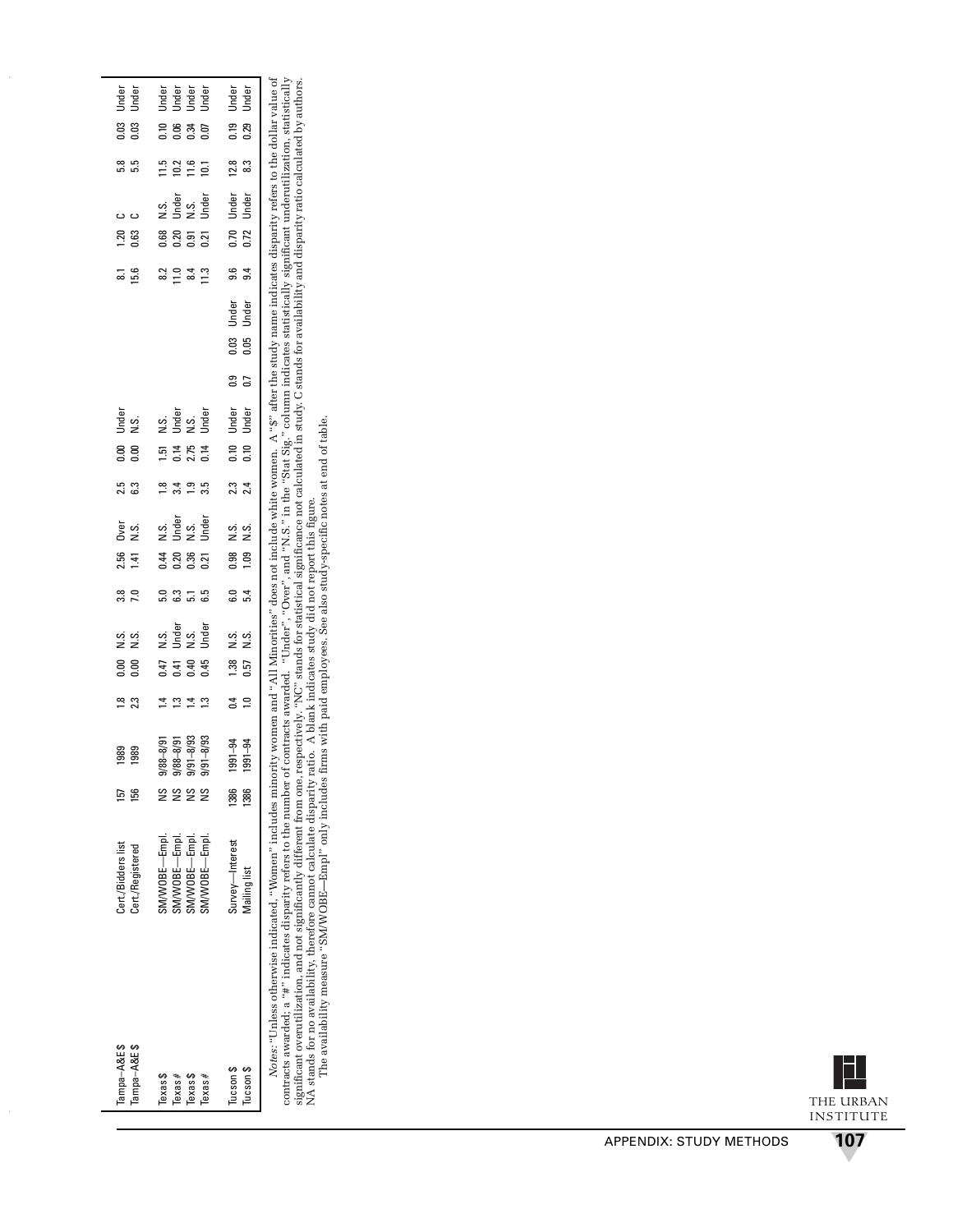|                                                              | BACKGROUND                        |                      |                       |                  | AMERICANS<br>AFRICAN |                |                                                  | <b>LATINOS</b>       |                |                    | ASIANS         |                  |                 | AMERICANS<br><b>NATIVE</b> |               |                      | ALL MINORITIES   |                |                            | WOMEN                     |                |
|--------------------------------------------------------------|-----------------------------------|----------------------|-----------------------|------------------|----------------------|----------------|--------------------------------------------------|----------------------|----------------|--------------------|----------------|------------------|-----------------|----------------------------|---------------|----------------------|------------------|----------------|----------------------------|---------------------------|----------------|
|                                                              | Source                            | Contracts<br># of    | Year                  | Avail.           | Ratio<br>Disp.       | Stat.<br>Sig.  | Avail.                                           | Disp.<br>Ratio       | Stat.<br>Sig.  | Avail.             | Ratio<br>Disp. | Stat.<br>Sig.    | Avail.          | Ratio<br>Disp.             | Stat.<br>Sig. | Avail.               | Disp.<br>Ratio   | Stat.<br>នី    | Avail.                     | Ratio<br>Disp.            | Stat.<br>Sig.  |
| <b>OTHER SERVICES</b>                                        |                                   |                      |                       |                  |                      |                |                                                  |                      |                |                    |                |                  |                 |                            |               |                      |                  |                |                            |                           |                |
| Albuquerque, NM \$<br>Albuquerque, NM \$                     | <b>SM/WOBE</b>                    | 13,179               | $989 - 93$            |                  | <u>ទី</u>            | Undei          |                                                  | 0.56                 | Jnder          |                    | 0.29           | <b>Jnder</b>     |                 | 0.60                       | Jnder         | 19.7                 | <b>G3</b>        | Undei          |                            | 2.36                      | Jver           |
|                                                              | Survey-Interest                   | 13,179               | $1989 - 93$           |                  | $\overline{5}$       | Under          | 25.0                                             | 0.39                 | Under          |                    | 1.14           | N.S.             |                 | 0.35                       | Under         | 28.5                 | 0.37             | Under          | 3<br>16.5<br>16.6          | 1.20                      | Dver           |
| Albuquerque, NM \$                                           | Survey-Attempt                    | 13,179               | 1989-93               |                  | 0.01                 | Under          | 25.0                                             | 0.39                 | Under          | 53525              | 0.31           | Under            | <b>araa</b>     | $0.43$<br>$0.18$           | Under         | 28.1                 | 0.37             | Under          |                            |                           | Over           |
| Albuquerque, NM \$                                           | Registered                        | 13,179               | 1989-93               |                  | 0.01                 | Under          | 14.2                                             | 0.69                 | Under          |                    | 0.16           | Under            |                 |                            | Under         | 20.6                 | $0.51\,$         | Under          | 13.7                       | 1.44                      | Over           |
| Albuquerque, NM \$                                           | <b>SM/WOBE</b>                    | 4,865<br>4,865       | $994 - 95$<br>1994-95 | 8 2 2 3 8 2 2 3  | 0.05<br>0.02         | Under<br>Under | 17.4<br>25.0                                     | 0.16<br>0.23         | Under<br>Under | 0.2                | 0.09<br>0.36   | Under<br>N.S.    |                 | 0.48<br>0.84               | Under<br>s.   | 28.5<br>19.7         | 0.26<br>0.18     | Under<br>Under | 16.5<br>8.4                | 0.64<br>0.33              | Under<br>Under |
| Albuquerque, NM \$                                           | Survey-Interest<br>Survey-Attempt | 4,865                |                       |                  | 0.03                 | Under          | 25.0                                             | 0.16                 | Under          | 0.6                | 0.10           | Under            |                 | 0.59                       | Under         | 28.1                 | 0.18             | Under          |                            |                           | Under          |
| Albuquerque, NM \$<br>Albuquerque, NM \$                     | Registered                        | 4,865                | 1994-95<br>1994-95    |                  | 0.02                 | <b>Jnder</b>   | 14.2                                             | 0.28                 | Under          | 1.2                | 0.05           | <b>J</b> nder    | $1.5$ $2.9$     | 0.25                       | Under         | 20.6                 | 0.25             | <b>Jnder</b>   | 16.6<br>13.7               | 33<br>0.39                | Under          |
|                                                              | <b>Bidders list</b>               |                      | 1989                  |                  |                      |                |                                                  |                      |                |                    |                |                  | 41.1            |                            |               | 10.4                 | 0.15             | š              |                            |                           |                |
| Chicago-City \$<br>Chicago-City #                            | <b>Bidders list</b>               | <b>965</b>           | 1989                  |                  |                      |                |                                                  |                      |                |                    |                |                  | 41.1            | 0.31<br>0.86               | S S           | 10.4                 | 0.87             | ں<br>ح         |                            |                           |                |
| Columbus, OH \$                                              | Mailing list                      | S                    | 1983-91               |                  |                      |                |                                                  |                      |                |                    |                |                  |                 |                            |               | 14.3                 | 0.29             | Under          |                            |                           | Under          |
| Columbus, OH\$                                               | <b>SM/WDBE</b>                    | š                    | 1983-91               |                  |                      |                |                                                  |                      |                |                    |                |                  |                 |                            |               | 5.4                  | 0.78             | <b>J</b> nder  | $11.8$<br>34.6             | $0.24$<br>$0.08$          | Under          |
| Columbus, OH \$                                              | <b>SM/WOBE</b>                    | 4009                 | $1991 - 93$           | $\overline{41}$  | 0.67                 | Under          | 0.4                                              | 0.18                 | Under          |                    | 3.14           | 0 <sub>ver</sub> |                 |                            |               |                      |                  | Ν.S.           | 32.8                       | 0.24                      | Under          |
| Columbus, OH\$                                               | SM/WOBE-Empl.                     | 4009                 | 1991-93               | 0 8 8<br>2 8 8   | $\frac{38}{10}$      | <b>Over</b>    | $\begin{array}{c} 0.5 \\ 0.5 \\ 0.7 \end{array}$ | 0.29                 | Under          | $-310$<br>$-20$    | 10.15          | 0 <sub>ver</sub> |                 |                            |               | 5.8.3.15<br>5.4.5.17 | 7.488            | <b>Over</b>    |                            | 1.16                      | Over           |
| Columbus, OH \$                                              | Survey-Interest                   | 4009                 | $1991 - 93$           |                  |                      | Parity         |                                                  | 0.15                 | Under          |                    | 2.41           | Over             | <b>ី</b> 3      | 0.00                       | Under         |                      |                  | Over           |                            | 1.19                      | Over           |
| Columbus, OH\$                                               | Registered                        | 4009                 | 1991-93               |                  | 0.34                 | <b>Under</b>   |                                                  | 0.10                 | <b>J</b> nder  |                    | 1.75           | <b>Over</b>      |                 | 0.00                       | Under         |                      |                  | <b>Under</b>   |                            | 1.32                      | Over           |
| Dade County, FL-Procurement #                                | Registered                        | 405                  | 1989-91               |                  |                      |                | 12.3                                             | 0.99                 |                |                    | 0.00           |                  |                 |                            |               |                      |                  |                | Ξ                          | 0.74                      |                |
| Dade County, FL-Procurement \$                               | Registered                        | 405                  | 16-686                | တတတတ<br>ထိထိထိထိ | ០.ទ<br>០.ខ           | 2222           | 12.3<br>12.3<br>12.3                             | 0.62<br>2.35<br>3.33 | 2222           | ្អូងដូ             | 0.00           | <b>SSSS</b>      |                 |                            |               | <b>2722</b><br>2722  | 0.80<br>0.46     |                | $\frac{17}{11}$            | <b>88</b><br>0.00<br>0.00 | <b>SSSS</b>    |
| #<br>Dade County, FL-Nonprocurement                          | Registered                        | 52                   | 1989-91               |                  | 0.43                 |                |                                                  |                      |                |                    | 0.00           |                  |                 |                            |               |                      | $1.44$<br>$2.18$ | ں ں            |                            |                           |                |
| Dade County, FL-Nonprocurement \$                            | Registered                        |                      | 1989-91               |                  | 0.96                 |                |                                                  |                      |                |                    | 0.00           |                  |                 |                            |               |                      |                  |                | $\Xi$                      |                           |                |
| Dallas-City \$                                               | Vendors list                      | SN                   | 1990-93               | 5                | 0.16                 | Under          | $3.0\,$                                          | 0.55                 | Under          | $^{\rm 8}_{\rm 0}$ | 0.55           | Under            | ៑               | 0.00                       | Under         | 12.1                 | 0.06             | د              | 43                         | 1.12                      | <b>Over</b>    |
| Dallas-PMSA\$                                                | Vendors list                      | S                    | 1990-93               | 4.8              | 0.17                 | Jnder          | 2.4                                              | 0.29                 | <b>Under</b>   | 3                  | 0.56           | Jnder            | $\mathfrak{S}$  | 0.30                       | <b>Jnder</b>  | 12.1                 | 0.06             | د              | 4.0                        | 1.40                      | Over           |
| Dallas/Fort Worth Airport \$                                 | SM/WOBE                           | 473                  | 1986-87               | 4.2              | 0.05                 |                |                                                  | 0.12                 |                |                    | 0.00           |                  | 2               | 0.00                       |               | $\frac{0}{2}$        | 0.09             |                | 35.2                       | 0.09                      |                |
| Dallas/Fort Worth Airport \$                                 | Survey-Interest                   | 473                  | 1986-87               | 4.0              | 0.06                 | <b>SSS</b>     | $3.3 + 3$                                        | 0.08                 | ggg            | 0 0 0<br>2 0 0     | 0.00           | <b>SSS</b>       | $\frac{6}{1}$   | 0.00                       | <b>SSS</b>    | 13.1                 | 0.07             | <b>SSS</b>     | 10.7                       | 0.29                      | <b>SSS</b>     |
| Dallas/Fort Worth Airport \$                                 | Mailing list                      | 473                  | $19 - 386 - 87$       | $\approx$        | 0.02                 |                | 8.7                                              | 0.04                 |                |                    | 0.00           |                  | 0.9             | 0.00                       |               | 28.9                 | 0.03             |                | 13.7                       | 0.22                      |                |
| Dallas/Fort Worth Airport \$                                 | <b>SM/WOBE</b>                    |                      | 1992-93               | 4.2              | 0.13                 |                |                                                  | 0.03                 |                |                    | 0.20           |                  | 2               |                            |               |                      | 0.12             |                |                            |                           |                |
| Dallas/Fort Worth Airport \$<br>Dallas/Fort Worth Airport \$ | Survey-Interest                   | 38<br>38<br>38<br>38 | 1992-93               | 4.0              | 0.14                 | <b>SSS</b>     | $3.3 + 3$                                        | 0.07<br>0.01         | <b>SSS</b>     | 0 0 0<br>2 0 0     | 0.22           | <b>SSS</b>       | $\frac{6}{1.9}$ | 888<br>000                 | sas           | $\frac{10.0}{13.1}$  | 0.09             | sas            | $35.7$<br>$10.7$<br>$13.7$ | 888<br>888                | ggg            |
|                                                              | Mailing list                      |                      | 1992-93               | 10.8             | 0.05                 |                | 8.7                                              |                      |                |                    | 0.07           |                  |                 |                            |               | 28.9                 | 0.04             |                |                            |                           |                |

E THE URBAN INSTITUTE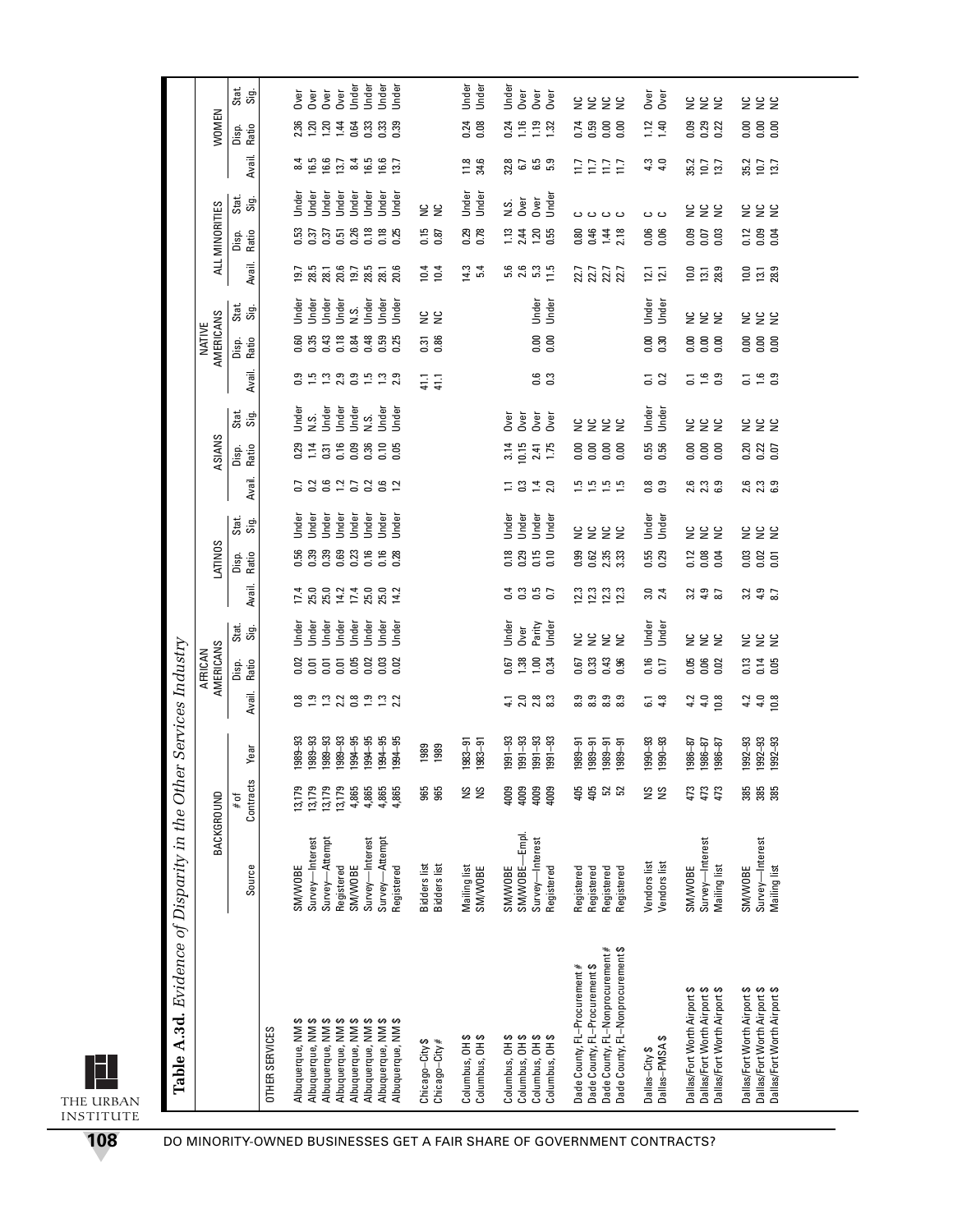|                                                                                    |                         | S S                                       | S S                                      |                                                                                                                            | Under<br>Under<br><b>Jndei</b>                                                                                    | Under<br>Under<br>Under                                                                                              | Jnder<br>Jnder<br>Over                                                                                               | Under                  | Under<br>N.S.                          | <b>J</b> nder<br>Over                  | Under<br>N.S.                                                | Under<br>Under                                               |
|------------------------------------------------------------------------------------|-------------------------|-------------------------------------------|------------------------------------------|----------------------------------------------------------------------------------------------------------------------------|-------------------------------------------------------------------------------------------------------------------|----------------------------------------------------------------------------------------------------------------------|----------------------------------------------------------------------------------------------------------------------|------------------------|----------------------------------------|----------------------------------------|--------------------------------------------------------------|--------------------------------------------------------------|
|                                                                                    |                         | 0.10<br>0.03                              | $\frac{27}{0.77}$                        |                                                                                                                            | 0.05<br>0.12<br>0.04                                                                                              | ខី ទី <u>ដ</u>                                                                                                       | 0.65<br>0.50<br>2.39                                                                                                 | 0.02                   | $0.22$<br>$0.73$                       | $0.70$<br>$2.33$                       | 0.37<br>0.87                                                 | $0.32$<br>0.84                                               |
|                                                                                    |                         | $10.2$<br>$2.8$                           | $10.2$<br>$2.8$                          |                                                                                                                            | <u>ច្រី</u><br>ក្នុង                                                                                              | $\begin{array}{c} 13.8 \\ 5.3 \end{array}$<br>16.1                                                                   | 42.9<br>55.6<br>11.6                                                                                                 | 34.8                   | $18.1$<br>5.4                          | $18.1$<br>5.4                          | $\frac{18.1}{7.0}$                                           | $\frac{18.1}{7.0}$                                           |
|                                                                                    | Ν.S.                    | S S                                       | S S                                      |                                                                                                                            | Under<br>Jnder<br>Under                                                                                           | Under<br>Under<br>Jnder                                                                                              | Under<br>Ν.S.                                                                                                        | š                      | Under<br>N.S.                          | Under<br>Under                         | Jnder<br>Jnder                                               | Under<br>Under                                               |
|                                                                                    | 2.43                    | $\begin{array}{c} 13 \\ 0.36 \end{array}$ | $0.14$<br>$0.38$                         |                                                                                                                            | $0.16$<br>$0.11$<br>0.07                                                                                          | $0.18$<br>$0.11$<br>0.26                                                                                             | 0.43<br>$\overline{5}$                                                                                               | 4.41                   | 0.50<br>1.28                           | ក្ខ និ                                 | $0.27$<br>$0.62$                                             | $0.21$<br>0.49                                               |
|                                                                                    | 14.0                    | $\frac{5}{6}$                             | $\frac{67}{61}$                          |                                                                                                                            | 3.7<br>72                                                                                                         | $3.7$<br>$4.7$<br>$7.2$                                                                                              | 3.0<br>$\overline{1}$                                                                                                | 9.6                    | 14.6<br>5.7                            | $14.6$<br>5.7                          | $14.6$<br>6.3                                                | $14.6$<br>6.3                                                |
|                                                                                    |                         | S S                                       | S S                                      |                                                                                                                            | Under<br>Under<br>N.S.                                                                                            | Under<br>Under<br>Ν.S.                                                                                               |                                                                                                                      |                        | sisi<br>Sisi                           | Under<br>Ν.S.                          | Under<br>ΝS.                                                 | Under<br>Under                                               |
|                                                                                    |                         | 0.02                                      | $0.13$<br>$0.42$                         |                                                                                                                            | $0.12$<br>0.05<br>0.32                                                                                            | <b>288</b>                                                                                                           |                                                                                                                      |                        | 8.80                                   | 8.8<br>0.0                             | $rac{02}{0.11}$                                              | ០.<br>១. ខ<br>០. ខ                                           |
|                                                                                    |                         | $\frac{18}{1.6}$                          | $\frac{8}{16}$                           |                                                                                                                            | <b>333</b>                                                                                                        | 333                                                                                                                  | 888                                                                                                                  |                        | $1.2$ 0.2                              | $1.2$ 0.2                              | $1.2$ 0.2                                                    | $1.2$ 0.2                                                    |
|                                                                                    | N.S.                    | $\frac{1}{2}$                             | S S                                      |                                                                                                                            | Under<br>Under<br>Under                                                                                           | Under<br>Under<br><b>Under</b>                                                                                       | Under                                                                                                                | Under                  | Under<br>N.S.                          | Under<br>Jnder                         | Under<br>N.S.                                                | Under<br>Under                                               |
|                                                                                    | 0.10                    | $0.24$<br>1.75                            | <u>ខ្លួ</u><br>១.៩                       |                                                                                                                            | ទី ខ្ញី ខ្ញី<br>ទី ទី ខ្ញី                                                                                        | ខ្លួ ខ្លួ<br><b>ខ</b> េខ                                                                                             | 0.54                                                                                                                 | 0.00                   |                                        | 8<br>0.00                              | 83<br>0.69                                                   | 0.02<br>0.22                                                 |
|                                                                                    | $5.0\,$                 | $2.9$<br>0.4                              | $2.9$<br>0.4                             |                                                                                                                            | <b>13 11</b><br>19 11                                                                                             | $\frac{3}{2}$ $\frac{9}{2}$                                                                                          | $\frac{1}{2}$<br>0.0                                                                                                 | $\frac{3}{2}$          | $3.5$<br>0.4                           | $3.\overline{3}$ 4                     | 3.5<br>0.5                                                   | 3.5<br>0.5                                                   |
| Under<br>x.s.<br>Under<br><b>Jndei</b>                                             | N.S.                    | S S                                       | S S                                      | Under<br>0 <sub>ver</sub><br>sisi<br>Nisi                                                                                  | Under<br>Under<br>Under                                                                                           | Under<br>Under<br>Jnder                                                                                              | Under                                                                                                                | Under                  | Մաց<br>Մ.Տ.                            | Under<br>Under                         | Under<br>Jnder                                               | Under<br>N.S.                                                |
| 0.13<br>0.43<br>0.78<br>0.05                                                       | 1,44                    | $0.11$<br>$0.46$                          | 0.09<br>0.37                             | 1.65<br>0.39<br>1.18<br>5.07                                                                                               | 888<br>888                                                                                                        | 0.15<br><b>e</b> 0.09<br>0.12                                                                                        | 0.07                                                                                                                 | 0.00                   | $0.25$<br>$0.94$                       | 0.21                                   | 0.46                                                         | 0.26<br>0.87                                                 |
| $\frac{10}{11}$<br>11.0<br><u>은</u> 일                                              | $1.8$                   | $6.8$<br>1.6                              | $6.8$<br>1.6                             | 33<br>33<br>$10.2$<br>$10.2$                                                                                               | 535<br>53                                                                                                         | 535<br>53                                                                                                            | 883                                                                                                                  | $\ddot{0}$             | $7.6$<br>2.0                           | $7.6$<br>2.0                           | $7.6$<br>2.2                                                 | $7.6$<br>2.2                                                 |
| si<br>Si<br>Si<br>si<br>Sisi                                                       | N.S.                    | S S                                       | S E                                      | Under<br>Under<br>$\frac{2}{5}$ $\frac{2}{5}$                                                                              | Under<br>Under<br>Under                                                                                           | Under<br>Under<br>Jnder                                                                                              | Under<br>Over                                                                                                        | <b>Over</b>            | Over<br>Over                           | si<br>Si<br>Si                         | si<br>Sisi                                                   | Jnder<br>Jnder                                               |
| $\frac{1}{2}$ $\frac{3}{2}$<br>$0.65$<br>1.77                                      | 1.82                    | <b>80.00</b>                              | 0.25<br>0.47                             | 0.31<br>0.42<br>0.77<br>1.07                                                                                               | $\frac{1}{4}$ % $\frac{5}{8}$                                                                                     | 83 H S<br>0.41<br>0.16                                                                                               | 0.34<br>1.48                                                                                                         | 2.04                   | 2.27<br>2.17                           | $\frac{105}{101}$                      | $\begin{array}{c} 1.03 \\ 0.86 \end{array}$                  | $0.29$<br>$0.24$                                             |
| 1015<br>1116<br>1116                                                               | 73                      | $4.8$<br>2.5                              | $4.8$<br>2.5                             | 6.6<br>6.6<br>$\frac{16.7}{16.7}$                                                                                          | <b>9941</b>                                                                                                       | $3.9$ $- 4.7$                                                                                                        | $rac{1}{2}$<br>11                                                                                                    | $\overline{5}$         | $2.\overline{5}$                       | $2.\overline{5}$                       | $2.\overline{8}$                                             | $2.\overline{8}$                                             |
| 1989<br>1989<br>1990<br>1990                                                       | $18 - 989$              | 1986<br>1986                              | 1992-93<br>1992-93                       | $\begin{array}{r} 1991 - 93 \\ 1991 - 93 \\ 1991 - 93 \\ 1991 - 93 \\ \end{array}$                                         | $\begin{array}{c} 1981 - 86 \\ 1981 - 86 \\ 1981 - 86 \end{array}$                                                | $987 - 93$<br>1987-93<br>1987-93                                                                                     | 1987-93<br>$1987 - 93$<br>1987-93                                                                                    | 1986-90                | $1988 - 92$<br>1988-92                 | 1993<br>1993                           | 1988-92<br>1988-92                                           | 1990-93<br>1990-93                                           |
| 183<br>254<br>$\frac{2}{183}$<br>254                                               | 1,258                   | ន្ល ន្ល                                   | 3,151                                    | <b>ធី</b> ធី<br><b>536</b>                                                                                                 | 5,295<br>5,295<br>5,295                                                                                           | 4,866<br>4,866<br>4,866                                                                                              | 3,093<br>3,093<br>3,093                                                                                              | SN                     | $\frac{88}{28}$                        | 1,342<br>1,342                         | 2,340                                                        | 10,504<br>10,504                                             |
| Survey-Interest<br>Survey-Interest<br>Survey-Interest<br>Survey-Interest           | SMOBE                   | Survey-Interest<br>Mailing list           | Survey-Interest<br>Mailing list          | Survey-Interest<br>Survey-Interest<br>Mailing list<br>Mailing list                                                         | Survey-Interest<br>Survey-Attempt<br>Registered                                                                   | Survey-Attempt<br>Survey-Interest<br>Registered                                                                      | Survey-Interest<br>Survey-Attempt<br>Registered                                                                      | <b>SM/WOBE</b>         | Survey-Interest<br>Mailing list        | Survey-Interest<br>Mailing list        | Survey-Interest<br>Mailing list                              | Survey-Interest<br>Mailing list                              |
| Denver Phase II \$<br>Denver Phase II \$<br>Denver Phase II #<br>Denver Phase II # | District of Columbia \$ | Fort Worth-City \$<br>Fort Worth-City \$  | Fort Worth-City \$<br>Fort Worth-City \$ | Fort Worth-Transportation \$<br>Fort Worth-Transportation #<br>Fort Worth-Transportation \$<br>Fort Worth-Transportation # | Hennepin County, MN-Acct Payable \$<br>Hennepin County, MN-Acct Payable \$<br>Hennepin County, MN-Acct Payable \$ | Hennepin County, MN–Acct Payable \$<br>Hennepin County, MN–Acct Payable \$<br>မာ<br>Hennepin County, MN-Acct Payable | Hennepin Co, MN-Acct Pay-Soc Serv \$<br>Hennepin Co, MN–Acct Pay–Soc Serv \$<br>Hennepin Co, MN–Acct Pay–Soc Serv \$ | Jefferson County, AL # | Las Vegas-City \$<br>Las Vegas-City \$ | Las Vegas-City \$<br>Las Vegas-City \$ | Las Vegas–Local Area Gvts \$<br>Las Vegas–Local Area Gvts \$ | Las Vegas-Local Area Gvts \$<br>Las Vegas-Local Area Gvts \$ |

L THE URBAN INSTITUTE **109**

Continued *Continued*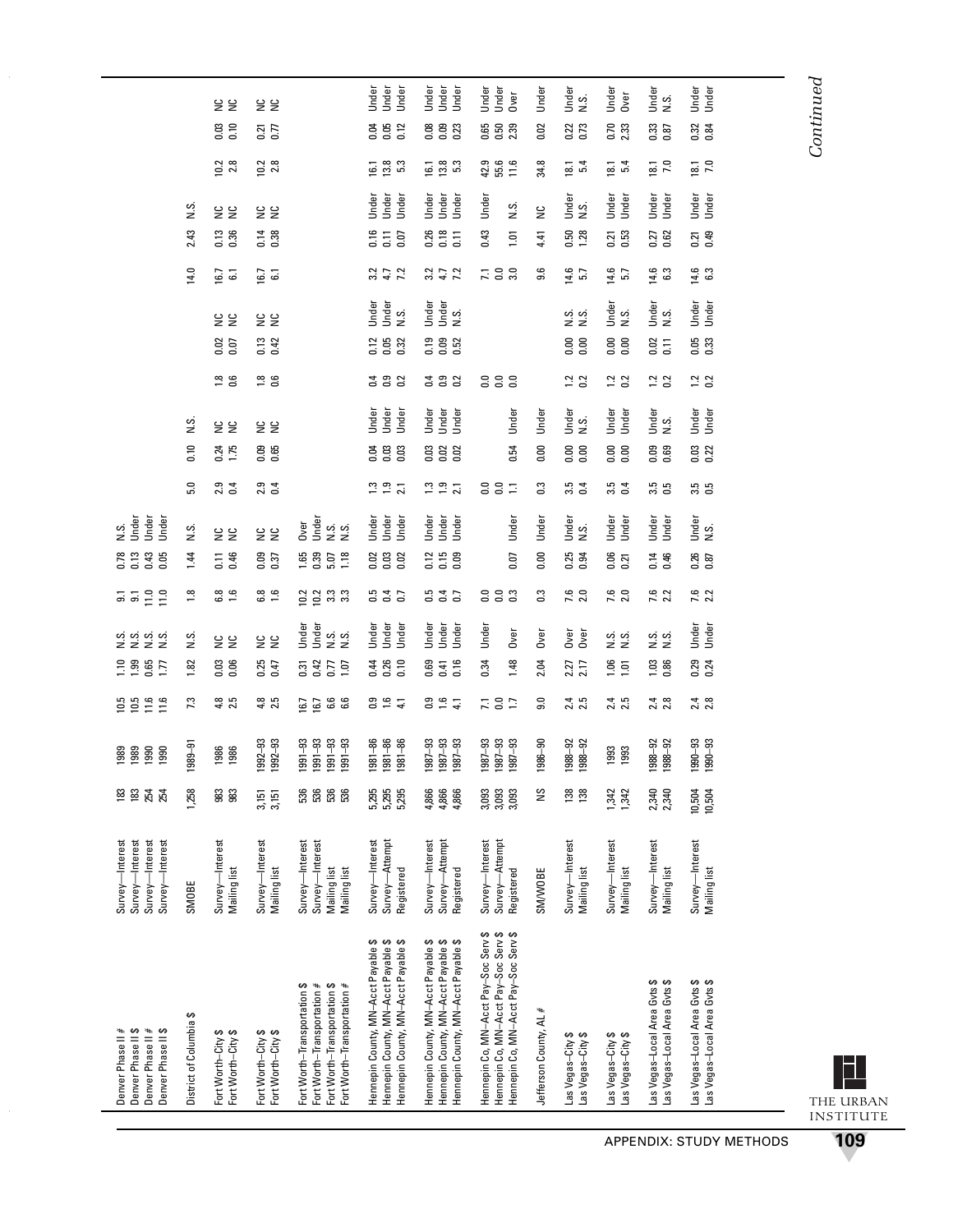| Table A.3d. Evidence of Disparity in the Other                                                           |                                                                   |                                  |                                                    |                                                |                              | Services Industry (Continued)                  |                                           |                              |                                         |                                               |                              |                                    |                         |                            |                                |                                                |                                          |                                                |                            |                                                             |                                                   |
|----------------------------------------------------------------------------------------------------------|-------------------------------------------------------------------|----------------------------------|----------------------------------------------------|------------------------------------------------|------------------------------|------------------------------------------------|-------------------------------------------|------------------------------|-----------------------------------------|-----------------------------------------------|------------------------------|------------------------------------|-------------------------|----------------------------|--------------------------------|------------------------------------------------|------------------------------------------|------------------------------------------------|----------------------------|-------------------------------------------------------------|---------------------------------------------------|
|                                                                                                          |                                                                   | BACKGROUND                       |                                                    |                                                | AMERICANS<br>AFRICAN         |                                                |                                           | LATINOS                      |                                         |                                               | <b>ASIANS</b>                |                                    |                         | AMERICANS<br><b>NATIVE</b> |                                |                                                | ALL MINORITIES                           |                                                |                            | WOMEN                                                       |                                                   |
|                                                                                                          | Source                                                            | Contracts<br># of                | Year                                               | Avail.                                         | Ratio<br>Disp.               | Stat.<br>Sig.                                  | Avail                                     | Ratio<br>Disp.               | Stat.<br>Sig.                           | Avail.                                        | Ratio<br>Disp.               | Stat.<br>Sig.                      | Avail                   | Ratio<br>Disp.             | Stat.<br>Sig.                  | Avail.                                         | Ratio<br>Disp.                           | Stat.<br>ះទី                                   | Avail.                     | Ratio<br>Disp.                                              | Stat.<br>Sig.                                     |
| Maryland & Environs-Primes&Subs \$<br>Maryland-Primes&Subs \$                                            | SM/WOBE<br>SM/WOBE                                                | 142                              | $1985 - 89$<br>$1985 - 89$                         | <u>51</u><br>$\Xi$                             | $1.53$<br>$2.00$             | S S                                            |                                           |                              |                                         | 1.5                                           | $1.30$<br>$2.20$             | S S                                |                         |                            |                                | $8.4$<br>7.2                                   | e a<br>88<br>0.90                        |                                                | 5. 23<br>5. 23             | S S<br>0.46<br>0.40                                         |                                                   |
| Maryland DOT-Primes and subs \$<br>Maryland DOT-Primes only \$                                           | SM/WOBE-Empl<br>SM/WOBE-Empl                                      | S S                              | FY91-93<br>FY92-93                                 | E 8<br>8.7                                     | 0.52<br>0.52                 | Under<br>š                                     | <b>83</b><br>0.91                         | 0.18<br>2.02                 | Ν.S.<br>ں<br>ح                          | $2.6$<br>$2.6$                                | 1.02<br>2.18                 | Ν.S.<br>š                          |                         |                            |                                | 12.1<br>12.1                                   | s.<br>š<br>0.68<br>1.85                  |                                                | 15.7                       | Ν.S.<br>ξ<br>0.08<br>0.35                                   |                                                   |
| Minneapolis \$<br>Minneapolis \$<br>Minneapolis \$<br>Minneapolis \$                                     | Survey-Interest<br>Survey-Attempt<br><b>SM/WOBE</b><br>Registered | <b>BBBB</b>                      | $19 - 0001$<br>$19 - 91$<br>1990-91<br>$1990 - 91$ | 8.9<br>0.9<br>$\frac{6}{16}$<br>$\frac{6}{16}$ | 0.00<br>0.00<br>0.00<br>0.00 | Under<br>Under<br>Under<br>Jnder               | $\frac{4}{5}$ 5.<br>0.4<br>$\overline{a}$ | 0.00<br>0.00<br>0.00<br>0.00 | Under<br>Under<br><b>Under</b><br>Under | $\frac{9}{2}$<br><b>5.3</b><br>$\overline{0}$ | 0.50<br>1.70<br>0.69<br>1.26 | Σ.<br>N.S.<br>N.S.<br>is.          | d 0 0<br>0 0 0          | 0.00<br>0.00<br>0.00       | Under<br>Under<br><b>Under</b> | $\overline{3.0}$<br>$\frac{5}{1}$<br>3.2<br>47 | 11.19<br>3.60<br>5.29<br>5.65            | Over<br><b>Over</b><br><b>Over</b><br>Over     | 9.9<br>13.8<br>3.6<br>16.1 | 0.05<br>0.19<br>0.04<br>0.07                                | <b>Under</b><br>Under<br>Under<br><b>J</b> nder   |
| Minneapolis \$<br>Minneapolis \$<br>Minneapolis \$<br>Minneapolis \$                                     | Survey-Interest<br>Survey-Attempt<br><b>SM/WOBE</b><br>Registered | 3,735<br>3,735<br>3,735<br>3,735 | 1992-94<br>1992-94<br>1992-94<br>1992-94           | 0.6<br>0.9<br>1.6<br>$\frac{6}{16}$            | 0.38<br>0.14<br>0.14<br>0.24 | Under<br>Under<br><b>Under</b><br><b>Jnder</b> | 0.4<br>0.5<br>0.4<br>$\overline{a}$       | 0.00<br>0.00<br>0.00<br>0.01 | Under<br>Under<br>Under<br>N.S.         | 5225                                          | 0.65<br>0.15<br>0.11<br>0.27 | Under<br>Under<br>Under<br>N.S.    | 0.4<br>0.9<br>c5        | 0.38<br>0.18<br>0.34       | Under<br>Under<br>Under        | $\frac{5}{1}$<br>3.2<br>47<br>$30^{\circ}$     | 0.20<br>0.39<br>0.19<br>0.13             | Under<br>Under<br><b>Under</b><br><b>Jnder</b> | 9.9<br>13.8<br>3.6<br>16.1 | 2.13<br>2.99<br>1.84<br>8.28                                | <b>Over</b><br>Over<br><b>Over</b><br><b>Over</b> |
| Minneapolis Comm Devel Agency \$<br>Minneapolis Comm Devel Agency \$<br>Minneapolis Comm Devel Agency \$ | Survey-Interest<br>Survey-Attempt<br>SM/WOBE                      | <b>គ គ គ</b>                     | $1990 - 91$<br>$1990 - 91$<br>1990-91              | 0.9<br>$\frac{6}{16}$<br>CO                    | 5.13<br>3.04<br>6.82         | Over<br><b>Over</b><br>N.S.                    | $\overline{c}$<br>0.5<br>$\overline{0.4}$ | 0.00<br>0.00<br>0.00         | si<br>Na<br>N.S.                        | 90<br>$\frac{2}{1}$ $\frac{3}{1}$             | 0.00<br>0.00<br>0.00         | $\frac{2}{5}$ $\frac{2}{5}$<br>ΝS. | 3<br>0.4                | 0.00<br>0.00               | si<br>Sisi                     | $\frac{8}{10}$<br>$3.\overline{3}$<br>4.8      | sisisi<br>Sisisi<br>1.49<br>2.72<br>1.01 |                                                | 10.4<br>13.8<br>16.1       | $\frac{2}{5}$ $\frac{2}{5}$<br>N.S.<br>0.58<br>0.50<br>0.77 |                                                   |
| Minneapolis Comm Devel Agency \$<br>Minneapolis Comm Devel Agency \$<br>Minneapolis Comm Devel Agency \$ | Survey-Attempt<br>Survey-Interest<br>SM/WOBE                      | 473<br>473<br>473                | 1992-94<br>1992-94<br>1992-94                      | $\mathbf{c}_3$<br>1.6<br>CO                    | 0.20<br>0.15<br>0.09         | Under<br>si<br>Sisi                            | 5.5<br>0.5<br>$\overline{0.4}$            | 0.20<br>0.17<br>0.21         | s.<br>Ν.S.<br>N.S.                      | 0.3<br>1.9                                    | 7.18<br>2.32<br>1.66         | Over<br>Över<br>Over               | $\overline{0.4}$<br>0.9 | N.S.<br>3.26<br>1.52       | Over                           | $\frac{8}{10}$<br>$3.\overline{3}$<br>4.8      | Ν.S.<br>N.S.<br>2.63<br>1.45<br>0.98     | <b>Over</b>                                    | 10.4<br>13.8<br>16.1       | 0.05<br>0.03<br>0.04                                        | Under<br>Under<br>Under                           |
| New Orleans \$<br>New Orleans \$                                                                         | SM/WOBE-Empl<br>SM/WOBE-Empl                                      | 1,619<br>6,509                   | 1986-89<br>1989-92                                 | 3.7                                            | 2.46<br>1.78                 | S S                                            | $\frac{0.8}{0.8}$                         | 0.10<br>0.15                 | si<br>Si<br>Si                          | 0.8<br>0.8                                    | $0.92$<br>$1.66$             | Ν.S.<br>ں<br>ح                     |                         |                            |                                | 5.3<br>$\mathbb{S}^3$                          | ≌ ≋<br>1.56                              |                                                | 123<br>51                  | N.S.<br>0.19<br>0.33                                        | Under                                             |
| New York City \$<br>New York City #                                                                      | SM/WOBE-Empl<br>SM/WOBE-Empl                                      | 50112<br>50112                   | 1989-90<br>1989-90                                 | 3.5<br>$\overline{5}$                          | 0.56<br>0.41                 | Under<br>Under                                 | $2.6$<br>5.2                              | 0.40<br>0.66                 | Under<br>N.S.                           | 3.8<br>3.3                                    | 0.29<br>1.02                 | Under<br>Under                     |                         |                            |                                | 9.9<br>141                                     | ں ں<br>0.43<br>0.62                      |                                                | 19.3<br>19.2               | N.S.<br>0.12<br>0.19                                        | Under                                             |
| New York State \$                                                                                        | <b>Bidders</b> list                                               | S                                | FY90-91                                            | 53                                             | 0.03                         | Under                                          | 27                                        | 0.16                         | Under                                   | 23                                            | 2.08                         | <b>Over</b>                        | $\overline{c}$          | 0.06                       | Under                          | 11.0                                           | 0.49                                     | Under                                          | 14.3                       | 0.09                                                        | Under                                             |
| Pennsylvania (SEPTA)-Lrg Contr \$<br>Pennsylvania (SEPTA)-Lrg Contr #                                    | SM/WOBE-Empl<br>SM/WOBE-Empl                                      | 491<br>491                       | 1988-92<br>1988-92                                 | 2.0<br>$\overline{31}$                         | 0.23<br>0.26                 | Under<br>N.S.                                  | $0.4\,$<br>S.                             | 0.10<br>1.74                 | <b>Over</b><br>Ν.S.                     | $\frac{16}{13}$                               | 0.00<br>0.00                 | Under<br>si<br>N                   |                         |                            |                                | 4.0<br>4.9                                     | N.S.<br>0.13<br>0.33                     | Under                                          | 12.6<br>16.5               | N.S.<br>0.39<br>0.42                                        | Under                                             |
| Pennsylvania (SEPTA)-Sml Contr \$                                                                        | SM/WOBE-Empl.                                                     | 9449                             | 1988-92                                            | $\frac{8}{10}$                                 | 0.41                         | Under                                          | 50                                        | 1.09                         | Ν.S.                                    | $\Xi$                                         | 0.08                         | Under                              |                         |                            |                                | 3.4                                            | 0.40                                     | Under                                          | 13.0                       | Ν.S.<br>0.96                                                |                                                   |
| Pennsylvania (SEPTA)-Sml Contr #                                                                         | SM/WOBE-Empl.                                                     | 9449                             | $1988 - 92$                                        | 2.5                                            | 0.38                         | Under                                          | 50                                        | 0.75                         | Ν.S.                                    | $\ddot{ }$                                    | 0.02                         | Under                              |                         |                            |                                | 4.4                                            | 0.32                                     | Under                                          | 13.9                       | 1.05                                                        | Over                                              |
|                                                                                                          |                                                                   |                                  |                                                    |                                                |                              |                                                |                                           |                              |                                         |                                               |                              |                                    |                         |                            |                                |                                                |                                          |                                                |                            |                                                             |                                                   |

THE URBAN INSTITUTE

<u>p</u>

**110** DO MINORITY-OWNED BUSINESSES GET A FAIR SHARE OF GOVERNMENT CONTRACTS?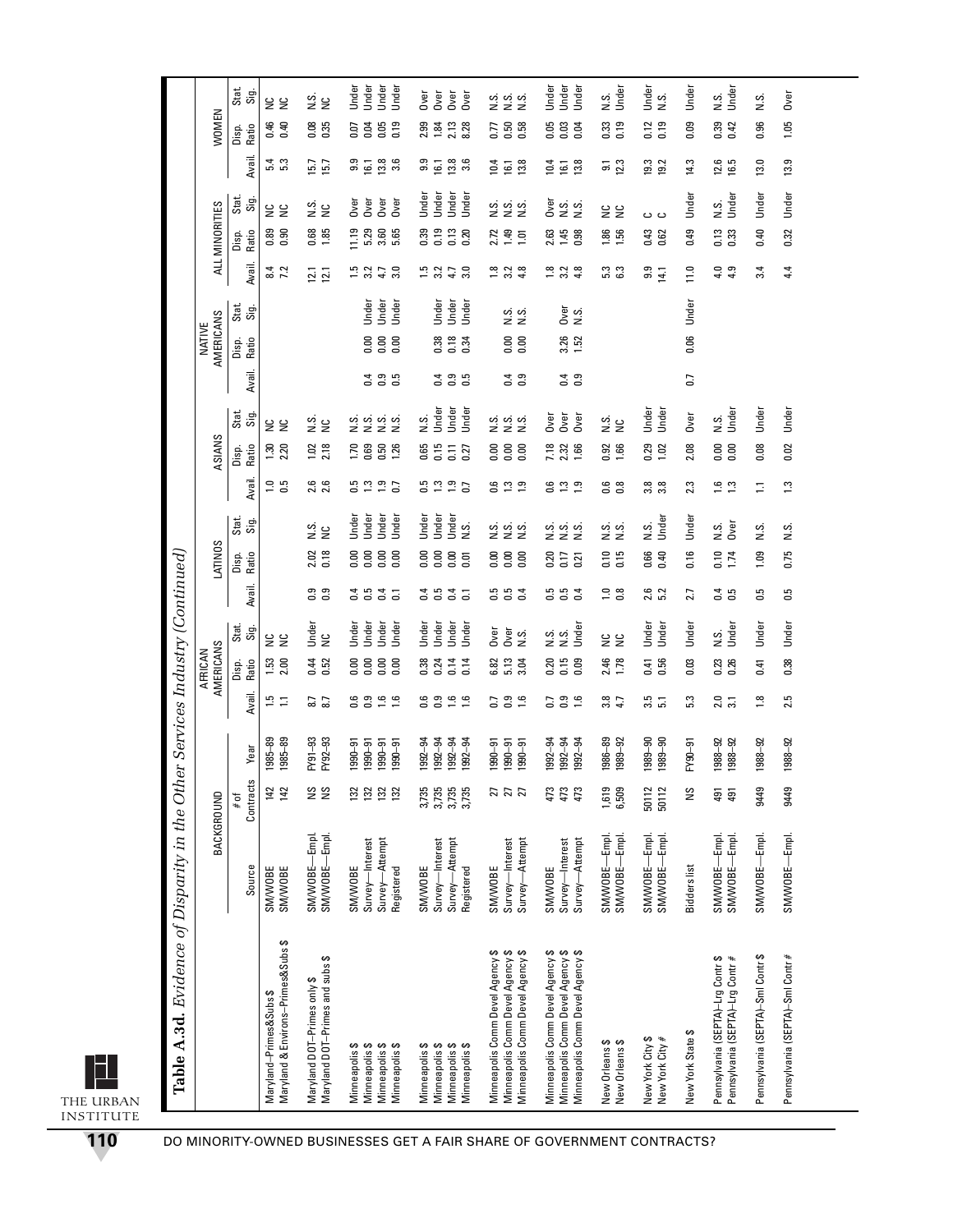| Under<br>Under<br>Under                                                                                              | Under<br><b>Jnder</b>                                                                                       | Under<br>Jnder<br>Under                                              | Under<br>Under<br><b>J</b> nder                                      | si<br>Zi<br>Zi                                                  | Under<br>Under<br>Jnder                               | Under<br>Under<br>Under                                                                                  | Under<br>Under<br><b>Jnder</b>                                                                           | Under<br>N.S.                                                                                               | Σ.                              | Under                          | Under               | Under              |
|----------------------------------------------------------------------------------------------------------------------|-------------------------------------------------------------------------------------------------------------|----------------------------------------------------------------------|----------------------------------------------------------------------|-----------------------------------------------------------------|-------------------------------------------------------|----------------------------------------------------------------------------------------------------------|----------------------------------------------------------------------------------------------------------|-------------------------------------------------------------------------------------------------------------|---------------------------------|--------------------------------|---------------------|--------------------|
| 0.12<br>0.17<br>$\overline{2}$                                                                                       | 0.17                                                                                                        | 8<br>8<br>8<br>8<br>8<br>8<br>8                                      | 0.06<br>0.07                                                         | 5<br>0.00                                                       | <u>ក្នុង</u><br>១.១ ន                                 | 0.06<br>0.04<br>0.04                                                                                     | 0.16<br>$\overline{0.10}$<br>$\overline{0}$ .                                                            | 0.05<br>0.12                                                                                                | 0.01                            | 0.09                           | 0.15                | 0.32               |
| 9.8<br>12.2<br>17.1                                                                                                  | $16.9$<br>8.6                                                                                               | $16.0$<br>$0.8$<br>$1.5$                                             | 16.0<br>13.5                                                         | $\frac{1}{9}$ $\frac{1}{1}$                                     | $1.5$ 8.9                                             | 9<br>9 19 11<br>9 12 11                                                                                  | 9<br>19 19 19<br>19 19                                                                                   | 8.9<br>17.2                                                                                                 | 17.3                            | 17.6                           | 21.6                | 22.3               |
| Under<br>Under<br>Jnder<br>Under<br>Jnder<br>Under                                                                   | Under<br>Under                                                                                              | Under<br>Jnder<br>Jnder                                              | Under<br>Jnder<br>Jnder                                              | Under<br>Ν.S.                                                   | Under<br><b>J</b> nder<br>ΣŐ                          | Under<br>Jnder<br>Under                                                                                  | Under<br>Under<br>Jnder                                                                                  | ں ں                                                                                                         | ت                               | ت                              | ت                   | د                  |
|                                                                                                                      | 0.30                                                                                                        | ទី ខ្ល<br>ខ្លួ ខ្លួ                                                  | 3<br>3<br>0<br>0<br>0<br>0                                           |                                                                 | ភ្នួ គ្នួ<br>ភូ ឆ្នូ ខ្ម                              | $0.59$<br>$0.28$<br>0.19                                                                                 | 0.36<br>$\overline{0.17}$<br>$\overline{5}$                                                              | 0.07                                                                                                        | 0.03                            | 0.09                           | 1.57                | 2.42               |
| 27.9<br><b>2325</b>                                                                                                  | $\frac{16}{6}$                                                                                              | 32 4 7<br>32 4 7                                                     | 32 4 7<br>32 4 7                                                     | ន <b>្ល</b>                                                     | 23<br>2315<br>2315                                    | 1.5, 3.8                                                                                                 | 15 23 <del>21</del><br>15 23 <del>21</del>                                                               | $\frac{12.1}{17.6}$                                                                                         | جما<br>≌                        | بما<br>≌                       | œ<br>∞              | ېما<br>∞           |
| Under<br>Under<br>Under<br>Under<br>Under<br>Under                                                                   | Under<br><b>Jnder</b>                                                                                       | Under<br>Under<br>Jnder                                              | Under<br>Jnder<br>Jnder                                              |                                                                 | Over<br>N.S.                                          | Under<br>Under                                                                                           | Under<br>Jnder                                                                                           |                                                                                                             |                                 |                                |                     |                    |
| 0.00<br>$\frac{17}{0.00}$<br>0.08<br>0.27                                                                            | 5 g<br>0.02                                                                                                 | ទី នី ទី<br>១ ១ ១                                                    | 0.19<br>0.09<br>0.12                                                 |                                                                 | $0.93$<br>147                                         | 0.06<br>0.12                                                                                             | $0.40$<br>$0.19$                                                                                         |                                                                                                             |                                 |                                |                     |                    |
| 333555                                                                                                               | $\frac{5}{2}$                                                                                               | $\frac{4}{5}$ $\frac{6}{5}$ $\frac{6}{5}$                            | $\frac{4}{5}$ $\frac{8}{5}$ $\frac{6}{5}$                            |                                                                 | 0.4                                                   | $\frac{3}{2}$                                                                                            | $\frac{3}{2}$                                                                                            |                                                                                                             |                                 |                                |                     |                    |
| Jnder<br>Under<br>Jnder<br><b>Jnder</b><br>Under<br>Jnder                                                            | Under<br>Under                                                                                              | Jnder<br>Under<br>Under                                              | Under<br>Under<br>Under                                              | sisi<br>Sisi                                                    | Under<br>Under<br>Over                                | <b>J</b> nder<br>Under<br>Under                                                                          | Under<br>Under<br>Under                                                                                  | Under<br>N.S.                                                                                               | S.N                             | ΝS.                            | Over                | Dver               |
| <b>B</b><br>Becases                                                                                                  | 0.07                                                                                                        | $\frac{\pi}{6}$ គឺ គឺ                                                | <b>មិន</b><br>ខេត្ត                                                  | 8<br>0.00                                                       | 83<br>03<br>03<br>03<br>03                            | <b>238</b><br>0.03                                                                                       | $0.88$<br>0.00                                                                                           | 8<br>0.00                                                                                                   | 0.00                            | 0.00                           | 187.00              | 118.75             |
| 533333                                                                                                               | $\frac{1}{2}$ $\frac{3}{2}$                                                                                 | $\frac{3}{2}$ $\frac{3}{2}$ $\frac{3}{2}$                            | $\frac{13}{12}$ $\frac{13}{12}$                                      | 5.5<br>9.5                                                      | 2. 2. 5<br>2. 2. 5                                    | 5.49                                                                                                     | <b>519</b><br>519                                                                                        | 0.3                                                                                                         | $\overline{12}$                 | $\ddot{.}3$                    | $\mathbf{S}$        | $\overline{c}$     |
| Under<br>Under<br>Under<br>Under<br>Under<br>Under                                                                   | Under<br><b>Jnder</b>                                                                                       | Jnder<br>Under<br>Under                                              | Under<br>Under<br>Under                                              | sisi<br>Sisi                                                    | Under<br>Under<br>Jnder                               | Under<br>Under<br>N.S.                                                                                   | Under<br>Jnder<br><b>Under</b>                                                                           | <b>Under</b><br>N.S.                                                                                        | N.S.                            | Under                          | Ν.S.                | 0 <sub>ver</sub>   |
| 0.15<br>0.46<br>$0.27$<br>$0.56$<br>0.47                                                                             | 0.32                                                                                                        | នី ទី<br>ខី ទី ទី                                                    | 0.03<br>0.12                                                         | 8<br>0.00                                                       | 82<br>003                                             | 858<br>000                                                                                               | 0.03<br>0.13<br>0.04                                                                                     | 80.0<br>0.09                                                                                                | 0.04                            | 0.11                           | 1.13                | 1.85               |
| 228223                                                                                                               | 8.5<br>4.0                                                                                                  | $\frac{1}{6}$ $\frac{4}{6}$ $\frac{6}{6}$                            | 3.6<br>$\overline{c}$                                                | $\begin{array}{c} 1 \overline{)} \\ 1 \overline{)} \end{array}$ | 3.54                                                  | $\frac{4}{5}$ $\frac{7}{5}$ $\frac{4}{5}$                                                                | $\frac{4}{5}$ $\frac{5}{9}$ $\frac{4}{9}$                                                                | $\frac{9}{13.8}$                                                                                            | 14.4                            | 14.4                           | 8.6                 | 84                 |
| Under<br>Under<br>Under<br><b>Under</b><br><b>Dver</b><br>S.N                                                        | Under<br>Σ.<br>S S                                                                                          | Under<br>Under<br>Jnder                                              | Under<br>Jnder<br>Under                                              | si<br>Si Si                                                     | Under<br>Jnder<br>Under                               | Under<br>sis<br>NS                                                                                       | Jnder<br>Under<br><b>Jnder</b>                                                                           | Under<br>N.S.                                                                                               | S.N                             | ΝS.                            | N.S.                | Over               |
| <b>A</b> <sub>1</sub> 8 8 9 5 8 9                                                                                    | 0.45<br>0.52<br>$0.16$<br>$0.27$                                                                            | ូ<br>ភូមិ ក្នុ                                                       | 0.73<br>0.20                                                         | 8<br>0.00                                                       | 884<br>884                                            | $1.86$<br>0.50                                                                                           | 0.52<br>0.32<br>0.19                                                                                     | 8<br>0.00                                                                                                   | 0.00                            | 0.00                           | 1.65                | 4.13               |
| <b>ដូនួ</b> ខ្ទុំ ខ្ញុំ ខ្ញ                                                                                          | $\frac{4}{1}$ $\frac{3}{2}$<br>$\frac{5}{5}$ .0                                                             | 9<br>0 . 9 3<br>0 . 9                                                | 9 9 4<br>0 - 8                                                       | 5. 5.<br>5. 5.                                                  | ನೆ ರ<br>ನಂ                                            | $0.99$<br>$-1.9$                                                                                         | <b>9999</b>                                                                                              | $1.8$<br>$2.5$                                                                                              | 2.9                             | 2.8                            | $\approx$           | 5                  |
| FY87-93<br>FY87-93<br>FY87-93<br>FY87-93<br>FY87-93<br>FY87-93                                                       | FY90-93<br>FY90-93<br>1988<br>1988                                                                          | $1985 - 89$<br>1985–89<br>1985–89                                    | 1990-94<br>1990-94<br>1990-94                                        | 1990<br>1991                                                    | 1990-94<br>1990-94<br>1990-94                         | 1988-91<br>$1886 - 91$<br>1988-91                                                                        | 1992-94<br>1992-94<br>1992-94                                                                            | 1986-90<br>1986-90                                                                                          | 1986-90                         | 1986-90                        | 1986-87             | 1986-87            |
| 12,883<br>12,883<br>12,883<br>12,883<br>12,883<br>12,883                                                             | 2,140<br>2,140<br>3182<br>3182                                                                              | 7,546<br>7,546<br>7,546                                              | 7,352<br>7,352<br>7,352                                              | ន ន                                                             | 10,729<br>10,729<br>10,729                            | 1936<br>1936<br>1936                                                                                     | 4022<br>4022<br>4022                                                                                     |                                                                                                             | ಹ                               | रु                             | 905                 | 905                |
| Survey-Interest<br>Survey-Interest<br>Mailing list<br>Mailing list<br>Registered<br>Registered                       | Survey-Interest<br>Mailing list<br>Survey<br>Survey                                                         | Survey-Attempt<br>Survey—Interest<br>Registered                      | Survey-Attempt<br>Survey-Interest<br>Registered                      | Direcs./Mailing list<br>Direcs./Mailing list                    | SM/WOBE-Empl<br>Survey-Interest<br>Registered         | SM/WOBE-Empl<br>Survey-Interest<br>Survey-Attempt                                                        | SM/WOBE-Empl.<br>Survey-Interest<br>Survey-Attempt                                                       |                                                                                                             | <b>Directories</b>              | <b>Directories</b>             | <b>Directories</b>  | Directories        |
| ↮<br>↮<br>↔<br>Phoenix-Women<br>Phoenix-Women<br>Phoenix-Women<br>Phoenix-Men \$<br>Phoenix-Men \$<br>Phoenix-Men \$ | Prince George's County, MD \$<br>Prince George's County, MD #<br>↔<br>Pima County, AZ \$<br>Pima County, AZ | Ramsey County, MN \$<br>Ramsey County, MN \$<br>Ramsey County, MN \$ | Ramsey County, MN \$<br>Ramsey County, MN \$<br>Ramsey County, MN \$ | Sacramento\$<br>Sacramento\$                                    | St. Paul, MN \$<br>St. Paul, MN \$<br>St. Paul, MN \$ | St. Paul, MN-School Dist. 625 \$<br>St. Paul, MN-School Dist. 625 \$<br>St. Paul, MN-School Dist. 625 \$ | St. Paul, MN-School Dist. 625 \$<br>St. Paul, MN-School Dist. 625 \$<br>St. Paul, MN-School Dist. 625 \$ | San Antonio-Bexar Co.-VIA Metro Trans \$ Directories<br>San Antonio-Bexar Co.-VIA Metro Trans # Directories | San Antonio-City Water Board \$ | San Antonio-City Water Board # | San Antonio-City \$ | San Antonio-City # |

L THE URBAN INSTITUTE

APPENDIX: STUDY METHODS

Continued *Continued*

**111**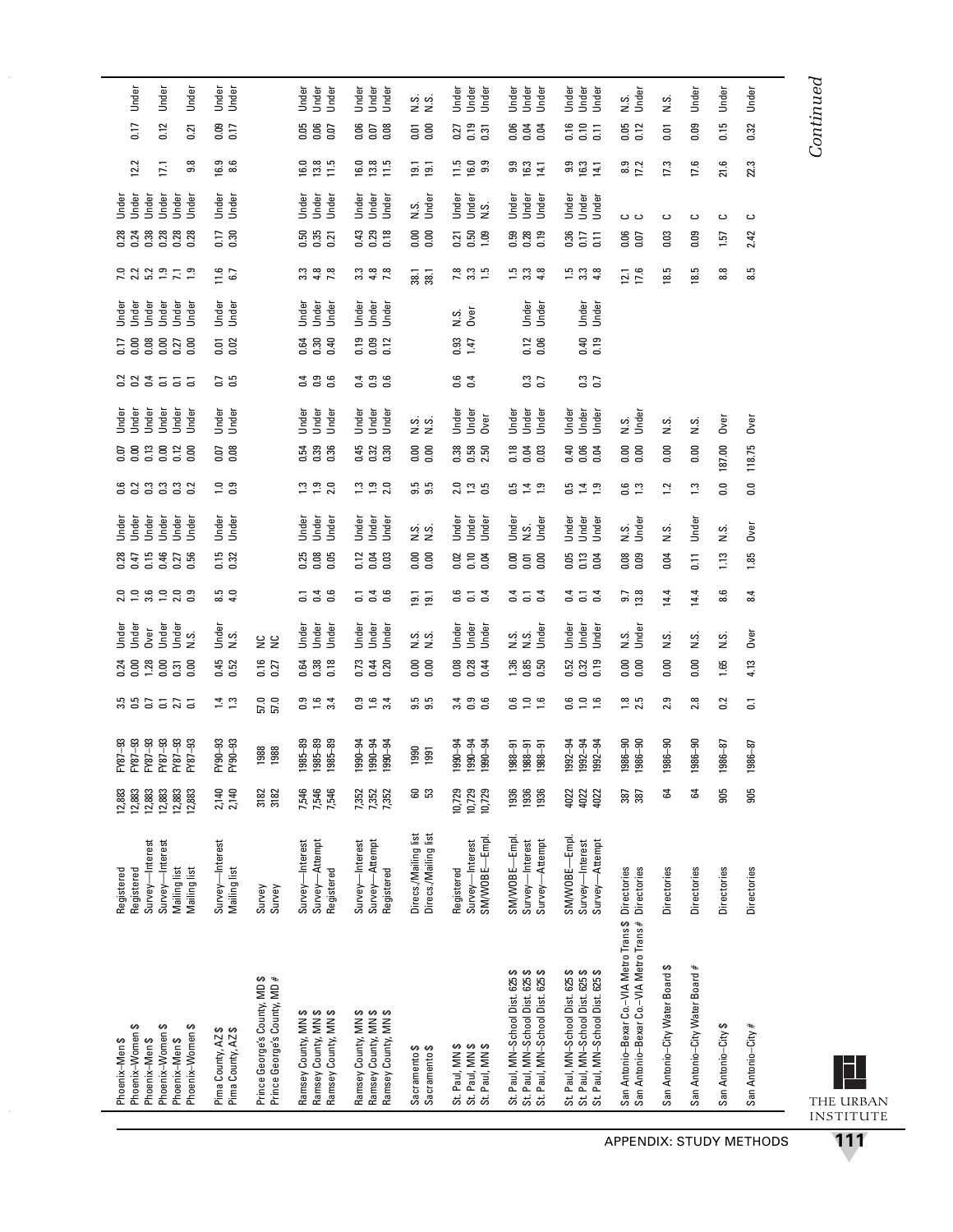| THE URBAN |  |
|-----------|--|
| INSTITUTE |  |

| Source<br><b>Jirectories</b><br><b>Directories</b><br>San Antonio-City #<br>San Antonio-City \$ | BACKGROUND |               |        |                                        |           |                  |                                             |                         |                 |                                                     |                        |                |                      |              |                |              |                 |                  |                                 |  |
|-------------------------------------------------------------------------------------------------|------------|---------------|--------|----------------------------------------|-----------|------------------|---------------------------------------------|-------------------------|-----------------|-----------------------------------------------------|------------------------|----------------|----------------------|--------------|----------------|--------------|-----------------|------------------|---------------------------------|--|
|                                                                                                 |            |               |        | AFRICAN                                |           |                  |                                             |                         |                 |                                                     |                        |                | <b>NATIVE</b>        |              |                |              |                 |                  |                                 |  |
|                                                                                                 |            |               |        | AMERICANS                              |           |                  | <b>LATINOS</b>                              |                         |                 | ASIANS                                              |                        |                | <b>AMERICANS</b>     |              | ALL MINORITIES |              |                 | WOMEN            |                                 |  |
|                                                                                                 | # of       |               |        | Disp.                                  | Stat.     |                  | Disp.                                       | Stat.                   |                 | Disp.                                               | Stat.                  |                | Stat<br>Disp.        |              | Disp.          | Stat.        |                 | Disp.            |                                 |  |
|                                                                                                 | Contracts  | Year          | Avail. | Ratio                                  | Sig.      | Avail. Ratio     |                                             | Sig.                    |                 | Avail. Ratio Sig.                                   |                        |                | Avail. Ratio Sig.    |              | Avail. Ratio   | Sig.         | Avail.          | Ratio            | ទី<br>ទី                        |  |
|                                                                                                 | 806        | 1989-90       |        |                                        |           | $\overline{8.0}$ |                                             |                         | $\overline{0}$  | 1 95.00 Over<br>68.83 Over<br>4 Under<br>0.18 Under |                        |                |                      |              |                |              | 22.5            | 0.36             | Under                           |  |
|                                                                                                 | ඝ          | $1989 - 90$   |        | 11.63 Over<br>15.36 Over<br>0.25 Undel | Over      | 8.3              | 2.45 Over<br>2.25 Over<br>8.2               |                         |                 |                                                     |                        |                |                      | 3.5          | 2.38<br>2.38   |              | $\overline{21}$ | 0.43             |                                 |  |
| SM/WOBE-Empl.<br>Texas \$                                                                       | છૂ         | $9/88 - 8/91$ | 3.3    |                                        |           |                  |                                             |                         | 0.14            |                                                     |                        |                | 2.3 0.09 Under       | 13.8         | 0.16           | Under        | 16.6            | $0.32$<br>$0.59$ | de a<br>Babar<br>Babar<br>Babar |  |
| SM/WOBE-Empl<br>Texas $#$                                                                       |            | $9/88 - 8/91$ |        | 0.18                                   |           | 9.8              | 0.36                                        |                         | $\frac{18}{10}$ |                                                     |                        |                |                      |              | 0.31           | <b>Under</b> | 16.7            |                  |                                 |  |
| SM/WOBE-Empl<br>Texas \$                                                                        |            | $9/91 - 8/93$ |        | 0.23                                   |           | 9.9              | $\begin{array}{c} 0.22 \\ 0.37 \end{array}$ | der<br>Sinder<br>Sinder | $2.3$<br>1.8    |                                                     | Under<br>N.S.<br>Under |                |                      | 14.0<br>15.7 | 0.25           | Jnder        | 17.3            | 0.33             |                                 |  |
| SM/WOBE-Empl.<br>Texas $#$                                                                      |            | $9/9 - 19/93$ | 2.4    | 0.27                                   |           | 10.2             |                                             |                         |                 | $0.45$<br>$0.26$                                    |                        |                |                      | 14.4         | 0.34           | <b>Under</b> | 17.0            | 0.59             | Jnder                           |  |
| Survey-Interest<br>Tucson \$                                                                    | 746        | 1991-94       | 14     | 1.11                                   |           | 8.5              |                                             |                         | $\frac{0}{10}$  |                                                     |                        |                | s.<br>N              | 11.6         |                | 0.40 Under   | 16.9            |                  |                                 |  |
| Mailing list<br>Tucson \$                                                                       | 746        | 1991-94       | 1.3    | 1.23                                   | si<br>2 2 | 4.5              | 0.32 Under<br>0.61 Under                    |                         | 1.3             | $\frac{1}{2}$ 8                                     | x.s.<br>Under          | $\overline{0}$ | N.S.<br>0.24<br>០.24 | 7.8          | 0.59           | Under        | $\frac{8}{2}$   |                  | $0.75$ Under<br>1.29 NC         |  |

cates disparity refers to the number of contracts awarded. "Under", "Over", and "Not Sig." in the "Stat Sig." colum indicates statistically significant inderulization, statistically significant overutilization, and not sig Notes: Unless otherwise indicated, "Women" includes minority women and "All Minorities" does not include white women. A "\$" after the study name indicates disparity refers to the dollar value of contracts awarded; a "#" in cates disparity refers to the number of contracts awarded. "Under", "Under", "Under", "Under", "Under", "Under", "Not Sig." in the "Stat Sig." column incloates statistically signification, statistically significant overwil Notes: Unless otherwise indicated, "Women" includes minority women and "All Minorities" does not include white women. A "\$" after the study name indicates disparity refers to the dollar value of contracts awarded; a "#" in from one, respectively. NC stands for standscal significance not calculated in study. C stands for availablity and disparity ratio calculated by and by authors. NA stands for no availability, therefore cannot calculate dis cates study did not report this figure. cates study did not report this figure.

The availability measure "SM/WOBE-Empl" only includes firms with paid employees. See also study-specific notes at end of table. The availability measure "SM/WOBE–Empl" only includes firms with paid employees. See also study–specific notes at end of table.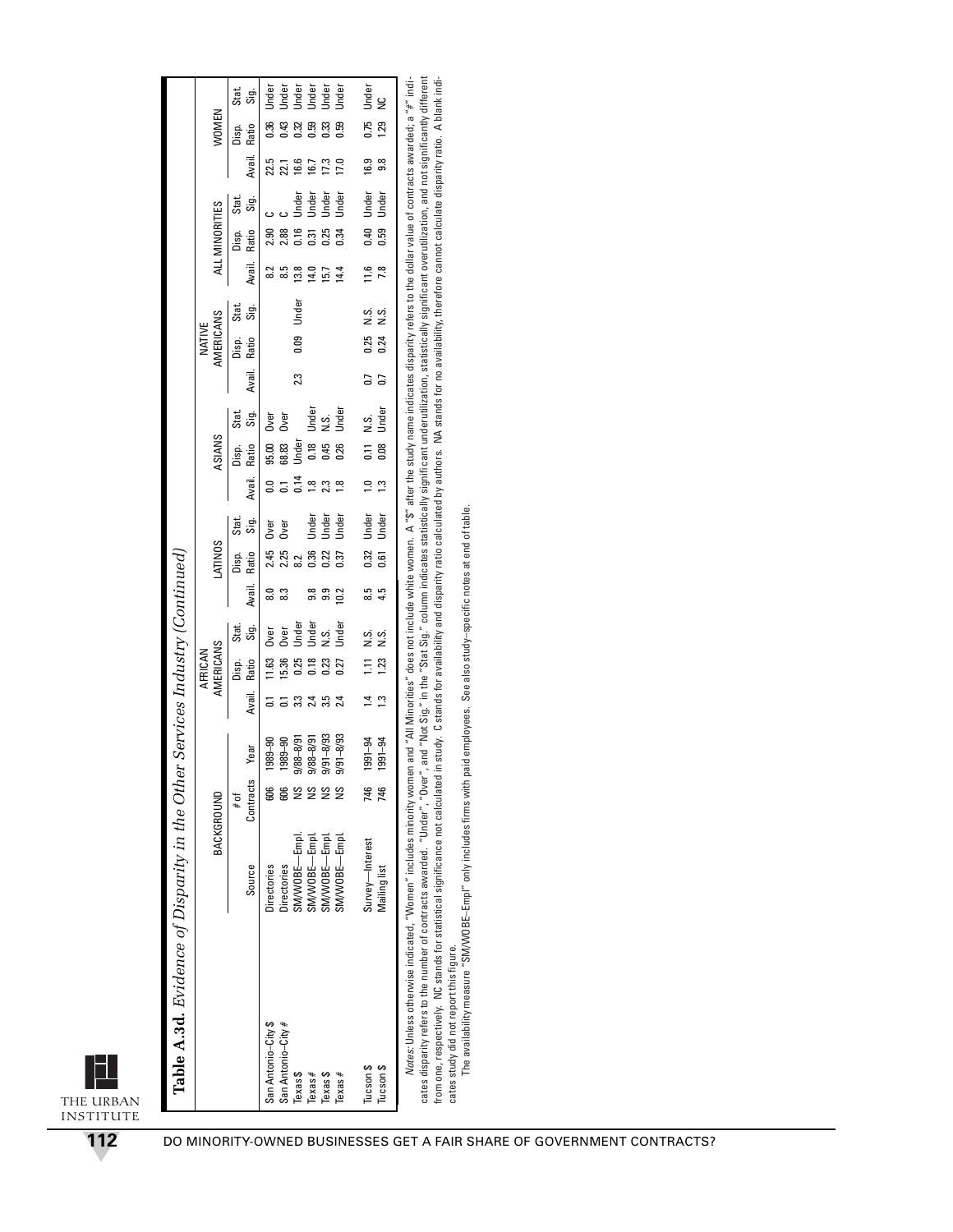## **Notes to Table A.3 Evidence of Disparity**

**Alameda County, CA:** Only construction contracts over \$25,000 are analyzed. Only professional service contracts over \$25,000 are reported. Figures for Asians include Native Americans. For large contracts, the measure of overall construction utilization allocates the total dollars awarded to the race/ethnicity of the prime contractor, and may therefore overstate disparity.

**Albuquerque:** The availability measure "CIP Bidders list" is a separate bidders list of professional design firms maintained by the city's Capital Improvement Program.

**Asheville, NC:** "Goods" includes all purchase orders. Eighty-eight percent of all expenditures are for goods. "Asians" includes Native Americans and other minorities.

**Boston Metro Area:** This study was commissioned by the City of Boston, the Boston Public Housing Authority, and the Water and Sewer Commission, but the agencies examined were state agencies. For the Executive Office of Environmental Affairs, the measure of overall construction utilization allocates the total dollars awarded to the race/ethnicity of the prime contractor, and may therefore overstate disparity.

**Chicago—City:** Number of contracts listed is actually number of firms receiving contracts, which underestimates number of contracts. "WBEs" includes white women only.

**Cincinnati:** The availability source "Bidders list: C" uses only certified MBEs; "Bidders list: C&N" uses certified and non-certified, self-reported MBEs. "Goods" includes supplies and other contractual services. The measure of overall construction utilization allocates the total dollars awarded to the race/ethnicity of the prime contractor, and may therefore overstate disparity.

**Columbus, OH:** "Asians" includes Native Americans for all SM/WOBE measures. "Other Services" includes both professional and non-professional services. For pre-1991 years, "Women" includes minority women; for later years, only white women are included. For pre-1991 years, SM/WOBE data are adjusted for C-corporations; for later years, SM/WOBE data are adjusted for Ccorporations and undercount of Hispanics and Asians.

**Contra Costa County, CA:** Small contracts are those less than \$25,000. "All Minorities" category includes WBEs. The measure of overall construction utilization allocates the total dollars awarded to the race/ethnicity of the prime contractor, and may therefore overstate disparity.

**Dade County, FL:** Study does not include firms that are not "gender/ethnic" identified," and thus overstates minority utilization. "Asians" category includes Asians and other minorities. "Other Services" includes both professional and non-professional services. "Women" includes only white women.

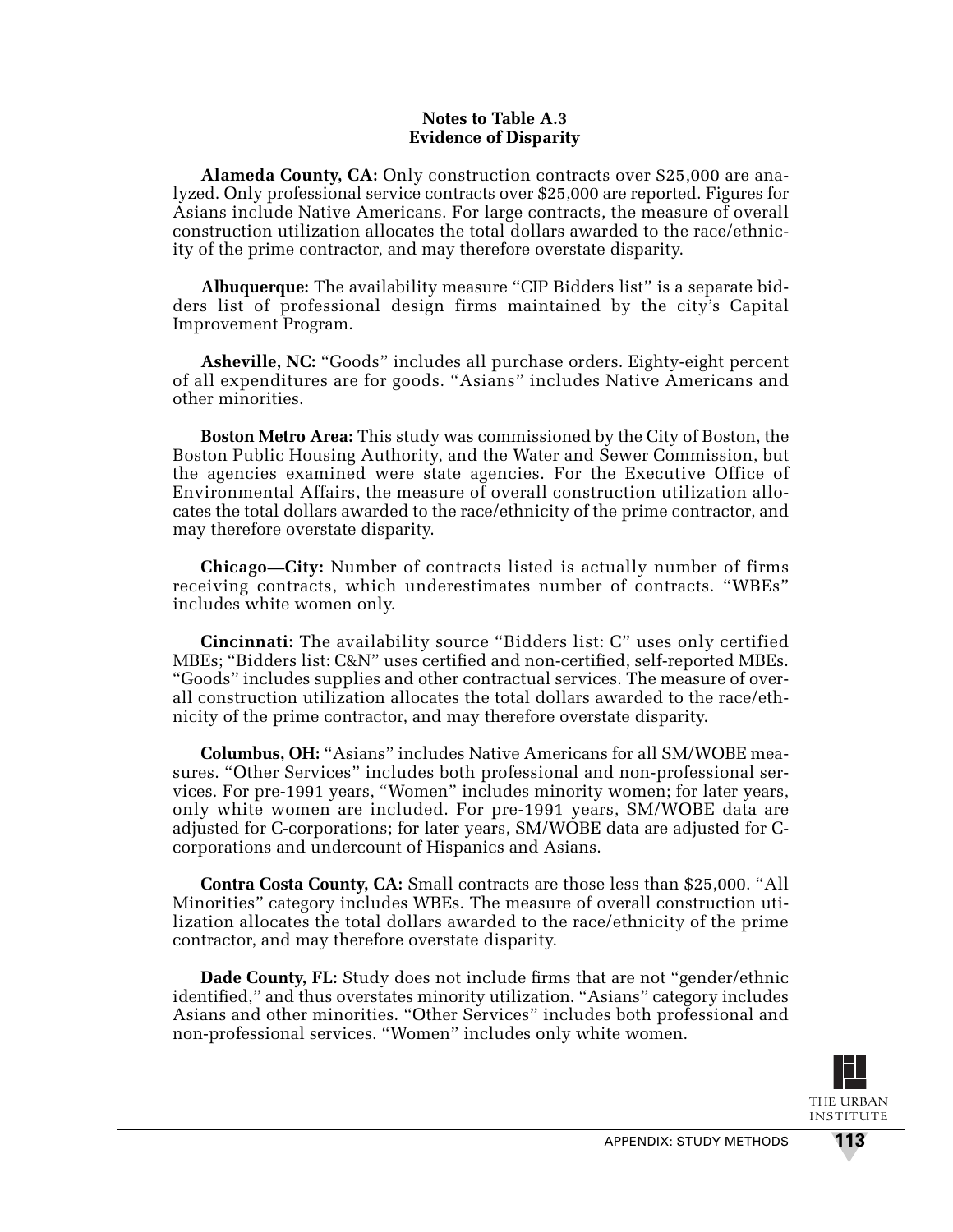**Dallas:** "All Minorities" category includes WBEs. "Women" includes only white women.

**Dallas/Fort Worth Airport:** Number of contracts listed are actually number of firms receiving contracts, an underestimate of number of contracts. For the 1988–1992 figures, the number listed under the "MBE" heading includes all WBEs. The study performs statistical significance tests at the 95 percent confidence level, but does not indicate which of the results pass this test. "Other Services" category includes professional and non-professional services.

**Dayton, OH:** "Goods" includes both goods and services. Study did not test for statistical significance when utilization was zero.

**Denver—Phase II:** "Other Services" includes both professional and nonprofessional services. "Construction" includes contracts identified by the study authors as "remodeling."

**Denver—Regional Transportation District:** "Asians" includes Native Americans and other minorities. "Women" includes minority and white women. SM/WOBE data are adjusted for growth and undercount of Hispanics and Asians, and weighted geographically. Only firms with a payroll are considered.

**Florida:** WBE utilization is measured for white women, while availability is measured for all women. The measure of overall construction utilization allocates the total dollars awarded to the race/ethnicity of the prime contractor, and may therefore overstate disparity.

**Fort Worth—City:** Number of contracts listed is actually number of firms receiving contracts, which is an underestimate of number of contracts. The study performs statistical significance tests at the 95 percent confidence level, but does not indicate which of the results pass this test. It states simply that 118 of the 128 measures for all minorities and all women, and 109 of the 128 measures for specific racial/ethnic groups, showed statistically significant underutilization.

**Fort Worth—Transportation:** Number of contracts listed is actually number of firms receiving contracts, which is an underestimate of number of contracts. WBE numbers include only white women. The measure of overall construction utilization allocates the total dollars awarded to the race/ethnicity of the prime contractor, and may therefore overstate disparity.

**Greensboro:** Figures for "Goods" refer only to retail trade.

**Hayward, CA:** "Construction" is contracts under \$100,000 and all contracts. The "Asian" category includes Native Americans.

**Hennepin County, MN:** For SM/WOBE measures of availability, "Asians" includes Native Americans. "All Minorities" includes firms of unspecified minority status. "Women" includes only white women. SM/WOBE data are adjusted for C-corporations and undercount of Hispanics, Asians, and Native Americans.

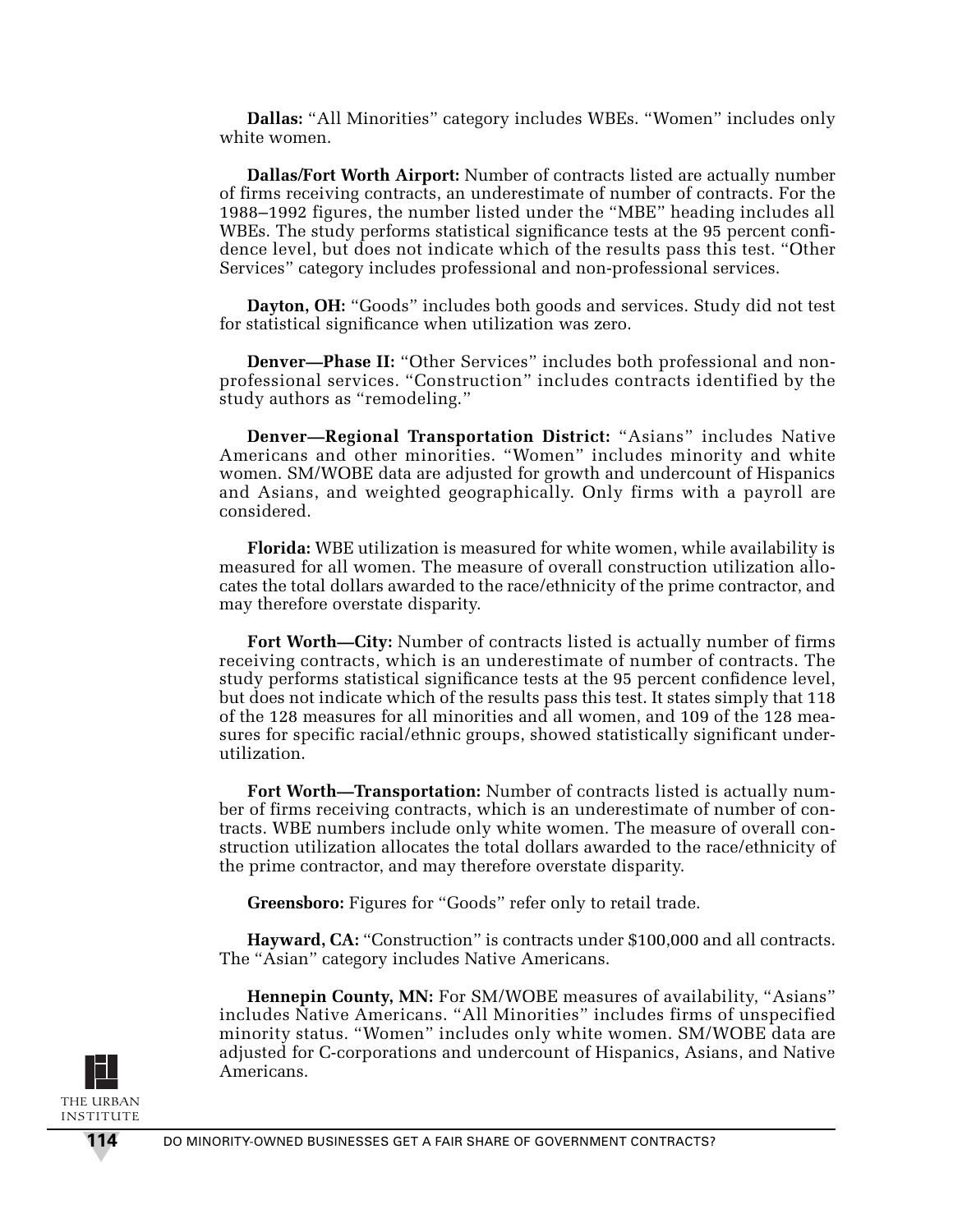**Houston:** Houston purchase orders totaled \$690 million during the study period. Large purchase orders totaled \$292 million. Houston architecture and engineering contracts totaled \$363 million.

**Jacksonville:** "Asians" includes Native Americans. "All Minorities" includes all women. "Goods" category includes goods and services (all purchasing).

**Jefferson County, AL:** "Women" includes minority and white women. SM/WOBE data are adjusted for growth.

**Louisiana:** "Asians" includes Pacific Islanders. "Women" includes white women only.

**Maricopa County, AZ:** "Professional Services" includes only architecture and engineering. "Goods" also includes services other than health services and architecture and engineering.

**Maryland:** "Asians" includes Native Americans and other minorities. "Other Services" includes professional and non-professional services.

**Maryland—Department of Transportation:** "Professional Services" only includes architecture and engineering. "Asians" category includes Native Americans and other minorities. Maryland contracts totaled \$4.6 billion.

**Massachusetts:** "Goods" includes goods and services. The study did not test for statistical significance when utilization was zero.

**Memphis:** Some of the agencies/localities for which the Memphis study reported figures are not included in the table because of the small number of contracts. "Goods" includes non-professional services. "Asian" category includes Pacific Islanders.

**Milwaukee:** The "All Minorities" category includes women. "Asians" also includes Native Americans. Figures for professional services and goods are presented in the study, but these are not presented in the table because they are too disaggregated (at 2-digit SIC code level).

**Minneapolis:** The "Asian" category includes Native Americans and other minorities for availability measures based on SM/WOBE data. Small contracts are those less than \$100,000. Large contracts are over \$100,000. Except for the analysis of large contracts only, the measure of overall construction utilization allocates the total dollars awarded to the race/ethnicity of the prime contractor, and may therefore overstate disparity.

**New Mexico:** "Women" includes only white women. SM/WOBE availability refers to firms in the highway construction industry only. Only a subset of the measures of availability are shown. "Professional Services" includes only professional design and engineering.

**New Orleans**: WBEs are included in the "All Minorities" category. The study tested only whether disparity ratios less than 1 were statistically significant. Ratios greater than 1 are labeled NC. The "Other Services" category



**115**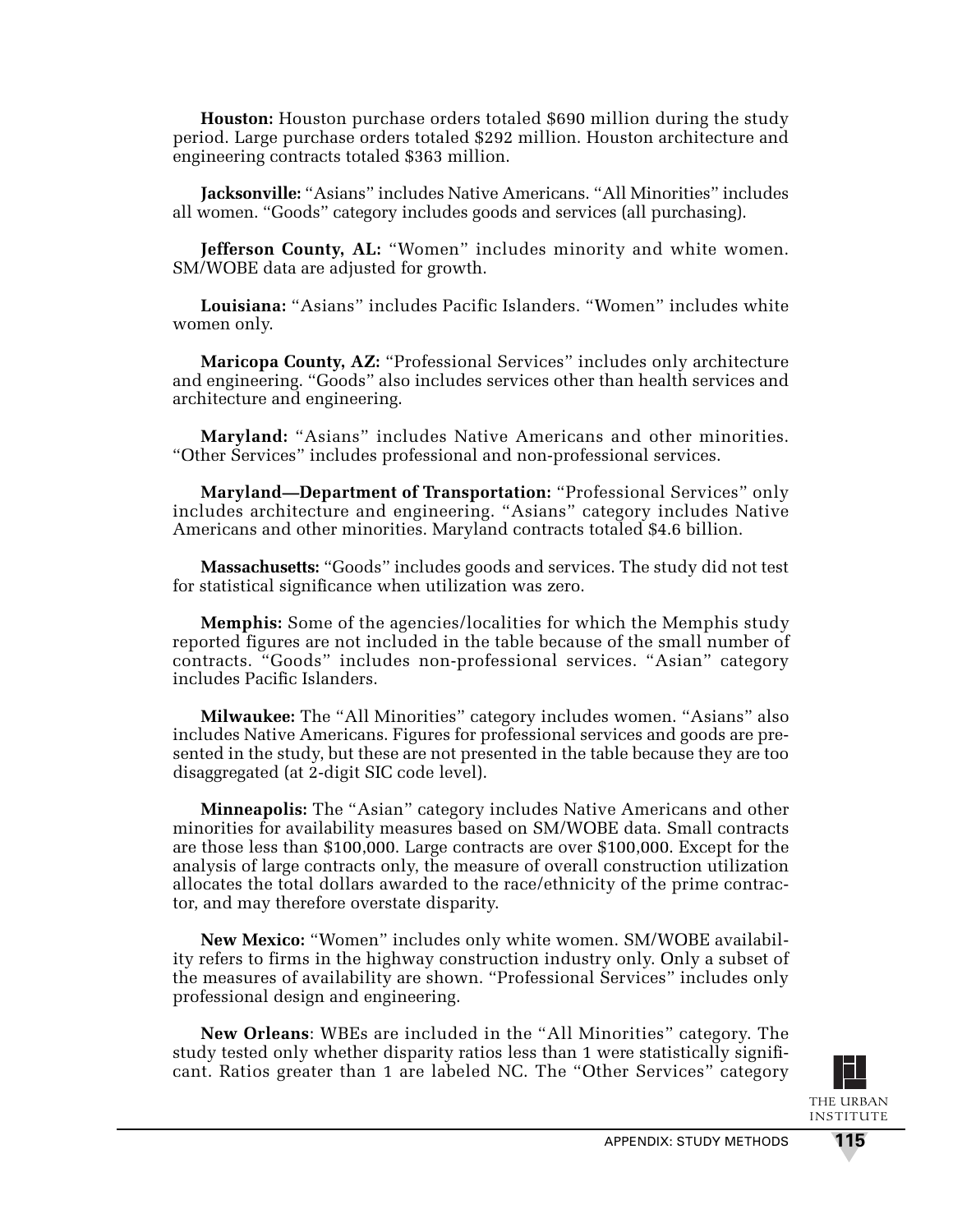includes professional and non-professional services. The measure of overall construction utilization allocates the total dollars awarded to the race/ethnicity of the prime contractor, and may therefore overstate disparity.

**New York City:** "Asians" includes other minorities. Federally funded contracts are not included. Figures for subcontracts are construction subcontractors used by construction contracts; other subcontracts are excluded. The number of "Goods" subcontracts used by construction firms was 1,466, almost twice the figure for construction subcontracts. Large contracts include only those over \$2,500. "Other Services" includes professional and non-professional services.

**New York City Housing Authority:** Women are included in the "All Minorities" category. "Asian" category may include Native Americans. The study also includes numbers for Hasidic Jews, which are not shown. The "Goods" category includes only small purchases. Under the "Construction" category the measure "small contracts" includes only "tile and paint." The study tested only whether disparity ratios less than 1 were statistically significant. Ratios greater than 1 are labeled NC. The measure of overall construction utilization allocates the total dollars awarded to the race/ethnicity of the prime contractor, and may therefore overstate disparity.

**New York State:** Contract and procurement dollars in FY90–91 totaled roughly \$4 billion (more than 800,000 orders).

**Oakland—School District:** "Women" includes only white women.

**Pennsylvania (SEPTA):** SEPTA stands for "Southeastern Pennsylvania Transportation Authority." Large contracts are only those over \$10,000; small contracts are under \$10,000. "Other Services" includes professional and nonprofessional services. The study only tested whether disparity ratios less than 1 were statistically significant. Ratios greater than 1 are labeled NC. The measure of overall construction utilization allocates the total dollars awarded to the race/ethnicity of the prime contractor, and may therefore overstate disparity.

**Phoenix:** "All Minorities" includes other minority groups not shown here.

**Pima County, AZ:** The study tested only whether disparity ratios less than 1 were statistically significant. Ratios greater than 1 are labeled NC. The "Asian" category includes Native Americans and other minorities for availability measures based on SM/WOBE data.

**Port Authority NY/NJ:** The "Bid Attempts" measure allows for multiple bids from one firm. "Asians" includes Pacific Islanders. "Women" includes only WBEs owned by white women. The measure of overall construction utilization allocates the total dollars awarded to the race/ethnicity of the prime contractor, and may therefore overstate disparity.

**Prince George's County, MD:** "Other Services" includes both professional and non-professional services. Study did not calculate statistical significance.



**Ramsey County, MN:** For SM/WOBE measures of availability, "Asians" includes Native Americans. "All Minorities" includes minority firms of unspec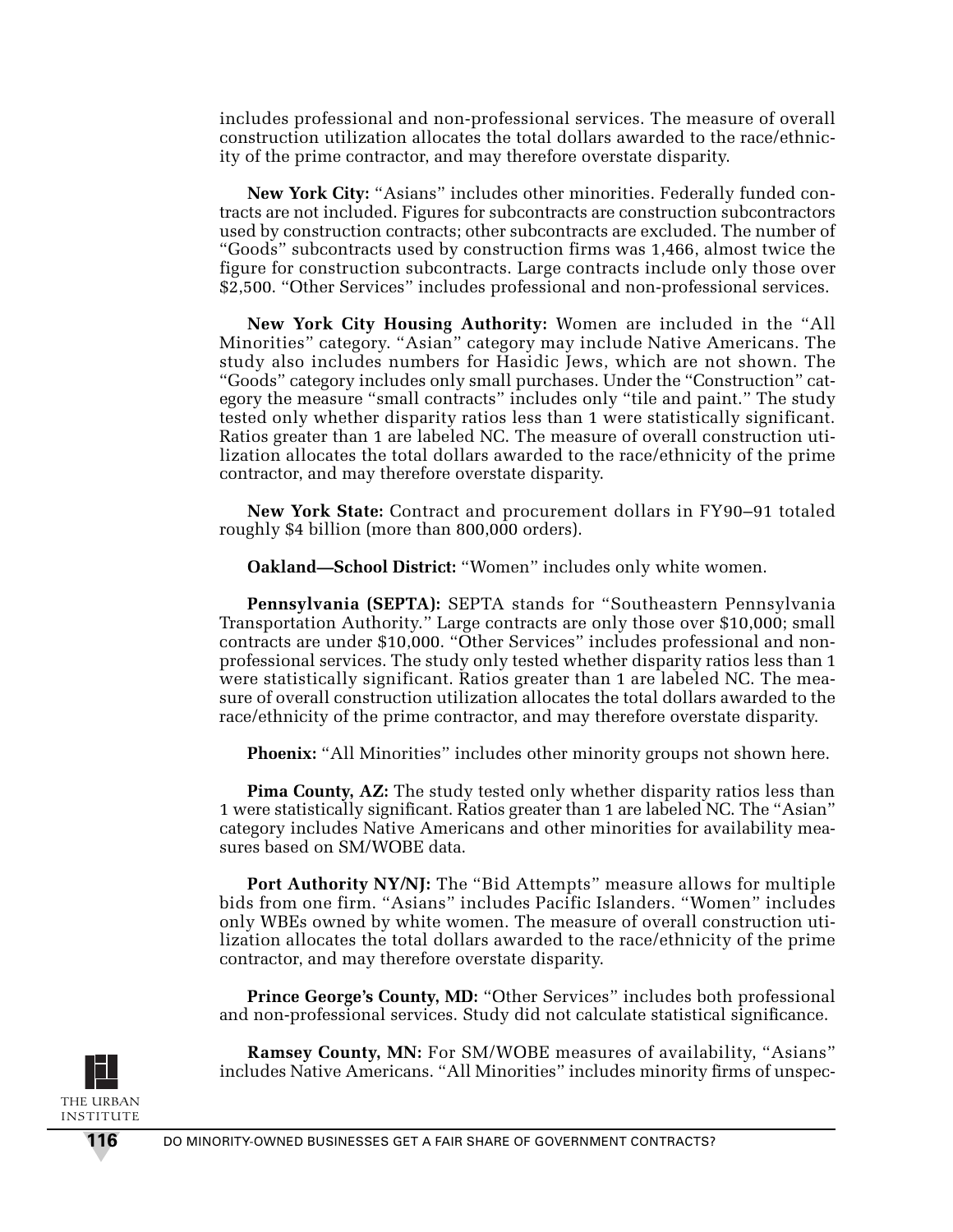ified minority status. "Women" includes only white women. SM/WOBE data are adjusted for C-corporations and undercount of Hispanics, Asians, and Native Americans.

**Richmond, CA:** "Women" includes only white women.

**Sacramento:** "Women" includes only white women. "Other Services" includes only the maintenance industry. The measure of overall construction utilization allocates the total dollars awarded to the race/ethnicity of the prime contractor, and may therefore overstate disparity.

**San Antonio:** The "Other Services" category includes professional and nonprofessional services. The measure of overall construction utilization allocates the total dollars awarded to the race/ethnicity of the prime contractor, and may therefore overstate disparity.

**San Jose—Procurement and Professional Services:** "Women" includes only white women.

**St. Paul:** The "Asian" category includes Native Americans and other minorities for availability measures based on SM/WOBE data. "Other Services" includes all services except architecture and engineering.

**St. Paul—School District:** For SM/WOBE measures of availability, "Asians" includes Native Americans. "Women" includes only white women. SM/WOBE data are adjusted for C-corporations and undercount of Hispanics, Asians, and Native Americans.

**St. Petersburg:** Federal funds were excluded in 1984 and part of 1985.

**Syracuse, NY:** "Women" includes both minority and white women. The study did not calculate statistical significance. The study presents both high and low estimates of availability of minority-owned firms.

**Tampa, FL:** The study calculates figures with and without EPA dollars in an attempt to identify the effect of the federal set-aside program. "Asians" includes Asians and other minorities.

**Texas:** Contracts totaled \$14.5 billion with 190,000 vendors. Department of Transportation contracts totaled \$6.6 billion. Construction subcontracts include information from five agencies. The measure of overall construction utilization allocates the total dollars awarded to the race/ethnicity of the prime contractor, and may therefore overstate disparity. The "Asians" category includes Native Americans and other minorities. Number of contracts listed is actually number of firms receiving contracts, which underestimates number of contracts.

**Tucson:** Number of contracts listed is actually number of firms receiving contracts, an underestimate of number of contracts.

**Washington, D.C:** "Other Services" includes both professional and non-professional services.



**117**